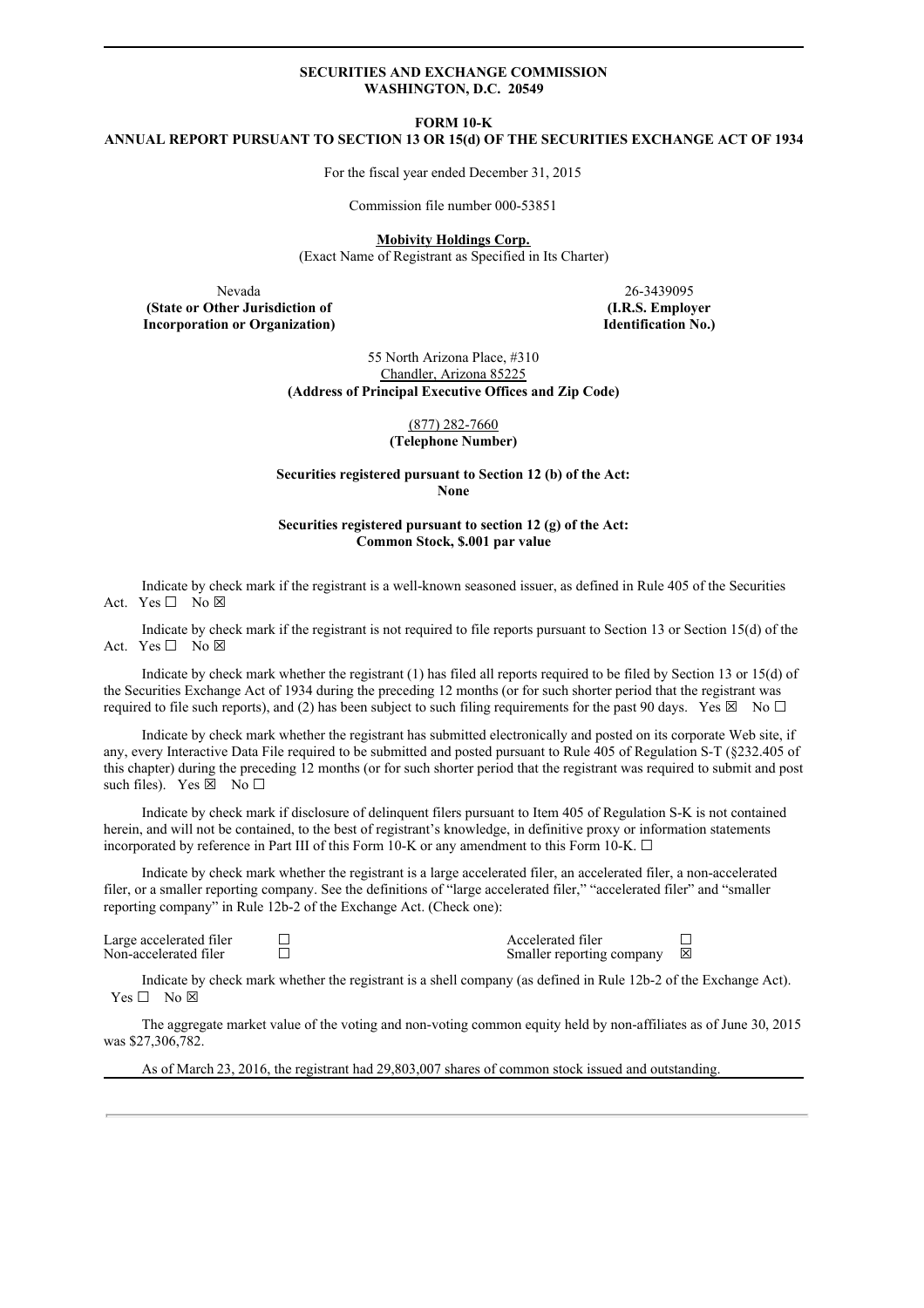# <span id="page-1-0"></span>**MOBIVITY HOLDINGS CORP. ANNUAL REPORT ON FORM 10-K FISCAL YEAR ENDED December 31, 2015 TABLE OF CONTENTS**

|                   |                                                                                             | Page |
|-------------------|---------------------------------------------------------------------------------------------|------|
| Part I            |                                                                                             |      |
|                   |                                                                                             |      |
| Item 1.           | <b>Business</b>                                                                             |      |
| Item 1A.          | <b>Risk Factors</b>                                                                         | 9    |
| Item 1B.          | <b>Unresolved Staff Comments</b>                                                            | 12   |
| Item 2.           | <b>Properties</b>                                                                           | 12   |
| Item 3.           | <b>Legal Proceedings</b>                                                                    | 13   |
| Item 4.           | <b>Not Applicable</b>                                                                       | 13   |
|                   |                                                                                             |      |
| Part II           |                                                                                             | 13   |
|                   |                                                                                             |      |
| Item 5.           | Market for Registrant's Common Equity, Related Stockholder Matters and Issuer               | 13   |
|                   | <b>Purchases of Equity Securities</b>                                                       |      |
| Item 6.           | <b>Selected Financial Data</b>                                                              | 14   |
| Item 7.           | Management's Discussion and Analysis of Financial Condition and Results of Operations       | 14   |
| Item 8.           | <b>Financial Statements and Supplementary Data</b>                                          | 20   |
| Item 9.           | <u>Changes in and Disagreements With Accountants on Accounting and Financial Disclosure</u> | 21   |
| Item 9A.          | <b>Controls and Procedures</b>                                                              | 21   |
| Item 9B.          | <b>Other Information</b>                                                                    | 22   |
|                   |                                                                                             |      |
| <b>Part III</b>   |                                                                                             | 22   |
|                   |                                                                                             |      |
| Item 10.          | Directors, Executive Officers and Corporate Governance                                      | 22   |
| Item 11.          | <b>Executive Compensation</b>                                                               | 26   |
| Item 12.          | Security Ownership of Certain Beneficial Owners and Management and Related                  | 28   |
|                   | <b>Stockholder Matters</b>                                                                  |      |
| <u>Item 13.</u>   | Certain Relationships and Related Transactions, and Director Independence                   | 29   |
| Item 14.          | <b>Principal Accounting Fees and Services</b>                                               | 30   |
|                   |                                                                                             |      |
| <b>Part IV</b>    |                                                                                             | 30   |
|                   |                                                                                             |      |
| Item $15$ .       | <b>Exhibits and Financial Statement Schedules</b>                                           | 30   |
|                   |                                                                                             |      |
| <b>Signatures</b> |                                                                                             | 33   |
|                   |                                                                                             |      |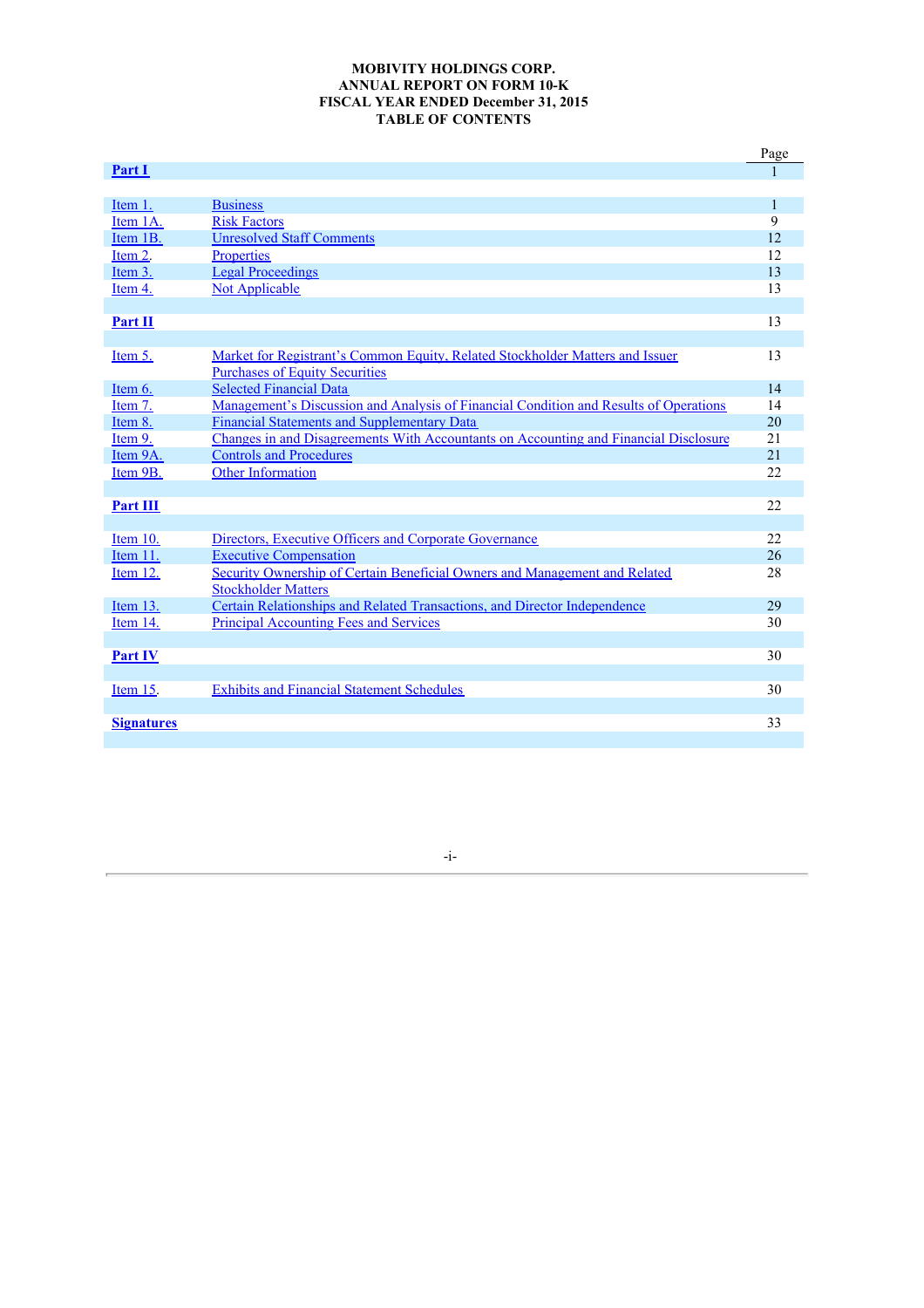### **FORWARD-LOOKING STATEMENTS**

*This Annual Report on Form 10-K, or Form 10-K, contains "forward-looking statements" that involve risks and* uncertainties, as well as assumptions that, if they never materialize or prove incorrect, could cause our results to differ *materially and adversely from those expressed or implied by such forward-looking statements. The forward-looking statements are contained principally in Item 1—"Business," Item 1.A—"Risk Factors" and Item 7—"Management's Discussion and Analysis of Financial Condition and Results of Operations" but appear throughout the Form 10-K.* Examples of forward-looking statements include, but are not limited to our expectations, beliefs or intentions regarding our potential product offerings, business, financial condition, results of operations, strategies or prospects and other matters that do not relate strictly to historical facts or statements of assumptions underlying any of the foregoing. These statements are often identified by the use of words such as "anticipate," "believe," "continue," "could," "estimate," *"expect," "intend," "may," "ongoing," "opportunity," "plan," "potential," "predicts," "seek," "should," "will," or "would," and similar expressions and variations or negatives of these words. These forward-looking statements are based on the expectations, estimates, projections, beliefs and assumptions of our management based on information* currently available to management, all of which are subject to change. Such forward-looking statements are subject to risks, uncertainties and other factors that are difficult to predict and could cause our actual results and the timing of certain events to differ materially and adversely from future results expressed or implied by such forward-looking statements. Factors that could cause or contribute to such differences include, but are not limited to, those identified below in Item 1.A - "Risk Factors". Furthermore, such forward-looking statements speak only as of the date of this Form 10-K. We undertake no obligation to update or revise publicly any forward-looking statements to reflect events or *circumstances after the date of such statements for any reason, except as otherwise required by law.*

#### <span id="page-2-0"></span>**Part I**

# <span id="page-2-1"></span>**Item 1. Business**

### **General Information**

Mobivity Holdings Corp. (the "Company" or "we") is in the business of developing and operating proprietary platforms over which brands and enterprises can conduct national and localized, data-driven mobile marketing campaigns. Our proprietary platforms, consisting of software available to phones, tablets PCs, and Point of Sale ("POS") systems, allow resellers, brands and enterprises to market their products and services to consumers through text messages sent directly to the consumers via mobile phones, mobile smartphone applications, and dynamically printed receipt content. We generate revenue by charging the resellers, brands and enterprises a per-message transactional fee, through fixed or variable software licensing fees, or via advertising fees. We help restaurant and retail brands realize their strategy of growing their business by increasing customer frequency, engagement and spend. Mobivity's analytics and products provide solutions that allow brands to take validated marketing actions across all channels, based on real customer behavior to create personalized, relevant, localized and targeted campaigns. With national clients such as Subway, Sonic, Jamba Juice, Chick-fil-A, and Baskin-Robbins, Mobivity's goal is to unlock the power of internal and external customer data to create a system that provides data driven insight to continually adapt and enhance communications with customers.

According to the U.S. Census Bureau, only 7% of commerce in the US occurs online which means 93% is still happening in the physical world. We believe that brands, and in particular restaurant and retail brands, need a better way to tie marketing activities to customer purchases, and then use the information to build a more relevant, personal experience for each customer, at a local and national level. Mobivity is giving brands the ability to connect (and measure) marketing communications in the physical world by unlocking POS and mobile data and marrying it with other traditional tactics to create a closed loop: in some cases increasing response rates from 0.05% to 5% (or greater); improving online advertising conversion by 10X; and increasing revenue per ad by more than 2.5X.

Mobivity's solution addresses the offline marketing problem and makes personalized marketing automation possible for offline commerce. Digital marketing is highly dynamic and personally targeted. According to studies published by McKinsey & Company, Point Drive, and the National Advertising Institute, targeted advertising generates conversion rates more than eleven times higher than non-targeted advertising, more than double the revenue per advertisement, and is 250% more efficient than non-targeted advertising. Combined with purchase data and analytics gathered by Mobivity's products and platforms, Mobivity customers are able to quickly transform traditionally low marketing campaign response rates to exponentially higher response rates.

Mobile phone users represent a large and captive audience. While televisions, radios, and even PCs are often shared by multiple consumers, mobile phones are personal devices representing a unique and individual address to the end user. We believe that the future of digital media will be significantly influenced by mobile phones where a direct, personal conversation can be had with the world's largest target audience. According to a report published by comScore in January 2014, more U.S. Internet users accessed the Internet through mobile devices than through PCs. Additionally, consumers now spend more time using the mobile Internet on smartphones than using the Internet via PCs according to the 2014 Digital Consumer Report published by Nielsen.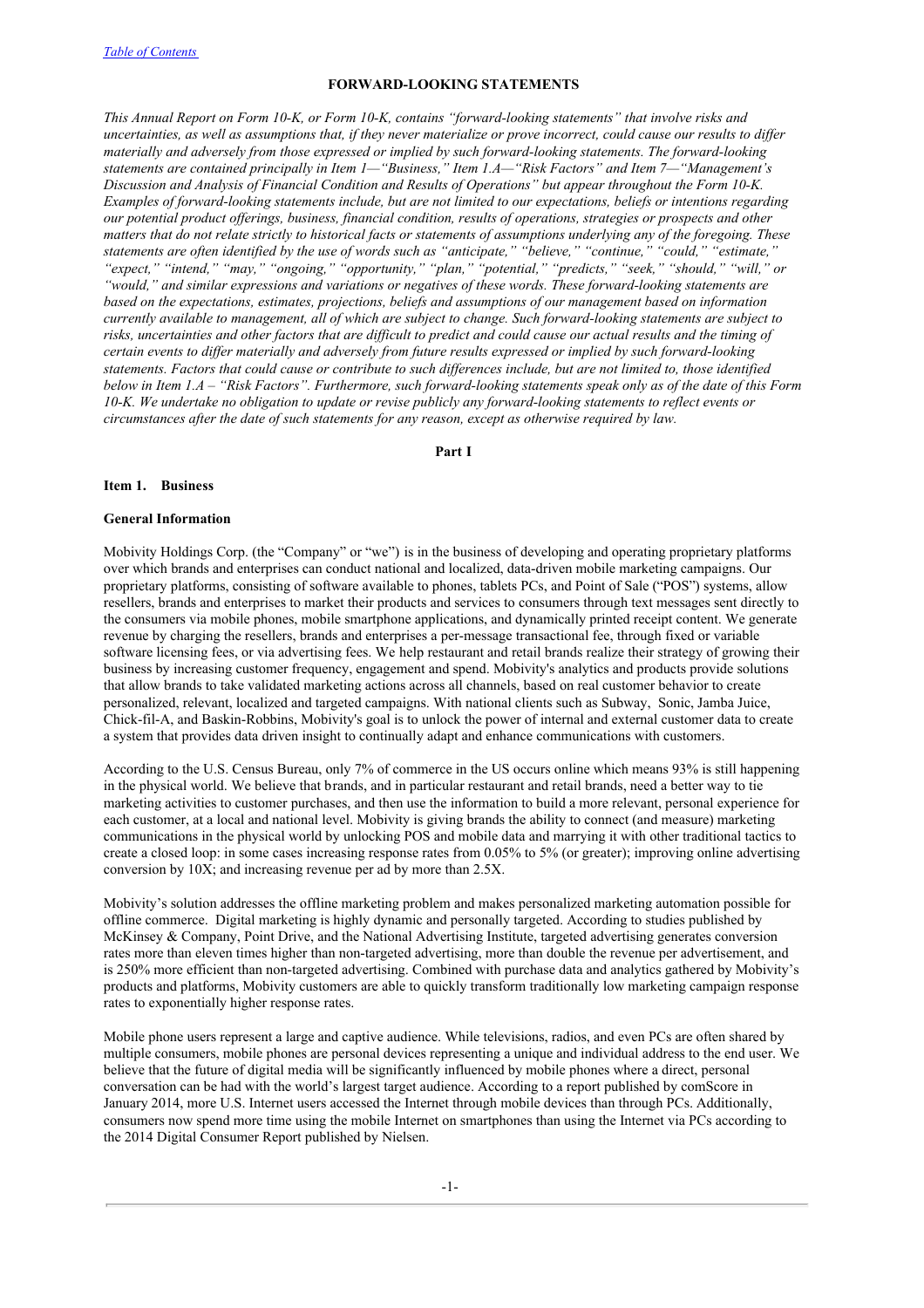Our "C4" Mobile Marketing and customer relationship management platform is a Web-hosted software solution enabling our clients to develop, execute, and manage a variety of marketing engagements to a consumer's mobile phone. Our C4 solution allows our clients to communicate directly with their customers through Short Messaging Service, or SMS, multi-media messaging, smartphone application development and interactive voice response interactions, all of which are facilitated via a set of graphical user interfaces operated from any Web browser.

Our C4 platform also allows our customers to deploy and administer our "Stampt" mobile device loyalty application. Stampt is a smartphone replacement for "Buy 10, Get 1 free" punch cards. Consumers no longer need to worry about forgetting paper-based loyalty punch cards. Stampt makes it easy to receive all of the rewards consumers want from their favorite businesses. Consumers can use Stampt throughout the United States to earn free sandwiches, coffee, pizza, frozen yogurt, donuts, bagels and more. Stampt's nearby feature shows consumers all of the rewards they can earn at nearby businesses. From the Stampt mobile device application, consumers simply tap any business to learn more about that business and to see all of the loyalty points they have earned at that business. Consumers can keep track of all of the rewards they are close to earning through the "my cards" feature displayed in the application's interface. Once a consumer has earned all of the Stampts they need for a reward, they simply show the cashier and click "tap to redeem" button from the application interface on their device. Our customers can create and manage any Stampt program from the C4 platform's set of Web-based interfaces.

Our "SmartReceipt" solution enables our customers with the ability to control the content on receipts printed from their point of sale, or POS system. SmartReceipt is a software application that is installed on the POS, or directly onto receipt printer platforms, such as Epson's OmniLink product, which dynamically controls what is printed on receipts such as coupons, announcements, or other calls-to-action, such as invitations to participate in a survey. SmartReceipt includes a Web-based interface where users can design receipt content and implement business rules to dictate what receipt content is printed in particular situations. All receipt content is also transmitted to SmartReceipt's server back-end for storage and analysis. Our SmartReceipt solution is fully integratable with our C4 platform and allows our customers to print SMS marketing or Stampt mobile application calls-to-action on receipts.

We also offer our clients reporting and analytics capabilities through the C4 solution which allows our clients to assess and optimize their mobile marketing and SmartReceipt campaigns. Our proprietary platform connects to all wireless carriers so that any consumer, on any wireless service (for example, Verizon), can join our customer's SMS mobile marketing campaign. Once the consumer has subscribed to our customer's SMS mobile marketing campaign, our C4 Web-based software solution serves as a tool by which our customers can initiate messages and other communications back to their subscribed consumers, as well as configure and administer their mobile marketing campaigns.

### **Company Strategy**

Our objective is to build an industry-leading Software-as-a-Service (SaaS) product that connects consumers to merchants and brands. The key elements to our strategy are:

- · *Exploit the competitive advantages and operating leverage of our technology platform.* The core of our business is our proprietary "SmartReceipt" receipt intercept technology. Several years of development went into designing SmartReceipt such that the process of intercepting receipt data and controlling the receipt printer is scalable, portable to a wide variety of POS platforms, and does not impact the print speed of other performance characteristics of a typical receipt printer. Furthermore, we believe the transmission of receipt data to Mobivity's cloud-based data stores presents a very competitive and innovative method of enabling POS data access. Additionally, we believe that our C4 SMS text messaging platform is more advanced than technologies offered by our competitors and provides us with a significant competitive advantage. With more than seven years of development, we believe that our C4 platform operates SMS text messaging transactions at a "least cost" relative to competitors while also being capable of supporting SMS text messaging transactional volume necessary to support our goal of several thousand end users. Additionally, our C4 platform supports interactive voice response, or, capabilities that we believe are unique to our solution and will allow Mobivity to deliver additional capabilities beyond SMS text messaging that will be unique and valuable to the marketplace. Our C4 platform also provides features that allow our customers to manage their Stampt mobile device application in conjunction with SMS text messaging campaigns, which we believe is a unique combination of both SMS text messaging and mobile device application management.
- · *Evolve our sales and customer support infrastructure to uniquely serve very large customer implementations such as franchise-based brands who operate a large number of locations.* Over the past few years we have focused our efforts on the development of our technology and solutions with the goal of selling and supporting small and medium-sized businesses. Going forward, we intend to increase significantly our investments in sales and customer support resources tailored to selling to customers that operate franchise brands.
- · *Acquire complementary businesses and technologies.* We will continue to search and identify unique opportunities which we believe will enhance our product features and functionality, revenue goals, and technology. We intend to target companies with some or all of the following characteristics: (1) an established revenue base; (2) strong pipeline and growth prospects;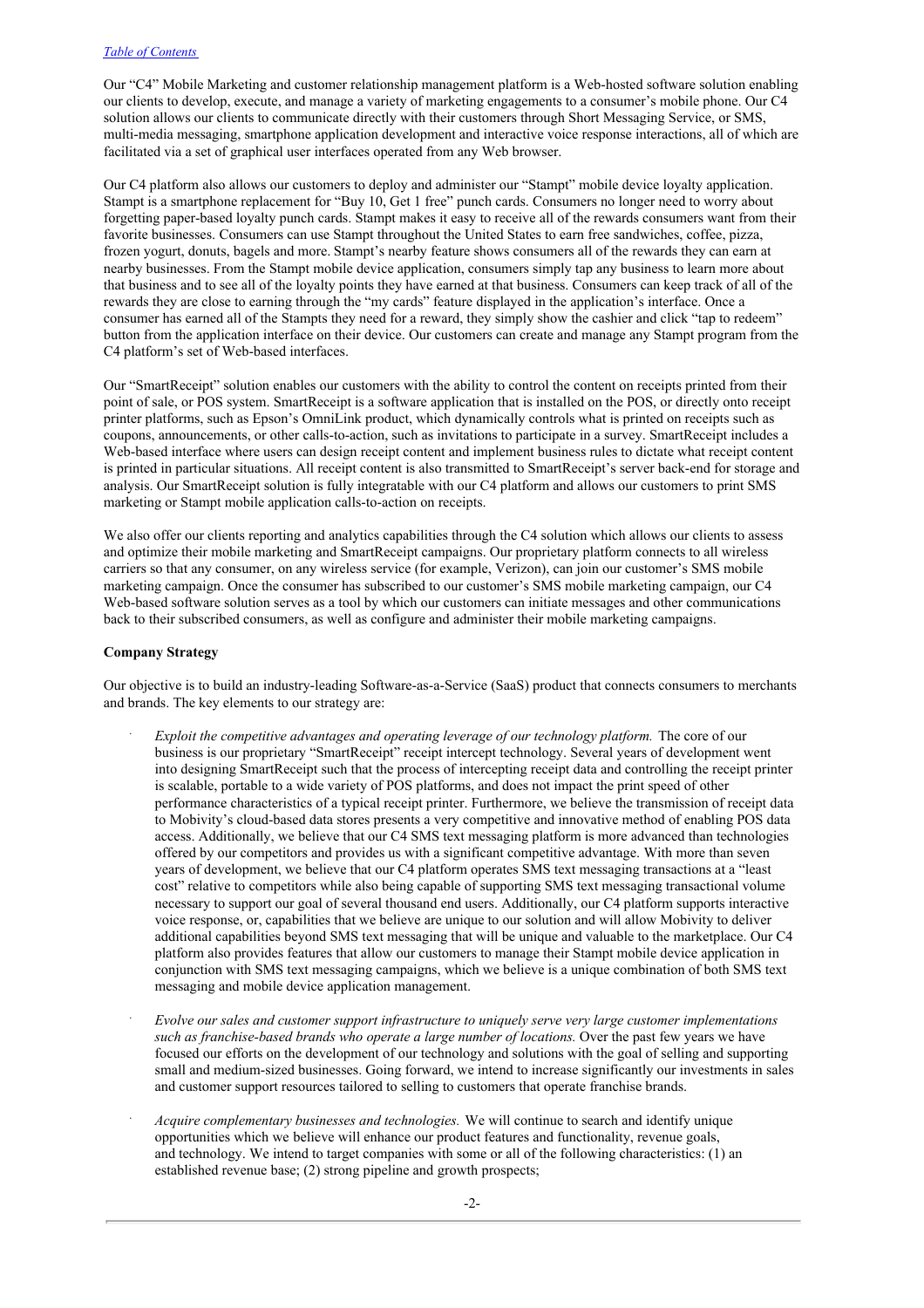(3) break-even or positive cash flow; (4) opportunities for substantial expense reductions through integration into our platform; (5) strong sales teams; and (6) technology and services that further build out and differentiate our platform. Our acquisitions have historically been consummated through the issuance of a combination of our common stock and cash.

· *Build our intellectual property portfolio*. We currently have five issued patents that we believe have significant potential application in the mobile marketing industry. We plan to continue our investment in building a strong intellectual property portfolio.

While these are the key elements of our current strategy, there can be no guarantees that our strategy will not change or that our strategy will be successful.

### **Recent Developments**

We have entered into the following material transactions since January 1, 2015.

#### *March 2015 Private Placement*.

In March 2015, we conducted a private placement of 4,805,000 units of our securities at a price of \$1.00 per unit. Each unit consisted of one share of our common stock and a common stock purchase warrant to purchase one-quarter share of our common stock, over a five year period, at an exercise price of \$1.20 per share. Emerging Growth Equities, Ltd. acted as placement agent for the private placement and received \$234,500 in commissions and warrants to purchase an aggregate of 234,500 units, exercisable over a period of five years from the closing date, at an exercise price of \$1.00 per unit. Pursuant to the terms of the offering, we entered into registration rights agreement with the investors pursuant to which we filed with the SEC a resale registration statement covering the common shares made part of the units. The SEC declared the registration statement effective on September 10, 2015.

# *LiveLenz Acquisition*

On January 15, 2016, we acquired all of the outstanding capital stock of LiveLenz Inc., a Nova Scotia corporation ("LiveLenz"), pursuant to an agreement dated January 15, 2016 among the Company and the stockholders of LiveLenz. Pursuant to the agreement, we acquired all of the capital stock of LiveLenz in consideration of our issuance of 1,000,000 shares ("Consideration Shares") of our common stock to the LiveLenz stockholders and our issuance of an additional 15,000 share of our common stock in satisfaction of certain liabilities of LiveLenz. The agreement included customary representations, warranties, and covenants by us and the LiveLenz stockholders, including the LiveLenz stockholders' agreement to indemnify us against certain claims or losses resulting from certain breaches of representations, warranties or covenants by the LiveLenz stockholders in the agreement. Pursuant to the agreement, the LiveLenz stockholders have agreed to adjust the number of Consideration Shares downward based on LiveLenz' working capital as of the closing and in the event of any claims for indemnification by us. The LiveLenz stockholders have agreed that 100% of the Consideration Shares will be escrowed for a period of 18 month and subject to forfeiture based on indemnification claims by us or the final determination of LiveLenz' working capital as of the closing date.

#### *2016 Private Placement*

In March 2016, we conducted the private placement of 3,256,000 shares of our common stock, at a price of \$0.60 per share, for the gross proceeds of \$1,953,600. The offering was conducted by our management and no commission or other selling fees were paid by us. Pursuant to the terms of the offering, we entered into registration rights agreement with the investors pursuant to which we agreed to file with the SEC a resale registration statement covering the common shares by May 31, 2016.

# *Working Capital Line of Credit Facility*

In March 2016, we entered into a Working Capital Line of Credit Facility (the "Facility") with Silicon Valley Bank to provide up to \$2 million to finance our general working capital needs. The Facility is funded based on cash on deposit balances and advances against our accounts receivable based on customer invoicing. Interest on Facility borrowings is calculated at rates between the prime rate minus 1.75% and prime rate plus 3.75% based on the borrowing base formula used at the time of borrowing. The Facility contains standard events of default, including payment defaults, breaches of representations, breaches of affirmative or negative covenants, and bankruptcy. There are no financial covenants and as of the date of this report there are no borrowings under the Facility.

# **Industry Background**

We believe industry trends point to a shift in the local marketing industry in both how merchants and brands market their products and services to local customers. We believe that consumers are transitioning to new digital channels and moving away from legacy marketing channels. It is this transition that we believe has created an opportunity for new and innovative local marketing services and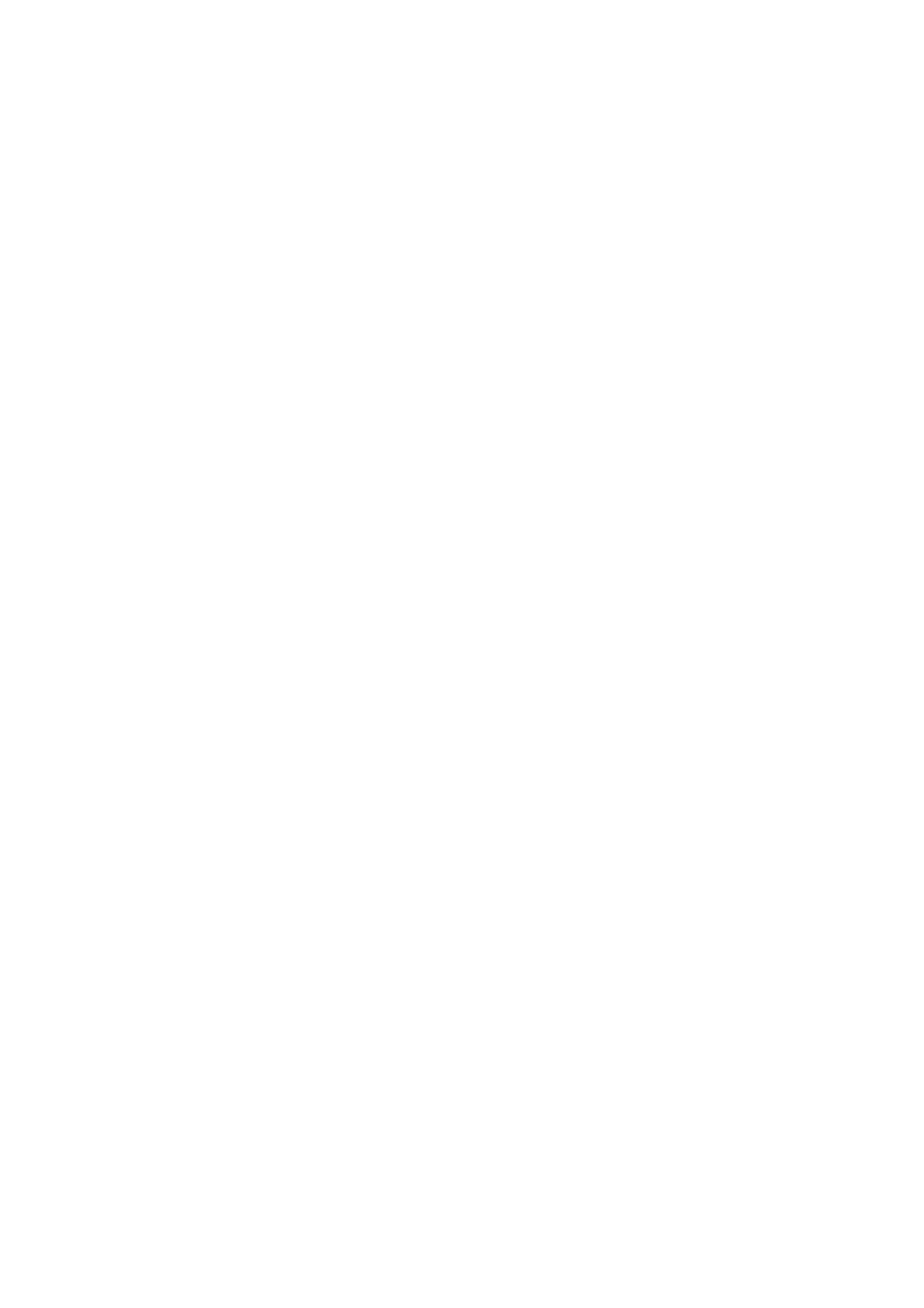technologies to evolve. We believe that consumers are increasingly devoting their attention and lifestyle to mobile devices and that marketers will need new products, technologies, and services tailored for consumer's mobile devices.

Traditional marketing using television, radio and print lacks targeting and offline marketing audiences are declining annually based on research published by Forrester in a February 2015 study. Nielsen reports that television viewers in the key 18-49 year old age demographic are down in 2015, as are all television viewing households, and DVR usage has reduced television advertisement effectiveness by 30% over the past year. Radio listenership is down 15% from 2014 and 2015 radio advertising spend was down nearly 2% year over year. Yellow Pages use was down 22% in 2015 according to the Local Search Association findings and online news readers surpassed print for the first time in 2015. According to a Strategy Analytics Advertising Forecast in February of 2015, \$124 billion is spent annually on traditional, offline marketing media sources that lack specific targeting and are declining in size and effectiveness.

Mobile marketing campaigns use multiple channels to reach the consumer, including mobile web sites, mobile applications, mobile messaging and mobile video, all of which can be integrated into interactive campaigns. Each channel can link to additional mobile content or channels, as well as to complementing traditional media. Mobile marketing provides a powerful, instant and interactive response path in that consumers may send a keyword to a short code via SMS, or register on a mobile web site. This makes the mobile phone a precisely targeted communication channel, where users are highly engaged with content. As a result, the mobile channel is believed to be a highly effective campaign tool and its response levels are high compared to other media. We believe that mobile is valuable as a stand-alone medium for marketing, but it is also well suited for a vital role in fully integrated cross-media campaign plans, including TV, print, radio, outdoor, cinema, online and direct mail. We believe that the future of digital media will be significantly influenced by mobile phones where a direct, personal conversation can be had with the world's largest network.

# **The Mobivity Solution**

Our mobile marketing platform is designed to allow brands to operate mobile marketing campaigns, as well as resellers to market their own mobile marketing platform under their own brand identity. As of the date of this report, we have approximately 19,000 customers utilizing our mobile marketing platform and we deliver on their behalf an average of 28 million SMS text messages per month. We have approximately 29,000 additional customers using our Smart Receipt solution and we process on their behalf an average of 42 million receipt transactions per month. Our customers are spread over all industries that market to individual consumers and range in size from national franchisers to the single site family-owned business. Our clients access our "C4" solution through a standard Web browser that allows them to directly conduct the setup, messaging, and ongoing customer relationship management with the consumers they market to. Our customers are given a dedicated support representative along with account credentials to access their own C4 account from any Web browser.

- · *Campaign Setup*: Initially, our clients will use their own C4 account on our proprietary platform to design their mobile marketing campaign for purposes of attracting customers to subscribe for the customer's mobile messaging service. In compliance with federal and state laws relating to mobile marketing, marketers typically attract customers to their mobile messaging service through media communications distributed through nonmobile devices, media, other than mobile devices, including store signage, billboards, other forms of print media, and digital media not directed through a mobile device. Our C4 solution also allows for the creation and design of digital display graphics that can be displayed on television screens, digital scoreboards, or other digital screens where an animated or more graphically rich solicitation may be desired. Digital displays are particularly useful on large digital scoreboard displays at sporting events. Through these various forms of communication, customers of our clients will be invited to subscribe to SMS text messaging communications (for example, "Join our mobile VIP club! Text "Pizza" to 12345") or to set-up loyalty offers through our Stampt smartphone loyalty application (for example, "Download Stampt, use your iPhone or Android phone to join our loyalty program – buy five sandwiches and get one free!").Consumers responding to these communications will be directed to our clients' own C4 account on our proprietary platform, where our platform records and stores the consumer's relevant information for access by our client stores. Once the consumer has subscribed to our customer's mobile marketing campaign, our C4 solution serves as a tool by which our customers can initiate messages and other communications back to their subscribed consumers, as well as configure and administer their mobile marketing campaigns.
- · *Messaging.* Our C4 platform allows for marketers to instantly message their subscribers via SMS text messaging or "push" messaging to users of the Stampt smartphone application. Our platform is designed to be a fully automated, self-executing tool where our clients access their own C4 account on our proprietary platform, design and create their mobile marketing message, designate to whom among their list of opted-in consumers the message will be sent and then select the time (or times) the message will be distributed. Each customer is assigned a dedicated support representative to provide support in this process, however the platform is designed to provide the customer with the ability to design and carry-out the entire campaign through their remote online access to our platform. Our customers are provided with an instant communication channel to alert their subscribers of events, specials, or other announcements. Our C4 platform provides various messaging tools for marketers to create and initiate these messages in real-time or for future broadcasts. The solution also allows the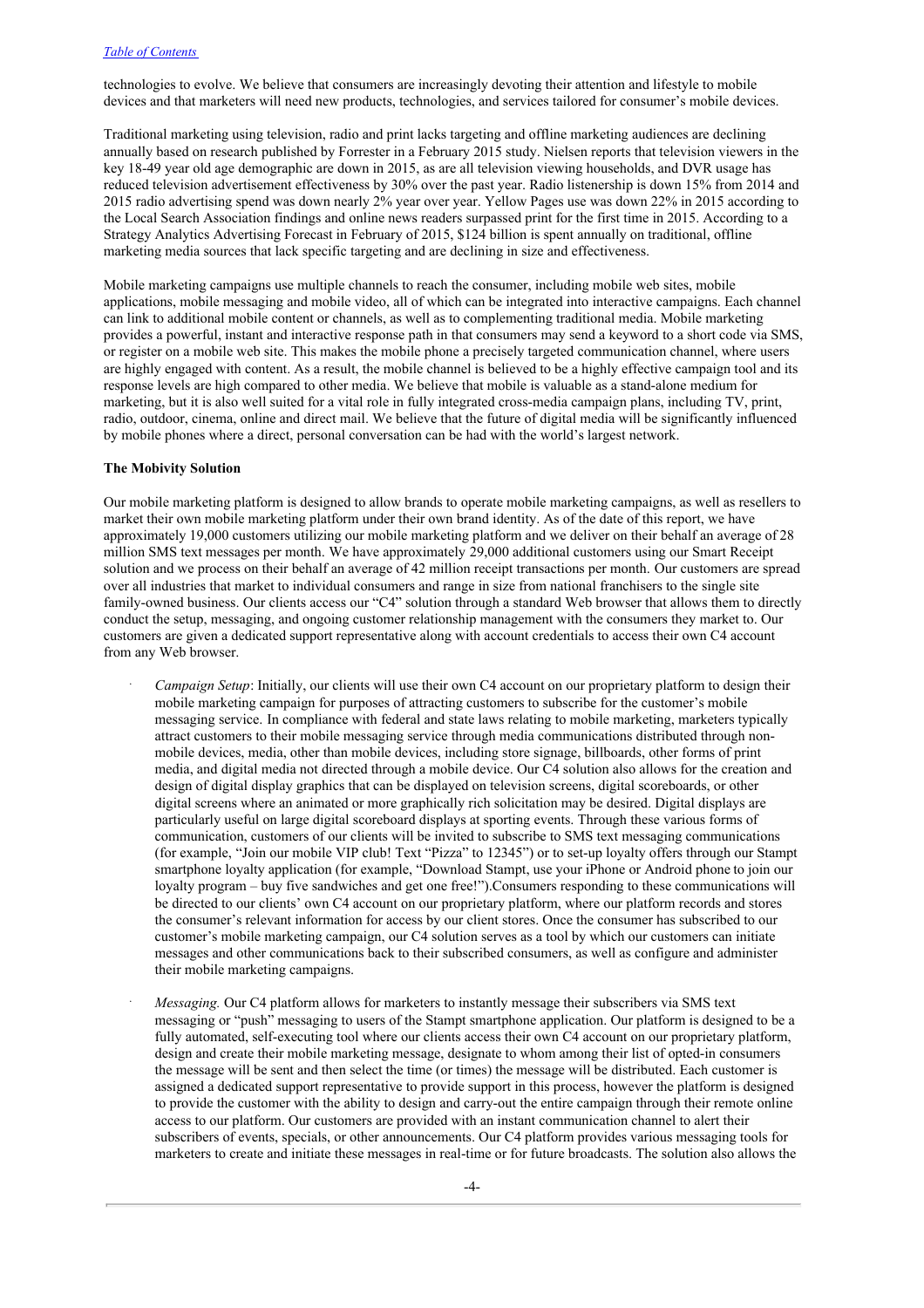marketer to connect to Facebook or Twitter accounts so that their messaging broadcasts can be promoted to select social media channels if desired.

- · *Customer Relationship Management* (*CRM).* Our C4 solution offers our customers a variety of CRM services, including the success rate for each media campaign designed to attract subscribers to the customer's mobile marketing campaign, historical data and success rate with regard to each mobile message sent. The subscriber records and through various reporting features offered by the CRM function provide marketers with quick access to a variety of useful data points. Tracking subscriber and messaging activity over time is useful in handling customer inquiries or issues with the marketing program or to gain insights into subscriber behavior. For example, a marketer might want to examine how the total number of subscribers gained from a recent promotion of their call-to-action. The Mobivity solution provides various default reports while allowing for Mobivity customers to request custom reports tailored for their specific needs.
- · *Stampt Smartphone Loyalty Application.* Stampt is a smartphone application available to both iPhone and Android smartphones. The application is acquired by consumers via download from the Apple App Store or Google Play market service. Once installed, consumers can view local merchants who are setup on our C4 platform to offer mobile loyalty cards. Mobile loyalty cards allow consumers using Stampt to visit merchants and participate in loyalty programs (for example, "buy 10, get 1 free") that are setup by merchants using the Mobivity solution. Consumers can also receive instant offers sent from merchants through our platform's messaging features. The Stampt application allows consumers to register purchases by using the Stampt application on their smartphone to take a quick picture of a special code that the merchant provides at the time of purchase. The purchase is also registered on the merchant's own account on our C4 platform. The Stampt application instantly verifies the consumer's location at the related merchant's location of business and registers the purchase. Purchases are then depicted on the Stampt application so the consumer and the merchant know how many purchases are required to earn a reward.
- · *Smart Receipt.* Our SmartReceipt solution enables our customers the ability to control the content on receipts printed from their point of sale, or POS system. SmartReceipt is a software application that is installed on the POS which dynamically controls what is printed on receipts such as coupons, announcements, or other calls-toaction such as invitations to participate in a survey. SmartReceipt includes a Web-based interface where users can design receipt content and implement business rules to dictate what receipt content is printed in particular situations. All receipt content is also transmitted to SmartReceipt's server back-end for storage and analysis. Our C4 solution integrates with SmartReceipt by supporting SMS marketing or Stampt mobile application calls-to-action which can be printed on receipt content by SmartReceipt.
- · *Resellers.* Our platform can be white-labeled to allow for resellers or agents to market and deliver their own branded mobile marketing solution complete with all of the features of the C4 platform. Resellers are provisioned their own Web-based administration system whereby they can create and track their own customers' use of the product.

In the future, we intend to develop additional platform features that with the goal of driving additional value to the evolving mobile marketing industry.

# **Marketing and Sales**

We market and sell the services offered over our proprietary C4 platform directly through our own sales force, via resellers, and in some cases through agents.

- · *Direct Sales.* Our direct sales force is predominantly comprised of four sales representatives employed by us to promote and sell our services in various geographical areas.
- · *Resellers.* We sell our services via wholesale pricing of licensing and transactional fees to 55 various resellers who market and sell the Mobivity services under their own brand.
- Agents. We also engage eight independent agents to market and sell our services under the Mobivity brand in return for payment of a commission or revenue share for customers they introduce to us.
- In addition to our direct and indirect sales channels, we also market our services online through our Website, Facebook, Twitter, LinkedIn, and other online channels. We also participate in various trade and industry events to build awareness and promote exposure to our services and brand.

Our services are predominantly marketed and sold in the form of a recurring software licensing fee that is determined by desired features and the number of physical locations our customers would like to deploy the services in. For example, a customer who exclusively utilizes our SMS text messaging feature for one location will pay a much lower recurring licensing fee that a marketer who desires our full breadth of product features and needs to drive localized marketing campaigns across 50 locations in various cities or locales.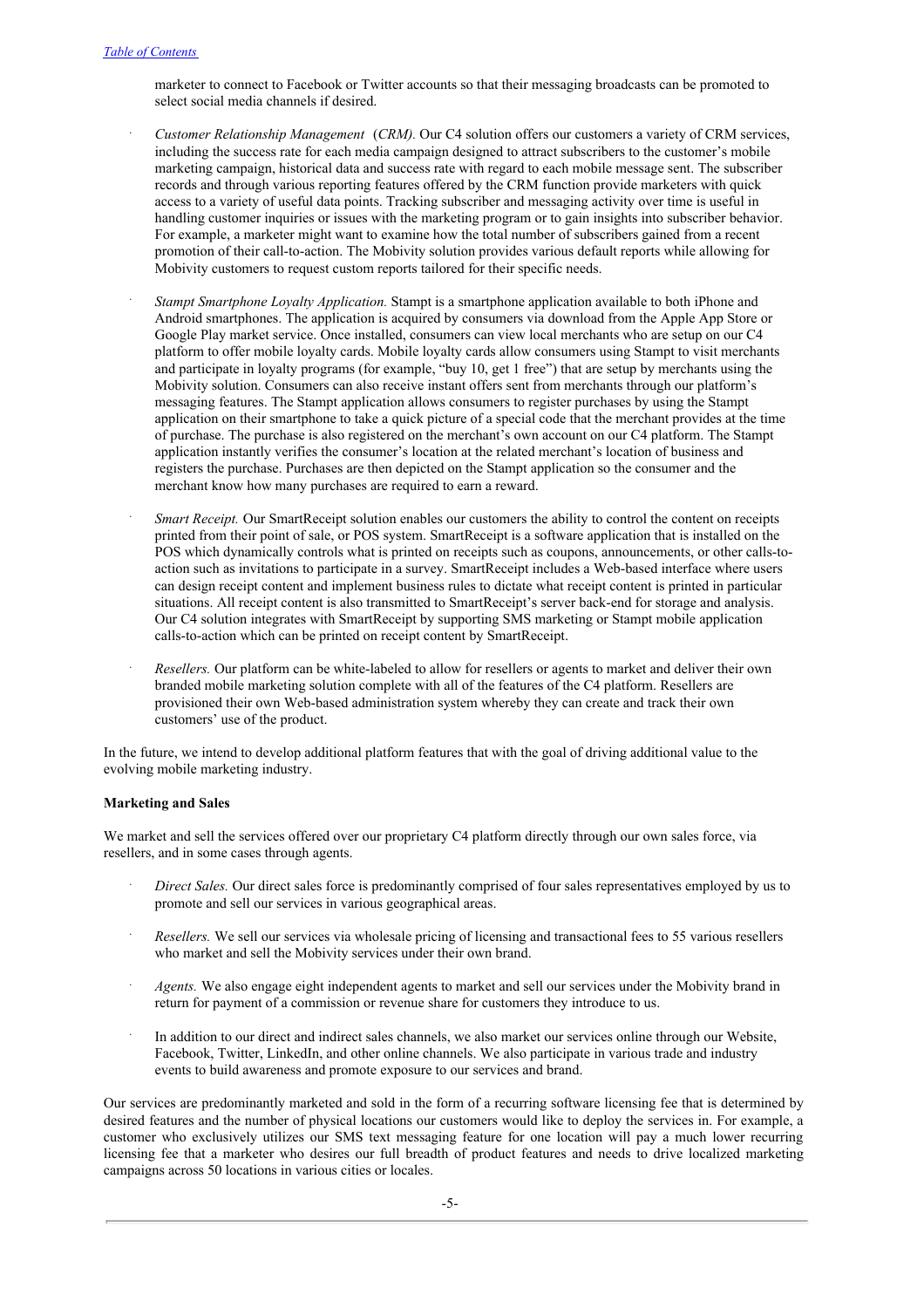In addition to license fees, we also arrange for a transaction fee in special cases where our customers require greater bandwidth or throughput to process large volumes of mobile messaging transactions. For example, a customer may want to utilize our services for a major sporting event when there may be tens of thousands of fans who are expecting a "score alert" sent to their mobile phone via a SMS text message. In this case, the required resources to facilitate a large number of SMS messages in a short period of time is much higher and therefore we may charge an additional per-SMS text message fee to our customer.

### **Research and Development**

We have developed an internal and external software development team with many years of experience in the mobile advertising and marketing industries. As of the date of this report, we have four full time and two part time employees engaged in engineering and software developments and one full-time employee engaged in quality assurance and testing in our development centers located at our facilities in San Diego, CA, not including our Director of Engineering and Chief Technology Officer. We have two full time employees engaged in engineering and software development at our corporate headquarters in Chandler, AZ and Nova Scotia. We have one full time product specialist located in Washington. Additionally, we have software development and engineering contractors located in California, Mexico, Australia and Spain that are used on an as needed basis. We also contract with various outsourced development and engineering partners in the United States. Our research and development activities are focused on enhancements to our platform, including extending our technology into payment processing, location based services, application analytics, and other technical opportunities in the evolving mobile industry.

Our total engineering, research and development expenditures in 2015 and 2014 were \$728,741 and \$1,346,198, respectively.

# **Competition**

Although the market for mobile marketing software and solutions is relatively new, it is very competitive. We compete with companies of all sizes in select geographies that offer solutions that compete with various elements of our platform and offering, such as SMS text messaging service providers or providers of mobile smartphone applications. We also compete at times with interactive and traditional advertising agencies that perform mobile marketing as part of their services to their customers. Many of these entities have significantly greater resources than we do. In addition, we compete with traditional offline coupon and discount services, as well as television, radio, newspapers, magazines and other traditional media companies that provide coupon and discount products and services to their retail enterprise customers.

Many of the leading providers of online services have begun to develop or acquire mobile marketing platforms with features similar to ours. For example, in May 2010, Google, Inc. acquired Admob, Inc. and in January 2010 Apple, Inc. acquired Quattro Wireless. Each of the acquired companies was engaged in mobile marketing. In addition, we believe that Facebook, AOL, Microsoft and Yahoo! have each begun to develop mobile marketing platforms.

We believe that the key competitive factors that differentiate us from our competitors include:

- · *Demonstrable experience and competence*. We have been providing mobile marketing services since 2006. In 2009, Sybase, an international enterprise software and services company, awarded us their Innovator of the Year. Major brands such as Sonic, Subway, Jamba Juice, Chick-Fil-A, and Baskin Robbins have selected Mobivity's products and services.
- · *Competitive pricing*. We believe we are one of the few mobile marketing providers in the industry that can provide SMS text messaging services at a flat licensing fee structure rather than charging for every SMS text message transaction processed. We also believe that we have a "least cost" operating advantage that competitors may find challenging to compete with.
- · *Scalability*. We believe that our platform is more scalable than most if not all of our competitors. Many of our customers require large volumes of mobile marketing messages to be transacted and a high quantity of end users operating our Web-based product features. We have grown our monthly messaging volume from less than 1 million SMS text messages per month in 2010 to more than 28 million per month as of the date of this report. The number of customers utilizing our Web-based products has also grown from less than 100 in 2010 to more than 19,000 as of the date of this report.

### **Seasonality**

Our business, as is typical of companies in our industry, is highly seasonal. This is primarily due to traditional marketing and advertising spending being heaviest during the holiday season while brands, advertising agencies, mobile operators and media companies often close out annual budgets towards the end of the calendar year. Seasonal trends have historically contributed to, and we anticipate will continue to contribute to fluctuations in our quarterly results, including fluctuations in sequential revenue growth rates.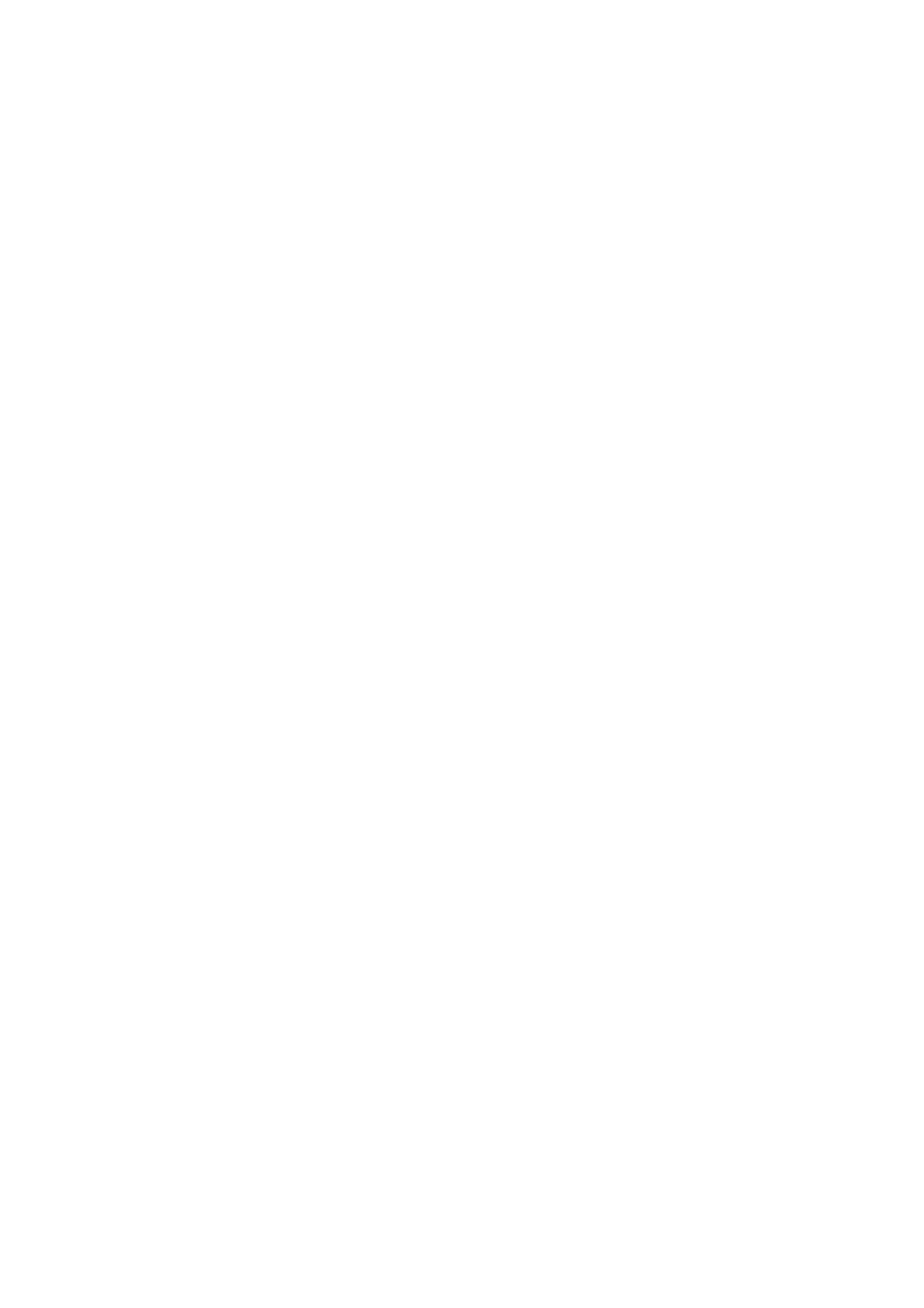# **Intellectual Property**

We regard the protection of our developed technologies and intellectual property rights as an important element of our business operations and crucial to our success. We rely primarily on a combination of patent laws, trademark laws, copyright laws, trade secrets, confidentiality procedures and contractual provisions to protect our proprietary technology. We require our employees, consultants and advisors to enter into confidentiality agreements. These agreements provide that all confidential information developed or made known to the individual during the course of the individual's relationship with us is to be kept confidential and not disclosed to third parties except under specific circumstances. In the case of our employees, the agreements provide that all of the technology which is conceived by the individual during the course of employment is our exclusive property. The development of our technology and many of our processes are dependent upon the knowledge, experience and skills of key scientific and technical personnel.

As of the date of this report we own five patents. U.S. Patent numbers *7,991,388 B1* and *8,244,216 B1* were issued on August 2, 2011 and August 14, 2012, respectively. These patents cover a geo-bio-metric personal identification number, a service that authenticates a user from a feature phone or smart phone using a number of mobile attainable attributes: geolocation, facial image, accelerometer (which measures the physical orientation or movement of the device itself), and text messaging. The purpose of the geo-bio-metric PIN service is to authenticate a user while verifying the following: the user is currently using his or her other phone; the user is at the location that their phone is at; the user is not at another location and using their phone through a proxy; and an impostor is not using the phone.

In March 2011, we acquired US Patent number *6,788,769 B1* which covers a method and system for using telephone numbers as a key to address email and online content without the use of a look-up database. Using this system, a phone number is used to access a website or an email address in exactly the same way it is used to dial a telephone.

U.S. Patent numbers *8,463,306* and *8,818,434* were issued on June 11, 2013 and August 26, 2014, respectively. These patents cover a method and system for testing a SMS text messaging network. The method and system allows for realtime testing of the initiation and completion of SMS text messages and any delivery delays across the major American mobile phone carriers, and accurately measures the progress on SMS broadcasts and records when a broadcast has been completed.

Our issued and any future patents that we may issue may not survive a legal challenge to their scope, validity or enforceability, or provide significant protection for us. The failure of our patents, or the failure of our copyright and trade secret laws to adequately protect our technology, might make it easier for our competitors to offer similar products or technologies. In addition, patents may not issue from any of our current or any future applications.

# **Government Regulation**

The growth and development of the mobile messaging market and the market for electronic storage of personal information has resulted in a variety of stringent consumer protection laws, many of which impose significant burdens on companies that store personal information. Depending on the products and services that they offer, mobile data service providers may be subject to regulations and laws applicable to providers of mobile, Internet and VOIP services, including domestic and international laws and regulations relating to user privacy and data protection, defamation, pricing, advertising, taxation, gambling, sweepstakes, promotions, billing, real estate, consumer protection, accessibility, content regulation, quality of services, telecommunications, mobile, television and intellectual property ownership and infringement. We expect that the regulation of our industry generally will continue to increase and that we will be required to devote increasing amounts of legal and other resources to address this regulation. In addition, the application of existing domestic and international laws and regulations relating to issues such as user privacy and data protection, marketing, advertising, consumer protection and mobile disclosures in many instances is unclear or unsettled.

In addition to its regulation of wireless telecommunications providers generally, the U.S. Federal Communications Commission, or FCC, has examined, or is currently examining, how and when consumers enroll in mobile services, what types of disclosures consumers receive, what services consumers are purchasing and how much consumers are charged. In addition, the Federal Trade Commission, or FTC, has been asked to regulate how mobile marketers can use consumers' personal information. Consumer advocates claim that many consumers do not know when their information is being collected from cell phones and how such information is retained, used and shared with other companies. Consumer groups have asked the FTC to: identify practices that may compromise privacy and consumer welfare; examine opt-in procedures to ensure consumers are aware of what data is at issue and how it will be used; investigate marketing tactics that target children; and create policies to halt abusive practices. The FTC has expressed interest, in particular, in the mobile environment and services that collect sensitive data, such as location-based information.

The principal laws and regulations that pertain to us and our customers in connection with their utilization of our platform, include:

· *Deceptive Trade Practice Law in the U.S.* The FTC and state attorneys general are given broad powers by legislatures to curb unfair and deceptive trade practices. These laws and regulations apply to mobile marketing campaigns and behavioral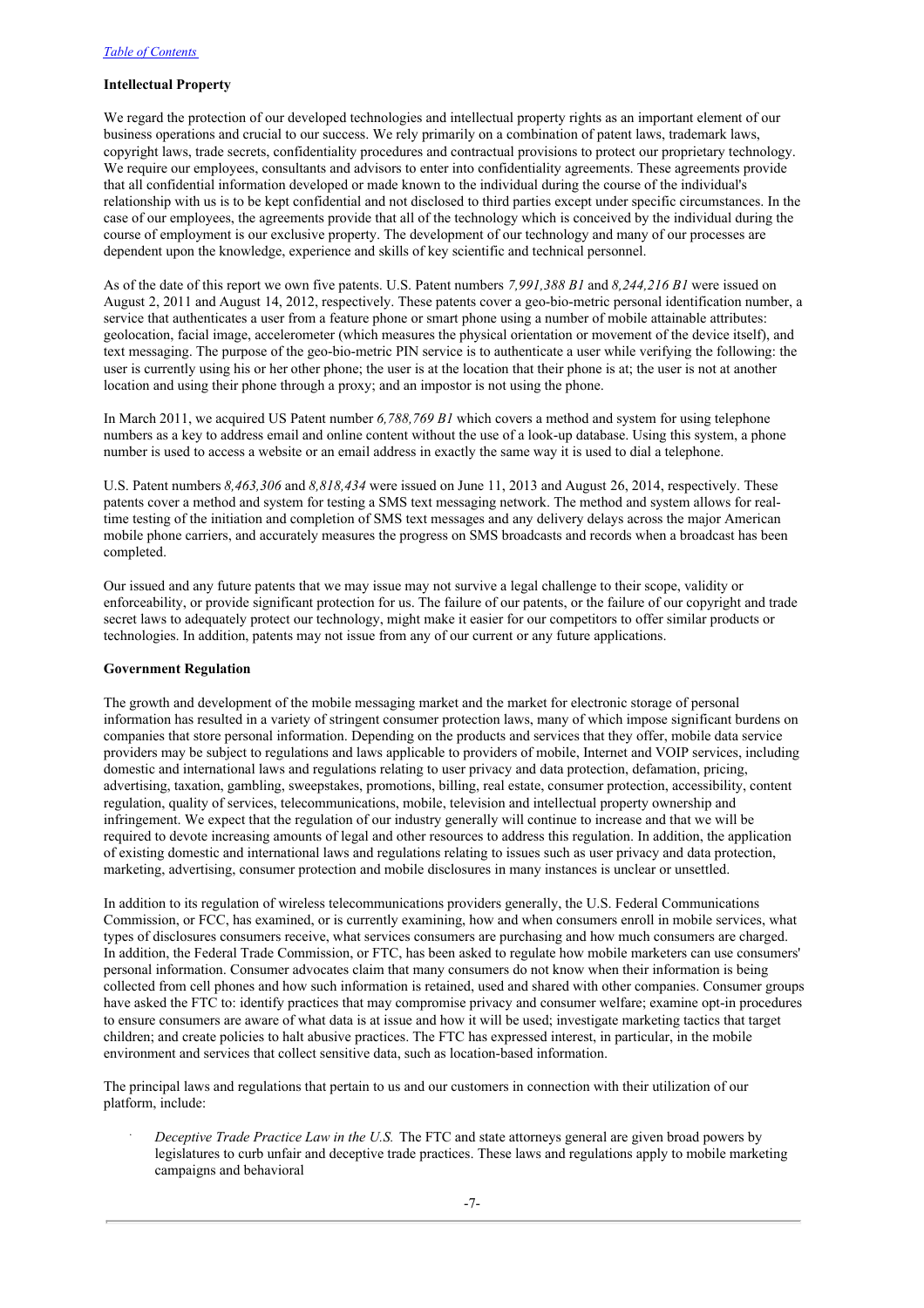advertising. The general guideline is that all material terms and conditions of the offer must be "clearly and conspicuously" disclosed to the consumer prior to the buying decision. The balancing of the desire to capture a potential customer's attention, while providing adequate disclosure, can be challenging in the mobile context due to the lack of screen space available to provide required disclosures.

- · *Behavioral Advertising.* Behavioral advertising is a technique used by online publishers and advertisers to increase the effectiveness of their campaigns. Behavioral advertising uses information collected from an individual's web-browsing behavior, such as the pages they have visited or the searches they have made, to select which advertisements to display to that individual. This data can be valuable for online marketers looking to personalize advertising initiatives or to provide geo-tags through mobile devices. Many businesses adhere to industry self-governing principles, including an opt-out regime whereby information may be collected until an individual indicates that he or she no longer agrees to have this information collected. The FTC and EU member states are considering regulations in this area, which may include implementation of a more rigorous opt-in regime. An opt-in policy would prohibit businesses from collecting and using information from individuals who have not voluntarily consented. Among other things, the implementation of an opt-in regime could require substantial technical support and negatively impact the market for our mobile advertising products and services. A few states have also introduced bills in recent years that would restrict behavioral advertising within the state. These bills would likely have the practical effect of regulating behavioral advertising nationwide because of the difficulties behind implementing state-specific policies or identifying the location of a particular consumer. There have also been a large number of class action suits filed against companies engaged in behavioral advertising.
- · *Behavioral Advertising-Privacy Regulation.* Our business is affected by U.S. federal and state, as well as EU member state and foreign country, laws and regulations governing the collection, use, retention, sharing and security of data that we receive from and about our users. In recent years, regulation has focused on the collection, use, disclosure and security of information that may be used to identify or that actually identifies an individual, such as an Internet Protocol address or a name. Although the mobile and Internet advertising privacy practices are currently largely self-regulated in the U.S., the FTC has conducted numerous discussions on this subject and suggested that more rigorous privacy regulation is appropriate, including regulation of nonpersonally identifiable information which could, with other information, be used to identify an individual. Within the EU, member state data protection authorities typically regard IP addresses as personal information, and legislation adopted recently in the EU requires consent for the placement of a cookie on a user device. In addition, EU data protection authorities are following with interest the FTC's discussions regarding behavioral advertising and may follow suit by imposing additional privacy requirements for mobile advertising practices.
- · *Marketing-Privacy Regulation.* In addition, there are U.S. federal and state laws and EU member state and other country laws that govern SMS and telecommunications-based marketing, generally requiring senders to transmit messages (including those sent to mobile devices) only to recipients who have specifically consented to receiving such messages. U.S. federal, EU member state and other country laws also govern e-mail marketing, generally imposing an opt-out requirement for emails sent within an existing business relationship.
- · *SMS and Location-Based Marketing Best Practices and Guidelines.* We voluntarily comply with the guidelines of the Mobile Marketing Association, or MMA, a global association of 700 agencies, advertisers, mobile device manufacturers, wireless operators and service providers and others interested in the potential of marketing via the mobile channel. The MMA has published a code of conduct and best practices guidelines for use by those involved in mobile messaging activities. The guidelines were developed by a collaboration of the major carriers and they require adherence to them as a condition of service. We voluntarily comply with the MMA code of conduct, which generally require notice and user consent for delivery of location-based services. In addition, the Cellular Telephone Industry Association, or CTIA, has developed Best Practices and Guidelines to promote and protect user privacy regarding location-based services.
- · *TCPA.* The United States Telephone Consumer Protection Act, or TCPA, prohibits unsolicited voice and text calls to cell phones through the use of an automatic telephone-dialing system (ATDS) unless the recipient has given prior consent. The statute also prohibits companies from initiating telephone solicitations to individuals on the national Do-Not-Call list, and restricts the hours when such messages may be sent. Violations of the TCPA can result in statutory damages of \$500 per violation (i.e., for each individual text message). U.S. state laws impose additional regulations on voice and text calls. We believe that our platform does not employ an ATDS within the meaning of the TCPA based on case law construing that term.
- · *CAN-SPAM.* The U.S. Controlling the Assault of Non-Solicited Pornography and Marketing Act, or CAN SPAM Act, prohibits all commercial e-mail messages, as defined in the law, to mobile phones unless the device owner has given "express prior authorization." Recipients of such messages must also be allowed to opt-out of receiving future messages the same way they opted-in. Senders have ten business days to honor opt-out requests. The FCC has compiled a list of domain names used by wireless service providers to which marketers may not send commercial e-mail messages. Senders have 30 days from the date the domain name is posted on the FCC site to stop sending unauthorized commercial e-mail to addresses containing the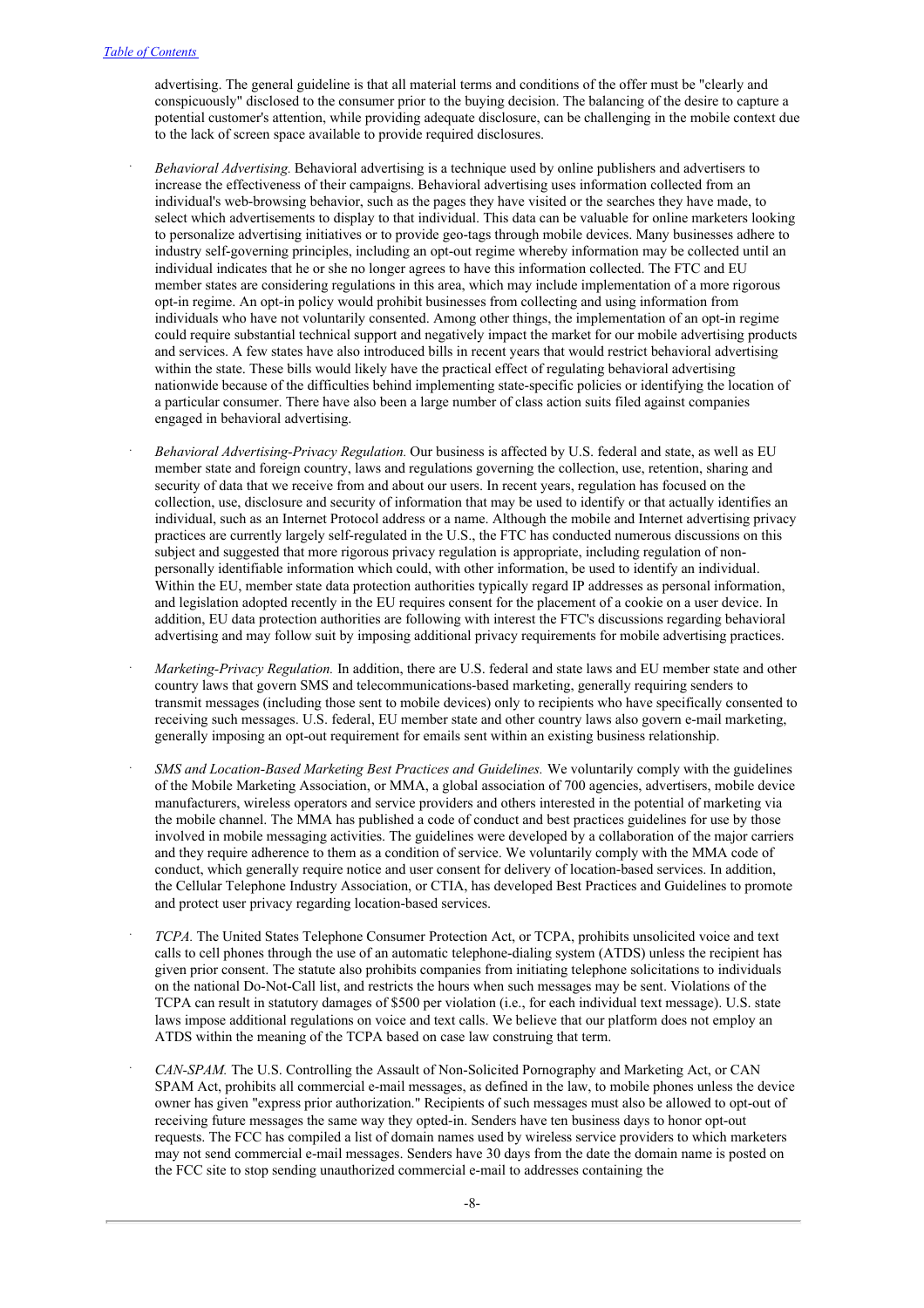domain name. Violators are subject to fines of up to \$6.0 million and up to one year in jail for some spamming activities. Carriers, the FTC, the FCC, and State Attorneys General may bring lawsuits to enforce alleged violations of the Act.

- · *Communications Privacy Acts.* Foreign and U.S. federal and state laws impose liability for intercepting communications while in transit or accessing the contents of communications while in storage. EU member state laws also require consent for our receiving this information, and if our carrier customers fail to obtain such consent we could be subjected to civil or even criminal penalties.
- · *Security Breach Notification Requirements.* EU member state laws require notice to the member state data protection authority of a data security breach involving personal data if the breach poses a risk to individuals. In addition, Germany enacted a broad requirement to notify individuals in the event of a data security breach that is likely to be followed by notification requirements to data subjects in other EU member states. In the U.S., various states have enacted data breach notification laws, which require notification of individuals and sometimes state regulatory bodies in the event of breaches involving certain defined categories of personal information. Japan and Uruguay have also enacted security breach notice requirements. This new trend suggests that breach notice statutes may be enacted in other jurisdictions, including by the U.S. at the federal level, as well.
- · *Children.* The Children's Online Privacy Protection Act prohibit the knowing collection of personal information from children under the age of 13 without verifiable parental consent, and strictly regulate the transmission of requests for personal information to such children. Other countries do not recognize the ability of children to consent to the collection of personal information. In addition, it is likely that behavioral advertising regulations will impose special restrictions on use of information collected from minors for this purpose.

# **Employees**

As of March 15, 2016, we had 63 employees, consisting of 15 full-time and two part-time in research and development, 36 full-time and one part-time in sales and marketing, and eightfull-time and one part-time in general and administrative.

### **Item 1A. Risk Factors.**

#### **Risks Relating to Our Business**

We may need additional financing to execute our business plan and fund operations, which additional financing may *not be available on reasonable terms or at all.* As of December 31, 2015, we had working capital of \$406,384. We received proceeds from our March 2016 financing of approximately \$2 million and entered into a working capital line of credit facility with our bank to provide up to \$2 million. While we believe that our working capital on hand will be sufficient to fund our 12 month plan of operations, there can be no assurance that we will not require significant additional capital within 12 months. Also, we expect that we may require additional capital beyond the next 12 months unless we are able to achieve and maintain a profitable operation. In the event we require additional capital we will endeavor to raise additional funds through various financing sources, including the sale of our equity and debt securities and the procurement of commercial debt financing. However, there can be no guarantees that such funds will be available on commercially reasonable terms, if at all. If such financing is not available on satisfactory terms, we may be unable to expand or continue our business as desired and operating results may be adversely affected. Any debt financing will increase expenses and must be repaid regardless of operating results and may involve restrictions limiting our operating flexibility. If we issue equity securities to raise additional funds, the percentage ownership of our existing stockholders will be reduced and our stockholders may experience additional dilution in net book value per share.

Our ability to obtain needed financing may be impaired by such factors as the capital markets, both generally and specifically in our industry, and the fact that we are not yet profitable, which could impact the availability or cost of future financings. If the amount of capital we are able to raise from financing activities, together with our revenues from operations, is not sufficient to satisfy our capital needs, we may be required to reduce or even cease operations.

Our sales efforts to large enterprises require significant time and effort and could hinder our ability to expand our *customer base and increase revenue.* Attracting new customers to our large enterprise division requires substantial time and expense, especially in an industry that is so heavily dependent on personal relationships with executives. We cannot assure that we will be successful in establishing new relationships, or maintaining or advancing our current relationships. For example, it may be difficult to identify, engage and market to customers who do not currently perform mobile marketing or advertising or are unfamiliar with our current services or platform. Further, many of our customers typically require input from one or more internal levels of approval. As a result, during our sales effort, we must identify multiple people involved in the purchasing decision and devote a sufficient amount of time to presenting our products and services to those individuals. The complexity of our services often requires us to spend substantial time and effort assisting potential customers in evaluating our products and services including providing demonstrations and benchmarking against other available technologies. We expect that our sales process will become less burdensome as our products and services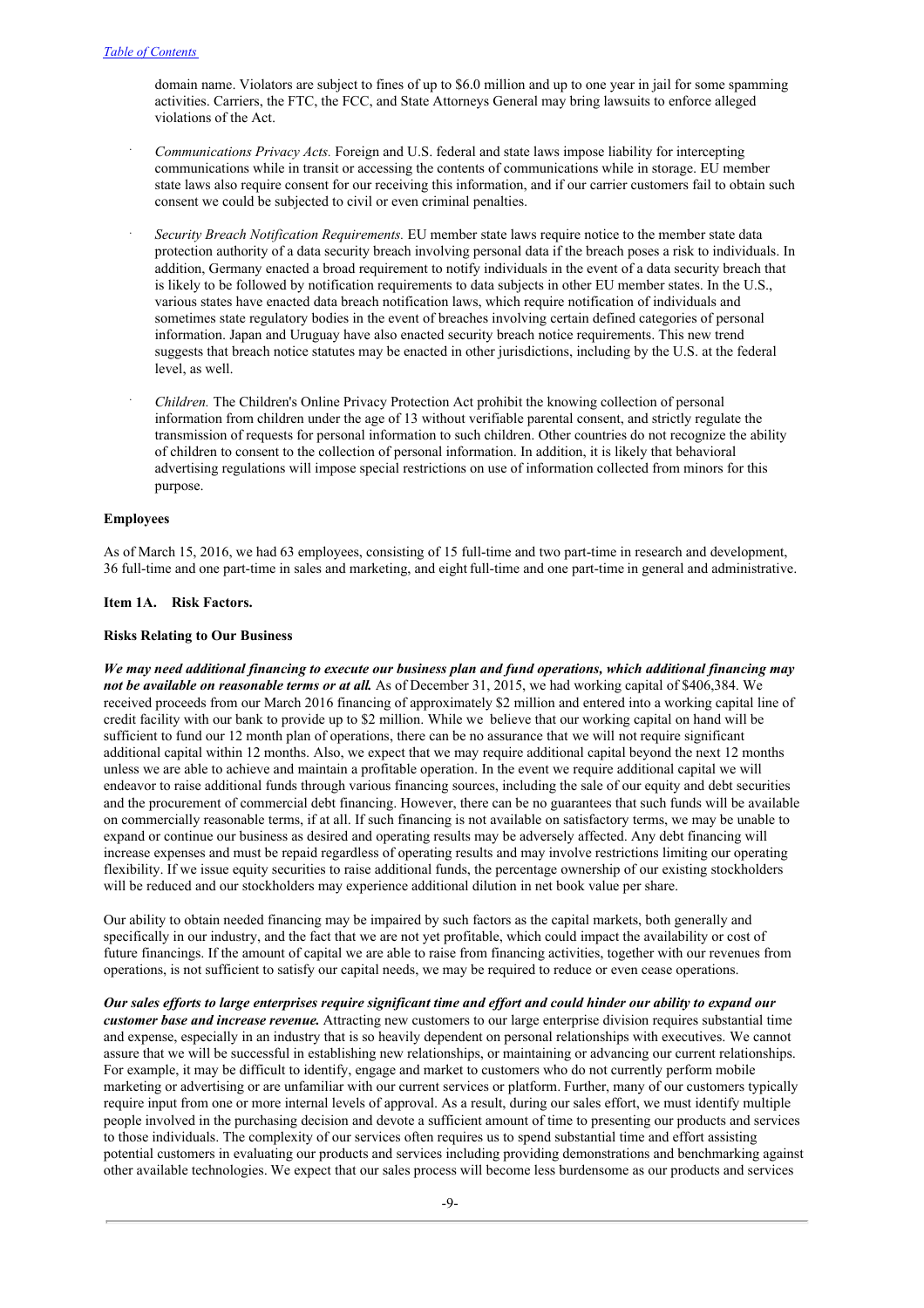become more widely known and used. However, if this change does not occur, we will not be able to expand our sales effort as quickly as anticipated and our sales will be adversely affected.

We may not be able to enhance our mobile marketing and advertising platform to keep pace with technological and *market developments, or to remain competitive against potential new entrants in our markets.* The market for mobile marketing and advertising services is emerging and is characterized by rapid technological change, evolving industry standards, frequent new product introductions and short product life cycles. Our current platform and services may not in the future be acceptable to marketers and advertisers. To keep pace with technological developments, satisfy increasing customer requirements and achieve acceptance of our marketing and advertising campaigns, we will need to enhance our current mobile marketing solutions and continue to develop and introduce on a timely basis new, innovative mobile marketing services offering compatibility, enhanced features and functionality on a timely basis at competitive prices. Our inability, for technological or other reasons, to enhance, develop, introduce and deliver compelling mobile marketing services in a timely manner, or at all, in response to changing market conditions, technologies or customer expectations could have a material adverse effect on our operating results or could result in our mobile marketing services platform becoming obsolete. Our ability to compete successfully will depend in large measure on our ability to maintain a technically skilled development and engineering staff and to adapt to technological changes and advances in the industry, including providing for the continued compatibility of our mobile marketing services platform with evolving industry standards and protocols. In addition, as we believe the mobile marketing market is likely to grow substantially, other companies which are larger and have significantly more capital to invest than us may emerge as competitors. For example, in May 2010, Google, Inc. acquired Admob, Inc. Similarly, in January 2010, Apple, Inc. acquired Quattro Wireless, Inc. New entrants could seek to gain market share by introducing new technology or reducing pricing. This may make it more difficult for us to sell our products and services, and could result in increased pricing pressure, reduced profit margins, increased sales and marketing expenses or the loss of market share or expected market share, any of which may significantly harm our business, operating results and financial condition.

Our services are provided on mobile communications networks that are owned and operated by third parties who we do not control and the failure of any of these networks would adversely affect our ability to deliver our services to our *customers.* Our mobile marketing and advertising platform is dependent on the reliability of mobile operators who maintain sophisticated and complex mobile networks. Such mobile networks have historically, and particularly in recent years, been subject to both rapid growth and technological change. If the network of a mobile operator with which we are integrated should fail, including because of new technology incompatibility, the degradation of network performance under the strain of too many mobile consumers using it, or a general failure from natural disaster or political or regulatory shut-down, we will not be able provide our services to our customers through such mobile network. This in turn, would impair our reputation and business, potentially resulting in a material, adverse effect on our financial results.

# If our mobile marketing and advertising services platform does not scale as anticipated, our business will be

*harmed.* We must be able to continue to scale to support potential ongoing substantial increases in the number of users in our actual commercial environment, and maintain a stable service infrastructure and reliable service delivery for our mobile marketing and advertising campaigns. In addition, we must continue to expand our service infrastructure to handle growth in customers and usage. If our mobile marketing services platform does not efficiently and effectively scale to support and manage a substantial increase in the number of users while maintaining a high level of performance, the quality of our services could decline and our business will be seriously harmed. In addition, if we are unable to secure data center space with appropriate power, cooling and bandwidth capacity, we may not be able to efficiently and effectively scale our business to manage the addition of new customers and overall mobile marketing campaigns.

The success of our business depends, in part, on wireless carriers continuing to accept our customers' messages for *delivery to their subscriber base.* We depend on wireless carriers to deliver our customers' messages to their subscriber base. Wireless carriers often impose standards of conduct or practice that significantly exceed current legal requirements and potentially classify our messages as "spam," even where we do not agree with that conclusion. In addition, the wireless carriers use technical and other measures to attempt to block non-compliant senders from transmitting messages to their customers; for example, wireless carriers block short codes or Internet Protocol addresses associated with those senders. There can be no guarantee that we, or short codes registered to us, will not be blocked or blacklisted or that we will be able to successfully remove ourselves from those lists. Although our services typically require customers to opt-in to a campaign, minimizing the risk that our customers' messages will be characterized as spam, blocking of this type could interfere with our ability to market products and services of our customers and communicate with end users and could undermine the effectiveness of our customers' marketing campaigns. To date we have not experienced any material blocking of our messages by wireless carriers, but any such blocking could have an adverse effect on our business and results of operations.

We depend on third party providers for a reliable Internet infrastructure and the failure of these third parties, or the *Internet in general, for any reason would significantly impair our ability to conduct our business.* We outsource all of our data center facility management to third parties who host the actual servers and provide power and security in multiple data centers in each geographic location. These third party facilities require uninterrupted access to the Internet. If the operation of our servers is interrupted for any reason, including natural disaster, financial insolvency of a third party provider, or malicious electronic intrusion into the data center,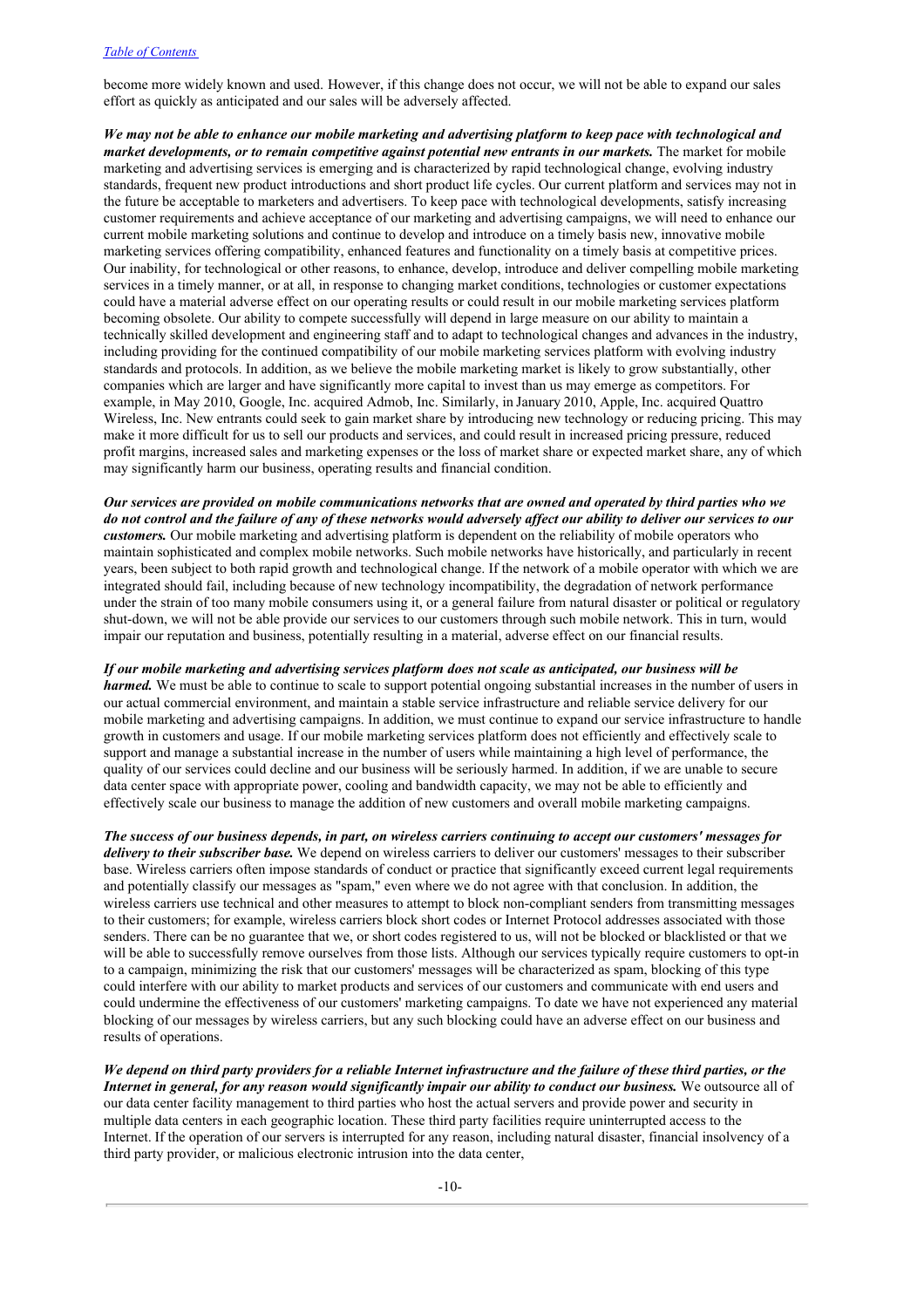our business would be significantly damaged. As has occurred with many Internet-based businesses, on occasion in the past, we have been subject to "denial-of-service" attacks in which unknown individuals bombarded our computer servers with requests for data, thereby degrading the servers' performance. While we have historically been successful in relatively quickly identifying and neutralizing these attacks, we cannot be certain that we will be able to do so in the future. If either a third party facility failed, or our ability to access the Internet was interfered with because of the failure of Internet equipment in general or we become subject to malicious attacks of computer intruders, our business and operating results will be materially adversely affected.

*Failure to adequately manage our growth may seriously harm our business.* We operate in an emerging technology market and have experienced, and may continue to experience, significant growth in our business. If we do not effectively manage our growth, the quality of our products and services may suffer, which could negatively affect our brand and operating results. Our growth has placed, and is expected to continue to place, a significant strain on our managerial, administrative, operational and financial resources and our infrastructure. Our future success will depend, in part, upon the ability of our senior management to manage growth effectively. This will require us to, among other things:

- implement additional management information systems;
- develop additional levels of management within our company;
- locate additional office space in various countries; and
- maintain close coordination among our engineering, operations, legal, finance, sales and marketing and customer service and support organizations.

Moreover, as our sales increase, we may be required to concurrently deploy our services infrastructure at multiple additional locations or provide increased levels of customization. As a result, we may lack the resources to deploy our mobile marketing services on a timely and cost-effective basis. Failure to accomplish any of these requirements would seriously harm our ability to deliver our mobile marketing services platform in a timely fashion, fulfill existing customer commitments or attract and retain new customers.

The gathering, transmission, storage and sharing or use of personal information could give rise to liabilities or additional costs of operation as a result of governmental regulation, legal requirements, civil actions or differing views *of personal privacy rights.* We transmit and store a large volume of personal information in the course of providing our services. Federal, state and international laws and regulations govern the collection, use, retention, sharing and security of data that we receive from our customers and their users. Any failure, or perceived failure, by us to comply with U.S. federal, state, or international privacy or consumer protection-related laws, regulations or industry self-regulatory principles could result in proceedings or actions against us by governmental entities or others, which could potentially have an adverse effect on our business, operating results and financial condition. Additionally, we may also be contractually liable to indemnify and hold harmless our customers from the costs or consequences of inadvertent or unauthorized disclosure of their customers' personal data which we store or handle as part of providing our services.

The interpretation and application of privacy, data protection and data retention laws and regulations are currently unsettled in the U.S. and internationally, particularly with regard to location-based services, use of customer data to target advertisements and communication with consumers via mobile devices. Such laws may be interpreted and applied inconsistently from country to country and inconsistently with our current data protection policies and practices. Complying with these varying international requirements could cause us to incur substantial costs or require us to change our business practices in a manner adverse to our business, operating results or financial condition.

As privacy and data protection have become more sensitive issues, we may also become exposed to potential liabilities as a result of differing views on the privacy of personal information. These and other privacy concerns, including security breaches, could adversely impact our business, operating results and financial condition.

In the U.S., we have voluntarily agreed to comply with wireless carrier technological and other requirements for access to their customers' mobile devices, and also trade association guidelines and codes of conduct addressing the provision of location-based services, delivery of promotional content to mobile devices and tracking of users or devices for the purpose of delivering targeted advertising. We could be adversely affected by changes to these requirements, guidelines and codes, including in ways that are inconsistent with our practices or in conflict with the rules or guidelines in other jurisdictions.

We currently rely on a small concentration of customers to use our products to generate our revenues, and the loss or *change in any of these significant relationships could materially reduce our revenues*. Although we believe we have a good relationship with these customers, our contracts with these customers are short-term in nature. Should these customers choose to terminate their contracts with us or if material events occur that are detrimental to these customers or their operations, it could have a significant negative impact on our financial performance.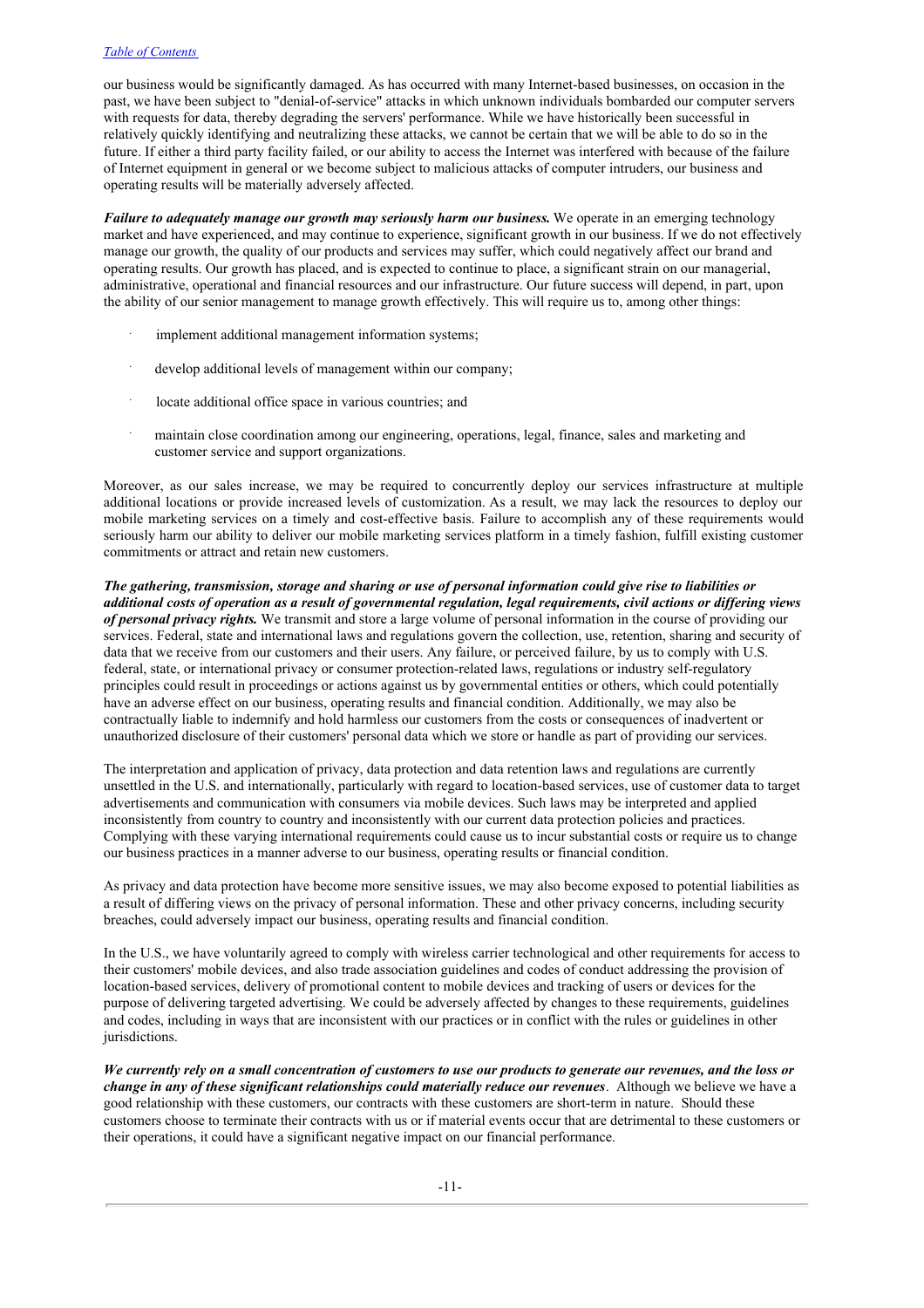# **Risks Related to our Common Stock**

*There has been a limited trading market for our common stock.* There has been a limited trading market for our common stock on the Over-the-Counter Bulletin Board. The lack of an active market may impair the ability to sell your shares at the time you wish to sell them or at a price that you consider reasonable. The lack of an active market may also reduce the fair market value of your shares. An inactive market may also impair our ability to raise capital by selling shares of capital stock and may impair our ability to acquire other companies or technologies by using common stock as consideration.

The market price of our common stock may be, and is likely to continue to be, highly volatile and subject to wide *fluctuations*. The market price of our common stock is likely to be highly volatile and could be subject to wide fluctuations in response to a number of factors that are beyond our control, including:

- dilution caused by our issuance of additional shares of common stock and other forms of equity securities, which we expect to make in connection with future acquisitions or capital financings to fund our operations and growth, to attract and retain valuable personnel and in connection with future strategic partnerships with other companies;
- announcements of new acquisitions or other business initiatives by our competitors;
- our ability to take advantage of new acquisitions or other business initiatives;
- quarterly variations in our revenues and operating expenses;
- · changes in the valuation of similarly situated companies, both in our industry and in other industries;
- · changes in analysts' estimates affecting us, our competitors and/or our industry;
- changes in the accounting methods used in or otherwise affecting our industry;
- additions and departures of key personnel;
- · announcements by relevant governments pertaining to additional quota restrictions; and
- fluctuations in interest rates and the availability of capital in the capital markets.

Some of these factors are beyond our control, and the impact of these risks, singly or in the aggregate, may result in material adverse changes to the market price of our common stock and/or our results of operations and financial condition.

*We do not expect to pay dividends in the foreseeable future.* We do not intend to declare dividends for the foreseeable future, as we anticipate that we will reinvest any future earnings in the development and growth of our business. Therefore, investors will not receive any funds unless they sell their common stock, and stockholders may be unable to sell their shares on favorable terms or at all. Investors cannot be assured of a positive return on investment or that they will not lose the entire amount of their investment in the common stock.

Our common stock may be considered to be a "penny stock" and, as such, any the market for our common stock may *be further limited by certain SEC rules applicable to penny stocks*. To the extent the price of our common stock remains below \$5.00 per share or we have a net tangible assets of \$2,000,000 or less, our common shares will be subject to certain "penny stock" rules promulgated by the SEC. Those rules impose certain sales practice requirements on brokers who sell penny stock to persons other than established customers and accredited investors (generally institutions with assets in excess of \$5,000,000 or individuals with net worth in excess of \$1,000,000). For transactions covered by the penny stock rules, the broker must make a special suitability determination for the purchaser and receive the purchaser's written consent to the transaction prior to the sale. Furthermore, the penny stock rules generally require, among other things, that brokers engaged in secondary trading of penny stocks provide customers with written disclosure documents, monthly statements of the market value of penny stocks, disclosure of the bid and asked prices and disclosure of the compensation to the brokerage firm and disclosure of the sales person working for the brokerage firm. These rules and regulations adversely affect the ability of brokers to sell our common shares and limit the liquidity of our securities.

# We are a "smaller reporting company" and, as such are allowed to provide less disclosure than larger public

*companies*. We are currently a "smaller reporting company," meaning that we are not an investment company, an assetbacked issuer, or a majority-owned subsidiary of a parent company that is not a smaller reporting company and have a public float of less than \$75 million and annual revenues of less than \$50 million during the most recently completed fiscal year. As a "smaller reporting company", we are able to provide simplified executive compensation disclosures in our SEC filings, are exempt from the provisions of Section 404(b) of the Sarbanes-Oxley Act requiring that independent registered public accounting firms provide an attestation report on the effectiveness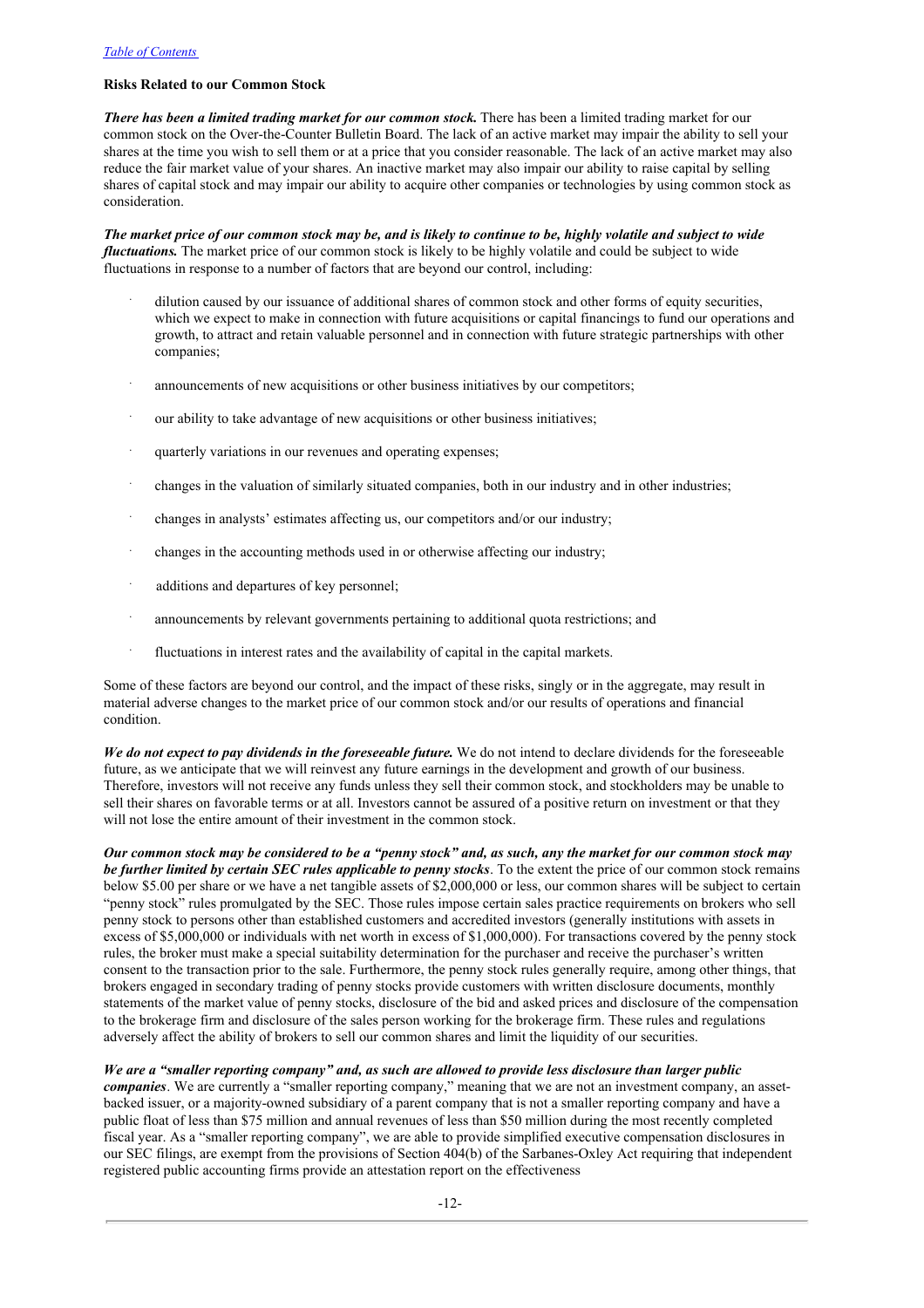of internal control over financial reporting, and have certain other decreased disclosure obligations in their SEC filings, including, among other things, only being required to provide two years of audited financial statements in annual reports. Decreased disclosures in our SEC filings due to our status as a "smaller reporting company" may make it harder for investors to analyze our results of operations and financial prospects.

### <span id="page-16-0"></span>**Item 1B. Unresolved Staff Comments.**

Not applicable.

### <span id="page-16-1"></span>**Item 2. Properties.**

We have a lease through December 2020 for 10,395 square feet of office space located at 55 N. Arizona Ave., Suite 310, Chandler, Arizona. Monthly rental payments, including common area maintenance charges, are \$17,974.

We have a lease through January 2018 for approximately 3,023 square feet of office space in San Diego, California at a monthly expense of \$10,127, excluding common area maintenance charges.

We have a month-to-month lease of 518 square feet of office space located in Dartmouth, Nova Scotia, at a monthly rental expense of approximately \$500 per month, including common area maintenance charges.

### <span id="page-16-2"></span>**Item 3. Legal Proceedings.**

As of the date of this report, there are no pending legal proceedings to which we or our properties are subject, except for routine litigation incurred in the normal course of business.

# <span id="page-16-3"></span>**Item 4. Not applicable**.

### <span id="page-16-4"></span>**Part II**

# <span id="page-16-5"></span>**Item 5. Market for Registrant's Common Equity, Related Stockholder Matter and Issuer Purchases of Equity Securities**

Our common stock is quoted on the OTC Bulletin Board under the stock symbol "MFON".

Our common stock trades only sporadically and has experienced in the past, and is expected to experience in the future, significant price and volume volatility.

The following table shows the reported high and low closing bid quotations per share for our common stock based on information provided by the OTC Bulletin Board for the periods indicated. Quotations reflect inter-dealer prices, without markup, markdown or commissions and may not represent actual transactions.

|    | High | Low  |      |  |
|----|------|------|------|--|
| S  | 0.79 | -S   | 0.41 |  |
| \$ | 1.00 | -S   | 0.55 |  |
| \$ | 1.20 | - \$ | 0.75 |  |
| \$ | 1.49 | - S  | 1.12 |  |
|    |      |      |      |  |
|    |      |      |      |  |
|    | High |      | Low  |  |
| S  | 1.66 | - \$ | 1.07 |  |
| \$ | 1.38 | - \$ | 0.86 |  |
| \$ | 1.50 | - \$ | 1.05 |  |
|    |      |      |      |  |

# **Holders of Record**

As of March 23, 2016, there were 354 holders of record of our common stock, not including shares held in street name.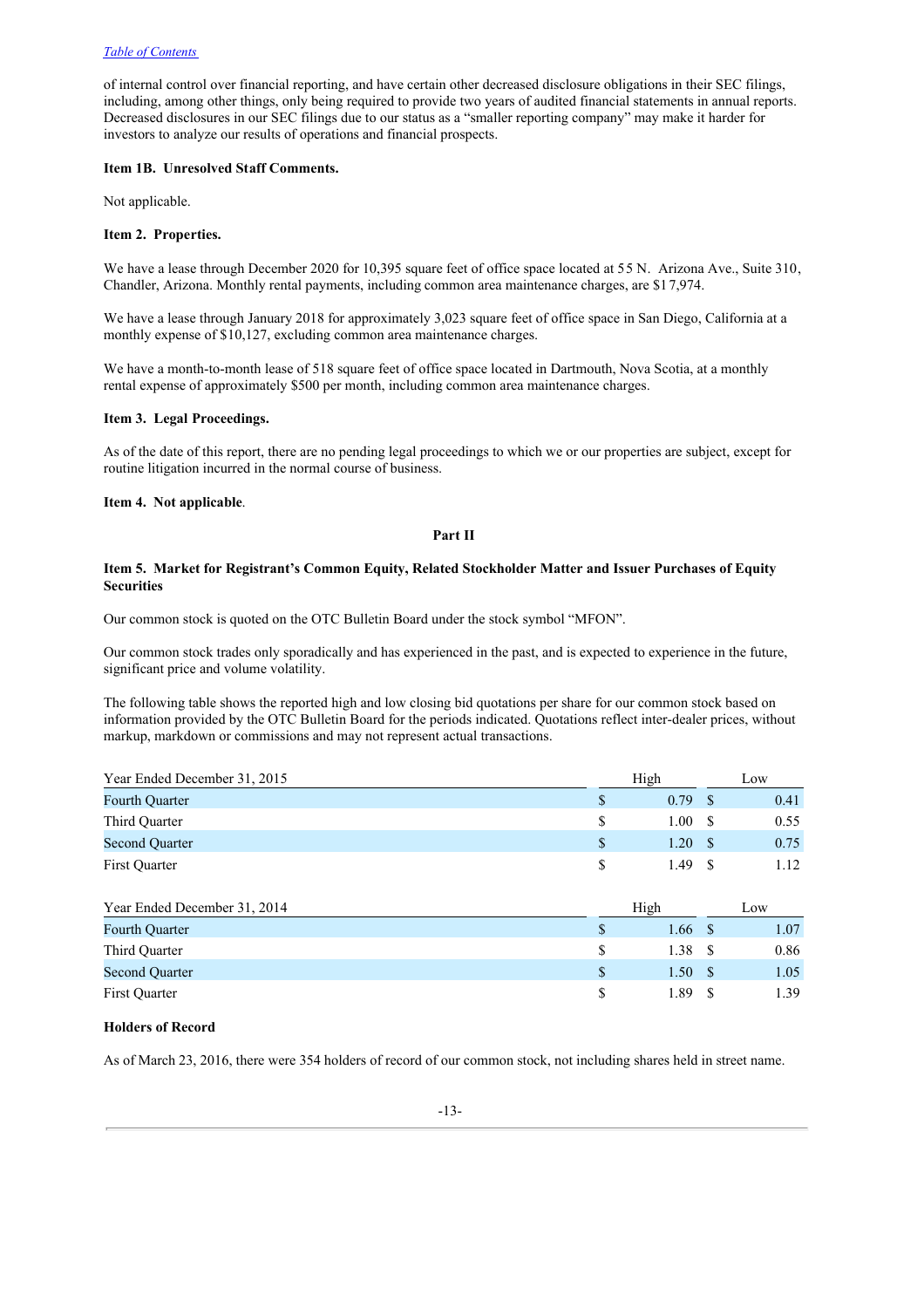### **Dividend Policy**

We have not paid any cash dividends since our inception and do not contemplate paying dividends in the foreseeable future. It is anticipated that earnings, if any, will be retained for the operation of our business.

#### **Stock Repurchases**

We did not repurchase any of our common stock in 2015 or 2014.

#### **Securities Authorized for Issuance Under Equity Compensation Plans**

The following table sets forth additional information as of December 31, 2015 with respect to the shares of common stock that may be issued upon the exercise of options and other rights under our existing equity compensation plans and arrangements in effect as of December 31, 2015. The information includes the number of shares covered by, and the weighted average exercise price of, outstanding options and the number of shares remaining available for future grant, excluding the shares to be issued upon exercise of outstanding options.

| <b>Plan Category</b>                                                      | Number of<br>securities to be<br>issued upon<br>exercise of<br>outstanding<br>options | Weighted-<br>average<br>exercise price<br>0f<br>outstanding<br>options | Number of securities<br>remaining available<br>for future issuance<br>under equity<br>compensation plans<br>(excluding securities<br>reflected in<br>column (a) |
|---------------------------------------------------------------------------|---------------------------------------------------------------------------------------|------------------------------------------------------------------------|-----------------------------------------------------------------------------------------------------------------------------------------------------------------|
|                                                                           | (a)                                                                                   | (b)                                                                    | (c)                                                                                                                                                             |
| Equity compensation plans not approved by security holders <sup>(1)</sup> | 5,043,228 \$                                                                          | 1.37                                                                   | 1,041,787                                                                                                                                                       |
| Equity compensation plans approved by security holders                    |                                                                                       |                                                                        |                                                                                                                                                                 |
| Total                                                                     | 5,043,228                                                                             | 1.37                                                                   | 1,041,787                                                                                                                                                       |
|                                                                           |                                                                                       |                                                                        |                                                                                                                                                                 |

(1) Comprised of our 2010 Incentive Stock Plan and our 2013 Incentive Stock Plan

# <span id="page-17-0"></span>**Item 6. Selected Financial Data**

As a smaller reporting company, as defined by Section  $10(f)(1)$  of Regulation S-K, we are not required to provide the information set forth in this Item.

## <span id="page-17-1"></span>**Item 7. Management's Discussion and Analysis of Financial Condition and Results of Operations**

The following discussion and analysis of our financial condition and results of operations should be read in conjunction with the financial statements and the related notes and other information that are included elsewhere in this Form 10-*K. This discussion contains forward looking statements based upon current expectations that involve risks and* uncertainties, such as our plans, objectives, expectations, and intentions. Actual results and the timing of events could differ materially from those anticipated in these forward looking statements as a result of a number of factors, including those set forth under the cautionary note regarding "Forward Looking Statements" contained in Item  $1.A - "Risk$ *Factors".*

# **Overview**

We are in the business of developing and operating proprietary platforms over which resellers, brands and enterprises can conduct localized mobile marketing campaigns. Our proprietary platforms allow resellers, brands and enterprises to market their products and services to consumers through text messages sent directly to the consumers' mobile phones, content on printed receipts, mobile device applications, which consists of software available to both phones and tablet PCs. We generate revenue by charging the brands and enterprises a per-message transactional fee, or through fixed or variable software licensing fees. Our customers include national franchisers, professional sports teams and associations and other national brands such as Sonic, Subway, Jamba Juice, Chick-Fil-A, Baskin Robbins, and others.

Mobile phone users represent a large and captive audience. While televisions, radios, and even PCs are often shared by multiple consumers, mobile phones are personal devices representing a unique and individual address to the end user. We believe that the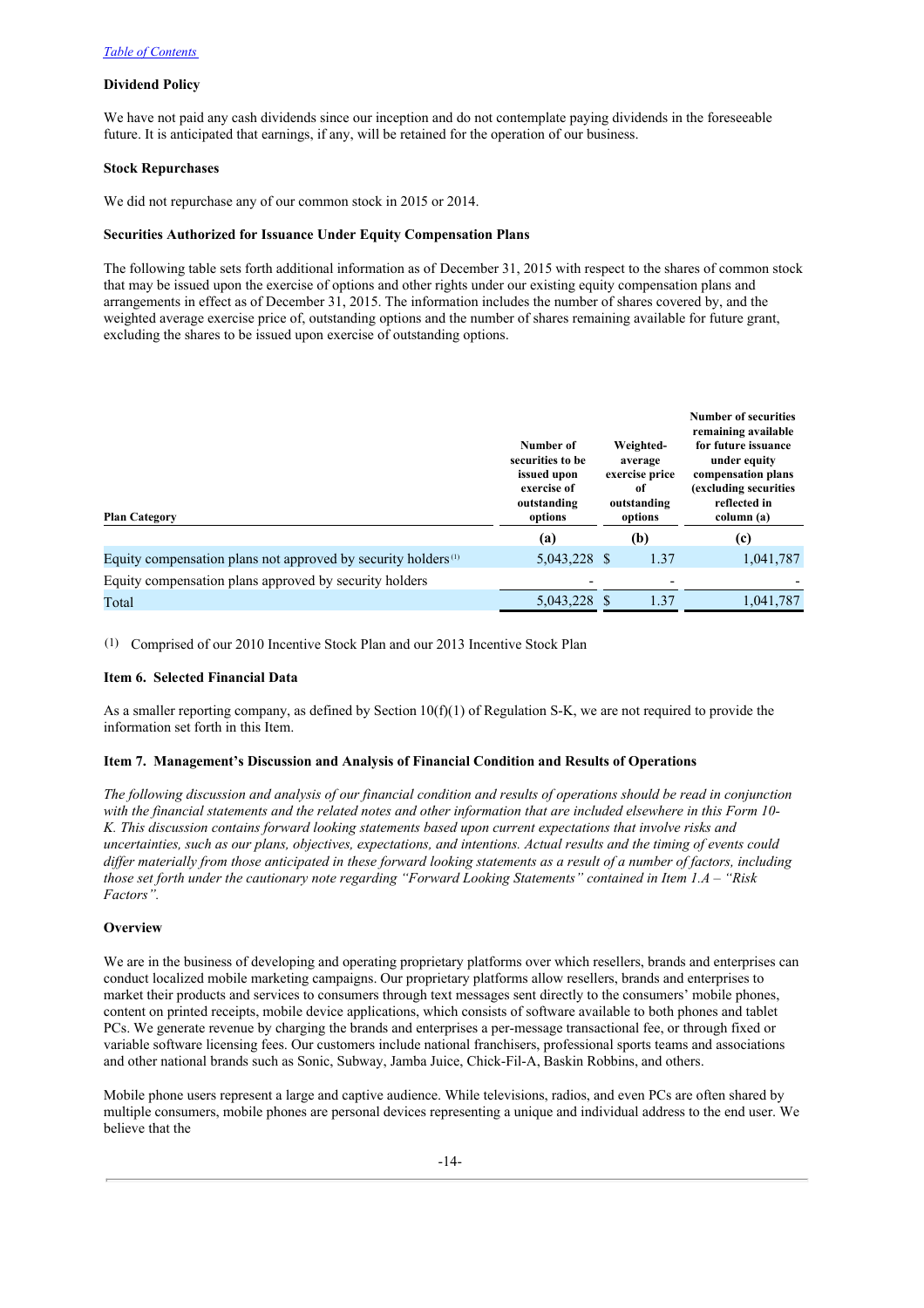future of digital media will be significantly influenced by mobile phones where a direct, personal conversation can be had with the world's largest target audience. According to a report published by International Data Corporation (IDC), by 2015, more U.S. Internet users will access the Internet through mobile devices than through PCs or other wireline devices (Worldwide New Media Market Model 1H-2012 Highlights: Internet Becomes Ever More Mobile, Ever Less PC-Based (IDC #237459)). The IDC study further reports that the number of people accessing the Internet, in the U.S., through PCs will shrink from 240 million consumers in 2012 to 225 million in 2016. At the same time, the number of mobile users will increase from 174 million to 265 million. We believe the future of mobile applications and services includes banking, commerce, advertising, video, games and just about every other aspect of both on and offline life.

Our "C4" Mobile Marketing and customer relationship management platform is a Web-hosted software solution enabling our clients to develop, execute, and manage a variety of marketing engagements, to a consumer's mobile phone. Our C4 solution allows our clients to communicate directly with their customers through Short Messaging Service, or SMS, multi-media messaging, and interactive voice response interactions, all of which are facilitated via a set of graphical user interfaces operated from any Web browser.

Our C4 platform also allows our customers to deploy and administer our "Stampt" mobile device loyalty application. Stampt is a smartphone replacement for "Buy 10, Get 1 free" punch cards. Consumers no longer need to worry about forgetting paper-based loyalty punch cards. Stampt makes it easy to receive all of the rewards consumers want from their favorite businesses. Consumers can use Stampt throughout the United States to earn free sandwiches, coffee, pizza, frozen yogurt, donuts, bagels and more.

Stampt's nearby feature shows consumers all of the rewards they can earn at nearby businesses. From the Stampt mobile device application, consumers simply tap any business to learn more about that business and to see all of the loyalty points they have earned at that business. Consumers can keep track of all of the rewards they are close to earning through the "my cards" feature displayed in the application's interface. Once a consumer has earned all of the Stampt's they need for a reward, they simply show the cashier and click "tap to redeem" button from the application interface on their device. Our customers can create and manage any Stampt program from the C4 platform's set of Web-based interfaces.

Our SmartReceipt solution enables our customers with the ability to control the content on receipts printed from their point of sale, or POS system. SmartReceipt is a software application that is installed on the POS which dynamically controls what is printed on receipts such as coupons, announcements, or other calls-to-action such as invitations to participate in a survey. Receipt includes a Web-based interface where users can design receipt content and implement business rules to dictate what receipt content is printed in particular situations. All receipt content is also transmitted to SmartReceipt's server back-end for storage and analysis. Our C4 solution integrates with SmartReceipt by support SMS marketing or Stampt mobile application calls-to-action which can be printed on receipt content by SmartReceipt.

We also offer our clients reporting and analytics capabilities through the C4 solution which allows our clients to assess the effectiveness of their mobile marketing campaigns and design more effective campaigns. Our proprietary platform connects to all wireless carriers so that any consumer, on any wireless service (for example, Verizon), can join our customer's mobile marketing campaign. Once the consumer has subscribed to our customer's mobile marketing campaign, our C4 Web-based software solution serves as a tool by which our customers can initiate messages and other communications back to their subscribed consumers, as well as configure and administer their mobile marketing campaigns.

We believe that mobile devices are emerging as an important interactive channel for brands to reach consumers since it is the only media platform that has access to the consumer virtually anytime and anywhere. According to eMarketer's article, published August 1, 2013 (http://www.emarketer.com/Article/Digital-Set-Surpass-TV-Time-Spent-with-US-Media/1010096), U.S. adults now spend more time on their mobile device than any other digital channel such as PCs. eMarketer also reports that U.S. adults already spend more time on their mobile phone than viewing print or listening to radio combined. We believe that brands and advertising agencies are recognizing the unique benefits of the mobile channel and they are increasingly integrating mobile media within their overall advertising and marketing campaigns. Our objective is to become the industry leader in connecting brands and enterprises to consumers' mobile phones.

# **Recent Events**

# *2016 Securities Purchase Agreement*

In March 2016, we conducted the private placement of 3,256,000 shares of our common stock, at a price of \$0.60 per share, for the gross proceeds of \$1,953,600. The offering was conducted by our management and no commission or other selling fees were paid by us. Pursuant to the terms of the offering, we entered into registration rights agreement with the investors pursuant to which we agreed to file with the SEC a resale registration statement covering the common shares by May 31, 2016.

*Working Capital Line of Credit Facility*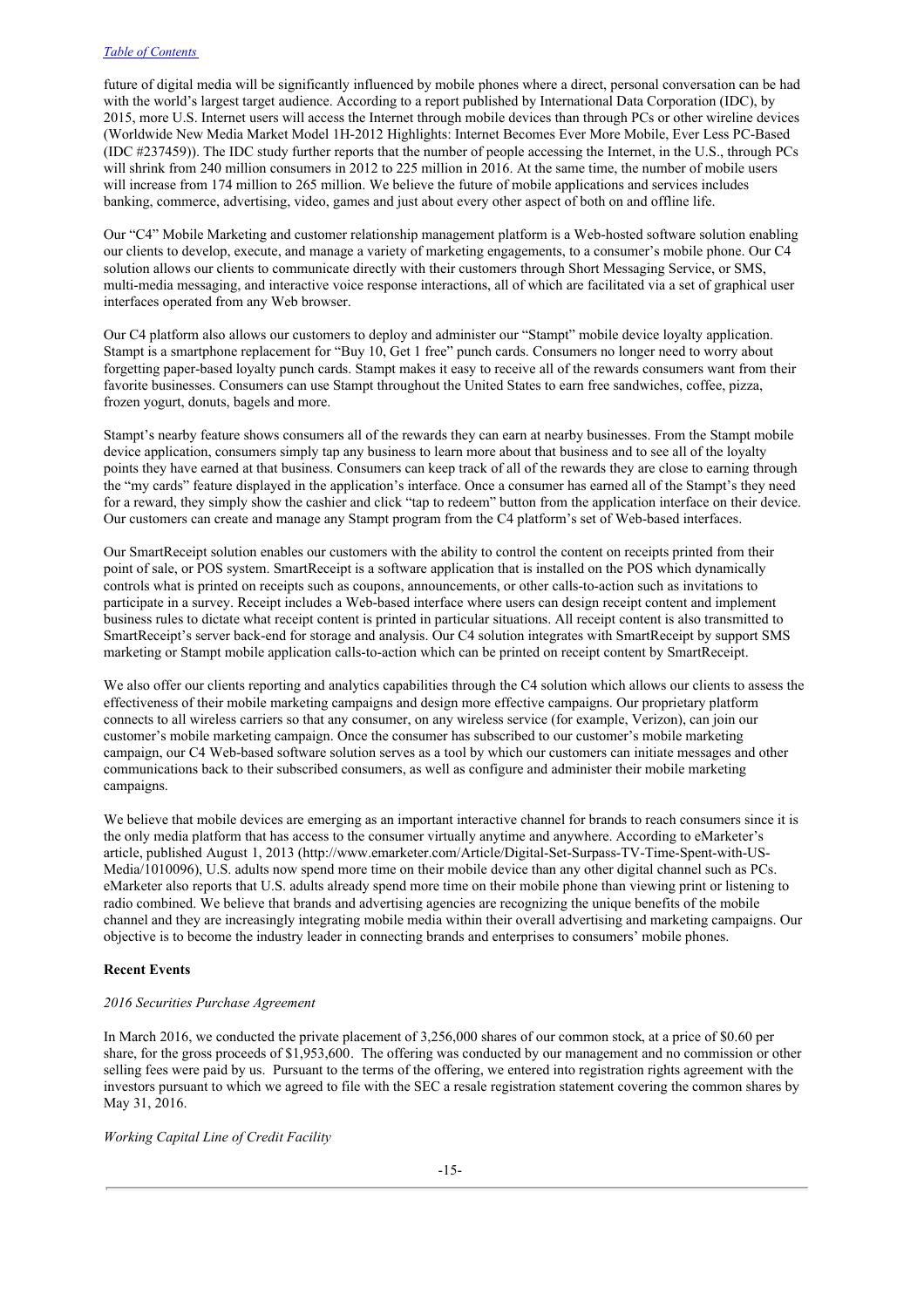In March 2016, we entered into a Working Capital Line of Credit Facility (the "Facility") with Silicon Valley Bank to provide up to \$2 million to finance our general working capital needs. The Facility is funded based on cash on deposit balances and advances against our accounts receivable based on customer invoicing. Interest on Facility borrowings is calculated at rates between the prime rate minus 1.75% and prime rate plus 3.75% based on the borrowing base formula used at the time of borrowing. The Facility contains standard events of default, including payment defaults, breaches of representations, breaches of affirmative or negative covenants, and bankruptcy. There are no financial covenants and as of the date of this report there are no borrowings under the Facility.

### *LiveLenz Acquisition*

On January 15, 2016, we acquired all of the outstanding capital stock of LiveLenz Inc., a Nova Scotia corporation ("LiveLenz"), pursuant to an agreement dated January 15, 2016 among the Company and the stockholders of LiveLenz. Pursuant to the agreement, we acquired all of the capital stock of LiveLenz in consideration of our issuance of 1,000,000 shares ("Consideration Shares") of our common stock to the LiveLenz stockholders and our issuance of an additional 15,000 share of our common stock in satisfaction of certain liabilities of LiveLenz. The agreement included customary representations, warranties, and covenants by us and the LiveLenz stockholders, including the LiveLenz stockholders' agreement to indemnify us against certain claims or losses resulting from certain breaches of representations, warranties or covenants by the LiveLenz stockholders in the agreement. Pursuant to the agreement, the LiveLenz stockholders have agreed to adjust the number of Consideration Shares downward based on LiveLenz' working capital as of the closing and in the event of any claims for indemnification by us. The LiveLenz stockholders have agreed that 100% of the Consideration Shares will be escrowed for a period of 18 months and subject to forfeiture based on indemnification claims by us or the final determination of LiveLenz' working capital as of the closing date.

### *2015 Securities Purchase Agreement*

In March 2015, we conducted the private placement of our securities for the gross proceeds of \$4,805,000. In the private placement, we sold 4,805,000 units of our securities at a price of \$1.00 per unit. Each unit consists of one share of our common stock and a common stock purchase warrant to purchase one-quarter share of our common stock, over a five year period, at an exercise price of \$1.20 per share. We entered into a Registration Rights Agreement with the investors, pursuant to which we agreed to cause a resale registration statement covering the common shares made part of the units to be filed by April 30, 2015. The Registration Rights Agreement also provides that we must make certain payments as liquidated damages to the investors if it fails to timely file the registration statement and cause it to become effective. The Registration Rights Agreement was declared effective as of September 10, 2015 and liquidated damages in regards to the timely filing of the registration statement have been waived.

Emerging Growth Equities, Ltd. ("EGE") acted as placement agent for the private placement and received \$234,500 in commissions from us. In addition, for its services as placement agent, we issued to EGE warrants to purchase an aggregate of 234,500 units, as defined above, exercisable for a period of five years from the closing date, at an exercise price of \$1.00 per unit.

# *2014 Smart Receipt Acquisition*

On March 12, 2014, we acquired all of the assets of SmartReceipt, Inc. in exchange for: (1) our payment at closing of \$2.212 million of cash, net of a \$150,000 loan made by us to SmartReceipt in January 2014; (2) our issuance of 504,884 shares of our common stock; and (3) our earn-out payment of 200% of the "eligible revenue" over the 12 month period following the close of the transaction ("earn-out period").The "eligible revenue" will consist of: 100% of our revenue derived during the earn out period from the sale of SmartReceipt products and services to certain SmartReceipt clients as of the close (the "designated SmartReceipt clients"); plus 50% of our revenue derived during the earn out period from the sale of our products and services to the designated SmartReceipt clients, plus 50% of our revenue derived during the earn out period from the sale of SmartReceipt products and services to our clients who are not designated SmartReceipt clients. The earn-out payment will be payable in our common shares at a rate of \$1.38 per share, representing the volume weighted average trading price of our common stock for the 90 trading days preceding the initial close.

#### *2014 Securities Purchase Agreement*

In March 2014, we conducted the private placement of 5,413,000 units of our securities at a price of \$1.00 per unit for the gross proceeds of up to \$5,413,000. Each unit consisted of one share of our common stock and a common stock purchase warrant to purchase one-quarter share of our common stock, over a five year period, at an exercise price of \$1.20 per share. We entered into a Registration Rights Agreement with the investors, pursuant to which we agreed to cause a resale registration statement covering the common shares made part of the units to be filed by May 15, 2014. The Registration Rights Agreement also provides that we must make certain payments as liquidated damages to the investors if we fail to timely file the registration statement and cause it to become effective. EGE acted as placement agent for the private placement and received \$370,685 in commissions from us. In addition, for its services as placement agent, we issued to EGE warrants to purchase an aggregate of 370,685 units, as defined above, exercisable for a period of five years from the closing date, at an exercise price of \$1.00 per unit.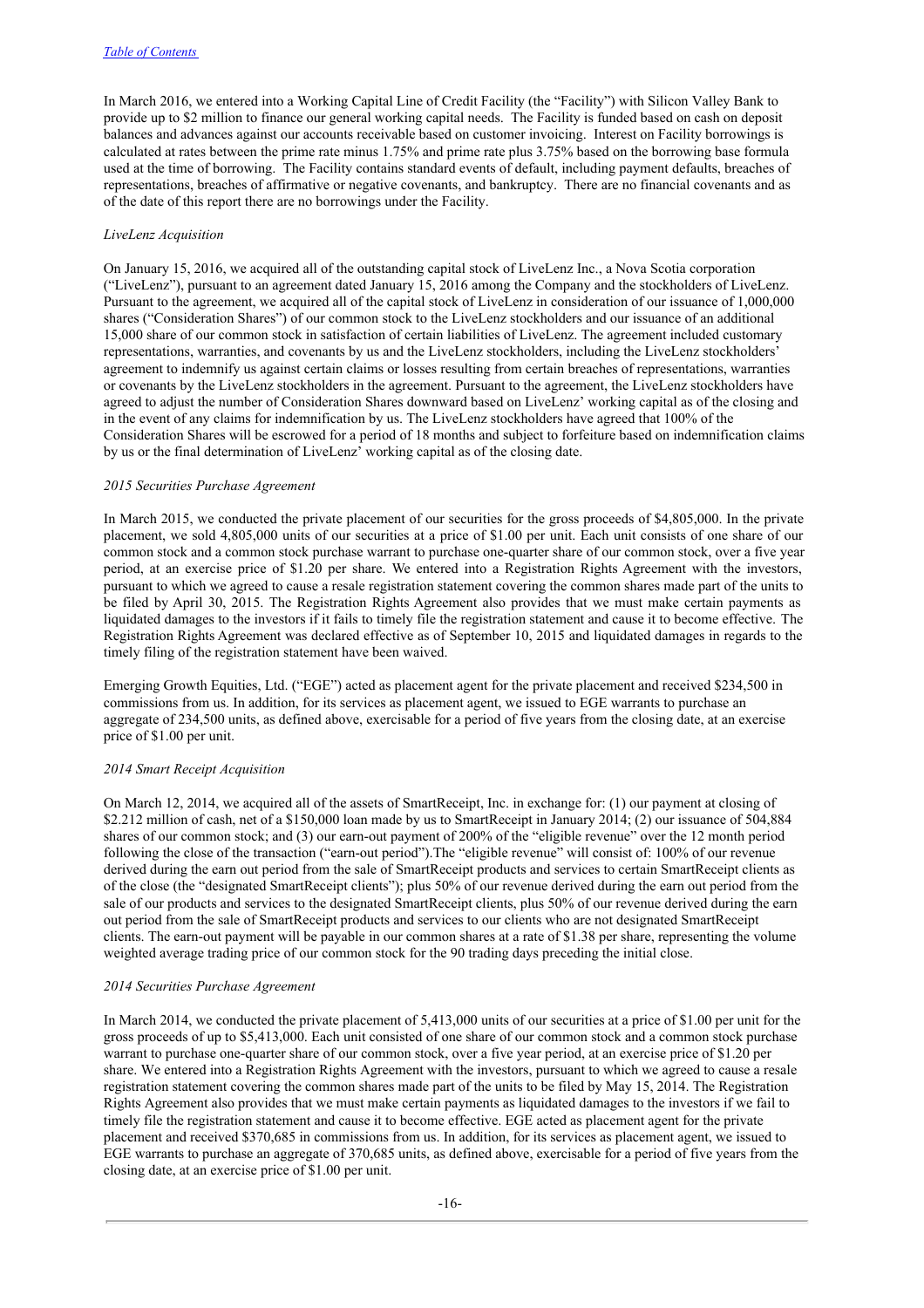# **Results of Operations**

# **Year Ended December 31, 2015 Compared to Year Ended December 31, 2014**

### *Revenues*

Revenues consist of several different lines of business. These include, 800 hosted call-in ("IVR"); short message service ("SMS"); Stampt (our loyalty application); Smart Receipt; point-of-purchase ("POP") marketing display; campaign revenue which is derived from a flat monthly subscription fee associated with "text-to-win" campaigns by our customers; Ad Model revenues which are paid on a per coupon redemption basis, and other revenues.

Revenues for 2015 were \$4,618,988, an increase of \$618,786, or 15.5%, compared to 2014. The net increase is primarily attributable to revenues attributed to Smart Receipt and SMS of \$697,837. This increase was offset by decreases in IVR, Stampt and campaign revenues, which decreased \$127,540 compared to 2014.

# *Cost of Revenues*

Cost of revenues for 2015 was \$1,192,491, an increase of \$125,574, or 11.8%, compared to 2014. This increase is primarily due to higher startup and application fees on new contracts whose return on investment is not immediately realized. These are offset by lower IVR cost of revenues in proportion to the decline in revenues.

# *General and Administrative*

General and administrative expenses consist primarily of salaries and personnel related expenses, stock-based compensation expense, consulting costs and other expenses.

General and administrative expenses increased \$285,050, or 6.7%, during 2015 compared to 2014. The increase in general and administrative expense was primarily due to increased personnel expenses, facilities expenses, and bad debt expense. Personnel related expenses increased \$631,680, due to increased management and support headcount as compared to 2014. Facilities expense increased \$94,211 primarily related to the lease termination charge, increased rent at the corporate headquarters and additional leased office space located in San Diego, California. Bad debt expense increased by \$201,633 due to past due amounts on a large contract. These increases were offset primarily by decreases in stock based compensation of \$507,381. Consulting expenses decreased \$104,185 related to the SmartReceipt acquisition in 2014. Legal fees decreased \$43,216 due to lower legal costs associated with our business activities during the period. Investor relations fees decreased \$21,428 due to the engagement of a new investor relations firm in September 2014. Accounting fees decreased \$79,878 due to the prior year additional costs related to the acquisition of Smart Receipt and bringing some previously outsourced activities in house.

# *Sales and Marketing Expense*

Sales and marketing expenses consist primarily of salaries and personnel related expenses, stock-based compensation expense, sales travel, consulting costs and other expenses.

Sales and marketing expenses increased \$129,938, or 3.3%, during 2015 compared to 2014. The change was primarily due to personnel related expenses increasing by \$532,344 and an increase in trade show expense of \$40,988. These increases were offset by decreased stock based compensation of \$363,087 and travel and entertainment expenses of \$114,568 over the prior year.

# *Engineering, Research, and Development Expense*

Engineering, research, and development expenses consist primarily of salaries and personnel related expenses, stockbased compensation expense, consulting costs and other expenses.

Engineering, research, and development expenses decreased \$617,457, or 45.9%, during 2015 compared to 2014. The decrease was primarily due to the capitalization of production costs incurred in relation to internal software development (see notes 1 and 4) and lower consulting costs of \$224,339 as compared to 2014. These decreases were partially offset by increased personnel costs primarily related to an increase in staffing to support the Company's growth.

# *Depreciation and Amortization Expense*

Depreciation and amortization expense consists of depreciation on our equipment and amortization of our intangible assets.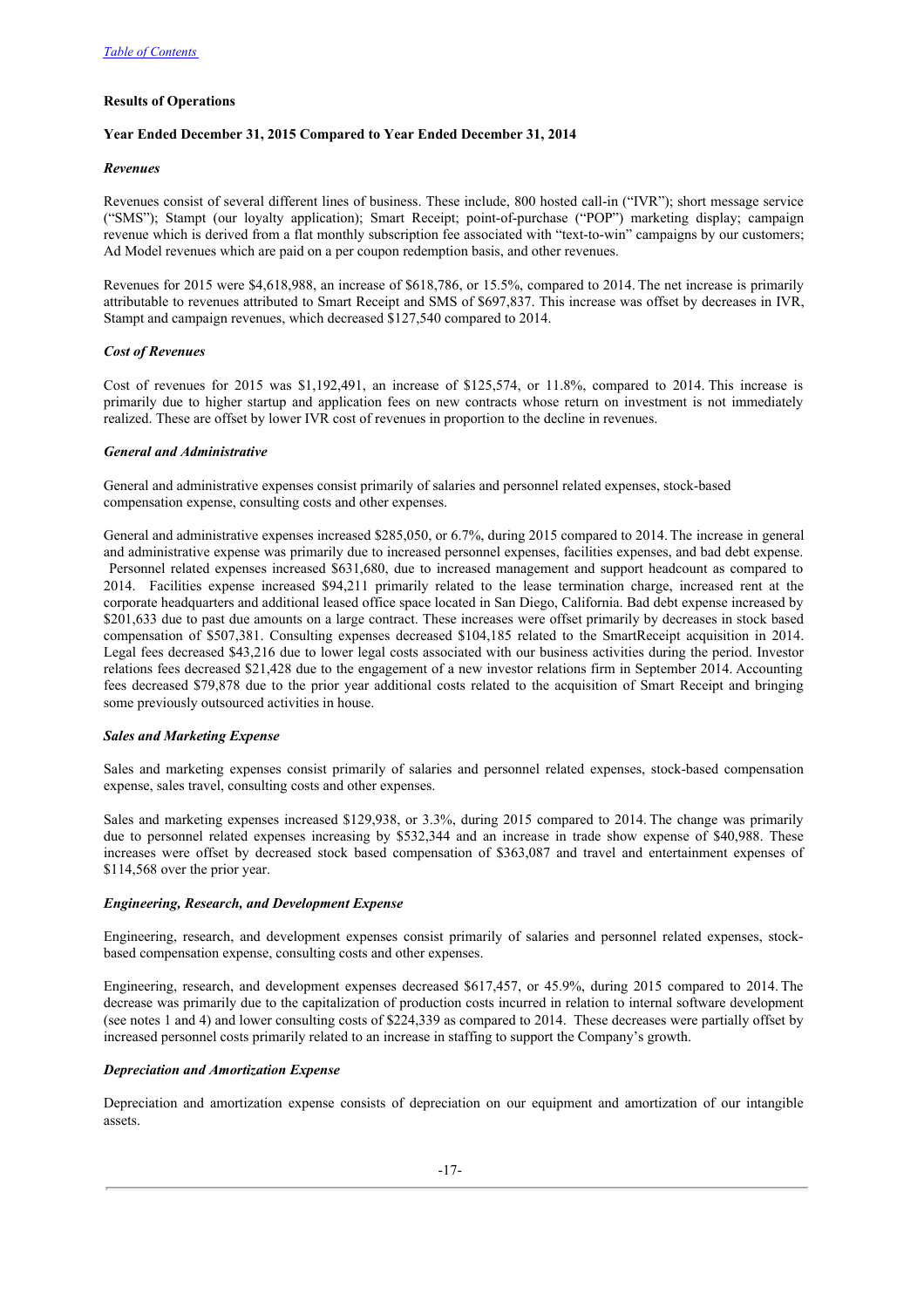Depreciation and amortization expense decreased \$54,595, or 13.1%, during 2015 compared to 2014 as a result of a decrease in amortization expense from our acquired intangible assets of SmartReceipt in 2014.

#### *Goodwill Impairment and Intangible Asset Impairment*

During 2015 and 2014, we recorded goodwill impairment charges of \$0 and \$4,078,693, respectively, relating to our recent acquisitions. Also during 2015 and 2014, we recorded intangible asset impairment charges of \$21,188 and \$961,436, respectively. The impairment charges were based on our valuation of these acquired assets at December 31, 2015 and 2014.

#### *Interest Expense*

Interest expense consists of stated or implied interest expense on our notes payable, amortization of note discounts, and amortization of deferred financing costs.

Interest expense increased \$847 or 100%, during 2015 compared to 2014.

#### *Change in Fair Market Value of Derivative Liabilities*

The change in fair value of derivative liabilities for 2015 and 2014 was a gain of \$42,659 and \$63,517, respectively.

The value of the derivative liabilities at any given date is based primarily on the value and volatility of our common stock, among other less significant factors. In periods when our stock price or volatility rises, we expect to record a loss in the change in fair value of the derivative liabilities. The conversion of convertible notes payable into common shares in June 2013, reducing the number of warrants subject to derivative liability treatment, significantly reduced our ongoing exposure to derivative liability valuation adjustments. All warrants which included embedded derivative liabilities have expired at December 31, 2015, which was the primary cause of the gain during 2015.

### *Gain on Adjustment in Contingent Consideration*

The gain on adjustment in contingent consideration for 2015 and 2014 was a gain of \$89,740 and \$1,492,000, respectively. The gains relate to a decrease in the fair value of the contingent consideration resulting from remeasurement of the SmartReceipt and Stampt earn-out liabilities.

#### **Liquidity and Capital Resources**

As of December 31, 2015, we had current assets of \$1,465,830, including \$634,129 in cash, and current liabilities of \$1,059,446, resulting in working capital of \$406,384. Since December 31, 2015, we have entered into a Working Capital Line of Credit Facility with Silicon Valley Bank to provide up to \$2 million to finance our general working capital needs. In addition, our working capital has increased as a result of our gross receipts from our private placement of approximately \$2 million of securities in March 2016, partially offset by continuing losses from operations. We believe that as of the date of this report, we have working capital on hand that is adequate to support our working capital for at least the next 12 months. However, there can be no assurance that we will not require additional capital within the next 12 months. If we require additional capital, we will seek to obtain this through the sale of our securities and, if available, bank lines of credit. However, there can be no assurance we will be able to obtain access to capital as and when needed and, if so, the terms of any available financing may not be subject to commercially reasonable terms.

# *Cash Flows*

|                                 |                  | Years ended December 31, |             |  |  |
|---------------------------------|------------------|--------------------------|-------------|--|--|
|                                 | 2015             |                          | 2014        |  |  |
| Net cash provided by (used in): |                  |                          |             |  |  |
| Operating activities            | $(4,001,430)$ \$ |                          | (4,298,302) |  |  |
| Investing activities            | (783, 171)       |                          | (2,403,283) |  |  |
| Financing activities            | 4,570,500        |                          | 4,977,130   |  |  |
| Net change in cash              | (214, 101)       |                          | (1,724,455) |  |  |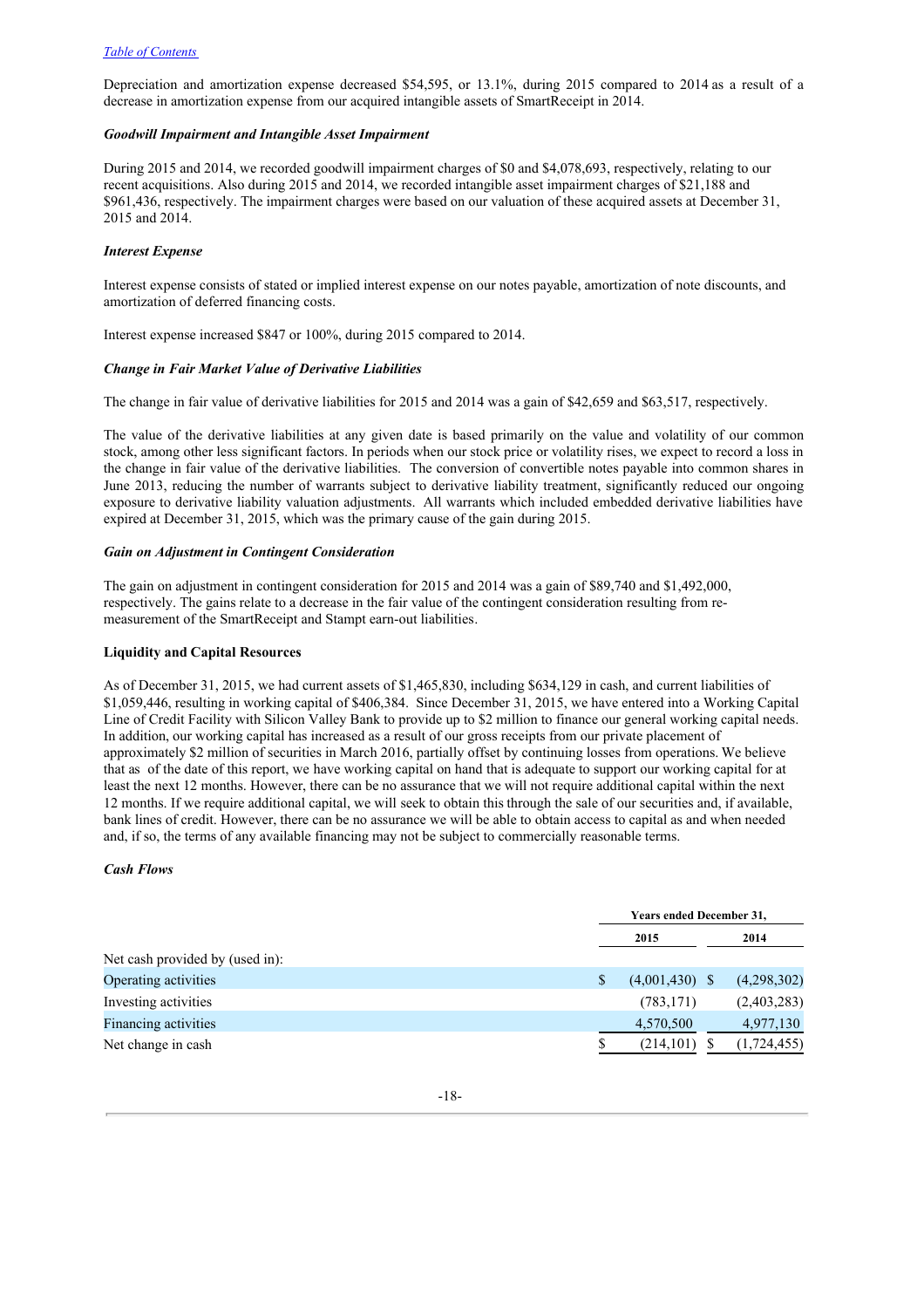# *Operating Activities*

We used cash in operating activities totaling \$4,001,430 in 2015 and \$4,298,302 in 2014, respectively. The decrease in cash used in operating activities in 2015 compared to 2014 was due primarily to a higher gross margin during 2015.

# *Investing Activities*

Investing activities during 2015 includes \$736,665 of capitalized software development costs and \$46,506 of equipment purchases. Investing activities during 2014 includes \$2,368,019 in cash consideration used in our acquisitions and the remainder relates to additions to fixed assets and capitalized patent costs.

# *Financing Activities*

Financing activities for 2015 include net proceeds from the sale of common stock units of \$4,570,500. Financing activities for 2014 include net proceeds from the sale of common stock units of \$4,977,130.

# **Critical Accounting Policies and Estimates**

We prepare our consolidated financial statements in accordance with accounting principles generally accepted in the United States of America. The preparation of these financial statements requires the use of estimates and assumptions that affect the reported amounts of assets and liabilities and the disclosure of contingent assets and liabilities at the date of the financial statements and the reported amount of revenues and expenses during the reporting period. Our management periodically evaluates the estimates and judgments made, including those related to share based compensation and valuation of the derivative liability. Management bases its estimates and judgments on historical experience and on various factors that are believed to be reasonable under the circumstances. Actual results may differ from these estimates.

The following critical accounting policies affect the more significant judgments and estimates used in the preparation of the Company's consolidated financial statements.

# *Revenue Recognition and Concentrations*

Our SmartReceipt and C4 Mobile Marketing and customer relationship management are hosted solutions. We generate revenue from licensing our software to clients in our software as a service model, per-message and per-minute transactional fees, and customized professional services. We recognize license/subscription fees over the period of the contract, service fees as the services are performed, and per-message or per-minute transaction revenue when the transaction takes place. We recognize revenue at the time that the services are rendered, the selling price is fixed, and collection is reasonably assured, provided no significant obligations remain. We consider authoritative guidance on multiple deliverables in determining whether each deliverable represents a separate unit of accounting. Some customers are billed on a month to month basis with no contractual term and are collected by credit card. Revenue is recognized at the time that the services are rendered and the selling price is fixed with a set range of plans. Cash received in advance of the performance of services is recorded as deferred revenue.

We generate revenue from the Stampt App through customer agreements with business owners. Revenue is principally derived from monthly subscription fees which provide a license for unlimited use of the Stampt App by the business owners and their customers. The subscription fee is billed each month to the business owner. Revenue is recognized monthly as the subscription revenues are billed. There are no per-minute or transaction fees associated with the Stampt App.

During the years ended December 31, 2015 and 2014, one customer accounted for 31% and 29% of our revenues, respectively.

# *Share-based compensation expense*

Share-based compensation cost is measured at the date of grant, based on the calculated fair value of the stock-based award, and is recognized as expense over the employee's requisite service period (generally the vesting period of the award).We estimate the fair value of employee stock options granted using the Black-Scholes Option Pricing Model. Key assumptions used to estimate the fair value of stock options include the exercise price of the award, the fair value of the our common stock on the date of grant, the expected option term, the risk free interest rate at the date of grant, the expected volatility and the expected annual dividend yield on our Company's common stock. We use comparable public company data among other information to estimate the expected price volatility and the expected forfeiture rate.

# *Derivative Financial Instruments*

We do not use derivative instruments to hedge exposures to cash flow, market or foreign currency risks.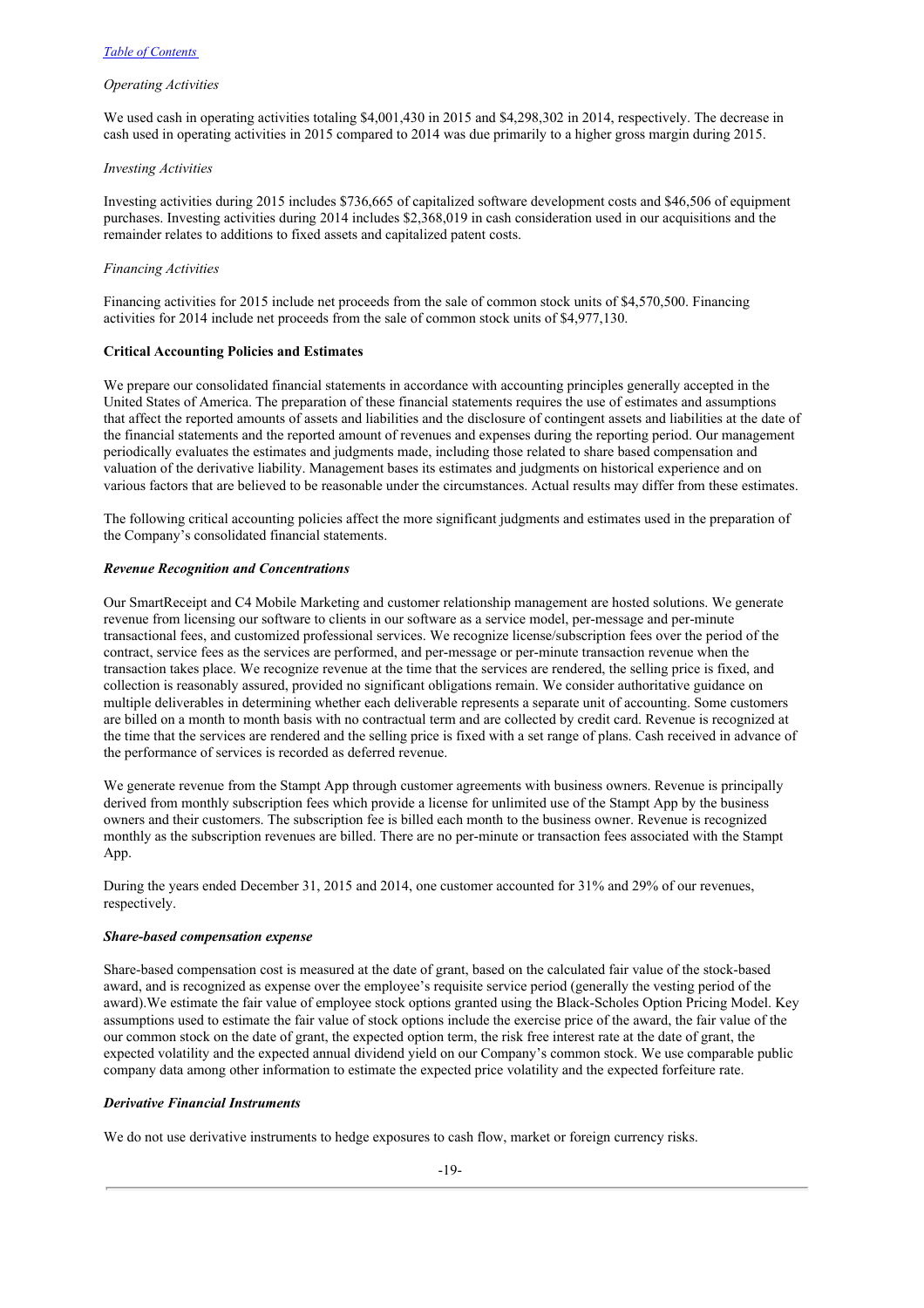We review the terms of the common stock, warrants and convertible debt we issue to determine whether there are embedded derivative instruments, including embedded conversion options, which are required to be bifurcated and accounted for separately as derivative financial instruments. In circumstances where the host instrument contains more than one embedded derivative instrument, including the conversion option, that is required to be bifurcated, the bifurcated derivative instruments are accounted for as a single, compound derivative instrument.

Bifurcated embedded derivatives are initially recorded at fair value and are then revalued at each reporting date with changes in the fair value reported as non-operating income or expense. When the equity or convertible debt instruments contain embedded derivative instruments that are to be bifurcated and accounted for as liabilities, the total proceeds received are first allocated to the fair value of all the bifurcated derivative instruments. The remaining proceeds, if any, are then allocated to the host instruments themselves, usually resulting in those instruments being recorded at a discount from their face value.

The fair value of the derivatives is estimated using a Monte Carlo simulation model. The model utilizes a series of inputs and assumptions to arrive at a fair value at the date of inception and each reporting period. Some of the key assumptions include the likelihood of future financing, stock price volatility, and discount rates.

#### **Off-Balance Sheet Arrangements**

We have no off-balance sheet arrangements.

#### <span id="page-23-0"></span>**Item 8. Financial Statements**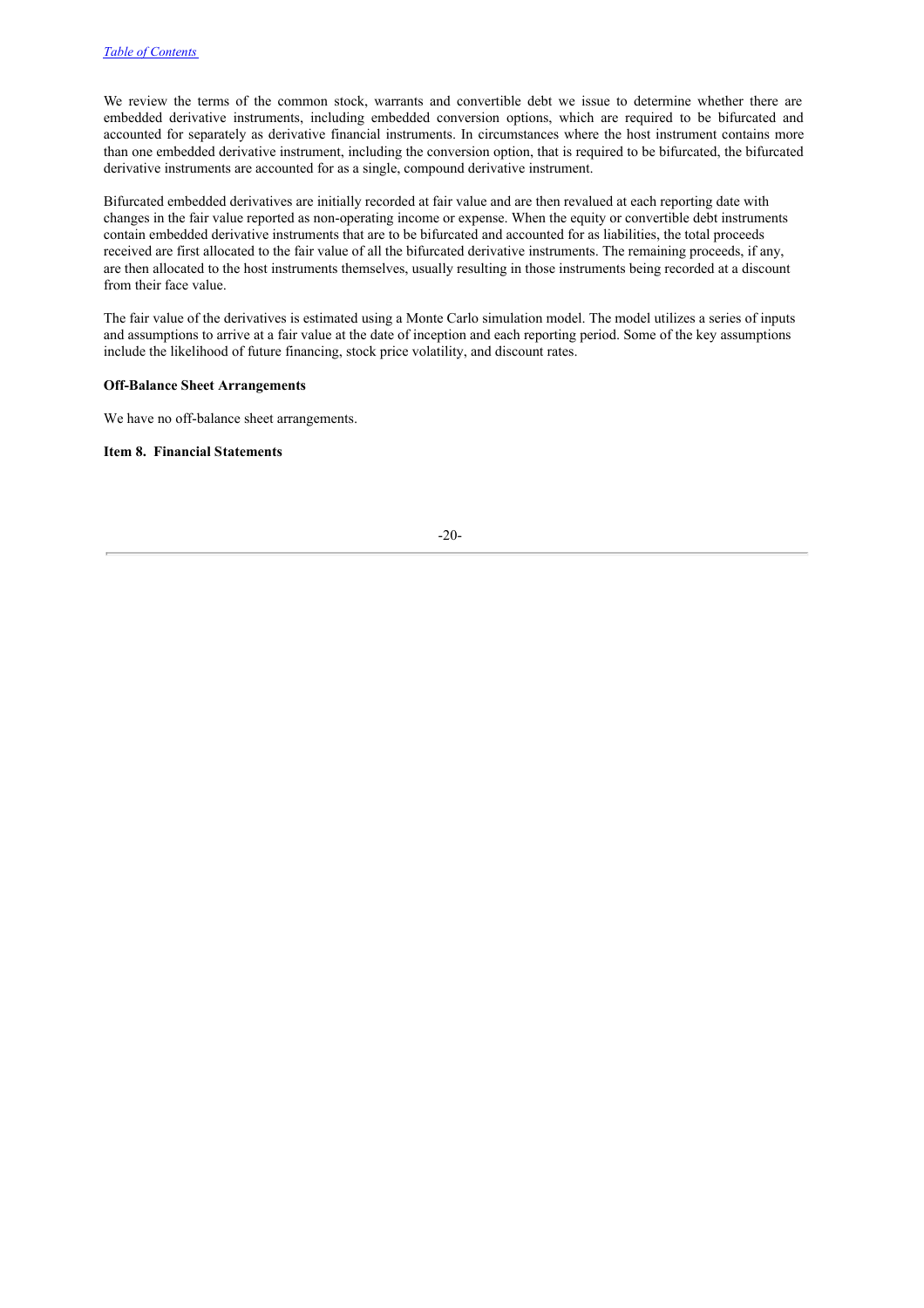#### **REPORT OF INDEPENDENT REGISTERED PUBLIC ACCOUNTING FIRM**

To the Board of Directors Mobivity Holdings Corp. Chandler, AZ 85225

We have audited the accompanying consolidated balance sheets of Mobivity Holdings Corp. (the "Company") as of December 31, 2015 and 2014 and the related statements of operations, stockholders' equity (deficit) and cash flows for the twelve month periods then ended. These financial statements are the responsibility of the Company's management. Our responsibility is to express an opinion on these financial statements based on our audits.

We conducted our audits in accordance with standards of the Public Company Accounting Oversight Board (United States). Those standards require that we plan and perform the audits to obtain reasonable assurance about whether the financial statements are free of material misstatement. The Company is not required to have, nor were we engaged to perform, an audit of its internal control over financial reporting. Our audits included consideration of internal control over financial reporting as a basis for designing audit procedures that are appropriate in the circumstances, but not for the purpose of expressing an opinion on the effectiveness of the Company's internal control over financial reporting. Accordingly, we express no such opinion. An audit includes examining, on a test basis, evidence supporting the amounts and disclosures in the financial statements. An audit also includes assessing the accounting principles used and significant estimates made by management, as well as evaluating the overall financial statement presentation. We believe that our audits provide a reasonable basis for our opinion.

In our opinion, the consolidated financial statements referred to above present fairly, in all material respects, the financial positions of the Company as of December 31, 2015 and 2014 and the results of its operations and cash flows for the periods described above in conformity with accounting principles generally accepted in the United States of America.

/s/ M&K CPAS, PLLC www.mkacpas.com Houston, Texas March 30, 2016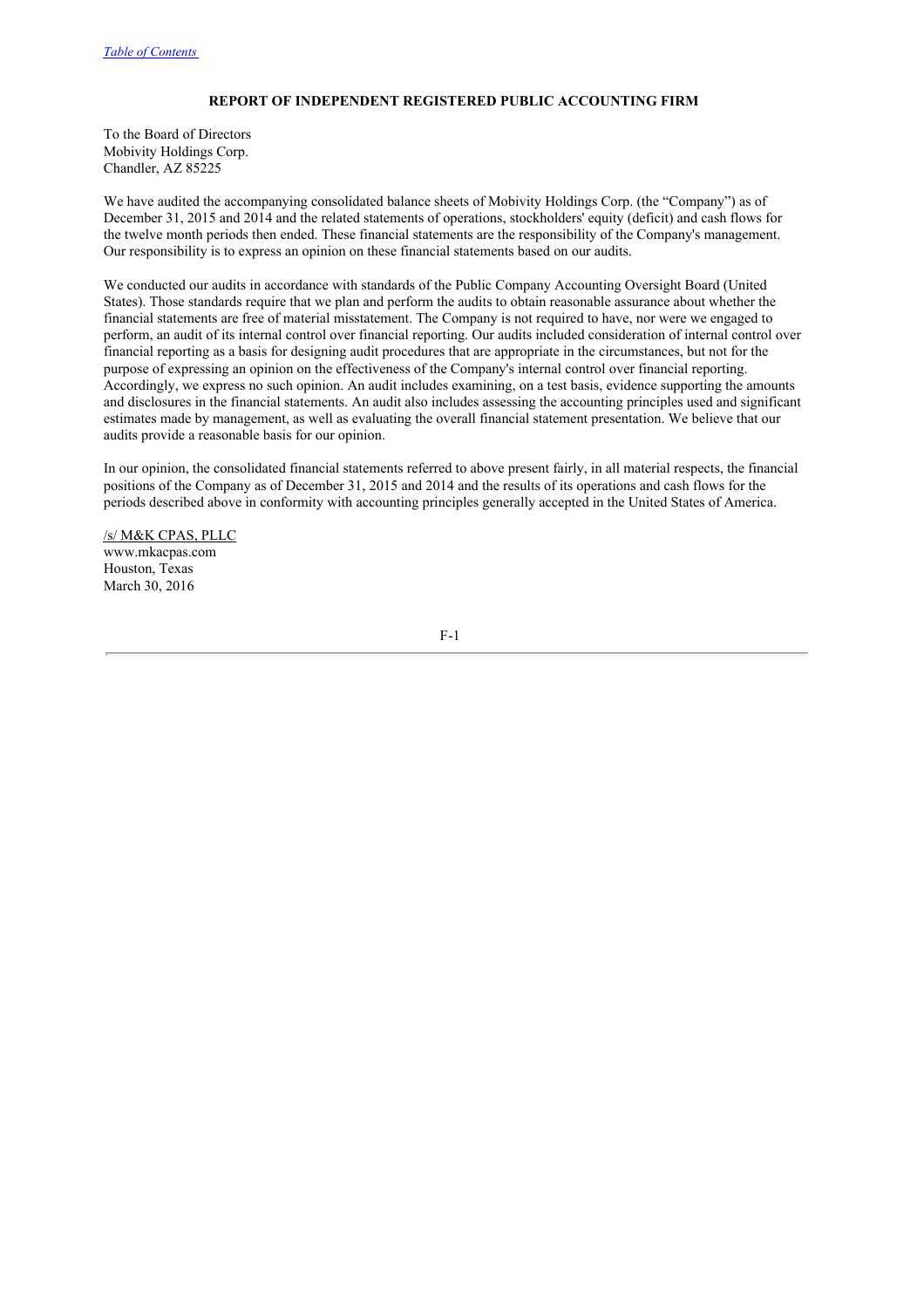#### **Mobivity Holdings Corp. Consolidated Balance Sheets**

|                                                                                                                           | December 31, |                |               |              |
|---------------------------------------------------------------------------------------------------------------------------|--------------|----------------|---------------|--------------|
|                                                                                                                           |              | 2015           |               | 2014         |
| <b>ASSETS</b>                                                                                                             |              |                |               |              |
| <b>Current assets</b>                                                                                                     |              |                |               |              |
| Cash<br>Accounts receivable, net of allowance for doubtful accounts of \$237,383 and<br>\$90,869,                         | $\mathbb{S}$ | 634,129        | <sup>\$</sup> | 848,230      |
| respectively                                                                                                              |              | 700,356        |               | 384,566      |
| Other current assets                                                                                                      |              | 131,345        |               | 104,214      |
| <b>Total current assets</b>                                                                                               |              | 1,465,830      |               | 1,337,010    |
| Goodwill                                                                                                                  |              | 1,921,072      |               | 1,921,072    |
| Intangible assets, net                                                                                                    |              | 2,373,689      |               | 2,010,952    |
| Other assets                                                                                                              |              | 173,022        |               | 99,476       |
| <b>TOTAL ASSETS</b>                                                                                                       | \$           | 5,933,613      | \$            | 5,368,510    |
| LIABILITIES AND STOCKHOLDERS' EQUITY (DEFICIT)                                                                            |              |                |               |              |
| <b>Current liabilities</b>                                                                                                |              |                |               |              |
| Accounts payable                                                                                                          | $\mathbb{S}$ | 375,363        | <sup>\$</sup> | 412,551      |
| Accrued and deferred personnel compensation                                                                               |              | 414,314        |               | 185,214      |
| Deferred revenue and customer deposits                                                                                    |              | 72,624         |               | 180,941      |
| Derivative liabilities                                                                                                    |              |                |               | 42,659       |
| Other current liabilities                                                                                                 |              | 197,145        |               | 43,525       |
| Earn-out payable                                                                                                          |              |                |               | 840,000      |
| <b>Total current liabilities</b>                                                                                          |              | 1,059,446      |               | 1,704,890    |
| <b>Total liabilities</b>                                                                                                  |              | 1,059,446      |               | 1,704,890    |
| <b>Commitments and Contingencies (See Note 12)</b>                                                                        |              |                |               |              |
| <b>Stockholders' equity (deficit)</b>                                                                                     |              |                |               |              |
| Common stock, \$0.001 par value; 50,000,000 shares authorized; 28,787,991 and<br>22,748,193 shares issued and outstanding |              | 28,788         |               | 22,748       |
| Equity payable                                                                                                            |              | 100,862        |               | 100,862      |
| Additional paid-in capital                                                                                                |              | 69,903,527     |               | 62,565,974   |
| Accumulated deficit                                                                                                       |              | (65, 159, 010) |               | (59,025,964) |
| Total stockholders' equity (deficit)                                                                                      |              | 4,874,167      |               | 3,663,620    |
| TOTAL LIABILITIES AND STOCKHOLDERS' EQUITY (DEFICIT)                                                                      | \$           | 5,933,613      | $\mathbb S$   | 5,368,510    |

*See accompanying notes to consolidated financial statements.*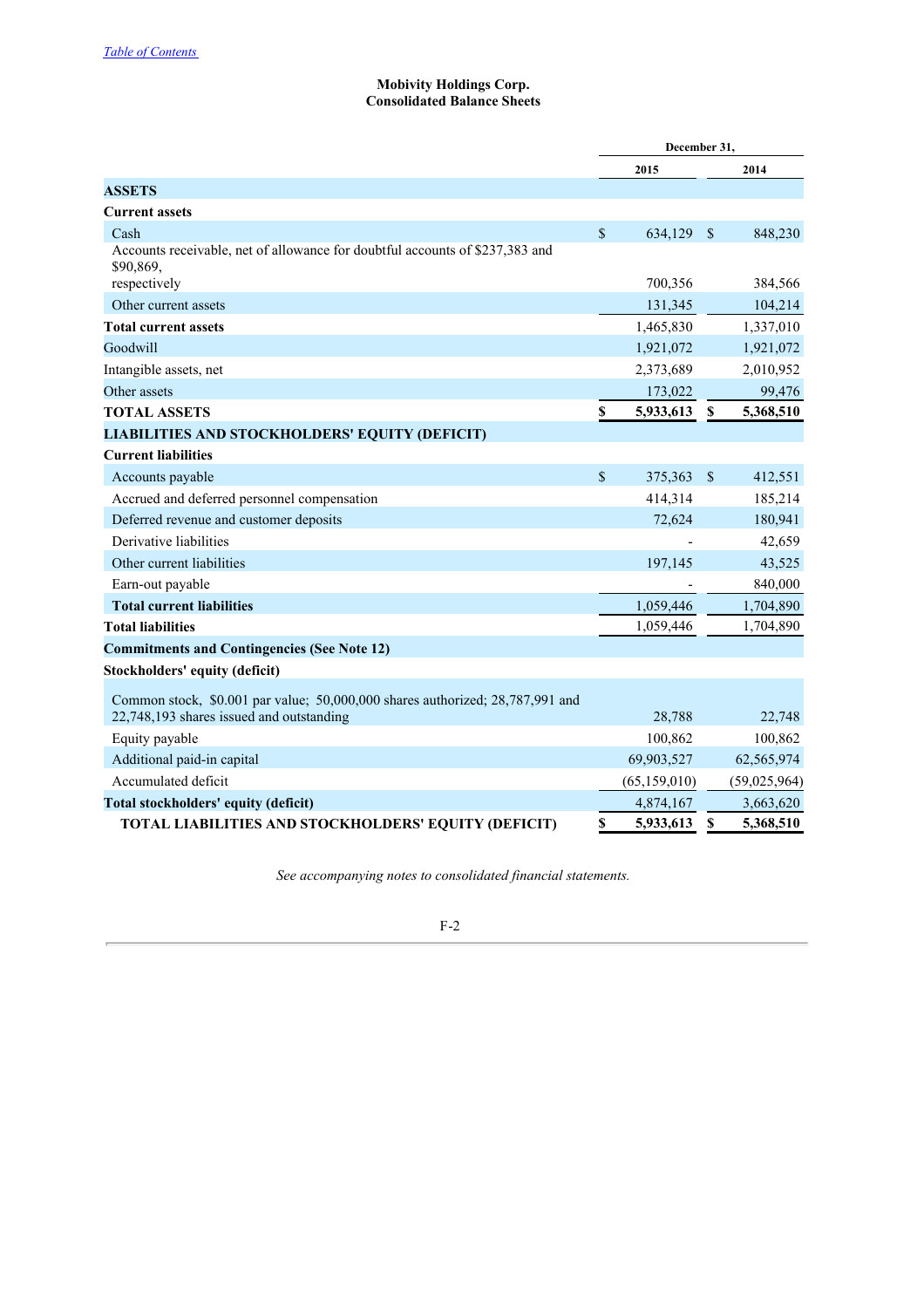# **Mobivity Holdings Corp. Consolidated Statements of Operations**

|                                                                         | Years ended December 31, |               |               |                |
|-------------------------------------------------------------------------|--------------------------|---------------|---------------|----------------|
|                                                                         |                          | 2015          |               | 2014           |
| <b>Revenues</b>                                                         |                          |               |               |                |
| Revenues                                                                | \$                       | 4,618,988     | <sup>\$</sup> | 4,000,202      |
| Cost of revenues                                                        |                          | 1,192,491     |               | 1,066,917      |
| Gross margin                                                            |                          | 3,426,497     |               | 2,933,285      |
| <b>Operating expenses</b>                                               |                          |               |               |                |
| General and administrative                                              |                          | 4,555,895     |               | 4,270,845      |
| Sales and marketing                                                     |                          | 4,024,971     |               | 3,895,033      |
| Engineering, research, and development                                  |                          | 728,741       |               | 1,346,198      |
| Depreciation and amortization                                           |                          | 361,840       |               | 416,435        |
| <b>Total operating expenses</b>                                         |                          | 9,671,447     |               | 9,928,511      |
| <b>Loss from operations</b>                                             |                          | (6,244,950)   |               | (6,995,226)    |
| Other income/(expense)                                                  |                          |               |               |                |
| Interest income                                                         |                          | 1,540         |               | 2,131          |
| Interest expense                                                        |                          | (847)         |               |                |
| Goodwill impairment                                                     |                          |               |               | (4,078,693)    |
| Intangible asset impairment                                             |                          | (21, 188)     |               | (961, 436)     |
| Change in fair value of derivative liabilities                          |                          | 42,659        |               | 63,517         |
| Gain on debt extinguishment                                             |                          |               |               | 36,943         |
| Gain on adjustment in contingent consideration                          |                          | 89,740        |               | 1,492,000      |
| Total other income/(expense)                                            |                          | 111,904       |               | (3,445,538)    |
| Loss before income taxes                                                |                          | (6, 133, 046) |               | (10, 440, 764) |
| Income tax expense                                                      |                          |               |               |                |
| <b>Net loss</b>                                                         | \$                       | (6, 133, 046) | -S            | (10, 440, 764) |
| Net loss per share - basic and diluted                                  | \$                       | (0.23)        | $\mathbf{s}$  | (0.49)         |
| Weighted average number of shares during the period - basic and diluted |                          | 26,684,927    |               | 21,203,563     |

*See accompanying notes to consolidated financial statements.*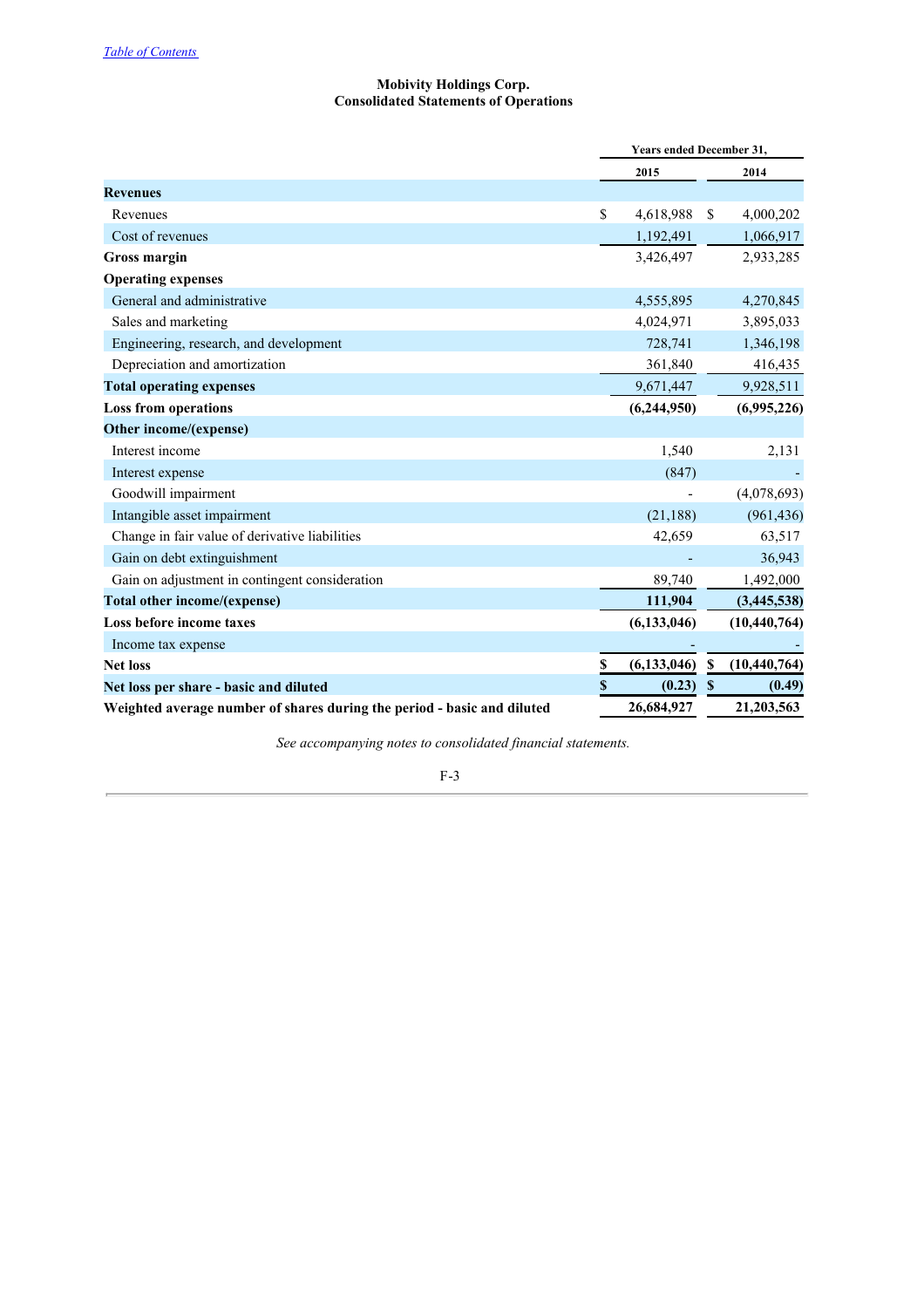# **Mobivity Holdings Corp. Consolidated Statement of Stockholders' Equity (Deficit)**

|                                                                                     | <b>Common Stock</b> |              |                          |               | Equity                   |           | <b>Additional</b> |   | Accumulated         | <b>Total Stockholders'</b> |
|-------------------------------------------------------------------------------------|---------------------|--------------|--------------------------|---------------|--------------------------|-----------|-------------------|---|---------------------|----------------------------|
|                                                                                     | <b>Shares</b>       |              | <b>Dollars</b>           |               | Pavable                  |           | Paid-in Capital   |   | <b>Deficit</b>      | <b>Equity (Deficit)</b>    |
| Balance, December 31, 2013                                                          | 16,319,878          | $\mathbf{s}$ | 16,320 S                 |               | 108,170                  | S.        | 54,452,697        | S | $(48,585,200)$ \$   | 5,991,987                  |
| Issuance of common stock for financing,<br>net of transaction costs of \$448,635    | 5,413,000           |              | 5,413                    |               |                          |           | 4,971,717         |   |                     | 4,977,130                  |
| Issuance of common stock for acquisition                                            | 504,884             |              | 505                      |               |                          |           | 672,000           |   |                     | 672,505                    |
| Issuance of common stock and warrants<br>for services                               | 510,431             |              | 510                      |               | (7,308)                  |           | 536,225           |   |                     | 529,427                    |
| Stock based compensation                                                            |                     |              | $\overline{\phantom{a}}$ |               |                          |           | 1,933,335         |   |                     | 1,933,335                  |
| Net loss                                                                            |                     |              |                          |               |                          |           |                   |   | (10, 440, 764)      | (10, 440, 764)             |
| Balance, December 31, 2014                                                          | 22,748,193          | S            | 22,748                   | <sup>\$</sup> | 100,862 \$               |           | 62,565,974        | S | $(59,025,964)$ \$   | 3,663,620                  |
| Issuance of common stock for financing,<br>including transaction costs of \$234,500 | 4,805,000           |              | 4,805                    |               |                          |           | 4,565,695         |   |                     | 4,570,500                  |
| Issuance of common stock for services                                               | 310,870             |              | 311                      |               | ٠                        |           | 362,690           |   |                     | 363,001                    |
| Issuance of common stock for earnout                                                | 903,928             |              | 904                      |               | $\overline{\phantom{a}}$ |           | 749,356           |   |                     | 750,260                    |
| Stock based compensation                                                            | 20,000              |              | 20                       |               | $\overline{\phantom{a}}$ |           | 1,659,812         |   |                     | 1,659,832                  |
| Net loss                                                                            |                     |              |                          |               |                          |           |                   |   | (6, 133, 046)       | (6, 133, 046)              |
| Balance, December 31, 2015                                                          | 28,787,991          |              | 28,788                   | -S            | 100,862                  | $\cdot$ S | 69,903,527        | S | $(65, 159, 010)$ \$ | 4,874,167                  |

*See accompanying notes to consolidated financial statements.*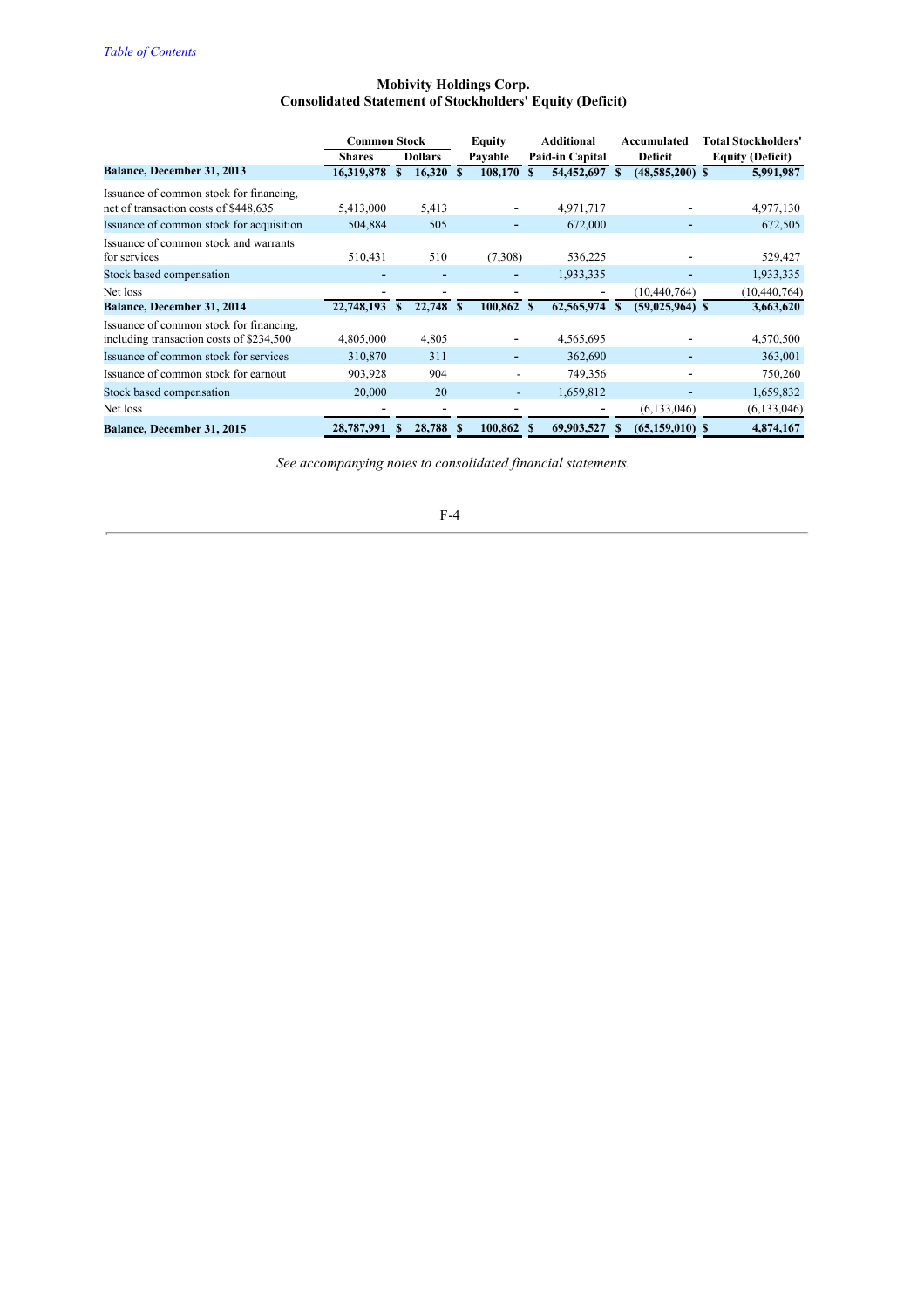### **Mobivity Holdings Corp. Consolidated Statements of Cash Flows**

|                                                                                              | Years ended December 31, |                  |    |                |
|----------------------------------------------------------------------------------------------|--------------------------|------------------|----|----------------|
|                                                                                              |                          | 2015             |    | 2014           |
| <b>OPERATING ACTIVITIES</b>                                                                  |                          |                  |    |                |
| Net loss                                                                                     | \$                       | $(6,133,046)$ \$ |    | (10, 440, 764) |
| Adjustments to reconcile net loss to net cash provided by (used in) operating<br>activities: |                          |                  |    |                |
| Bad debt expense                                                                             |                          | 206,147          |    | 4,514          |
| Common stock issued for services                                                             |                          | 363,001          |    | 529,427        |
| Stock-based compensation                                                                     |                          | 1,659,832        |    | 1,933,335      |
| Depreciation and amortization expense                                                        |                          | 361,840          |    | 416,435        |
| Gain on fair value of derivative liabilities                                                 |                          | (42, 659)        |    | (63,517)       |
| Loss on disposal of fixed assets                                                             |                          | 6,943            |    | 680            |
| Gain on adjustment in contingent consideration                                               |                          | (89,740)         |    | (1,492,000)    |
| Gain on debt extinguishment                                                                  |                          |                  |    | (36, 943)      |
| Goodwill impairment                                                                          |                          |                  |    | 4,078,693      |
| Intangible asset impairment                                                                  |                          | 21,188           |    | 961,436        |
| Increase (decrease) in cash resulting from changes in:                                       |                          |                  |    |                |
| Accounts receivable                                                                          |                          | (527, 569)       |    | 58,883         |
| Other current assets                                                                         |                          | (21, 499)        |    | 30,268         |
| <b>Other Assets</b>                                                                          |                          | (43,083)         |    | (1, 835)       |
| Accounts payable                                                                             |                          | (37, 188)        |    | (131,098)      |
| Accrued and deferred personnel compensation                                                  |                          | 229,100          |    | (5,827)        |
| Deferred revenue and customer deposits                                                       |                          | (108, 317)       |    | (147, 142)     |
| Other liabilities                                                                            |                          | 153,620          |    | 7,153          |
| Net cash used in operating activities                                                        |                          | (4,001,430)      |    | (4,298,302)    |
| <b>INVESTING ACTIVITIES</b>                                                                  |                          |                  |    |                |
| Purchases of equipment                                                                       |                          | (46,506)         |    | (35,264)       |
| Capitalized software development costs                                                       |                          | (736, 665)       |    |                |
| Acquisitions                                                                                 |                          |                  |    | (2,368,019)    |
| Net cash used in investing activities                                                        |                          | (783, 171)       |    | (2,403,283)    |
| <b>FINANCING ACTIVITIES</b>                                                                  |                          |                  |    |                |
| Proceeds from issuance of common stock, net of issuance costs                                |                          | 4,570,500        |    | 4,977,130      |
| Net cash provided by financing activities                                                    |                          | 4,570,500        |    | 4,977,130      |
|                                                                                              |                          |                  |    |                |
| Net change in cash                                                                           |                          | (214, 101)       |    | (1,724,455)    |
| Cash at beginning of period                                                                  |                          | 848,230          |    | 2,572,685      |
| Cash at end of period                                                                        | \$                       | 634,129          | \$ | 848,230        |
|                                                                                              |                          |                  |    |                |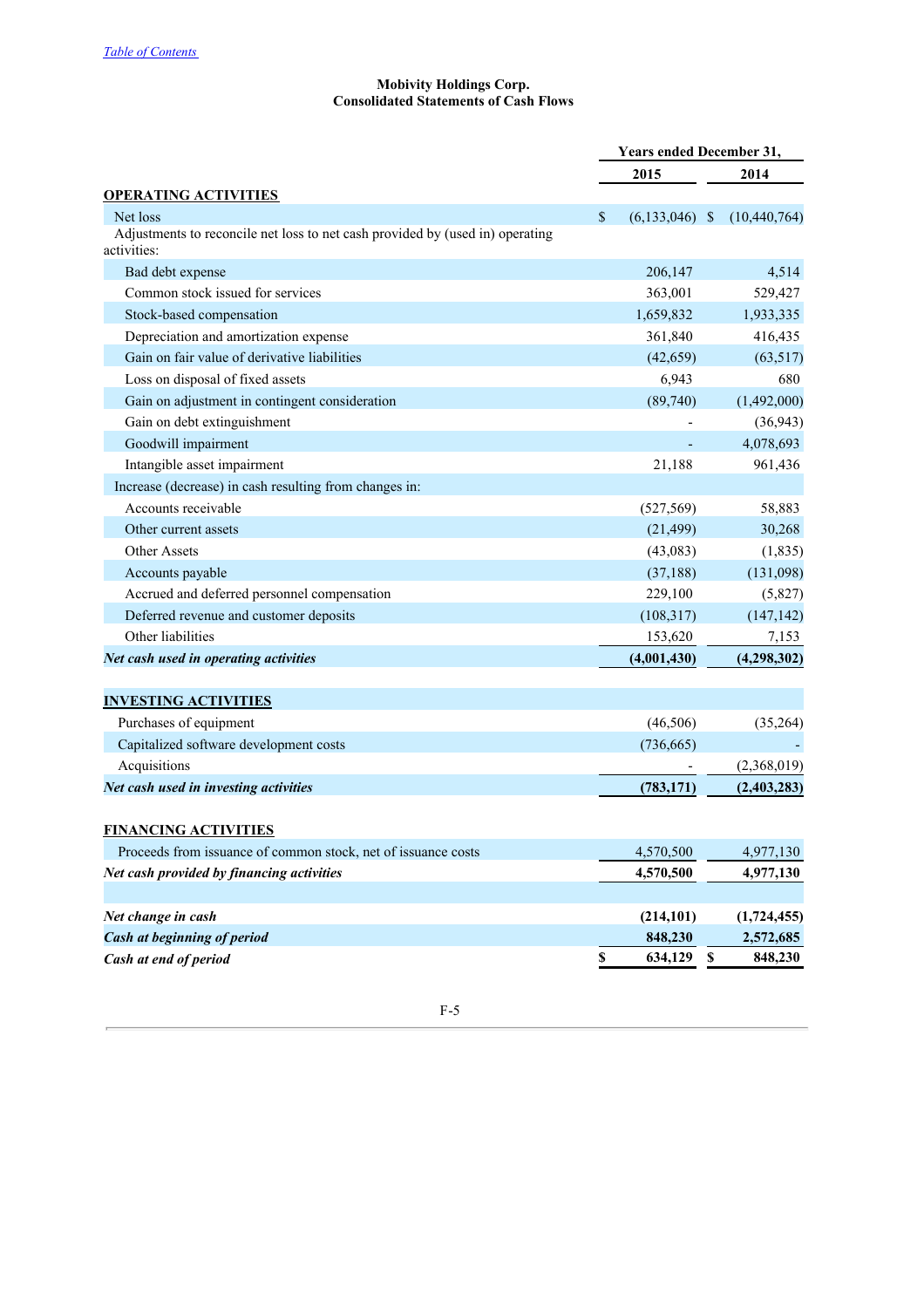# **Supplemental disclosures:**

| Cash paid during period for :                 |         |           |
|-----------------------------------------------|---------|-----------|
| Interest                                      | 847     |           |
| Non-cash investing and financing activities:  |         |           |
| Issuance of common stock for acquisitions     | ۰       | 672,505   |
| Issuance of common stock for earn-out payable | 750,260 |           |
| Earn-out payable recorded for acquisition     | ٠       | 2,273,000 |

*See accompanying notes to consolidated financial statements.*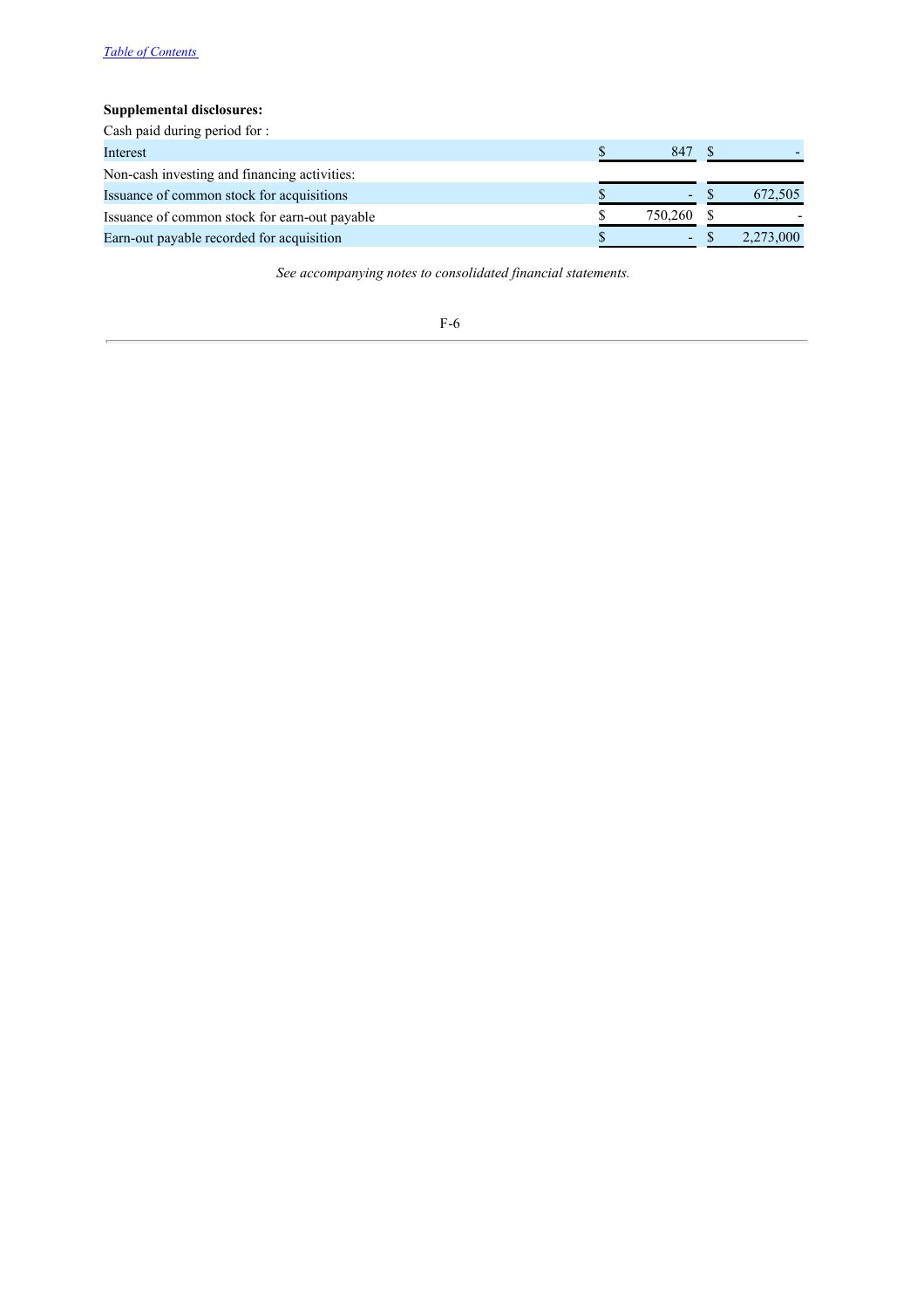## **Mobivity Holdings Corp. Notes to Consolidated Financial Statements**

# **1. The Company and Summary of Significant Accounting Policies**

#### *The Company*

We develop and operate proprietary platforms over which resellers, brands and enterprises can conduct localized mobile marketing campaigns. Our proprietary platforms allow resellers, brands and enterprises to market their products and services to consumers through text messages sent directly to the consumers' mobile phones and mobile smartphone applications, consisting of software available to both phones and tablets PCs. Our customers include national franchisers, professional sports teams and associations and other national brands such as Sonic, Subway, Jamba Juice, Chick-Fil-A, Baskin Robbins and others.

Our "C4" Mobile Marketing and customer relationship management platform is a Web-hosted software solution enabling our clients to develop, execute, and manage a variety of marketing engagements to a consumer's mobile phone. Our C4 solution allows our clients to communicate directly with their customers through Short Messaging Service, or SMS, multi-media messaging, smartphone application development and interactive voice response interactions, all of which are facilitated via a set of graphical user interfaces operated from any Web browser.

Our C4 platform also allows our customers to deploy and administer our "Stampt" mobile device loyalty application. Stampt is a smartphone replacement for "Buy 10, Get 1 free" punch cards. Consumers no longer need to worry about forgetting paper-based loyalty punch cards. Stampt makes it easy to receive all of the rewards consumers want from their favorite businesses. Consumers can use Stampt throughout the United States to earn free sandwiches, coffee, pizza, frozen yogurt, donuts, bagels and more. Stampt's nearby feature shows consumers all of the rewards they can earn at nearby businesses. From the Stampt mobile device application, consumers simply tap any business to learn more about that business and to see all of the loyalty points they have earned at that business. Consumers can keep track of all of the rewards they are close to earning through the "my cards" feature displayed in the application's interface. Once a consumer has earned all of the Stampts they need for a reward, they simply show the cashier and click "tap to redeem" button from the application interface on their device. Our customers can create and manage any Stampt program from the C4 platform's set of Web-based interfaces.

We generate revenue by charging the resellers, brands and enterprises a per-message transactional fee, or through fixed or variable software licensing fees.

Our SmartReceipt solution enables our customers with the ability to control the content on receipts printed from their point of sale, or POS system. SmartReceipt is a software application that is installed on the POS which dynamically controls what is printed on receipts such as coupons, announcements, or other calls-to-action such as invitations to participate in a survey. SmartReceipt includes a Web-based interface where users can design receipt content and implement business rules to dictate what receipt content is printed in particular situations. All receipt content is also transmitted to SmartReceipt's server back-end for storage and analysis. Our SmartReceipt solution is fully integratable with our C4 platform and allows our customers to print on receipts SMS marketing or Stampt mobile application calls-toactions.

# *Liquidity*

We have \$0.6 million of cash as of December 31, 2015. We had a net loss of \$6.1 million for the year then ended, and we used \$4.0 million of cash in our operating activities during 2015. Based on our projected 2016 results and, if necessary, our ability to reduce certain variable operating expenses, we believe that our existing capital, together with the \$2 million of securities from our private placement in March 2016 and our \$2 million Working Capital Line of Credit (see Note 15), and anticipated cash flows from operations, will be sufficient to finance our operations through the first quarter of 2017.

If our cash reserves prove insufficient to sustain operations, we plan to raise additional capital by selling shares of capital stock or other equity or debt securities. However, there are no commitments or arrangements for future financings in place at this time, and we can give no assurance that such capital will be available on favorable terms or at all. We may need additional financing thereafter until we can achieve profitability. If we cannot, we will be forced to curtail our operations or possibly be forced to evaluate a sale or liquidation of our assets. Any future financing may involve substantial dilution to existing investors.

Although we are actively pursuing financing opportunities, we may not be able to raise cash on terms acceptable to us or at all. There can be no assurance that we will be successful in obtaining additional funding. Financings, if available, may be on terms that are dilutive to our shareholders, and the prices at which new investors would be willing to purchase our securities may be lower than the current price of our ordinary shares. The holders of new securities may also receive rights, preferences or privileges that are senior to those of existing holders of our ordinary shares. If additional financing is not available or is not available on acceptable terms, we will have to curtail our operations in the short term.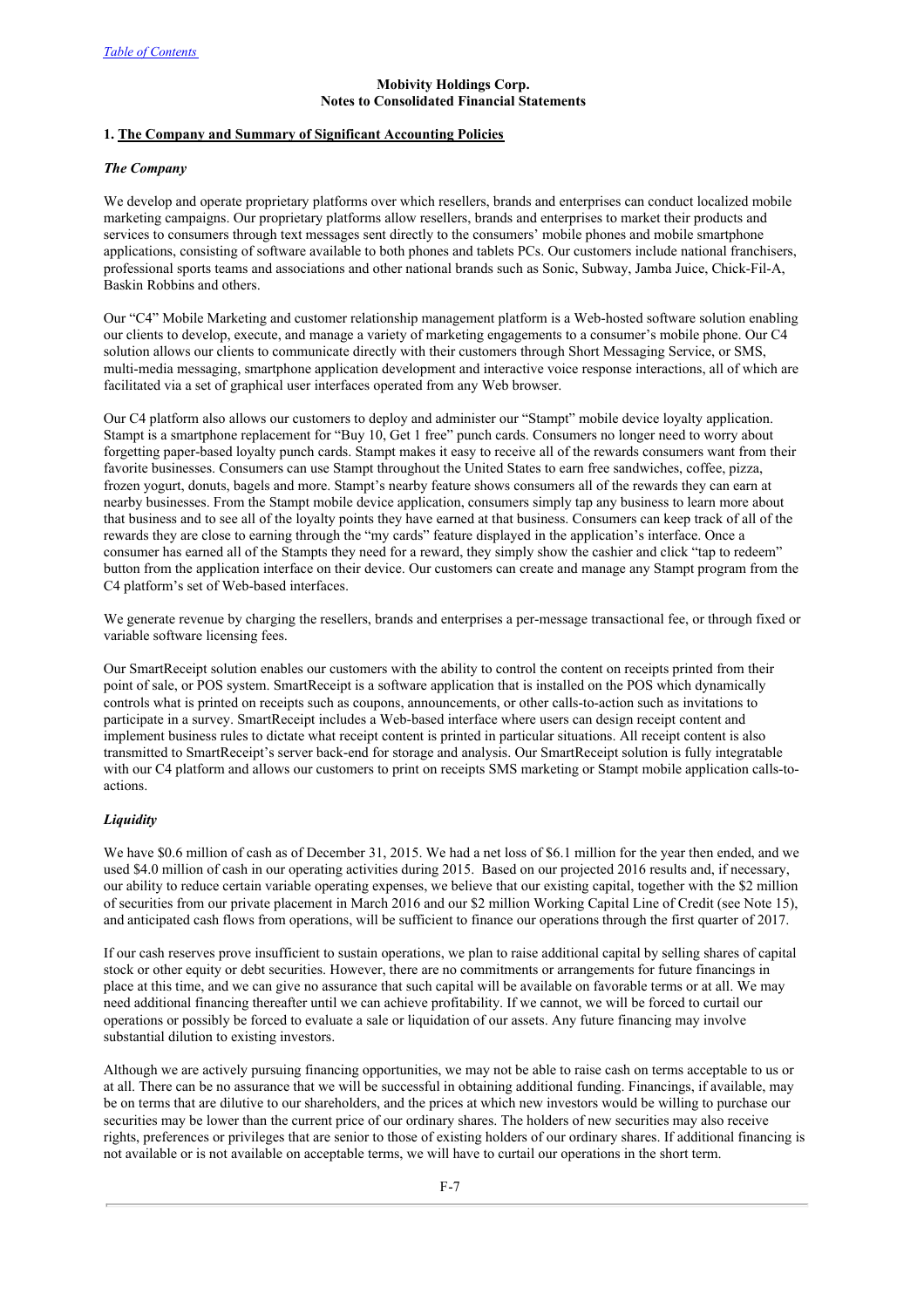# *Principles of Consolidation and Basis of Presentation*

The accompanying financial statements are consolidated and include the financial statements of Mobivity Holdings Corp. and our wholly-owned subsidiary. Intercompany transactions are eliminated.

# *Use of Estimates*

Preparation of our consolidated financial statements in conformity with accounting principles generally accepted in the United States of America (U.S. GAAP) requires management to make estimates and assumptions that affect the amounts reported in the consolidated financial statements and accompanying disclosures. These estimates are based on management's best knowledge of current events and actions we may undertake in the future. Significant estimates used are those related to: stock-based compensation; valuation of acquired assets, intangible assets and liabilities; useful lives for depreciation and amortization of long-lived assets; future cash flows associated with impairment testing for goodwill, indefinite-lived intangible assets and other long-lived assets; valuation of derivative liabilities; valuation allowance for deferred tax assets; and contingencies.

Actual results may ultimately differ from estimates, although management does not generally believe such differences would materially affect the consolidated financial statements in any individual year. However, in regard to ongoing impairment testing of goodwill and indefinite-lived intangible assets, significant deterioration in future cash flow projections or other assumptions used in estimating fair values versus those anticipated at the time of the initial valuations, could result in impairment charges that materially affect the consolidated financial statements in a given year.

# *Reclassifications*

Certain prior year amounts have been reclassified to conform to the current year's presentation. The reclassifications had no effect on previously reported net loss.

# *Acquisitions*

We account for acquired businesses using the purchase method of accounting. Under the purchase method, our consolidated financial statements reflect the operations of an acquired business starting from the completion of the acquisition. In addition, the assets acquired and liabilities assumed are recorded at the date of acquisition at their respective estimated fair values, with any excess of the purchase price over the estimated fair values of the net assets acquired recorded as goodwill.

# *Cash and Cash Equivalents*

We minimize our credit risk associated with cash by periodically evaluating the credit quality of our primary financial institution. Our balances at times may exceed federally insured limits. We have not experienced any losses on our cash accounts.

# *Accounts Receivable, Allowance for Doubtful Accounts and Concentrations*

Accounts receivable are carried at their estimated collectible amounts. We grant unsecured credit to substantially all of our customers. Ongoing credit evaluations are performed and potential credit losses are charged to operations at the time the account receivable is estimated to be uncollectible. Since we cannot necessarily predict future changes in the financial stability of our customers, we cannot guarantee that our reserves will continue to be adequate.

As of December 31, 2015 and 2014, we recorded an allowance for doubtful accounts of \$237,383 and \$90,869, respectively.

From time to time, we may have a limited number of customers with individually large amounts due. Any unanticipated change in one of the customer's credit worthiness could have a material effect on the results of operations in the period in which such changes or events occurred.

As of December 31, 2015, we had two customers whose balance represented 39% of total accounts receivable. As of December 31, 2014, we had one customer whose balance represented 23% of total accounts receivable.

# *Goodwill and Intangible Assets*

Goodwill is tested for impairment at a minimum on an annual basis. Goodwill is tested for impairment at the reporting unit level by first performing a qualitative assessment to determine whether it is more likely than not that the fair value of the reporting unit is less than its carrying value. If the reporting unit does not pass the qualitative assessment, then the reporting unit's carrying value is compared to its fair value. The fair values of the reporting units are estimated using market and discounted cash flow approaches. Goodwill is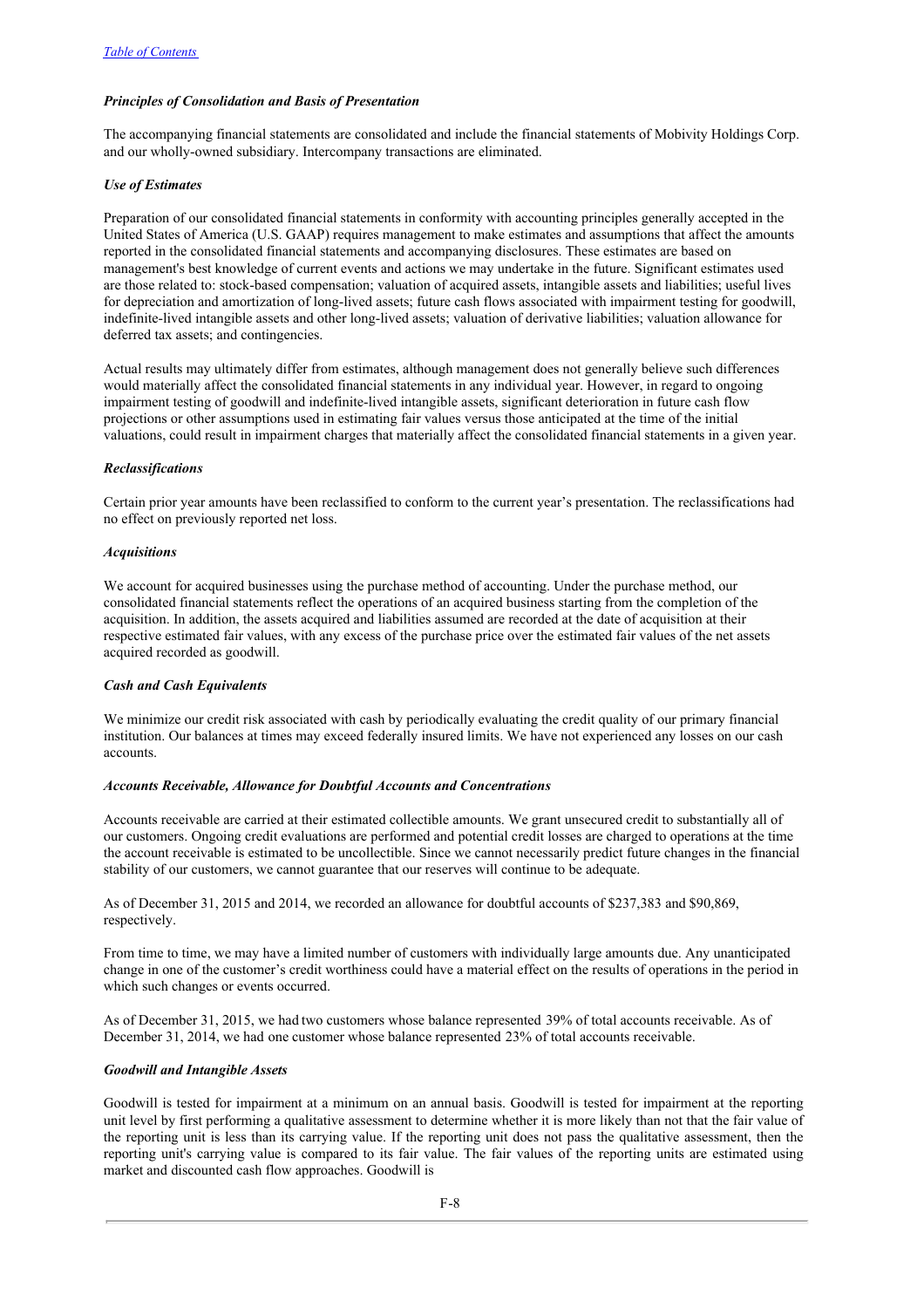considered impaired if the carrying value of the reporting unit exceeds its fair value. The discounted cash flow approach uses expected future operating results. Failure to achieve these expected results may cause a future impairment of goodwill at the reporting unit.

We conducted our annual impairment tests of goodwill as of December 31, 2015 and 2014. As a result of these tests, we recorded impairment charges to our goodwill during the years ended December 31, 2015 and 2014 of \$0 and \$4,078,693, respectively.

Intangible assets consist of patents and trademarks, purchased customer contracts, purchased customer and merchant relationships, purchased trade names, purchased technology, and non-compete agreements. Intangible assets are amortized over the period of estimated benefit using the straight-line method and estimated useful lives ranging from ten to twenty years. No significant residual value is estimated for intangible assets. We evaluate long-lived assets (including intangible assets) for impairment whenever events or changes in circumstances indicate that the carrying amount of a long-lived asset may not be recoverable. An asset is considered impaired if its carrying amount exceeds the undiscounted future net cash flow the asset is expected to generate.

The Company's evaluation of its long-lived assets completed during the years ended December 31, 2015 and 2014 resulted in impairment charges of \$21,188 and \$961,436, respectively.

### *Software Development Costs*

Software development costs include direct costs incurred for internally developed products and payments made to independent software developers and/or contract engineers. The Company accounts for software development costs in accordance with the FASB guidance for the costs of computer software to be sold, leased, or otherwise marketed ("ASC Subtopic 985-20"). Software development costs are capitalized once the technological feasibility of a product is established and such costs are determined to be recoverable. Technological feasibility of a product encompasses technical design documentation and integration documentation, or the completed and tested product design and working model. Software development costs are capitalized once technological feasibility of a product is established and such costs are determined to be recoverable against future revenues. Technological feasibility is evaluated on a project-by-project basis. Amounts related to software development that are not capitalized are charged immediately to the appropriate expense account. Amounts that are considered 'research and development' that are not capitalized are immediately charged to engineering, research, and development expense.

Capitalized costs for those products that are cancelled or abandoned are charged to product development expense in the period of cancellation. Commencing upon product release, capitalized software development costs are amortized to "Amortization Expense - Development" based on the straight-line method over a twenty-four month period.

The Company evaluates the future recoverability of capitalized software development costs on an annual basis. For products that have been released in prior years, the primary evaluation criterion is ongoing relations with the customer.

#### *Derivative Financial Instruments*

We do not use derivative instruments to hedge exposures to cash flow, market or foreign currency risks.

We review the terms of the common stock, warrants and convertible debt we issue to determine whether there are embedded derivative instruments, including embedded conversion options, which are required to be bifurcated and accounted for separately as derivative financial instruments. In circumstances where the host instrument contains more than one embedded derivative instrument, including the conversion option, that is required to be bifurcated, the bifurcated derivative instruments are accounted for as a single, compound derivative instrument.

Bifurcated embedded derivatives are initially recorded at fair value and are then revalued at each reporting date with changes in the fair value reported as non-operating income or expense. When the equity or convertible debt instruments contain embedded derivative instruments that are to be bifurcated and accounted for as liabilities, the total proceeds received are first allocated to the fair value of all the bifurcated derivative instruments. The remaining proceeds, if any, are then allocated to the host instruments themselves, usually resulting in those instruments being recorded at a discount from their face value.

The fair value of the derivatives is estimated using a Monte Carlo simulation model. The model utilizes a series of inputs and assumptions to arrive at a fair value at the date of inception and each reporting period. Some of the key assumptions include the likelihood of future financing, stock price volatility, and discount rates.

#### *Revenue Recognition and Concentrations*

Our SmartReceipt and C4 Mobile Marketing and customer relationship management are hosted solutions. We generate revenue from licensing our software to clients in our software as a service model, per-message and per-minute transactional fees, and customized professional services. We recognize license/subscription fees over the period of the contract, service fees as the services are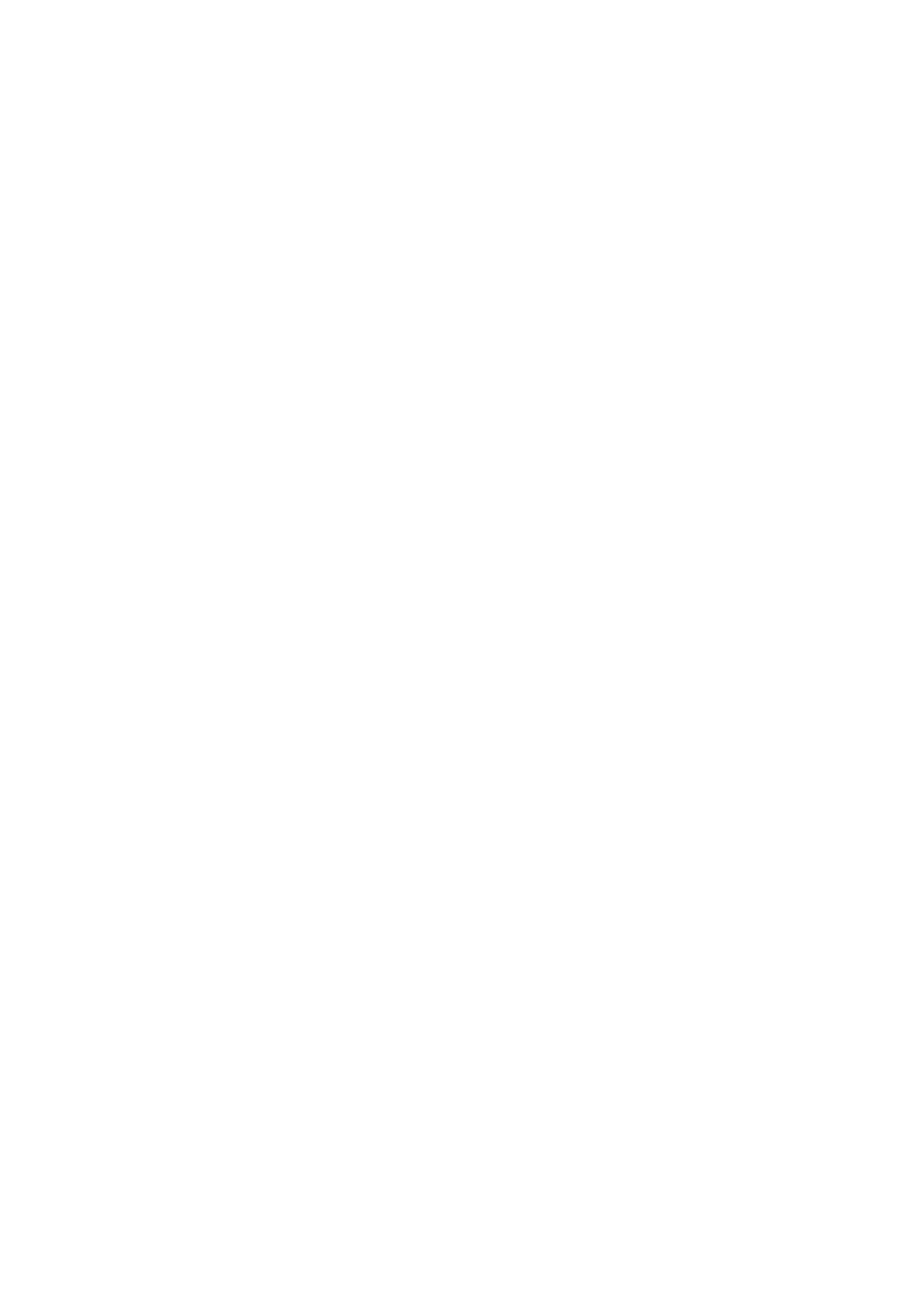performed, and per-message or per-minute transaction revenue when the transaction takes place. We recognize revenue at the time that the services are rendered, the selling price is fixed, and collection is reasonably assured, provided no significant obligations remain. We consider authoritative guidance on multiple deliverables in determining whether each deliverable represents a separate unit of accounting. Some customers are billed on a month to month basis with no contractual term and are collected by credit card. Revenue is recognized at the time that the services are rendered and the selling price is fixed with a set range of plans. Cash received in advance of the performance of services is recorded as deferred revenue.

We generate revenue from the Stampt App through customer agreements with business owners. Revenue is principally derived from monthly subscription fees which provide a license for unlimited use of the Stampt App by the business owners and their customers. The subscription fee is billed each month to the business owner. Revenue is recognized monthly as the subscription revenues are billed. There are no per-minute or transaction fees associated with the Stampt App.

During the years ended December 31, 2015 and 2014, one customer accounted for 31% and 29% of our revenues, respectively.

#### *Stock-based Compensation*

We primarily issue stock-based awards to employees in the form of stock options. We determine compensation expense associated with stock options based on the estimated grant date fair value method using the Black-Scholes valuation model. We generally recognize compensation expense using a straight-line amortization method over the respective vesting period for awards that are ultimately expected to vest. Accordingly, stock-based compensation expense for 2015 and 2014 has been reduced for estimated forfeitures. When estimating forfeitures, we consider voluntary termination behaviors as well as trends of actual option forfeitures.

### *Research and Development Expenditures*

Research and development expenditures are expensed as incurred, and consist primarily of compensation costs, outside services, and expensed materials.

# *Advertising Expense*

Direct advertising costs are expensed as incurred, and consist primarily of E-commerce advertisements and other direct costs. Advertising expense was \$38,394 and \$20,677 for years ended December 31, 2015 and 2014, respectively.

#### *Income Taxes*

We account for income taxes using the assets and liability method, which recognizes deferred tax assets and liabilities determined based on the difference between the financial statement and tax basis of assets and liabilities using enacted tax rates in effect for the year in which the differences are expected to affect taxable income. Valuation allowances are established to reduce deferred tax assets when, based on available objective evidence, it is more likely than not that the benefit of such assets will not be realized. We recognize in the consolidated financial statements only those tax positions determined to be more likely than not of being sustained.

#### *Computation of Net Loss per Common Share*

Basic net loss per share is based upon the weighted average number of common shares outstanding. Diluted net loss per share is based on the assumption that all potential common stock equivalents (convertible notes payable, stock options, and warrants) are converted or exercised. The calculation of diluted net loss per share excludes potential common stock equivalents if the effect is anti-dilutive. Our weighted average common shares outstanding for basic and diluted are the same because the effect of the potential common stock equivalents is anti-dilutive.

We had the following dilutive common stock equivalents as of December 31, 2015 and 2014 which were excluded from the calculation because their effect was anti-dilutive.

|                                    | December 31, |            |
|------------------------------------|--------------|------------|
|                                    | 2015         | 2014       |
| Outstanding employee options       | 5,043,228    | 5,382,923  |
| Outstanding restricted stock units | 653.937      | 591,436    |
| Outstanding non-employee warrants  | 33,333       | 150,001    |
| <b>Outstanding warrants</b>        | 8,347,272    | 7,019,840  |
|                                    | 14,077,770   | 13,144,200 |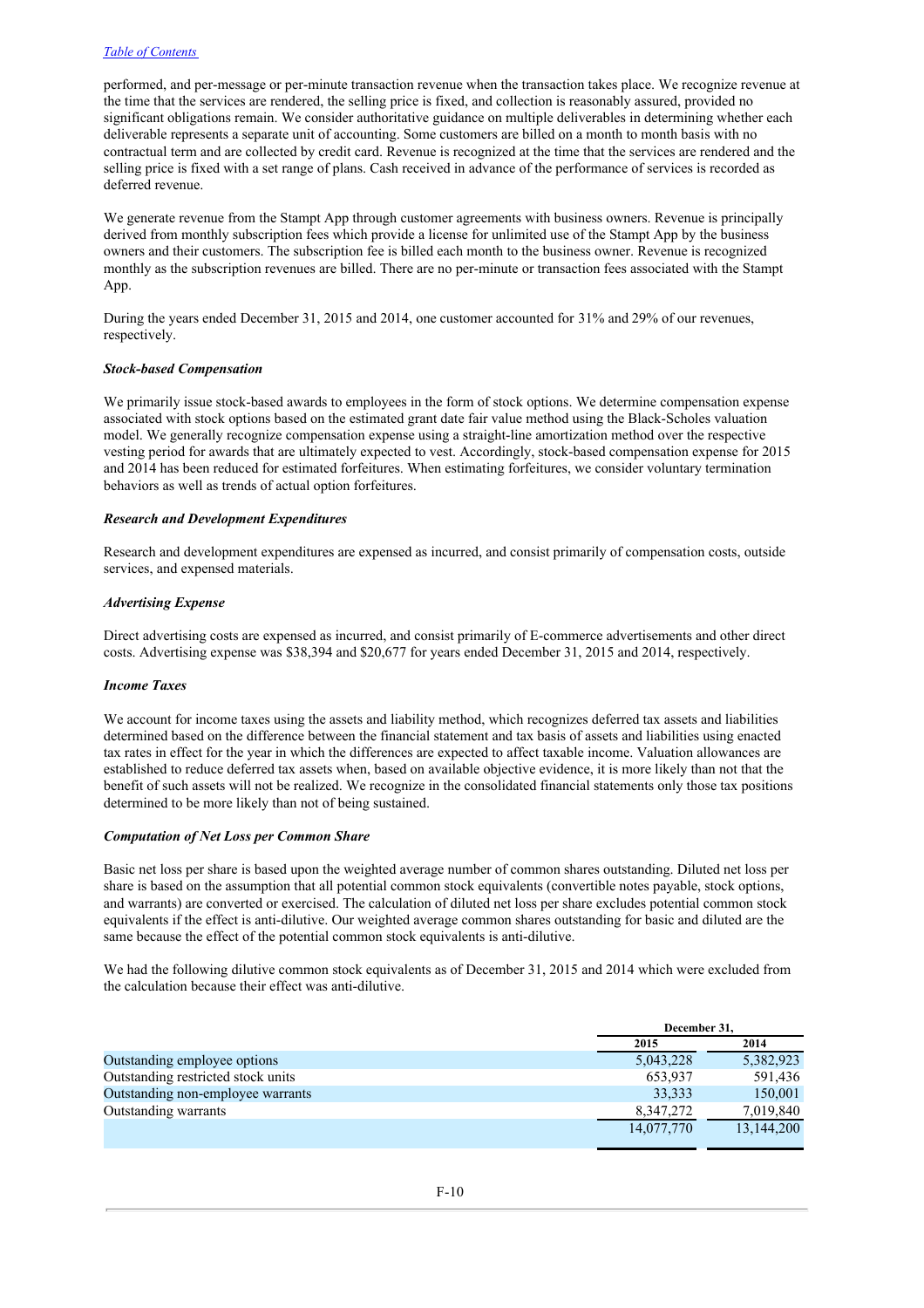# *Recent Accounting Pronouncements*

Accounting standards promulgated by the FASB are subject to change. Changes in such standards may have an impact on the Company's future financial statements. The following are a summary of recent accounting developments.

In November 2015, the Financial Accounting Standards Board ("FASB") issued Accounting Standards Update ("ASU") 2015-17, "Balance Sheet Classification of Deferred Taxes", which requires that deferred tax liabilities and assets be classified as non-current on the balance sheet. ASU 2015-17 is effective in fiscal years beginning after December 15, 2016. Early adoption is permitted on either a prospective or retrospective basis. The Company has elected early adoption as of the interim period beginning October 1, 2015, effective for the annual period ended December 31, 2015, and has selected the prospective application. Prior periods have not been retrospectively adjusted.

In September 2015, the FASB issued ASU No. 2015-16, "Business Combinations (Topic 805): Simplifying the Accounting for Measurement-Period Adjustments", which requires the acquirer in a business combination to recognize in the reporting period in which adjustment amounts are determined, any adjustments to provisional amounts that are identified during the measurement period, calculated as if the accounting had been completed at the acquisition date. Prior to the issuance of ASU 2015-16, an acquirer was required to restate prior period financial statements as of the acquisition date for adjustments to provisional amounts. ASU 2015-16 is effective for annual and interim periods beginning after December 15, 2015. The adoption of ASU 2015-16 is not expected to have a material impact on our financial position or results of operations.

In August 2015, the FASB issued ASU No. 2015-14, "Revenue from Contracts with Customers (Topic 606): Deferral of the Effective Date". This amendment defers the effective date of the previously issued ASU No. 2014-09, Revenue from Contracts with Customers (Topic 606), until the interim and annual reporting periods beginning after December 15, 2017. The FASB's ASU No. 2014-09, Revenue from Contracts with Customers (Topic 606), was issued in three parts: (a) Section A, "Summary and Amendments That Create Revenue from Contracts with Customers (Topic 606) and Other Assets and Deferred Costs-Contracts with Customers (Subtopic 340-40)," (b) Section B, "Conforming Amendments to Other Topics and Subtopics in the Codification and Status Tables" and (c) Section C, "Background Information and Basis for Conclusions." The core principle of the new guidance is that an entity should recognize revenue to depict the transfer of promised goods or services to customers in an amount that reflects the consideration to which the entity expects to be entitled in exchange for those goods or services. Earlier application is permitted for interim and annual reporting periods beginning after December 15, 2016. The Company intends to adopt the provisions of ASU 2015-14 for interim and annual reporting periods beginning after December 15, 2017. The Company is currently evaluating the impact of the adoption of ASU 2015-14 on its consolidated financial statements.

In July 2015, the FASB, issued ASU No. 2015-11, "Inventory (Topic 330): Simplifying the Measurement of Inventory*"*, which requires an entity to measure inventory within the scope of the ASU at the lower of cost and net realizable value. The amendments in ASU 2015-11 are effective for fiscal years beginning after December 15, 2016, including interim periods within that reporting period. Earlier adoption is permitted. The adoption of ASU 2015-11 is not expected to have a material impact on our financial position or results of operations.

In April 2015, the FASB issued ASU 2015-05 regarding Subtopic 350-40, "Intangibles - Goodwill and Other - Internal-Use Software." The amendments in ASU 2015-05 provide guidance to customers about whether a cloud computing arrangement includes a software license. If a cloud computing arrangement includes a software license, the customer should account for the software license element of the arrangement consistent with other software licenses. If a cloud computing arrangement does not include a software license, the customer should account for the arrangement as a service contract. The amendments in ASU 2015-05 are effective for annual and interim periods beginning after December 15, 2015. Early adoption is permitted. The amendments in ASU 2015-05 may be applied either prospectively to all arrangements entered into or materially modified after the effective date or retrospectively. The adoption of ASU 2015-05 is not expected to have a material impact on our financial position or results of operations.

In November 2014, the FASB issued ASU No. 2014-16, "Derivatives and Hedging (Topic 815) - Determining Whether the Host Contract in a Hybrid Financial Instrument Issued in the Form of a Share is More Akin to Debt or to Equity". ASU 2014-16 was issued to clarify how current U.S GAAP should be interpreted in evaluating the economic characteristics and risk of a host contract in a hybrid financial instrument that is issued in the form of a share. In addition, ASU 2014-16 was issued to clarify that in evaluating the nature of a host contract, an entity should assess the substance of the relevant terms and features (that is, the relative strength of the debt-like or equity-like terms and features given the facts and circumstances) when considering how to weight those terms and features. The effects of initially adopting ASU 2014-16 should be applied on a modified retrospective basis to existing hybrid financial instruments issued in a form of a share as of the beginning of the fiscal year for which the amendments are effective. Retrospective application is permitted to all relevant prior periods. ASU 2014-16 is effective fiscal years, and interim periods within those fiscal years, beginning after December 15, 2015. Early adoption in an interim period is permitted. The adoption of ASU 2014-16 is not expected to have a material impact on our financial position or results of operations.

In August 2014, The FASB issued ASU No. 2014-15, "Presentation of Financial Statements – Going Concerns (Subtopic  $205 - 40$ :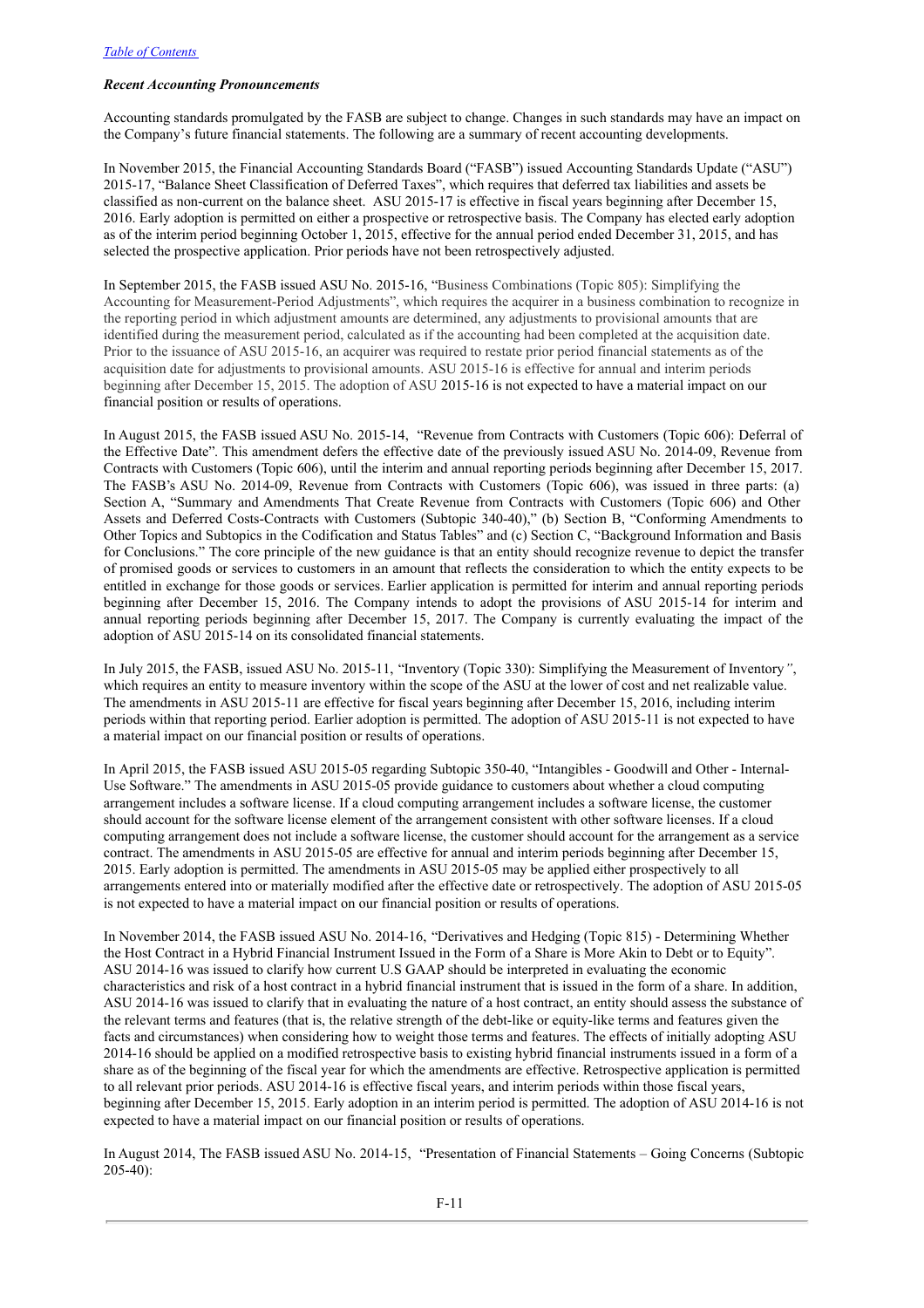Disclosures of Uncertainties about an Entity's Ability to Continue as a Going Concern ". The amendments require management to assess an entity's ability to continue as a going concern by incorporating and expanding upon certain principles that are currently in U.S. auditing standards. Specifically, the amendments (1) provide a definition of the term substantial doubt, (2) require an evaluation every reporting period including interim periods, (3) provide principles for considering the mitigating effect of management's plans, (4) require certain disclosures when substantial doubt is alleviated as a result of consideration of management's plans, (5) require an express statement and other disclosures when substantial doubt is not alleviated, and (6) require an assessment for a period of one year after the date that the financial statements are issued (or available to be issued). The amendments in this Update are effective for the annual period ending after December 15, 2016, and for annual periods and interim periods thereafter. Early application is permitted. The adoption of ASU 2014-15 is not expected to have a material impact on our financial position or results of operations.

In June 2014, the FASB issued ASU No. 2014-12, "Compensation – Stock Compensation (Topic 718): Accounting for Share-Based Payments When the Terms of an Award Provide That a Performance Target Could Be Achieved after the Requisite Service Period". The new guidance requires that share-based compensation that require a specific performance target to be achieved in order for employees to become eligible to vest in the awards and that could be achieved after an employee completes the requisite service period be treated as a performance condition. As such, the performance target should not be reflected in estimating the grant-date fair value of the award. Compensation costs should be recognized in the period in which it becomes probable that the performance target will be achieved and should represent the compensation cost attributable to the period(s) for which the requisite service has already been rendered. If the performance target becomes probable of being achieved before the end of the requisite service period, the remaining unrecognized compensation cost should be recognized prospectively over the remaining requisite service period. The total amount of compensation cost recognized during and after the requisite service period should reflect the number of awards that are expected to vest and should be adjusted to reflect those awards that ultimately vest. The requisite service period ends when the employee can cease rendering service and still be eligible to vest in the award if the performance target is achieved. This new guidance is effective for fiscal years and interim periods within those years beginning after December 15, 2015. Early adoption is permitted. Entities may apply the amendments in this Update either (a) prospectively to all awards granted or modified after the effective date or (b) retrospectively to all awards with performance targets that are outstanding as of the beginning of the earliest annual period presented in the financial statements and to all new or modified awards thereafter. The adoption of ASU 2014-12 is not expected to have a material impact on our financial position or results of operations.

## **2. Acquisitions**

We completed the following acquisitions in furtherance of our strategy to acquire small, privately owned enterprises in the mobile marketing sector through asset purchase structures. We made the acquisitions to expand our market presence and product offerings.

The purchase consideration for each acquisition was allocated to the tangible assets and identifiable intangible assets acquired and liabilities assumed based on their estimated fair values on the acquisition date, with the remaining unallocated consideration recorded as goodwill. An independent valuation expert assisted us in determining these fair values.

We have included the financial results of these acquisitions in our consolidated financial statements from the date of acquisition.

#### *SmartReceipt*

In March 2014, we acquired all the assets of SmartReceipt, Inc. in exchange for: (1) our payment at closing of\$2.212 million of cash, net of a \$150,000 loan made by us to SmartReceipt in January 2014; (2) our issuance of 504,884 shares of its \$0.001 par value common stock; and (3) our earn-out payment of 200% of the "eligible revenue" of us over the 12 month period following the close of the transaction ("earn-out period").The "eligible revenue" will consist of: 100% our revenue derived during the earn out period from the sale of SmartReceipt products and services to certain SmartReceipt clients as of the close (the "designated SmartReceipt clients"); plus 50% of our revenue derived during the earn out period from the sale of our products and services to the designated SmartReceipt clients, plus 50% of our revenue derived during the earn out period from the sale of SmartReceipt products and services to our clients who are not designated SmartReceipt clients. The earn-out payment will be payable in our common shares at the rate of \$1.85 per share, representing the volume weighted average trading price of our common stock for the 90 trading days preceding the initial close of the transactions under the Asset Purchase Agreement. During 2015, the earn-out payable was settled for 903,928 shares of our Common Stock.

The acquisition was accounted for as a business combination and we valued all assets and liabilities acquired at their fair values on the date of acquisition. An independent valuation expert assisted us in determining these fair values. The assets and liabilities of the acquired entity were recorded at their estimated fair values at the date of the acquisition.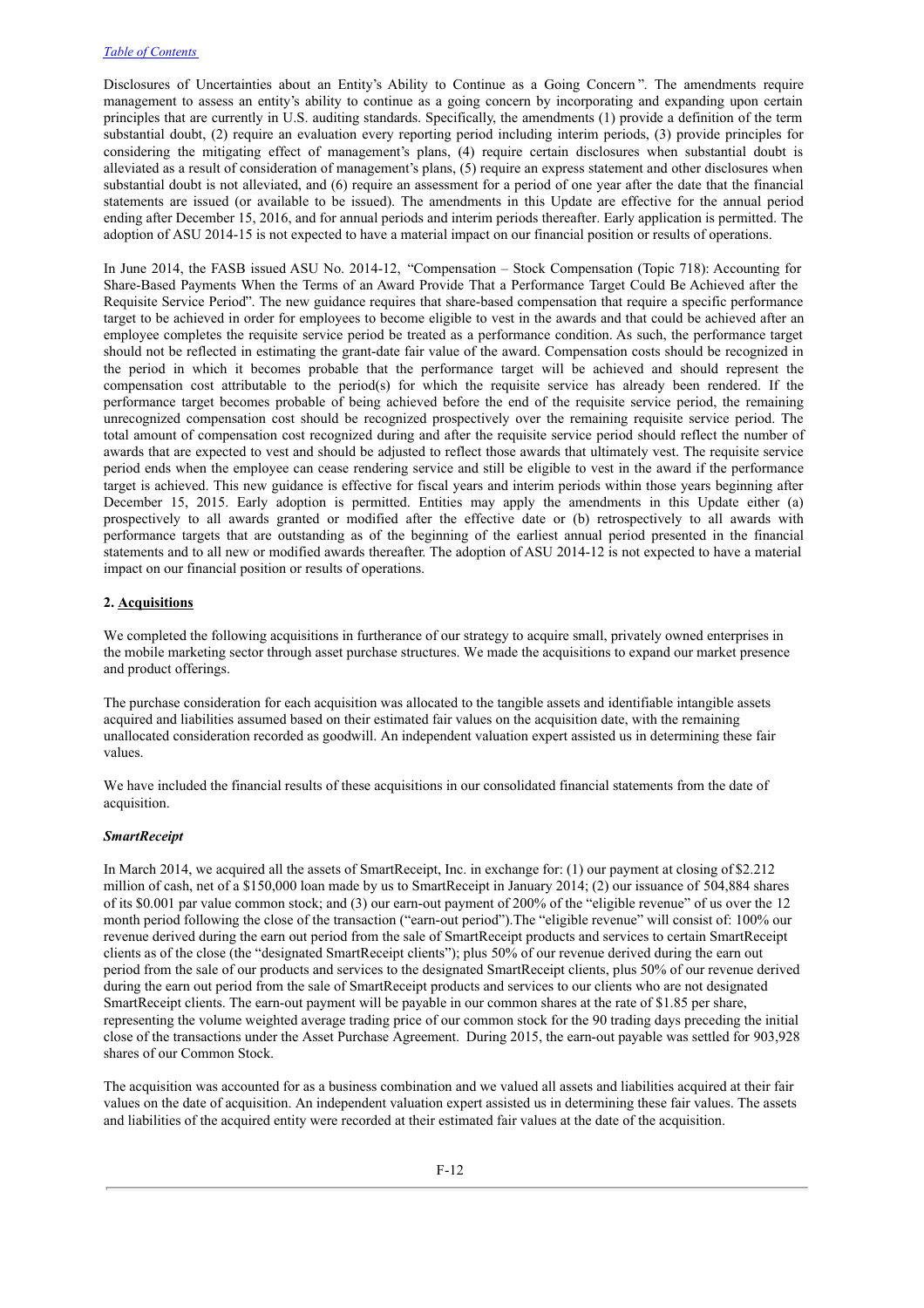The allocation of the purchase price to assets and liabilities based upon fair value determinations was as follows:

| Accounts receivable, net | \$<br>161,664 |
|--------------------------|---------------|
| Other assets             | 6,620         |
| Customer relationships   | 2,010,000     |
| Developed technology     | 260,000       |
| Trade name               | 176,000       |
| Goodwill                 | 2,890,801     |
| Total assets acquired    | 5,505,085     |
| Liabilities assumed      | (191, 561)    |
| Net assets acquired      | 5,313,524     |
|                          |               |

The purchase price consists of the following:

| Cash                 | \$ | 2,368,019   |
|----------------------|----|-------------|
| Earn Out             |    | 2,273,000   |
| Common stock         |    | 672,505     |
| Total purchase price | S  | 5, 313, 524 |

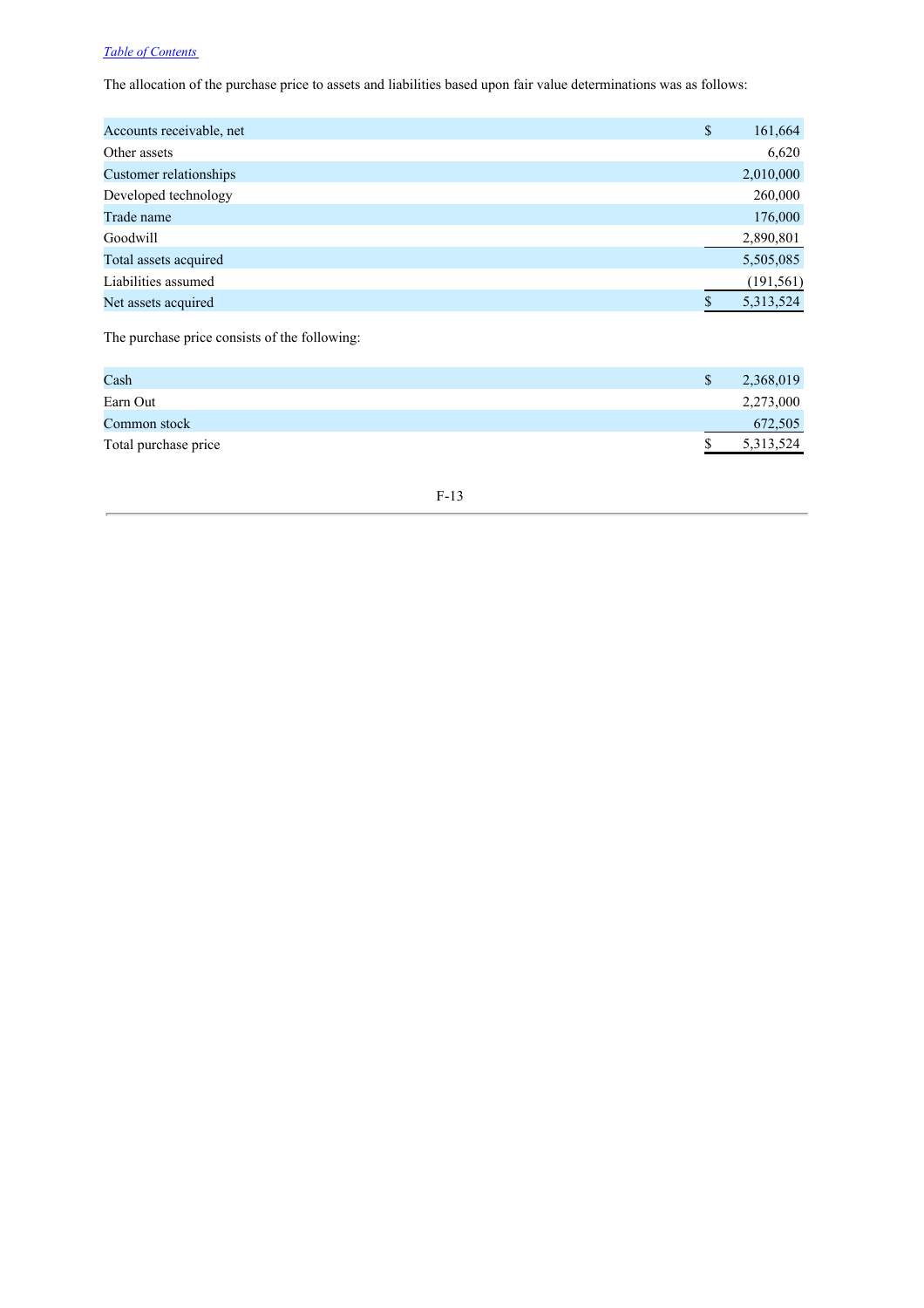The following information presents unaudited pro forma consolidated results of operations for the year ended December 31, 2014 as if the SmartReceipt acquisition described above had occurred on January 1, 2014. The following unaudited pro forma financial information gives effect to certain adjustments, including the increase in stock based compensation expense that had not been valued prior to acquisition. The pro forma financial information is not necessarily indicative of the operating results that would have occurred if the acquisition been consummated as of the date indicated, nor are they necessarily indicative of future operating results.

## Mobivity Holdings Corp. Unaudited Pro Forma Condensed Consolidated Statement of Operations For the year ended December 31, 2014

|                                                                           | Pro forma<br><b>SR</b><br><b>Mobivity</b><br>adjustments |                |                             | Pro forma<br>combined     |           |    |              |
|---------------------------------------------------------------------------|----------------------------------------------------------|----------------|-----------------------------|---------------------------|-----------|----|--------------|
| Revenues                                                                  |                                                          |                |                             |                           |           |    |              |
| Revenues                                                                  | $\mathbf{\$}$                                            | 4,000,202      | $\mathbb{S}$<br>214,139     | $\mathbb{S}$              |           | \$ | 4,214,341    |
| Cost of revenues                                                          |                                                          | 1,066,917      | 54,410                      |                           |           |    | 1,121,327    |
| Gross margin                                                              |                                                          | 2,933,285      | 159,729                     |                           |           |    | 3,093,014    |
| Operating expenses                                                        |                                                          |                |                             |                           |           |    |              |
| General and administrative                                                |                                                          | 4,270,844      | 231,084                     |                           | 4,230 (a) |    | 4,506,158    |
| Sales and marketing                                                       |                                                          | 3,895,033      | 60,077                      |                           |           |    | 3,955,110    |
| Engineering, research, and development                                    |                                                          | 1,346,198      | 139,649                     |                           |           |    | 1,485,847    |
| Depreciation and amortization                                             |                                                          | 416,436        | 403                         |                           |           |    | 416,839      |
| Goodwill impairment                                                       |                                                          | 4,078,693      |                             |                           |           |    | 4,078,693    |
| Intangible asset impairment                                               |                                                          | 961,436        |                             |                           |           |    | 961,436      |
| Total operating expenses                                                  |                                                          | 14,968,640     | 431,213                     |                           | 4,230     |    | 15,404,083   |
| Loss from operations                                                      |                                                          | (12, 035, 355) | (271, 484)                  |                           | (4,230)   |    | (12,311,069) |
| Other income/(expense)                                                    |                                                          |                |                             |                           |           |    |              |
| Interest income                                                           |                                                          | 2,131          | $\overline{\phantom{a}}$    |                           |           |    | 2,131        |
| Change in fair value of derivative liabilities                            |                                                          | 63,517         |                             |                           |           |    | 63,517       |
| Gain on debt extinguishment                                               |                                                          | 36,943         |                             |                           |           |    | 36,943       |
| Gain on adjustment of contingent<br>consideration                         |                                                          | 1,492,000      |                             |                           |           |    | 1,492,000    |
| Total other income/(expense)                                              |                                                          | 1,594,591      |                             |                           |           |    | 1,594,591    |
| Loss before income taxes                                                  |                                                          | (10, 440, 764) | (271, 484)                  |                           | (4,230)   |    | (10,716,478) |
| Income tax expense                                                        |                                                          |                |                             |                           |           |    |              |
| Net loss                                                                  | S                                                        | (10, 440, 764) | $\mathcal{S}$<br>(271, 484) | $\boldsymbol{\mathsf{S}}$ | (4,230)   | \$ | (10,716,478) |
|                                                                           | \$                                                       | (0.49)         |                             |                           |           | \$ | (0.52)       |
| Net loss per share - basic and diluted                                    |                                                          |                |                             |                           |           |    |              |
| Weighted average number of shares during the<br>period -basic and diluted |                                                          | 21,203,563     |                             |                           |           |    | 20,796,889   |

## Pro Forma Adjustments

The following pro forma adjustments are based on the value of the tangible and intangible assets acquired as determined by an independent valuation firm.

(a) Represents stock based compensation in conjunction with the transaction.

F-14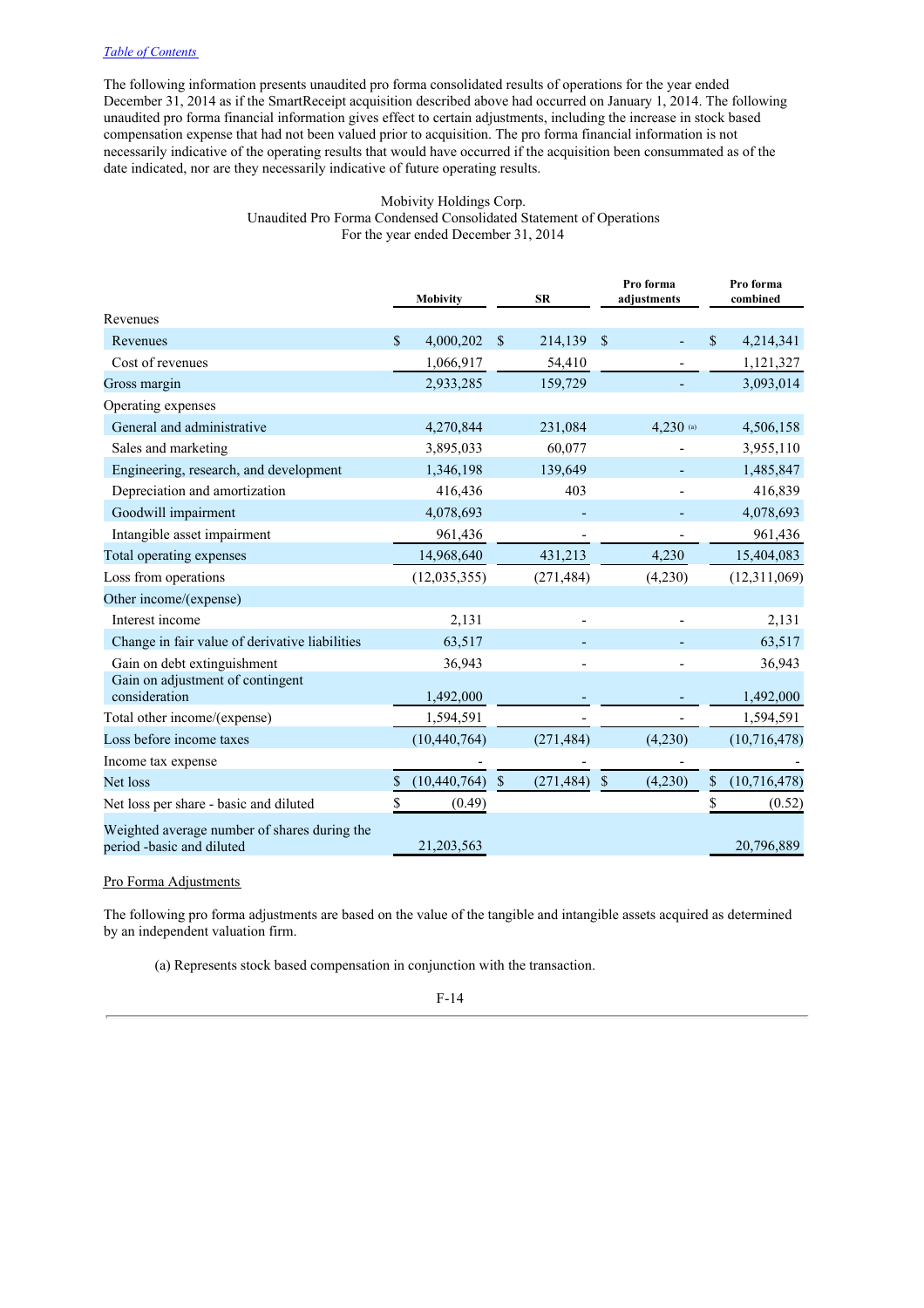# **3. Goodwill and Intangible Assets**

Goodwill

The following table presents goodwill and impairment for the years ended December 31, 2015 and 2014:

|                   | Goodwill        |
|-------------------|-----------------|
| December 31, 2013 | \$<br>3,108,964 |
| Acquired          | 2,890,801       |
| Impairment        | (4,078,693)     |
| December 31, 2014 | 1,921,072       |
| Acquired          |                 |
| Impairment        |                 |
| December 31, 2015 | 1,921,072       |

We conducted our annual impairment test of goodwill as of December 31, 2015 and 2014, which resulted in impairment charges of  $$0$  and  $$4,078,693$ , respectively.

## Intangible assets

The following table presents components of identifiable intangible assets for the years ended December 31, 2015 and 2014:

|                                           |                                    | December 31, 2015           |                               |                                                         | December 31, 2014                  |                             |                               |                                                         |  |  |
|-------------------------------------------|------------------------------------|-----------------------------|-------------------------------|---------------------------------------------------------|------------------------------------|-----------------------------|-------------------------------|---------------------------------------------------------|--|--|
|                                           | <b>Gross</b><br>Carrying<br>Amount | Accumulated<br>Amortization | <b>Net Carrying</b><br>Amount | Weighted<br>Average<br><b>Useful</b><br>Life<br>(Years) | <b>Gross</b><br>Carrying<br>Amount | Accumulated<br>Amortization | <b>Net Carrying</b><br>Amount | Weighted<br>Average<br><b>Useful</b><br>Life<br>(Years) |  |  |
| Patents and trademarks \$                 | 117,000 \$                         | $(38,069)$ \$               | 78,931                        | 15S                                                     | 142,000 \$                         | $(33,048)$ \$               | 108,952                       | 20                                                      |  |  |
| Customer contracts                        | 628,502                            | (628, 502)                  |                               | $\overline{\phantom{a}}$                                | 628,502                            | (628, 502)                  |                               |                                                         |  |  |
| Customer and<br>merchant<br>relationships | 2,830,139                          | (1,456,626)                 | 1,373,513                     | 10                                                      | 2,830,139                          | (1,290,139)                 | 1,540,000                     | 10                                                      |  |  |
|                                           |                                    |                             |                               |                                                         |                                    |                             |                               |                                                         |  |  |
| Trade name                                | 353,192                            | (217,625)                   | 135,567                       | 10                                                      | 353,192                            | (201, 192)                  | 152,000                       | 10                                                      |  |  |
| Acquired technology                       | 686,135                            | (498, 837)                  | 187,298                       | 10                                                      | 686,135                            | (476, 135)                  | 210,000                       | 10                                                      |  |  |
| Non-compete<br>agreement                  | 90,462                             | (90, 462)                   |                               |                                                         | 90,462                             | (90, 462)                   |                               |                                                         |  |  |
|                                           | 4.705.430 \$                       | $(2,930,121)$ \$            | 1,775,309                     | \$                                                      | 4,730,430 \$                       | $(2,719,478)$ \$            | 2,010,952                     |                                                         |  |  |

During the years ended December 31, 2015 and 2014, we recorded amortization expense related to our intangible assets of \$214,455 and \$408,928, respectively, which is included in depreciation and amortization in the consolidated statement of operations.

During the years ended December 31, 2015 and 2014, we recorded impairment charges related to our intangible assets of \$21,188 and \$961,436, respectively.

### F-15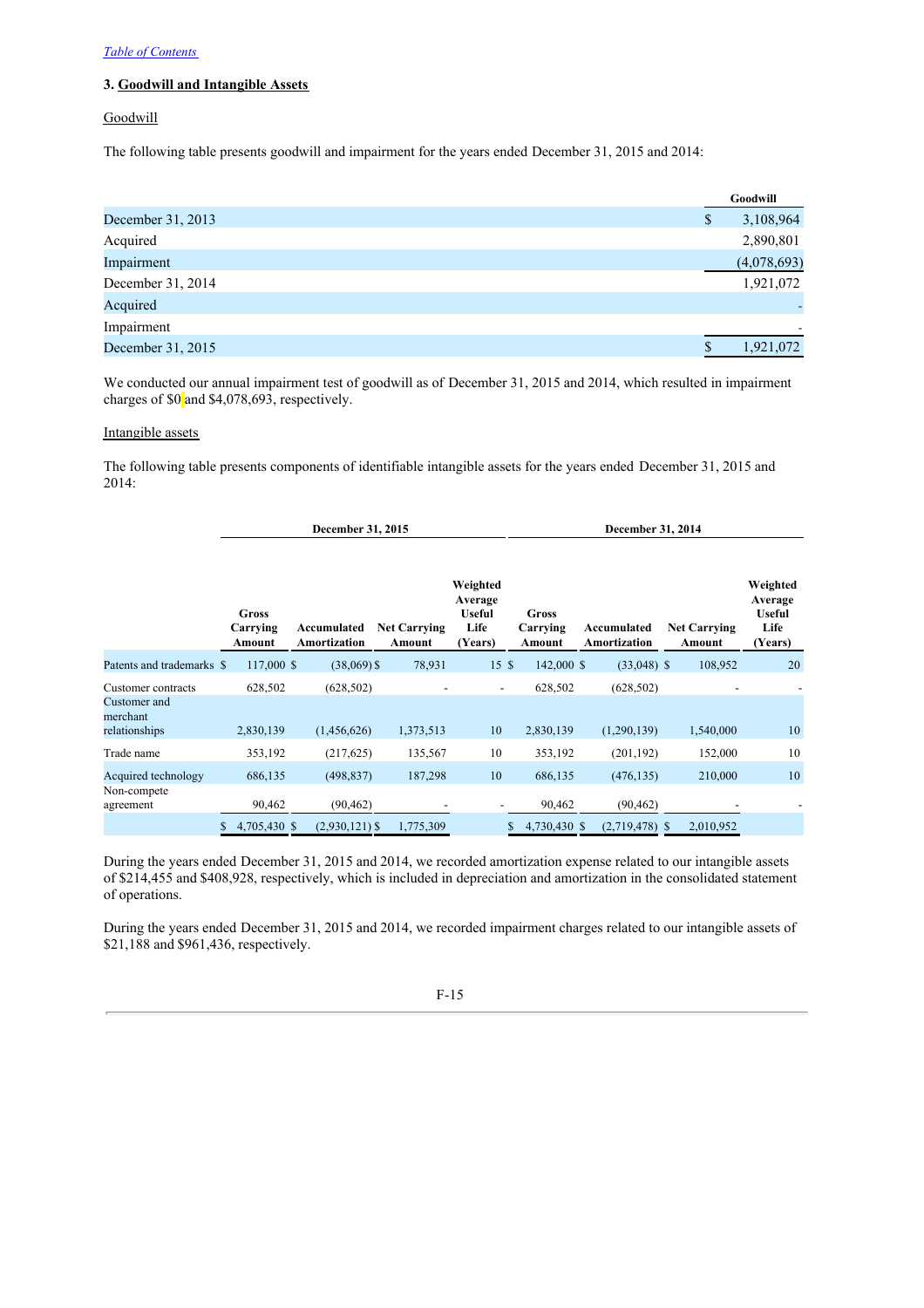Expected future intangible asset amortization as of December 31, 2015 is as follows:

| Year ending December 31, |   | Amount    |
|--------------------------|---|-----------|
| 2016                     | S | 213,519   |
| 2017                     |   | 213,519   |
| 2018                     |   | 213,519   |
| 2019                     |   | 213,520   |
| 2020                     |   | 213,520   |
| Thereafter               |   | 707,712   |
| Total                    | S | 1,775,309 |

### **4. Software Development Costs**

The Company has capitalized certain costs for software developed or obtained for internal use during the application development stage as it relates to specific contracts. The amounts capitalized include external direct costs of services used in developing internal-use software and for payroll and payroll-related costs of employees directly associated with the development activities.

The following table presents details of our software development costs for the years ended December 31, 2015 and 2014:

|                      |                             | December 31, 2015 |                                           |                                                         |                             | December 31, 2014           |                               |                                                         |
|----------------------|-----------------------------|-------------------|-------------------------------------------|---------------------------------------------------------|-----------------------------|-----------------------------|-------------------------------|---------------------------------------------------------|
|                      | Gross<br>Carrying<br>Amount | Amortization      | <b>Accumulated Net Carrying</b><br>Amount | Weighted<br>Average<br><b>Useful</b><br>Life<br>(Years) | Gross<br>Carrying<br>Amount | Accumulated<br>Amortization | <b>Net Carrying</b><br>Amount | Weighted<br>Average<br><b>Useful</b><br>Life<br>(Years) |
| Software Development |                             |                   |                                           |                                                         |                             |                             |                               |                                                         |
| Costs                | $$736,666$ \, $$$           | $(138, 286)$ \$   | 598,380                                   | $\overline{2}$                                          | <sup>\$</sup>               | - \$                        | $-$ \$                        |                                                         |
|                      | $$736,666$ \, $$$           | $(138, 286)$ \$   | 598,380                                   |                                                         |                             | - \$                        | - \$                          |                                                         |

Software development costs are being amortized on a straight line basis over their estimated useful life of two years.

During the year ended December 31, 2015, we recorded amortization expense for software development costs of \$138,286.

The estimated future amortization expense of software development costs as of December 31, 2015 is as follows:

| Year ending December 31, |    | Amount                   |
|--------------------------|----|--------------------------|
| 2016                     | \$ | 368,328                  |
| 2017                     |    | 219,769                  |
| 2018                     |    | 10,283                   |
| 2019                     |    | $\overline{\phantom{a}}$ |
| 2020                     |    | $\overline{\phantom{0}}$ |
| Thereafter               |    | $\overline{\phantom{a}}$ |
| Total                    | S  | 598,380                  |
|                          |    |                          |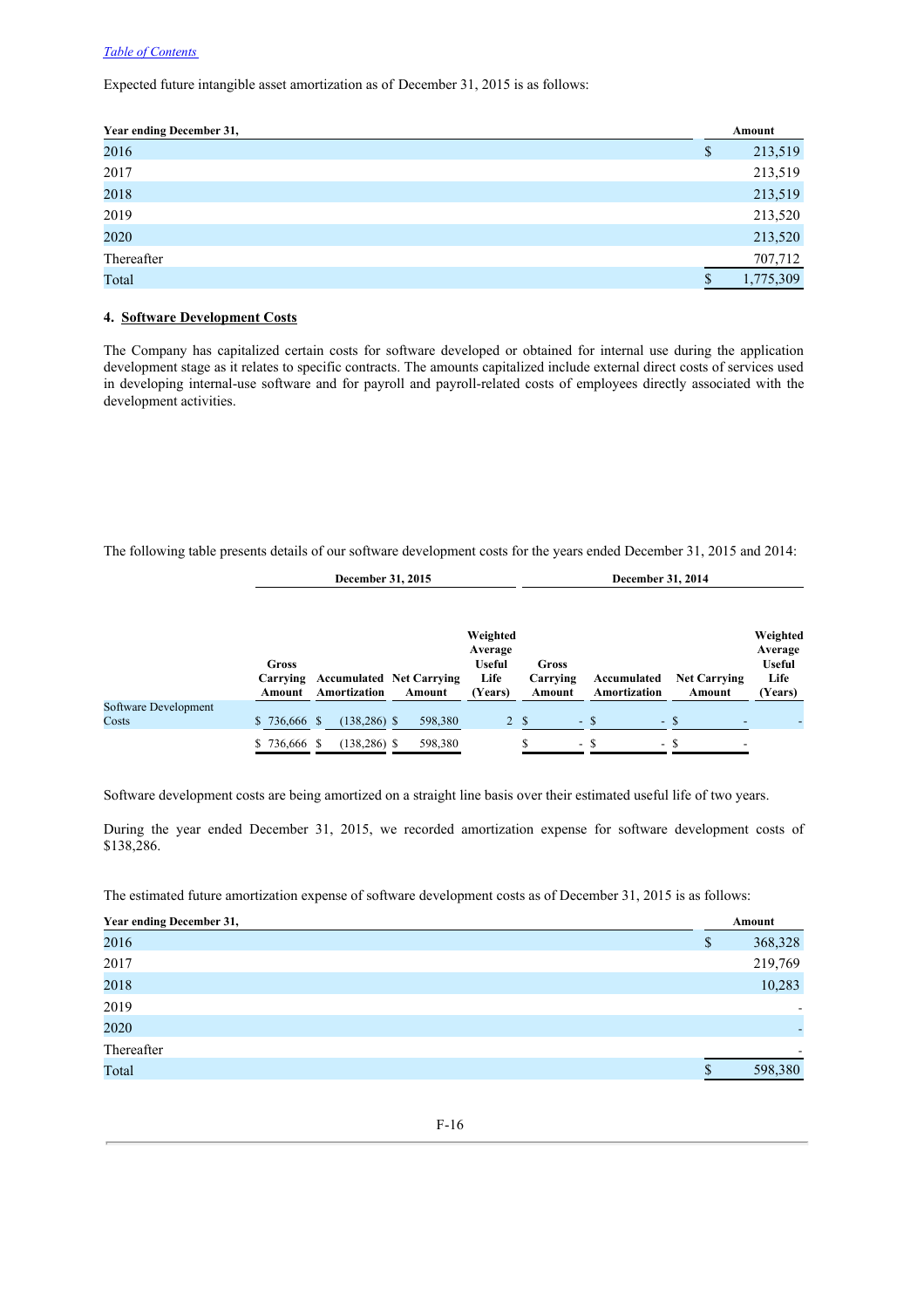## **5. Derivative Liabilities**

We completed a private placement in September 2011 for the sale of units consisting of shares of common stock and warrants to purchase our common stock. Both the common shares and the warrants contain anti-dilutive, or down round, price protection. We recorded derivative liabilities related to the down round price protection on the common shares and the warrants at the issuance date.

The down round price protection on the common shares expired in August 2012 and the down round protection for the warrant terminates when the warrant expires or is exercised.

Our derivative liability at December 31, 2014 related to these warrants.

The fair values of our derivative liabilities are estimated at the issuance date and are revalued at each subsequent reporting date using a Monte Carlo simulation discussed below.

At December 31, 2014, we recorded a current derivative liability of \$42,659, which is detailed by instrument type in the table below.

The net change in fair value of the derivative liabilities for the years ended December 31, 2015 and 2014 were gains of \$42,659 and \$63,517, respectively.

The following table presents the derivative liabilities by instrument type as of December 31, 2015 and 2014:

|                                            | December 31, |                          |  |      |  |  |
|--------------------------------------------|--------------|--------------------------|--|------|--|--|
| <b>Derivative Value by Instrument Type</b> |              | 2015                     |  | 2014 |  |  |
| Common Stock and Warrants                  |              | $\overline{\phantom{0}}$ |  |      |  |  |
|                                            |              | $\overline{\phantom{0}}$ |  |      |  |  |

The following table presents details of the Company's derivative liabilities from December 31, 2013 to December 31, 2015:

| Balance December 31, 2013                      | <sup>S</sup> | 106,176   |
|------------------------------------------------|--------------|-----------|
| Change in fair value of derivative liabilities |              | (63,517)  |
| Balance December 31, 2014                      |              | 42,659    |
| Change in fair value of derivative liabilities |              | (42, 659) |
| Balance December 31, 2015                      |              |           |

An independent valuation expert calculated the fair value of the compound embedded derivatives using a complex, customized Monte Carlo simulation model suitable to value path dependent American options. The model uses the risk neutral methodology adapted to value corporate securities. This model utilized subjective and theoretical assumptions that can materially affect fair values from period to period.

As of December 31, 2015, all of the warrants subject to derivative treatment have expired.

### **6. Notes Payable and Interest Expense**

### *Cherry Family Trust Note*

This note was issued on March 1, 2007, for the principal amount of \$20,000, interest accrues at the rate of 9% compounded annually, with a maturity date of December 31, 2008. There was no accrued interest as of December 31, 2015 and 2014. A court order was issued December 7, 2007 that related to a summary judgment in favor of the Company, stemming from litigation between the Company and Mr. Cherry. Accordingly, we have extinguished the note payable and related accrued interest in the amounts of \$20,000 and \$16,943, respectively, during 2014 and recorded a gain on debt extinguishment of \$36,943.

### *Summary of Notes Payable and Accrued Interest*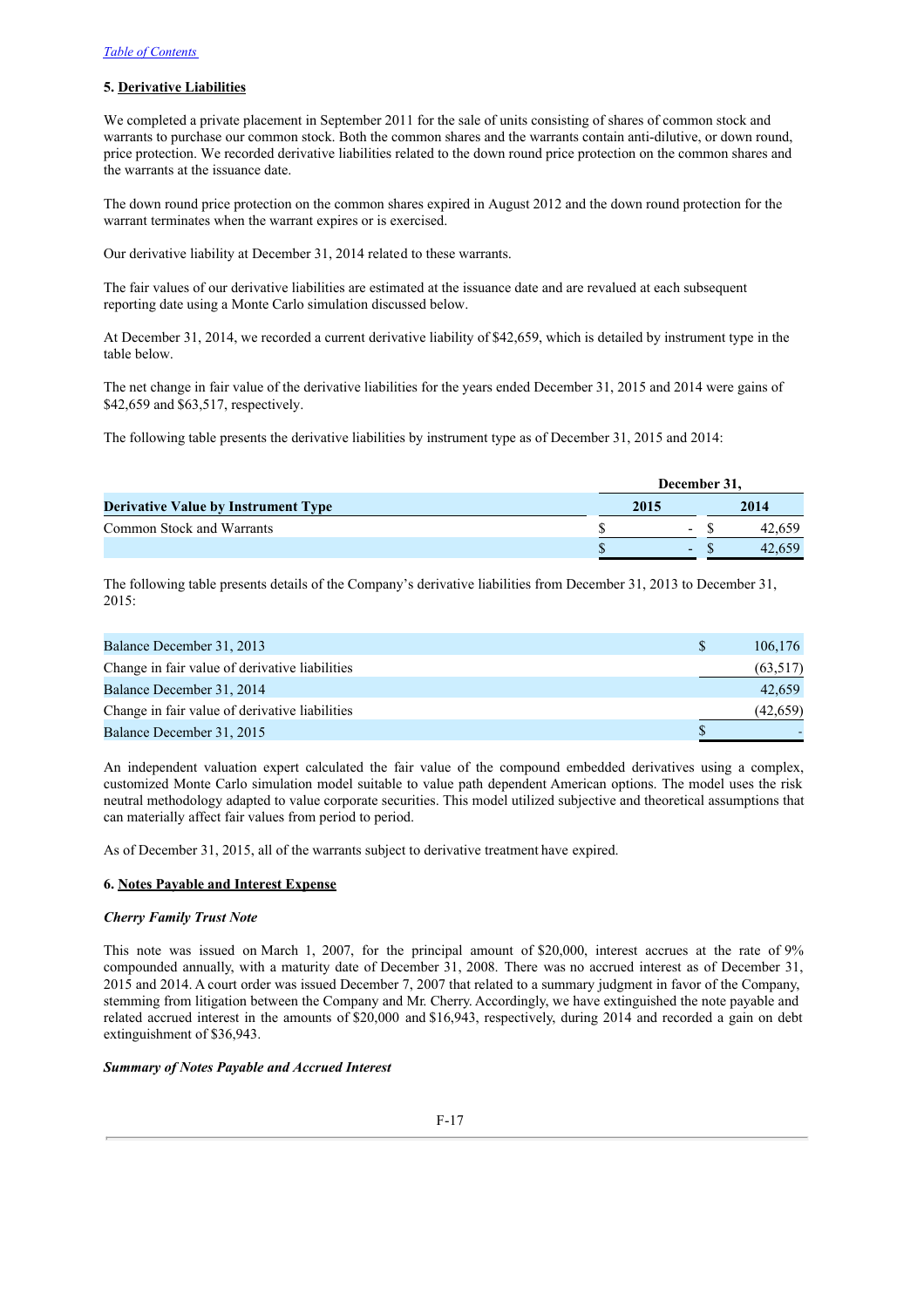### *Interest Expense*

The following table summarizes interest expense for the years ended December 31, 2015 and 2014:

|                        | December 31, |      |
|------------------------|--------------|------|
|                        | 2015         | 2014 |
| Other interest expense | 847          |      |
| Total interest expense | 847          |      |

## **7. Common Stock and Equity Payable**

#### *Common Stock*

## 2014

In March 2014, we issued 5,413,000 shares of common stock at \$1.00 per unit to accredited investors for the gross proceeds of \$5,413,000. Each unit consisted of one share of our common stock and a common stock purchase warrant to purchase one-quarter share of our common stock, over a five year period, at an exercise price of \$1.20 per share. The units included warrants for the purchase of 1,353,238 shares of common stock at \$1.20 per share. The warrants were valued at \$1,320,569 and expire in 2019. We entered into a Registration Rights Agreement with the investors, pursuant to which we agreed to cause a resale registration statement covering the common shares made part of the units.

Emerging Growth Equities, Ltd. ("EGE") acted as placement agent for the private placement and received \$370,685 in commissions from us. In addition, we issued warrants for the purchase of 370,685 common stock units at \$1.00 per unit to a placement agent in connection with the equity placements. Each unit consists of one share of the Company's common stock and a common stock purchase warrant to purchase one-quarter share of the Company's common stock, over a five year period, at an exercise price of \$1.20 per share.

In March 2014, we issued 504,884 shares at \$1.44 per share in connection with the acquisition of SmartReceipt. See Note 2.

In September 2014, we issued 500,000 shares of common stock at \$1.01 per share for services and recorded share-based compensation of \$505,000 in general and administrative expense.

In October 2014, we issued 2,137 accrued shares of common stock at \$3.42 per share for services that had been recorded in 2013 as equity payable.

In October 2014, we issued 10,431 shares of common stock at \$3.42 per share for services and recorded share-based compensation of \$35,673 in general and administrative expense.

### 2015

On January 13, 2015, Michael Bynum, president and a member of the board of directors of Mobivity Holdings Corp, resigned as an officer, director and employee of the Company and all subsidiaries. In connection with Mr. Bynum's resignation, he and the Company entered into a customary separation agreement providing for mutual releases and other standard covenants and acknowledgements. In addition, the separation agreement modified Mr. Bynum's rights to severance under his employment agreement dated May 17, 2013 with the Company. Pursuant to his employment agreement, Mr. Bynum was entitled to one year of salary, or \$200,000, upon his resignation. However, under the separation agreement, Mr. Bynum agreed to accept 260,870 shares of the common stock of the Company in lieu of cash severance. The shares were valued on the closing market price on the date of the separation agreement of January 9, 2015 of \$1.15 which provided a fair market value of the share consideration of \$300,001. In addition, pursuant to his employment agreement, Mr. Bynum's options would continue to vest for three months following his resignation and all vested options would remain exercisable for a period of six months following his resignation. However, under the separation agreement, Mr. Bynum agreed that his options would cease vesting upon his resignation, all unvested options would expire upon resignation and all vested options would remain exercisable for a period of 12 months following his resignation.

On January 21, 2015, the board of directors of the Company appointed William Van Epps to serve as executive chairman of the Company. In connection with the appointment, the Company entered into an employment agreement dated January 19, 2015 with Mr. Van Epps. Pursuant to his employment agreement, the Company has agreed to pay Mr. Van Epps a base salary \$310,000, subject to annual review by the board. The Company has also agreed to pay Mr. Van Epps a signing bonus of 50,000 shares of the Company's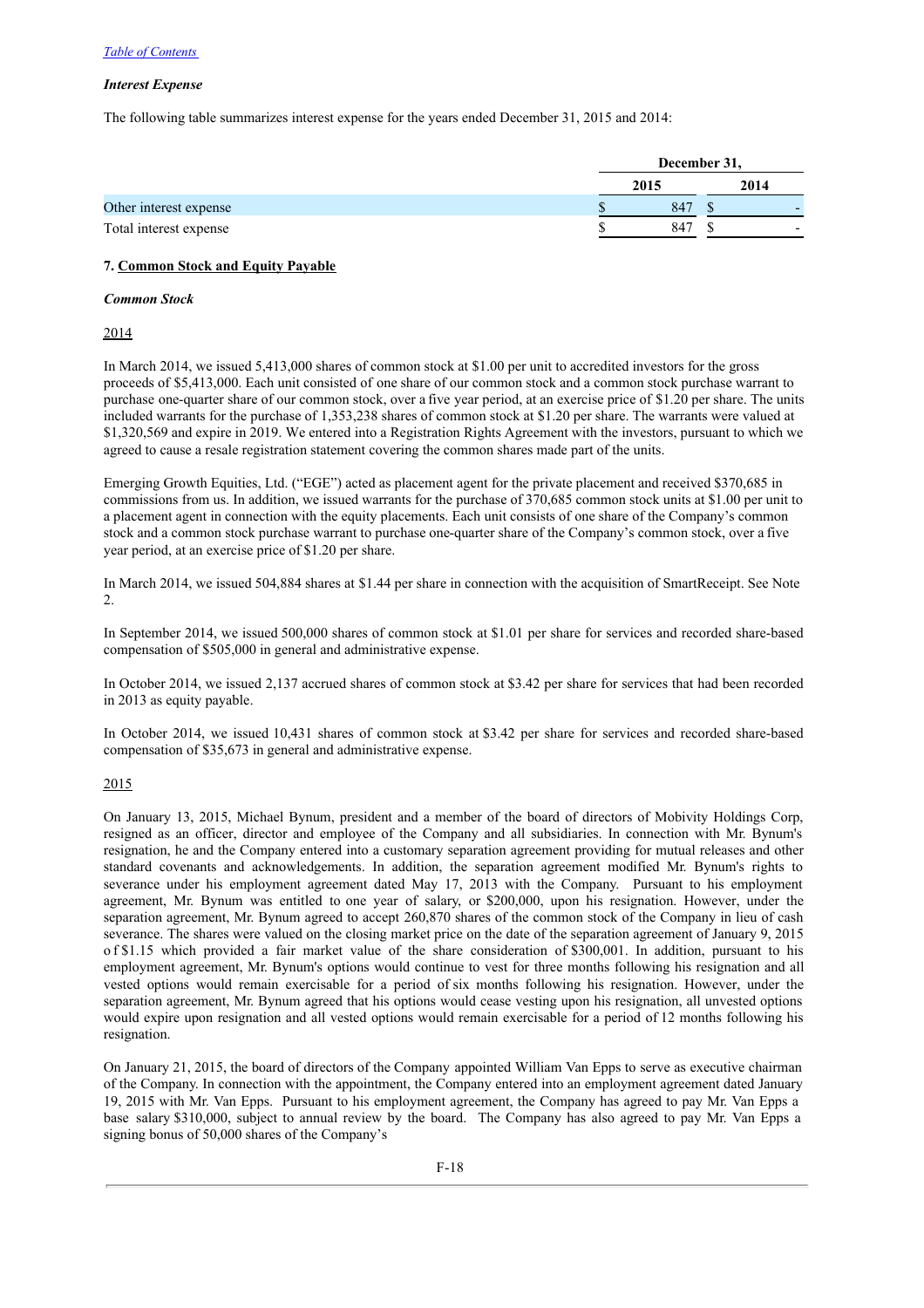common stock. The shares were valued on the closing market price on the date of the employment agreement of January 19, 2015 of \$1.26 which provided a fair market value of the share consideration of \$63,000.

In March 2015, we conducted the private placement of our securities for the gross proceeds of \$4,805,000. In the private placement, we sold 4,805,000 units of our securities at a price of \$1.00 per unit for the net proceeds of \$4,570,500 (after deducting offering costs of \$234,500). Each unit consists of one share of our common stock and a common stock purchase warrant to purchase one-quarter share of our common stock, over a five-year period, at an exercise price of \$1.20 per share and grant date fair value of \$0.93. We entered into a Registration Rights Agreement with the investors, pursuant to which we agreed to cause a resale registration statement covering the common shares made part of the units to be filed by April 30, 2015. The Registration Rights Agreement also provides that we must make certain payments as liquidated damages to the investors if it fails to timely file the registration statement and cause it to become effective. The Registration Rights Agreement was declared effective as of September 10, 2015. As of the date of this filing, liquidated damages in regards to the timely filing of the registration statement have been waived.

EGE acted as placement agent for the private placement and received \$234,500 in commissions from us. In addition, for its services as placement agent, we issued to EGE warrants to purchase an aggregate of 234,500 units, as defined above, exercisable for a period of five years from the closing date, at an exercise price of \$1.00 per unit.

On July 31, 2015 we issued 903,928 shares of our common stock in satisfaction of the SmartReceipt earn-out payable. The earn-out payment was at the rate of \$1.85 per share as further described in Note 12.

On August 14, 2015 we issued 20,000 Restricted Stock Units to a former employee at \$1.18 per share for services and recorded share-based compensation of \$23,800 in general and administrative expense.

### **8. Stock-based Plans and Stock-based Compensation**

#### *Stock-based Plans*

We have the 2010 Incentive Stock Option Plan and the 2013 Incentive Stock Option Plan under which we have granted stock options to our directors, officers and employees. At December 31, 2015, 5,043,228 shares were authorized under the plans and 1,041,787 shares were available for future grant.

We believe that such awards better align the interests of our directors, officers and employees with those of our shareholders. Option awards are generally granted with an exercise price that equals the fair market value of our stock at the date of grant. These option awards generally vest based on four years of continuous service and have five-year or 10 year contractual terms.

The following table summarizes stock option activity under our stock-based plans as of and for the year ended December 31, 2015:

|                                           | <b>Shares</b>   |              | Weighted<br>Average<br><b>Exercise Price</b> | Weighted<br>Average<br>Remaining<br>Contractual<br>Term (Years) |    | Aggregate<br><b>Intrinsic Value</b> |
|-------------------------------------------|-----------------|--------------|----------------------------------------------|-----------------------------------------------------------------|----|-------------------------------------|
| Outstanding at December 31, 2013          | 5,669,589       | S            | 2.08                                         | 8.67                                                            | \$ | 415,529                             |
| Granted                                   | 2,333,500       | \$           | 1.48                                         |                                                                 |    |                                     |
| Exercised                                 |                 | S            |                                              | ٠                                                               | S  |                                     |
| Forfeit/canceled                          | (2,554,004)     | S            | 2.18                                         | $\overline{\phantom{a}}$                                        | S  |                                     |
| Expired                                   | (66, 162)       | <sup>S</sup> | 3.23                                         |                                                                 | S  |                                     |
| Outstanding at December 31, 2014          | 5,382,923       | S            | 1.76                                         | 8.10                                                            | \$ | 35,425                              |
| Granted                                   | 3,348,000       | \$.          | 1.05                                         | $\overline{a}$                                                  |    |                                     |
| Exercised                                 |                 | S            |                                              | $\overline{\phantom{a}}$                                        |    |                                     |
| Forfeit/canceled                          | (2,511,522)     | S            | 1.60                                         | ٠                                                               |    |                                     |
| Expired                                   | (1, 176, 173)   | S            | 1.82                                         | ٠                                                               | S  |                                     |
| Outstanding at December 31, 2015          | 5,043,228       | \$           | 1.37                                         | 8.12                                                            | \$ | 209,690                             |
| Expected to vest at December 31, 2015     | 4,083,553       | S            | 1.47                                         | 7.83                                                            | S  | 71,743                              |
| Exercisable at December 31, 2015          | 1,604,604       | S            | 1.80                                         | 6.17                                                            | -S |                                     |
| Unrecognized expense at December 31, 2015 | \$<br>3,420,632 |              |                                              |                                                                 |    |                                     |

The aggregate intrinsic value of options was calculated as the difference between the exercise price of the underlying awards and the quoted price of our common stock. At December 31, 2015, options to purchase 646,500 shares of common stock were in-the-money.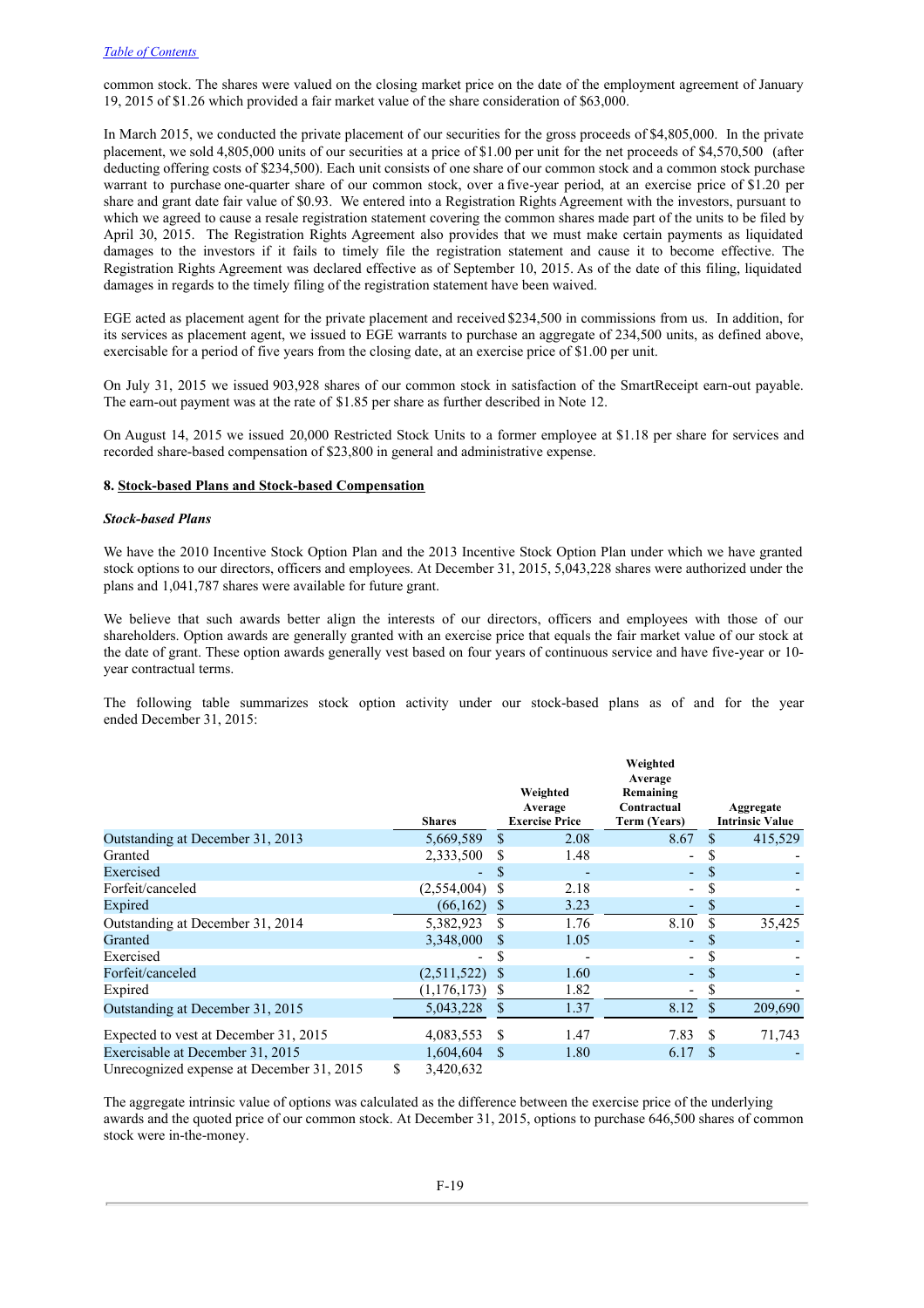The weighted average grant-date fair value of options granted during the years 2015 and 2014 was \$0.93 and \$1.20, respectively.

## 2014

On February 27, 2014, the Company granted one employee 180,000 options to purchase shares of the Company common stock at the closing price as of February 27, 2015 of \$1.40 per share. The options vest25% on the first anniversary of the grant, then equally in 36 monthly installments thereafter, and are exercisable until February 27, 2024. The total estimate value using the Black-Scholes Model, based on a volatility rate of 132% and a call option value of \$1.26 was \$226,800.

On April 2, 2014, the Company granted three employees 202,500 options to purchase shares of the Company common stock at the closing price as of April 2, 2014 of \$1.32 per share. The options vest inforty-eight equal monthly installments following the grant date and are exercisable until April 2, 2024. The total estimated value using the Black-Scholes Model, based on a volatility rate of 132% and a call option value of \$1.19 was \$240,975.

On April 15, 2014, the Company granted six employees 16,000 options to purchase shares of the Company common stock at the closing price as of April 15, 2014 of \$1.44 per share. The options vest inforty-eight equal monthly installments following the grant date and are exercisable until April 15, 2024. The total estimated value using the Black-Scholes Model, based on a volatility rate of 132% and a call option value of \$1.30 was \$20,800.

On April 15, 2014, the Company granted two employees 5,000 options to purchase shares of the Company common stock at the closing price as of April 15, 2014 of \$1.44 per share. The options vest25% on the first anniversary of the grant, then equally in thirty-six monthly installments thereafter and are exercisable until April 15, 2024. The total estimated value using the Black-Scholes Model, based on a volatility rate of 132% and a call option value of \$1.30 was \$6,500.

On August 11, 2014, the Company granted five employees 212,500 options to purchase shares of the Company common stock at the closing price as of August 11, 2014 of \$0.94 per share. The options vest25% on the first anniversary of the grant, then equally in 36 monthly installments thereafter and are exercisable until August 11, 2024. The total estimated value using the Black-Scholes Model, based on a volatility rate of 132% and a call option value of \$0.85 was \$180,625.

On September 29, 2014, the Company granted seven employees 182,500 options to purchase shares of the Company common stock at the closing price as of September 29, 2014 of \$1.15 per share. The options vest25% on the first anniversary of the grant, then equally in 36 monthly installments thereafter and are exercisable until September 29, 2024. The total estimated value using the Black-Scholes Model, based on a volatility rate of 132% and a call option value of \$1.04 was \$189,800.

On November 13, 2014 the Company amended an Option Agreement dated June 17, 2013 (the "**Option Agreement** ") pursuant to which Tom Tolbert was granted the right to purchase up to 1,391,087 shares of common stock of the Company. Options to purchase 391,085 Shares that were subject to vesting as of the date of the Amendment were cancelled. In furtherance of the cancellation, the Company granted to Mr. Tolbert options to purchase all or any part of 1,000,000 shares of the Company's Common Stock upon the following terms and conditions: Options to purchase 650,000 Shares shall vest and first become exercisable as of the date of the Amendment and the balance of Options to purchase 350,000 Shares shall vest and first become exercisable in47 equal monthly installments of Options to purchase 7,292 Shares commencing on December 13, 2014 and on the 13th of the next 47 months and the remaining Options to purchase 7,276 Shares shall vest and first become exercisable on November 13, 2018. All other provisions of the Option Agreement remain in full force and effect.

On November 18, 2014, the Company granted three employees 250,000 options to purchase shares of the Company common stock at the closing price as of November 18, 2014 of \$1.48 per share. The options vest25% on the first anniversary of the grant, then equally in 36 monthly installments thereafter and are exercisable until November 18, 2024. The total estimated value using the Black-Scholes Model, based on a volatility rate of 132% and a call option value of \$1.48 was \$370,000.

On December 30, 2014, the Company granted three employees 185,000 options to purchase shares of the Company common stock at the closing price as of December 30, 2014 of \$1.23 per share. The options vest25% on the first anniversary of the grant, then equally in 36 monthly installments thereafter and are exercisable until December 30, 2024. The total estimated value using the Black-Scholes Model, based on a volatility rate of 132% and a call option value of \$1.11 was \$205,350.

## 2015

On January 1, 2015, the Company granted one employee 15,000 options to purchase shares of the Company common stock at the closing price as of January 1, 2015 of \$1.19 per share. The options vest 25% on the first anniversary of the grant, then equally in 36 monthly installments thereafter and are exercisable until January 1, 2025. The total estimated value using the Black-Scholes Model, based on a volatility rate of 132% and a call option value of \$1.07 was \$16,050.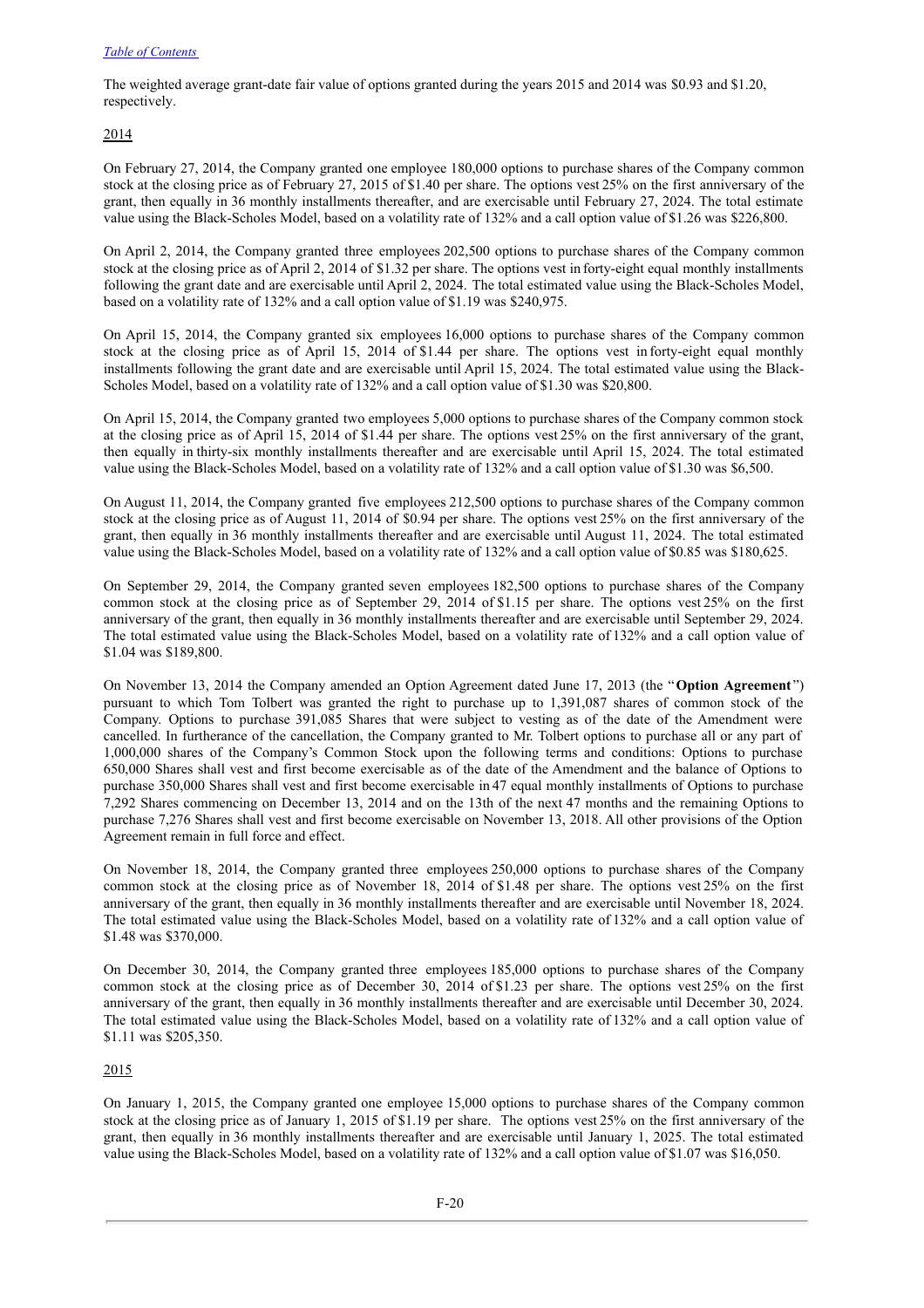On January 22, 2015, the Company granted one employee 900,000 options to purchase shares of the Company common stock at the closing price as of January 22, 2015 of \$1.28 per share. The options vest inforty-eight equal monthly installments following the grant date and are exercisable until January 22, 2025. The total estimated value using the Black-Scholes Model, based on a volatility rate of 132% and a call option value of \$1.15 was \$1,035,000.

On January 22, 2015, the Company granted three employees 471,500 options to purchase shares of the Company common stock at the closing price as of January 22, 2015 of \$1.28 per share. The options vest25% on the first anniversary of the grant, then equally in 36 monthly installments thereafter and are exercisable until January 22, 2025. The total estimated value using the Black-Scholes Model, based on a volatility rate of 132% and a call option value of \$1.15 was \$542,225.

On February 11, 2015, the Company granted one employee 3,000 options to purchase shares of the Company common stock at the closing price as of February 11, 2015 of \$1.20 per share. The options vest 25% on the first anniversary of the grant, then equally in 36 monthly installments thereafter and are exercisable until February 11, 2025. The total estimated value using the Black-Scholes Model, based on a volatility rate of 132% and a call option value of \$1.08 was \$3,240.

On February 16, 2015, the Company granted one employee 300,000 options to purchase shares of the Company common stock at the closing price as of February 16, 2015 of \$1.30 per share. The options vest inforty-eight equal monthly installments following the grant date and are exercisable until February 16, 2025. The total estimated value using the Black-Scholes Model, based on a volatility rate of 132% and a call option value of \$1.17 was \$351,000.

On March 2, 2015, the Company granted one employee 100,000 options to purchase shares of the Company common stock at the closing price as of March 2, 2015 of \$1.20 per share. The options vest inforty-eight equal monthly installments following the grant date and are exercisable until March 2, 2025. The total estimated value using the Black-Scholes Model, based on a volatility rate of 132% and a call option value of \$1.08 was \$108,000.

On April 16, 2015, the Company granted five employees 445,000 options to purchase shares of the Company common stock at the closing price as of April 16, 2015 of \$1.20 per share. The options vest25% on the first anniversary of the grant, then equally in 36 monthly installments thereafter and are exercisable until April 16, 2025. The total estimated value using the Black-Scholes Model, based on a volatility rate of 132% and a call option value of \$1.08 was \$480,600.

On April 27, 2015, the Company granted one employee 20,000 options to purchase shares of the Company common stock at the closing price as of April 27, 2015 of \$1.10 per share. The options vest25% on the first anniversary of the grant, then equally in 36 monthly installments thereafter and are exercisable until April 27, 2025. The total estimated value using the Black-Scholes Model, based on a volatility rate of 132% and a call option value of \$0.99 was \$19,800.

On May 4, 2015, the Company granted two employees 25,000 options to purchase shares of the Company common stock at the closing price as of May 4, 2015 of \$1.00 per share. The options vest25% on the first anniversary of the grant, then equally in 36 monthly installments thereafter and are exercisable until May 4, 2025. The total estimated value using the Black-Scholes Model, based on a volatility rate of 132% and a call option value of \$0.90 was \$22,500.

On May 13, 2015, the Company granted one employee 20,000 options to purchase shares of the Company common stock at the closing price as of May 13, 2015 of \$0.99 per share. The options vest25% on the first anniversary of the grant, then equally in 36 monthly installments thereafter and are exercisable until May13, 2025. The total estimated value using the Black-Scholes Model, based on a volatility rate of 132% and a call option value of \$0.89 was \$17,800.

On June 1, 2015, the Company granted one employee 2,000 options to purchase shares of the Company common stock at the closing price as of June 1, 2015 of \$0.85 per share. The options vest25% on the first anniversary of the grant, then equally in 36 monthly installments thereafter and are exercisable until June 1, 2025. The total estimated value using the Black-Scholes Model, based on a volatility rate of 132% and a call option value of \$0.77 was \$1,540.

On August 20, 2015, the Company granted three employees 400,000 options to purchase shares of the Company common stock at the closing price as of August 20, 2015 of \$0.75 per share. The options vest25% on the first anniversary of the grant, then equally in 36 monthly installments thereafter and are exercisable until August 20, 2025. The total estimated value using the Black-Scholes Model, based on a volatility rate of 132% and a call option value of \$0.67 was \$268,000.

On October 16, 2015, the Company granted 18 employees 514,000 options to purchase shares of the Company common stock at the closing price as of October 16, 2015 of \$0.48 per share. The options vest25% on the first anniversary of the grant, then equally in 36 monthly installments thereafter and are exercisable until October 16, 2025. The total estimated value using the Black-Scholes Model, based on a volatility rate of 116% and a call option value of \$0.36 was \$185,040.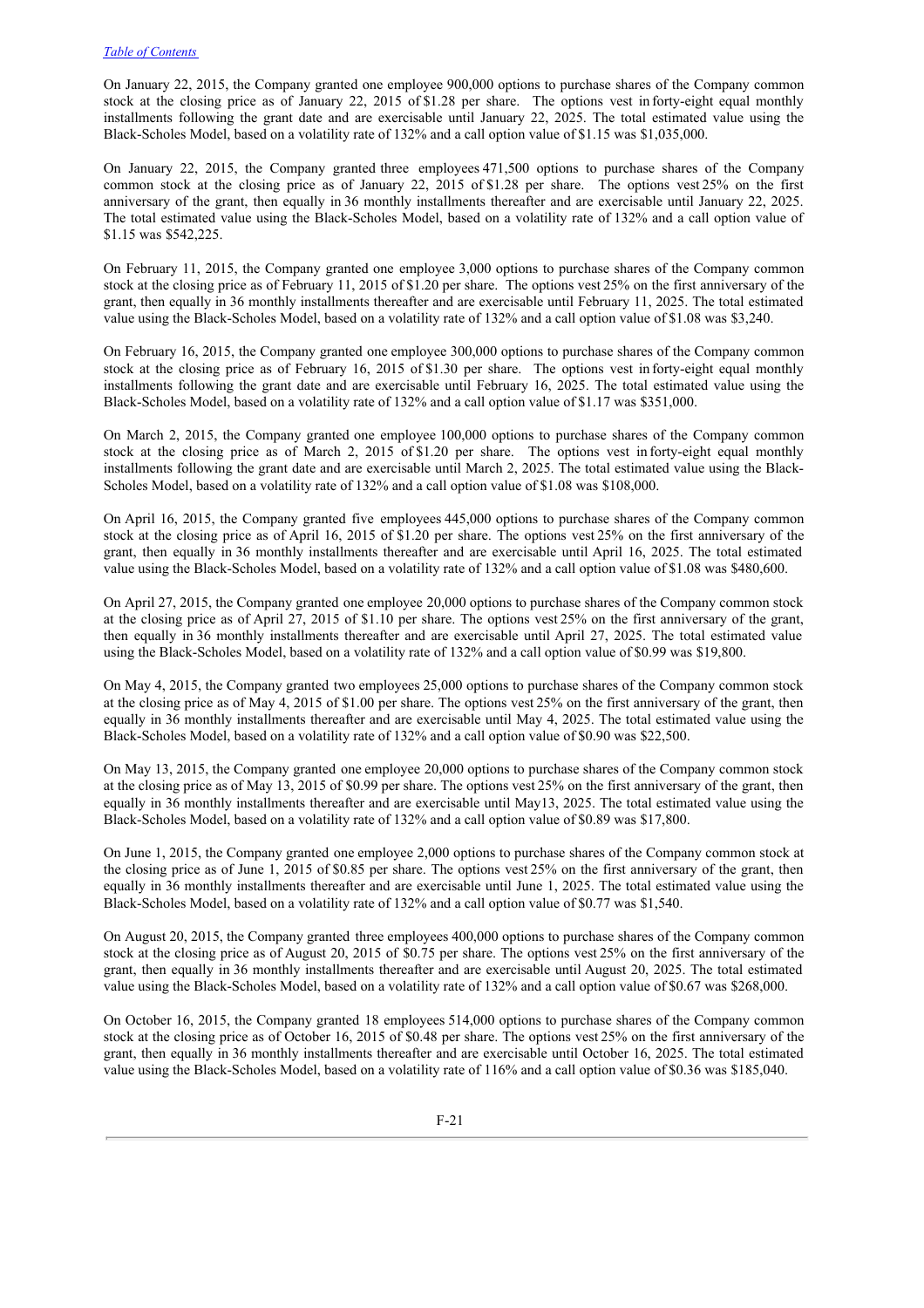On November 19, 2015, the Company granted four employees 132,500 options to purchase shares of the Company common stock at the closing price as of November 19, 2015 of \$0.41 per share. The options vest25% on the first anniversary of the grant, then equally in 36 monthly installments thereafter and are exercisable until November 19, 2025. The total estimated value using the Black-Scholes Model, based on a volatility rate of 116% and a call option value of \$0.31 was \$41,075.

### *Stock-based Compensation Expense*

The impact on our results of operations of recording stock-based compensation expense for years ended December 31, 2015 and 2014 was as follows:

|                                        | Years ended December 31, |  |           |  |  |
|----------------------------------------|--------------------------|--|-----------|--|--|
|                                        | 2015                     |  | 2014      |  |  |
| General and administrative             | 821.410                  |  | 948.567   |  |  |
| Sales and marketing                    | 229,698                  |  | 592,785   |  |  |
| Engineering, research, and development | 112.447                  |  | 44,908    |  |  |
|                                        | 1.163.555                |  | 1,586,261 |  |  |

As of December 31, 2015, there was approximately \$3,420,632 of unearned stock-based compensation that will be expensed from 2016 through 2020. If there are any modifications or cancellations of the underlying unvested awards, we may be required to accelerate, increase or cancel all or a portion of the remaining unearned stock-based compensation expense. Future unearned stock-based compensation will increase to the extent we grant additional equity awards.

### *Stock Option Valuation Assumptions*

We calculated the fair value of each stock option award on the date of grant using the Black-Scholes option pricing model. The ranges of assumptions were used for the years ended December 31, 2015 and 2014:

|                         | Years ended December 31,          |                  |
|-------------------------|-----------------------------------|------------------|
|                         | 2015                              | 2014             |
| Risk-free interest rate | 1.48\% to 1.85\%                  | 1.57\% to 2.10\% |
| Expected life (years)   | 3.02 to 6.08                      | 4.66 to 6.08     |
| Dividend yield          | $\overline{\phantom{0}}$          |                  |
| Expected volatility     | 114.5% to 132.0% 132.0% to 132.0% |                  |

The risk-free interest rate assumption is based upon published interest rates appropriate for the expected life of our employee stock options.

The expected life of the stock options represents the weighted-average period that the stock options are expected to remain outstanding and was determined based on historical experience of similar awards, giving consideration to the contractual terms of the stock-based awards, vesting schedules and expectations of future employee behavior as influenced by changes to the terms of its stock-based awards.

The dividend yield assumption is based on our history of not paying dividends and no future expectations of dividend payouts.

The expected volatility in 2015 and 2014 is based on the historical publicly traded price of our common stock.

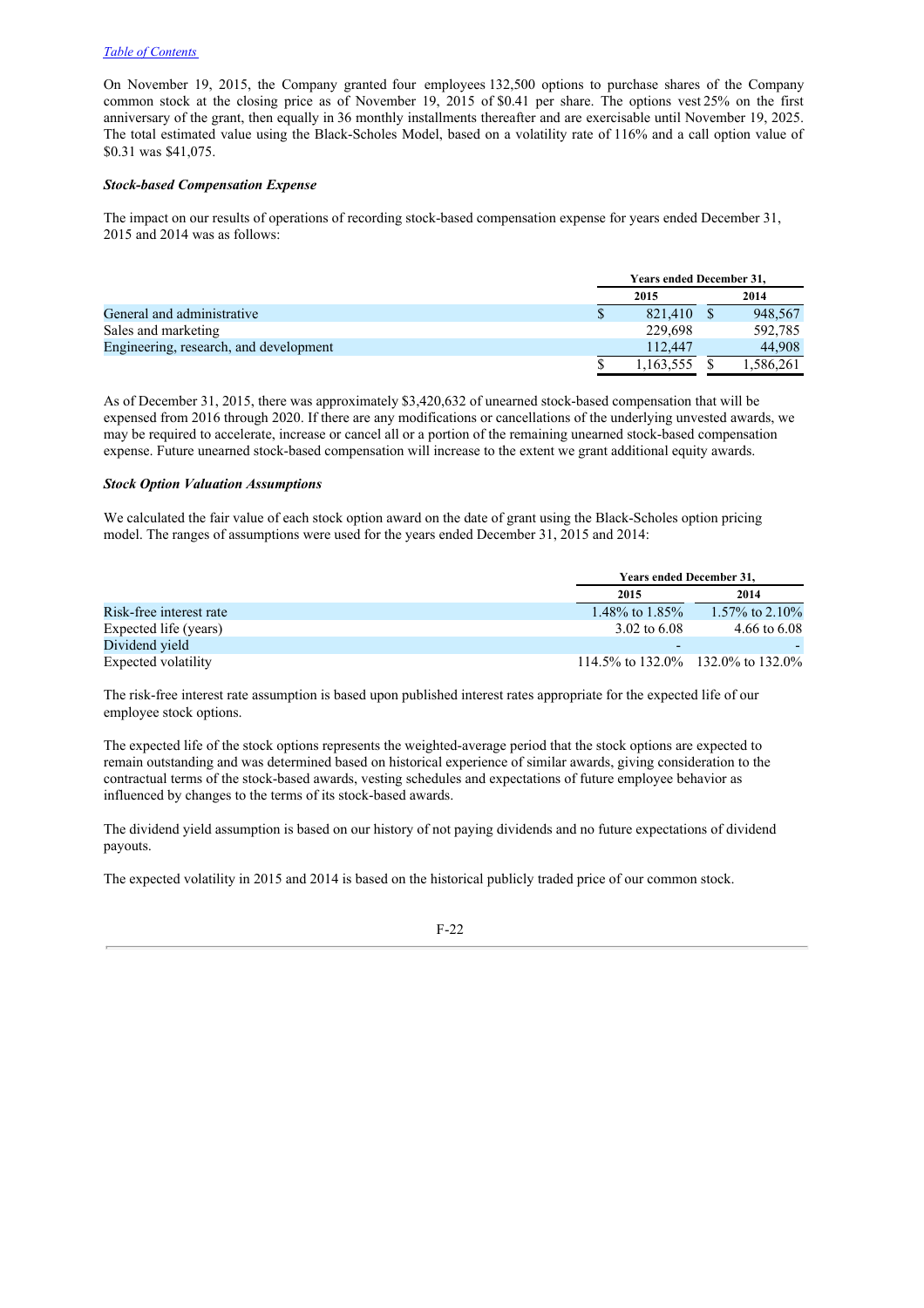### *Restricted stock units*

The following table summarizes restricted stock unit activity under our stock-based plans as of and for the year ended December 31, 2015:

|                                           | <b>Shares</b>            |     | Weighted<br>Average<br><b>Grant Date</b><br><b>Fair Value</b> | Weighted<br>Average<br>Remaining<br>Contractual<br>Term (Years) |               | Aggregate<br><b>Intrinsic Value</b> |
|-------------------------------------------|--------------------------|-----|---------------------------------------------------------------|-----------------------------------------------------------------|---------------|-------------------------------------|
| Outstanding at December 31, 2013          | $\overline{\phantom{a}}$ | \$  |                                                               | ٠                                                               | \$            |                                     |
| Awarded                                   | 591,436                  | S   | 0.75                                                          | $\overline{\phantom{0}}$                                        | \$            |                                     |
| Released                                  | $\blacksquare$           | \$  |                                                               | $\sim$                                                          | \$            |                                     |
| Forfeit                                   | $\overline{\phantom{a}}$ | \$  |                                                               | -                                                               | S             |                                     |
| Outstanding at December 31, 2014          | 591,436                  | -S  | 0.75                                                          | 0.89                                                            | <sup>\$</sup> | 305,572                             |
| Awarded                                   | 82,501                   | \$. | 0.29                                                          | $\overline{\phantom{0}}$                                        | \$            |                                     |
| Released                                  | $(20,000)$ \$            |     | 1.18                                                          | $\sim$                                                          | S             |                                     |
| Forfeit                                   | $\overline{\phantom{a}}$ | S   |                                                               | $\overline{\phantom{a}}$                                        | \$            |                                     |
| Outstanding at December 31, 2015          | 653,937                  | S   | 0.32                                                          | 0.08                                                            | S             | 339,570                             |
| Expected to vest at December 31, 2015     | 29,730                   | \$. | 0.32                                                          | 0.08                                                            |               |                                     |
| Unrecognized expense at December 31, 2015 | \$<br>37,501             |     |                                                               |                                                                 |               |                                     |

## 2014

On July 17, 2014, the Company granted 4 independent directors a total of 231,391 restricted stock units. All units are vested by December 31, 2014. The units were valued based on the closing stock price on the date of grant. The shares of Common Stock associated with the Restricted Stock Unit evidenced by this Agreement will, to the extent the Participant's rights with respect to the Restricted Stock Unit have become vested in accordance with Paragraph 3, be issued to the Participant upon the earliest to occur of (A) July 17, 2017, (B) a Change in Control of the Company, and (C) the termination of the Participant's employment with the Company.

On October 2, 2014, the Company granted one independent director a total of 11,743 restricted stock units. All units are vested by December 31, 2014. The units were valued based on the closing stock price on the date of grant. The shares of Common Stock associated with the Restricted Stock Unit evidenced by this Agreement will, to the extent the Participant's rights with respect to the Restricted Stock Unit have become vested in accordance with Paragraph 3, be issued to the Participant upon the earliest to occur of (A) October 2, 2017, (B) a Change in Control of the Company, and (C) the termination of the Participant's employment with the Company.

On October 10, 2014 the Company granted five independent directors a total of 34,670 restricted stock units. All units are vested by December 31, 2014. The units were valued based on the closing stock price on the date of grant. The shares of Common Stock associated with the Restricted Stock Unit evidenced by this Agreement will, to the extent the Participant's rights with respect to the Restricted Stock Unit have become vested in accordance with Paragraph 3, be issued to the Participant upon the earliest to occur of (A) October 10, 2017, (B) a Change in Control of the Company, and (C) the termination of the Participant's employment with the Company.

On November 6, 2014 the Company granted one independent director a total of 5,768 restricted stock units. All units are vested by December 31, 2014. The units were valued based on the closing stock price on the date of grant. The shares of Common Stock associated with the Restricted Stock Unit evidenced by this Agreement will, to the extent the Participant's rights with respect to the Restricted Stock Unit have become vested in accordance with Paragraph 3, be issued to the Participant upon the earliest to occur of (A) November 6, 2017, (B) a Change in Control of the Company, and (C) the termination of the Participant's employment with the Company.

On November 6, 2014 the Company granted one independent director a total of 37,593 restricted stock units. The units were valued based on the closing stock price on the date of grant. All units vested equally in 12 monthly installments beginning January 31, 2015. The shares of Common Stock associated with the Restricted Stock Unit evidenced by this Agreement will, to the extent the Participant's rights with respect to the Restricted Stock Unit have become vested in accordance with Paragraph 3, be issued to the Participant upon the earliest to occur of (A) November 6, 2017, (B) a Change in Control of the Company, and (C) the termination of the Participant's employment with the Company.

On November 18, 2014 the Company granted one independent director a total of 13,514 restricted stock units. All units are vested by December 31, 2014. The units were valued based on the closing stock price on the date of grant. The shares of Common Stock associated with the Restricted Stock Unit evidenced by this Agreement will, to the extent the Participant's rights with respect to the Restricted Stock Unit have become vested in accordance with Paragraph 3, be issued to the Participant upon the earliest to occur of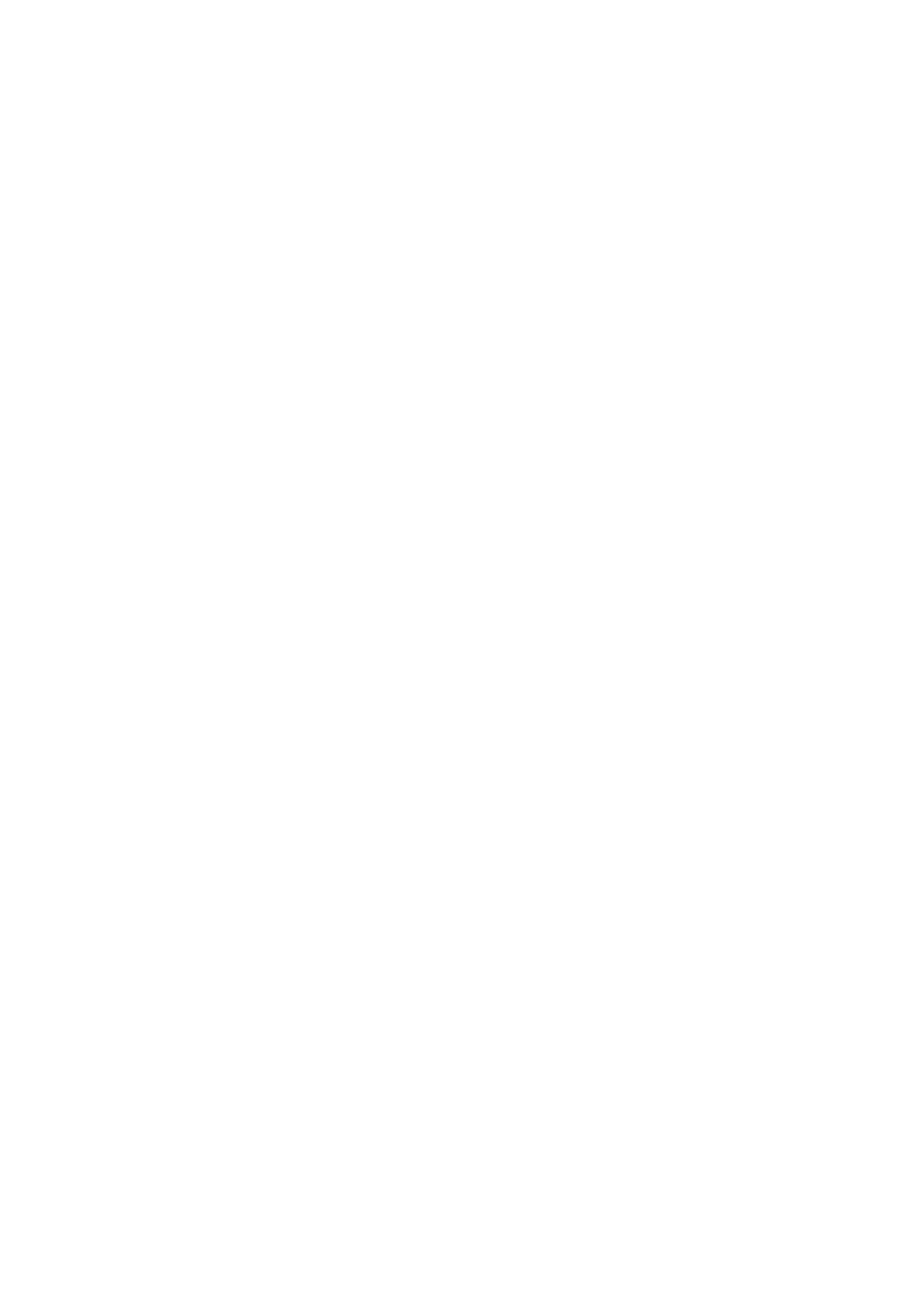(A) November 6, 2017, (B) a Change in Control of the Company, and (C) the termination of the Participant's employment with the Company.

On November 18, 2014 the Company granted five independent directors a total of 256,757 restricted stock units. The units were valued based on the closing stock price on the date of grant. All units vested equally in 12 monthly installments beginning January 31, 2015. The shares of Common Stock associated with the Restricted Stock Unit evidenced by this Agreement will, to the extent the Participant's rights with respect to the Restricted Stock Unit have become vested in accordance with Paragraph 3, be issued to the Participant upon the earliest to occur of (A) November 17, 2017, (B) a Change in Control of the Company, and (C) the termination of the Participant's employment with the Company.

### 2015

On January 22, 2015 the Company granted three independent directors a total of 62,501 restricted stock units. The units were valued based on the closing stock price on the date of grant. All units vest equally in 12 monthly installments beginning January 31, 2015. The shares of Common Stock associated with the Restricted Stock Unit evidenced by this Agreement will be issued to the director upon the earliest to occur of (A) January 22, 2018, (B) a change in control of the Company, and (C) the termination of the director's service with the Company.

On February 10, 2015 the Company granted an employee 20,000 restricted stock units in accordance with a separation agreement. The units were valued based on the closing stock price on the date of grant. All units vest equally in 6 monthly installments beginning on the grant date. The shares of Common Stock associated with the Restricted Stock Unit evidenced by this Agreement were issued on August 14, 2015 in accordance with the agreement.

#### *Restricted Stock Unit Compensation Expense*

The impact on our results of operations of recording stock-based compensation expense for years ended December 31, 2015 and 2014 was as follows:

|                            | Years ended December 31, |  |         |  |  |
|----------------------------|--------------------------|--|---------|--|--|
|                            | 2015                     |  | 2014    |  |  |
| General and administrative | 496,278                  |  | 347,074 |  |  |
|                            | 496,278                  |  | 347,074 |  |  |

### **9. Warrants to Purchase Common Stock**

The following table summarizes non-employee warrant activity under our stock-based plans as of and for the year ended December 31, 2015:

|                                       | <b>Shares</b>            |     | Weighted<br>Average<br><b>Exercise</b><br>Price | Weighted<br>Average<br>Remaining<br>Contractual<br>Term (Years) |
|---------------------------------------|--------------------------|-----|-------------------------------------------------|-----------------------------------------------------------------|
| Outstanding at December 31, 2013      | 150,556                  | \$. | 1.97                                            |                                                                 |
| Granted                               | ٠                        | S   |                                                 |                                                                 |
| Exercised                             | ٠                        | S   |                                                 |                                                                 |
| Canceled/forfeited/expired            | (555)                    | S   | 10.50                                           |                                                                 |
| Outstanding at December 31, 2014      | 150,001                  | \$  | 1.92                                            |                                                                 |
| Granted                               | $\overline{\phantom{0}}$ |     |                                                 |                                                                 |
| Exercised                             | ٠                        | S   |                                                 |                                                                 |
| Canceled/forfeited/expired            | (116, 668)               |     | 1.92                                            |                                                                 |
| Outstanding at December 31, 2015      | 33,333                   |     | 1.92                                            |                                                                 |
| Expected to vest at December 31, 2015 | $\overline{\phantom{0}}$ |     |                                                 |                                                                 |
| Warrants exercisable                  | 33.333                   |     | 1.92                                            |                                                                 |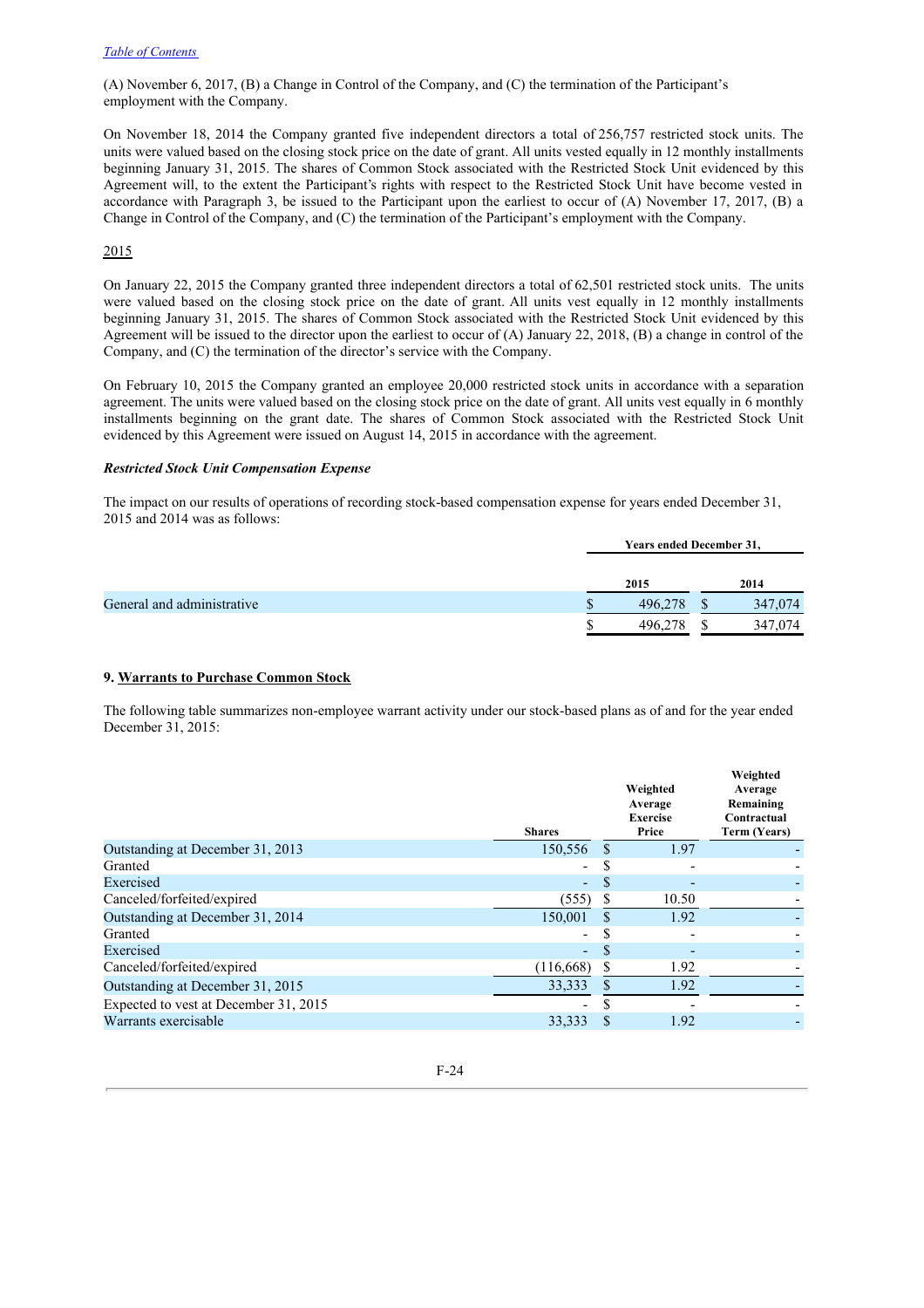The following table summarizes investor warrant activity as of and for the year ended December 31, 2015:

|                                  | <b>Shares</b>            |               | Weighted<br>Average<br><b>Exercise</b><br>Price | Weighted<br>Average<br>Remaining<br>Contractual<br>Term (Years) |
|----------------------------------|--------------------------|---------------|-------------------------------------------------|-----------------------------------------------------------------|
| Outstanding at December 31, 2013 | 5,295,905                | \$            | 1.20                                            | 4.39                                                            |
| Granted                          | 1,723,935                | \$            | 1.20                                            | 4.20                                                            |
| Exercised                        | Ξ.                       | <sup>\$</sup> |                                                 |                                                                 |
| Canceled/forfeited/expired       | $\overline{\phantom{a}}$ |               |                                                 |                                                                 |
| Outstanding at December 31, 2014 | 7,019,840                | \$            | .20                                             | 3.18                                                            |
| Granted                          | 1,435,750                | \$.           | 1.19                                            | 4.17                                                            |
| Exercised                        | ۰.                       | S             | -                                               |                                                                 |
| Canceled/forfeited/expired       | (108, 318)               | \$            |                                                 |                                                                 |
| Outstanding at December 31, 2015 | 8,347,272                |               | 1.20                                            | 3.00                                                            |

### *Warrants Issued to Non-Employees*

We issued warrants to purchase 150,835 shares of common stock to non-employees in 2010 and 2011. The valuation assumptions used are consistent with the valuation information for options above.

We recorded stock-based compensation expense of \$331 and \$5,844 in general and administrative expense for the year ended December 31, 2015 and 2014, respectively.

## *Warrants with Price Protection*

In 2011, we issued warrants for the purchase of 114,784 shares of common stock at \$2.00 per share in connection with a private placement. In 2012, we issued warrants for the purchase of 25,588 shares of common stock at \$2.00 per share in connection with the conversion of a portion of our Bridge Notes. These warrants are exercisable for four years from the date of issuance, and contain anti-dilution, or down round, price protection as long as the warrants remain outstanding. The current exercise price of these warrants is \$1.20 per share as a result of the price protection guarantee contained in the warrant agreements.

### *Warrants Issued in 2014*

In March 2014, we issued warrants for the purchase of 1,353,250 shares of common stock at \$1.20 per share in connection with a private placement. The warrants are exercisable for the five years from the date of issuance.

In March 2014, we issued warrants for the purchase of 370,685 common stock units at \$1.00 per unit to a placement agent in connection with the equity placements. Each unit consists of one share of the Company's common stock and a common stock purchase warrant to purchase one-quarter share of the Company's common stock, over a five-year period, at an exercise price of \$1.20 per share. At March 31, 2014, the value of the 370,685 warrants was \$448,705. As part of the private placement share units issued, 1,353,238 warrants were issued to investors valued at \$1,320,569 which expire in 2019.

As of December 31, 2014, we have warrants issued in 2014 to purchase 7,019,840 shares of common stock at \$1.20 per share that are outstanding. Of this amount, warrants to purchase 86,949 shares of common stock will expire in 2015, warrants to purchase 55,598 shares of common stock expire in 2016, warrants to purchase 5,153,358 shares of common stock expire in 2018 and warrants to purchase 1,723,935 shares of common stock expire in 2019.

### *Warrants Issued in 2015*

In March 2015, we issued warrants to the purchase of 1,201,250 common stock units at \$1.20 per share in connection with the equity financing. The grant date fair value of the warrants was \$4,462,482 or \$0.93 per share. Additionally, we issued to EGE warrants to purchase an aggregate of 234,500 units, exercisable for a period of five years from the closing date, at an exercise price of \$1.00 per unit.

As of December 31, 2015, we have warrants to purchase 8,112,772 and 234,500 shares of common stock at \$1.20 and \$1.00 per share, respectively, which are outstanding. Of this amount, warrants to purchase 34,229 shares expire in 2016, warrants to purchase 5,153,358 shares expire in 2018, warrants to purchase 1,723,935 shares expire in 2019, and warrants to purchase 1,435,750 shares expire in 2020.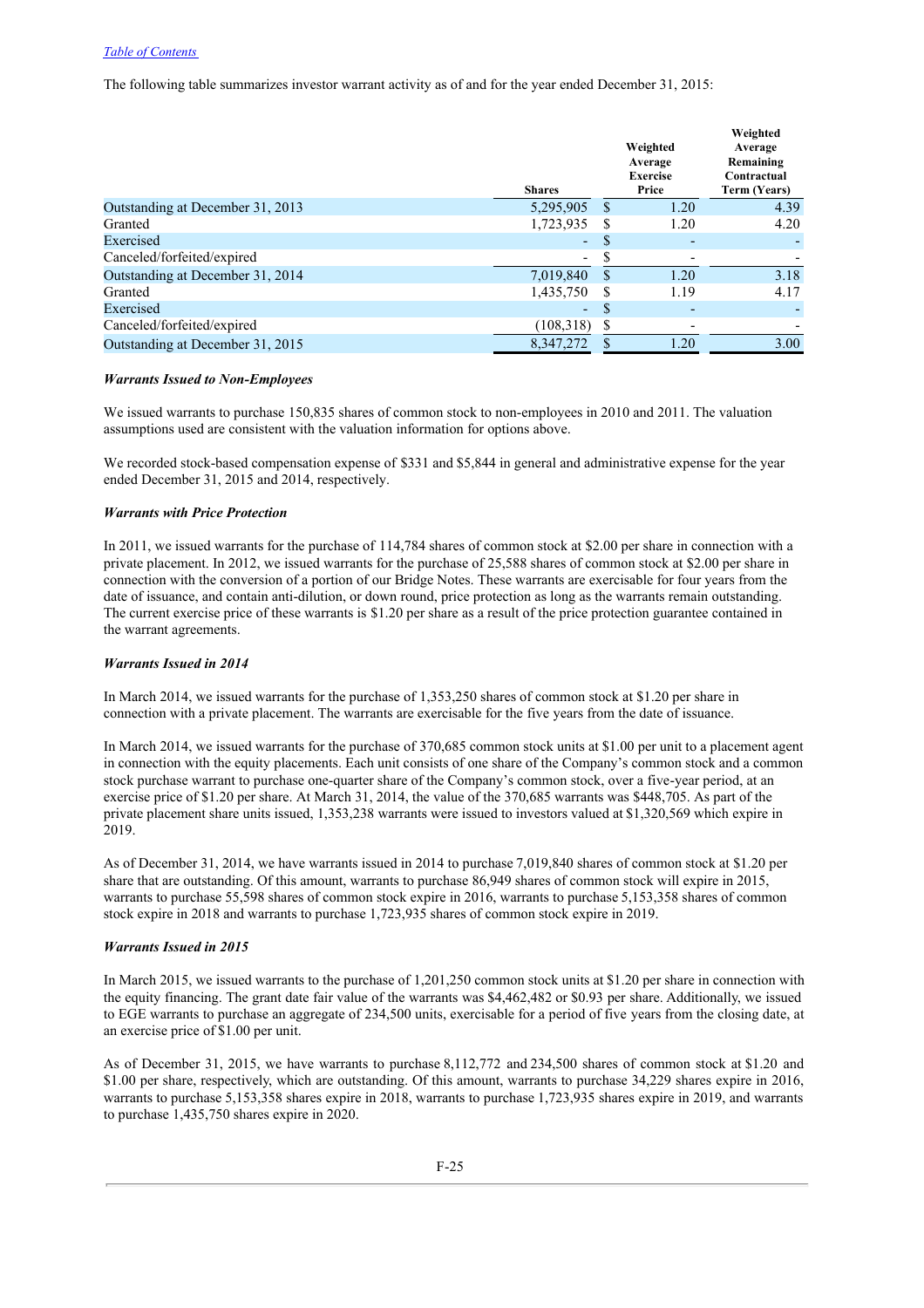### **10. Income Taxes**

For the years ended December 31, 2015 and 2014 the provisions for income taxes were as follows:

|                   | 2015 |   | 2014 |                          |
|-------------------|------|---|------|--------------------------|
| Federal – current |      | - |      | $\overline{\phantom{0}}$ |
| $State$ – current |      | - |      | $\overline{\phantom{0}}$ |
| Total             |      | - |      |                          |

Under ASC 740, deferred income tax assets and liabilities reflect the net tax effects of temporary differences between the carrying amounts of assets and liabilities for financial reporting purposes and the amounts used for income tax purposes.

Significant components of our net deferred tax assets and liabilities as of December 31, 2015 and 2014 are as follows:

|                                                 | 2015            |    | 2014         |
|-------------------------------------------------|-----------------|----|--------------|
| Deferred tax assets (liabilities):              |                 |    |              |
| Net operating loss carryforwards                | \$<br>9,896,000 | -S | 7,837,000    |
| Stock based compensation                        | 3,534,000       |    | 2,716,000    |
| Accrued compensation                            | 54,000          |    | 47,000       |
| Derivative Liability                            |                 |    | 17,000       |
| Depreciation and amortization                   | 6,063,000       |    | 6,617,000    |
| Other                                           | 58,000          |    | 20,000       |
| Total deferred tax assets                       | 19,605,000      |    | 17,254,000   |
| Valuation allowance for net deferred tax assets | (19,605,000)    |    | (17,254,000) |
| Total                                           | ٠               |    |              |

The Company has provided a valuation allowance against deferred tax assets recorded as of December 31, 2015 and 2014 due to uncertainties regarding the realization of such assets.

The net change in the total valuation allowance for the year ended December 31, 2015 was an increase of approximately \$2,351,000. The net change in the total valuation allowance for the year ended December 31, 2014 was an increase of approximately \$4,054,000. In assessing the valuation of deferred tax assets, the Company considers whether it is more likely than not that some portion or all of the deferred tax assets will not be realized. The ultimate realization of deferred tax assets is dependent upon the generation of future taxable income during periods in which those temporary differences become deductible. The Company considers projected future taxable income and planning strategies in making this assessment. Based on the level of historical operating results and projections for the taxable income for the future, the Company has determined that it is more likely than not that the deferred tax assets will not be realized. Accordingly, the Company has recorded a valuation allowance to reduce deferred tax assets to zero. There can be no assurance that the Company will ever be able to realize the benefit of some or all of the federal and state loss carryforwards, either due to ongoing operating losses or due to ownership changes, which limit the usefulness of the loss carryforwards.

As of December 31, 2015, the Company has available net operating loss carryforwards of approximately \$28,000,000 for federal income tax purposes, which will start to expire in 2026. The net operating loss carryforwards for state purposes are approximately \$28,000,000 and will start to expire in 2016.

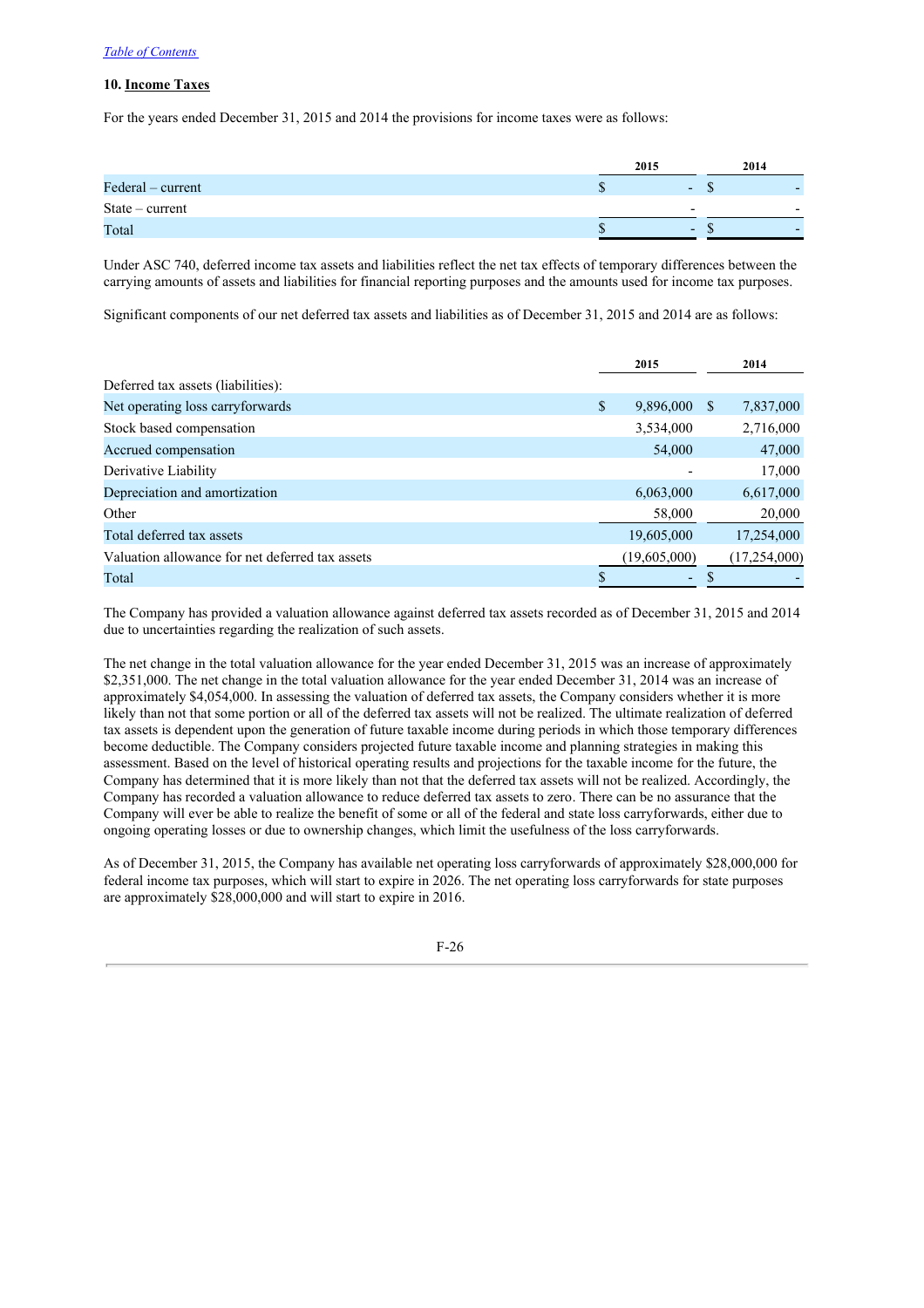The difference between the provision for income taxes and income taxes computed using the U.S. federal income tax rate for the years ended December 31, 2015 and 2014 was as follows:

|                                     | 2015             | 2014        |
|-------------------------------------|------------------|-------------|
| Computed expected tax expense       | $(2,085,000)$ \$ | (3,548,000) |
| State taxes, net of federal benefit | (343,000)        | (594,000)   |
| Other                               | 77,000           | 88,000      |
| Change in valuation allowance       | 2,351,000        | 4,054,000   |
| Total                               | ٠                |             |

The Company has determined that during 2010 it experienced a "change of ownership" as defined by Section 382 of the Internal Revenue Code. As such, utilization of net operating loss carryforwards and credits generated before the 2010 change in ownership will be limited to approximately \$207,000 per year until such carryforwards are fully utilized. The pre change net operating loss carryforward was approximately \$7,000,000.

The Company files income tax returns in the U.S. federal jurisdiction and California. Because the Company is carrying forward federal and state net operating losses from 2006, the Company is subject to U.S. federal and state income tax examinations by tax authorities for all years since 2006. The Company does not have a liability for any uncertain tax positions. As of December 31, 2015, no accrued interest or penalties are recorded in the financial statements.

### **11. Fair Value Measurements of Financial Instruments**

The following table summarizes our financial assets and liabilities measured at fair value on a recurring basis as of December 31, 2015:

| <b>Description</b>                 | <b>Level 1</b>           | Level 2                  | <b>Level 3</b> |       | Gains (Losses) |
|------------------------------------|--------------------------|--------------------------|----------------|-------|----------------|
| Goodwill (non-recurring)           | $\overline{\phantom{a}}$ | a a                      | $1.921.072$ :  |       |                |
| Intangibles, net (non-recurring)   | $\sim$                   | $\overline{\phantom{a}}$ | 2,373,689      |       | (21, 188)      |
| Derivative liabilities (recurring) | н.                       | <b>COL</b>               |                | $-$ S | 42.659         |
| Earn-out payable (recurring)       | $\blacksquare$           | $\sim$                   |                | $-$ S | 89.740         |

The following table summarizes our financial assets and liabilities measured at fair value on a recurring basis as of December 31, 2014:

| <b>Description</b>                 | Level 1 |     | Level 2                  |      | <b>Level 3</b> | Gains (Losses) |
|------------------------------------|---------|-----|--------------------------|------|----------------|----------------|
| Goodwill (non-recurring)           | ш.      |     | <b>Contract</b>          |      | 1.921.072      | (4,078,693)    |
| Intangibles, net (non-recurring)   | $\sim$  | - 8 | $\overline{\phantom{a}}$ |      | 2.010.952      | (961, 436)     |
| Derivative liabilities (recurring) | a.      | ∣S. | - 7                      |      | 42.659         | 63.517         |
| Earn-out payable (recurring)       | $\sim$  |     |                          | - \$ | 840,000        | .492.000       |

The Company recorded goodwill, intangible assets and an earn-out payable as a result its business combinations, and these assets were valued with the assistance of a valuation consultant and consisted of Level 3 valuation techniques.

The Company recorded derivative liabilities as a result of: (i) the variable maturity conversion feature in its convertible notes payable; (ii) the additional security issuance feature in its convertible notes payable notes, common stock and warrants; and (iii) warrants issued to non-employees that were treated as derivative liabilities. These liabilities were valued with the assistance of a valuation consultant using a Monte-Carlo simulation model. The assumptions used in the Monte-Carlo simulation used to value the derivative liabilities involve expected volatility in the Company's common stock, estimated probabilities related to the occurrence of a future financing, and interest rates. As all the assumptions employed to measure these liabilities are based on management's judgment using internal and external data, this fair value determination is classified in Level 3 of the valuation hierarchy.

The Company's financial instruments consist of cash, accounts receivable, accounts payable, and accrued liabilities. The estimated fair value of cash, accounts receivable, accounts payable and accrued liabilities approximate their carrying amounts due to the short-term nature of these instruments. None of these instruments are held for trading purposes.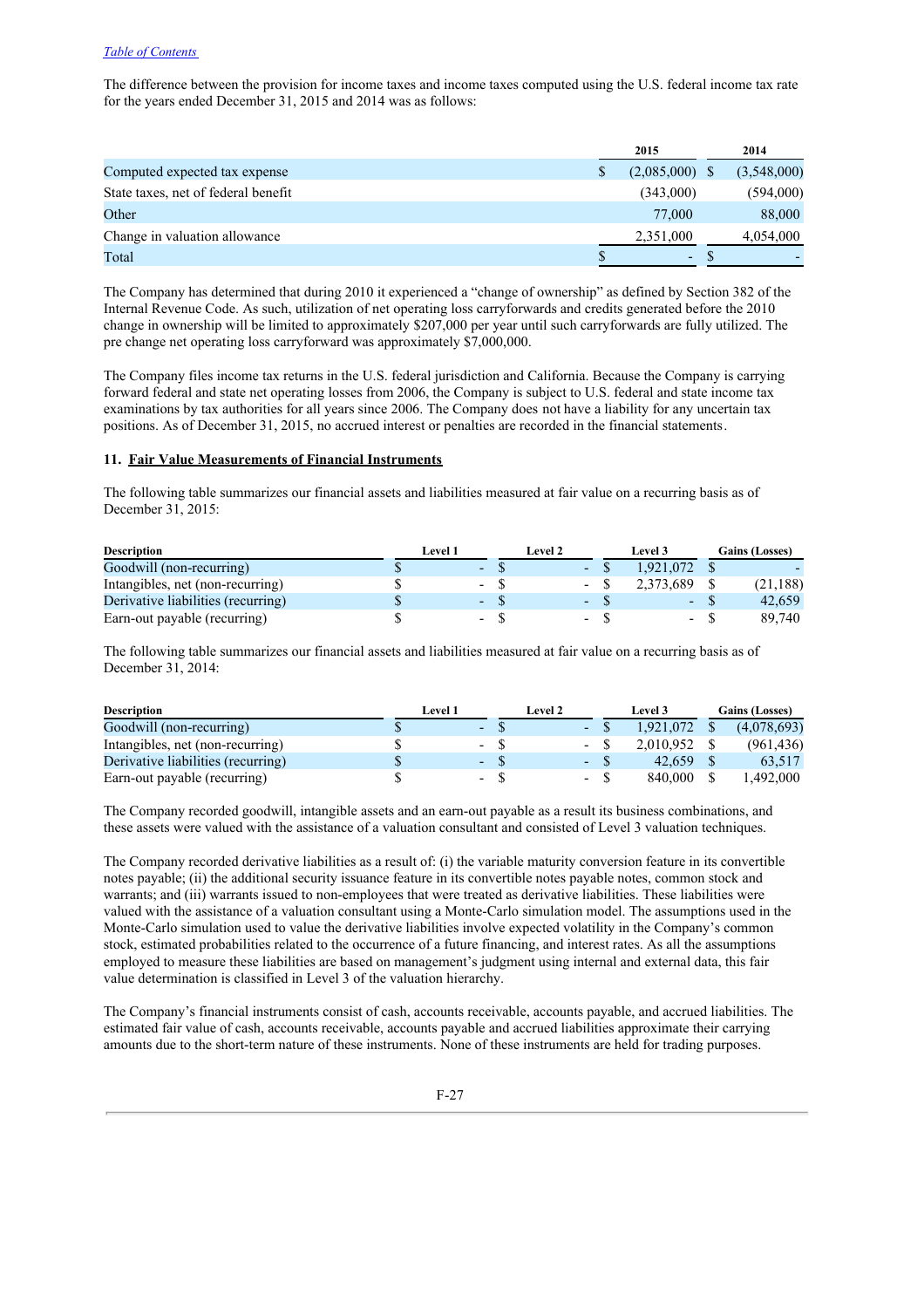### **12. Commitments and Contingencies**

### *Lease Abandonment*

On June 8, 2015, the Company incurred a lease abandonment charge of \$54,849 for year ended December 31, 2015, for the former corporate headquarters located at 58 W. Buffalo St. Suite #200 in Chandler, Arizona. Due to the growth of the Company, occupancy has been taken under a new leased space. The Company estimated the liability under operating lease agreements and accrued lease abandonment costs in accordance with Accounting Standards Codification ("ASC") 420, Exit or Disposal Cost Obligation ("ASC 420"), as the Company has no future economic benefit from the abandoned space and the lease terminated November 30, 2015. All leased space related to this lease was abandoned and ceased to be used by the Company on June 30, 2015.

### *Litigation*

As of the date of this report, there are no pending legal proceedings to which we or our properties are subject, except for routine litigation incurred in the normal course of business.

### *Operating Lease*

The Company has a lease agreement for 10,395 square feet, for its office facilities in Chandler, AZ through December 2020. Monthly rental payments, including common area maintenance charges, are \$17,974.

The Company also has a lease through January 2018 for approximately 3,023 square feet of office space in San Diego, California at a monthly expense of \$10,127, excluding common area maintenance charges.

The minimum lease payments that are required over the next five years are shown below.

| <b>Minimum Lease Payments</b> |                 |
|-------------------------------|-----------------|
| 2016                          | \$<br>345,163   |
| 2017                          | 354,290         |
| 2018                          | 231,357         |
| 2019                          | 232,155         |
| 2020                          | 237,353         |
| Thereafter                    |                 |
|                               | \$<br>1,400,318 |

Rent expense was \$342,784 and \$248,573 for the years ended December 31, 2015 and 2014.

### **13. Employee Benefit Plan**

The Company has an employee savings plan (the "Plan") pursuant to Section 401(k) of the Internal Revenue Code (the "Code"), covering all of its employees. Participants in the Plan may contribute a percentage of compensation, but not in excess of the maximum allowed under the Code. The Company may make contributions at the discretion of its Board of Directors. During the years ended December 31, 2015 and 2014, the Company made no contributions to the Plan.

### **14. Related Party Transactions**

As discussed previously, we conducted the private placement of our securities during the year ended December 31, 2015 for the gross proceeds of \$4,805,000. Two officers of the company participated in the private placement investing a total of \$75,000, resulting in 75,000 common stock shares and 18,750 of common stock purchase warrants.

## **15. Subsequent Events**

#### *Acquisition*

On January 15, 2016, the Company, acquired all of the outstanding capital stock of LiveLenz Inc., a Nova Scotia corporation ("LiveLenz"), pursuant to an agreement dated January 15, 2016 among the Company and the stockholders of LiveLenz. Pursuant to the agreement, the Company acquired all of the capital stock of LiveLenz in consideration of the Company's issuance of 1,000,000 shares ("Consideration Shares") of its \$0.001 par value common stock to the LiveLenz stockholders and the Company's issuance of an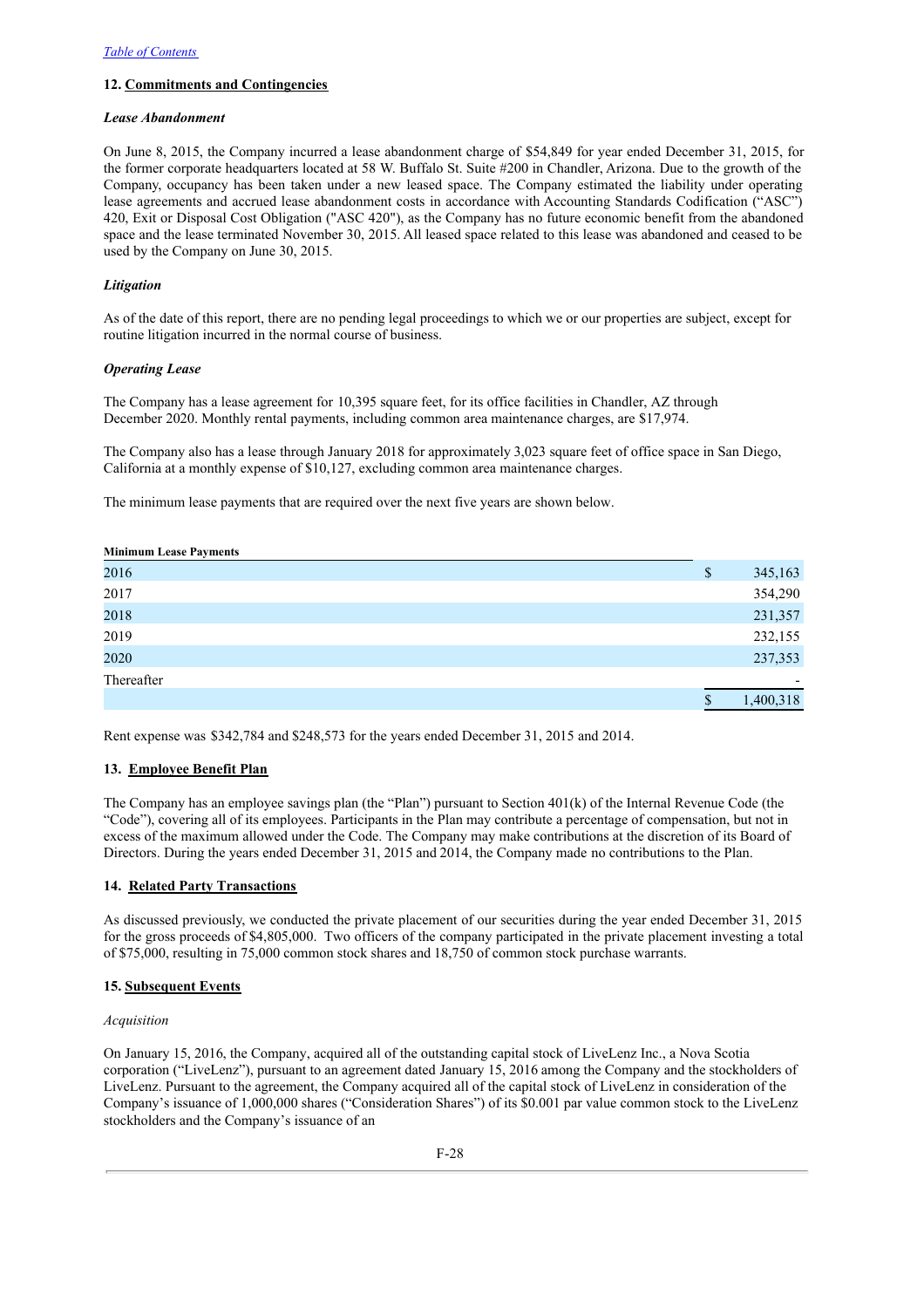additional 15,000 share of its common stock in satisfaction of certain liabilities of LiveLenz. The agreement includes customary representations, warranties, and covenants by the Company and the LiveLenz stockholders, including the LiveLenz stockholders' agreement to indemnify the Company against certain claims or losses resulting from certain breaches of representations, warranties or covenants by the LiveLenz stockholders in the agreement. Pursuant to the agreement, the LiveLenz stockholders have agreed to adjust the number of Consideration Shares downward based on LiveLenz' working capital as of the closing and in the event of any claims for indemnification by the Company. The LiveLenz stockholders have agreed that 100% of the Consideration Shares will be escrowed for a period of 18 month and subject to forfeiture based on indemnification claims of the Company or the final determination of LiveLenz' working capital as of the closing date.

### *2016 Private Placement*

In March 2016, the Company conducted the private placement of its securities for the gross proceeds of \$1,953,600. In the private placement, the Company sold 3,256,000 units of our securities at a price of \$0.60 per share. The Company entered into a Registration Rights Agreement with the investors, pursuant to which it agreed to cause a resale registration statement to be filed by May 31, 2016.

#### *Working Capital Line of Credit Facility*

On March 30, 2016, the Company entered into a Working Capital Line of Credit Facility (the "Facility") with a bank to provide up to \$2 million to finance the Company's general working capital needs. The Facility is funded based on cash on deposit balances and advances against the Company's accounts receivable based on customer invoicing. Interest on Facility borrowings is calculated at rates between the Prime Rate minus 1.75% and Prime Rate plus 3.75% based on the borrowing base formula used at the time of borrowing. The Facility contains standard events of default, including payment defaults, breaches of representations, breaches of affirmative or negative covenants, and bankruptcy. There are no financial covenants and as of the date of this filing there are no borrowings under the Facility.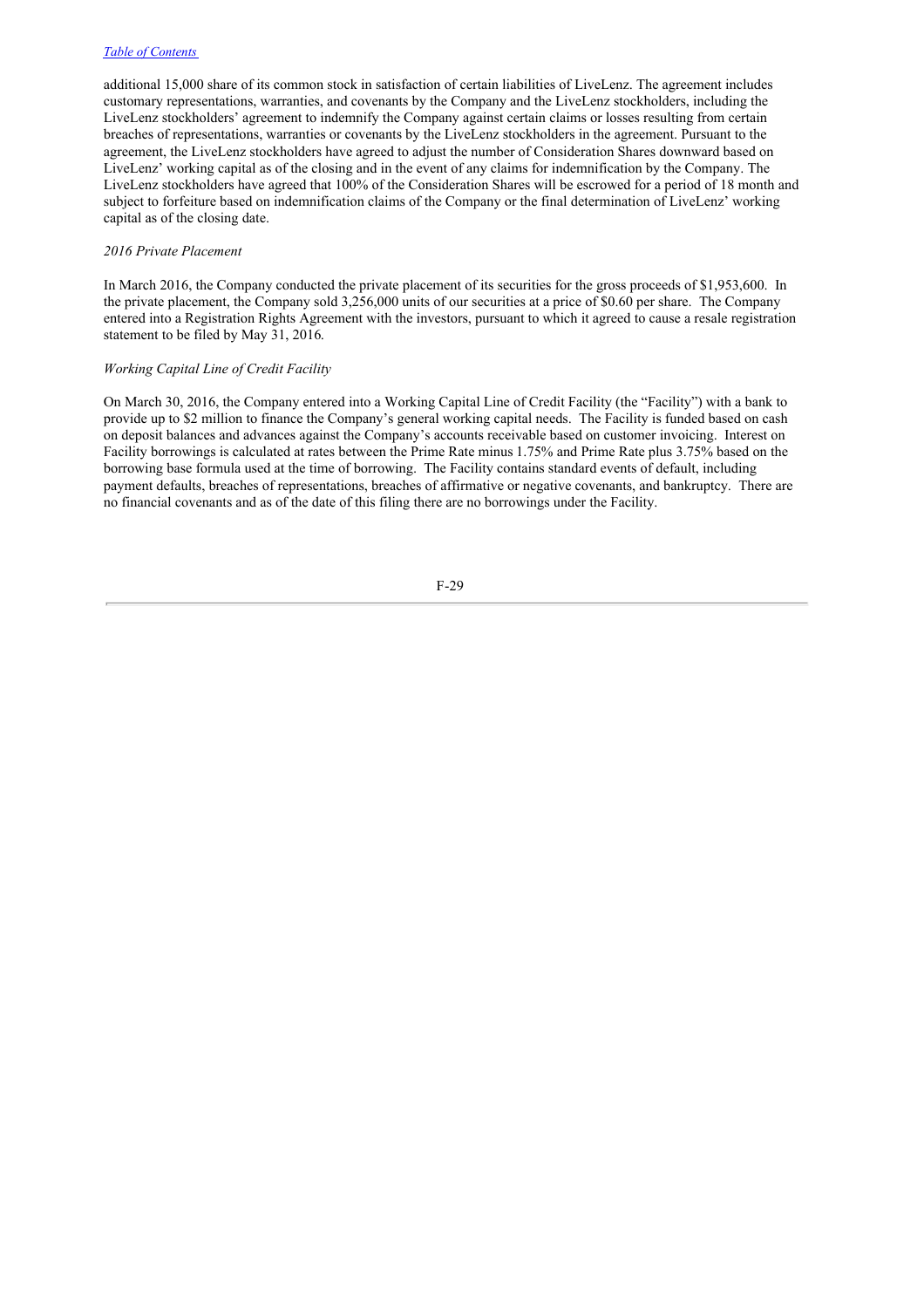### **Item 9. Changes in and Disagreements with Accountants on Accounting and Financial Disclosure**

None

#### **Item 9A. Controls and Procedures**

#### **Evaluation of Disclosure Controls and Procedures**

Disclosure controls and procedures are controls and other procedures that are designed to ensure that information required to be disclosed in our reports filed or submitted under the Securities Exchange Act of 1934 (the "Exchange Act") is recorded, processed, summarized and reported, within the time periods specified in the Securities and Exchange Commission's ("SEC") rules and forms. Disclosure controls and procedures include controls and procedures designed to ensure that information required to be disclosed in our reports filed or submitted under the Exchange Act is accumulated and communicated to management to allow timely decisions regarding required disclosure.

As required by paragraph (b) of Rules 13a-15 or 15d-15 under the Exchange Act, our management, with the participation of our president (our principal executive officer) and our chief financial officer (our principal financial officer and principal accounting officer) evaluated the effectiveness of our disclosure controls and procedures as of the end of the period covered by this annual report, being December 31, 2015 (the "Evaluation Date"). Based on such evaluation and subject to the foregoing, such officers have concluded that, as of the Evaluation Date, the Company's disclosure controls and procedures are effective at the reasonable assurance level to ensure that information required to be disclosed by the Company in the reports that the Company files or submits under the Exchange Act is recorded, processed, summarized and reported within the time periods specified in the SEC's rules and forms and to ensure that information required to be disclosed by the Company in the reports that the Company files or submits under the Exchange Act is accumulated and communicated to the Company's management, including its principal executive and principal financial officers, or persons performing similar functions, as appropriate to allow timely decisions regarding required disclosure.

Because of the inherent limitations in all control systems, no evaluation of controls can provide absolute assurance that all control issues, if any, within our company have been detected. These inherent limitations include the realities that judgments in decision-making can be faulty and that breakdowns can occur because of simple error or mistake.

## **Management's Report on Internal Control over Financial Reporting**

Our management is responsible for establishing and maintaining adequate internal control over financial reporting. The term "internal control over financial reporting" is defined as a process designed by, or under the supervision of, an issuer's principal executive and principal financial officers, or persons performing similar functions, and effected by the issuer's board of directors, management and other personnel, to provide reasonable assurance regarding the reliability of financial reporting and the preparation of financial statements for external purposes in accordance with generally accepted accounting principles and includes those policies and procedures that:

- (1) pertain to the maintenance of records that in reasonable detail accurately and fairly reflect the transactions and dispositions of the assets of the issuer; and
- (2) provide reasonable assurance that transactions are recorded as necessary to permit preparation of financial statements in accordance with generally accepted accounting principles, and that receipts and expenditures of the issuer are being made only in accordance with authorizations of management and directors of the issuer.

Under the supervision of our Chief Executive Officer, being our principal executive office r, and our Chief Financial Officer, being our principal financial officer and principal accounting officer, we conducted an evaluation of the effectiveness of our internal control over financial reporting as of December 31, 2015 using the criteria established in Internal Control—Integrated Framework issued by the Committee of Sponsoring Organizations of the Treadway Commission (COSO). This evaluation included review of the documentation of controls, evaluation of the design effectiveness of controls, testing of the operating effectiveness of controls and a conclusion on this evaluation. Based on this evaluation under the criteria established in Internal Control – Integrated Framework, our management concluded that our internal control over financial reporting was effective as of December 31, 2015.

This annual report does not include an attestation report of our registered public accounting firm regarding internal control over financial reporting. Management's report is not subject to attestation by our registered, public accounting firm pursuant to the rules of the Securities and Exchange Commission that permit us to provide only management's report in this annual report.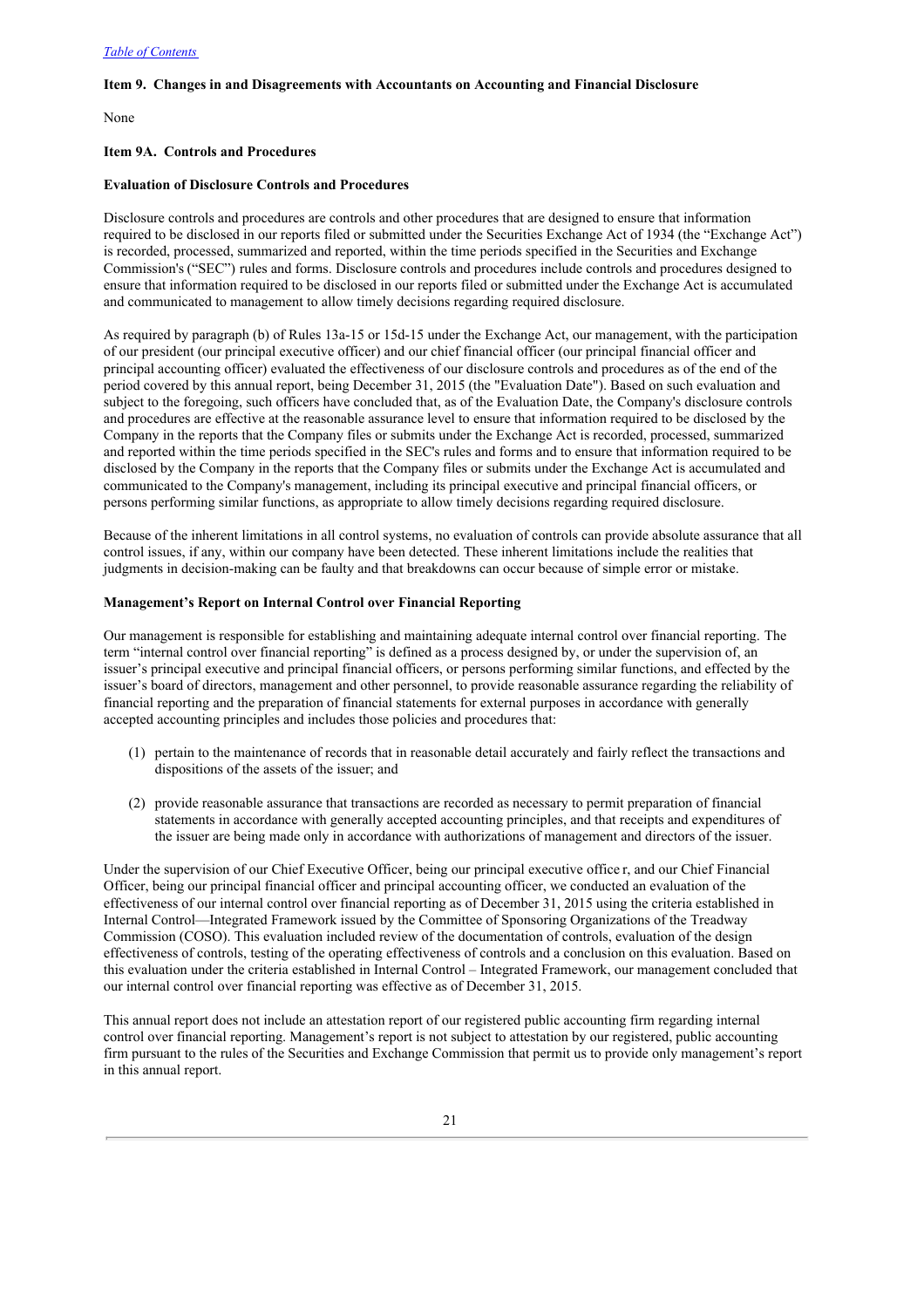### **Changes in Internal Control**

There was no change in our internal control over financial reporting, as defined in Rules 13a-15(f)under the Exchange Act, that occurred during the fiscal quarter ended December 31, 2015 that has materially affected, or is reasonably likely to materially affect, our internal control over financial reporting.

#### **Item 9B. Other Information**

None.

## **PART III**

### **Item 10. Directors and Executive Officers**

### **Directors and Executive Officers**

The following table sets forth information concerning our executive officers and directors, including their ages, as of March 15, 2016:

| Name                | Age | <b>Position</b>                                              |  |  |
|---------------------|-----|--------------------------------------------------------------|--|--|
| Dennis Becker       | 42  | Chief Executive Officer and Director                         |  |  |
| Christopher Meinerz | 49  | Chief Financial Officer                                      |  |  |
| William Van Epps    | 68  | <b>Executive Chairman and Director</b>                       |  |  |
| John Harris         | 67  | Lead Director and Chairman of Compensation Committee         |  |  |
| David Jaques        | 60  | Chairman of Audit Committee and Director                     |  |  |
| Phillip Guarascio   | 74  | Chairman of Governance and Nominating Committee and Director |  |  |
| Doug Schneider      | 53  | Director                                                     |  |  |
| Tom Akin            | 63  | Director                                                     |  |  |

### *Dennis Becker - Chief Executive Of icer and Director*

Dennis Becker was appointed our Chief Executive Officer and a Director effective as of our acquisition of Mobivity, Inc. in November 2010. Mr. Becker has also served as President and Chief Executive Officer of Mobivity, Inc. since September, 2007. He was a founder of Frontieric Corporation, a pioneer in providing complex call routing and merchant processing applications, where he was Chief Executive Officer from 2002 to 2005. Mr. Becker was also Chief Executive Officer of Bexel Technologies, which served solutions to large enterprises, from 1999 to 2001. Mr. Becker studied Computer Science at the University of Oregon and served in the United States Air Force.

Mr. Becker has extensive knowledge of the mobile message marketing industry. As a result of these and other professional qualifications, we have concluded that Mr. Becker is qualified to serve as a director.

### *Christopher Meinerz - Chief Financial Of icer*

On February 16, 2015, the board of directors of the Company appointed Christopher Meinerz to serve as Chief Financial Officer of the Company. Prior to joining the Company, Mr. Meinerz served as Director, Chief Financial Officer, Chief Compliance Officer, Secretary and Treasurer of Spindle, Inc., a mobile marketing and payment processing company based in Scottsdale, Arizona, from April 2014 to February 2015. Prior to his role with Spindle, Inc., Mr. Meinerz served as Chief Financial Officer and Chief Compliance Officer at Next Generation Insurance Group ("NGI"), a national specialty insurance marketing firm located in Phoenix, Arizona, from October 2011 to April 2014. Before his tenure at NGI, Mr. Meinerz was Executive Vice President of Finance and Treasury for DDi Corp., an Anaheim, California-based provider of circuit board engineering and manufacturing services, from March 2010 to October 2011. In addition, Mr. Meinerz served as global Vice President of Finance for eTelecare of Scottsdale, Arizona, from January 2006 to December 2009, where he successfully helped launch that company's initial public offering in 2007. Mr. Meinerz is a graduate of the University of Wisconsin with degrees in accounting and finance and is a Certified Public Accountant. He began his career in public accounting with BDO Seidman in Chicago, Illinois, and Grant Thornton in Madison, Wisconsin.

### *William Van Epps – Executive Chairman and Director*

On January 21, 2015, the board of directors of the Company appointed William Van Epps to serve as Executive Chairman of the Company. Mr. Van Epps was initially appointed to the Company's board of directors on October 2, 2014. Prior to joining the Company, Mr. Van Epps served as Chief Executive Officer of Agile Pursuits Franchising, Inc., a whollyowned subsidiary of The Procter and Gamble Company, from December 2009 to October 2011, where he established Tide Dry Cleaners and Mr. Clean Car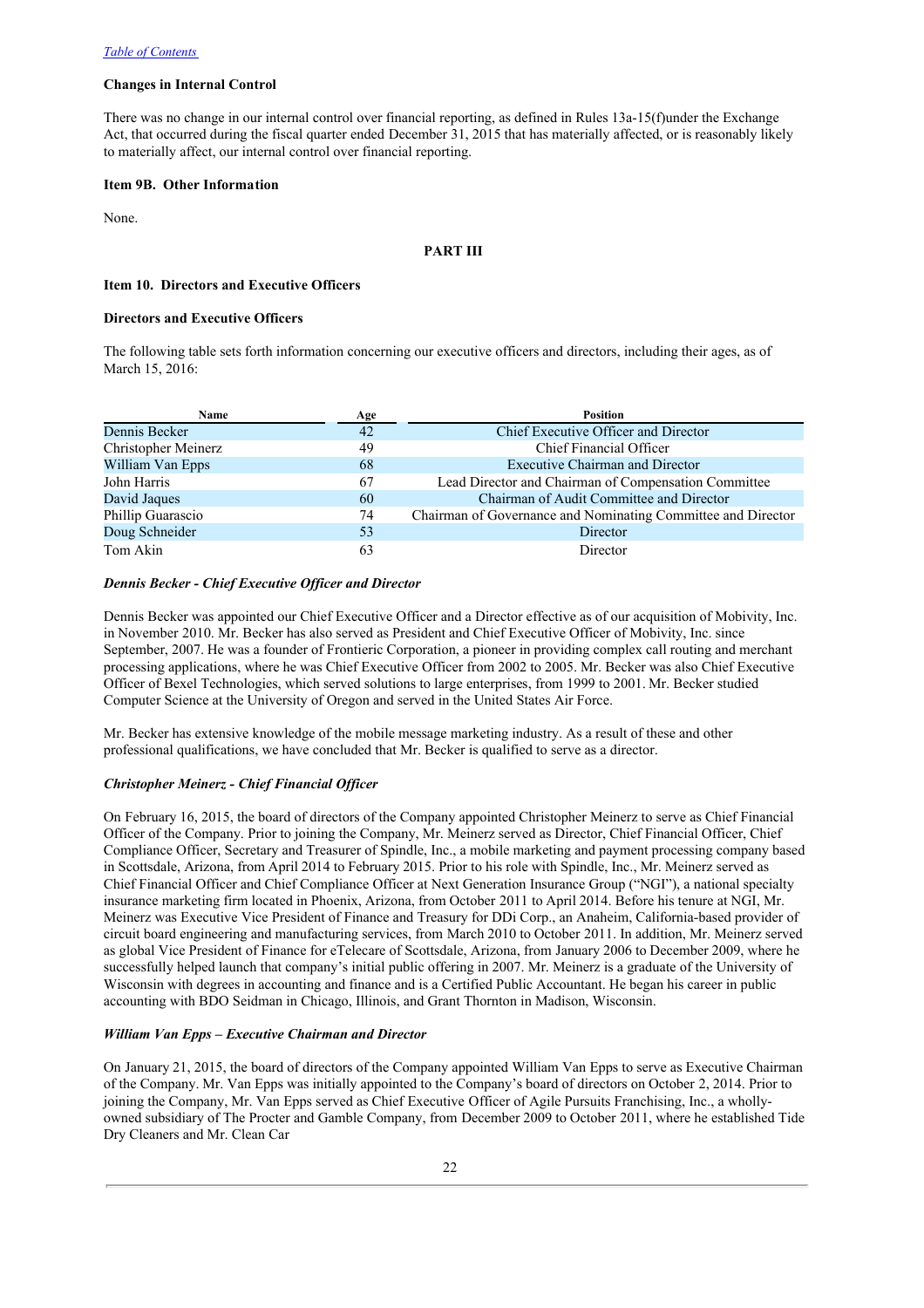Wash operations. Prior to his experience at Agile Pursuits Franchising, Inc., Mr. Van Epps served as president at Papa John's International Inc. from April 2006 to April 2009, and as Chief Operating Officer and Senior Vice President of Papa John's International Inc. from January 2004 to April 2006, where he was responsible for domestic corporate and franchised restaurant operations and international operations. Mr. Van Epps also served as managing director of International at Papa John's International from September 2001 to January 2004. Prior to joining Papa John's, he served as president of the International Division of Yorkshire Global Restaurants from August 1999 to August 2001, where he was responsible for the international development of Long John Silvers and A&W restaurants. From August 1993 to August 1999, Mr. Van Epps served as president of the International Division at AFC Enterprises where he developed international brand deployments for Popeye's, Church's Chicken, Cinnabon, Seattle Coffee Co., and Chesapeake Bakery Cafe. Mr. Van Epps began his career working alongside Pizza Hut founder, Frank Carney, where, from March 1974 through February 1981, he helped expand Pizza Hut into Hong Kong, Thailand and Singapore while also overseeing stores in Australia, New Zealand, as well as a joint venture in Japan.

Mr. Van Epps has extensive knowledge of business development, retail and restaurant operations, and corporate management. As a result of these and other professional qualifications, we have concluded that Mr. Van Epps is qualified to serve as a director.

#### *John Harris – Non-Executive Chairman and Chairman of Compensation Committee*

Mr. Harris has been a director since January 2011. Mr. Harris has served as an operating partner with Glendon Todd Capital, a Dallas based private equity firm since February 2011. From 2010 to 2012 Mr. Harris was CEO and investor with Chemical Information Services, a leading provider of database services to the chemical and pharmaceutical industries From 2006 to 2009, Mr. Harris was President and CEO of eTelecare Global Solutions; a business process outsourcing ("BPO") company delivering technical support, sales, and customer care services to the Fortune 1000 market. In that capacity, he successfully led the company's IPO, privatization and ultimate merger in 2009 that created a \$1 billion BPO services company. Previously, Mr. Harris served in various executive level positions with Electronic Data Systems over a 25 year period. Mr. Harris graduated from the University of West Georgia with a BBA and MBA and is on the Board of Advisors to the Richardson School of Business. He has held board positions with a number of public and private telecommunications and technology services companies, and he currently sits on the boards of Premier Global Services, The Hackett Group, DG FastChannel and BancTec Corporation. He is a member of the compensation committee of the board of each of these companies and sits on the audit committee of the board of DG FastChannel.

Mr. Harris has extensive knowledge of corporate management. As a result of these and other professional qualifications, we have concluded that Mr. Harris is qualified to serve as a director.

### *David Jaques – Chairman of Audit Committee and Director*

David Jaques has served as a director since December 2011. Mr. Jaques has held senior financial positions in banking, corporate and venture capital. In his early career, he held various positions with Barclays Bank in London and provided advisory services in currency and interest rate risk management to the bank's corporate clients. He held a similar role at Barclays Bank, New York from 1988 to 1993. He was Senior Vice President and Treasurer of Silicon Valley Bank between 1994 and 1999; founding CFO for PayPal from 1999 to 2001 and CFO of BlueRun Ventures from 2001 to 2008. Since 2008 he has provided CFO consulting services with Greenough Consulting Group and holds a board position at UBL Interactive, Inc. (UBLI.PK).

Mr. Jaques has extensive knowledge of finance and accounting. As a result of these and other professional qualifications, we have concluded that Mr. Jaques is qualified to serve as a director.

#### *Phillip Guarascio - Chairman of Governance and Nominating Committee and Director*

Mr. Guarascio has served as a director since March 2014. Mr. Guarascio has been the Chairman and Chief Executive Officer of PG Ventures LLC since May 2000 where he serves as a marketing and advertising business consultant. He was Lead Executive, Marketing and Sales at the National Football League from 2003-2007 and has been a consultant for the William Morris Agency since October 2001. For 16 years, Mr. Guarascio was with General Motors where he served as Vice President of Corporate Advertising and Marketing primarily responsible for worldwide advertising resource management, managing consolidated media placement and before that as General Manager of Marketing and Advertising for General Motors' North American Operations. Mr. Guarascio introduced the GM Card and managed the General Motors corporate brand to a 20 percent increase in customer purchase consideration. He joined General Motors in 1985 after 21 years with the New York advertising agency, D'Arcy, Masius, Benton & Bowles.

Mr. Guarascio has extensive experience in the marketing and advertising industry. Based on this and other professional qualifications, we have concluded that Mr. Guarascio is qualified to serve as a director.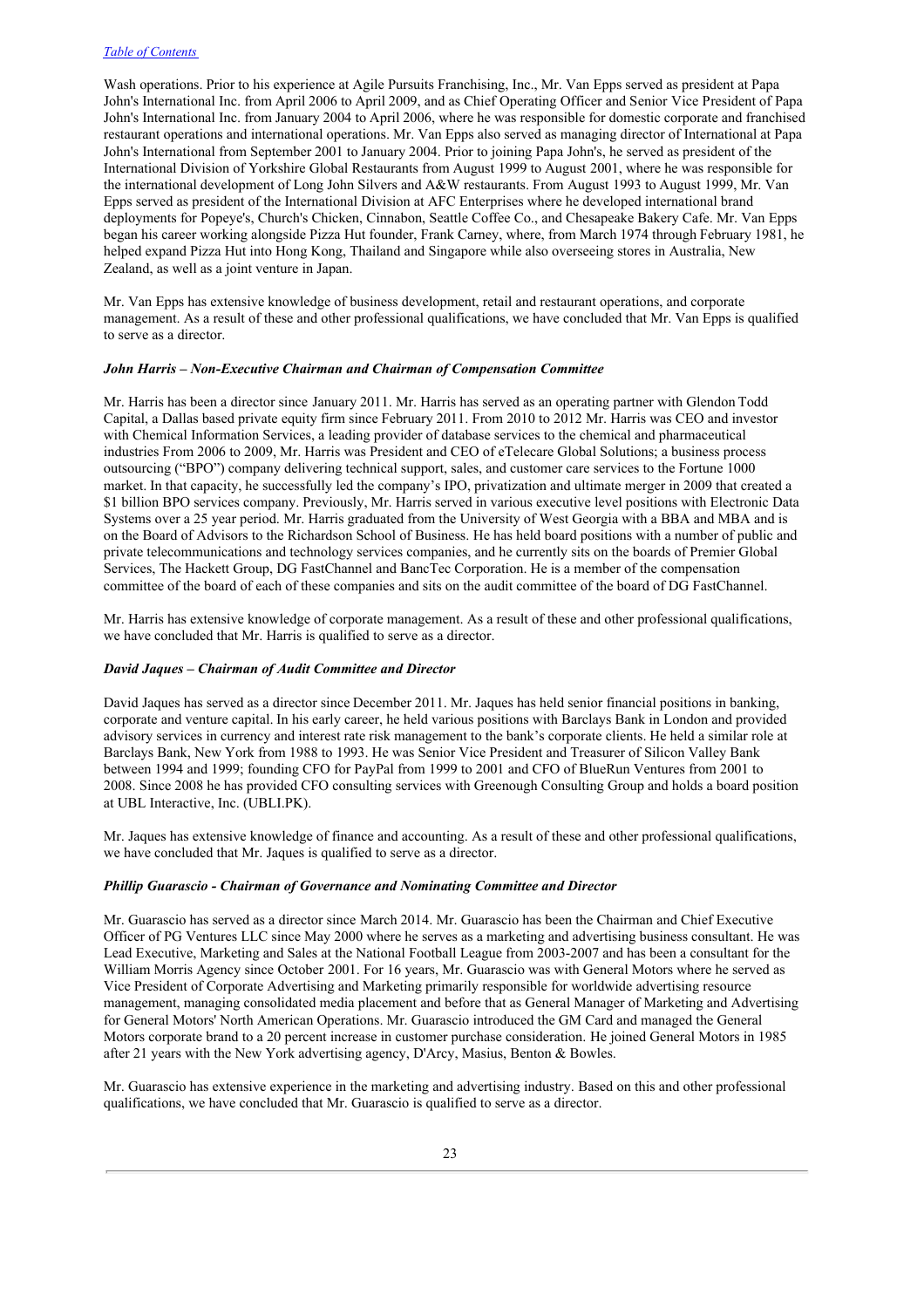#### *Doug Schneider - Director*

Mr. Schneider has been a director since December 2010. Mr. Schneider has a twenty year track record of leadership and success in launching, building, and managing high-tech service oriented companies. He has served as Executive Vice President of the SMB Solutions for the Melbourne IT Group since July 2012 and oversees a \$75MM per year hosting and domain registration business across North American and Asia Pacific. From 2011 to 2012, Mr. Schneider served as CEO for Transaction Wireless, a venture backed technology company where he still resides on the board. From 2007 to 2010, Mr. Schneider was the CEO of Genea Energy, a clean tech company that provides an innovative and comprehensive SaaS based energy services platform for commercial office building portfolios. Mr. Schneider received a Bachelor's degree in Mechanical Engineering from University of California, Davis and an M.B.A. from the Kellogg School of Management at Northwestern University. He also serves as an industry advisor to Pelion Venture Partners, a venture capital firm focused on the information technology sector.

Mr. Schneider has extensive knowledge of corporate management. As a result of these and other professional qualifications, we have concluded that Mr. Schneider is qualified to serve as a director.

#### *Thomas Akin - Director*

Mr. Akin has been a director since March 2015. Mr. Akin has been the Managing General Partner of Talkot Partners I, Talkot Partners II, LLC, Talkot Crossover Fund, LP, and Talkot Capital LLC since 1996 and was appointed as a director in March 2015. Mr. Akin served as the Chief Executive Officer of Dynex Capital Inc, from February 04, 2008 to 2013. Mr. Akin had been with Merrill Lynch and Co., including served as its Managing Director of the Western United States for Merrill Lynch Institutional Services from 1991 to 1994 and as Regional Director of the San Francisco and Los Angeles regions for Merrill Lynch Institutional Services from 1981 to 1991. Mr. Akin had been with Salomon Brothers from 1978 to 1981. He has been an Executive Chairman of Dynex Capital Inc. since January 01, 2014 and has been its the Chairman since May 30, 2003. He served as the Chairman of Infotec since 2001. Mr. Akin has been a Director of Acacia Technologies Group of Acacia Research Corp. since May 1998, Dynex Capital Inc, since May 2003, Acacia Research Corp. since May 1998 and eFax.com, Inc. since July 1996. He serves as a Director of ADX. He served as a Director CombiMatrix Corporation since May 1998. Mr. Akin holds a B.A. in Biology from the University of California at Santa Cruz and an M.B.A. from the University of California at Los Angeles.

Because Mr. Akin has extensive experience as a professional investor and public company director, we have concluded that Mr. Akin is qualified to serve as a director.

#### **Section 16(a) Beneficial Ownership Reporting Compliance**

Section 16(a) of the Securities Exchange Act of 1934, as amended, or the Exchange Act, requires our directors and executive officers, and persons who beneficially own more than ten percent of a registered class of our equity securities, to file with the SEC initial reports of ownership and reports of changes of ownership of common stock and our other equity securities. Officers, directors and greater than ten percent stockholders are required by SEC regulation to furnish us with copies of all Section 16(a) forms they file.

To our knowledge, based solely on a review of the copies of such reports furnished to us and written representations that no other reports were required, during the fiscal year ended December 31, 2015, our officers, directors and greater than ten percent beneficial owners complied with all Section 16(a) filing requirements applicable to them.

## **Additional Information about our Board and its Committees**

All of our directors except Mr. Becker and Mr. Van Epps are considered by our board of directors to be "independent" as defined in Rule 5605 of the NASDAQ Marketplace Rules.

#### **Audit Committee**

During the year ended December 31, 2015, our audit committee was comprised of David Jaques, Tom Akin, and Doug Schneider. Mr. Jaques currently serves as the audit committee chair. All members of our audit committee are independent, as independence for audit committee members is defined in Rule 5605 of the NASDAQ Marketplace Rules.

#### **Compensation Committee**

During the year ended December 31, 2015, our compensation committee was comprised of John Harris, Phil Guarscio and Tom Akin. Mr. Harris currently serves as compensation committee chair.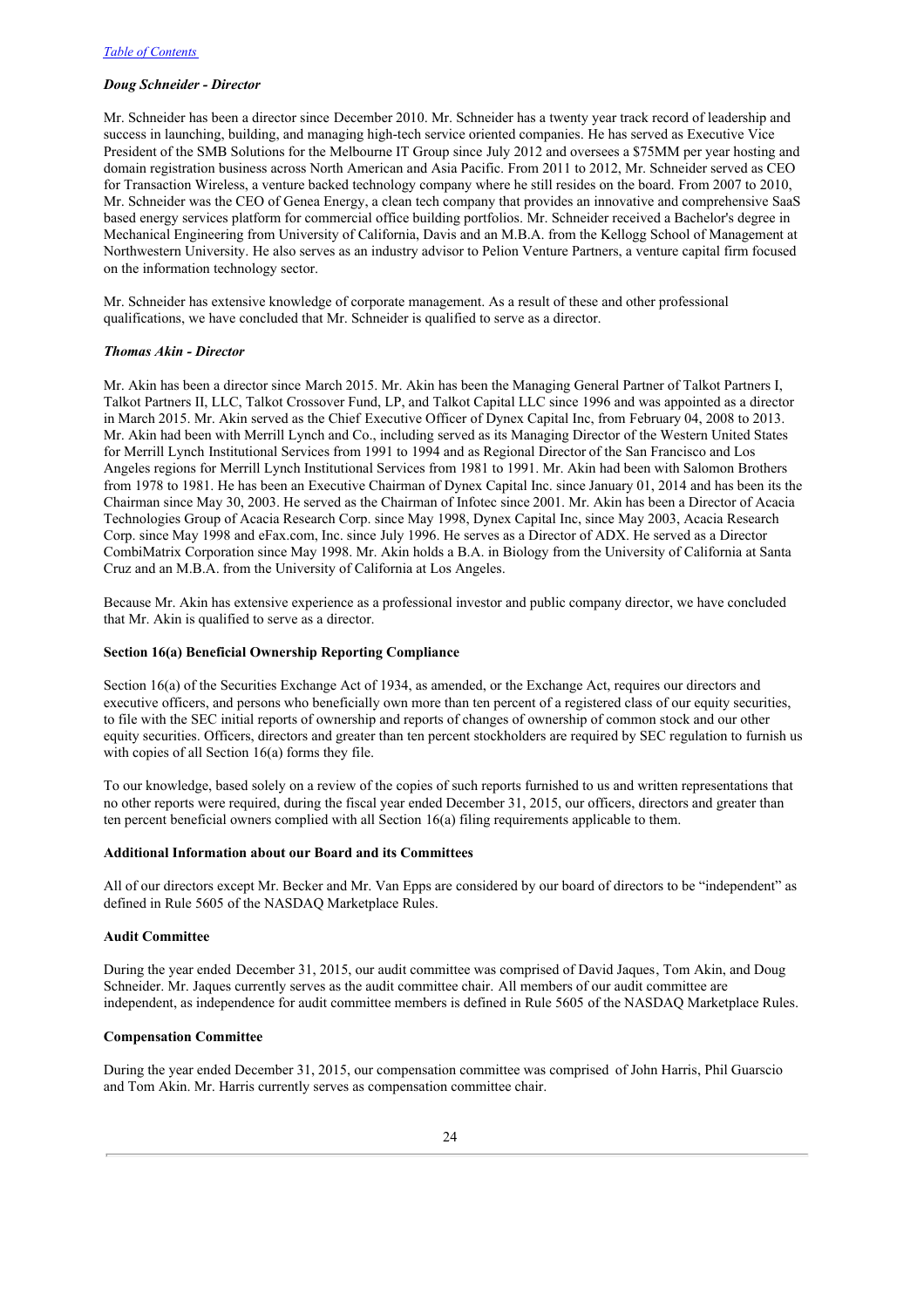## **Committee Interlocks and Insider Participation**

None of our executive officers serve on the board of directors of another entity, whose executive officers serves on our board of directors.

## **Code of Ethics**

We have adopted a code of ethics for all our employees, including our chief executive officer, principal financial officer and principal accounting officer or controller, and/or persons performing similar functions, which is available on our website, under the link entitled "Code of Ethics".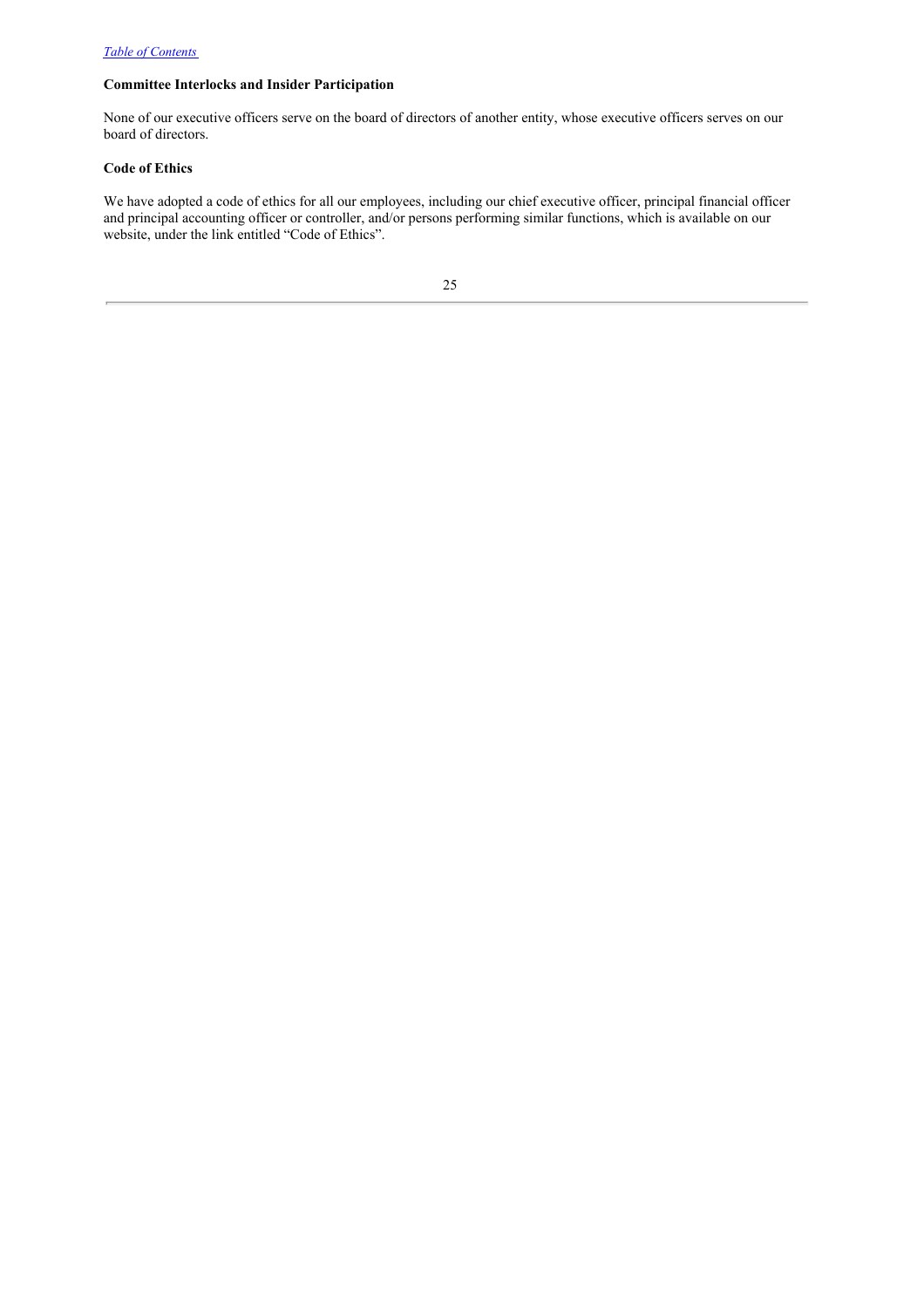### **Item 11. Executive Compensation**

The following table summarizes the total compensation earned by our Chief Executive Officer and our other two most highly paid executive officers for the years ended December 31, 2015 and 2014.

#### **Summary Compensation Table\***

|                                    |         |                            |       | <b>Stock</b>             | Option                     | All Other               |              |             |
|------------------------------------|---------|----------------------------|-------|--------------------------|----------------------------|-------------------------|--------------|-------------|
| <b>Name and Principal Position</b> | Year    | <b>Salary</b>              | Bonus | Awards (1)               |                            | Awards (1) Compensation |              | Total       |
| Dennis Becker, CEO                 |         | 2015 \$275,908 \$44,960 \$ |       | ш                        | 115,000 \$<br>S.           | Æ7                      | $\mathbb{S}$ | 435,868     |
|                                    |         | 2014 \$214,915 \$          | - S   | $\overline{\phantom{a}}$ |                            | - \$<br>$\sim$          | <sup>S</sup> | 214,915     |
| Christopher Meinerz, CFO $_{(2)}$  |         | 2015 \$160,404 \$4,196 \$  |       | ٠                        | 351,000 \$<br><sup>S</sup> |                         |              | \$515,600   |
| William Van Epps, Executive        |         |                            |       |                          |                            |                         |              |             |
| Chairman $(3)$                     |         | 2015 \$286,371 \$27,385 \$ |       | 63,000                   | $$1,035,000$ \$            | 77.436                  |              | \$1,489,191 |
|                                    | 2014 \$ | - \$                       |       | $-$ \$ 161,369           | <sup>S</sup>               | $-$ \$<br>$\sim$        | <sup>S</sup> | 161,369     |

- \* In accordance with the rules and regulations promulgated by the Securities and Exchange Commission, the table omits columns that are not applicable.
- (1) The value of the stock and stock option compensation was computed using the Black-Scholes Option Pricing Model and represents the aggregate grant date fair value computed in accordance with ASC Topic 718. For information on the method and assumptions used to calculate the compensation costs, see Note 8 to our audited consolidated financial statements contained herein.
- (2) Christopher Meinerz was appointed Chief Financial Officer effective February 16, 2015. Amounts in the table above reflect his compensation after his appointment and through December 31, 2015.
- (3) William Van Epps was appointed Executive Chairman on January 21, 2015. Amounts in the table above reflect his compensation after his appointment and through December 31, 2015 with the exception of previously issued restricted stock awards as reflected.

The following table presents the outstanding option awards held by each of our named executive officers as of December 31, 2015, including the value of the options awards.

#### **Outstanding Equity Awards at December 31, 2015\***

| Name                                 | Number of<br><b>Securities</b><br>Underlying<br><b>Unexercised</b><br>Options $(\#)$<br><b>Exercisable</b> | <b>Equity Incentive Plan</b><br><b>Awards</b> ; Number of<br><b>Securities Underlying</b><br><b>Unexercised Unearned</b><br>Options $(\#)$<br>Unexercisable |     | Option<br><b>Exercise</b><br>Price | Option<br><b>Expiration Date</b> |
|--------------------------------------|------------------------------------------------------------------------------------------------------------|-------------------------------------------------------------------------------------------------------------------------------------------------------------|-----|------------------------------------|----------------------------------|
| Dennis Becker, CEO                   | -                                                                                                          | 100,000                                                                                                                                                     | \$. | 1.28                               | 1/22/2025                        |
| Dennis Becker, CEO                   | 782,487                                                                                                    | 469.491                                                                                                                                                     | \$  | 1.80                               | 6/17/2023                        |
|                                      |                                                                                                            |                                                                                                                                                             |     |                                    |                                  |
| Christopher Meinerz, CFO             | 62,500                                                                                                     | 237,500                                                                                                                                                     | S   | 1.30                               | 2/16/2025                        |
|                                      |                                                                                                            |                                                                                                                                                             |     |                                    |                                  |
| William Van Epps, Executive Chairman | 206,250                                                                                                    | 693.750                                                                                                                                                     |     | 1.28                               | 1/22/2025                        |

In accordance with the rules and regulations promulgated by the Securities and Exchange Commission, the table omits columns that are not applicable.

#### **Employment Agreements**

#### *William Van Epps*

On January 19, 2015, we entered into an employment agreement with William Van Epps. Under the terms of the agreement, Mr. Van Epps will serve as our Executive Chairman and receive a base salary of \$310,000, subject to annual review by the board. The Company also agreed to pay Mr. Van Epps a signing bonus of 50,000 shares of the Company's common stock. Mr. Van Epps will be eligible for annual performance bonuses of up to 100% of his base salary for meeting key performance requirements, quotas, and assigned objectives determined annually by the board. Pursuant to his employment agreement with the Company, Mr. Van Epps is eligible to participate in all benefits, plans, and programs, including improvements or modifications of the same, which are now, or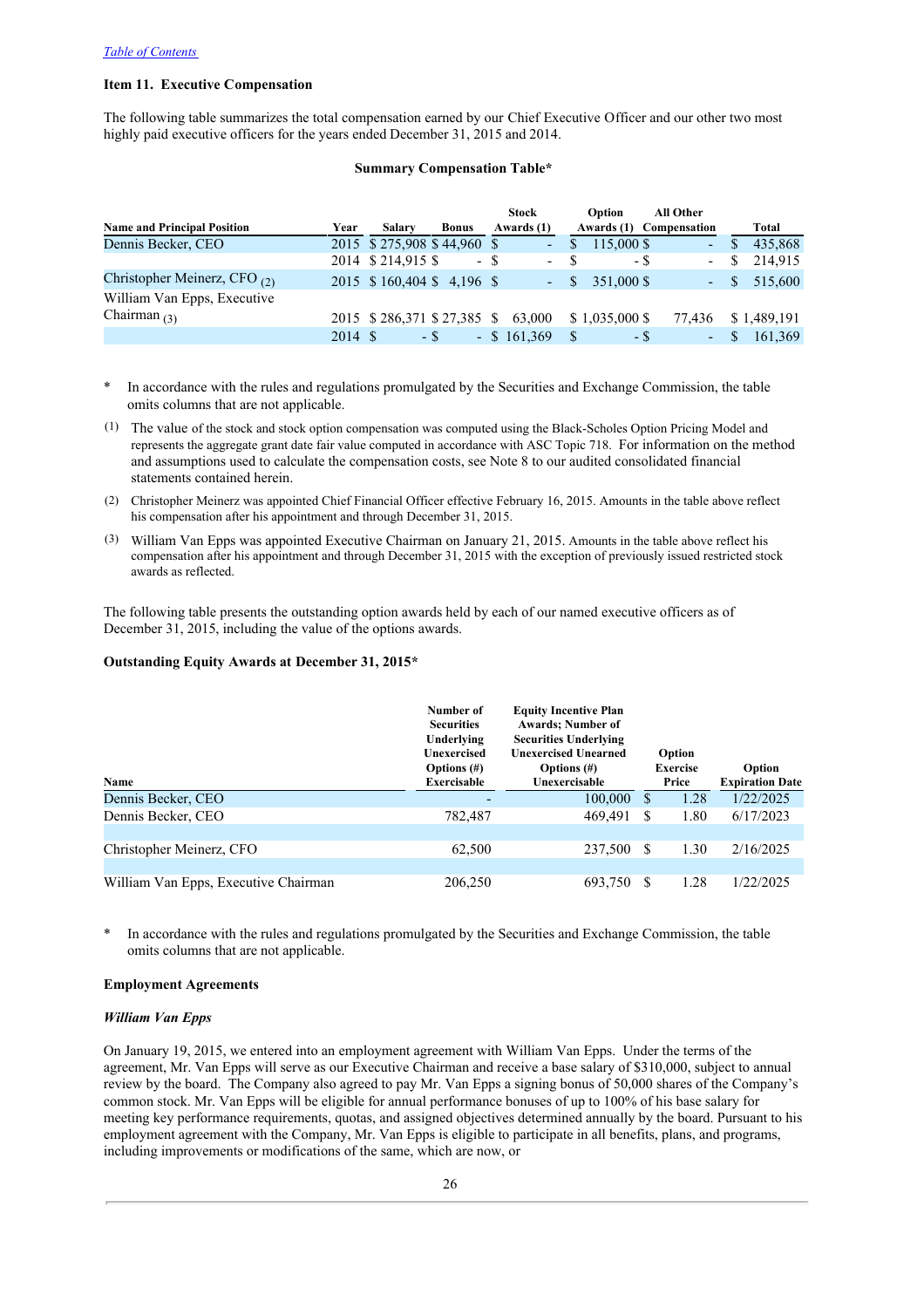may hereafter be, available to other executive employees of Company. Mr. Van Epps' employment agreement contains standard provisions concerning noncompetition, nondisclosure and indemnification.

Pursuant to Mr. Van Epps' employment agreement, the Company has granted Mr. Van Epps an option to purchase 900,000 shares of Company common stock, over a five year period from the date of grant, at an exercise price of \$1.28 per share. The options will vest and first become exercisable at the rate of 1/48th per month over a 48 month period commencing on the date of grant. Mr. Van Epps' options shall otherwise be on terms and conditions contained in the Company's current equity incentive plan.

In the event Mr. Van Epps' employment with the Company is terminated by the Company without cause, the Company shall pay Mr. Van Epps, in addition to all other amounts then due and payable, 12 additional monthly installments of his base salary.

Effective March 11, 2016, the board amended the agreement with Mr. Van Epps to pay him an annual base salary of \$310,000 through December 31, 2016 and \$120,000 during the twelve months ending December 31, 2017. Effective January 1, 2018, Mr. Van Epps' base salary will consist of the standard director compensation payable to the Company's independent directors as determined by the compensation committee of the board at the time. Mr. Van Epps will not be eligible for bonuses under the agreement for periods following December 31, 2016, except as determined by the compensation committee. If the agreement is terminated by the Company without cause, then, in addition to the payments set forth above, Mr. Van Epps' stock options shall continue to vest for 12 months following the date of termination and the option to exercise such stock options shall be extended from the 12 month anniversary of the termination date.

### *Dennis Becker*

On January 11, 2011, we entered into an employment agreement with Dennis Becker. Under the terms of the agreement, Mr. Becker will serve as our President and Chief Executive Officer for an initial term of three years from December 24, 2010 (the "Effective Date").Unless terminated no less than 90 days prior to the expiration date by either party, the agreement is renewed automatically for successive one year periods. Under the agreement, Mr. Becker is paid a base annual salary of \$120,000. The base salary is subject to an annual increase at the sole discretion our board of directors. In addition to regular annual increases, the base salary will be increased by \$30,000 (up to a cumulative maximum of \$60,000) for each acquisition of the stock or all or substantially all of the assets of a third party entity, or the formation of joint ventures resulting in operating cash flows minus capital expenditures and dividends of no less than \$25,000 during a three month period ending six months after the completion of each such acquisition or formation of such joint venture. In addition, his salary will be increased to \$225,000 in the event we complete a financing transaction of no less than \$3,000,000 and we complete one acquisition. The board may further award him, at its sole discretion, an annual bonus of up to 50% of his base salary and grant him stock options.

Effective March 30, 2015, based on the successful results of the March 2015 capital raise, the board increased Mr. Becker's annual base salary by \$50,000 to \$275,000, awarded him a bonus payment of \$30,000, and also granted him options to purchase 100,000 shares of our common stock at an exercise price of \$1.28 with 25% vesting after 1 year from date of grant and 1/36 per month afterwards.

If the agreement is terminated by us without cause (as defined in the agreement) or the we notify Mr. Becker that we will not renew the agreement, we will be required to pay him a severance payment equal to six months of his base salary payable in regular intervals following such termination or expiration of the agreement.

The agreement includes non-compete, non-solicitation, intellectual property assignment and confidentiality provisions that are customary in our industry.

### *Christopher Meinerz*

On February 16, 2015, the board of directors of Mobivity Holdings Corp. (the "Company") appointed Christopher Meinerz to serve as Chief Financial Officer of the Company. In connection with the appointment, the Company entered into an employment agreement dated February 16, 2015 with Mr. Meinerz.

Pursuant to his employment agreement, the Company has agreed to pay Mr. Meinerz an annual base salary of \$190,000, subject to annual review by the board. Mr. Meinerz will be eligible for annual performance bonuses of up to 25% of his base salary for meeting key performance requirements, quotas, and assigned objectives determined annually by the board. Also pursuant to his employment agreement with the Company, Mr. Meinerz is eligible to participate in all benefits, plans, and programs, including improvements or modifications of the same, which are now, or may hereafter be, available to other executive employees of Company. Mr. Meinerz's employment agreement contains standard provisions concerning noncompetition, nondisclosure and indemnification.

Pursuant to Mr. Meinerz's employment agreement, the Company has granted Mr. Meinerz an option to purchase 300,000 shares of Company common stock, over a ten year period from the date of grant, at an exercise price of \$1.30 per share, representing the closing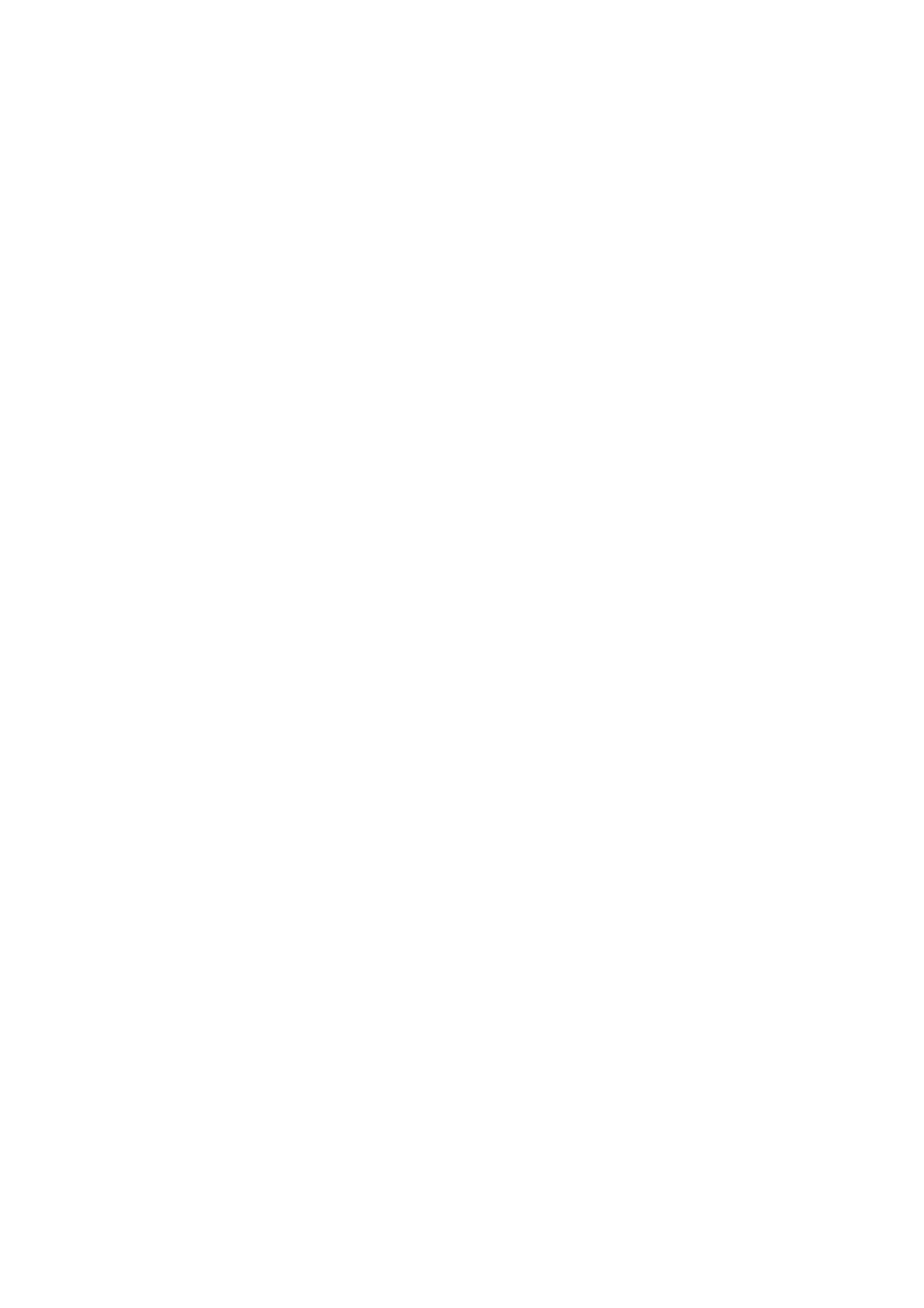price of the Company's common stock on February 16, 2015. The options will vest and first become exercisable at the rate of 1/48th per month over a 48 month period commencing on the date of grant. Mr. Meinerz's options shall otherwise be on terms and conditions contained in the Company's current equity incentive plan.

In the event Mr. Meinerz's employment with the Company is terminated by the Company without cause, the Company shall pay Mr. Meinerz, in addition to all other amounts then due and payable, six (6) additional monthly installments of his base salary.

The agreement includes non-compete, non-solicitation, intellectual property assignment and confidentiality provisions that are customary in our industry.

### **Non-Employee Director Compensation**

#### **2015 Director Compensation Table**

| Name           | Fees<br><b>Earned</b>    | <b>Stock</b><br>Awards | Option<br>Awards | <b>Non-Equity</b><br><b>Incentive Plan</b><br>Compensation | <b>Deferred</b><br>Compensation<br>Earnings | <b>All Other</b><br>Compensation | <b>Total</b> |
|----------------|--------------------------|------------------------|------------------|------------------------------------------------------------|---------------------------------------------|----------------------------------|--------------|
| David Jaques   | ٠                        | 54,054 (1)             |                  |                                                            |                                             | ٠                                | 54,054       |
| David Jaques   | $\overline{\phantom{a}}$ | $7,813$ (2)            |                  | $\overline{\phantom{0}}$                                   | $\overline{\phantom{a}}$                    | $\overline{\phantom{a}}$         | 7,813        |
| Doug Schneider |                          | 50,676 (1)             |                  |                                                            | ٠                                           | ٠                                | 50,676       |
| John Harris    | $\overline{\phantom{a}}$ | 54,054 (1)             |                  | -                                                          | $\overline{\phantom{a}}$                    | $\overline{\phantom{a}}$         | 54,054       |
| John Harris    | $\overline{a}$           | 46,875 (2)             |                  |                                                            | -                                           | ٠                                | 46,875       |
| Phil Guarascio | $\overline{\phantom{a}}$ | 54.054 (1)             |                  | -                                                          | $\overline{\phantom{a}}$                    | ٠                                | 54,054       |
| Phil Guarascio | -                        | $7.813$ (2)            |                  |                                                            | -                                           | ٠                                | 7,813        |

- (1) Compensation related to a restricted stock unit granted for services in 2015 of 212,838 shares. The shares of Common Stock associated with the restricted stock unit evidenced by this Agreement will, to the extent the holder's rights with respect to the restricted stock unit have become vested in accordance with Paragraph 3, be issued to the Participant upon the earliest to occur of (A) settlement date of three years from date of grant, (B) a Change in Control of the Company, and (C) the termination of the Participant's employment with the Company. As of December 31, 2015, 195,107 units have vested.
- (2) Compensation related to a restricted stock unit granted for services in 2015 of 62,501 shares. The shares of Common Stock associated with the restricted stock unit evidenced by this Agreement will, to the extent the holder's rights with respect to the restricted stock unit have become vested in accordance with Paragraph 3, be issued to the Participant upon the earliest to occur of (A) settlement date of three years from date of grant, (B) a Change in Control of the Company, and (C) the termination of the Participant's employment with the Company. As of December 31, 2015, 57,293 units have vested.

#### **Item 12. Security Ownership of Certain Beneficial Owners and Management**

The following table sets forth as of March 15, 2016, certain information regarding the beneficial ownership of our common stock. The table sets forth the beneficial ownership of (i) each person who, to our knowledge, beneficially owns more than 5% of our outstanding shares of Common Stock; (ii) each of our directors and executive officers; and (iii) all of our executive officers and directors as a group. The number of shares owned includes all shares beneficially owned by such persons, as calculated in accordance with Rule 13d-3 promulgated under the Securities Exchange Act of 1934, as amended (the "Exchange Act").The number of shares beneficially owned by a person includes shares of common stock underlying options or warrants held by that person that are currently exercisable or exercisable within 60 days of March 15, 2016. The shares issuable pursuant to the exercise of those options or warrants are deemed outstanding for computing the percentage ownership of the person holding those options and warrants but are not deemed outstanding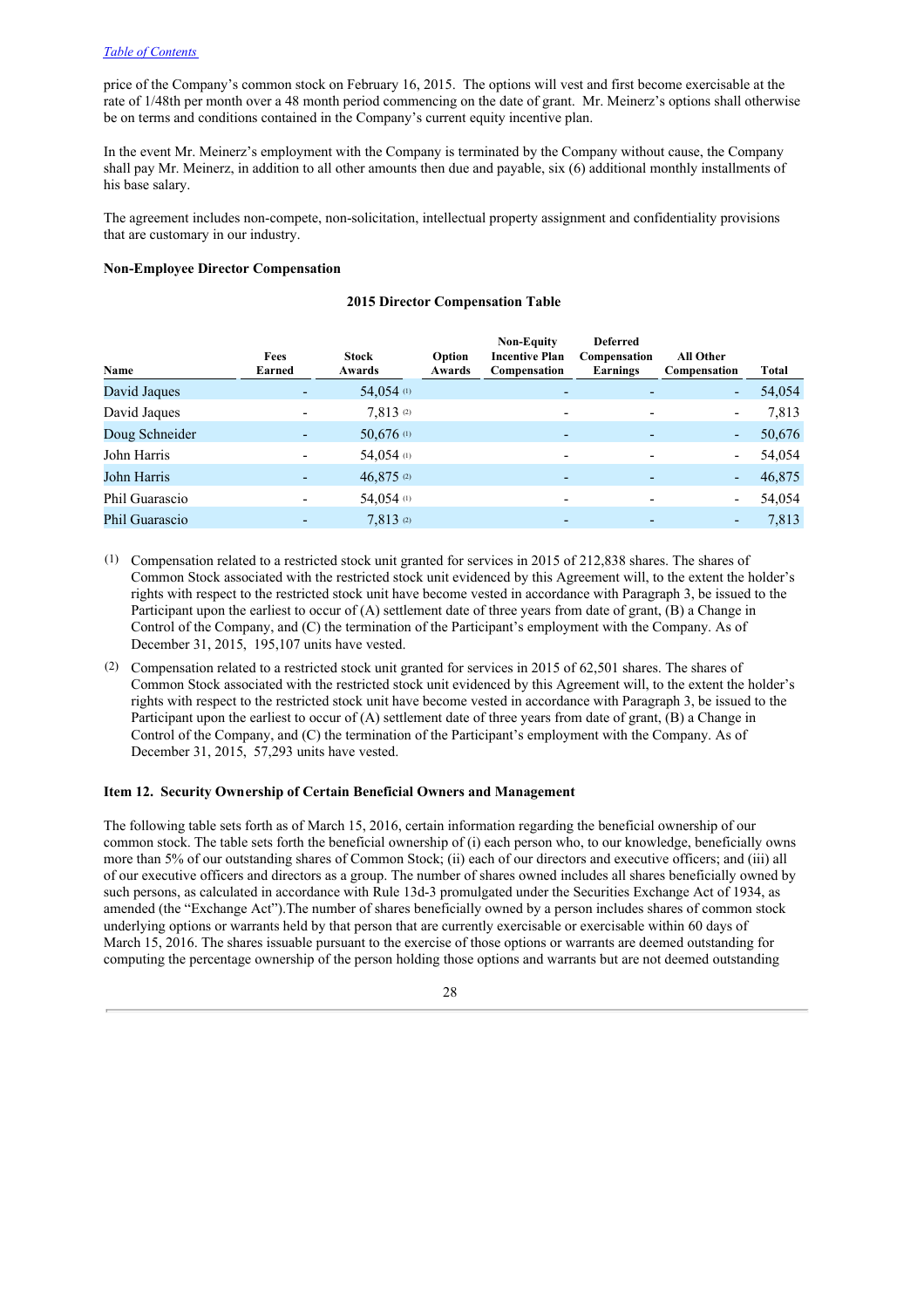for the purposes of computing the percentage ownership of any other person. Unless otherwise indicated, the address of each shareholder is c/o the Company, 55 N. Arizona Place, Suite 310, Chandler, AZ 85225.

|                                                             | <b>Shares Beneficially</b> | Percentage of<br><b>Shares</b><br><b>Beneficially</b> |               |
|-------------------------------------------------------------|----------------------------|-------------------------------------------------------|---------------|
| <b>Name of Beneficial Owner</b>                             | Owned                      | Owned $(1)$                                           |               |
| Dennis Becker $(2)$                                         | 2,384,004                  | 8                                                     | $\frac{0}{0}$ |
| Christopher Meinerz (3)                                     | 87,500                     | $\ast$                                                |               |
| David Jaques $(4)$                                          | 152,735                    |                                                       |               |
| Doug Schneider $(5)$                                        | 190,991                    |                                                       | $\%$          |
| John Harris $(6)$                                           | 226,761                    |                                                       | $\frac{0}{0}$ |
| Phil Guarascio $(7)$                                        | 138,864                    | $\star$                                               |               |
| William Van Epps $(8)$                                      | 509,117                    | $\overline{2}$                                        | $\frac{0}{0}$ |
| Thomas Akin $(9)$                                           | 2,697,425                  | 9                                                     | $\frac{0}{0}$ |
| Executive Officers and Directors as a Group (eight persons) | 6,387,397                  | 21                                                    | $\frac{0}{0}$ |
|                                                             |                            |                                                       |               |
| <b>5% Beneficial Owners</b>                                 |                            |                                                       |               |
| Porter Partners LP                                          | 1,651,774                  | 6                                                     | $\%$          |

#### Denotes less than 1%

- (1) Applicable percentage of ownership is based upon 29,803,007 shares of common stock outstanding as of March 15, 2016.
- (2) Includes 918,068 shares of common stock issuable pursuant to presently exercisable stock optionsthat will vest within 60 days of March 15, 2016.
- (3) Includes 87,500 shares of common stock issuable pursuant to presently exercisable stock optionsthat will vest within 60 days of March 15, 2016.
- (4) Includes 127,735 shares of common stock issuable upon settlement of restricted stock units that will vest within 60 days of March 15, 2016.
- (5) Includes 116,544 shares of common stock issuable upon settlement of restricted stock units that will vest within 60 days of March 15, 2016. Includes 74,447 shares of common stock owned of record by The Schneider Family Trust.
- (6) Includes 180,927 shares of common stock issuable upon settlement of restricted stock units that will vest within 60 days of March 15, 2016.
- (7) Includes 113,864 shares of common stock issuable upon settlement of restricted stock units that will vest within 60 days of March 15, 2016.
- (8) Includes 146,867 shares of common stock issuable upon settlement of restricted stock units that will vest within 60 days of March 15, 2016. Includes 281,250 shares of common stock issuable pursuant to presently exercisable stock options that will vest within 60 days of March 15, 2016.
- (9) Includes 1,688,925 shares of Common Stock owned of record by Talkot Fund, L.P.

### **Item 13. Certain Relationships and Related Transactions, and Director Independence**

#### **Certain Relationships and Related Transactions**

We had no transactions or series of transactions since January 1, 2012, and we have no currently proposed transactions, to which we have been or are proposed to be a party, in which the amount involved in the transaction or series of transactions exceeds the lesser of \$120,000 or one percent of the average of our total assets as of December 31, 2015 and December 31, 2014, and in which any of our directors, executive officers or persons who we know held more than five percent of any class of our capital stock, including their immediate family members, had or will have a direct or indirect material interest, other than as described below or compensation arrangements that are described under "Employment Agreements" above.

The board conducts an appropriate review of and oversees all related party transactions on a continuing basis and reviews potential conflict of interest situations where appropriate. The board has not adopted formal standards to apply when it reviews, approves or ratifies any related party transaction. However, the board has followed the following standards: (i)all related party transactions must be fair and reasonable to us and on terms comparable to those reasonably expected to be agreed to with independent third parties for the same goods and/or services at the time they are authorized by the board and (ii)all related party transactions should be authorized, approved or ratified by the affirmative vote of a majority of the directors who have no interest, either directly or indirectly, in any such related party transaction.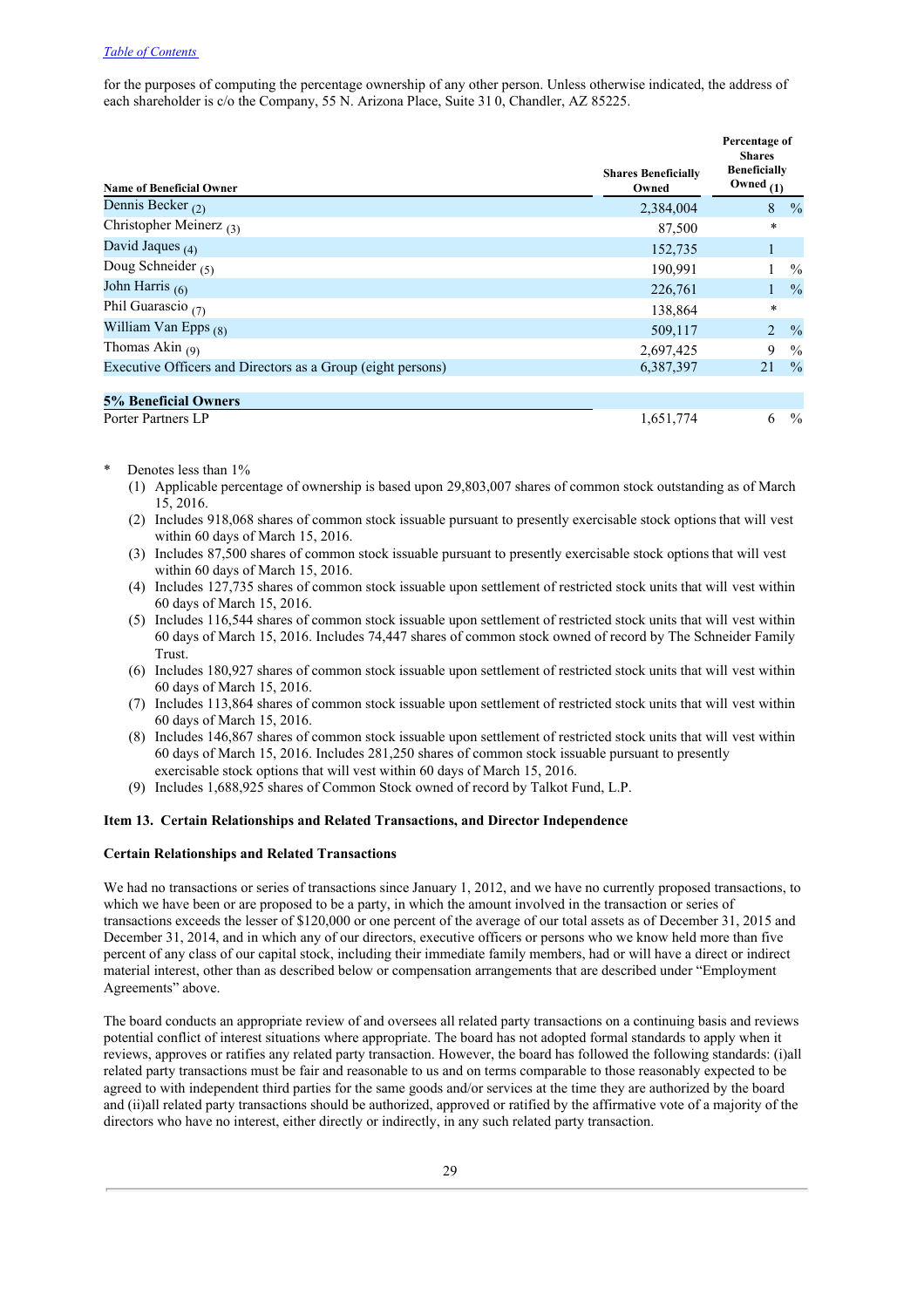#### *Indemnification Agreements with Directors and Executive Of icers*

We have entered into indemnity agreements with certain directors, officers and other key employees of ours under which we agreed to indemnify those individuals under the circumstances and to the extent provided for in the agreements, for expenses, damages, judgments, fines, settlements and any other amounts they may be required to pay in actions, suits or proceedings which they are or may be made a party or threatened to be made a party by reason of their position as a director, officer or other agent of ours, and otherwise to the fullest extent permitted under Nevada law and our bylaws. We also have an insurance policy covering our directors and executive officers with respect to certain liabilities, including liabilities arising under the Securities Act of 1933, as amended, or otherwise. We believe that these provisions and insurance coverage are necessary to attract and retain qualified directors, officers and other key employees.

#### **Item 14. Principal Accounting Fees and Services**

The following table represents aggregate fees billed to us for the years ended December 31, 2015 and 2014 by M&K, CPAs, our principal auditors for such periods. All fees described below were approved by the board of directors.

|                           | 2015                     |            | 2014    |
|---------------------------|--------------------------|------------|---------|
| <b>Audit Fees</b>         | 72,500                   | S          | 59,500  |
| <b>Audit-Related Fees</b> | $\overline{\phantom{a}}$ |            |         |
| Tax Fees                  | 3,900                    |            | 3,900   |
| All Other Fees            | 7.500                    |            | 37,250  |
| <b>Total Fees</b>         | 83,900                   | $\sqrt{2}$ | 100.650 |

Other Fees consist of charges related to the audits of our acquisition targets FDI and SmartReceipt, and the review of our filing on Form S-1 registration statements filed in 2014 and 2015.

#### **Board of Directors' Pre-Approval Policies and Procedures**

The board of directors has adopted a policy for the pre-approval of audit and non-audit services rendered by our independent auditors, M&K CPAs. The policy generally pre-approves specified services in the defined categories of audit services, audit-related services and tax services up to specified amounts. Pre-approval may also be given as part of the board's approval of the scope of the engagement of the independent auditors or on an individual explicit case-by-case basis before the independent auditors are engaged to provide each service.

The board of directors has determined that the rendering of the services other than audit services by M&K CPAs is compatible with maintaining the principal accountant's independence.

#### **PART IV**

### **Item 15. Exhibits and Financial Statement Schedules.**

### (a)(1) Financial Statements

The Financial Statements of Mobivity Holdings Corp. and Report of Independent Registered Public Accounting Firm are included in a separate section of this Form 10-K beginning on page F-1.

### (a)(2) Financial Statement Schedules

The schedules required to be filed by this item have been omitted because of the absence of conditions under which they are required, or because the required information is included in the financial statements or the notes thereto.

### (a)(3) Exhibits

| Exhibit | <b>Description</b>                                               |
|---------|------------------------------------------------------------------|
| Number  |                                                                  |
| 3.1     | Articles of Incorporation (2)                                    |
| 3.2     | Bylaws $(2)$                                                     |
| 3.3     | Amendment to Bylaws (3)                                          |
| 3.4     | Articles of Merger filed August 6, 2012 (6)                      |
| 3.5     | Amendment No. 2 to the Bylaws, effective as of May 20, 2013 (17) |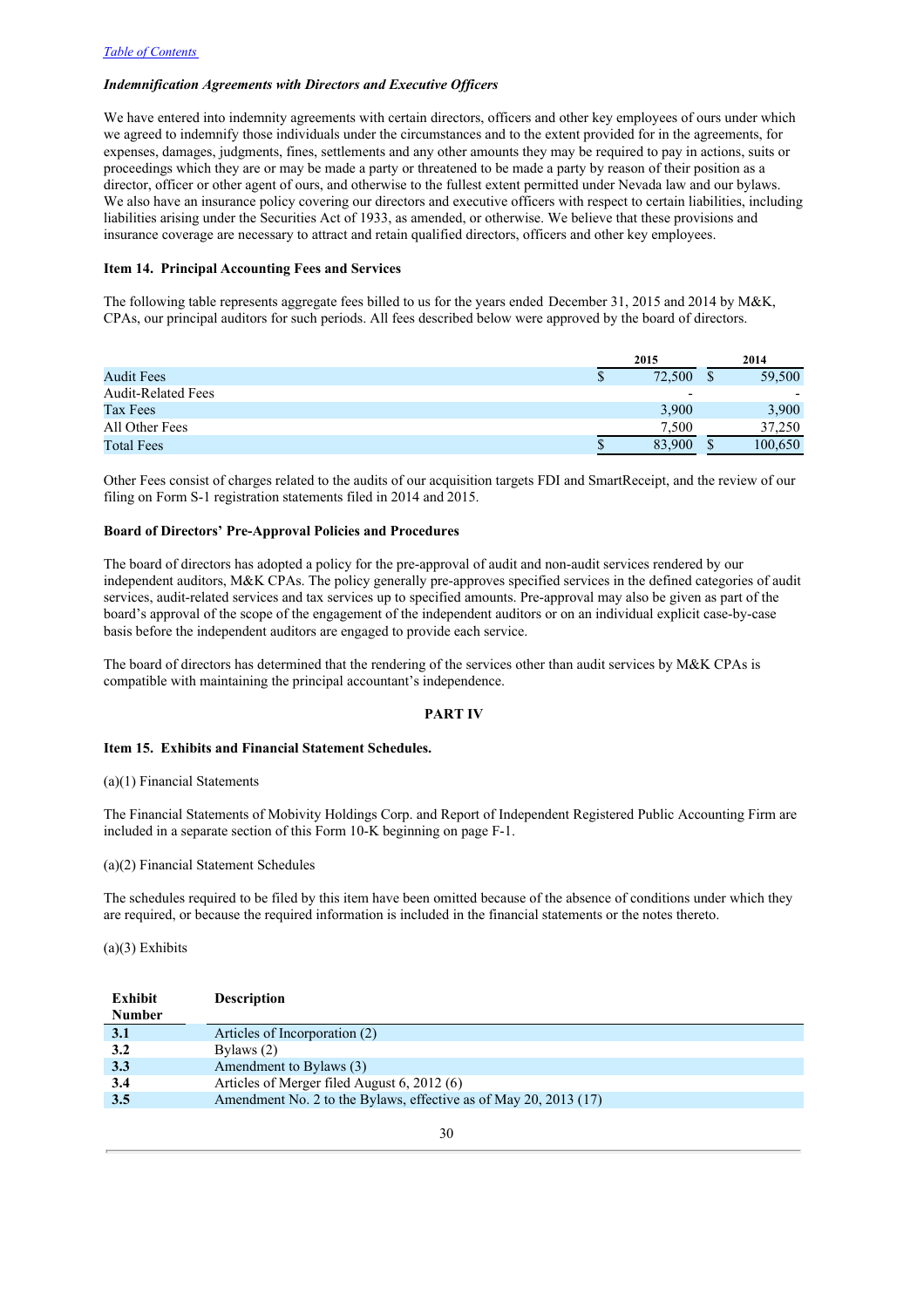| 3.6            | Amendment to Articles of Incorporation filed with the Nevada Secretary of State on November 12,<br>2013(9)                                                               |
|----------------|--------------------------------------------------------------------------------------------------------------------------------------------------------------------------|
| 4.1            | Form of Warrant issued as part of Secured Subordinated Promissory Note, effective as of April 1,<br>2011(1)                                                              |
| 4.2            | Form of Common Stock Purchase Warrant issued pursuant to Convertible Secured Promissory Note<br>Conversion Agreement dated as of June 17, 2013 (7)                       |
| 4.3            | Form of Common Stock Purchase Warrant issued pursuant to Securities Purchase Agreement dated<br>March 10, 2014 (10)                                                      |
| 4.6            | Form of Common Stock Purchase Warrant issued pursuant to Securities Purchase Agreement dated<br>March 2, 2015 (13)                                                       |
| 10.1           | Employment Agreement dated December 24, 2010 with Dennis Becker (4)**                                                                                                    |
| 10.2           | Form of Registration Rights Agreement for 2012 10% Senior Secured Promissory Bridge Note (5)                                                                             |
| 10.3           | Registration Rights Agreement by and among the Company and the purchasers identified on the<br>signature pages thereto, dated as of June 17, 2013 (7)                    |
| 10.4           | 2013 Stock Incentive Plan of the Company adopted July 18, 2013 (8) **                                                                                                    |
| 10.5           | Asset Purchase Agreement dated March 12, 2014 between Company and SmartReceipt, Inc. (10)                                                                                |
| 10.6           | Form of Securities Purchase Agreement dated March 10, 2014 between the Company and the<br>investors named herein (10)                                                    |
| 10.7           | Form of Registration Rights Agreement dated March 10, 2014 between the Company and the<br>investors named herein (10)                                                    |
| 10.8           | Amendment No. 1 dated November 13, 2014 To Employment Agreement Dated May 20, 2014 with<br>Tom Tolbert (11)**                                                            |
| 10.9           | Employment Agreement dated January 21, 2015 with William Van Epps (18) **                                                                                                |
| 10.10          | Employment Agreement dated February 16, 2015 with Christopher Meinerz (12) **                                                                                            |
| 10.11          | Form of Securities Purchase Agreement dated March 2, 2015 between the Company and the<br>investors named herein (13)                                                     |
| 10.12          | Form of Registration Rights Agreement dated March 2, 2015 between the Company and the<br>investors named herein (13)                                                     |
| 10.13          | Sublease Agreement dated May 8, 2015 between the Company and MTC Holdings, Inc. (15)                                                                                     |
| 10.14          | Agreement dated January 15, 2016 between the Company and the shareholders of LiveLenz, Inc.<br>(16)                                                                      |
| 10.15          | Form of Securities Purchase Agreement dated March 7, 2016 between the Company and the<br>investors named herein *                                                        |
| 10.16          | Form of Registration Rights Agreement dated March 7, 2016 between the Company and the<br>investors named herein *                                                        |
| 10.17          | Loan and Security Agreement dated March 30, 2016 is among Silicon Valley Bank, Mobivity, Inc.<br>and the Company *                                                       |
| 21.1           | List of Subsidiaries (14)                                                                                                                                                |
| 31.1           | Certification of Dennis Becker, Chief Executive Officer, pursuant to Section 302 of the Sarbanes-<br>Oxley Act of 2002*                                                  |
| 31.2           | Certification of Christopher Meinerz, Chief Financial Officer, pursuant to Section 302 of the<br>Sarbanes-Oxley Act of 2002*                                             |
| 32.1           | Certification of Dennis Becker, Chief Executive Officer, and Christopher Meinerz, Chief Financial<br>Officer, pursuant to Section 906 of the Sarbanes-Oxley Act of 2002* |
| <b>101.INS</b> | XBRL Instance Document*                                                                                                                                                  |
| <b>101.CAL</b> | XBRL Taxonomy Extension Calculation Linkbase Document*                                                                                                                   |
| <b>101.LAB</b> | XBRL Taxonomy Extension Label Linkbase Document*                                                                                                                         |
| <b>101.PRE</b> | XBRL Taxonomy Extension Presentation Linkbase Document*                                                                                                                  |
| <b>101.DEF</b> | XBRL Taxonomy Extension Definition Linkbase Document*                                                                                                                    |

\* Filed herewith

Indicates management compensatory plan, contract or arrangement

(1) Incorporated by reference to the Company's Annual Report on Form 10-K filed on April 14, 2011 (2) Incorporated by reference to the Registration Statement on Form S-1 filed with the SEC on October 20, 2008, File No. 333-154455

(3) Incorporated by reference to the Company's Current Report on Form 8-K filed December 2, 2011

(4) Incorporated by reference to the Company's Current Report on Form 8-K filed January 18, 2011<br>
Incorporated by reference to the Company's Current Report on Form 8-K filed June 4, 2012

(5) Incorporated by reference to the Company's Current Report on Form 8-K filed June 4, 2012<br>
(6) Incorporated by reference to the Company's Current Report on Form 8-K filed October 19, 2

Incorporated by reference to the Company's Current Report on Form 8-K filed October 19, 2012

(7) Incorporated by reference to the Company's Current Report on Form 8-K filed June 20, 2013<br>
(8) Incorporated by reference to the Company's Quarterly Report on Form 10-Q filed August 14.

(8) Incorporated by reference to the Company's Quarterly Report on Form 10-Q filed August 14, 2013<br>
(9) Incorporated by reference to the Company's Quarterly Report on Form 10-Q filed November 14, 20

Incorporated by reference to the Company's Quarterly Report on Form 10-Q filed November 14, 2013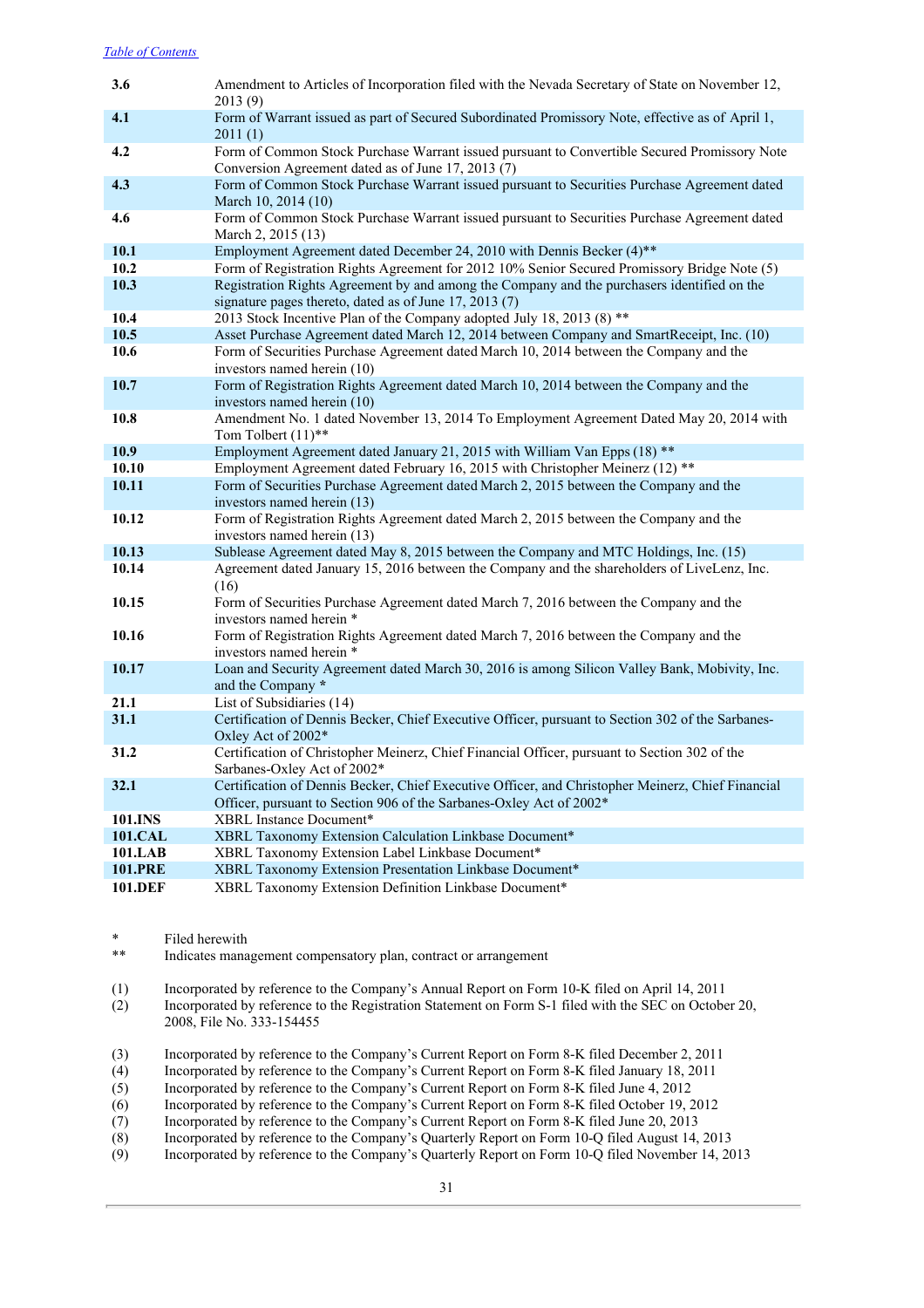- (10) Incorporated by reference to the Company's Current Report on Form 8-K filed March 18, 2014<br>(11) Incorporated by reference to the Company's Current Report on Form 8-K filed November 24, 2
- Incorporated by reference to the Company's Current Report on Form 8-K filed November 24, 2014
- (12) Incorporated by reference to the Company's Current Report on Form 8-K filed February 20, 2015
- (13) Incorporated by reference to the Company's Current Report on Form 8-K filed March 6, 2015
- (14) Incorporated by reference to the Registration Statement on Form S-1 filed with the SEC on August 16, 2013, File No. 333-190692
- (15) Incorporated by reference to the Registration Statement on Form S-1 filed with the SEC on August 24, 2015, File No. 333-203751
- 
- Incorporated by reference to the Company's Current Report on Form 8-K filed May 24, 2013
- (16) Incorporated by reference to the Company's Current Report on Form 8-K filed January 22, 2016<br>
(17) Incorporated by reference to the Company's Current Report on Form 8-K filed May 24, 2013<br>
(18) Incorporated by referen Incorporated by reference to the Company's Current Report on Form 10-K filed March 31, 2015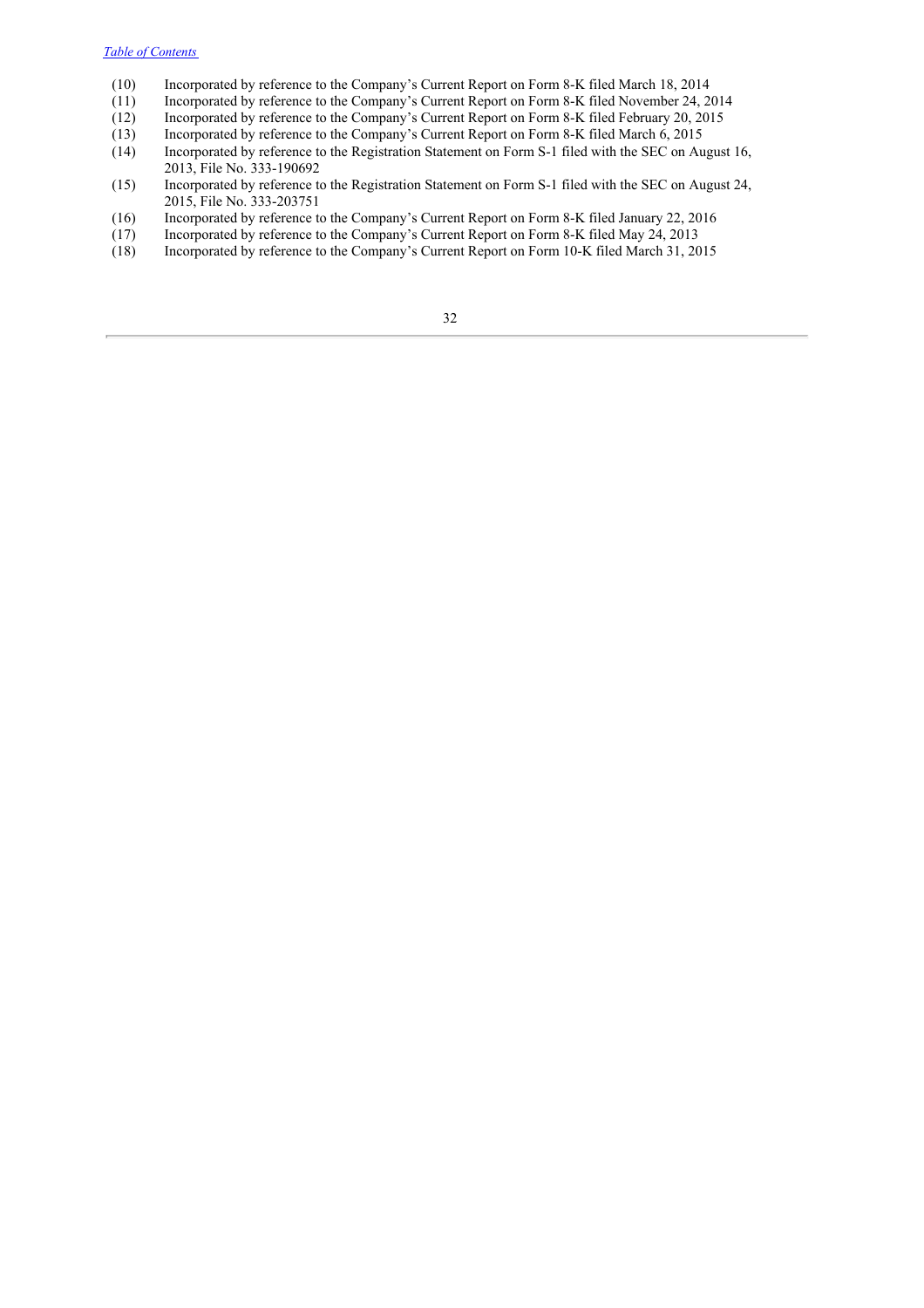# **SIGNATURES**

Pursuant to the requirements of Section 13 or 15(d) of the Securities Exchange Act of 1934, as amended, the Registrant has duly caused this report to be signed on its behalf by the undersigned thereunto duly authorized.

## DATE: March 30, 2016 **MOBIVITY HOLDINGS CORP.**

/s/ Dennis Becker Dennis Becker Chief Executive Officer

Pursuant to the requirements of the Securities Exchange Act of 1934, this report has been signed below by the following persons on behalf of the registrant and in the capacities and on the dates indicated.

| Signature                      | Title                                | Date           |
|--------------------------------|--------------------------------------|----------------|
| /s/ Dennis Becker              | Chief Executive Officer and Director | March 30, 2016 |
| <b>/s/ Christopher Meinerz</b> | Chief Financial Officer              | March 30, 2016 |
| <b>/s/ William Van Epps</b>    | Executive Chairman and Director      | March 30, 2016 |
| /s/ Phillip Guarascio          | Director                             | March 30, 2016 |
| /s/ John Harris                | Director                             | March 30, 2016 |
| <u>/s/ David Jaques</u>        | Director                             | March 30, 2016 |
| /s/ Doug Schneider             | Director                             | March 30, 2016 |
| /s/ Thomas Akin                | Director                             | March 30, 2016 |

## 33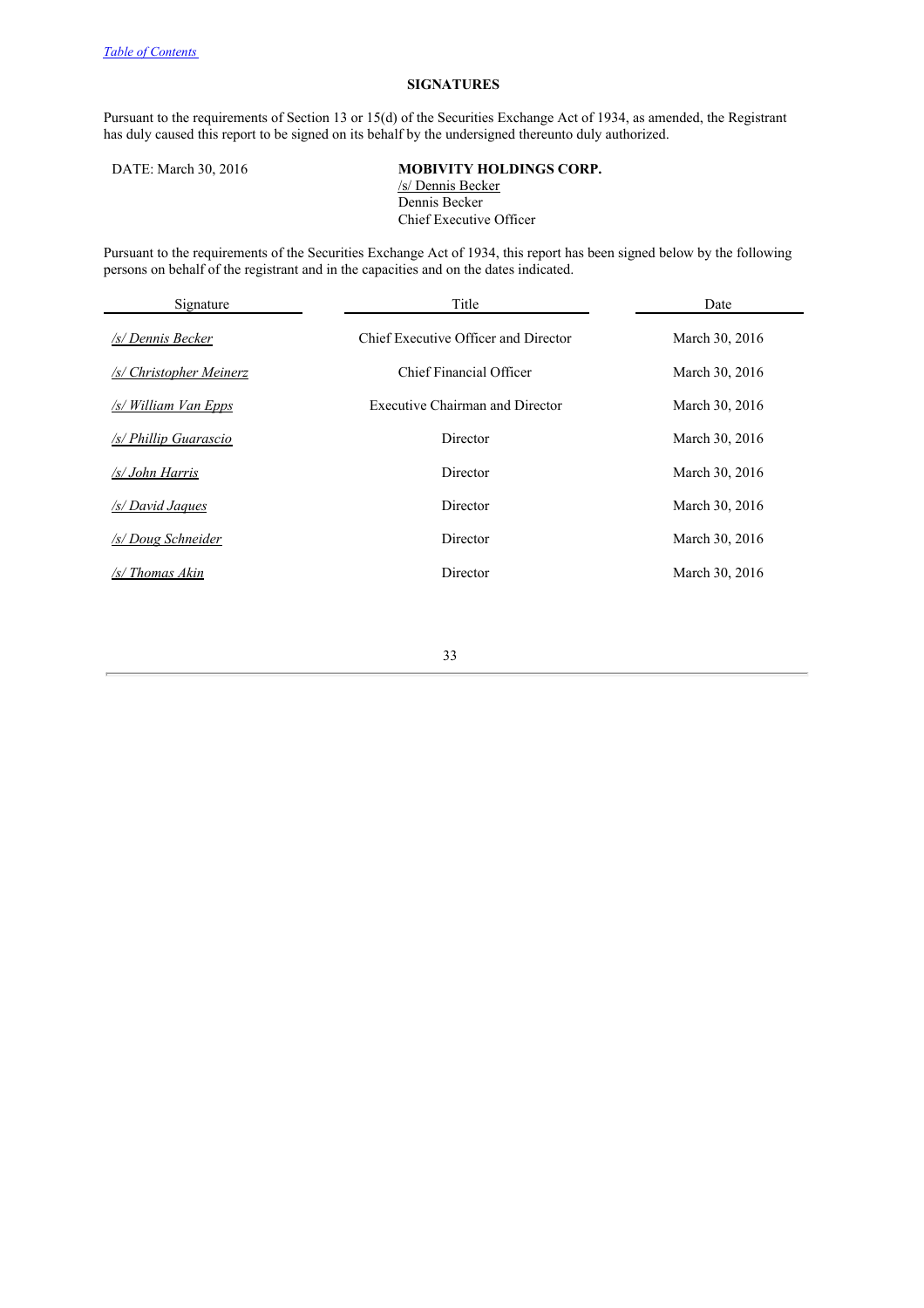### **Exhibit 10.15**

## **SECURITIES PURCHASE AGREEMENT**

This SECURITIES PURCHASE AGREEMENT (the " **Agreement**") is dated as of the 7th day of March, 2016, by and between **MOBIVITY HOLDINGS CORP.** , a Nevada corporation (the "**Company**" ), and each individual or entity named on the Schedule of Buyers attached hereto (each such individual or entity, individually, a "**Buyer**" and all of such individuals or entities, collectively, the " **Buyers**").

## RECITALS

WHEREAS, subject to the terms and conditions set forth in this Agreement and pursuant to Section 4(a)(2) of the Securities Act of 1933, as amended (the "**Securities Act**"), and Rule 506(b) promulgated thereunder, the Company desires to issue and sell to each Buyer, and each Buyer, severally and not jointly, desires to purchase from the Company, securities of the Company as more fully described in this Agreement.

## AGREEMENT

NOW, THEREFORE, in consideration of the premises and the mutual covenants of the parties hereinafter expressed and other good and valuable consideration, the receipt and sufficiency of which is hereby acknowledged, the parties hereto, each intending to be legally bound, agree as follows:

# ARTICLE I RECITALS, EXHIBITS, SCHEDULES

The foregoing recitals are true and correct and, together with the Schedules and Exhibits referred to hereafter, are hereby incorporated into this Agreement by this reference.

## ARTICLE II **DEFINITIONS**

For purposes of this Agreement, except as otherwise expressly provided or otherwise defined elsewhere in this Agreement, or unless the context otherwise requires, the capitalized terms in this Agreement shall have the meanings assigned to them in this Article as follows:

2.1 "**Affiliate**" means any Person that, directly or indirectly through one or more intermediaries, controls or is controlled by or is under common control with a Person as such terms are used in and construed under Rule 405 under the Securities Act.

2.2 "**Assets**" means all of the properties and assets of the Company or of its wholly owned subsidiary, Mobivity, Inc. ("**Operating Sub**"), whether real, personal or mixed, tangible or intangible, wherever located, whether now owned or hereafter acquired.

2.3 "**Claims**" means any Proceedings, Judgments, Obligations, threats, losses, damages, deficiencies, settlements, assessments, charges, costs and expenses of any nature or kind.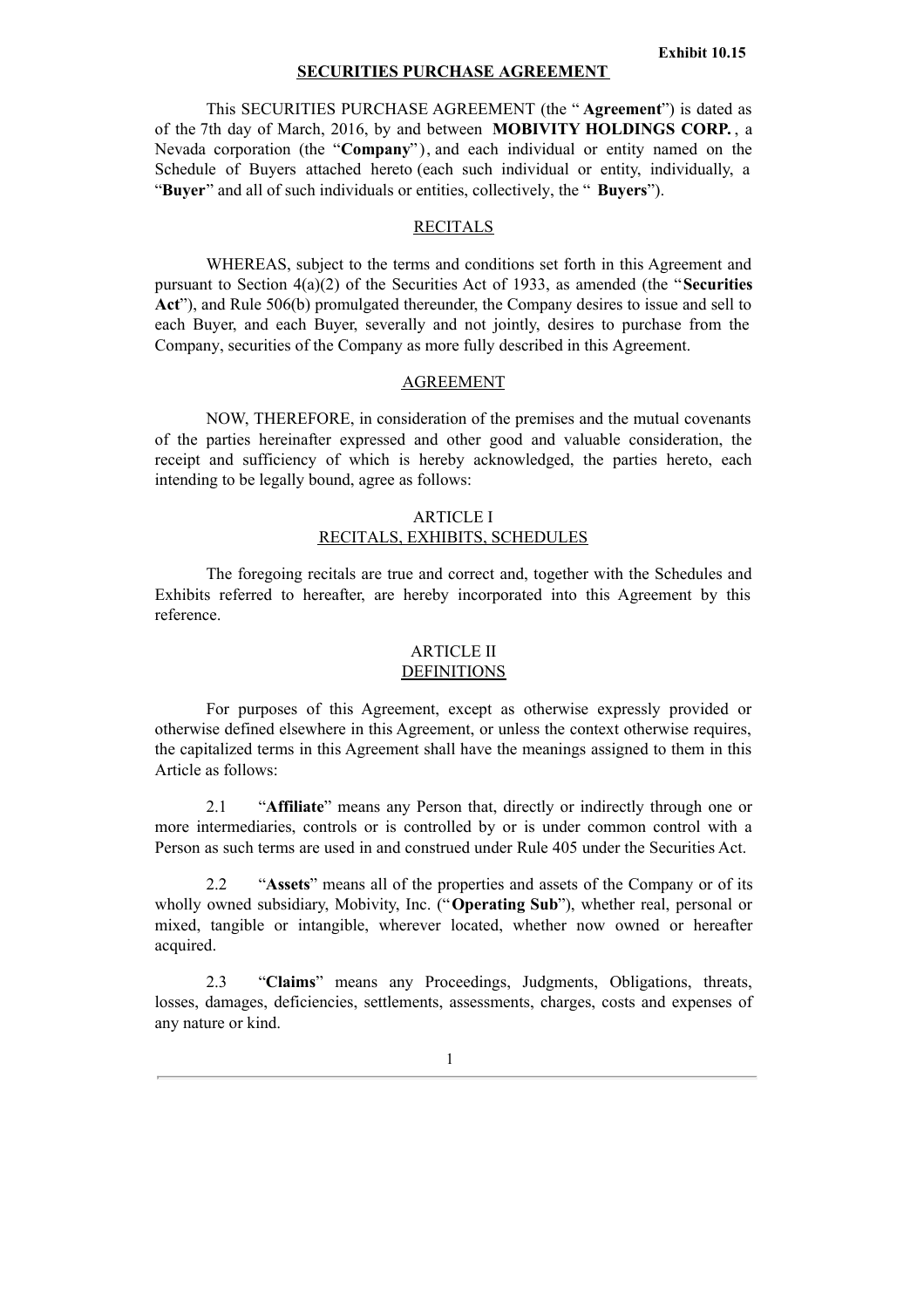2.5 "**Consent**" means any consent, approval, order or authorization of, or any declaration, filing or registration with, or any application or report to, or any waiver by, or any other action (whether similar or dissimilar to any of the foregoing) of, by or with, any Person, which is necessary in order to take a specified action or actions, in a specified manner and/or to achieve a specific result.

2.6 "**Contract**" means any written or oral contract, agreement, order or commitment of any nature whatsoever, including, any sales order, purchase order, lease, sublease, license agreement, services agreement, loan agreement, mortgage, security agreement, guarantee, management contract, employment agreement, consulting agreement, partnership agreement, shareholders agreement, buy‑sell agreement, option, warrant, debenture, subscription, call or put.

2.7 "**Encumbrance**" means any lien, security interest, pledge, mortgage, easement, leasehold, assessment, tax, covenant, restriction, reservation, conditional sale, prior assignment, or any other encumbrance, claim, burden or charge of any nature whatsoever.

2.8 "**Environmental Requirements**" means all Laws and requirements relating to human, health, safety or protection of the environment or to emissions, discharges, releases or threatened releases of pollutants, contaminants, or Hazardous Materials in the environment (including, without limitation, ambient air, surface water, ground water, land surface or subsurface strata), or otherwise relating to the treatment, storage, disposal, transport or handling of any Hazardous Materials.

2.9 "**Exchange Act**" shall mean the Securities Exchange Act of 1934, as amended, and the rules and regulations promulgated thereunder.

2.10 "**GAAP**" means generally accepted accounting principles, methods and practices set forth in the opinions and pronouncements of the Accounting Principles Board and the American Institute of Certified Public Accountants, and statements and pronouncements of the Financial Accounting Standards Board, the SEC or of such other Person as may be approved by a significant segment of the U.S. accounting profession, in each case as of the date or period at issue, and as applied in the U.S. to U.S. companies.

2.11 "**Governmental Authority**" means any foreign, federal, state or local government, or any political subdivision thereof, or any court, agency or other body, organization, group, stock market or exchange exercising any executive, legislative, judicial, quasi-judicial, regulatory or administrative function of government.

2.12 "**Hazardous Materials**" means: (i) any petroleum or petroleum products, radioactive materials, asbestos in any form that is or could become friable, urea formaldehyde foam insulation and transformers or other equipment that contain dielectric fluid containing levels of polychlorinated biphenyls (PCB's); (ii) any chemicals, materials, substances or wastes which are now or hereafter become defined as or included in the definition of "hazardous substances," "hazardous wastes," "hazardous materials," "extremely hazardous wastes," "restricted hazardous wastes," "toxic substances," "toxic pollutants" or words of similar import, under any Law; and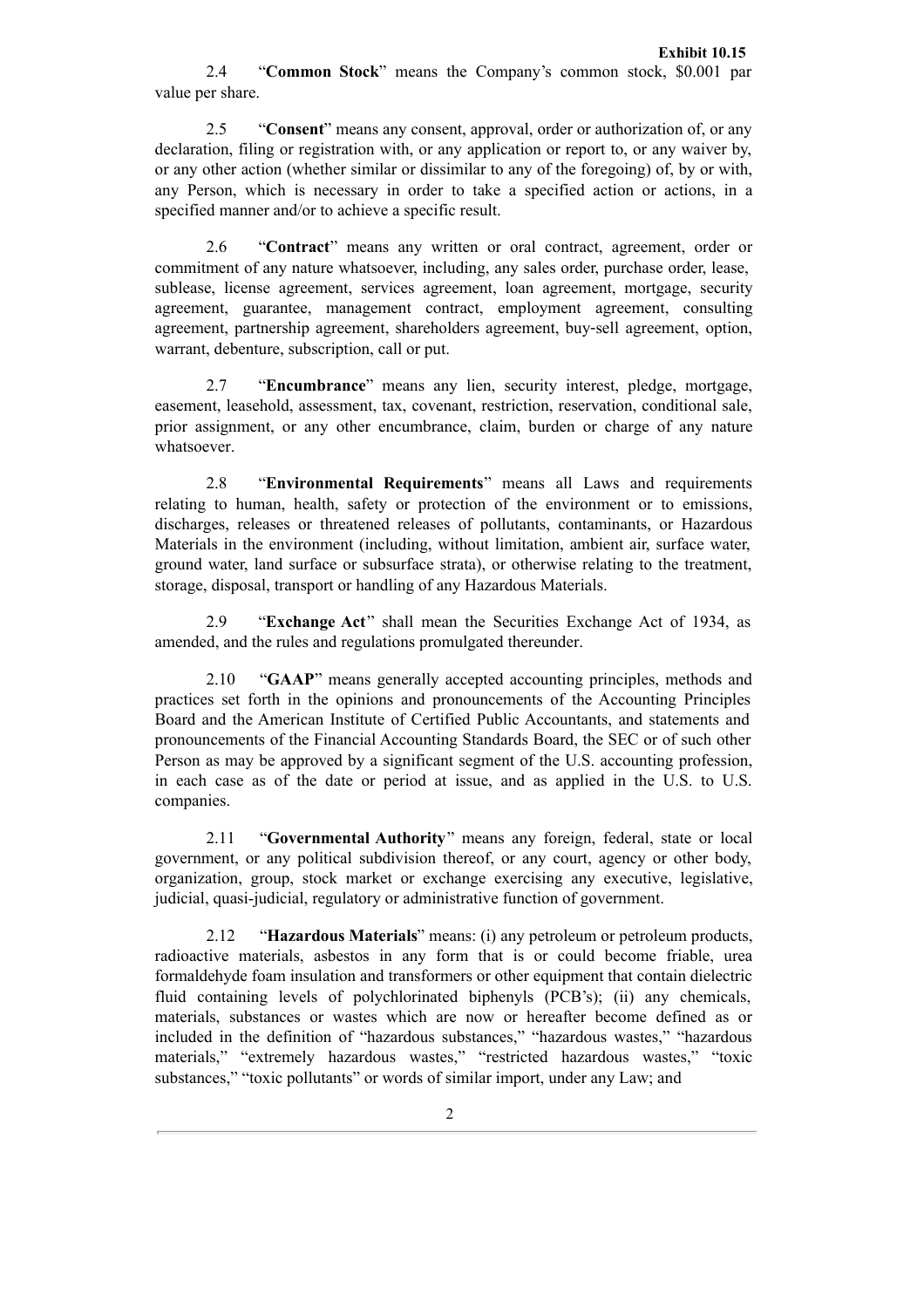(iii) any other chemical, material, substance, or waste, exposure to which is now or hereafter prohibited, limited or regulated by any Governmental Authority.

2.13 "**Judgment**" means any order, writ, injunction, fine, citation, award, decree, or any other judgment of any nature whatsoever of any Governmental Authority.

2.14 "**Law**" means any provision of any law, statute, ordinance, code, constitution, charter, treaty, rule or regulation of any Governmental Authority.

2.15 "**Leases**" means all leases for real or personal property.

2.16 "**Material Adverse Effect** " means with respect to the event, item or question at issue, that such event, item or question would not have or reasonably be expected to result in: (i) a material adverse effect on the legality, validity or enforceability of this Agreement or any of the Transaction Documents; (ii) a material adverse effect on the results of operations, Assets, business or condition (financial or otherwise) or prospects of the Company or any of its subsidiaries, either individually or taken as a whole; (iii) a material adverse effect on the Company's or its subsidiaries' ability to perform, on a timely basis, its or their respective Obligations under this Agreement or any Transaction Documents; or (iv) a material adverse effect on the Buyer's ability to sell or dispose of any of the Securities, whether on the Principal Trading Market, or otherwise, in accordance with applicable securities Laws.

2.17 "**Material Contract**" shall mean any Contract to which the Company or Operating Sub is a party or by which the Company or Operating Sub, or any of their Assets, are bound and which: (i) involves aggregate payments of Twenty-Five Thousand Dollars (\$25,000) or more to or from the Company or Operating Sub, as the applicable, following the date of this Agreement; (ii) involves delivery, purchase, licensing or provision, by or to the Company or Operating Sub, as applicable, following the date of this Agreement, of any goods, services, assets or other items having a value (or potential value) over the term of such Contract of Twenty-Five Thousand Dollars (\$25,000) or more or is otherwise material to the conduct of the Company's or Operating Sub's business as now conducted and as contemplated to be conducted in the future; (iii) involves a Lease; (iv) imposes any guaranty, surety or indemnification Obligations on the Company or Operating Sub; or (v) prohibits the Company or Operating Sub from engaging in any business or competing anywhere in the world.

2.18 "**Obligation**" means any debt, liability or obligation of any nature whatsoever, whether secured, unsecured, recourse, nonrecourse, liquidated, unliquidated, accrued, absolute, fixed, contingent, ascertained, unascertained, known, unknown or obligations under executory Contracts.

2.19 "**Ordinary Course of Business** " means the ordinary course of business consistent with past custom and practice (including with respect to quantity, quality and frequency).

2.20 "**Permit**" means any license, permit, approval, waiver, order, authorization, right or privilege of any nature whatsoever, granted, issued, approved or allowed by any Governmental Authority.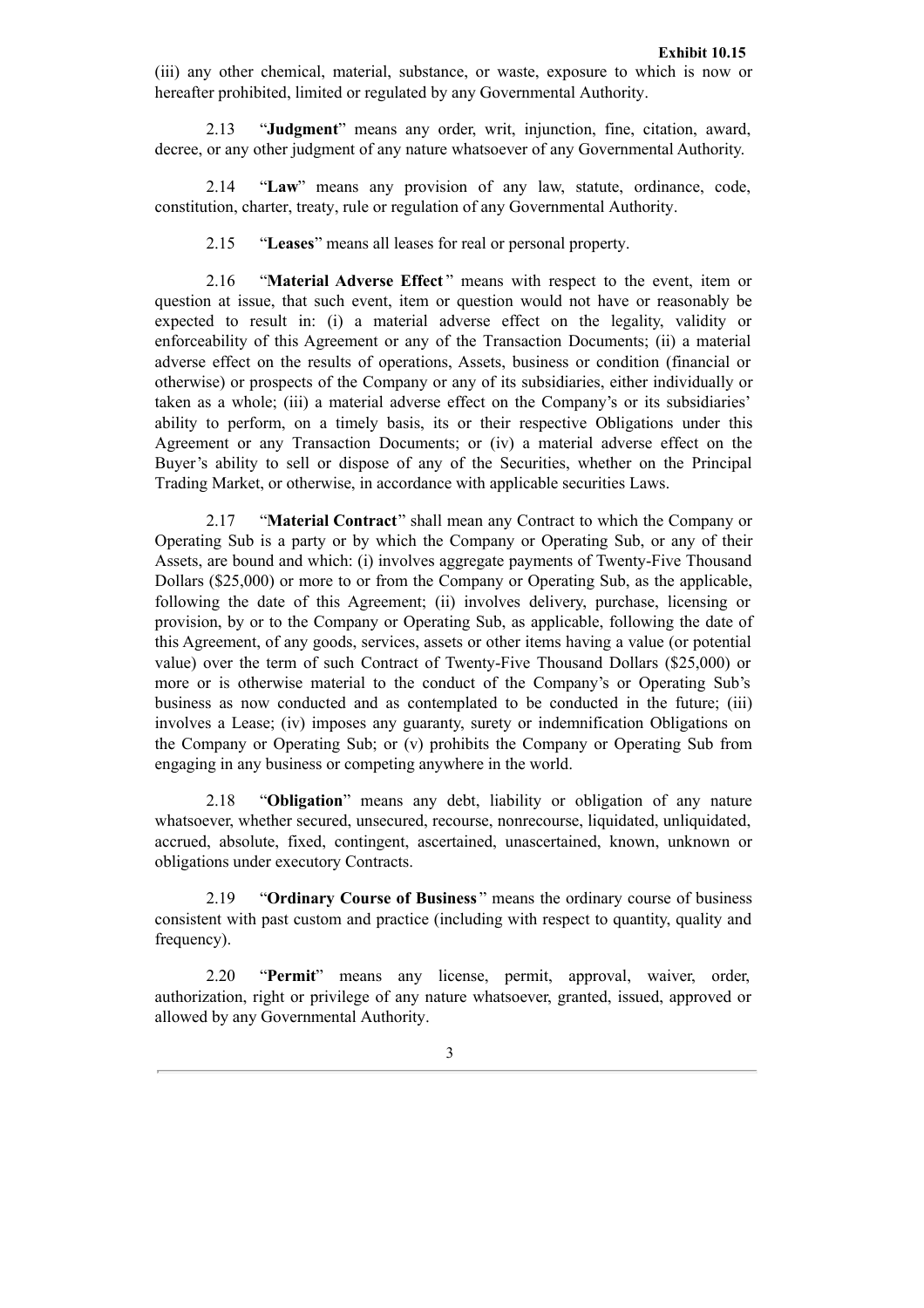2.21 "**Person**" means any individual, sole proprietorship, joint venture, partnership, company, corporation, association, cooperation, trust, estate, Governmental Authority, or any other entity of any nature whatsoever.

2.22 "**Principal Trading Market**" shall mean the Nasdaq Global Select Market, the Nasdaq Global Market, the Nasdaq Capital Market, the OTC Markets, including the Bulletin Board and Pink Sheets, the NYSE Euronext or the New York Stock Exchange, whichever is at the time the principal trading exchange or market for the Common Stock.

2.23 "**Proceeding**" means any demand, claim, suit, action, litigation, investigation, audit, study, arbitration, administrative hearing, or any other proceeding of any nature whatsoever.

2.24 "**Real Property**" means any real estate, land, building, structure, improvement, fixture or other real property of any nature whatsoever, including, but not limited to, fee and leasehold interests.

2.25 "**Registration Rights Agreement** " means the Registration Rights Agreement, dated the date hereof, among the Company and the Buyers, in the form of Exhibit A attached hereto.

2.26 "**SEC**" means the United States Securities and Exchange Commission.

2.27 "**Securities Act**" means the Securities Act of 1933, as amended, and the rules and regulations promulgated thereunder.

2.28 "**Shares**" means up to Three Million Three Hundred Thirty-Three Thousand Three Hundred Thirty‑Five (3,333,335) shares of Common Stock issued or issuable to the Buyers pursuant to this Agreement.

2.29 "**Tax**" means (i) any foreign, federal, state or local income, profits, gross receipts, franchise, sales, use, occupancy, general property, real property, personal property, intangible property, transfer, fuel, excise, accumulated earnings, personal holding company, unemployment compensation, social security, withholding taxes, payroll taxes, or any other tax of any nature whatsoever, (ii) any foreign, federal, state or local organization fee, qualification fee, annual report fee, filing fee, occupation fee, assessment, rent, or any other fee or charge of any nature whatsoever, or (iii) any deficiency, interest or penalty imposed with respect to any of the foregoing.

2.30 "**Tax Return**" means any tax return, filing, declaration, information statement or other form or document required to be filed in connection with or with respect to any Tax.

2.31 "**Transaction Documents**" means this Agreement and the Registration Rights Agreement executed in connection with the transactions contemplated hereunder.

## ARTICLE III INTERPRETATION

In this Agreement, unless the express context otherwise requires: (i) the words "herein," "hereof" and "hereunder" and words of similar import refer to this Agreement as a whole and not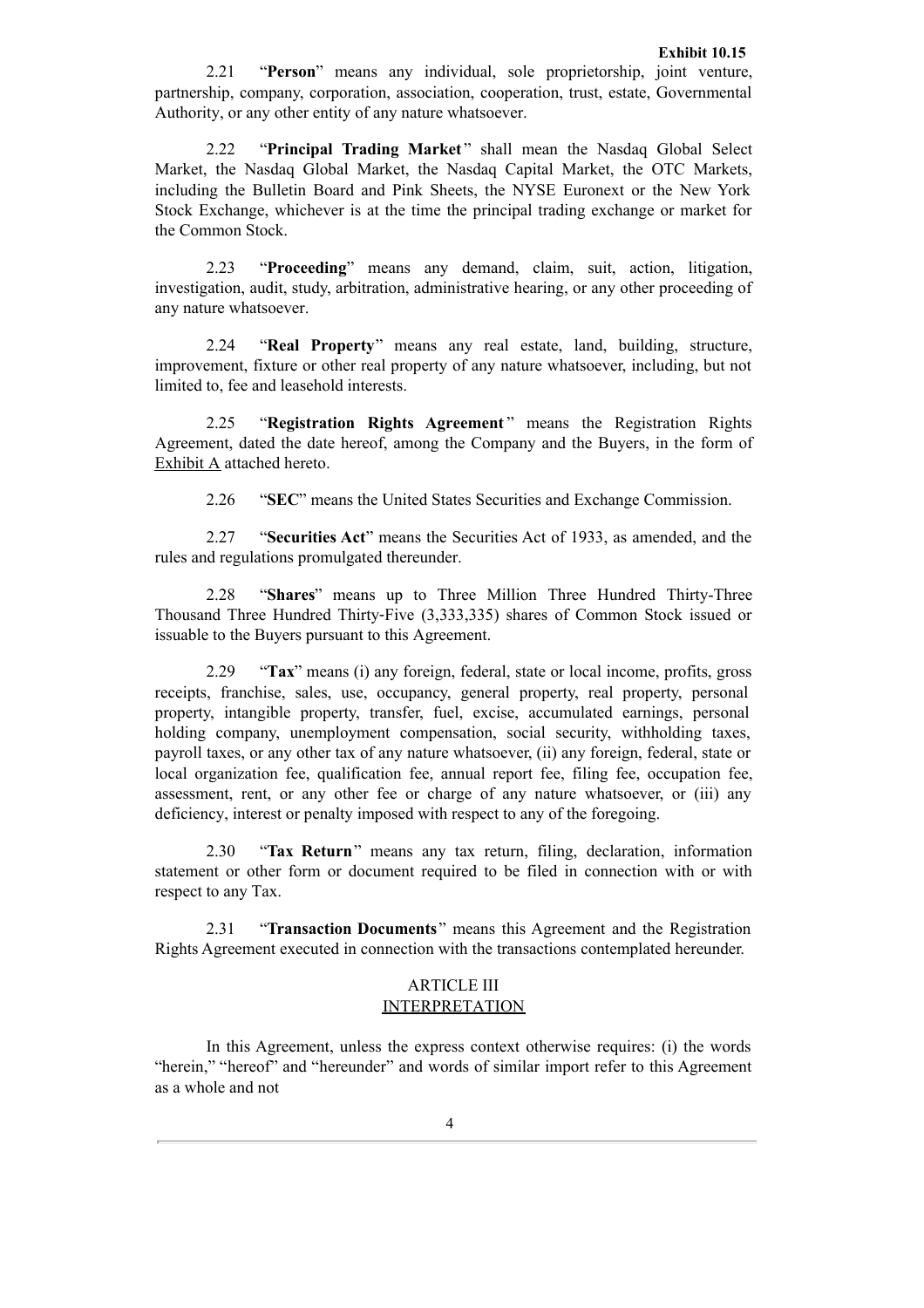to any particular provision of this Agreement; (ii) references to the words " Article" or "Section" refer to the respective Articles and Sections of this Agreement, and references to "Exhibit" or "Schedule" refer to the respective Exhibits and Schedules annexed hereto; (iii) references to a "party" mean a party to this Agreement and include references to such party's permitted successors and permitted assigns; (iv) references to a "third party" mean a Person not a party to this Agreement; (v) the terms "dollars" and "\$" means U.S. dollars; (vi) wherever the word "include," "includes" or "including" is used in this Agreement, it will be deemed to be followed by the words "without limitation."

## ARTICLE IV

## PURCHASE AND SALE

4.1 Sale and Issuance of Shares. Subject to the terms and conditions of this Agreement, each Buyer agrees, severally and not jointly, to purchase, and the Company agrees to sell and issue to each Buyer, the number of Shares set forth in the column designated "Number of Shares" opposite such Investor's name on the Schedule of Buyers, which in the aggregate shall equal up to Two Million One Dollars (\$2,000,001) of Shares, at a cash purchase price of \$0.60 per Share (the "**Purchase Price**"). The Company's agreement with each Buyer is a separate agreement, and the sale and issuance of the Shares to each Buyer is a separate sale and issuance.

### 4.2 Closing.

(a) The purchase, sale and issuance of the Shares shall take place at one or more closings (each of which is referred to in this Agreement as a "**Closing**" and the date of each is referred to in this Agreement as a "**Closing Date**"). The initial Closing (the "**Initial Closing**") shall have a minimum total Purchase Price of not less than One Million Five Hundred Thousand Dollars (\$1,500,000) (the "**Minimum Purchase Proceeds**"). The Initial Closing shall take place at the offices of Greenberg Traurig, LLP, 3161 Michelson Drive, Suite 1000, Irvine, California 92612, or such other location as the parties shall mutually agree, no later than the second business day following the satisfaction or waiver of the conditions provided in Articles VIII and IX of this Agreement ("**Initial Closing Date**").

(b) If less than all of the Shares are sold and issued at the Initial Closing, then, subject to the terms and conditions of this Agreement, the Company may sell and issue at one or more subsequent closings (each, a "**Subsequent Closing**"), within 90 days after the Initial Closing, up to the balance of the unissued Shares to such persons or entities as may be approved by the Company in its sole discretion. Any such sale and issuance in a Subsequent Closing shall be on the same terms and conditions as those contained herein, and such persons or entities shall, upon execution and delivery of the relevant signature pages, become parties to, and be bound by, this Agreement and the other Transaction Documents, without the need for an amendment to any of the Transaction Documents except to add such person's or entity's name to the appropriate exhibit to such Transaction Documents, and shall have the rights and obligations hereunder and thereunder, in each case as of the date of the applicable Subsequent Closing. Each Subsequent Closing shall take place at such date, time and place as shall be approved by the Company in its sole discretion.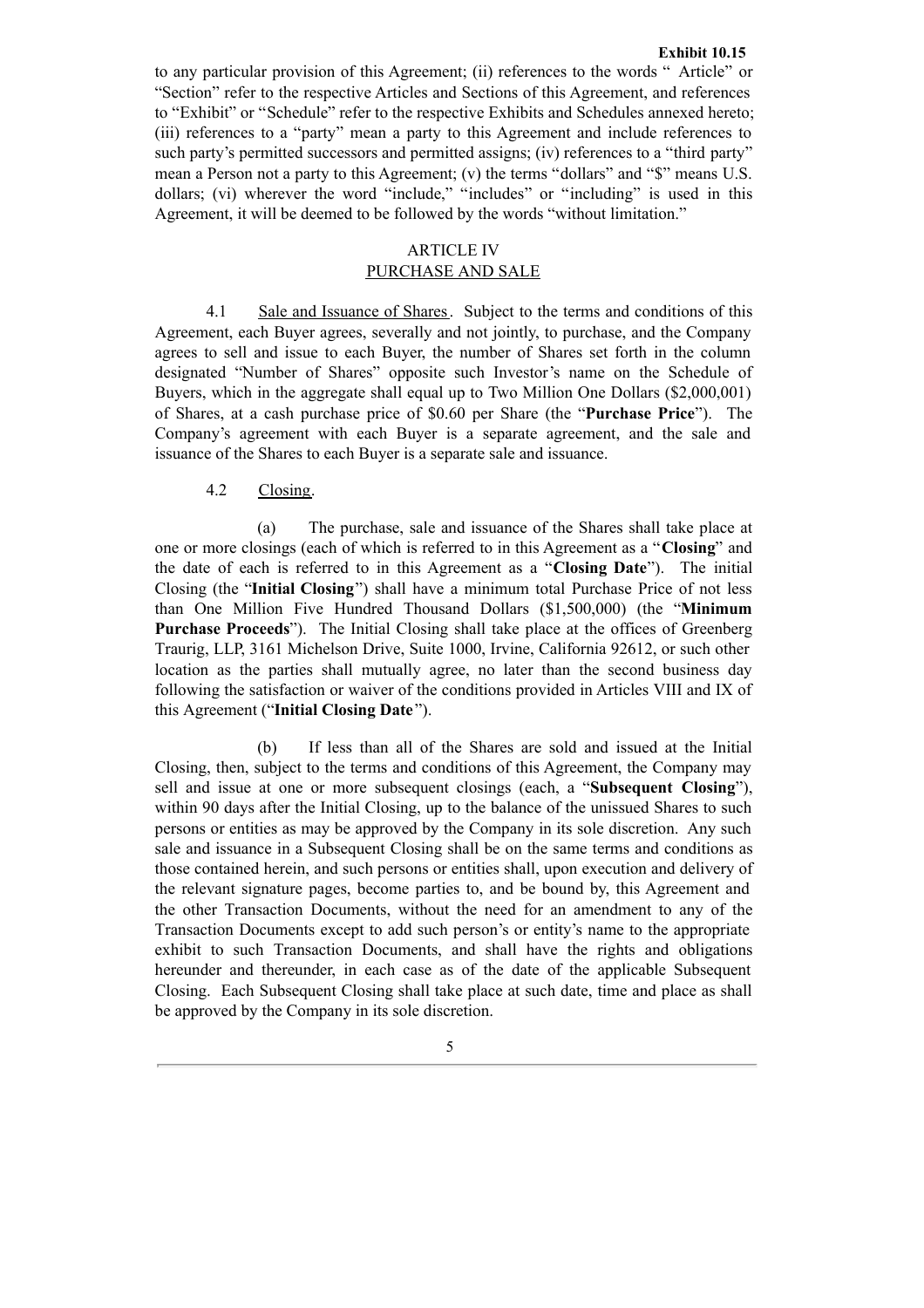4.3 Form of Payment; Delivery . At each Closing, Buyer shall deliver to the Company the "Purchase Price" opposite such Buyer's name on the Schedule of Buyers in the form of wire transfers of immediately available U.S. funds.

### ARTICLE V BUYERS' REPRESENTATIONS AND WARRANTIES

Each Buyer represents and warrants to the Company, that:

5.1 Investment Purpose. Each Buyer is acquiring the Shares for its own account for investment only and not with a view towards, or for resale in connection with, the public sale or distribution thereof, except pursuant to sales registered or exempted under the Securities Act; provided, however, that by making the representations herein, each Buyer reserves the right to dispose of the Shares at any time in accordance with or pursuant to an effective registration statement covering such Shares or an available exemption under the Securities Act. The Buyer acknowledges that a legend will be placed on the certificates representing the Shares in the following form:

THESE SECURITIES HAVE NOT BEEN REGISTERED UNDER THE U.S. SECURITIES ACT OF 1933, AS AMENDED, OR THE SECURITIES LAWS OF ANY STATE AND ARE "RESTRICTED SECURITIES" AS THAT TERM IS DEFINED IN RULE 144 UNDER THE SECURITIES ACT. SUCH SECURITIES MAY NOT BE OFFERED FOR SALE, SOLD, OR OTHERWISE TRANSFERRED EXCEPT PURSUANT TO AN EFFECTIVE REGISTRATION STATEMENT UNDER THE SECURITIES ACT AND THE APPLICABLE STATE SECURITIES LAWS OR PURSUANT TO AN EXEMPTION FROM REGISTRATION THEREUNDER, THE AVAILABILITY OF WHICH IS TO BE ESTABLISHED TO THE REASONABLE SATISFACTION OF COUNSEL TO THE ISSUER.

5.2 Accredited Investor Status. Each Buyer is an "accredited investor" as that term is defined in Rule  $501(a)$  of Regulation D, as promulgated under the Securities Act.

5.3 Reliance on Exemptions. Each Buyer understands that the Shares are being offered and sold to it in reliance on specific exemptions from the registration requirements of United States federal and state securities Laws and that the Company is relying in part upon the truth and accuracy of, and each Buyer's compliance with, the representations, warranties, agreements, acknowledgments and understandings of each Buyer set forth herein in order to determine the availability of such exemptions and the eligibility of each Buyer to acquire the Shares.

5.4 Information. Each Buyer and its advisors, if any, have been furnished with all materials relating to the business, finances and operations of the Company and other information each Buyer deemed material to making an informed investment decision regarding its purchase of the Shares, which have been requested by each Buyer. Buyer acknowledges that it has received and reviewed a copy of the Company's Prospectus dated September 10, 2015, which was filed with the SEC on September 15, 2015, and all periodic reports subsequently filed by the Company with the SEC. Each Buyer and its advisors, if any, have been afforded the opportunity to ask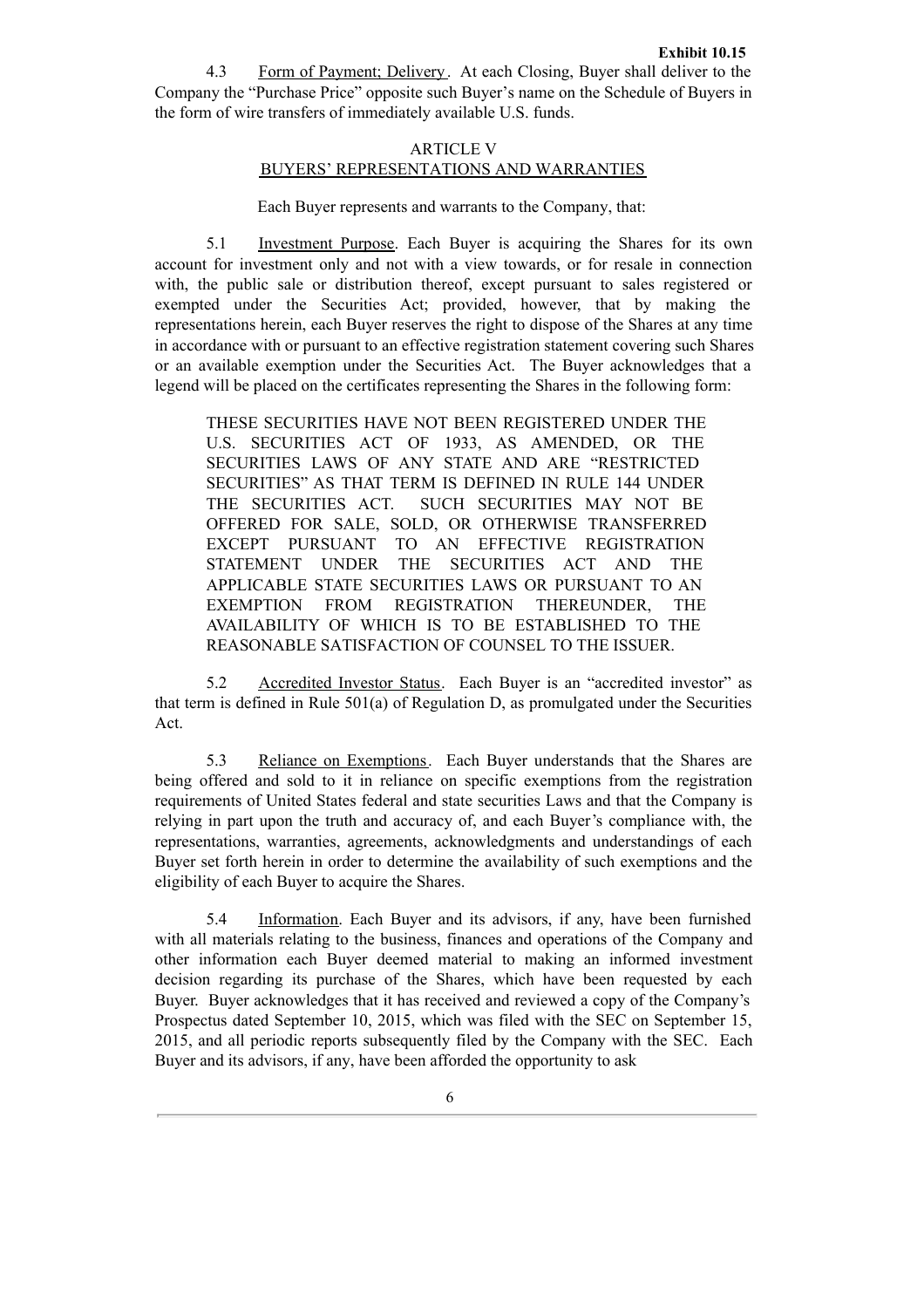questions of the Company and its management. Neither such inquiries, nor any other due diligence investigations conducted by any Buyer or its advisors, if any, or its representatives, shall modify, amend or affect each Buyer's right to rely on the Company's and Operating Sub's representations and warranties contained in Article VI below. Each Buyer understands that its investment in the Shares involves a high degree of risk. Each Buyer is in a position regarding the Company, which, based upon employment, family relationship or economic bargaining power, enabled and enables such Buyer to obtain information from the Company in order to evaluate the merits and risks of this investment. Each Buyer has sought such accounting, legal and tax advice as it has considered necessary to make an informed investment decision with respect to its acquisition of the Shares.

5.5 No Governmental Review. Each Buyer understands that no United States federal or state Governmental Authority has passed on or made any recommendation or endorsement of the Shares, or the fairness or suitability of the investment in the Shares, nor have such Governmental Authorities passed upon or endorsed the merits of the offering of the Shares.

5.6 Authorization, Enforcement. This Agreement has been duly and validly authorized, executed and delivered on behalf of each Buyer and is a valid and binding agreement of each Buyer, enforceable in accordance with its terms, except as such enforceability may be limited by general principles of equity or applicable bankruptcy, insolvency, reorganization, moratorium, liquidation and other similar laws relating to, or affecting generally, the enforcement of applicable creditors' rights and remedies.

5.7 General Solicitation. The Buyer is not purchasing the Shares as a result of any advertisement, article, notice or other communication regarding the Shares published in any newspaper, magazine or similar media or broadcast over television or radio or presented at any seminar or any other general solicitation or general advertisement. The Buyer represents that it has a relationship preceding its decision to purchase the Shares with the Company.

#### ARTICLE VI

## REPRESENTATIONS AND WARRANTIES OF THE COMPANY

Except as set forth and disclosed in the Company's disclosure schedules ("**Disclosure Schedules**") attached to this Agreement and made a part hereof, the Company and Operating Sub each hereby makes the following representations and warranties to the Buyer:

6.1 Subsidiaries. Except for a one hundred percent (100%) ownership in Operating Sub, the Company has no subsidiaries and the Company does not own, directly or indirectly, any outstanding voting securities of or other interests in, or have any control over, any other Person. With respect to Operating Sub, all representations and warranties in this Article VI and elsewhere in this Agreement shall be deemed repeated and re-made from and by Operating Sub, as if such representations and warranties were independently made by Operating Sub, in this Agreement (but modified as necessary in order to give effect to the intent of the parties that such representation and warranty is being made by the Operating Sub, rather than the Company, as applicable). In addition, each representation and warranty contained in this Article VI or otherwise set forth in this Agreement shall be deemed to mean and be construed to include the Company and each of its subsidiaries, as applicable, regardless of whether each of such representations and warranties in Article VI specifically refers to the Company's subsidiaries or not.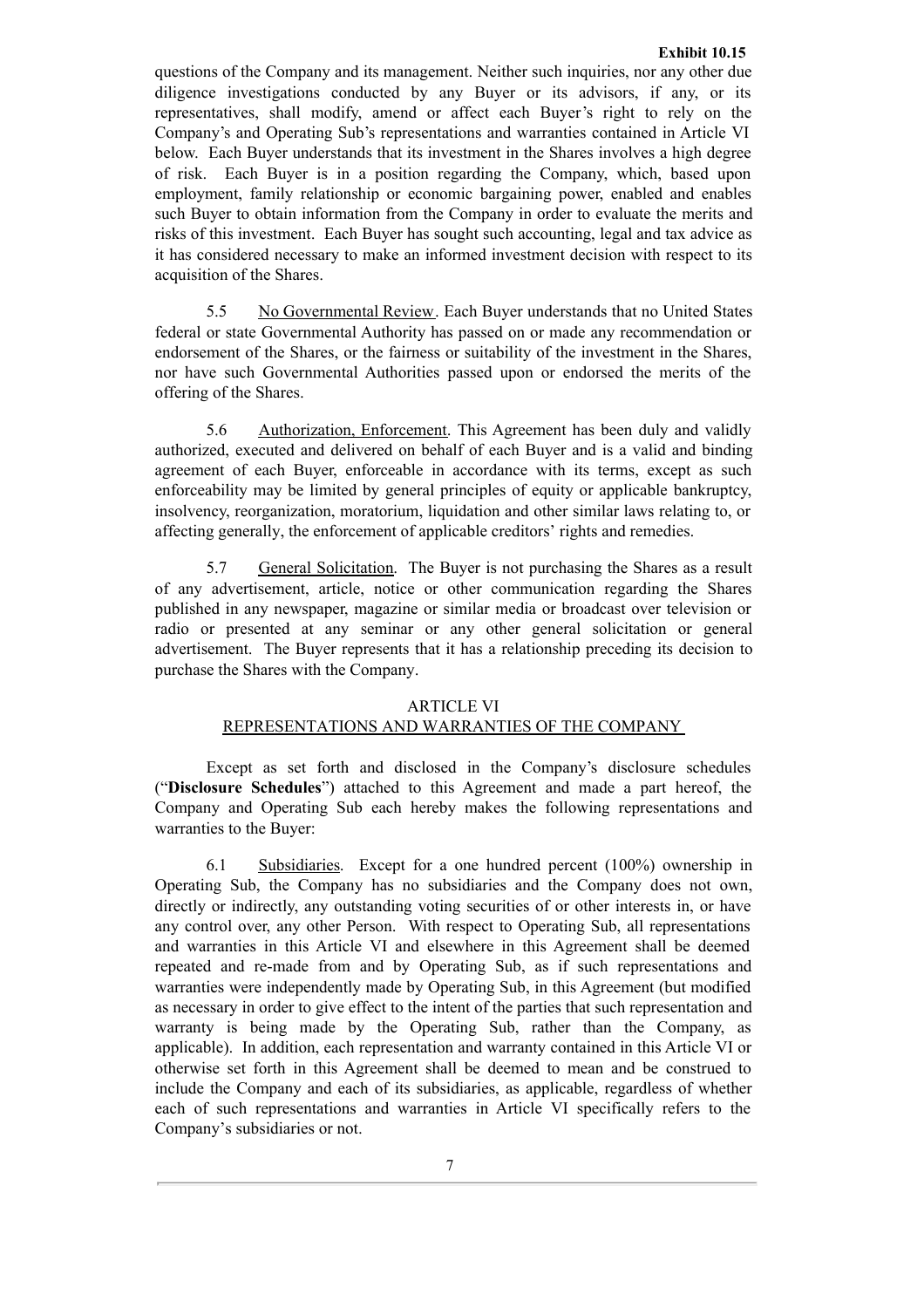6.2 Organization. The Company and its subsidiaries are corporations, duly organized, validly existing and in good standing under the Laws of the jurisdiction in which they are incorporated. The Company has the full corporate power and authority and all necessary certificates, licenses, approvals and Permits to: (i) enter into and execute this Agreement and the Transaction Documents and to perform all of its Obligations hereunder and thereunder; and (ii) own and operate its Assets and properties and to conduct and carry on its business as and to the extent now conducted. The Company is duly qualified to transact business and is in good standing as a foreign corporation in each jurisdiction where the character of its business or the ownership or use and operation of its Assets or properties requires such qualification, except to the extent that failure to so qualify will not result in a Material Adverse Effect.

6.3 Authority and Approval of Agreement; Binding Effect . The execution and delivery by Company of this Agreement and the Transaction Documents, and the performance by Company of all of its Obligations hereunder and thereunder, including the issuance of the Shares, have been duly and validly authorized and approved by Company and its board of directors pursuant to all applicable Laws and no other corporate action or Consent on the part of Company, its board of directors, stockholders or any other Person is necessary or required by the Company to execute this Agreement and the Transaction Documents, consummate the transactions contemplated herein and therein, perform all of Company's Obligations hereunder and thereunder, or to issue the Shares. This Agreement and each of the Transaction Documents have been duly and validly executed by Company (and the officer executing this Agreement and all such other Transaction Documents is duly authorized to act and execute same on behalf of Company) and constitute the valid and legally binding agreements of Company, enforceable against Company in accordance with their respective terms, except as such enforceability may be limited by general principles of equity or applicable bankruptcy, insolvency, reorganization, moratorium, liquidation and other similar laws relating to, or affecting generally, the enforcement of applicable creditors' rights and remedies.

6.4 Capitalization. Immediately prior to the Initial Closing, the authorized capital stock of the Company will consist of 50,000,000 shares of Common Stock, of which 28,787,991 shares of Common Stock are issued and outstanding. All of such outstanding shares have been validly issued and are fully paid and nonassessable. The Common Stock is currently quoted on the OTCQB Market under the trading symbol "MFON". The Company has received no notice, either oral or written, with respect to the continued eligibility of the Common Stock for quotation on the Principal Trading Market, and the Company has maintained all requirements on its part for the continuation of such quotation. Except as set forth on **Schedule 6.4**, no shares of Common Stock are subject to preemptive rights or any other similar rights or any Encumbrances suffered or permitted by the Company. Except as set forth on **Schedule 6.4**, as of the date hereof: (i) there are no outstanding options, warrants, scrip, rights to subscribe to, calls or commitments of any character whatsoever relating to, or securities or rights convertible into, any shares of capital stock of the Company or any of its subsidiaries, or Contracts, commitments, understandings or arrangements by which the Company or any of its subsidiaries is or may become bound to issue additional shares of capital stock of the Company or any of its subsidiaries, or options, warrants, scrip, rights to subscribe to, calls or commitments of any character whatsoever relating to, or securities or rights convertible into, any shares of capital stock of the Company or any of its subsidiaries; (collectively, "**Derivative Securities**"); (ii) there are no outstanding debt securities, notes, credit agreements, credit facilities or other Contracts or instruments evidencing indebtedness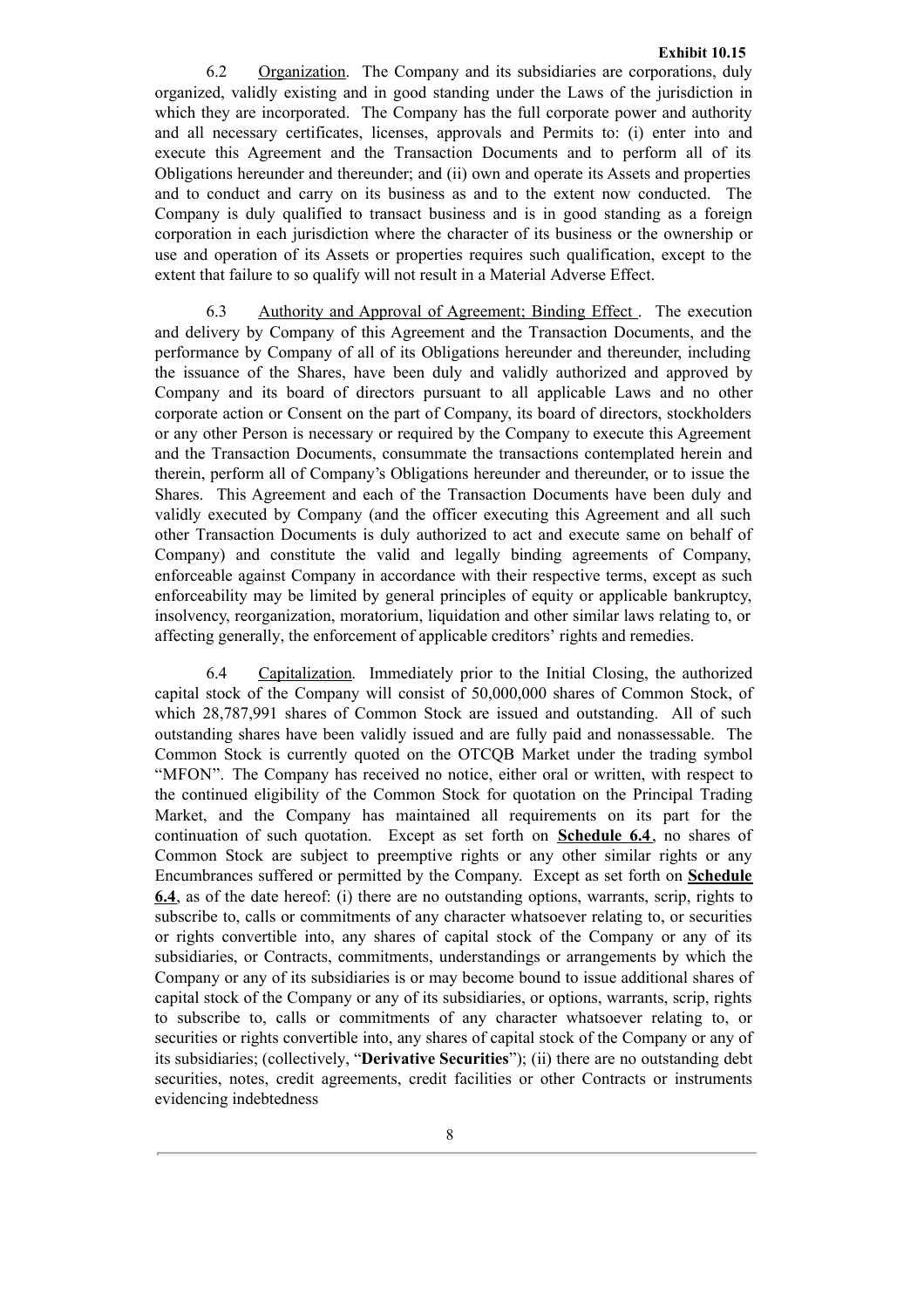### **Exhibit 10.15**

of the Company or any of its subsidiaries, or by which the Company or any of its subsidiaries is or may become bound; (iii) there are no outstanding registration statements with respect to the Company or any of its securities; (iv) there are no agreements or arrangements under which the Company or any of its subsidiaries is obligated to register the sale of any of their securities under the Securities Act (except pursuant to this Agreement); (v) there are no financing statements securing obligations filed in connection with the Company or any of its Assets; (vi) there are no securities or instruments containing anti-dilution or similar provisions that will be triggered by this Agreement or any related agreement or the consummation of the transactions described herein or therein; and (vii) there are no outstanding securities or instruments of the Company which contain any redemption or similar provisions, and there are no Contracts by which the Company is or may become bound to redeem a security of the Company. Except as set forth on **Schedule 6.4**, there are no stockholders agreements, voting agreements or other similar agreements with respect to the Company's capital stock to which the Company is a party or, to the knowledge of the Company, between or among any of the Company's stockholders. **Schedule 6.4** sets forth a detailed calculation of the total number of shares of Common Stock outstanding as of the date hereof assuming (i) the issuance of Shares pursuant to this Agreement; (ii) the exercise in full of all outstanding Derivative Securities taking into account all applicable antidilution or similar adjustments or rights, including without limitation those resulting from the issuance of Shares pursuant to this Agreement; and (iii) the exercise of all Derivative Securities authorized for issuance, but not yet issued, under any plan of the Company.

6.5 No Conflicts; Consents and Approvals. The execution, delivery and performance of this Agreement and the Transaction Documents, and the consummation of the transactions contemplated hereby and thereby, including the issuance of any of the Shares, will not: (i) constitute a violation of or conflict with any provision of the Company's or any Subsidiary's certificate or articles of incorporation, bylaws or other organizational or charter documents; (ii) constitute a violation of, or a default or breach under (either immediately, upon notice, upon lapse of time, or both), or conflicts with, or gives to any other Person any rights of termination, amendment, acceleration or cancellation of, any provision of any Contract to which Company is a party or by which any of its Assets or properties may be bound; (iii) constitute a violation of, or a default or breach under (either immediately, upon notice, upon lapse of time, or both), or conflicts with, any Judgment; (iv) constitute a violation of, or conflict with, any Law (including United States federal and state securities Laws and the rules and regulations of any market or exchange on which the Common Stock is quoted); or (v) result in the loss or adverse modification of, or the imposition of any fine, penalty or other Encumbrance with respect to, any Permit granted or issued to, or otherwise held by or for the use of, Company or any of Company's Assets. The Company is not in violation of its articles of incorporation, bylaws or other organizational or governing documents and the Company is not in default or breach (and no event has occurred which with notice or lapse of time or both could put the Company in default or breach) under, and the Company has not taken any action or failed to take any action that would give to any other Person any rights of termination, amendment, acceleration or cancellation of, any Contract to which the Company is a party or by which any property or Assets of the Company are bound or affected. Except as specifically contemplated by this Agreement, the Company is not required to obtain any Consent of, from, or with any Governmental Authority, or any other Person, in order for it to execute, deliver or perform any of its Obligations under this Agreement or the Transaction Documents in accordance with the terms hereof or thereof, or to issue and sell the Shares in accordance with the terms hereof. All Consents which the Company is required to obtain pursuant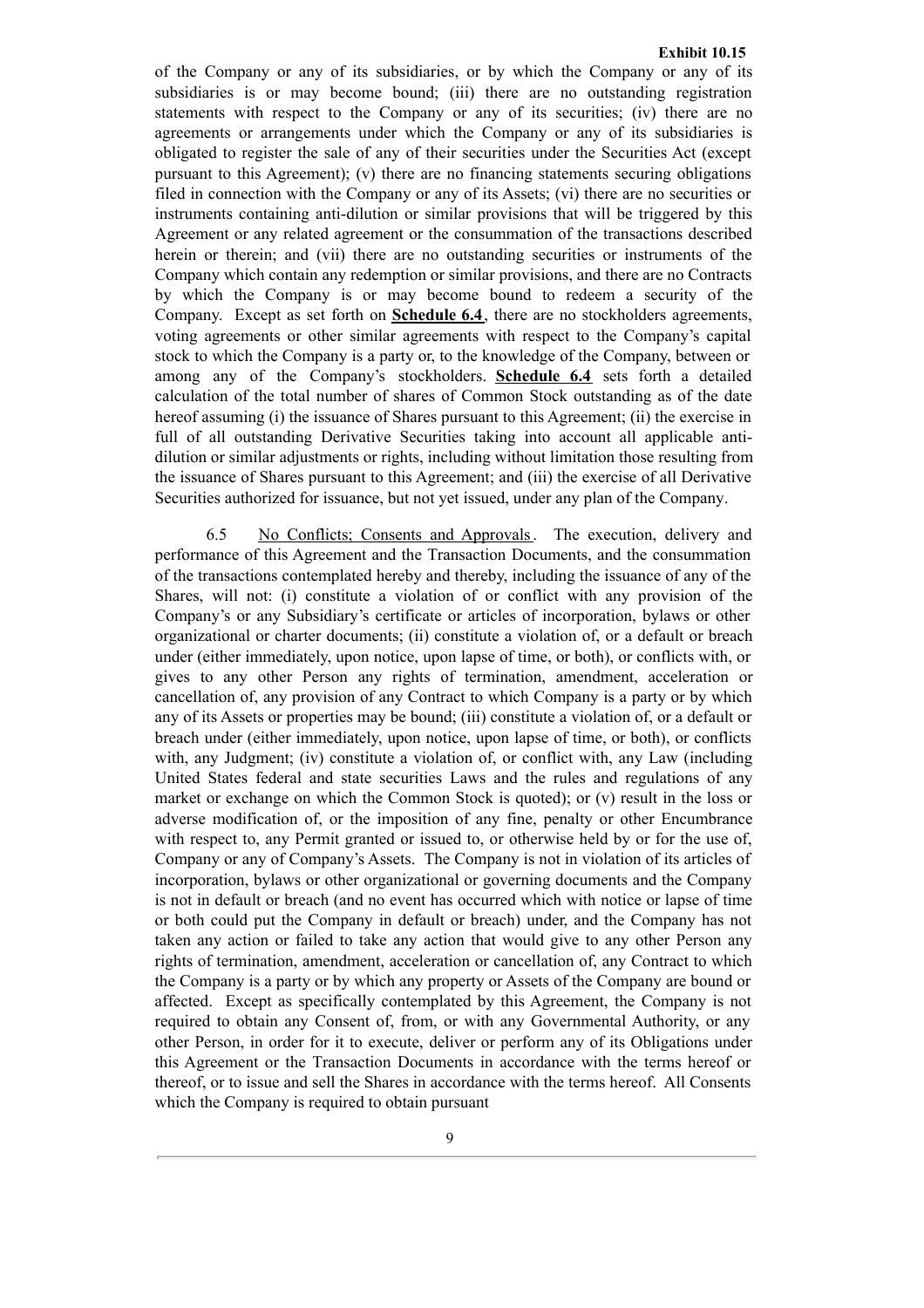to the immediately preceding sentence have been obtained or effected on or prior to the date hereof. The Company is not aware of any facts or circumstances which might give rise to any of the foregoing.

6.6 Issuance of Shares. The Shares are duly authorized and, upon issuance in accordance with the terms hereof, shall be duly issued, fully paid and non-assessable, and free from all Encumbrances with respect to the issue thereof, and will be issued in compliance with all applicable United States federal and state securities Laws. Assuming the accuracy of the representations and warranties of the Buyers set forth in Article V above, the offer and sale by the Company of the Shares is exempt from: (i) the registration and prospectus delivery requirements of the Securities Act; and (ii) the registration and/or qualification provisions of all applicable state and provincial securities and "blue sky" laws.

6.7 SEC Documents; Financial Statements. The Common Stock is registered pursuant to Section 12 of the Exchange Act and the Company has timely filed all reports, schedules, forms, statements and other documents required to be filed by it with the SEC under the Exchange Act (all of the foregoing filed within the two (2) years preceding the date hereof or amended after the date hereof and all exhibits included therein and financial statements and schedules thereto and documents incorporated by reference therein, being hereinafter referred to as the "**SEC Documents**"). The Company is current with its filing obligations under the Exchange Act and all SEC Documents filed within the two (2) years preceding the date hereof have been filed on a timely basis or the Company has received a valid extension of such time of filing and has filed any such SEC Document prior to the expiration of any such extension. The Company represents and warrants that true and complete copies of the SEC Documents are available on the SEC's website (www.sec.gov) at no charge to Buyers, and Buyers acknowledge that each of them may retrieve all SEC Documents from such website and each Buyer's access to such SEC Documents through such website shall constitute delivery of the SEC Documents to Buyers; provided, however, that if any Buyer is unable to obtain any of such SEC Documents from such website at no charge, as result of such website not being available or any other reason beyond any Buyer's control, then upon request from such Buyer, the Company shall deliver to such Buyer true and complete copies of such SEC Documents. As of their respective dates, the SEC Documents complied in all material respects with the requirements of the Exchange Act, and none of the SEC Documents, at the time they were filed with the SEC, contained any untrue statement of a material fact or omitted to state a material fact required to be stated therein or necessary in order to make the statements therein, in light of the circumstances under which they were made, not misleading. None of the statements made in any such SEC Documents is, or has been, required to be amended or updated under applicable Law (except as such statements have been amended or updated in subsequent filings prior the date hereof, which amendments or updates are also part of the SEC Documents). As of their respective dates, the financial statements of the Company included in the SEC Documents ("**Financial Statements**") complied in all material respects with applicable accounting requirements and the published rules and regulations of the SEC with respect thereto. All of the Financial Statements have been prepared in accordance with GAAP, consistently applied, during the periods involved (except: (i) as may be otherwise indicated in such Financial Statements or the notes thereto; or (ii) in the case of unaudited interim statements, to the extent they may exclude footnotes or may be condensed or summary statements), and fairly present in all material respects the consolidated financial position of the Company as of the dates thereof and the consolidated results of its operations and cash flows for the periods then ended (subject, in the case of unaudited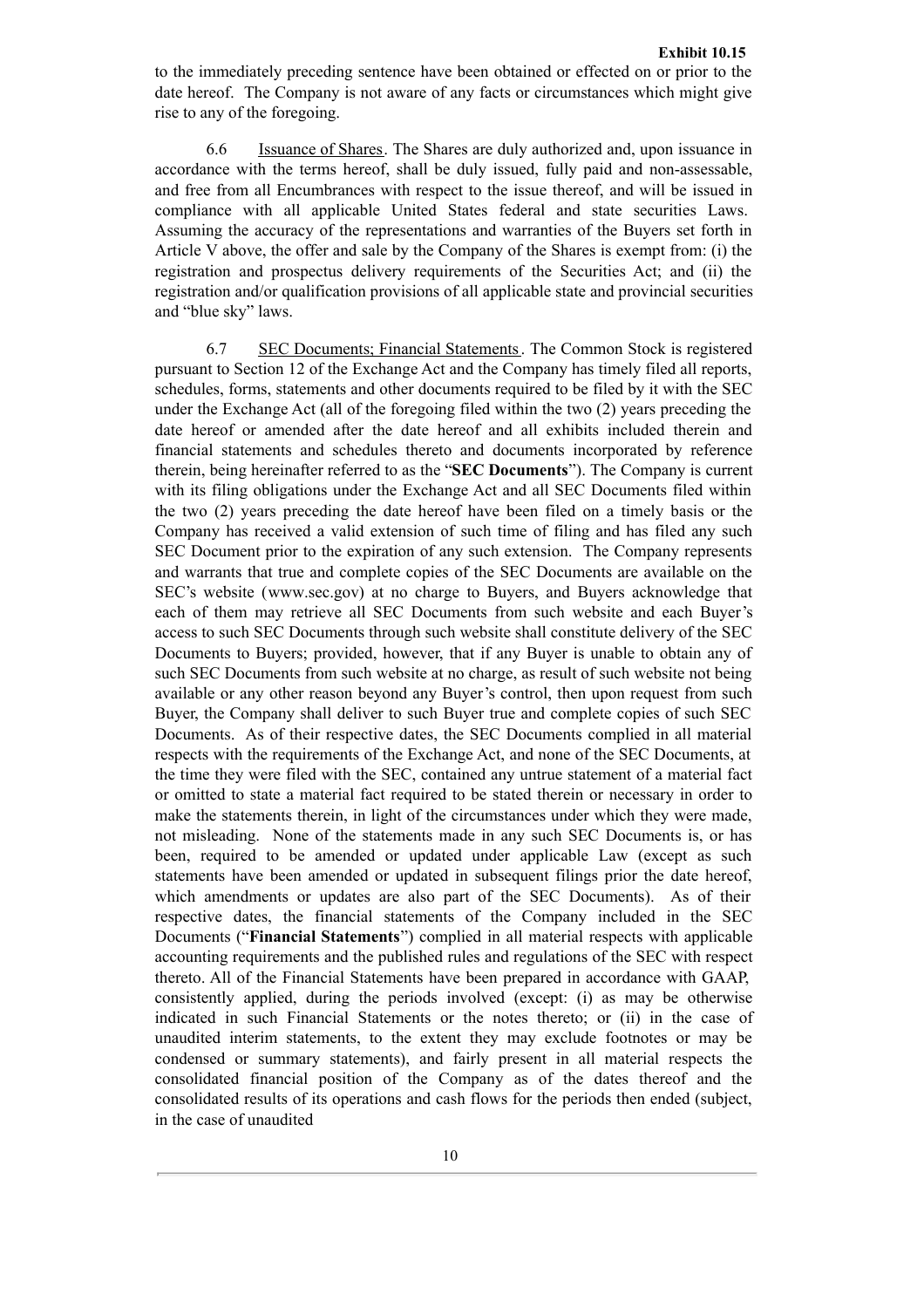statements, to normal year-end audit adjustments). To the knowledge of the Company and its officers, no other information provided by or on behalf of the Company to the Buyers which is not included in the SEC Documents contains any untrue statement of a material fact or omits to state any material fact necessary in order to make the statements therein, in the light of the circumstance under which they are or were made, not misleading.

6.8 Absence of Certain Changes. Since the date the last of the SEC Documents was filed with the SEC, none of the following have occurred:

(a) There has been no event or circumstance of any nature whatsoever that has resulted in, or could reasonably be expected to result in, a Material Adverse Effect; or

(b) Any transaction, event, action, development, payment, or any other matter of any nature whatsoever entered into by the Company other than in the Ordinary Course of Business.

6.9 Absence of Litigation or Adverse Matters . That: (i) there is no Proceeding before or by any Governmental Authority or any other Person, pending, or the best of Company's knowledge, threatened or contemplated by, against or affecting the Company, its business or Assets; (ii) there is no outstanding Judgments against or affecting the Company, its business or Assets; (iii) the Company is not in breach or violation of any Contract; and (iv) the Company has not received any material complaint from any customer, supplier, vendor or employee.

6.10 Liabilities and Indebtedness of the Company . The Company does not have any Obligations of any nature whatsoever, except: (i) as disclosed in the Financial Statements; or (ii) Obligations incurred in the Ordinary Course of Business since the date of the last Financial Statements filed by the Company with the SEC which do not or would not, individually or in the aggregate, exceed Ten Thousand Dollars (\$10,000) or otherwise have a Material Adverse Effect.

6.11 Title to Assets. The Company has good and marketable title to, or a valid leasehold interest in, all of its Assets which are material to the business and operations of the Company as presently conducted, free and clear of all Encumbrances or restrictions on the transfer or use of same. Except as would not have a Material Adverse Effect, the Company's Assets are in good operating condition and repair, ordinary wear and tear excepted, and are free of any latent or patent defects which might impair their usefulness, and are suitable for the purposes for which they are currently used and for the purposes for which they are proposed to be used.

6.12 Real Estate.

(a) Real Property Ownership. The Company does not own any Real Property.

(b) Real Property Leases. Except for the Leases described in the SEC Documents (the "**Company Leases**"), the Company does not lease any other Real Property. With respect to each of the Company Leases: (i) the Company has been in peaceful possession of the property leased thereunder and neither the Company nor the landlord is in default thereunder; (ii) no waiver, indulgence or postponement of any of the Obligations thereunder has been granted by the Company or landlord thereunder; and (iii) there exists no event, occurrence, condition or act known to the Company which, upon notice or lapse of time or both, would be or could become a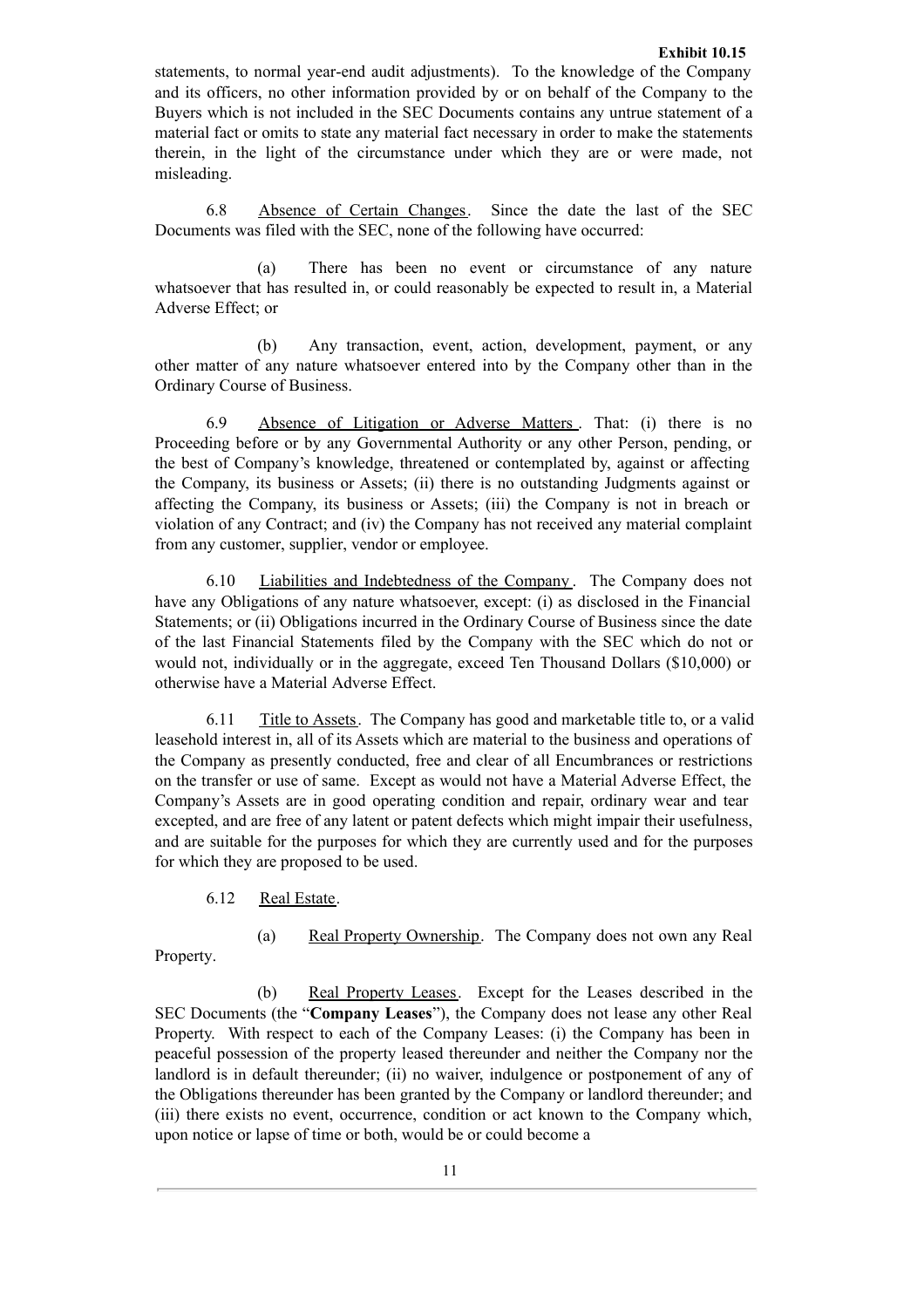default thereunder or which could result in the termination of the Company Leases, or any of them, or have a Material Adverse Effect on the business of the Company, its Assets or its operations or financial results. The Company has not violated nor breached any provision of any such Company Leases, and all Obligations required to be performed by the Company under any of such Company Leases have been fully, timely and properly performed. If requested by any of the Buyers, the Company has delivered to such Buyers true, correct and complete copies of all Company Leases, including all modifications and amendments thereto, whether in writing or otherwise. The Company has not received any written or oral notice to the effect that any of the Company Leases will not be renewed at the termination of the term of such Company Leases, or that any of such Company Leases will be renewed only at higher rents.

6.13 Material Contracts. A list of the Material Contracts is attached as **Schedule 6.13**. An accurate, current and complete copy of each of the Material Contracts has been furnished to Buyers and/or is readily available as part of the SEC Documents, and each of the Material Contracts constitutes the entire agreement of the respective parties thereto relating to the subject matter thereof. There are no outstanding offers, bids, proposals or quotations made by Company which, if accepted, would create a Material Contract with Company. Each of the Material Contracts is in full force and effect and is a valid and binding Obligation of the parties thereto in accordance with the terms and conditions thereof. To the knowledge of the Company and its officers, all Obligations required to be performed under the terms of each of the Material Contracts by any party thereto have been fully performed by all parties thereto, and no party to any Material Contracts is in default with respect to any term or condition thereof, nor has any event occurred which, through the passage of time or the giving of notice, or both, would constitute a default thereunder or would cause the acceleration or modification of any Obligation of any party thereto or the creation of any Encumbrance upon any of the Assets of the Company. Further, the Company has received no notice, nor does the Company have any knowledge, of any pending or contemplated termination of any of the Material Contracts and, no such termination is proposed or has been threatened, whether in writing or orally.

6.14 Compliance with Laws. The Company is and at all times has been in material compliance with all Laws. The Company has not received any notice that it is in violation of, has violated, or is under investigation with respect to, or has been threatened to be charged with, any violation of any Law.

6.15 Intellectual Property. The Company owns or possesses adequate and legally enforceable rights or licenses to use all trademarks, trade names, service marks, service mark registrations, service names, patents, patent rights, copyrights, inventions, licenses, approvals, governmental authorizations, trade secrets and all other intellectual property rights necessary to conduct its business as now conducted. The Company does not have any knowledge of any infringement by the Company of trademark, trade name rights, patents, patent rights, copyrights, inventions, licenses, service names, service marks, service mark registrations, trade secret or other intellectual property rights of others, and, to the knowledge of the Company, there is no Claim being made or brought against, or to the Company's knowledge, being threatened against, the Company regarding trademark, trade name, patents, patent rights, invention, copyright, license, service names, service marks, service mark registrations, trade secret or other intellectual property infringement; and the Company is unaware of any facts or circumstances which might give rise to any of the foregoing.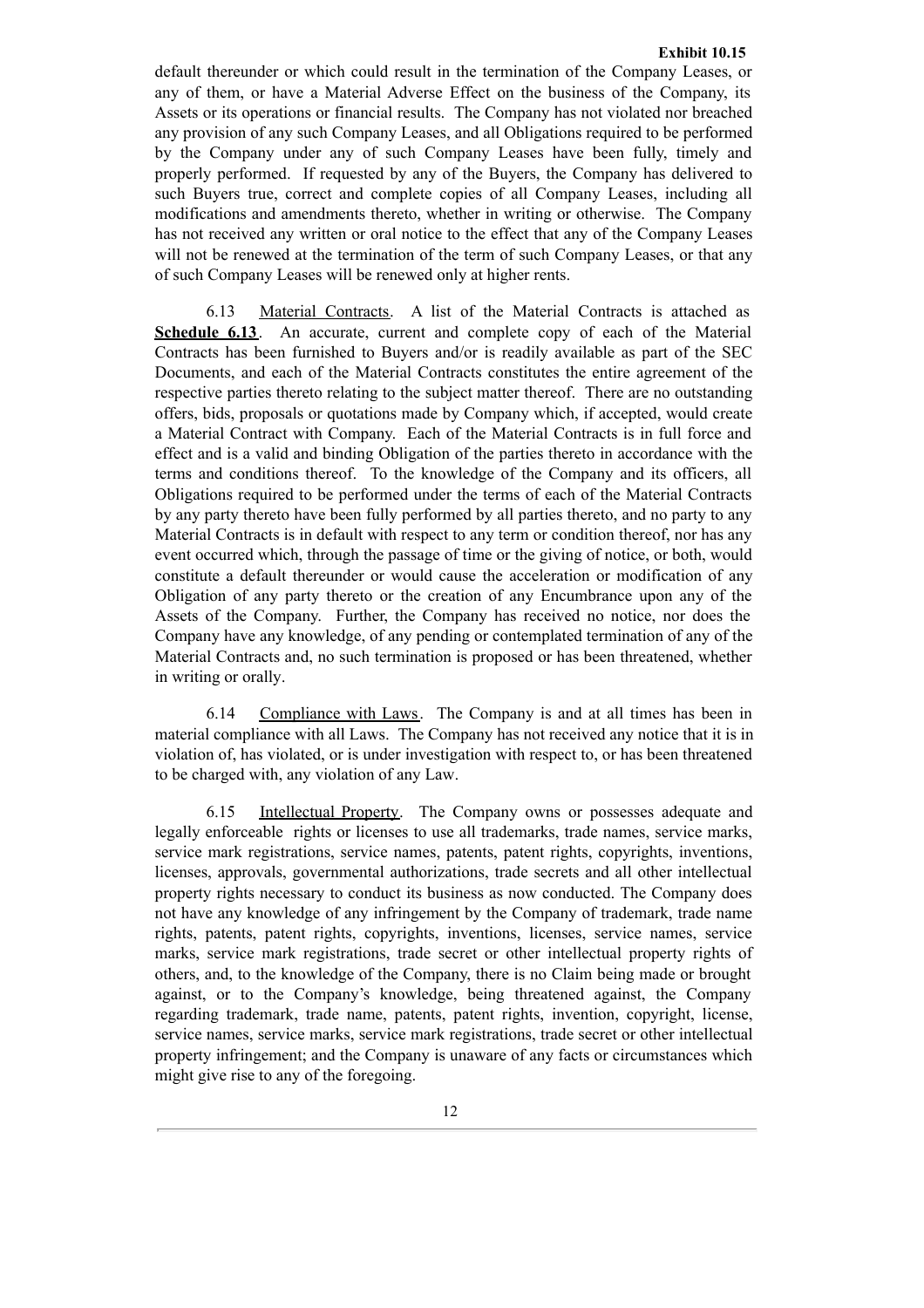6.16 Labor and Employment Matters. The Company is not involved in any labor dispute or, to the knowledge of the Company, is any such dispute threatened. To the knowledge of the Company and its officers, none of the Company's employees is a member of a union and the Company believes that its relations with its employees are good. To the knowledge of the Company and its officers, the Company has complied in all material respects with all Laws relating to employment matters, civil rights and equal employment opportunities.

6.17 Employee Benefit Plans. Except as set forth in **Schedule 6.17**, the Company does not have and has not ever maintained, and has no Obligations with respect to any employee benefit plans or arrangements, including employee pension benefit plans, as defined in Section 3(2) of the Employee Retirement Income Security Act of 1974, as amended ("**ERISA**"), multiemployer plans, as defined in Section 3(37) of ERISA, employee welfare benefit plans, as defined in Section 3(1) of ERISA, deferred compensation plans, stock option plans, bonus plans, stock purchase plans, hospitalization, disability and other insurance plans, severance or termination pay plans and policies, whether or not described in Section 3(3) of ERISA, in which employees, their spouses or dependents of the Company participate (collectively, the "**Employee Benefit Plans**"). To the Company's knowledge, all Employee Benefit Plans meet the minimum funding standards of Section 302 of ERISA, where applicable, and each such Employee Benefit Plan that is intended to be qualified within the meaning of Section 401 of the Internal Revenue Code of 1986 is qualified. No withdrawal liability has been incurred under any such Employee Benefit Plans and no "Reportable Event" or "Prohibited Transaction" (as such terms are defined in ERISA), has occurred with respect to any such Employee Benefit Plans, unless approved by the appropriate Governmental Authority. To the Company's knowledge, the Company has promptly paid and discharged all Obligations arising under ERISA of a character which if unpaid or unperformed might result in the imposition of an Encumbrance against any of its Assets or otherwise have a Material Adverse Effect.

6.18 Tax Matters. The Company has made and timely filed all Tax Returns required by any jurisdiction to which it is subject, and each such Tax Return has been prepared in compliance with all applicable Laws, and all such Tax Returns are true and accurate in all respects. Except and only to the extent that the Company has set aside on its books provisions reasonably adequate for the payment of all unpaid and unreported Taxes, the Company has timely paid all Taxes shown or determined to be due on such Tax Returns, except those being contested in good faith, and the Company has set aside on its books provision reasonably adequate for the payment of all Taxes for periods subsequent to the periods to which such Tax Returns apply. There are no unpaid Taxes in any material amount claimed to be due by the taxing authority of any jurisdiction, and the officers of the Company know of no basis for any such claim. The Company has withheld and paid all Taxes to the appropriate Governmental Authority required to have been withheld and paid in connection with amounts paid or owing to any Person. There is no Proceeding or Claim for refund now in progress, pending or threatened against or with respect to the Company regarding Taxes.

6.19 Insurance. The Company is covered by valid, outstanding and enforceable policies of insurance which were issued to it by reputable insurers of recognized financial responsibility, covering its properties, Assets and businesses against losses and risks normally insured against by other corporations or entities in the same or similar lines of businesses as the Company is engaged and in coverage amounts which are prudent and typically and reasonably carried by such other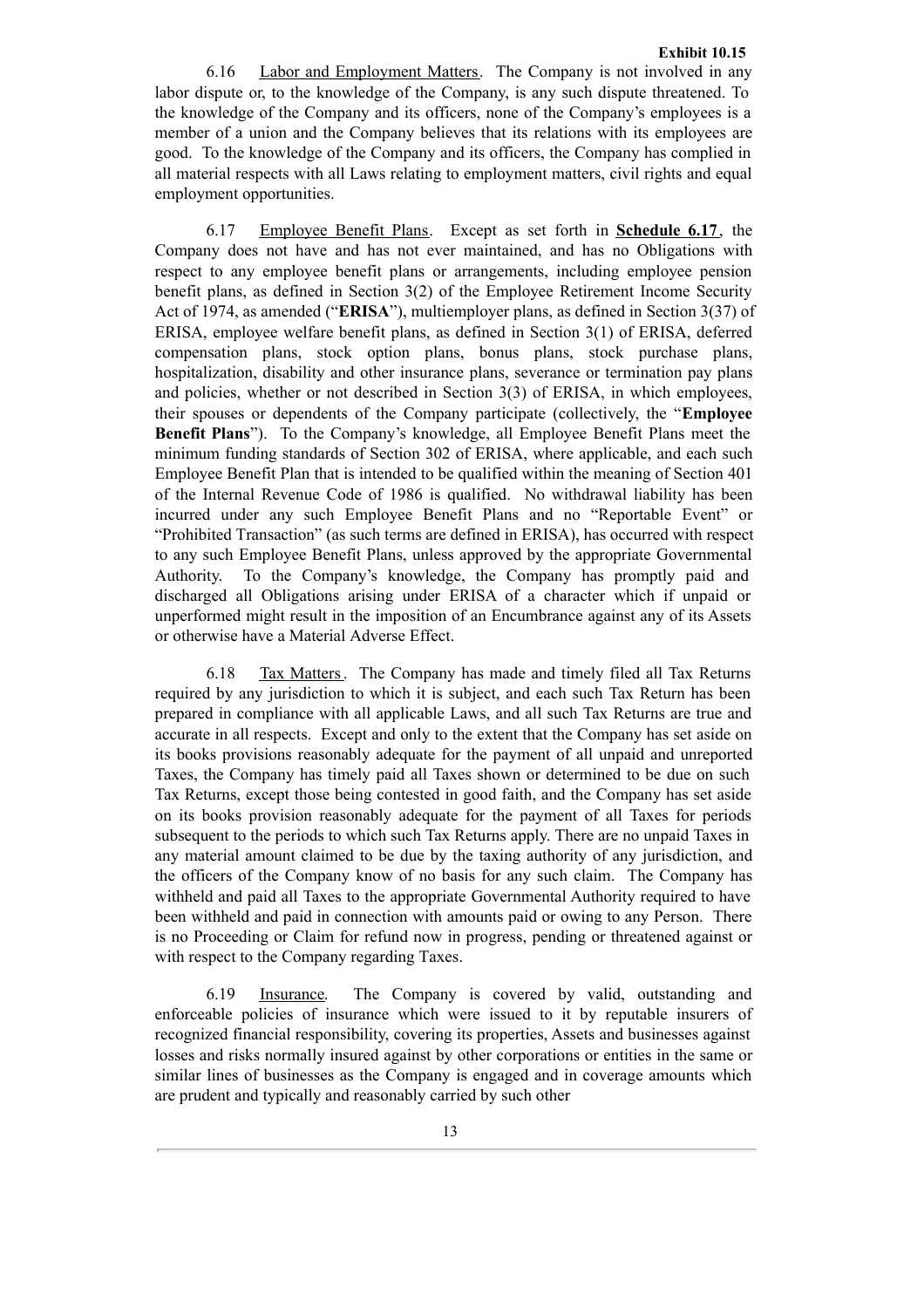corporations or entities (the " **Insurance Policies**"). Such Insurance Policies are in full force and effect, and all premiums due thereon have been paid. None of the Insurance Policies will lapse or terminate as a result of the transactions contemplated by this Agreement. The Company has complied with the provisions of such Insurance Policies. The Company has not been refused any insurance coverage sought or applied for and the Company does not have any reason to believe that it will not be able to renew its existing Insurance Policies as and when such Insurance Policies expire or to obtain similar coverage from similar insurers as may be necessary to continue its business at a cost that would not materially and adversely affect the condition, financial or otherwise, or the earnings, business or operations of the Company.

6.20 Permits. The Company possesses all Permits necessary to conduct its business, and the Company has not received any notice of, or is otherwise involved in any Proceedings relating to, the revocation or modification of any such Permits. All such Permits are valid and in full force and effect and the Company is in material compliance with the respective requirements of all such Permits.

6.21 Business Location. The Company has no office or place of business other than as identified on **Schedule 6.21** and the Company's principal places of business and chief executive offices are indicated on **Schedule 6.21**. All books and records of the Company and other material Assets of the Company are held or located at the principal offices of the Company indicated on **Schedule 6.21**.

6.22 Environmental Laws. The Company is and has at all times been in compliance with any and all applicable Environmental Requirements, and there are no pending Claims against the Company relating to any Environmental Requirements, nor to the best knowledge of the Company, is there any basis for any such Claims.

6.23 Illegal Payments. Neither the Company, nor any director, officer, agent, employee or other Person acting on behalf of the Company has, in the course of his actions for, or on behalf of, the Company: (i) used any corporate funds for any unlawful contribution, gift, entertainment or other unlawful expenses relating to political activity; (ii) made any direct or indirect unlawful payment to any foreign or domestic government official or employee from corporate funds; (iii) violated or is in violation of any provision of the U.S. Foreign Corrupt Practices Act of 1977, as amended; or (iv) made any bribe, rebate, payoff, influence payment, kickback or other unlawful payment to any foreign or domestic government official or employee.

6.24 Related Party Transactions. Except for arm's length transactions pursuant to which the Company makes payments in the Ordinary Course of Business upon terms no less favorable than the Company could obtain from third parties, none of the officers, directors or employees of the Company, nor any stockholders who own, legally or beneficially, five percent (5%) or more of the issued and outstanding shares of any class of the Company's capital stock (each a "**Material Shareholder**"), is presently a party to any transaction with the Company (other than for services as employees, officers and directors), including any Contract providing for the furnishing of services to or by, providing for rental of real or personal property to or from, or otherwise requiring payments to or from, any officer, director or such employee or Material Shareholder or, to the best knowledge of the Company, any other Person in which any officer, director, or any such employee or Material Shareholder has a substantial or material interest in or of which any officer, director or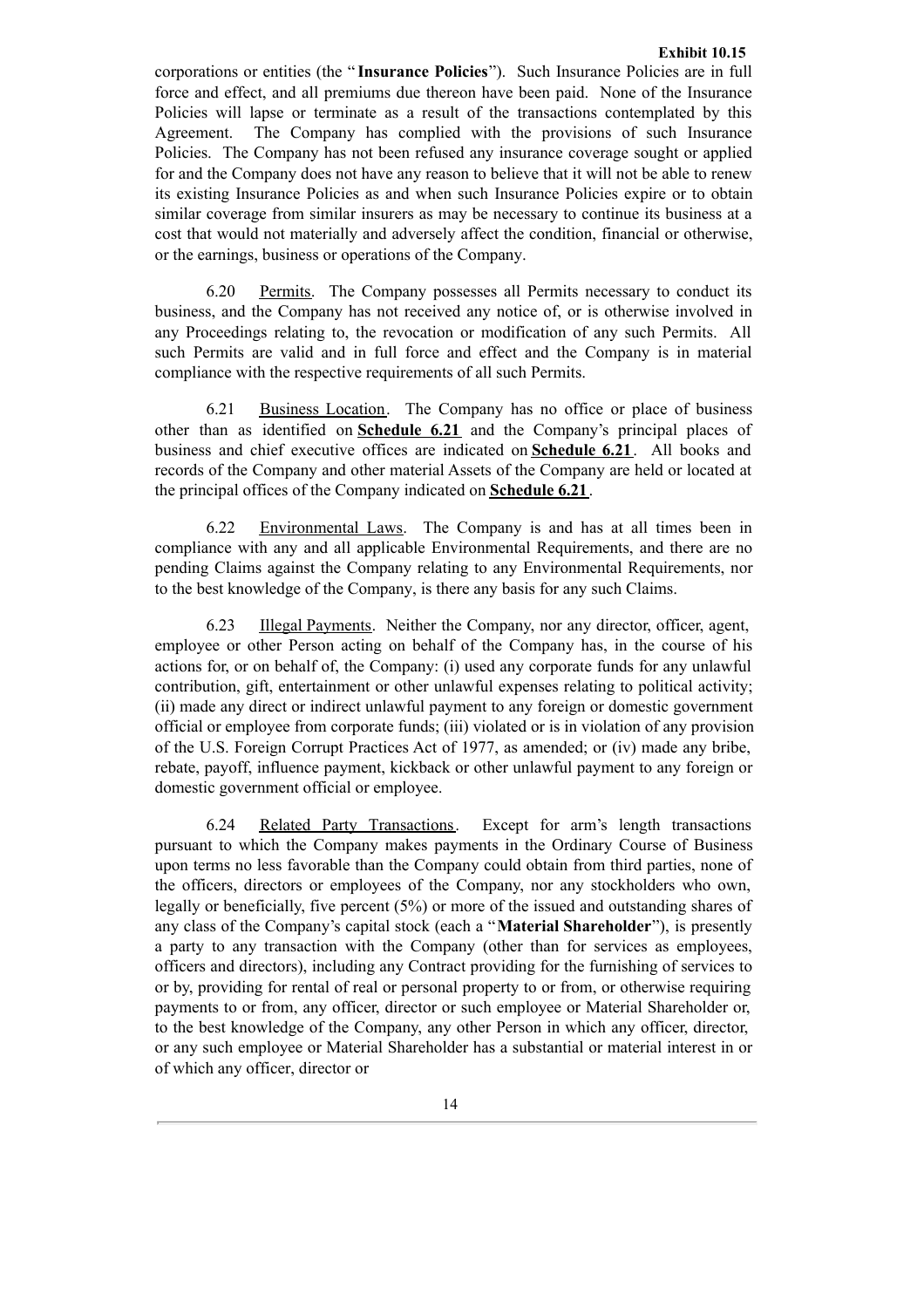employee of the Company or Material Shareholder is an officer, director, trustee or partner. There are no Claims or disputes of any nature or kind between the Company and any officer, director or employee of the Company or any Material Shareholder, or between any of them, relating to the Company and its business.

6.25 Internal Accounting Controls. Except as set forth in the SEC Documents, the Company and each of its subsidiaries maintain a system of internal accounting controls sufficient to provide reasonable assurance that: (i) transactions are executed in accordance with management's general or specific authorizations; (ii) transactions are recorded as necessary to permit preparation of financial statements in conformity with GAAP and to maintain asset accountability; (iii) access to Assets is permitted only in accordance with management's general or specific authorization; and (iv) the recorded accountability for Assets is compared with the existing Assets at reasonable intervals and appropriate action is taken with respect to any differences.

6.26 Acknowledgment Regarding Buyers' Purchase of the Shares. The Company acknowledges and agrees that each Buyer is acting solely in the capacity of an arm's length purchaser with respect to this Agreement and the transactions contemplated hereby. The Company further acknowledges that no Buyer is acting as a financial advisor or fiduciary of the Company (or in any similar capacity) with respect to this Agreement and the transactions contemplated hereby and any advice given by any Buyer or any of its representatives or agents in connection with this Agreement and the transactions contemplated hereby is merely incidental to such Buyer's purchase of the Shares. The Company further represents to each Buyer that the Company's decision to enter into this Agreement has been based solely on the independent evaluation by the Company and its representatives.

6.27 Listing and Maintenance Requirements. The Company's Common Stock is registered pursuant to Section  $12(g)$  of the Exchange Act, and the Company has taken no action designed to, or which to the best of its knowledge is likely to have the effect of, terminating the registration of the Common Stock under the Exchange Act, nor has the Company received any notification that the SEC is contemplating terminating such registration.

6.28 Brokerage Fees. There is no Person acting on behalf of the Company who is entitled to or has any claim for any financial advisory, brokerage or finder's fee or commission in connection with the execution of this Agreement or the consummation of the transactions contemplated hereby.

6.29 Full Disclosure. All the representations and warranties made by Company herein or in the Disclosure Schedules hereto, and all of the statements, documents or other information pertaining to the transaction contemplated herein made or given by Company, its agents or representatives, are complete and accurate, and do not omit any information required to make the statements and information provided, in light of the transaction contemplated herein and in light of the circumstances under which they were made, not misleading, accurate and meaningful.

## ARTICLE VII **COVENANTS**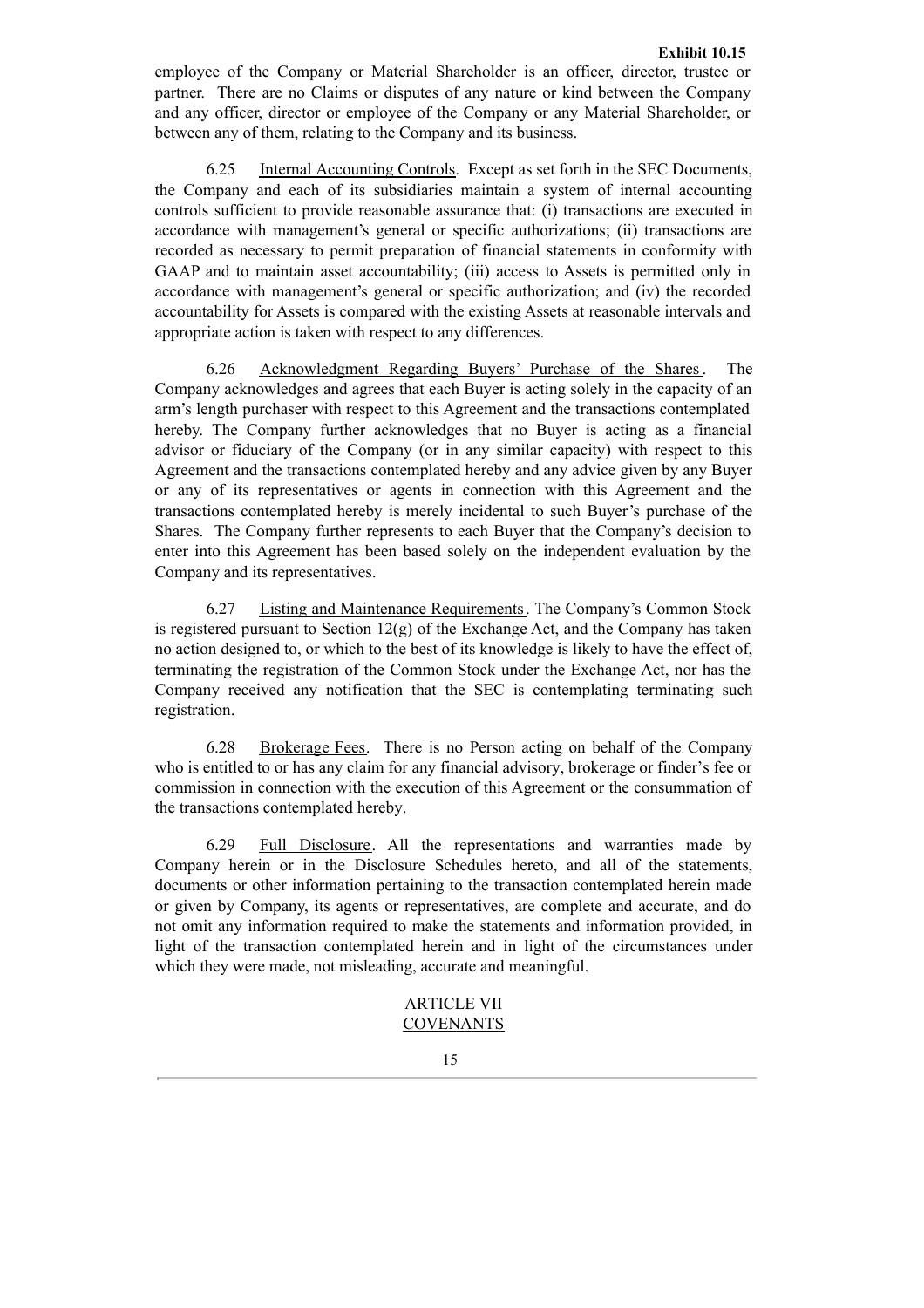7.1 Best Efforts. Each party shall use its best efforts to timely satisfy each of the conditions to be satisfied by it as provided in Articles VIII and IX of this Agreement.

7.2 Form D. If required by applicable Law, the Company agrees to file a Form D with respect to the Shares as required under Regulation D of the Securities Act and to provide a copy thereof to each Buyer promptly after such filing. The Company shall, on or before the Closing Date, take such action as the Company shall reasonably determine is necessary to qualify the Shares, or obtain an exemption for the Shares for sale to each of the Buyers at Closing pursuant to this Agreement under applicable securities or "Blue Sky" Laws of the states of the United States, and shall provide evidence of any such action so taken to the Buyers on or prior to the Closing Date.

## 7.3 Affirmative Covenants.

(a) Reporting Status; Listing. So long as any Buyer owns, legally or beneficially any of the Shares, the Company shall: (i) file in a timely manner all reports required to be filed under the Securities Act, the Exchange Act or any securities Laws and regulations thereof applicable to the Company of any state of the United States, or by the rules and regulations of the Principal Trading Market, and, to provide a copy thereof to the Buyer promptly after such filing upon the Buyer's request; (ii) not terminate its status as an issuer required to file reports under the Exchange Act even if the Exchange Act or the rules and regulations thereunder would otherwise permit such termination; (iii) if required by the rules and regulations of the Principal Trading Market, promptly secure the listing of any of the Shares upon the Principal Trading Market (subject to official notice of issuance) and, take all reasonable action under its control to maintain the continued listing, quotation and trading of its Common Stock on the Principal Trading Market, and the Company shall comply in all respects with the Company's reporting, filing and other Obligations under the bylaws or rules of the Principal Trading Market, the Financial Industry Regulatory Authority, Inc. and such other Governmental Authorities, as applicable. The Company shall promptly provide to Buyers copies of any notices it receives from the SEC or any Principal Trading Market, to the extent that any such notices could in anyway have or be reasonably expected to have a Material Adverse Effect.

(b) Rule 144. With a view to making available to each Buyer the benefits of Rule 144 under the Securities Act ("**Rule 144**"), or any similar rule or regulation of the SEC that may at any time permit Buyers to sell any of the Shares to the public without registration, the Company represents and warrants that: (i) the Company is, and has been for a period of at least ninety (90) days immediately preceding the date hereof, subject to the reporting requirements of Section 13 or 15(d) of the Exchange Act; (ii) the Company has filed all required reports under Section 13 or 15(d) of the Exchange Act, as applicable, during the twelve (12) months preceding the Closing Date (or for such shorter period that the Company was required to file such reports); (iii) the Company is not an issuer defined as a "Shell Company" (as hereinafter defined); and (iv) if the Company has, at any time, been an issuer defined as a Shell Company, the Company has: (A) not been an issuer defined as a Shell Company for at least six (6) months prior to the Closing Date; and (B) has satisfied the requirements of Rule 144(i) (including, without limitation, the proper filing of "Form 10 information" at least six (6) months prior to the Closing Date). For the purposes hereof, the term "**Shell Company**" shall mean an issuer that meets the description set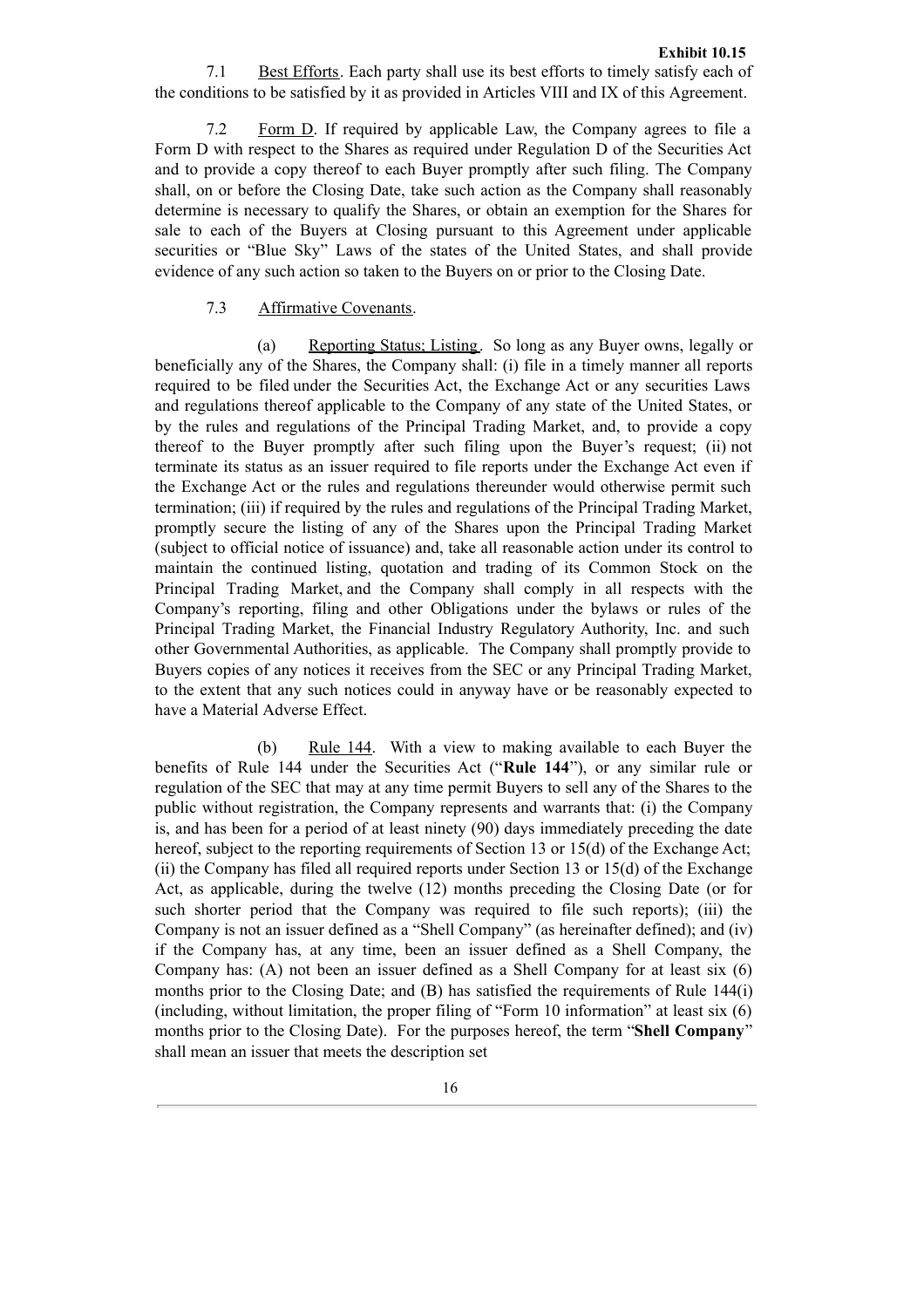forth under Rule 144(i)(1)(i). In addition, so long as any Buyer owns, legally or beneficially, any of the Shares, the Company shall, at its sole expense:

(i) Make, keep and ensure that adequate current public information with respect to the Company, as required in accordance with Rule 144, is publicly available;

(ii) furnish to each Buyer, promptly upon reasonable request: (A) a written statement by the Company that it has complied with the reporting requirements of Rule 144, the Securities Act and the Exchange Act; and (b) such other information as may be reasonably requested by each Buyer to permit each Buyer to sell any of the Shares pursuant to Rule 144 without limitation or restriction; and

(iii) promptly at the request of each Buyer, give the Company's transfer agent instructions to the effect that, upon the transfer agent's receipt from any Buyer of a certificate (a "**Rule 144 Certificate**") certifying that such Buyer's holding period (as determined in accordance with the provisions of Rule 144) for any portion of the Shares which such Buyer proposes to sell (the "**Securities Being Sold**") is not less than six (6) months, and receipt by the transfer agent of the "Rule 144 Opinion" (as hereinafter defined) from the Company or its counsel (or from such Buyer and its counsel as permitted below), the transfer agent is to effect the transfer of the Securities Being Sold and issue to such Buyer or transferee(s) thereof one or more stock certificates representing the transferred Securities Being Sold without any restrictive legend and without recording any restrictions on the transferability of such Securities Being Sold on the transfer agent's books and records. In this regard, upon each Buyer's request, the Company shall have an affirmative obligation to cause its counsel to promptly issue to the transfer agent a legal opinion providing that, based on the Rule 144 Certificate, the Securities Being Sold were or may be sold, as applicable, pursuant to the provisions of Rule 144, even in the absence of an effective registration statement (the "**Rule 144 Opinion**"). If the transfer agent requires any additional documentation in connection with any proposed transfer by any Buyer of any Securities Being Sold, the Company shall promptly deliver or cause to be delivered to the transfer agent or to any other Person, all such additional documentation as may be necessary to effectuate the transfer of the Securities Being Sold and the issuance of an unlegended certificate to any transferee thereof, all at the Company's expense.

## (c) Matters With Respect to Shares and Transfer Agent .

(i) Removal of Restrictive Legends. In the event that any Buyer has any shares of the Company's Common Stock bearing any restrictive legends, and such Buyer, through its counsel or other representatives, submits to the Company's transfer agent ("**Transfer Agent** ") any such shares for the removal of the restrictive legends thereon, whether in connection with a sale of such shares pursuant to **any** exemption to the registration requirements under the Securities Act, or otherwise, and the Company and or its counsel refuses or fails for any reason (except to the extent that such refusal or failure is based solely on applicable Law that would prevent the removal of such restrictive legends) to render an opinion of counsel or any other documents or certificates required for the removal of the restrictive legends, then the Company hereby agrees and acknowledges that such Buyer is hereby irrevocably and expressly authorized to have counsel to such Buyer render any and all opinions and other certificates or instruments which may be required for purposes of removing such restrictive legends, and the Company hereby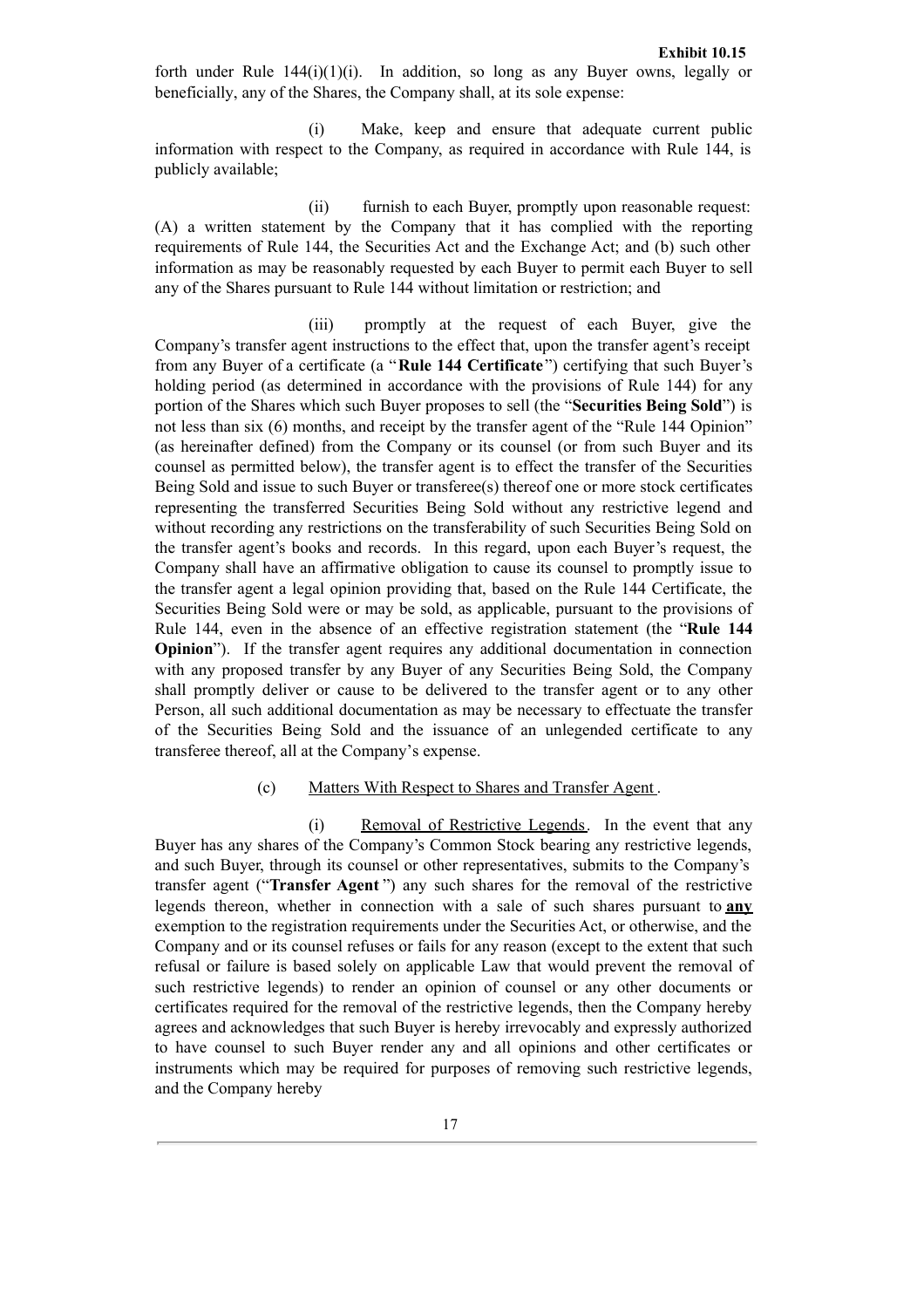irrevocably authorizes and directs the Transfer Agent to, without any further confirmation or instructions from the Company, issue any such shares without restrictive legends as instructed by such Buyer, and surrender to a common carrier for overnight delivery to the address as specified by such Buyer, certificates, registered in the name of such Buyer or its designees, representing the shares of Common Stock to which such Buyer is entitled, without any restrictive legends and otherwise freely transferable on the books and records of the Company.

(ii) Authorized Agent of the Company . The Company hereby irrevocably appoints each Buyer and each Buyer's counsel and its representatives, each as the Company's duly authorized agent and attorney-in-fact for the Company for the purposes of authorizing and instructing the Transfer Agent to process issuances, transfers and legend removals upon instructions from each Buyer, or any counsel or representatives of each Buyer, consistent with this Section 7.3(c). The authorization and power of attorney granted hereby is coupled with an interest and is irrevocable so long as any Buyer owns or has the right to receive, any shares of the Company's Common Stock hereunder. In this regard, the Company hereby confirms to the Transfer Agent and each Buyer that it can NOT and will NOT give instructions, including stop orders or otherwise, inconsistent with the terms of this Section 7.3(c) with regard to the matters contemplated herein, and that each Buyer shall have the absolute right to provide a copy of this Agreement to the Transfer Agent as evidence of the Company's irrevocable authority for each Buyer and Transfer Agent to process issuances, transfers and legend removals upon instructions from each Buyer, or any counsel or representatives of each Buyer, in each case as specifically contemplated in this Section 7.3(c), without any further instructions, orders or confirmations from the Company. In addition, if requested by any Buyer, the Company agrees to use its best good faith efforts to get an agreement executed by the Transfer Agent, reasonably acceptable to each Buyer, pursuant to which the Transfer Agent agrees and confirms that it will act in accordance with the terms of this Section 7.3(c).

(iii) Injunction and Specific Performance. The Company specifically acknowledges and agrees that in the event of a breach or threatened breach by the Company of any provision of this Section 7.3(c), each Buyer will be irreparably damaged and that damages at law would be an inadequate remedy if this Agreement were not specifically enforced. Therefore, in the event of a breach or threatened breach of any provision of this Section 7.3(c) by the Company, each Buyer shall be entitled to obtain, in addition to all other rights or remedies such Buyer may have, at law or in equity, an injunction restraining such breach, without being required to show any actual damage or to post any bond or other security, and/or to a decree for specific performance of the provisions of this Section 7.3(c).

7.4 Use of Proceeds. The Company shall use the net proceeds from the sale of the Shares for general corporate purposes, including general and administrative expenses, and for the repayment of any outstanding Indebtedness of the Company or any of its Subsidiaries.

7.5 Fees and Expenses. The Company agrees to pay to each Buyer (or any designee or agent of the Buyers), upon demand, or to otherwise be responsible for the payment of, any and all costs, fees, charges and expenses, including the reasonable fees, costs, expenses and disbursements of counsel for any Buyer, and of any experts and agents, which any Buyer may incur or which may otherwise be due and payable in connection with: (i) any documentary stamp taxes, intangibles taxes, recording fees, filing fees, or other similar taxes, fees or charges imposed by or due to any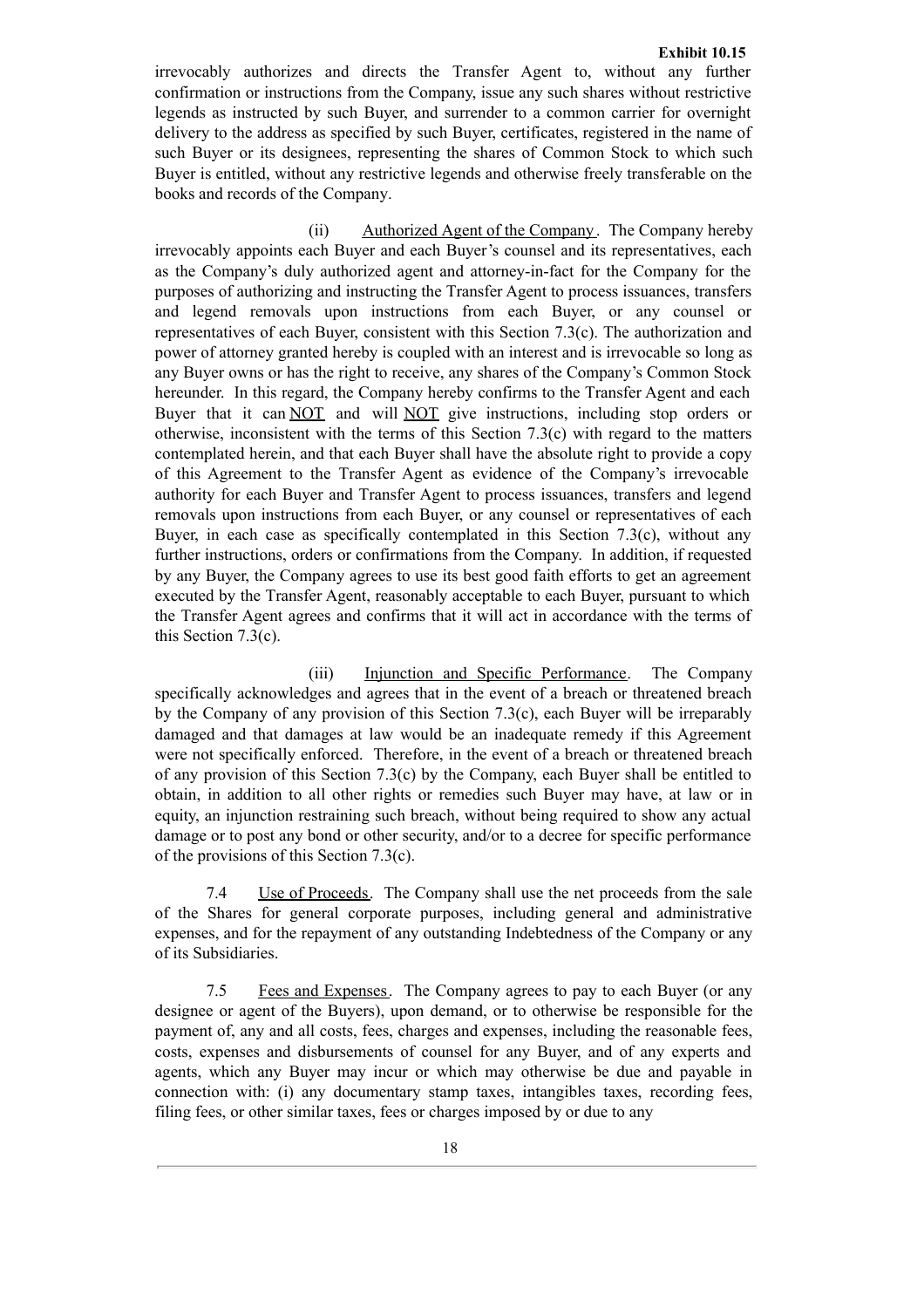Governmental Authority in connection with this Agreement or any other Transaction Documents; (ii) the exercise or enforcement of any of the rights of any Buyer under this Agreement or the Transaction Documents; or (iii) the failure by the Company to perform or observe any of the provisions of this Agreement or any of the Transaction Documents. The provisions of this Subsection shall survive the termination of this Agreement.

7.6 Public Disclosure of Buyers. The Company shall not publicly disclose the name of any Buyer, or include the name of any Buyer in any filing with the SEC or any regulatory agency or Principal Trading Market, without the prior written consent of such Buyer except: (a) as required by federal securities law in connection with any registration statement contemplated by the Registration Rights Agreement or (b) to the extent such disclosure is required by Law or Principal Trading Market regulations, in which case the Company shall provide Buyers with prior written notice of such disclosure permitted under this clause (b).

7.7 Post-Closing Liabilities and Indebtedness of the Company . The Company agrees that for a period of twenty-four (24) months following the first Closing under this this Agreement, the Company may not enter into any new Obligations, or renew or extend any existing Obligations, other than lines of credit in the ordinary course of business, without the written consent of a majority in interest of the Buyers hereto, which consent may be withheld in each Buyer's individual discretion. For purposes of this Section 7.7, "majority in interest" shall mean the Buyers who, at the time in question, in the aggregate own greater than 50% of the Shares.

## ARTICLE VIII CONDITIONS PRECEDENT TO THE COMPANY'S OBLIGATIONS TO SELL

The obligation of the Company hereunder to issue and sell the Shares to the Buyers at the Closing is subject to the satisfaction, at or before the Closing Date, of each of the following conditions, provided that these conditions are for the Company's sole benefit and may be waived by the Company at any time in its sole discretion:

8.1 Buyers shall have executed the Transaction Documents that require Buyers' execution, and delivered them to the Company.

8.2 Each of the Buyers shall have paid the portion of the Purchase Price applicable to such Buyer to the Company.

8.3 The representations and warranties of the Buyers shall be true and correct in all material respects as of the date when made and as of the applicable Closing Date as though made at that time (except for representations and warranties that speak as of a specific date), and the Buyers shall have performed, satisfied and complied in all material respects with the covenants, agreements and conditions required by this Agreement to be performed, satisfied or complied with by the Buyers at or prior to the applicable Closing Date.

8.4 The Company shall have obtained all governmental, regulatory or third party consents and approvals necessary for the sale of the Shares.

8.5 No statute, rule, regulation, executive order, decree, ruling or injunction shall have been enacted, entered, promulgated or endorsed by any court or governmental authority of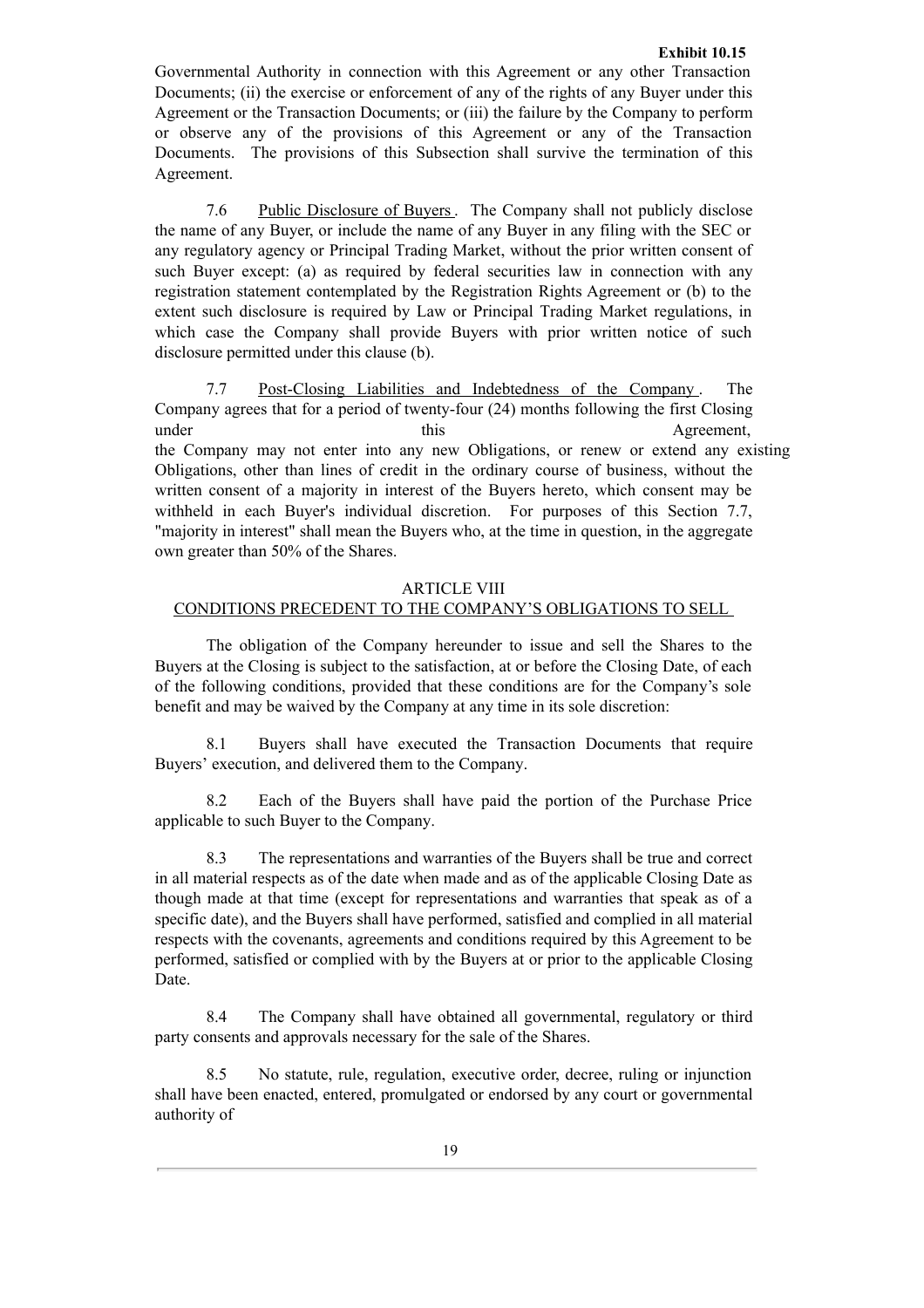competent jurisdiction that prohibits the consummation of any of the transactions contemplated by the Transaction Documents.

8.6 Since the date of execution of this Agreement, no event or series of events shall have occurred that resulted, or could reasonably be expected to result, in a Material Adverse Effect.

8.7 Trading in the Common Stock shall not have been suspended by the U.S. Securities and Commission or any Principal Trading Market (except for any suspensions of trading of not more than one trading day solely to permit dissemination of material information regarding the Company) at any time since the date of execution of this Agreement.

8.8 The Company shall have received the Minimum Purchase Proceeds.

#### ARTICLE IX

## CONDITIONS PRECEDENT TO THE BUYERS' OBLIGATIONS TO PURCHASE

The obligation of the Buyers hereunder to purchase the Shares at the Closing is subject to the satisfaction, at or before the Closing Date, of each of the following conditions (in addition to any other conditions precedent elsewhere in this Agreement), provided that these conditions are for the Buyers' sole benefit and may be waived by the Buyers at any time in their sole discretion:

9.1 The Company shall have executed and delivered the Transaction Documents and delivered the same to the Buyers.

9.2 The Company shall have delivered to each Buyer a certificate registered in such Buyer's name representing the number of Shares that such Buyer is purchasing.

9.3 The representations and warranties of the Company and of Operating Sub shall be true and correct in all material respects (except to the extent that any of such representations and warranties are already qualified as to materiality in Article VI above, in which case, such representations and warranties shall be true and correct in all respects without further qualification) as of the date when made and as of the Closing Date as though made at that time (except for representations and warranties that speak as of a specific date) and the Company and Operating Sub shall have performed, satisfied and complied in all material respects with the covenants, agreements and conditions required by this Agreement to be performed, satisfied or complied with by the Company and Operating Sub at or prior to the Closing Date.

9.4 The Buyers shall have received an opinion of counsel to the Company, as of the Initial Closing Date, in a form satisfactory to the Buyers and their counsel.

9.5 The Company and Operating Sub shall have each executed and delivered to Buyers a closing certificate in substance and form required by Buyers, which closing certificate shall include and attach as exhibits: (i) a true copy of a certificate of good standing evidencing the formation and good standing of the Company and Operating Sub, as applicable, from the secretary of state (or comparable office) from the jurisdiction in which they are each incorporated, as of a date within ten (10) days of the Initial Closing Date; (ii) the Company's and Operating Sub's Articles of Incorporation; (iii) the Company's and Operating Sub's Bylaws; and (iv) copies of the resolutions of the board of directors of the Company and Operating Sub, consistent with Section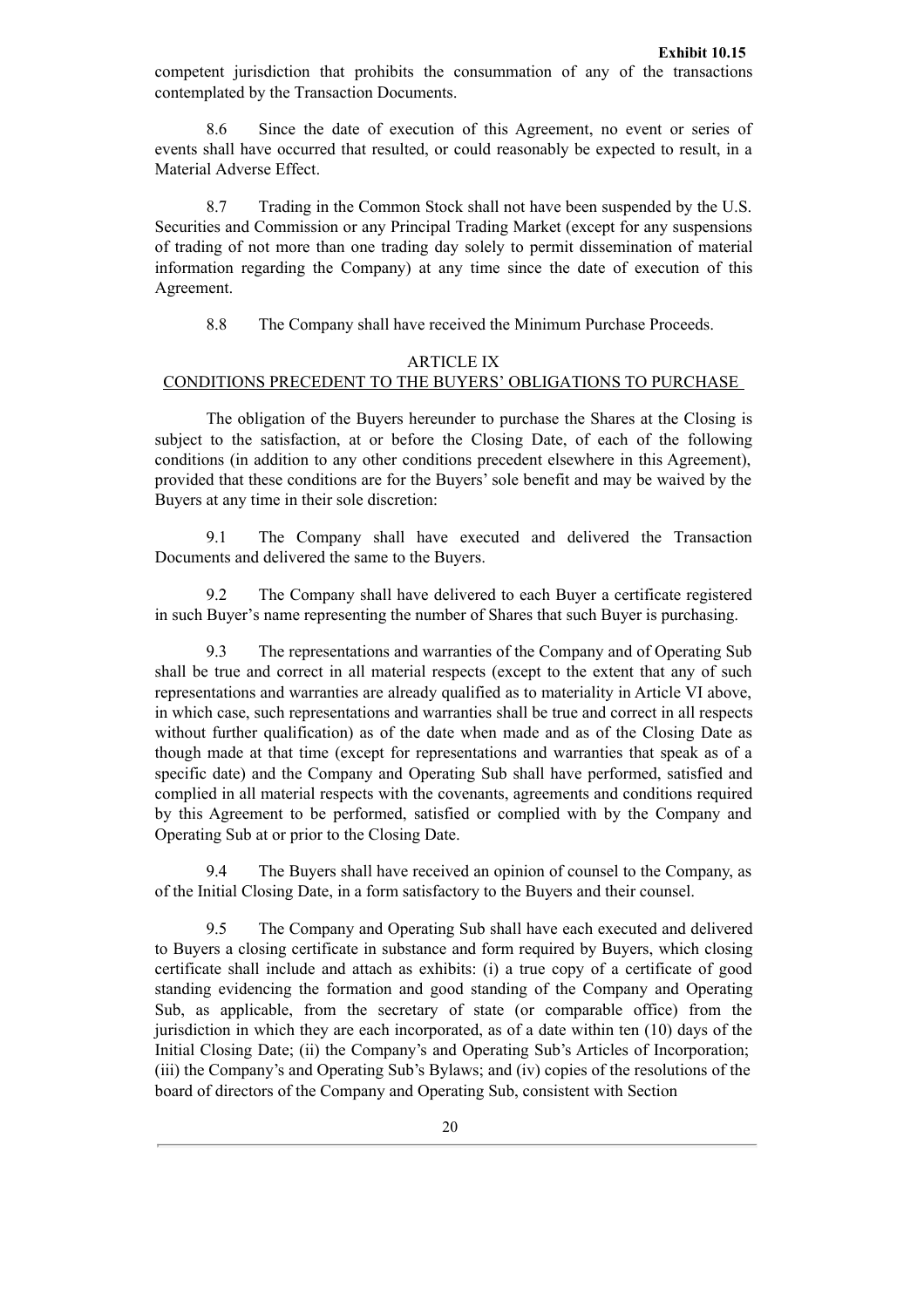9.6 No event shall have occurred which could reasonably be expected to have a Material Adverse Effect.

9.7 The Company shall have received the Minimum Purchase Proceeds.

### ARTICLE X INDEMNIFICATION

10.1 Company's Obligation to Indemnify . In consideration of the Buyers' execution and delivery of this Agreement and acquiring the Shares hereunder, and in addition to all of the Company's and Operating Sub's other obligations under this Agreement, the Company and Operating Sub, jointly and severally, hereby agree to defend and indemnify each Buyer and each Buyer's Affiliates and subsidiaries, and their respective directors, officers, employees, agents and representatives, and the successors and assigns of each of them (collectively, the "**Buyer Indemnified Parties** ") and the Company and Operating Sub do hereby agree to hold the Buyer Indemnified Parties harmless, from and against any and all Claims made, brought or asserted against the Buyer Indemnified Parties, or any one of them, and the Company and Operating Sub hereby agree to pay or reimburse the Buyer Indemnified Parties for any and all Claims payable by any of the Buyer Indemnified Parties to any Person, including reasonable attorneys' and paralegals' fees and expenses, court costs, settlement amounts, costs of investigation and interest thereon from the time such amounts are due at the highest nonusurious rate of interest permitted by applicable Law, through all negotiations, mediations, arbitrations, trial and appellate levels, as a result of, or arising out of, or relating to: (i) any misrepresentation or breach of any representation or warranty made by the Company or Operating Sub in this Agreement, the Transaction Documents or any other certificate, instrument or document contemplated hereby or thereby; (ii) any breach of any covenant, agreement or Obligation of the Company or Operating Sub contained in this Agreement, the Transaction Documents or any other certificate, instrument or document contemplated hereby or thereby; or (iii) any Claims brought or made against the Buyer Indemnified Parties, or any one of them, by any Person and arising out of or resulting from the execution, delivery, performance or enforcement of this Agreement, the Transaction Documents or any other instrument, document or agreement executed pursuant hereto or thereto, any transaction financed or to be financed in whole or in part, directly or indirectly, with the proceeds of the issuance of the Shares, or the status of the Buyers of any of the Shares, as a buyer and holder of such Shares in the Company. To the extent that the foregoing undertaking by the Company and Operating Sub may be unenforceable for any reason, the Company and Operating Sub shall make the maximum contribution to the payment and satisfaction of each of the Claims covered hereby, which is permissible under applicable Law. The Company will not be liable to any Buyer under this indemnity: (i) for any settlement by a Buyer in connection with any Claim effected without the Company's prior written consent, which consent shall not be unreasonably withheld, conditioned or delayed; or (ii) to the extent, but only to the extent, that a Claim is attributable to any Buyer's breach of any of the representations, warranties, covenants or agreements made by such Buyer in this Agreement or in the other Transaction Documents.

## ARTICLE XI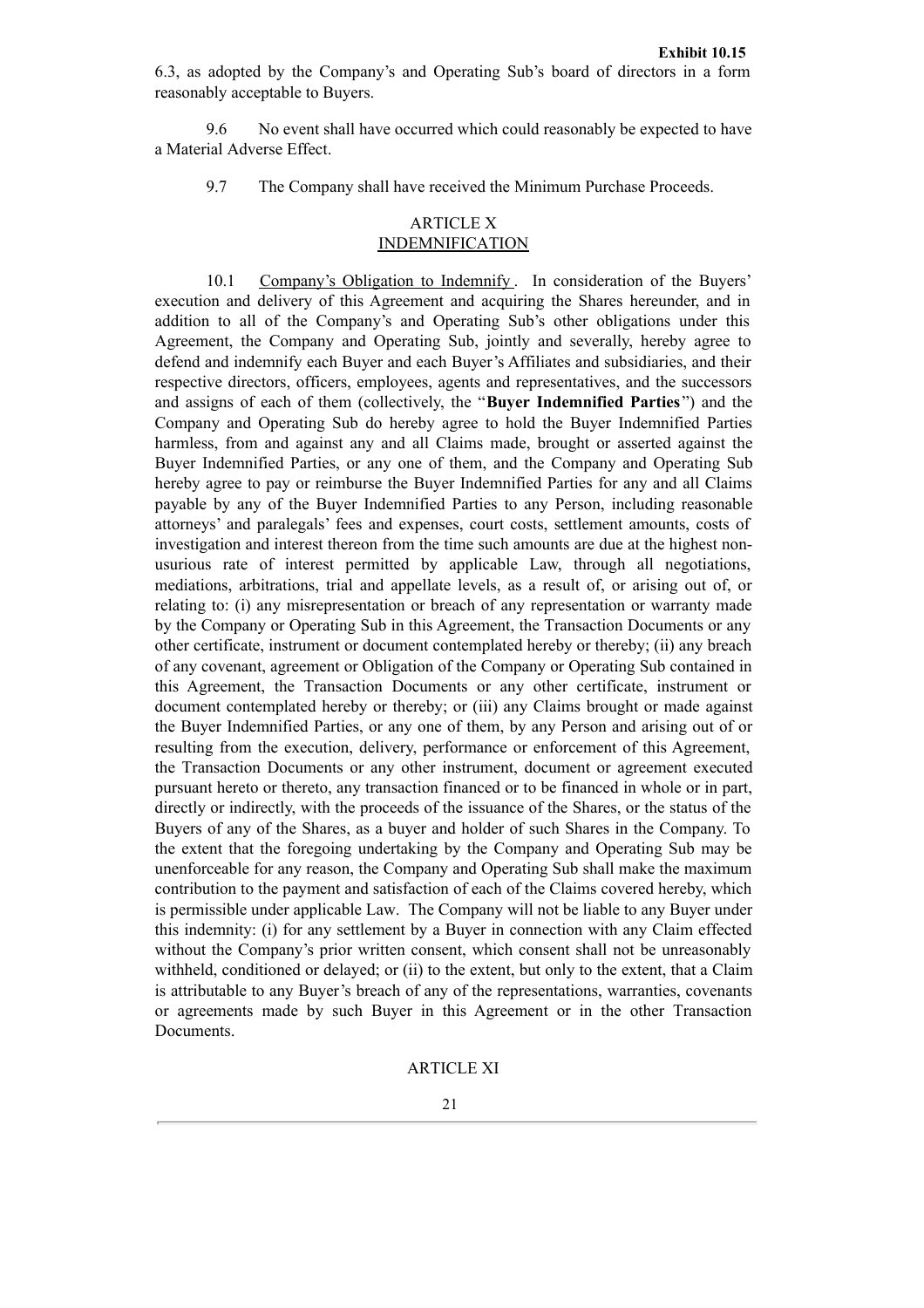11.1 Independent Nature of Buyers' Obligations and Rights . The obligations of each Buyer under this Agreement and the Transaction Documents are several and not joint with the obligations of any other Buyer, and no Buyer shall be responsible in any way for the performance of the obligations of any other Buyer under any one or more of the Transaction Documents. The decision of each Buyer to purchase the Shares pursuant to the Transaction Documents has been made by each such Buyer independently of any other Buyer and independently of any information, materials, statements or opinions as to the business, affairs, operations, assets, properties, liabilities, results of operations, condition (financial or otherwise) or prospects of the Company or of its subsidiaries, if any, which may have been made or given by any other Buyer or any of their respective officers, directors, principals, employees, agents, counsel or representatives (collectively, including the Buyer in question, the "**Buyer Representatives**"). No Buyer Representative shall have any liability to any other Buyer or the Company relating to or arising from any such information, materials, statements or opinions, if any. Each Buyer acknowledges that no other Buyer has acted as agent for such Buyer in connection with making its investment hereunder and that no Buyer will be acting as agent of such other Buyer in connection with monitoring its investment in the Shares or enforcing its rights under the Transaction Documents. Each Buyer shall be entitled to independently protect and enforce its rights, including, without limitation, the rights arising out of this Agreement or out of the other Transaction Documents, and it shall not be necessary for any other Buyer to be joined as an additional party in any Proceeding for such purpose. The Company and each of the Buyers acknowledge that, for reasons of administrative convenience the Company has elected to provide each of the Buyers with the same Transaction Documents for the purpose of closing a transaction with multiple Buyers and not because it was required or requested to do so by any Buyer. In furtherance of the foregoing, and not in limitation thereof, the Company and the Buyers acknowledge that nothing contained in this Agreement or in any Transaction Document, and no action taken by any Buyer pursuant thereto, shall be deemed to constitute any two or more Buyers as a partnership, an association, a joint venture or any other kind of entity, or create a presumption that the Buyers are in any way acting in concert or as a group with respect to such obligations or the transactions contemplated by the Transaction Documents.

11.2 Equal Treatment of Buyers. No consideration shall be offered or paid to any Buyer to amend or consent to a waiver or modification of any provision of any of the Transaction Documents, unless the same consideration is also offered to all of the other Buyers parties to the Transaction Documents.

### ARTICLE XII MISCELLANEOUS

12.1 Notices. All notices of request, demand and other communications hereunder shall be addressed to the parties as follows:

If to the Company: Mobivity Holdings Corp. 55 N. Arizona Place, Suite 310 Chandler AZ 85225 Facsimile: (858) 712-4597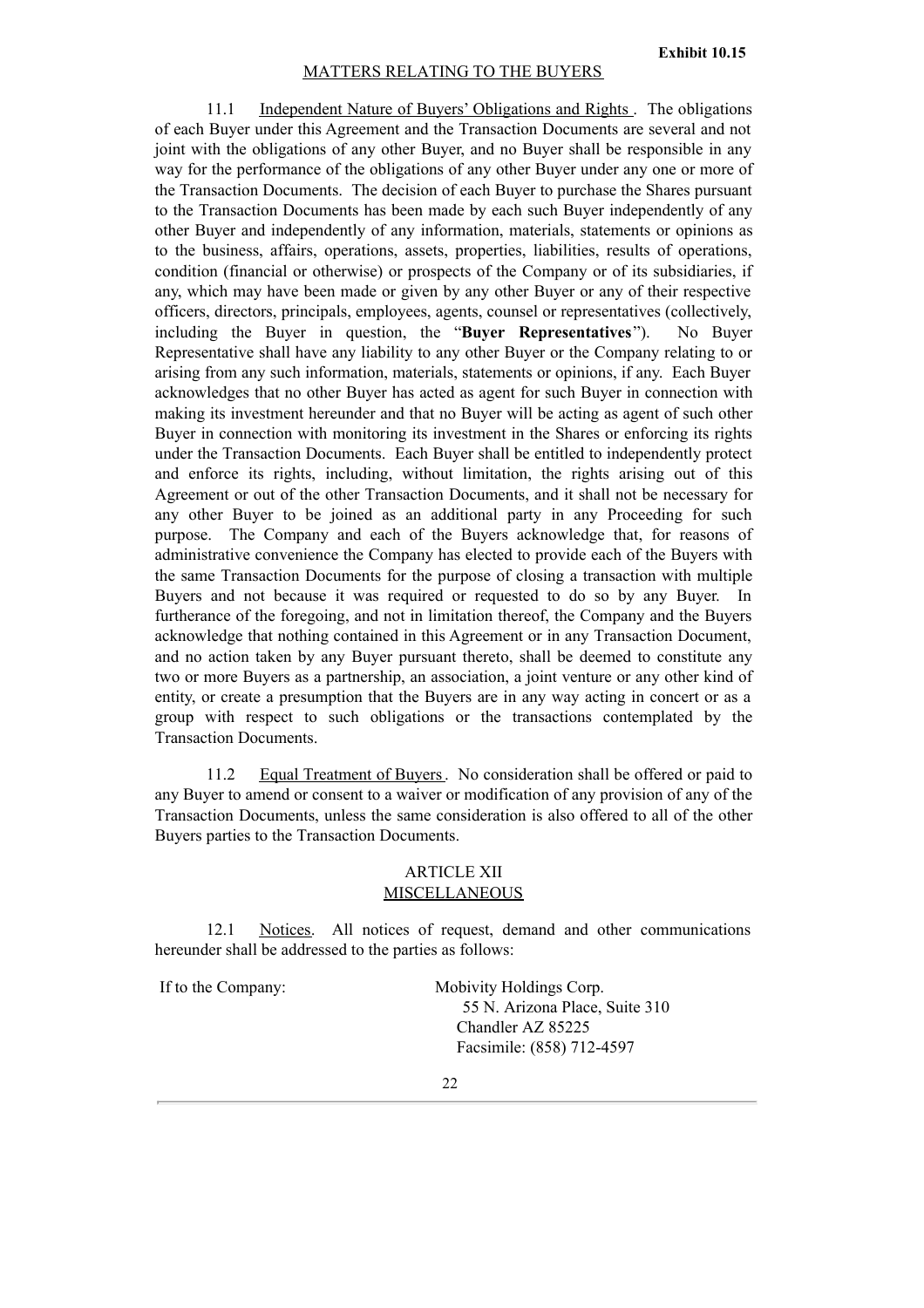| With a copy to:   | Greenberg Traurig, LLP<br>3161 Michelson Drive, Suite 1000<br>Irvine, CA 92612<br>Attention: Daniel K. Donahue                |
|-------------------|-------------------------------------------------------------------------------------------------------------------------------|
| If to the Buyers: | Facsimile: (949) 732-6501<br>To each Buyer based on the information<br>set forth in the Schedule of Buyers attached<br>hereto |

unless the address is changed by the party by like notice given to the other parties. Notice shall be in writing and shall be deemed delivered: (i) if mailed by certified mail, return receipt requested, postage prepaid and properly addressed to the address below, then three (3) business days after deposit of same in a regularly maintained U.S. Mail receptacle; or (ii) if mailed by Federal Express, UPS or other nationally recognized overnight courier service, next business morning delivery, then one (1) business day after deposit of same in a regularly maintained receptacle of such overnight courier; or (iii) if hand delivered, then upon hand delivery thereof to the address indicated on or prior to 5:00 p.m., New York time, on a business day. Any notice hand delivered after 5:00 p.m., New York time, shall be deemed delivered on the following business day. Notwithstanding the foregoing, notice, consents, waivers or other communications referred to in this Agreement may be sent by facsimile, e-mail, or other method of delivery, but shall be deemed to have been delivered only when the sending party has confirmed (by reply e-mail or some other form of written confirmation from the receiving party) that the notice has been received by the other party.

12.2 Entire Agreement. This Agreement, including the Exhibits and Schedules attached hereto and the documents delivered pursuant hereto, including the Transaction Documents, set forth all the promises, covenants, agreements, conditions and understandings between the parties hereto with respect to the subject matter hereof and thereof, and supersede all prior and contemporaneous agreements, understandings, inducements or conditions, expressed or implied, oral or written, except as contained herein and in the Transaction Documents.

12.3 Successors and Assigns. This Agreement, and any and all rights, duties and obligations hereunder, shall not be assigned, transferred, delegated or sublicensed by the Company without the prior written consent of each Buyer. Subject to the foregoing and except as otherwise provided herein, the provisions of this Agreement shall inure to the benefit of, and be binding upon, the successors, assigns, heirs, executors and administrators of the parties hereto.

12.4 Binding Effect. This Agreement shall be binding upon the parties hereto, their respective successors and permitted assigns.

12.5 Amendment. The parties hereby irrevocably agree that no attempted amendment, modification, or change of this Agreement shall be valid and effective, unless the parties shall unanimously agree in writing to such amendment, modification or change.

12.6 No Waiver. No waiver of any provision of this Agreement shall be effective, unless it is in writing and signed by the party against whom it is asserted, and any such written waiver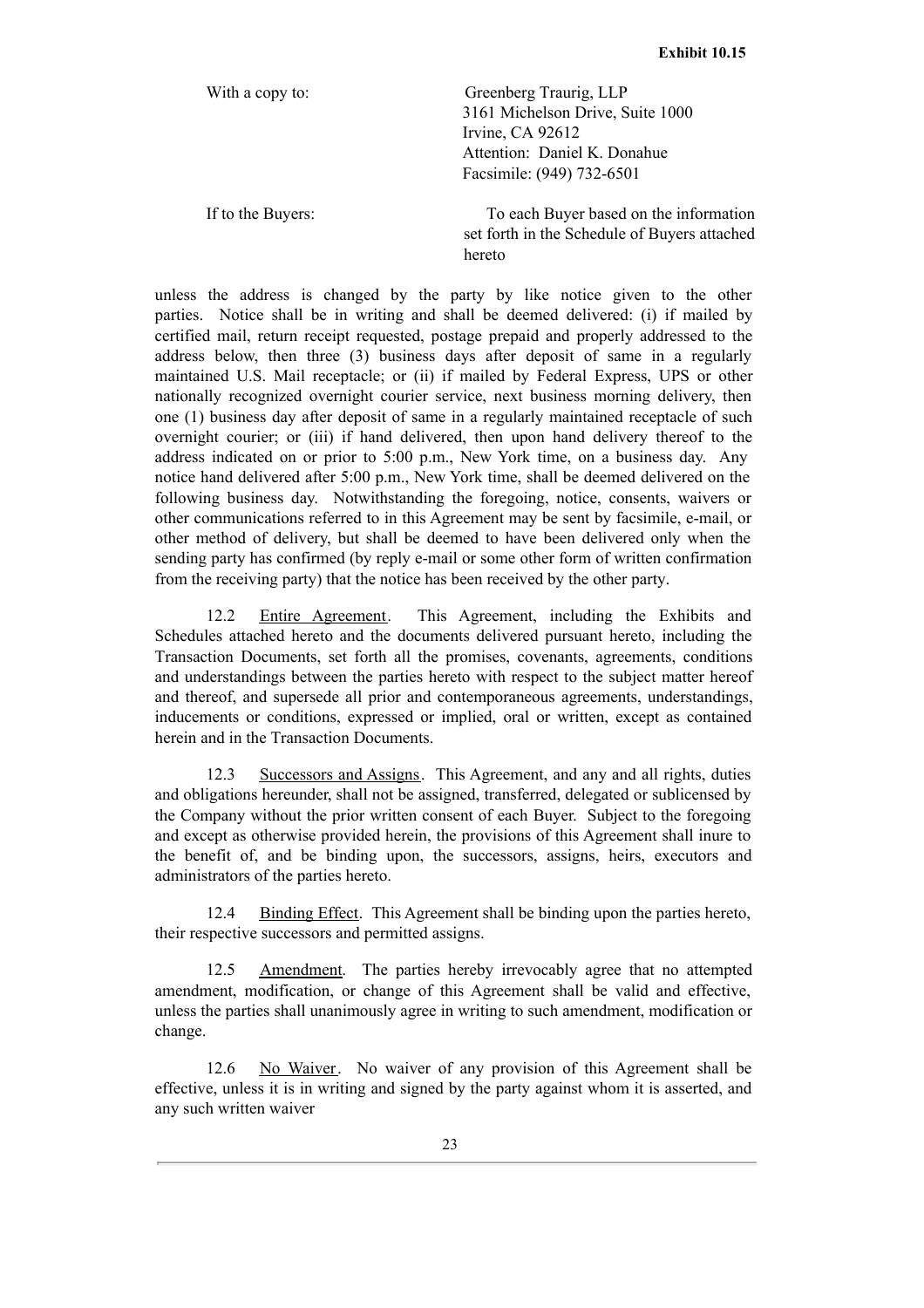shall only be applicable to the specific instance to which it relates and shall not be deemed to be a continuing or future waiver.

12.7 Gender and Use of Singular and Plural. All pronouns shall be deemed to refer to the masculine, feminine, neuter, singular or plural, as the identity of the party or parties or their personal representatives, successors and assigns may require.

12.8 Execution. This Agreement may be executed in one or more counterparts, all of which taken together shall be deemed and considered one and the same Agreement, and same shall become effective when counterparts have been signed by each party and each party has delivered its signed counterpart to the other party. In the event that any signature is delivered by facsimile transmission or by e-mail delivery of a ".pdf" format file or other similar format file, such signature shall be deemed an original for all purposes and shall create a valid and binding obligation of the party executing same with the same force and effect as if such facsimile or ".pdf" signature page was an original thereof.

12.9 Headings. The article and section headings contained in this Agreement are inserted for convenience only and shall not affect in any way the meaning or interpretation of the Agreement.

12.10 Governing Law. All questions concerning the construction, validity, enforcement and interpretation of the Transaction Documents shall be governed by and construed and enforced in accordance with the internal laws of the State of New York, without regard to the principles of conflicts of law thereof. Each party agrees that all legal proceedings concerning the interpretations, enforcement and defense of the transactions contemplated by this Agreement and any other Transaction Documents (whether brought against a party hereto or its respective affiliates, directors, officers, shareholders, employees or agents) shall be commenced exclusively in the state and federal courts sitting in the State of New York. Each party hereby irrevocably submits to the exclusive jurisdiction of the state and federal courts sitting in the State of New York, for the adjudication of any dispute hereunder or in connection herewith or with any transaction contemplated hereby or discussed herein, and hereby irrevocably waives, and agrees not to assert in any suit, action or proceeding, any claim that it is not personally subject to the jurisdiction of any such court, that such suit, action or proceeding is brought in an inconvenient forum or that the venue of such suit, action or proceeding is improper. Nothing contained herein shall be deemed to limit in any way any right to serve process in any manner permitted by law. Each party hereby irrevocably waives any right it may have, and agrees not to request, a jury trial for the adjudication of any dispute hereunder or in connection with or arising out of this Agreement or any transaction contemplated hereby. If either party shall commence an action or proceeding to enforce any provisions of the Transaction Documents, then the prevailing party in such action or proceeding shall be reimbursed by the other party for its reasonable attorneys' fees and other costs and expenses incurred with the investigation, preparation and prosecution of such action or proceeding.

12.11 Further Assurances. The parties hereto will execute and deliver such further instruments and do such further acts and things as may be reasonably required to carry out the intent and purposes of this Agreement.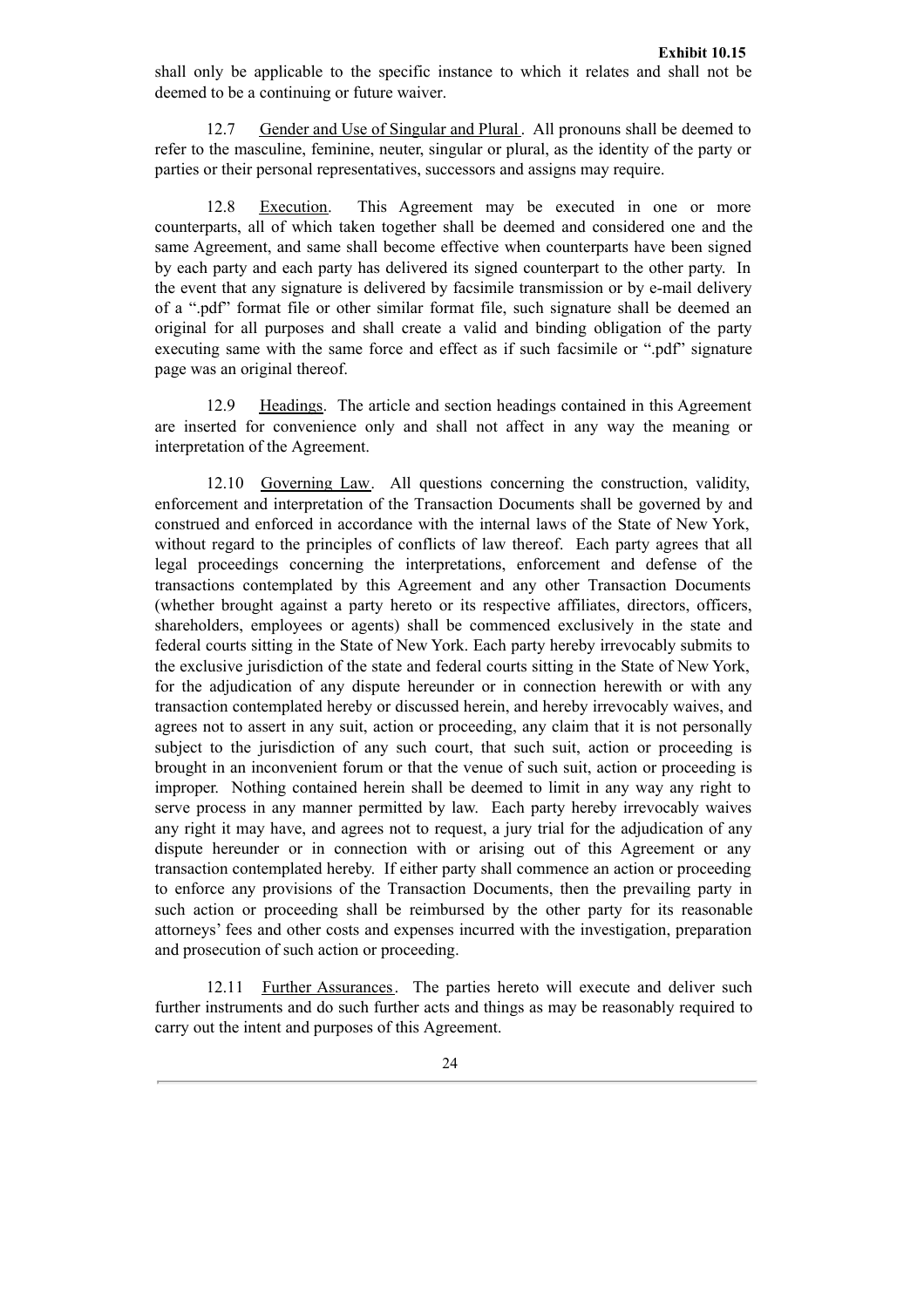12.12 Survival. The representations and warranties contained herein shall survive the Closing and the delivery of the Shares. Each Buyer shall be responsible only for its own representations, warranties and covenants hereunder.

12.13 Time is of the Essence . The parties hereby agree that time is of the essence with respect to performance of each of the parties' Obligations under this Agreement. The parties agree that in the event that any date on which performance is to occur falls on a Saturday, Sunday or state or national holiday, then the time for such performance shall be extended until the next business day thereafter occurring.

12.14 Joint Preparation. The preparation of this Agreement has been a joint effort of the parties and the resulting documents shall not, solely as a matter of judicial construction, be construed more severely against one of the parties than the other.

12.15 Severability. If any one of the provisions contained in this Agreement, for any reason, shall be held invalid, illegal or unenforceable in any respect, such invalidity, illegality or unenforceability shall not affect any other provision of this Agreement, and this Agreement shall remain in full force and effect and be construed as if the invalid, illegal or unenforceable provision had never been contained herein.

12.16 No Third Party Beneficiaries. This Agreement is intended for the benefit of the parties hereto and their respective permitted successors and assigns, and is not for the benefit of, nor may any provision hereof be enforced by, any other Person.

12.17 WAIVER OF JURY TRIAL . THE BUYERS AND THE COMPANY, AFTER CONSULTING OR HAVING HAD THE OPPORTUNITY TO CONSULT WITH COUNSEL, EACH KNOWINGLY, VOLUNTARILY AND INTENTIONALLY WAIVES, IRREVOCABLY, THE RIGHT TO TRIAL BY JURY WITH RESPECT TO ANY LEGAL PROCEEDING BASED HEREON, OR ARISING OUT OF, UNDER OR IN CONNECTION WITH THIS AGREEMENT OR ANY OTHER TRANSACTION DOCUMENT OR ANY OTHER AGREEMENT EXECUTED OR CONTEMPLATED TO BE EXECUTED IN CONJUNCTION WITH THIS AGREEMENT, OR ANY COURSE OF CONDUCT OR COURSE OF DEALING IN WHICH THE BUYERS AND THE COMPANY ARE ADVERSE PARTIES. THIS PROVISION IS A MATERIAL INDUCEMENT FOR THE BUYERS TO PURCHASE THE NEW NOTES.

12.18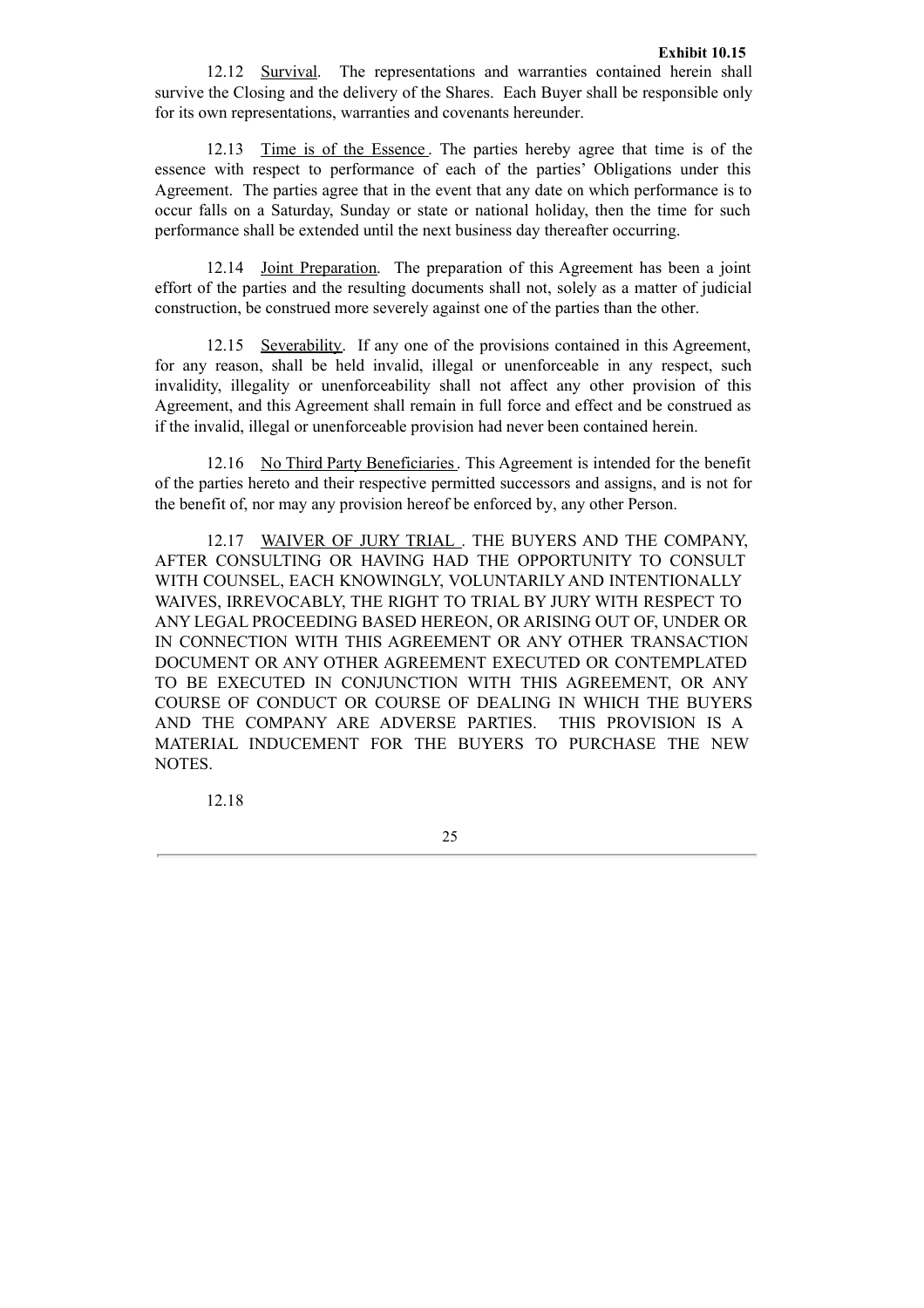#### **Exhibit 10.15**

Compliance with Federal Law. The Company shall: (i) ensure that no Person who owns a controlling interest in or otherwise controls the Company is or shall at any time be listed on the Specially Designated Nationals and Blocked Person List or other similar lists maintained by the Office of Foreign Assets Control ("**OFAC**"), the Department of the Treasury, included in any Executive Orders or in any other similar lists of any Governmental Authority; (ii) not use or permit the use of the proceeds of the purchase of the Shares to violate any of the foreign asset control regulations of OFAC or any enabling statute, Executive Order relating thereto or any other requirements or restrictions imposed by any Governmental Authority; and (iii) comply with all applicable Lender Secrecy Act ("**BSA**") laws and regulations, as amended.

## [SIGNATURES ON THE FOLLOWING PAGE]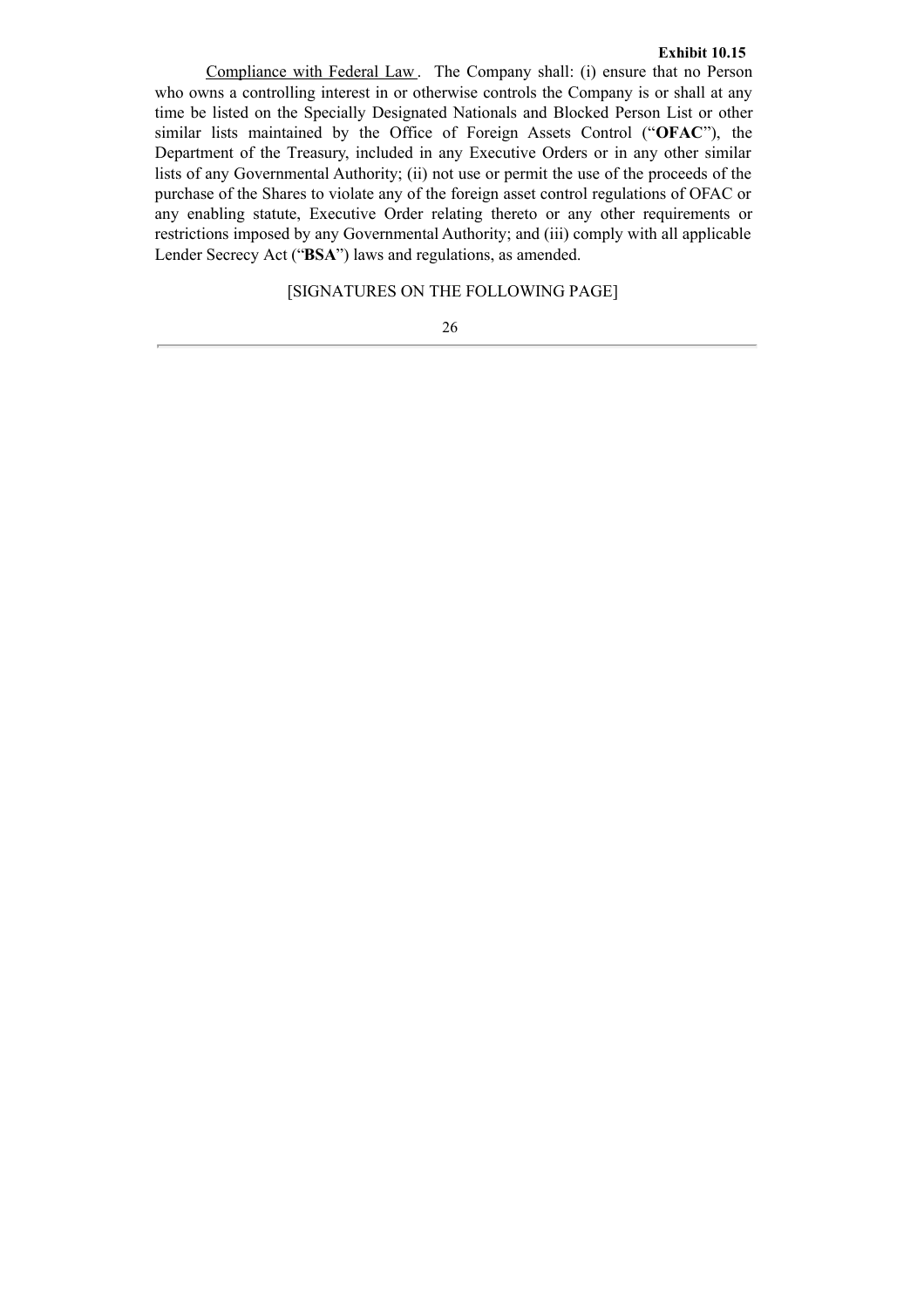IN WITNESS WHEREOF, the parties hereto have caused this Agreement to be executed as of the date and year set forth above.

## **COMPANY:**

## **MOBIVITY HOLDINGS CORP., a Nevada corporation**

By*: /s/ Dennis Becker* Name: Dennis Becker Title: Chief Executive Officer

## **OPERATING SUB:**

## **MOBIVITY, INC., a Nevada corporation**

By*: /s/ Dennis Becker* Name: Dennis Becker Title: Chief Executive Officer

## **BUYERS:**

See Signature pages for each Buyer attached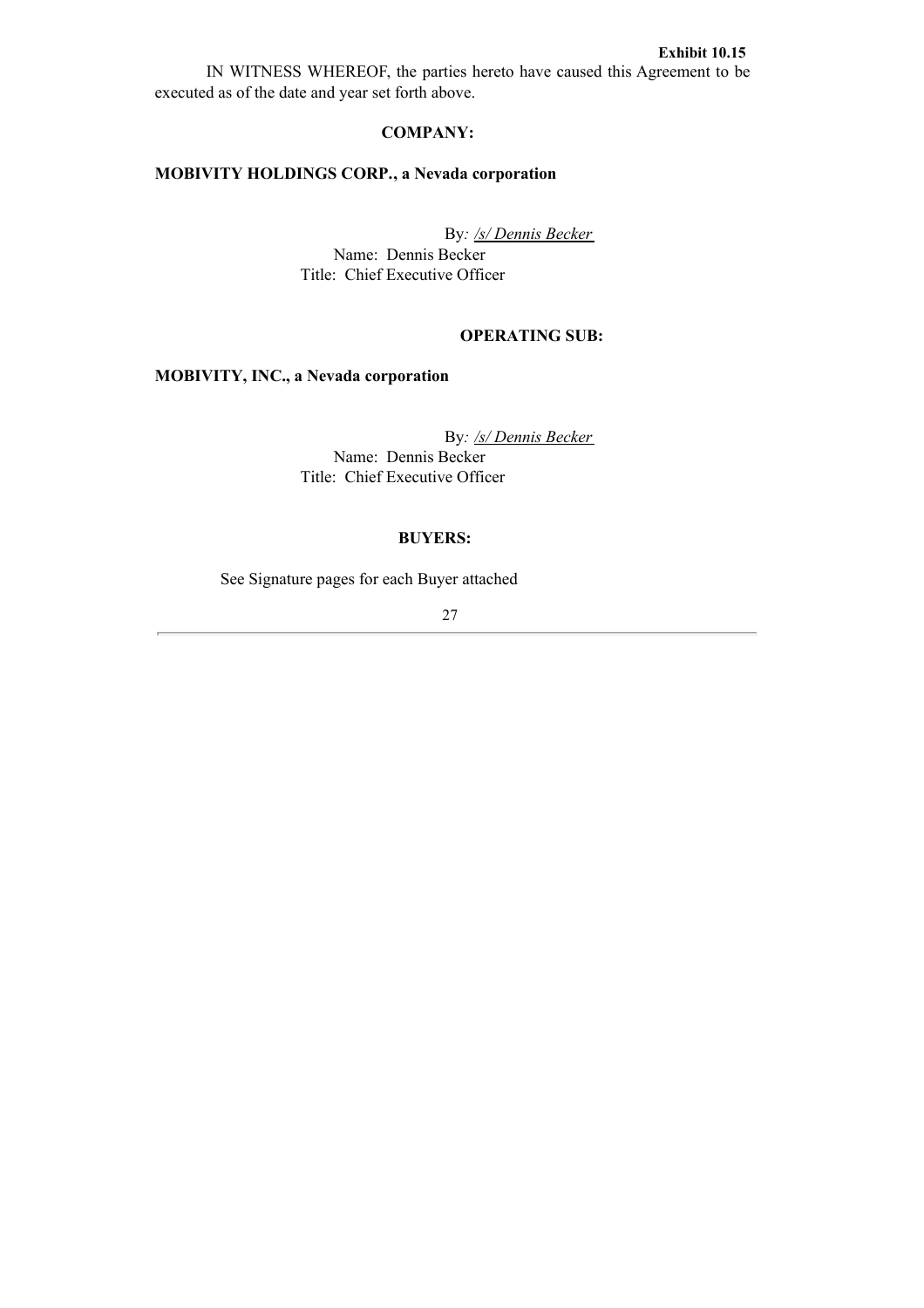### **Exhibit 10.15 SIGNATURE PAGE FOR SECURITIES PURCHASE AGREEMENT**

# **WITH MOBIVITY HOLDINGS CORP.**

By its execution below, the undersigned Buyer hereby acknowledges and agrees to the terms set forth in the Securities Purchase Agreement to which this signature page is attached.

| FOR ENTITY INVESTORS:                                                                                                        | FOR INDIVIDUAL INVESTORS: |
|------------------------------------------------------------------------------------------------------------------------------|---------------------------|
|                                                                                                                              | Signature:                |
| [Name of Entity]                                                                                                             | Name:                     |
| By:<br><u> 1989 - Johann Barn, mars ann an t-Amhain an t-Amhain an t-Amhain an t-Amhain an t-Amhain an t-Amhain an t-Amh</u> | Signature:                |
| Name:                                                                                                                        | Name:                     |
| Title:                                                                                                                       |                           |
| <b>WORK ADDRESS:</b>                                                                                                         | <b>HOME ADDRESS:</b>      |
| Attention:                                                                                                                   | Phone:                    |
| Phone:                                                                                                                       |                           |
| Fax:                                                                                                                         | SSN:                      |
| E-mail:                                                                                                                      |                           |
| Taxpayer ID#:                                                                                                                |                           |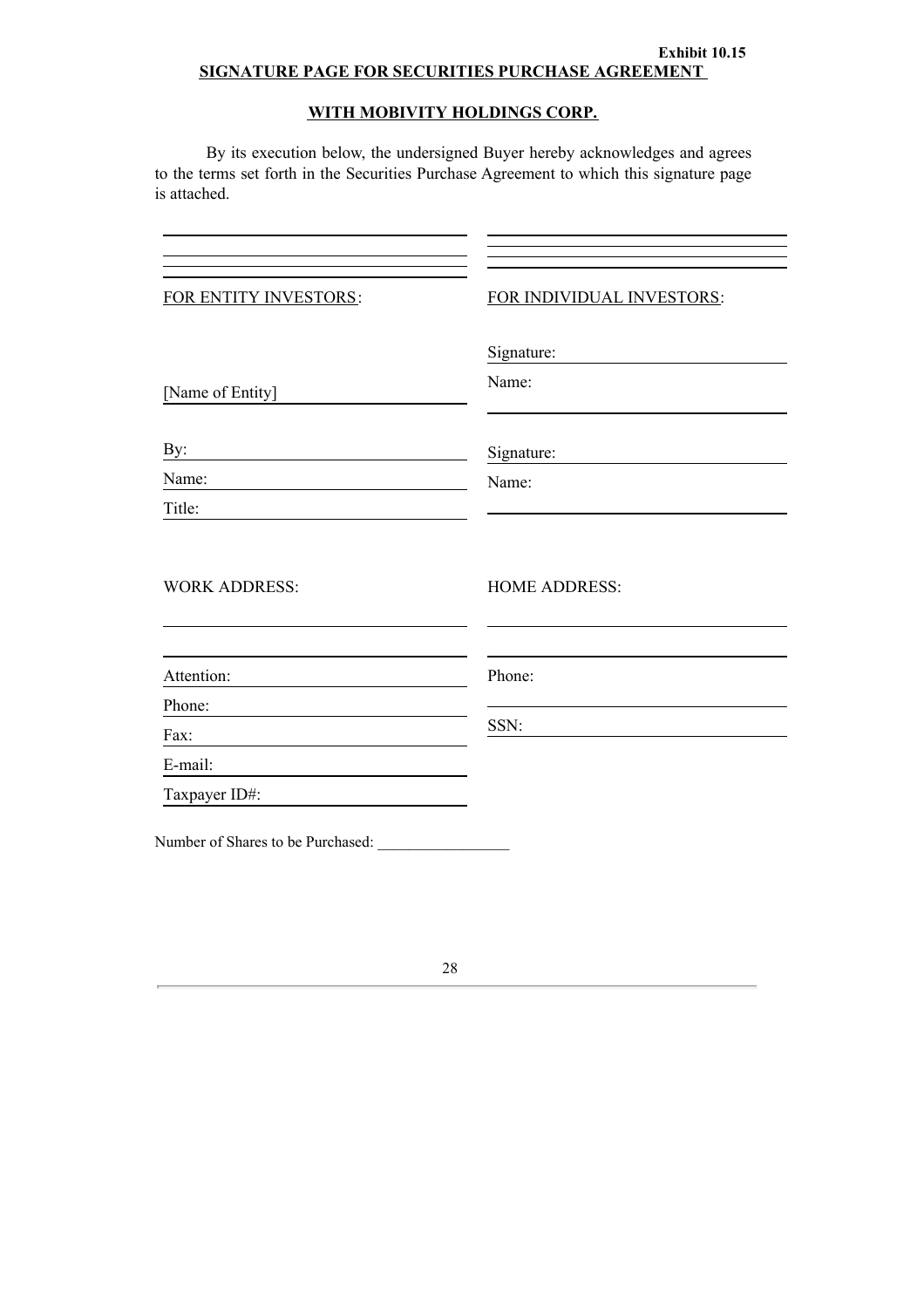#### **FORM OF REGISTRATION RIGHTS AGREEMENT**

This Registration Rights Agreement (the "Agreement") is made and entered into as of this 7th day of March 2016 by and among Mobivity Holdings Corp., a Nevada corporation (the "Company"), and the investors identified on the signature pages hereto (each, including its successors and assigns, an "Investor," and collectively, the "Investors").

### R E C I T A L S

WHEREAS, the Company will sell up to \$2,000,001 of the Company's Common Stock to certain of the Investors pursuant to that certain Securities Purchase Agreement (the "Purchase Agreement") dated as of even date herewith by and among the Company and the Investors.

#### A G R E E M E N T

NOW, THEREFORE, in consideration of the mutual covenants contained in this Agreement, and for other good and valuable consideration the receipt and adequacy of which are hereby acknowledged, the Company and the Investors agree as follows:

The parties hereby agree as follows:

1.Certain Definitions

. As used in this Agreement, the following terms shall have the following meanings:

"Business Day" means any day other than a Saturday, Sunday or a day which is a Federal legal holiday in the U.S.

"Common Stock" means the Company's common stock, par value \$0.001 per share, and any securities into which such shares may hereinafter be reclassified.

"Prospectus" means (i) the prospectus included in any Registration Statement, as amended or supplemented by any prospectus supplement, with respect to the terms of the offering of any portion of the Registrable Securities covered by such Registration Statement and by all other amendments and supplements to the prospectus, including post-effective amendments and all material incorporated by reference in such prospectus, and (ii) any "free writing prospectus" as defined in Rule 405 under the 1933 Act.

"Register," "registered" and "registration" refer to a registration made by preparing and filing a Registration Statement or similar document in compliance with the 1933 Act (as defined below), and the declaration or ordering of effectiveness of such Registration Statement or document.

"Registrable Securities" means (i) the Shares and (ii) any other securities issued or issuable with respect to or in exchange for Registrable Securities, whether by merger, charter amendment or otherwise; provided, that, a security shall cease to be a Registrable Security upon sale pursuant to a Registration Statement or Rule 144 under the 1933 Act.

OC 287524491v2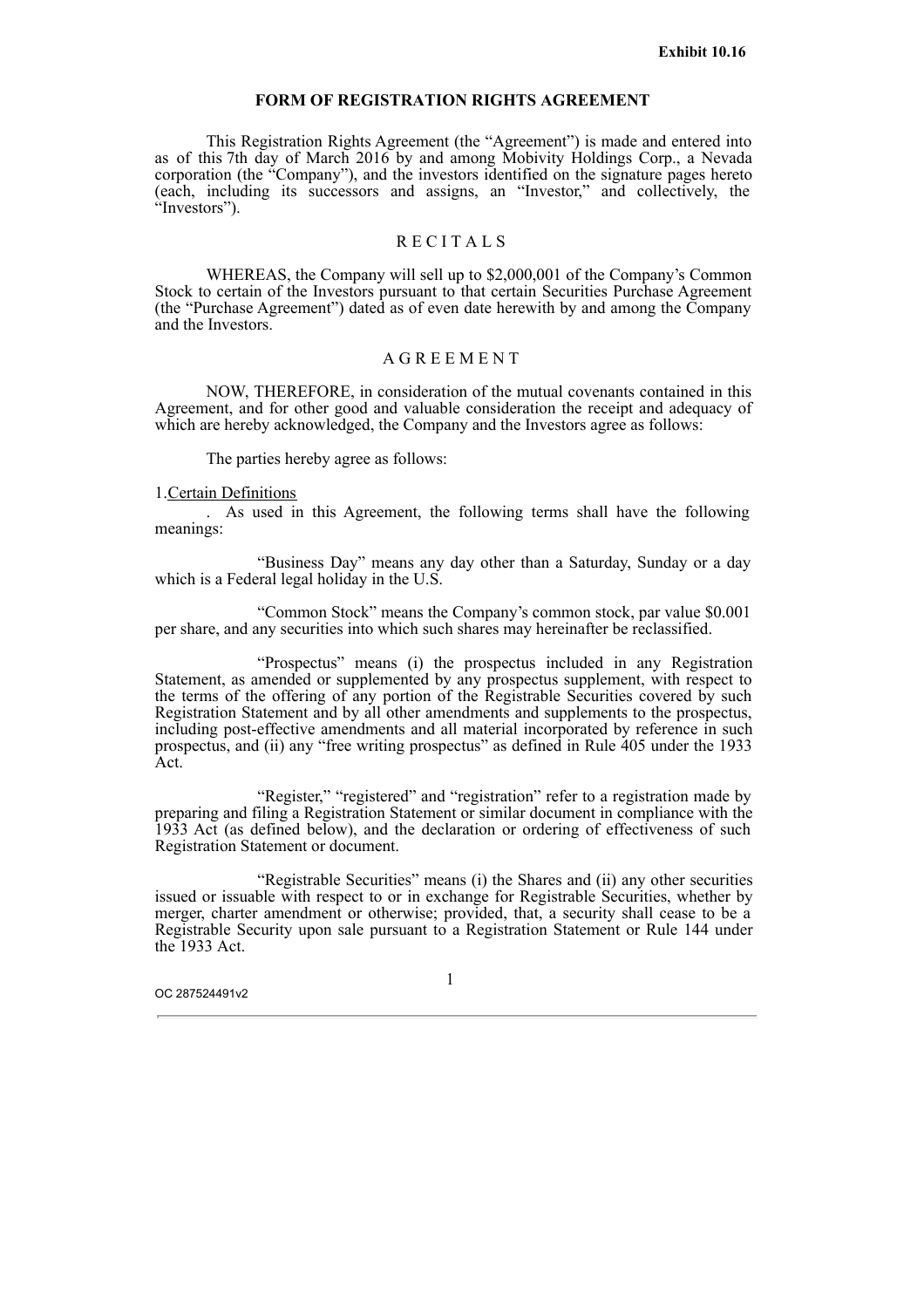"Registration Statement" means any registration statement of the Company filed under the 1933 Act (including a post-effective amendment to a previously filed registration statement) that covers the resale of any of the Registrable Securities pursuant to the provisions of this Agreement, amendments and supplements to such Registration Statement, including post-effective amendments, all exhibits and all material incorporated by reference in such Registration Statement.

"Required Investors" means the Investors holding a majority of the Registrable Securities.

"SEC" means the U.S. Securities and Exchange Commission.

"Shares" means the shares of Common Stock issued pursuant to the Purchase Agreement.

"1933 Act" means the Securities Act of 1933, as amended, and the rules and regulations promulgated thereunder.

"1934 Act" means the Securities Exchange Act of 1934, as amended, and the rules and regulations promulgated thereunder.

- 2. Registration.
	- (a) Registration Statements.

(i) Promptly following the final closing date of the transactions contemplated by the Purchase Agreement (the "Closing Date") but no later than May 31, 2016, the Company shall prepare and file with the SEC one Registration Statement on Form S-1 (or, if Form S-1 is not then available to the Company, on such form of registration statement as is then available to effect a registration for resale of the Registrable Securities), or a post-effective amendment to a previously filed registration statement on Form S-1, covering the resale of the Registrable Securities. Subject to any SEC comments, such Registration Statement shall include the plan of distribution attached hereto as  $Exhibit A$ ; provided, however, that no Investor shall be named as an "underwriter" in the Registration Statement without the Investor's prior written consent. Such Registration Statement also shall cover, to the extent allowable under the 1933 Act and the rules promulgated thereunder (including Rule 416), such indeterminate number of additional shares of Common Stock resulting from stock splits, stock dividends or similar transactions with respect to the Registrable Securities. The dividends or similar transactions with respect to the Registrable Securities. Registration Statement (and each amendment or supplement thereto, and each request for acceleration of effectiveness thereof) shall be provided in accordance with Section 3(c) to the Investors and their counsel prior to its filing or other submission.

(ii) S-3 Qualification. As soon as reasonably practicable following the date upon which the Company becomes eligible to use a registration statement on Form S-3 to register the Registrable Securities for resale (the "Qualification") Date"), the Company shall file a registration statement on Form S-3 covering the Registrable Securities (or a post-effective amendment on Form S-3 to the registration statement on Form S-1) (a "Shelf Registration

OC 287524491v2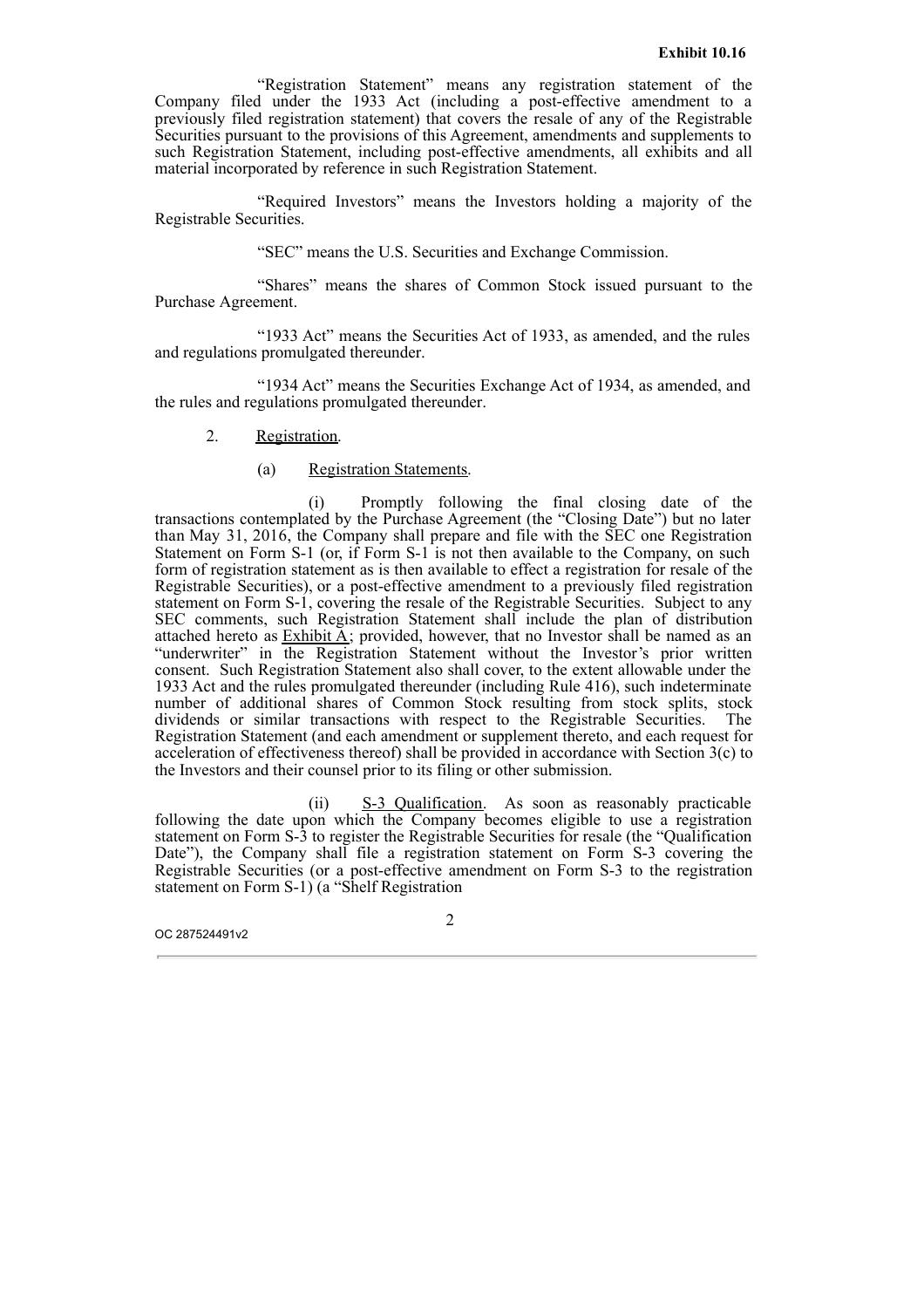Statement") and shall use commercially reasonable efforts to cause such Shelf Registration Statement to be declared effective as promptly as practicable thereafter.

(b) Expenses. The Company will pay all expenses associated with each registration, including filing and printing fees, the Company's counsel and accounting fees and expenses, costs associated with clearing the Registrable Securities for sale under applicable state securities laws, listing fees, reasonable fees and expenses of one counsel to the Investors and the Investors' reasonable expenses in connection with the registration, but excluding discounts, commissions, fees of underwriters, selling brokers, dealer managers or similar securities industry professionals with respect to the Registrable Securities being sold.

(c) Effectiveness.

(i) The Company shall use commercially reasonable efforts to have the Registration Statement declared effective as soon as practicable. The Company shall notify the Investors by facsimile or e-mail as promptly as practicable, and in any event, within twenty-four (24) hours, after any Registration Statement is declared effective and shall simultaneously provide the Investors with copies of any related Prospectus to be used in connection with the sale or other disposition of the securities covered thereby.

(ii) Notwithstanding anything herein to the contrary, the Company may suspend the use of any Prospectus included in any Registration Statement contemplated by this Section in the event that the Company determines in good faith that such suspension is necessary to (A) delay the disclosure of material non-public information concerning the Company, the disclosure of which at the time is not, in the good faith opinion of the Company, in the best interests of the Company or (B) amend or supplement the affected Registration Statement or the related Prospectus so that such Registration Statement or Prospectus shall not include an untrue statement of a material fact or omit to state a material fact required to be stated therein or necessary to make the statements therein, in the case of the Prospectus in light of the circumstances under which they were made, not misleading (an "Allowed Delay"); provided, that the Company shall promptly (a) notify each Investor in writing of the commencement of and the reasons for an Allowed Delay, but shall not (without the prior written consent of an Investor) disclose to such Investor any material non-public information giving rise to an Allowed Delay, (b) advise the Investors in writing to cease all sales under the Registration Statement until the end of the Allowed Delay and (c) use commercially reasonable efforts to terminate an Allowed Delay as promptly as practicable.

(d) Rule 415; Cutback If at any time the SEC takes the position that the offering of some or all of the Registrable Securities in a Registration Statement (alone or together with previously or subsequently registered shares of Common Stock) is not eligible to be made on a delayed or continuous basis under the provisions of Rule 415 under the 1933 Act or requires any Investor to be named as an "underwriter", the Company shall use its best efforts to persuade the SEC that the offering contemplated by the Registration Statement is a valid secondary offering and not an offering "by or on behalf of the issuer" as defined in Rule 415 and that none of the Investors is an "underwriter". The Investors shall have the right to participate or have their counsel participate in any meetings or discussions with the SEC regarding the SEC's position (unless in the reasonable opinion of the Company or its counsel, such participation will be to the detriment to the Company in that it may cause undue delays in the registration process or for other reasons)

OC 287524491v2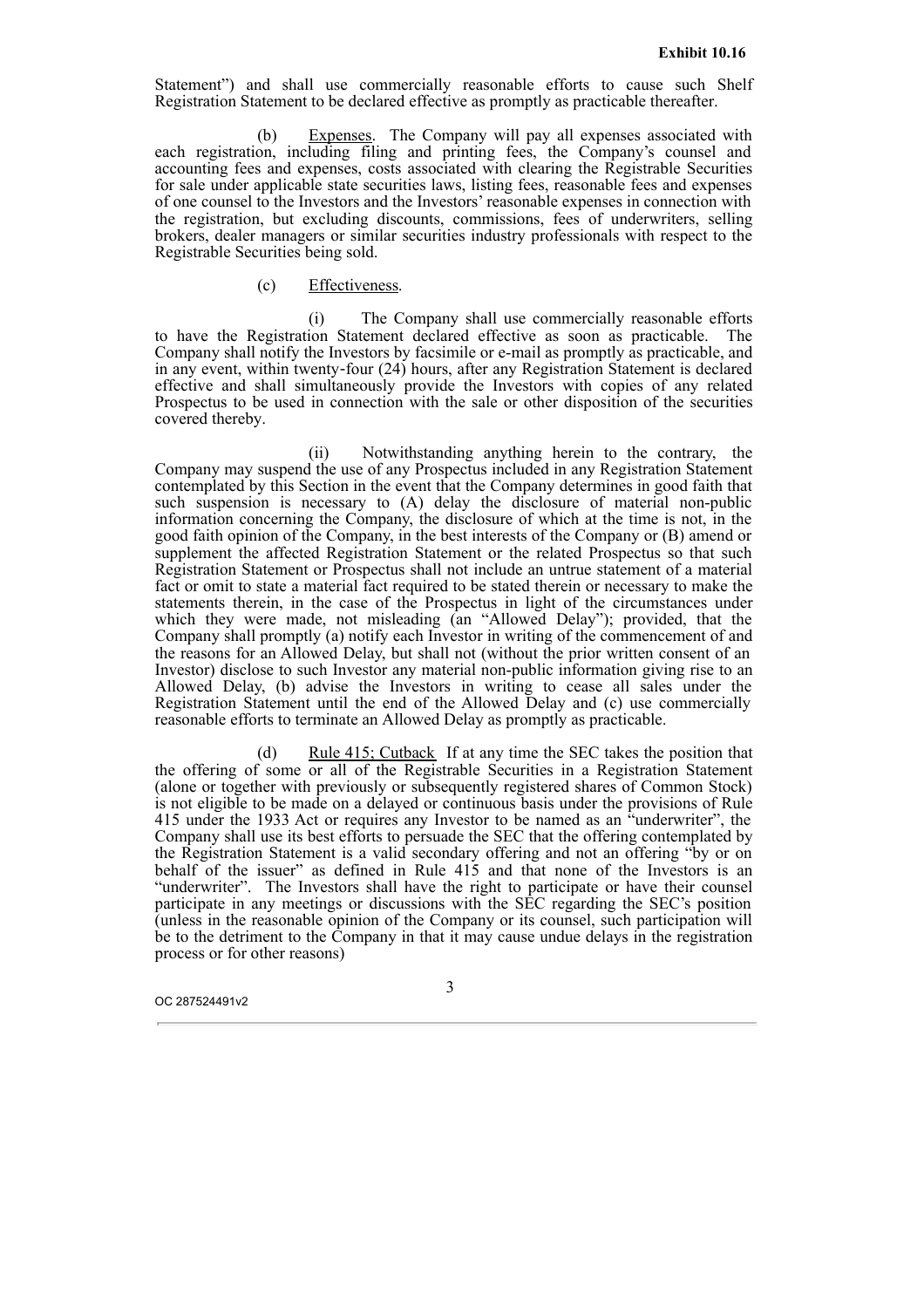and to comment or have their counsel comment on any written submission made to the SEC with respect thereto. No such written submission shall be made to the SEC to which the Investors' counsel reasonably objects. In the event that, despite the Company's best efforts and compliance with the terms of this Section  $2(d)$ , the SEC refuses to alter its position, the Company shall (i) remove from the Registration Statement such portion of the Registrable Securities (the "Cut Back Shares") and/or (ii) agree to such restrictions and limitations on the registration and resale of the Registrable Securities as the SEC may require to assure the Company's compliance with the requirements of Rule 415 (collectively, the "SEC Restrictions"); provided, however, that the Company shall not agree to name any Investor as an "underwriter" in such Registration Statement without the prior written consent of such Investor. Any cut-back imposed on the Investors pursuant to this Section  $2(d)$  shall be allocated among the Investors (and the holders of any previously or subsequently registered shares of Common Stock whose shares are subject to the Rule 415 position taken by the SEC) on a pro rata basis, unless the SEC Restrictions otherwise require or provide or the Investors otherwise agree.

#### 3.Company Obligations

. The Company will use commercially reasonable efforts to effect the registration of the Registrable Securities in accordance with the terms hereof, and pursuant thereto the Company will, as expeditiously as possible:

(a) use commercially reasonable efforts to cause such Registration Statement to become effective and to remain continuously effective for a period that will terminate upon the earlier of (i) the date on which all Registrable Securities covered by such Registration Statement as amended from time to time, have been sold, and (ii) the date on which all Registrable Securities covered by such Registration Statement may be sold without restriction pursuant to Rule 144 (the "Effectiveness Period") and advise the Investors in writing when the Effectiveness Period has expired;

(b) prepare and file with the SEC such amendments and posteffective amendments to the Registration Statement and the Prospectus as may be necessary to keep the Registration Statement effective for the Effectiveness Period and to comply with the provisions of the 1933 Act and the 1934 Act with respect to the distribution of all of the Registrable Securities covered thereby;

(c) provide copies to and permit counsel designated by the Investors to review each Registration Statement and all amendments and supplements thereto no fewer than seven (7) days prior to their filing with the SEC and not file any document to which such counsel reasonably objects;

(d) furnish to the Investors and their legal counsel (i) promptly after the same is prepared and publicly distributed, filed with the SEC, or received by the Company (but not later than two (2) Business Days after the filing date, receipt date or sending date, as the case may be) one (1) copy of any Registration Statement and any amendment thereto, each preliminary prospectus and Prospectus and each amendment or supplement thereto, and each letter written by or on behalf of the Company to the SEC or the staff of the SEC, and each item of correspondence from the SEC or the staff of the SEC, in each case relating to such Registration Statement (other than any portion of any thereof which contains information for which the Company has sought confidential treatment), and (ii) such number of copies of a Prospectus, including a preliminary

OC 287524491v2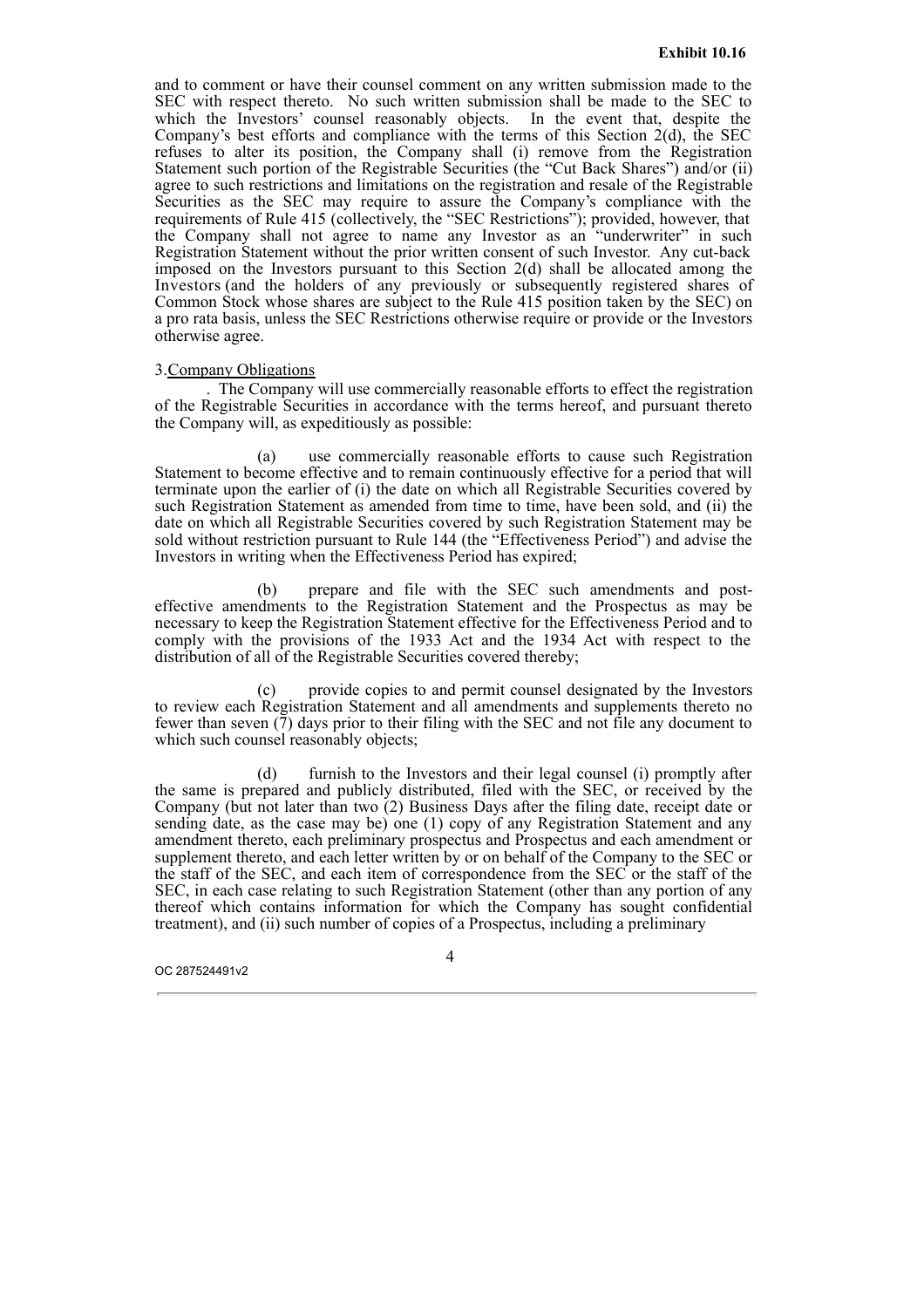prospectus, and all amendments and supplements thereto and such other documents as each Investor may reasonably request in order to facilitate the disposition of the Registrable Securities owned by such Investor that are covered by the related Registration Statement;

(e) use commercially reasonable efforts to (i) prevent the issuance of any stop order or other suspension of effectiveness and, (ii) if such order is issued, obtain the withdrawal of any such order at the earliest possible moment;

(f) prior to any public offering of Registrable Securities, use commercially reasonable efforts to register or qualify or cooperate with the Investors and their counsel in connection with the registration or qualification of such Registrable Securities for offer and sale under the securities or blue sky laws of such jurisdictions requested by the Investors and do any and all other commercially reasonable acts or things necessary or advisable to enable the distribution in such jurisdictions of the Registrable Securities covered by the Registration Statement**;** provided, however, that the Company shall not be required in connection therewith or as a condition thereto to (i) qualify to do business in any jurisdiction where it would not otherwise be required to qualify but for this Section  $3(f)$ , (ii) subject itself to general taxation in any jurisdiction where it would not otherwise be so subject but for this Section  $3(f)$ , or (iii) file a general consent to service of process in any such jurisdiction;

(g) use commercially reasonable efforts to cause all Registrable Securities covered by a Registration Statement to be listed on each securities exchange, interdealer quotation system or other market on which similar securities issued by the Company are then listed;

(h) immediately notify the Investors, at any time prior to the end of the Effectiveness Period, upon discovery that, or upon the happening of any event as a result of which, the Prospectus includes an untrue statement of a material fact or omits to state any material fact required to be stated therein or necessary to make the statements therein not misleading in light of the circumstances then existing, and promptly prepare, file with the SEC and furnish to such holder a supplement to or an amendment of such Prospectus as may be necessary so that such Prospectus shall not include an untrue statement of a material fact or omit to state a material fact required to be stated therein or necessary to make the statements therein not misleading in light of the circumstances then existing; and

(i) otherwise use commercially reasonable efforts to comply with all applicable rules and regulations of the SEC under the 1933 Act and the 1934 Act, including, without limitation, Rule 172 under the 1933 Act, file any final Prospectus, including any supplement or amendment thereof, with the SEC pursuant to Rule 424 under the 1933 Act, promptly inform the Investors in writing if, at any time during the Effectiveness Period, the Company does not satisfy the conditions specified in Rule 172 and, as a result thereof, the Investors are required to deliver a Prospectus in connection with any disposition of Registrable Securities and take such other actions as may be reasonably necessary to facilitate the registration of the Registrable Securities hereunder; and make available to its security holders, as soon as reasonably practicable, but not later than the Availability Date (as defined below), an earnings statement covering a period of at least twelve (12) months, beginning after the effective date of each Registration Statement, which earnings statement shall satisfy the provisions of Section  $11(a)$  of the 1933 Act, including Rule 158 promulgated thereunder (for the purpose of this subsection 3(i), "Availability Date" means the

OC 287524491v2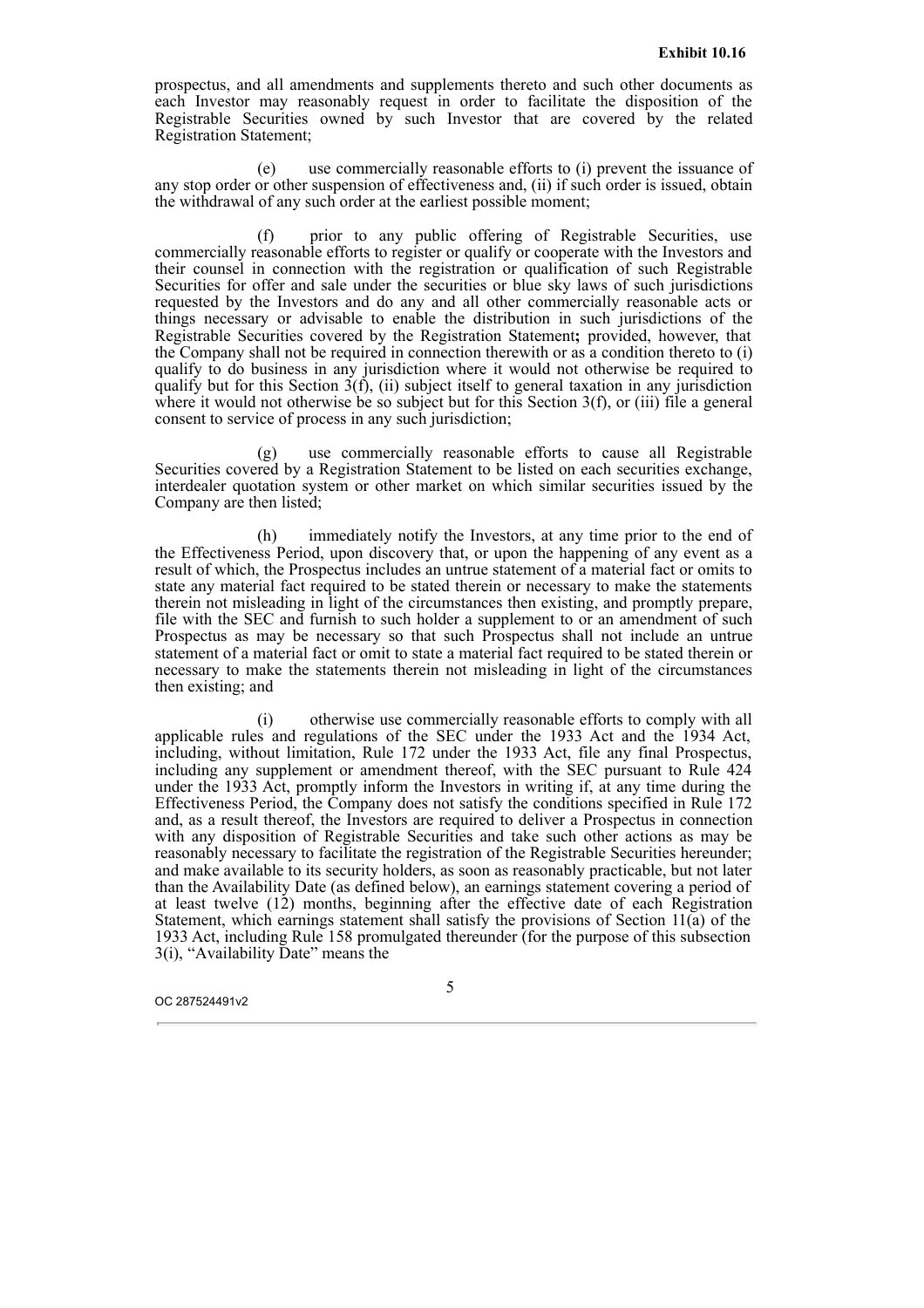45th day following the end of the fourth fiscal quarter that includes the effective date of such Registration Statement, except that, if such fourth fiscal quarter is the last quarter of the Company's fiscal year, "Availability Date" means the 90th day after the end of such fourth fiscal quarter).

(j) With a view to making available to the Investors the benefits of Rule 144 (or its successor rule) and any other rule or regulation of the SEC that may at any time permit the Investors to sell shares of Common Stock to the public without registration, the Company covenants and agrees to: (i) make and keep public information available, as those terms are understood and defined in Rule 144, until the earlier of (A) six months after such date as all of the Registrable Securities may be sold without restriction by the holders thereof pursuant to Rule 144 or any other rule of similar effect or (B) such date as all of the Registrable Securities shall have been resold; (ii) file with the SEC in a timely manner all reports and other documents required of the Company under the 1934 Act; (iii) furnish to each Investor upon request, as long as such Investor owns any Registrable Securities, (A) a written statement by the Company that it has complied with the reporting requirements of the 1934 Act, (B) a copy of the Company's most recent Annual Report on Form 10-K or Quarterly Report on Form 10- Q, and (C) such other information as may be reasonably requested in order to avail such Investor of any rule or regulation of the SEC that permits the selling of any such Registrable Securities without registration; and (iv) use commercially reasonable efforts to assist each Investor with the removal of any legends required under Rule 144 under the 1933 Act, including with respect to any opinions required thereby, provided that the Company's obligations hereunder are subject to the reasonable determination of the Company and the Company's counsel that any such legend removal complies with the 1933 Act.

#### 4.Due Diligence Review; Information

. Upon written request, the Company shall make available, during normal business hours, for inspection and review by the Investors, advisors to and representatives of the Investors (who may or may not be affiliated with the Investors and who are reasonably acceptable to the Company), all financial and other records, all SEC Filings and other filings with the SEC, and all other corporate documents and properties of the Company as may be reasonably necessary for the purpose of such review, and cause the Company's officers, directors and employees, within a reasonable time period, to supply all such information reasonably requested by the Investors or any such representative, advisor or underwriter in connection with such Registration Statement (including, without limitation, in response to all questions and other inquiries reasonably made or submitted by any of them), prior to and from time to time after the filing and effectiveness of the Registration Statement for the sole purpose of enabling the Investors and such representatives, advisors and underwriters and their respective accountants and attorneys to conduct initial and ongoing due diligence with respect to the Company and the accuracy of such Registration Statement. As a condition to such inspection and review, the Company may require the Investors to enter into confidentiality agreements.

The Company shall not disclose material nonpublic information to the Investors, or to advisors to or representatives of the Investors, unless prior to disclosure of such information the Company identifies such information as being material nonpublic information and provides the Investors, such advisors and representatives with the opportunity to accept or refuse to accept such material nonpublic information for review and any Investor wishing to obtain such information enters into an appropriate confidentiality agreement with the Company with respect thereto.

OC 287524491v2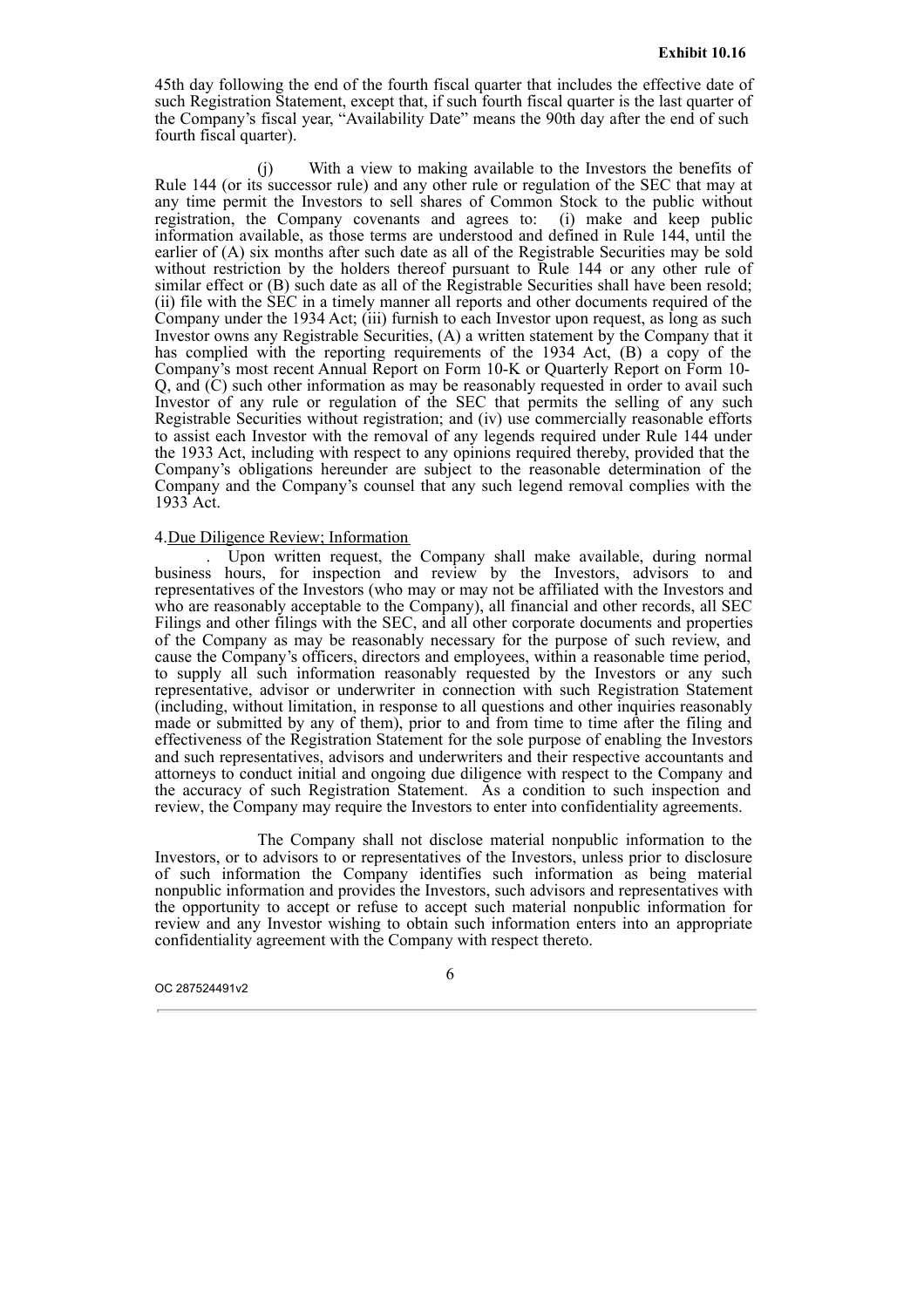#### 5. Obligations of the Investors.

(a) Each Investor shall furnish in writing to the Company such information regarding itself, the Registrable Securities held by it and the intended method of disposition of the Registrable Securities held by it, as shall be reasonably required to effect the registration of such Registrable Securities and shall execute such documents in connection with such registration as the Company may reasonably request. At least five (5) Business Days prior to the first anticipated filing date of any Registration Statement, the Company shall notify each Investor of the information the Company requires from such Investor if such Investor elects to have any of the Registrable Securities included in the Registration Statement. An Investor shall provide such information to the Company at least two (2) Business Days prior to the first anticipated filing date of such Registration Statement if such Investor elects to have any of the Registrable Securities included in the Registration Statement.

(b) Each Investor, by its acceptance of the Registrable Securities agrees to cooperate with the Company as reasonably requested by the Company in connection with the preparation and filing of a Registration Statement hereunder, unless such Investor has notified the Company in writing of its election to exclude all of its Registrable Securities from such Registration Statement.

(c) Each Investor agrees that, upon receipt of any notice from the Company of either (i) the commencement of an Allowed Delay pursuant to Section 2(c) (ii) or (ii) the happening of an event pursuant to Section 3(h) hereof, such Investor will immediately discontinue disposition of Registrable Securities pursuant to the Registration Statement covering such Registrable Securities, until the Investor is advised by the Company that such dispositions may again be made.

### 6. Indemnification.

(a) Indemnification by the Company. The Company will indemnify and hold harmless each Investor and its officers, directors, members, managers, employees and agents, successors and assigns, and each other person, if any, who controls such Investor within the meaning of the 1933 Act, against any losses, claims, damages or liabilities, joint or several, to which they may become subject under the 1933 Act or otherwise, insofar as such losses, claims, damages or liabilities (or actions in respect thereof) arise out of or are based upon: (i) any untrue statement or alleged untrue statement or omission or alleged omission of any material fact contained in any Registration Statement, any preliminary Prospectus or final Prospectus, or any amendment or supplement thereof; (ii) any blue sky application or other document executed by the Company specifically for that purpose or based upon written information furnished by the Company filed in any state or other jurisdiction in order to qualify any or all of the Registrable Securities under the securities laws thereof (any such application, document or information herein called a "Blue Sky Application"); (iii) the omission or alleged omission to state in a Blue Sky Application a material fact required to be stated therein or necessary to make the statements therein not misleading; (iv) any violation by the Company or its agents of any rule or regulation promulgated under the 1933 Act applicable to the Company or its agents and relating to action or inaction required of the Company in connection with such registration; or (v) any failure to register or qualify the Registrable Securities included in any such Registration Statement in any state where the Company or its agents has affirmatively undertaken or agreed in writing that the Company will

OC 287524491v2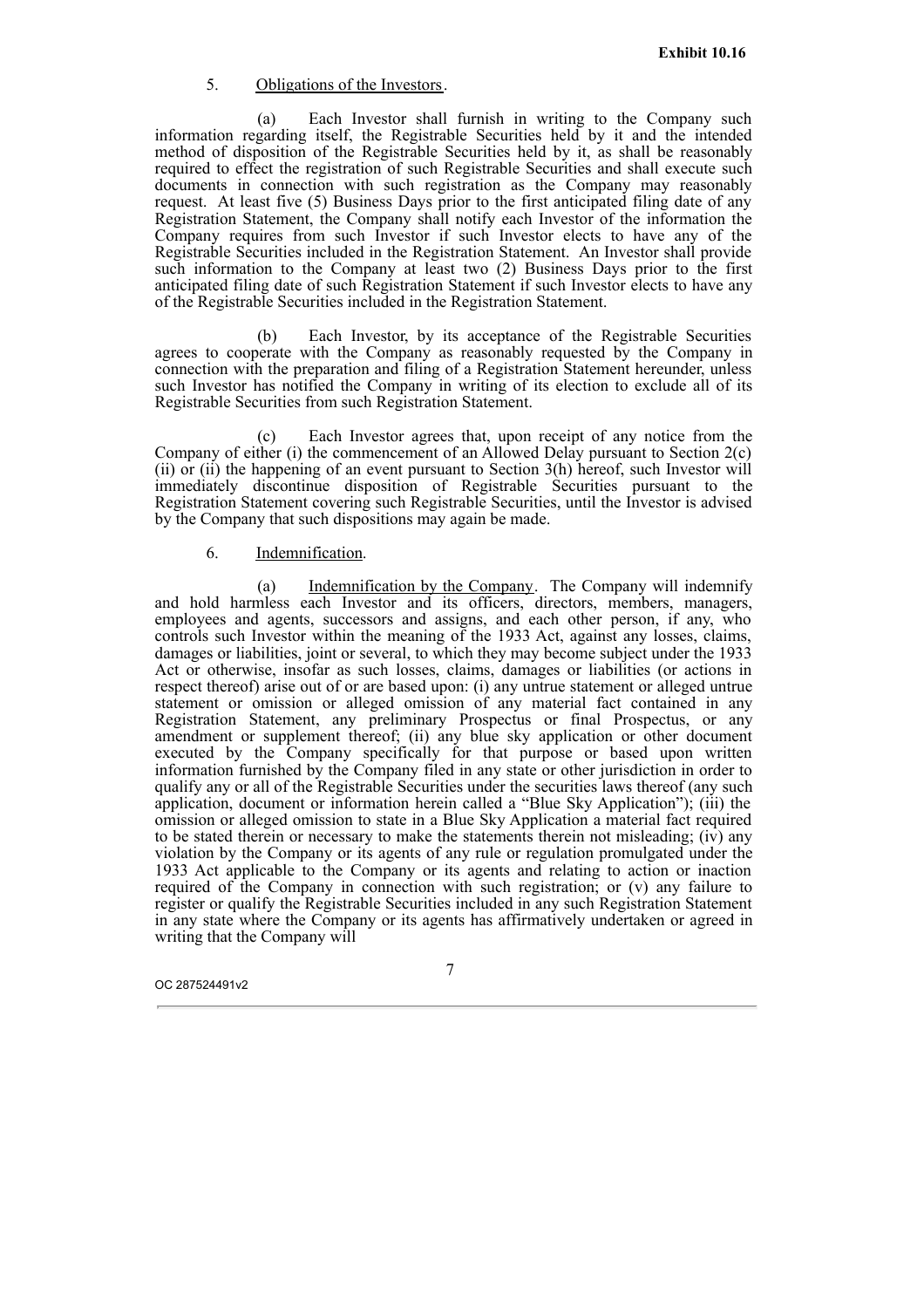undertake such registration or qualification on an Investor's behalf and will reimburse such Investor, and each such officer, director or member and each such controlling person for any legal or other expenses reasonably incurred by them in connection with investigating or defending any such loss, claim, damage, liability or action; provided, however, that the Company will not be liable in any such case if and to the extent that any such loss, claim, damage or liability arises out of or is based upon an untrue statement or alleged untrue statement or omission or alleged omission so made in conformity with information furnished by such Investor or any such controlling person in writing specifically for use in such Registration Statement or Prospectus.

(b) Indemnification by the Investors. Each Investor agrees, severally but not jointly, to indemnify and hold harmless, to the fullest extent permitted by law, the Company, its directors, officers, employees, stockholders and each person who controls the Company (within the meaning of the 1933 Act) against any losses, claims, damages, liabilities and expense (including reasonable attorney fees) resulting from any untrue statement of a material fact or any omission of a material fact required to be stated in the Registration Statement or Prospectus or preliminary Prospectus or amendment or supplement thereto or necessary to make the statements therein not misleading, to the extent, but only to the extent that such untrue statement or omission is contained in any information furnished in writing by such Investor to the Company specifically for inclusion in such Registration Statement or Prospectus or amendment or supplement thereto. In no event shall the liability of an Investor be greater in amount than the dollar amount of the proceeds (net of all expense paid by such Investor in connection with any claim relating to this Section 6 and the amount of any damages such Investor has otherwise been required to pay by reason of such untrue statement or omission) received by such Investor upon the sale of the Registrable Securities included in the Registration Statement giving rise to such indemnification obligation.

(c) Conduct of Indemnification Proceedings. Any person entitled to indemnification hereunder shall (i) give prompt notice to the indemnifying party of any claim with respect to which it seeks indemnification and (ii) permit such indemnifying party to assume the defense of such claim with counsel reasonably satisfactory to the indemnified party; provided that any person entitled to indemnification hereunder shall have the right to employ separate counsel and to participate in the defense of such claim, but the fees and expenses of such counsel shall be at the expense of such person unless (a) the indemnifying party has agreed to pay such fees or expenses, or (b) the indemnifying party shall have failed to assume the defense of such claim and employ counsel reasonably satisfactory to such person or (c) in the reasonable judgment of any such person, based upon written advice of its counsel, a conflict of interest exists between such person and the indemnifying party with respect to such claims (in which case, if the person notifies the indemnifying party in writing that such person elects to employ separate counsel at the expense of the indemnifying party, the indemnifying party shall not have the right to assume the defense of such claim on behalf of such person); and provided, further, that the failure of any indemnified party to give notice as provided herein shall not relieve the indemnifying party of its obligations hereunder, except to the extent that such failure to give notice shall materially adversely affect the indemnifying party in the defense of any such claim or litigation. It is understood that the indemnifying party shall not, in connection with any proceeding in the same jurisdiction, be liable for fees or expenses of more than one separate firm of attorneys at any time for all such indemnified parties. No indemnifying party will, except with the consent of the indemnified party, consent to entry of any judgment or enter into any settlement that does not include as an unconditional term

OC 287524491v2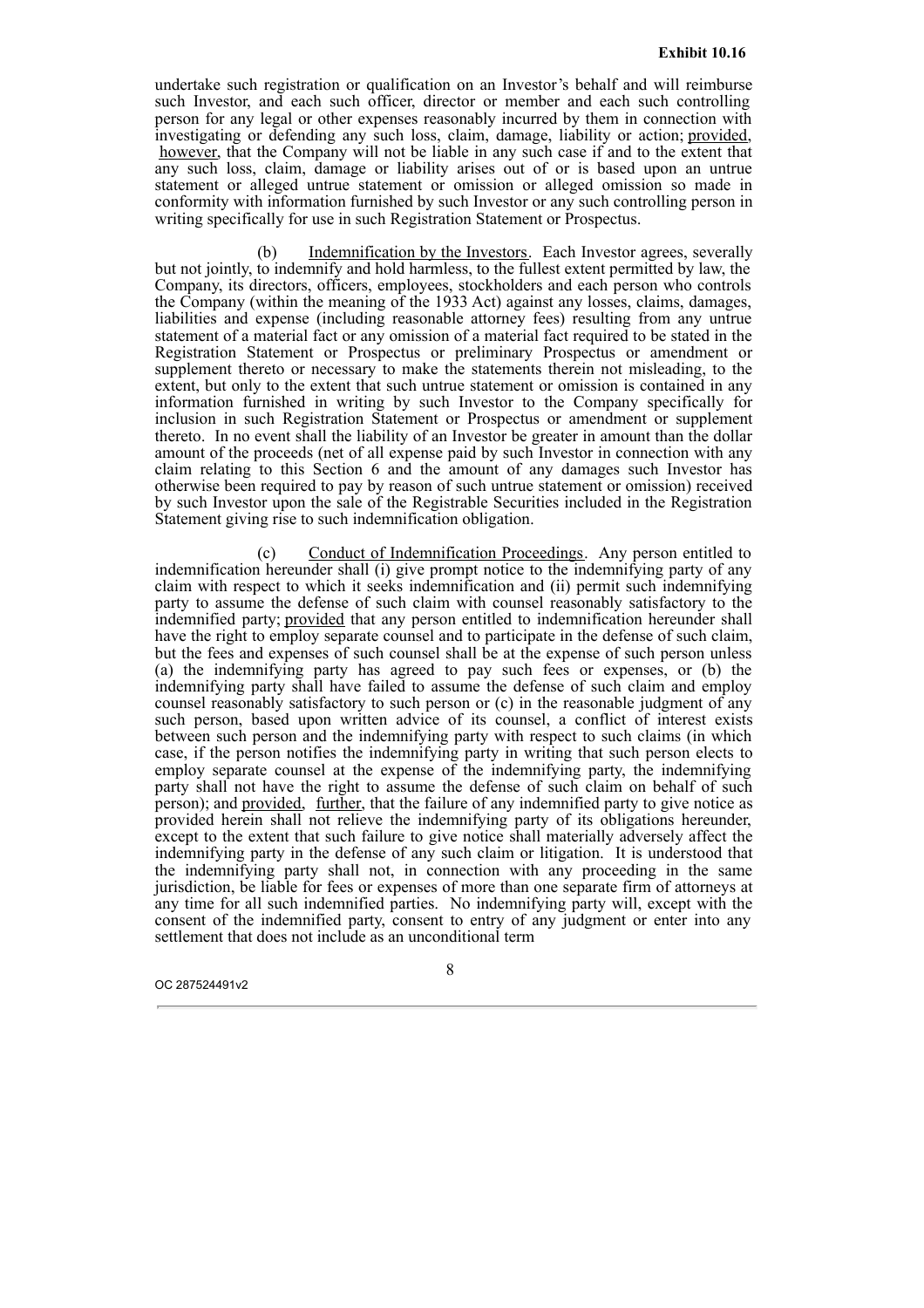thereof the giving by the claimant or plaintiff to such indemnified party of a release from all liability in respect of such claim or litigation.

(d) Contribution. If for any reason the indemnification provided for in the preceding paragraphs (a) and (b) is unavailable to an indemnified party or insufficient to hold it harmless, other than as expressly specified therein, then the indemnifying party shall contribute to the amount paid or payable by the indemnified party as a result of such loss, claim, damage or liability in such proportion as is appropriate to reflect the relative fault of the indemnified party and the indemnifying party, as well as any other relevant equitable considerations. No person guilty of fraudulent misrepresentation within the meaning of Section 11(f) of the 1933 Act shall be entitled to contribution from any person not guilty of such fraudulent misrepresentation. In no event shall the contribution obligation of a holder of Registrable Securities be greater in amount than the dollar amount of the proceeds (net of all expenses paid by such holder in connection with any claim relating to this Section 6 and the amount of any damages such holder has otherwise been required to pay by reason of such untrue or alleged untrue statement or omission or alleged omission) received by it upon the sale of the Registrable Securities giving rise to such contribution obligation.

#### 7. Miscellaneous.

(a) Amendments and Waivers. This Agreement may be amended only by a writing signed by the Company and the Required Investors. The Company may take any action herein prohibited, or omit to perform any act herein required to be performed by it, only if the Company shall have obtained the written consent to such amendment, action or omission to act, of the Required Investors.

(b) Notices. All notices and other communications provided for or permitted hereunder shall be made as set forth in the Purchase Agreement.

(c) Assignments and Transfers by Investors. The provisions of this Agreement shall be binding upon and inure to the benefit of the Investors and their respective successors and assigns. An Investor may transfer or assign, in whole or from time to time in part, to one or more persons its rights hereunder in connection with the transfer of Registrable Securities by such Investor to such person, provided that such Investor complies with all laws applicable thereto and provides written notice of assignment to the Company promptly after such assignment is effected and agrees in writing to be bound by the terms hereof.

(d) Assignments and Transfers by the Company. This Agreement may not be assigned by the Company (whether by operation of law or otherwise) without the prior written consent of the Required Investors, provided, however, that in the event that the Company is a party to a merger, consolidation, share exchange or similar business combination transaction in which the Common Stock is converted into the equity securities of another Person, from and after the effective time of such transaction, such Person shall, by virtue of such transaction, be deemed to have assumed the obligations of the Company hereunder, the term "Company" shall be deemed to refer to such Person and the term "Registrable Securities" shall be deemed to include the securities received by the Investors in connection with such transaction unless such securities are otherwise freely tradable by the Investors after giving effect to such transaction.

OC 287524491v2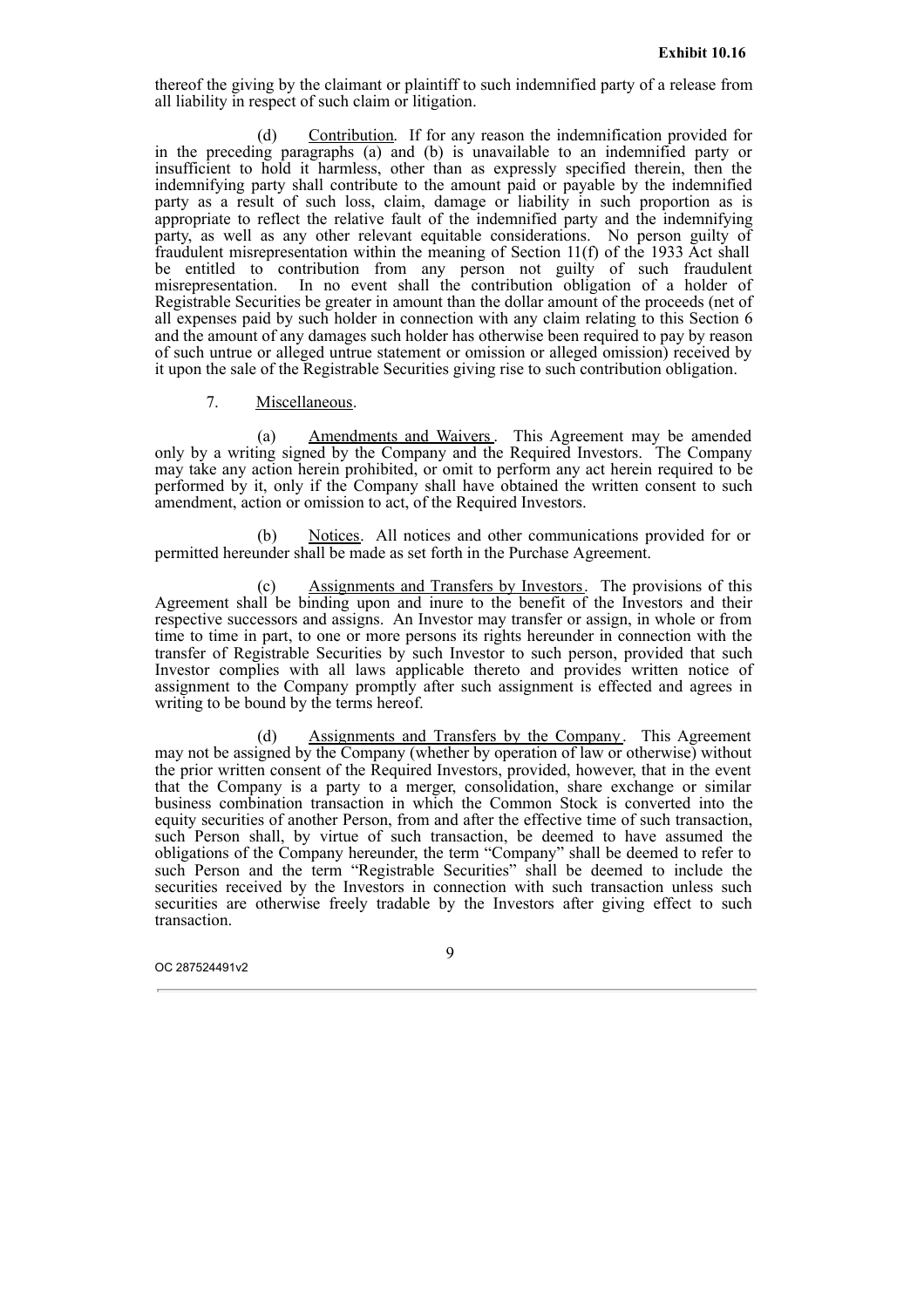(e) Benefits of the Agreement. The terms and conditions of this Agreement shall inure to the benefit of and be binding upon the respective permitted successors and assigns of the parties. Nothing in this Agreement, express or implied, is intended to confer upon any party other than the parties hereto or their respective successors and assigns any rights, remedies, obligations, or liabilities under or by reason of this Agreement, except as expressly provided in this Agreement.

(f) Counterparts; Faxes. This Agreement may be executed in two or more counterparts, each of which shall be deemed an original, but all of which together shall constitute one and the same instrument. This Agreement may also be executed via facsimile, which shall be deemed an original.

(g) Titles and Subtitles. The titles and subtitles used in this Agreement are used for convenience only and are not to be considered in construing or interpreting this Agreement.

(h) Severability. Any provision of this Agreement that is prohibited or unenforceable in any jurisdiction shall, as to such jurisdiction, be ineffective to the extent of such prohibition or unenforceability without invalidating the remaining provisions hereof but shall be interpreted as if it were written so as to be enforceable to the maximum extent permitted by applicable law, and any such prohibition or unenforceability in any jurisdiction shall not invalidate or render unenforceable such provision in any other jurisdiction. To the extent permitted by applicable law, the parties hereby waive any provision of law which renders any provisions hereof prohibited or unenforceable in any respect.

(i) Further Assurances. The parties shall execute and deliver all such further instruments and documents and take all such other actions as may reasonably be required to carry out the transactions contemplated hereby and to evidence the fulfillment of the agreements herein contained.

(j) Entire Agreement. This Agreement is intended by the parties as a final expression of their agreement and intended to be a complete and exclusive statement of the agreement and understanding of the parties hereto in respect of the subject matter contained herein. This Agreement supersedes all prior agreements and understandings between the parties with respect to such subject matter.

(k) Governing Law; Consent to Jurisdiction; Waiver of Jury Trial. This Agreement shall be governed by, and construed in accordance with, the internal laws of the State of New York without regard to the choice of law principles thereof. Each of the parties hereto irrevocably submits to the exclusive jurisdiction of the courts of the State of New York located in New York County and the United States District Court for the Southern District for the purpose of any suit, action, proceeding or judgment relating to or arising out of this Agreement and the transactions contemplated hereby. Service of process in connection with any such suit, action or proceeding may be served on each party hereto anywhere in the world by the same methods as are specified for the giving of notices under this Agreement. Each of the parties hereto irrevocably consents to the jurisdiction of any such court in any such suit, action or proceeding and to the laying of venue in such court. Each party hereto irrevocably waives any objection to the laying of venue of any such suit, action or proceeding brought in such courts and irrevocably waives any

OC 287524491v2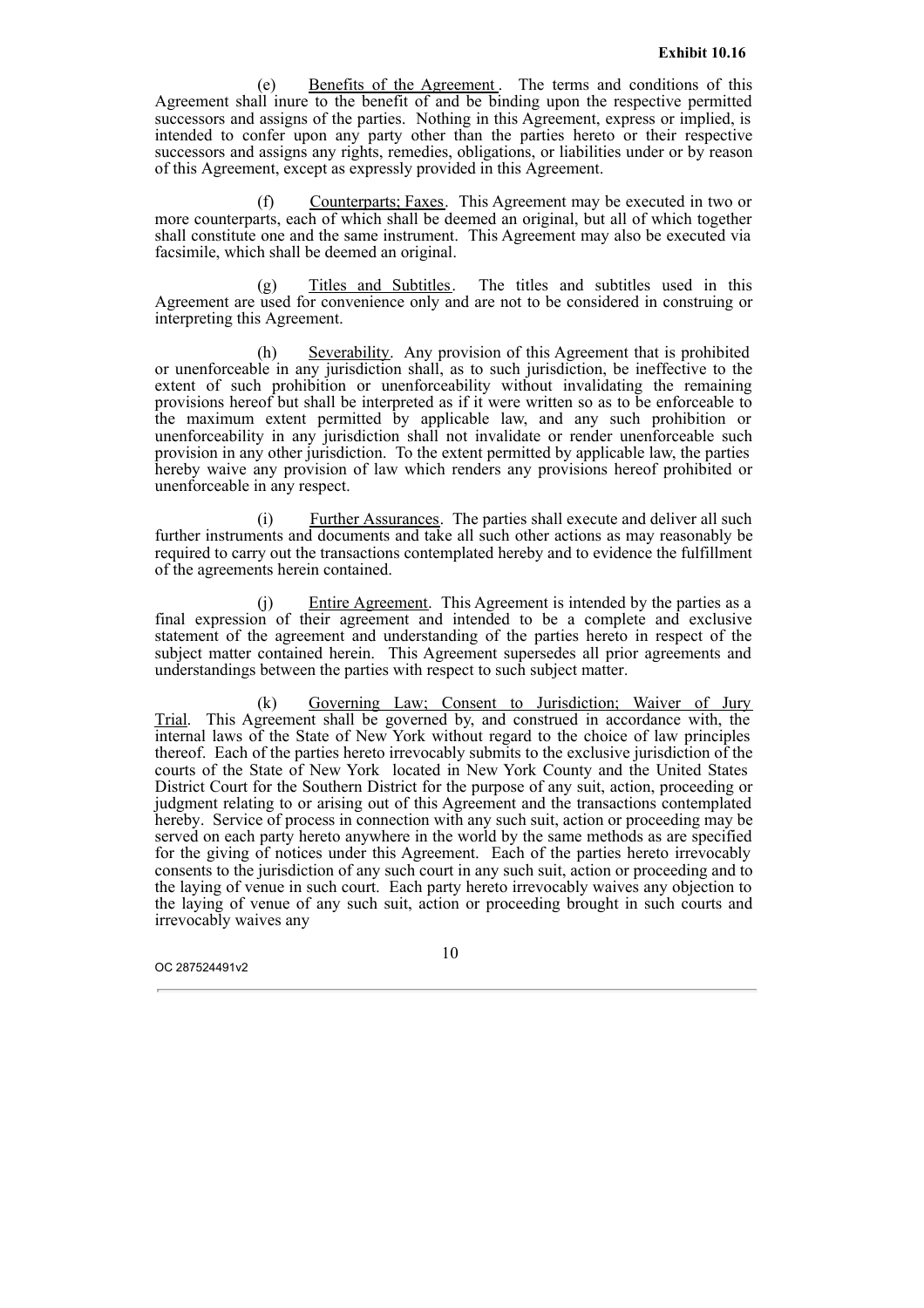claim that any such suit, action or proceeding brought in any such court has been brought in an inconvenient forum. **EACH OF THE PARTIES HERETO WAIVES ANY RIGHT TO REQUEST A TRIAL BY JURY IN ANY LITIGATION WITH RESPECT TO THIS AGREEMENT AND REPRESENTS THAT COUNSEL HAS BEEN CONSULTED SPECIFICALLY AS TO THIS WAIVER.**

IN WITNESS WHEREOF, the parties have executed this Agreement or caused their duly authorized officers to execute this Agreement as of the date first above written.

## **MOBIVITY HOLDINGS CORP.**

By: */s/ Dennis Becker* Dennis Becker, Chief Executive Officer

OC 287524491v2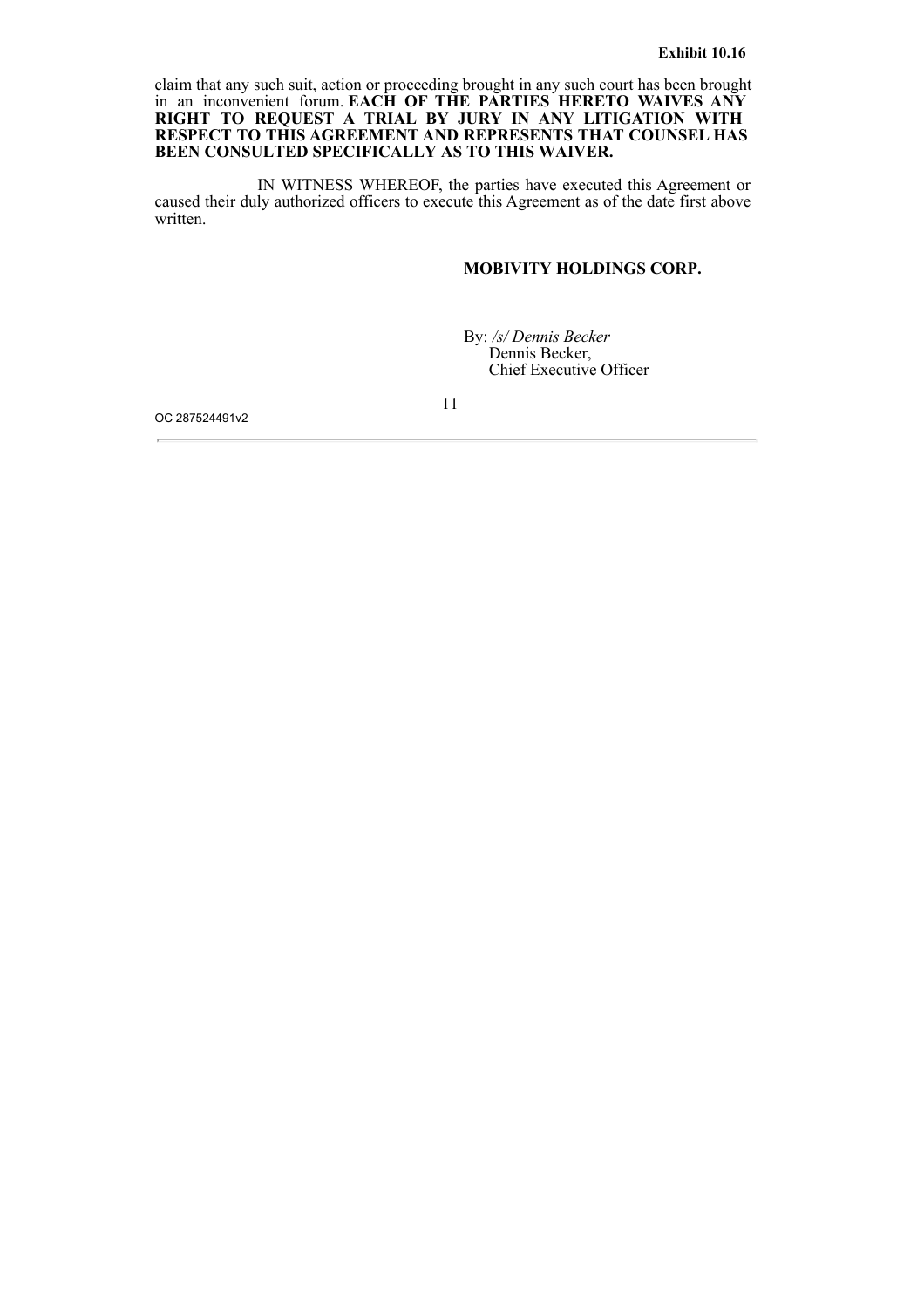#### **Exhibit 10.16**

IN WITNESS WHEREOF, the parties have executed this Registration Rights Agreement as of the date first written above.

## **INVESTOR**

Name of Investor

Signature of Investor or by Authorized Person executing for Investor

 $\mathcal{L}_\text{max}$ 

 $\mathcal{L}_\text{max}$ 

Printed Name:\_\_\_\_\_\_\_\_\_\_\_\_\_\_\_\_\_\_\_\_\_\_\_\_\_\_\_\_\_\_

Title:

Its:  $\blacksquare$ 

(Printed Name of Authorized Person and Title for Person executing for Investor)

# **[EXECUTED SIGNATURE PAGES OF THE INVESTORS OMITTED]**

OC 287524491v2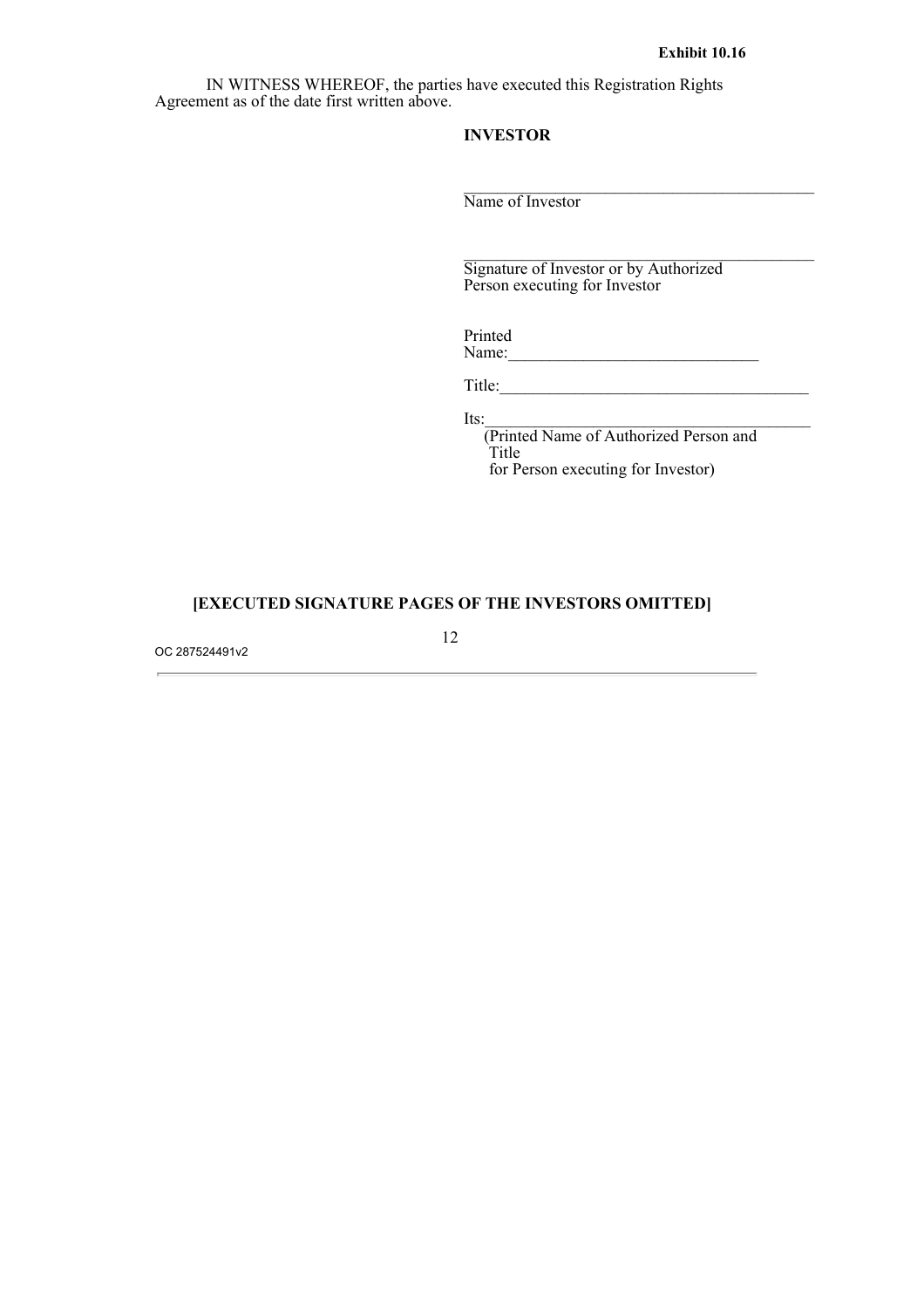#### **Plan of Distribution**

The selling stockholders, which as used herein includes donees, pledgees, transferees or other successors-in-interest selling shares of common stock or interests in shares of common stock received after the date of this prospectus from a selling stockholder as a gift, pledge, partnership distribution or other transfer, may, from time to time, sell, transfer or otherwise dispose of any or all of their shares of common stock or interests in shares of common stock on any stock exchange, market or trading facility on which the shares are traded or in private transactions. These dispositions may be at fixed prices, at prevailing market prices at the time of sale, at prices related to the prevailing market price, at varying prices determined at the time of sale, or at negotiated prices.

The selling stockholders may use any one or more of the following methods when disposing of shares or interests therein:

- ordinary brokerage transactions and transactions in which the broker-dealer solicits purchasers;

- block trades in which the broker-dealer will attempt to sell the shares as agent, but may position and resell a portion of the block as principal to facilitate the transaction;

- purchases by a broker-dealer as principal and resale by the broker-dealer for its account;

- an exchange distribution in accordance with the rules of the applicable exchange;

- privately negotiated transactions;

- short sales effected after the date the registration statement of which this Prospectus is a part is declared effective by the SEC;

- through the writing or settlement of options or other hedging transactions, whether through an options exchange or otherwise;

- broker-dealers may agree with the selling stockholders to sell a specified number of such shares at a stipulated price per share; and

- a combination of any such methods of sale.

The selling stockholders may, from time to time, pledge or grant a security interest in some or all of the shares of common stock owned by them and, if they default in the performance of their secured obligations, the pledgees or secured parties may offer and sell the shares of common stock, from time to time, under this prospectus, or under an amendment to this prospectus under Rule 424(b)(3) or other applicable provision of the Securities Act amending the list of selling stockholders to include the pledgee, transferee or other successors in interest as selling stockholders under this prospectus. The selling stockholders also may transfer the shares of

OC 287524491v2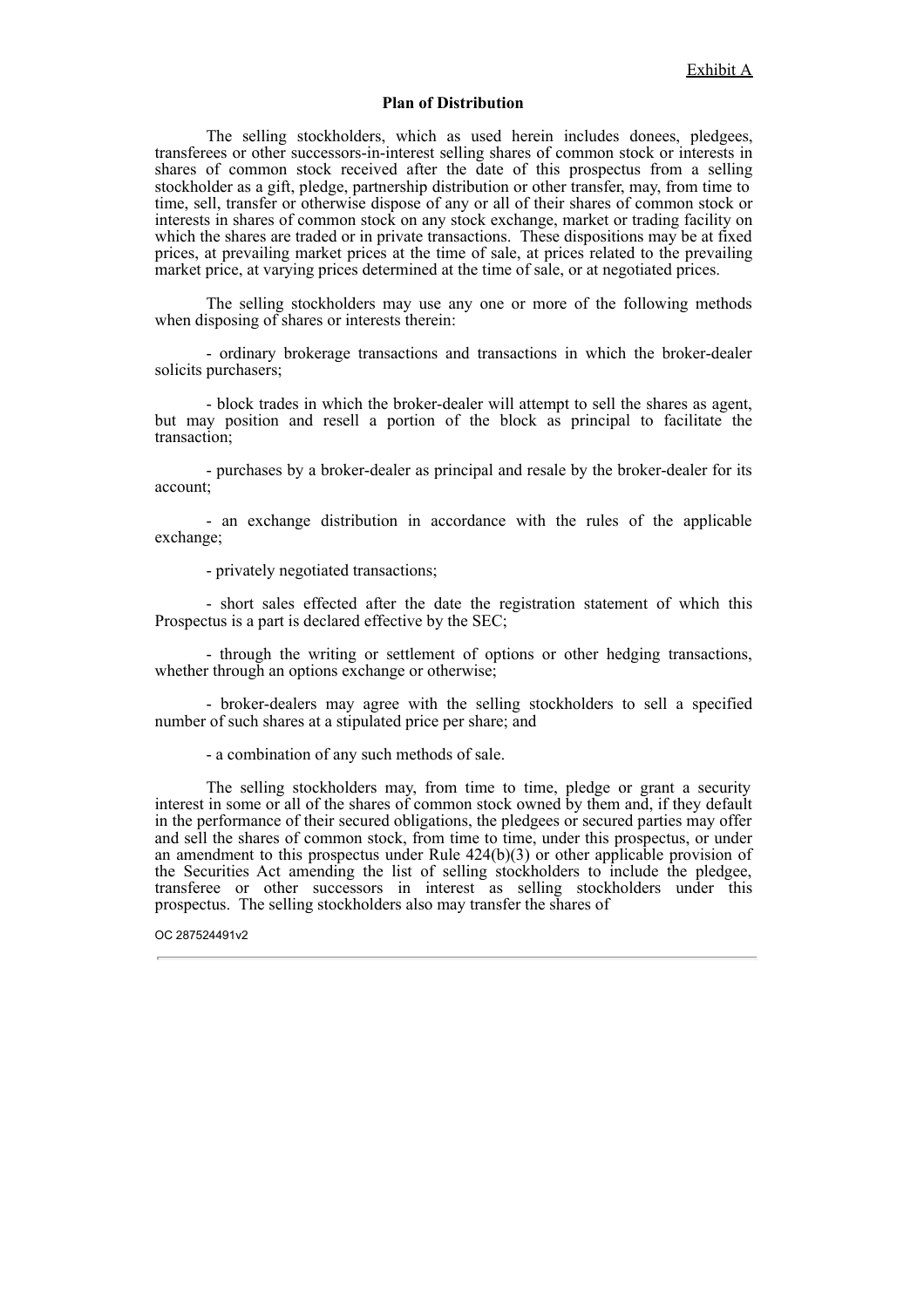common stock in other circumstances, in which case the transferees, pledgees or other successors in interest will be the selling beneficial owners for purposes of this prospectus.

In connection with the sale of our common stock or interests therein, the selling stockholders may enter into hedging transactions with broker-dealers or other financial institutions, which may in turn engage in short sales of the common stock in the course of hedging the positions they assume. The selling stockholders may also sell shares of our common stock short and deliver these securities to close out their short positions, or loan or pledge the common stock to broker-dealers that in turn may sell these securities. The selling stockholders may also enter into option or other transactions with broker-dealers or other financial institutions or the creation of one or more derivative securities which require the delivery to such broker-dealer or other financial institution of shares offered by this prospectus, which shares such broker-dealer or other financial institution may resell pursuant to this prospectus (as supplemented or amended to reflect such transaction).

The aggregate proceeds to the selling stockholders from the sale of the common stock offered by them will be the purchase price of the common stock less discounts or commissions, if any. Each of the selling stockholders reserves the right to accept and, together with their agents from time to time, to reject, in whole or in part, any proposed purchase of common stock to be made directly or through agents. We will not receive any of the proceeds from this offering.

The selling stockholders also may resell all or a portion of the shares in open market transactions in reliance upon Rule 144 under the Securities Act of 1933, provided that they meet the criteria and conform to the requirements of that rule.

The selling stockholders and any underwriters, broker-dealers or agents that participate in the sale of the common stock or interests therein may be "underwriters" within the meaning of Section 2(11) of the Securities Act. Any discounts, commissions, concessions or profit they earn on any resale of the shares may be underwriting discounts and commissions under the Securities Act. Selling stockholders who are "underwriters" within the meaning of Section 2(11) of the Securities Act will be subject to the prospectus delivery requirements of the Securities Act.

To the extent required, the shares of our common stock to be sold, the names of the selling stockholders, the respective purchase prices and public offering prices, the names of any agents, dealer or underwriter, any applicable commissions or discounts with respect to a particular offer will be set forth in an accompanying prospectus supplement or, if appropriate, a post-effective amendment to the registration statement that includes this prospectus.

In order to comply with the securities laws of some states, if applicable, the common stock may be sold in these jurisdictions only through registered or licensed brokers or dealers. In addition, in some states the common stock may not be sold unless it has been registered or qualified for sale or an exemption from registration or qualification requirements is available and is complied with.

We have advised the selling stockholders that the anti-manipulation rules of Regulation M under the Exchange Act may apply to sales of shares in the market and to the activities of the selling stockholders and their affiliates. In addition, to the extent applicable we will make copies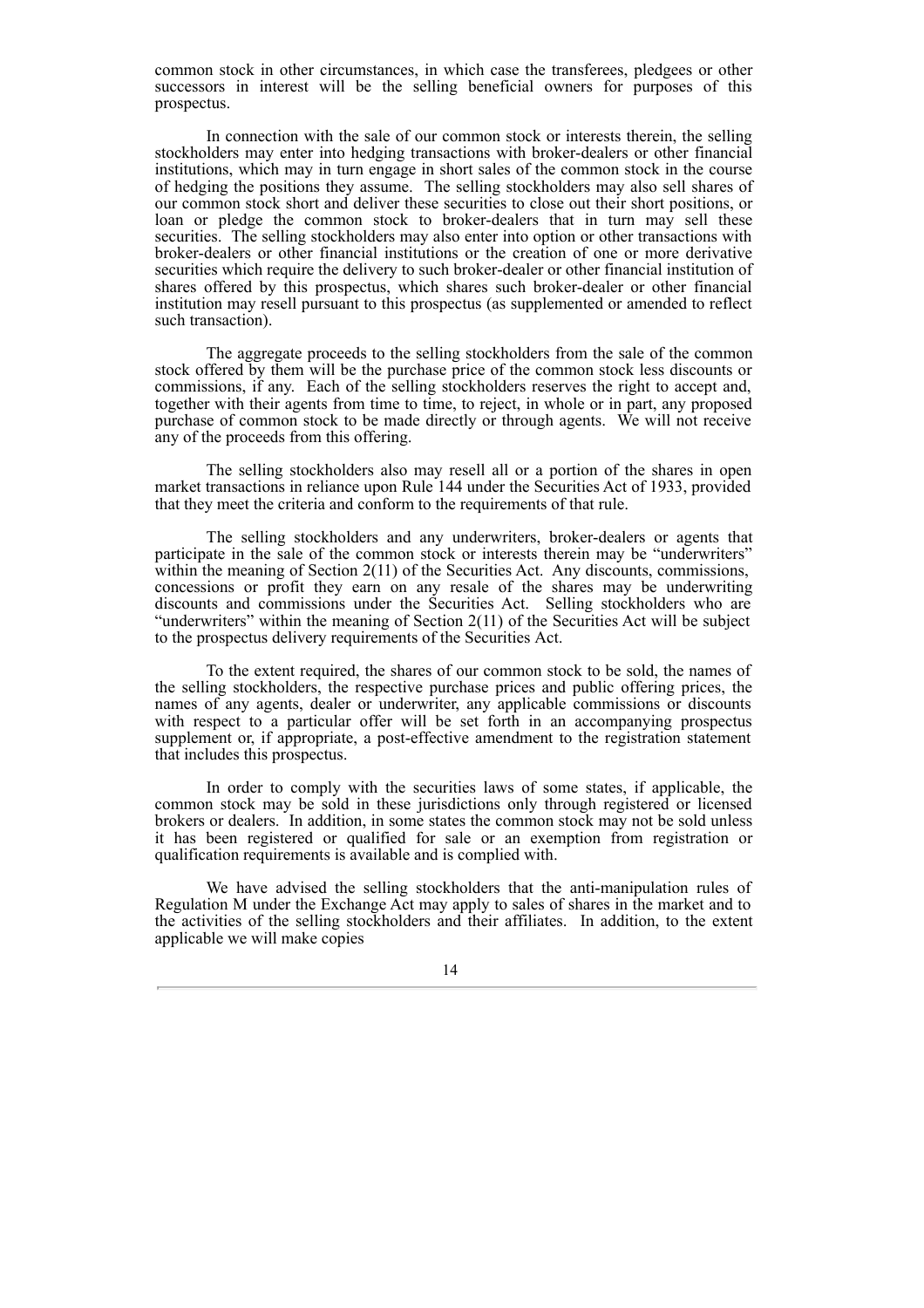of this prospectus (as it may be supplemented or amended from time to time) available to the selling stockholders for the purpose of satisfying the prospectus delivery requirements of the Securities Act. The selling stockholders may indemnify any brokerdealer that participates in transactions involving the sale of the shares against certain liabilities, including liabilities arising under the Securities Act.

We have agreed to indemnify the selling stockholders against liabilities, including liabilities under the Securities Act and state securities laws, relating to the registration of the shares offered by this prospectus.

We have agreed with the selling stockholders to keep the registration statement of which this prospectus constitutes a part effective until the earlier of (1) such time as all of the shares covered by this prospectus have been disposed of pursuant to and in accordance with the registration statement or (2) the date on which the shares may be sold without restriction pursuant to Rule 144 of the Securities Act.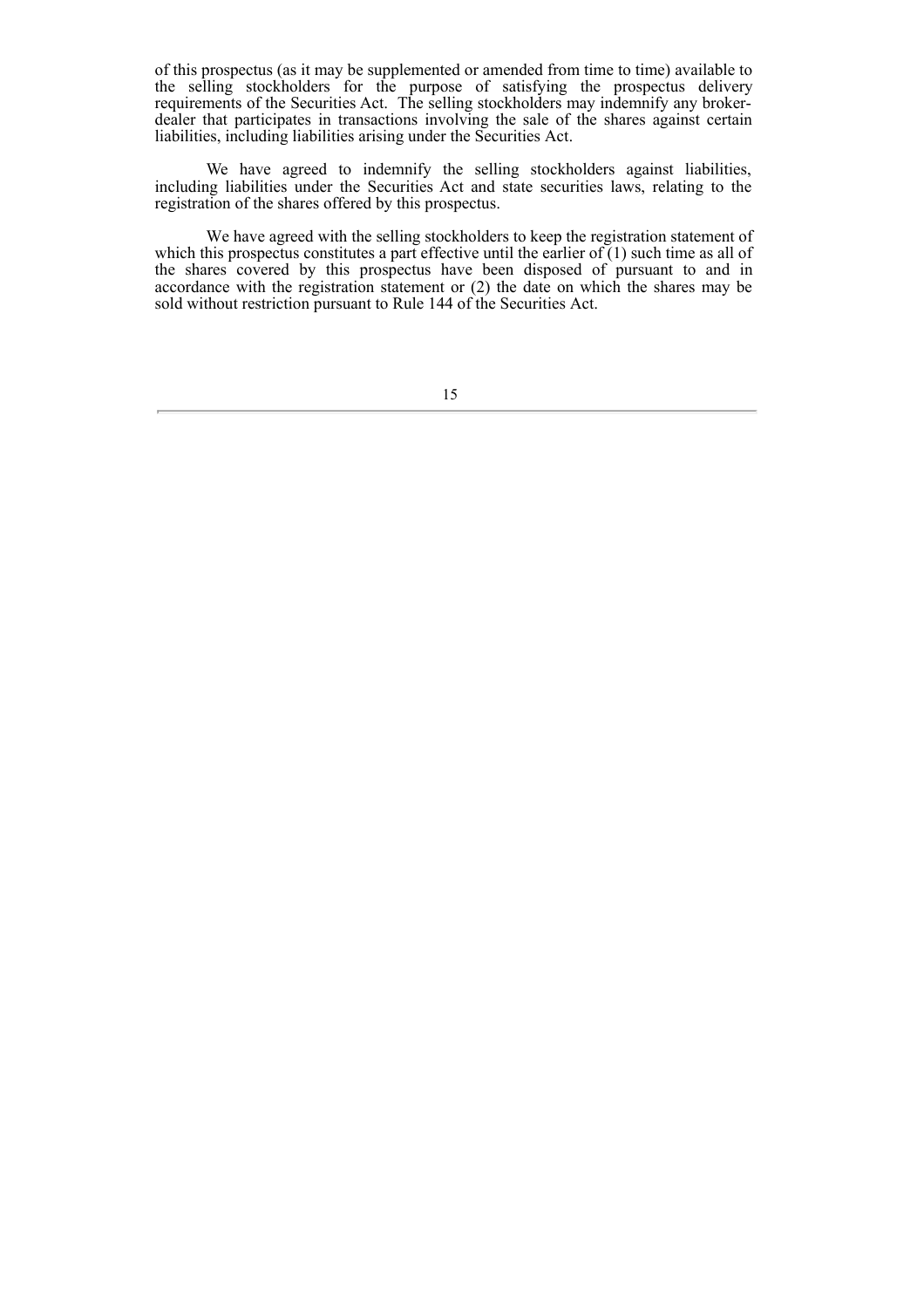### **LOAN AND SECURITY AGREEMENT**

This **LOAN AND SECURITYAGREEMENT** (this "**Agreement**") dated as of March 30, 2016 (the "**Effective Date**") is among **SILICON VALLEY BANK** , a California corporation ("**Bank**"), **MOBIVITY, INC.**, a Nevada corporation (" **OpCo**"), a n d **MOBIVITY HOLDINGS CORP.** , a Nevada corporation (" **Holdings**", and together with OpCo, individually and collectively, "**Borrower**"), and provides the terms on which Bank shall lend to Borrower, and Borrower shall repay Bank. The parties agree as follows:

## **1. ACCOUNTING AND OTHER TERMS**

Accounting terms not defined in this Agreement shall be construed following GAAP. Calculations and determinations must be made following GAAP; provided that if at any time any change in GAAP would affect the computation of any financial ratio or requirement set forth in any Loan Document, and either Borrower or Bank shall so request, Borrower and Bank shall negotiate in good faith to amend such ratio or requirement to preserve the original intent thereof in light of such change in GAAP; provided, further, that, until so amended, (a) such ratio or requirement shall continue to be computed in accordance with GAAP prior to such change therein and (b) Borrower shall provide Bank financial statements and other documents required under this Agreement or as reasonably requested hereunder setting forth a reconciliation between calculations of such ratio or requirement made before and after giving effect to such change in GAAP. Capitalized terms not otherwise defined in this Agreement shall have the meanings set forth in Section 13 of this Agreement. All other terms contained in this Agreement, unless otherwise indicated, shall have the meaning provided by the Code to the extent such terms are defined therein.

# **2. LOAN AND TERMS OF PAYMENT**

**2.1 Promise to Pay** . Borrower hereby unconditionally promises to pay Bank the outstanding principal amount of all Credit Extensions and accrued and unpaid interest thereon together with any fees and Finance Charges as and when due in accordance with this Agreement.

### **2.1.1 Financing of Accounts; Cash Secured Advances**

(a) Account Advance Availability . Subject to the terms of this Agreement, Borrower may request that Bank finance specific Eligible Accounts. Bank may, in its good faith business discretion, finance such Eligible Accounts by extending credit to Borrower in an amount equal to the result of the Advance Rate multiplied by the face amount of the Eligible Account. At all times that Borrower is Borrowing Base Eligible, Borrower may request that Bank finance Eligible Accounts on an aggregate basis. Bank may, in its good faith business discretion, finance Eligible Accounts on an aggregate basis by extending credit to Borrower in an amount equal to the result of the Advance Rate multiplied by the aggregate face amount of the Eligible Accounts. Bank may, in its sole discretion, change the percentage of the Advance Rate for a particular Eligible Account on a case by case basis. When Bank finances an Eligible Account (an "**Account Advance**") such Eligible Account becomes a "Financed Receivable."

(b) Cash Secured Advance Availability . Subject to the terms and conditions of this Agreement, Bank may, in its good faith business discretion, make cash secured advances (each, a "**Cash Secured Advance**") to Borrower in an aggregate amount not to exceed the Cash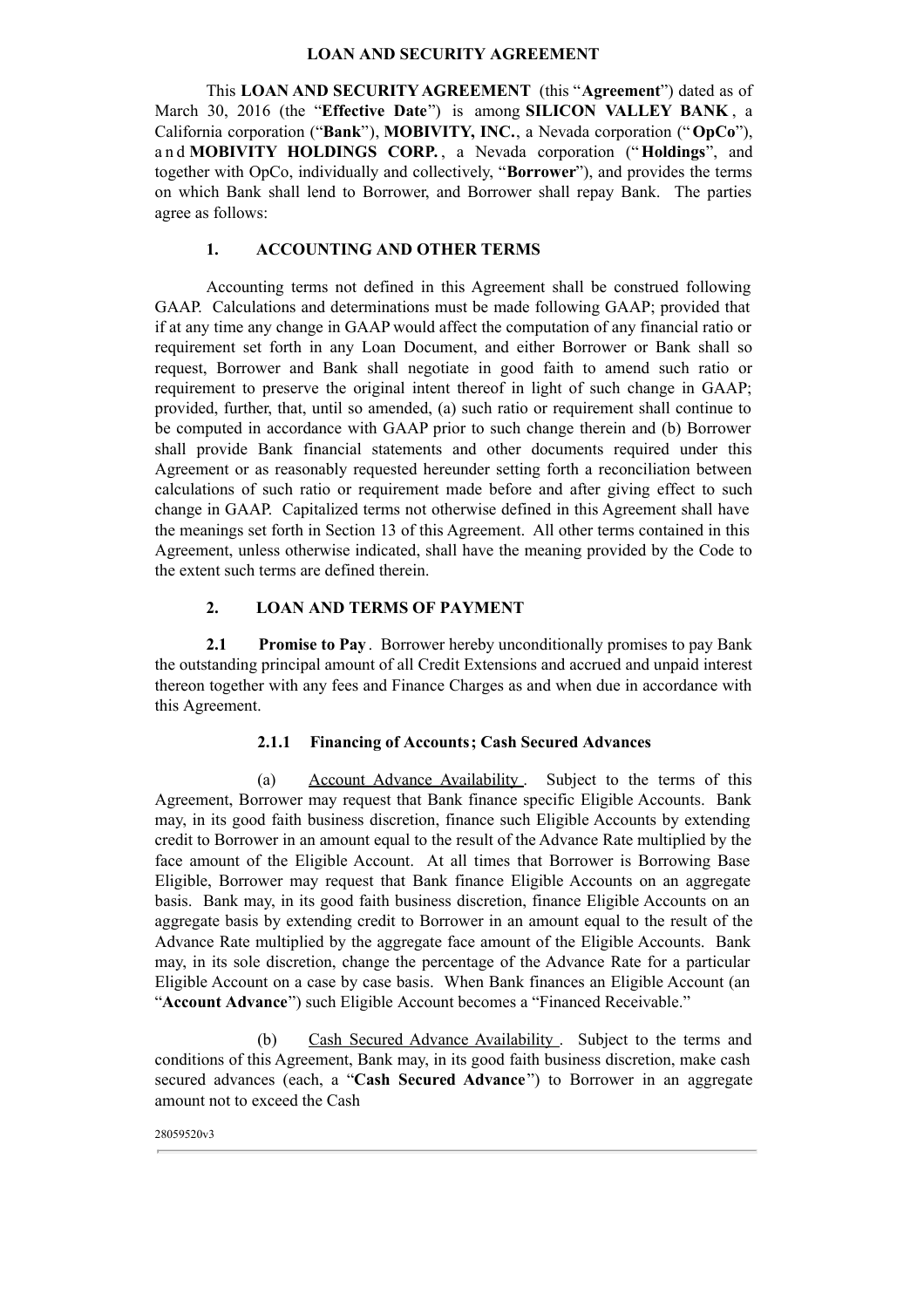Secured Sublimit. Cash Secured Advances may be repaid at any time and from time to time and, prior to the Maturity Date, reborrowed, subject to the applicable terms and conditions precedent herein. The dollar amount of each Cash Secured Advance shall at all times reduce the amount otherwise available for Account Advances.

(c) Maximum Advances. The aggregate face amount of all Financed Receivables outstanding at any time may not exceed the Gross Facility Amount. In addition and notwithstanding the foregoing, the aggregate amount of Advances outstanding at any time may not exceed the Net Facility Amount.

(d) Borrowing Procedure; Funding of Cash Secured Advances to Restricted Account. Borrower will deliver an Invoice Transmittal for each Eligible Account it offers, and, if at such time Borrower is Borrowing Base Eligible and Borrower is requesting an Account Advance, Borrower shall also deliver a Borrowing Base Certificate. Bank may rely on information set forth in or provided with the Invoice Transmittal and Borrowing Base Certificate. In addition, upon Bank's request, Borrower shall deliver to Bank any contracts, purchase orders, or other underlying supporting documentation with respect to such Eligible Account. For each Cash Secured Advance, Bank shall credit the proceeds of such Cash Secured Advance to a restricted account at Bank that Bank controls.

(e) Credit Quality; Confirmations. Bank may, at its option, conduct a credit check of the Account Debtor for each Account requested by Borrower for financing hereunder to approve any such Account Debtor's credit before agreeing to finance such Account. Bank may also verify directly with the respective Account Debtors the validity, amount and other matters relating to the Accounts (including confirmations of Borrower's representations in Section 5.3 of this Agreement) by means of mail, telephone or otherwise, either in the name of Borrower or Bank from time to time in its sole discretion.

(f) Accounts Notification/Collection. Bank may notify any Account Debtor of Bank's security interest in the Borrower's Accounts and verify and/or collect them.

(g) Early Termination. This Agreement may be terminated prior to the Maturity Date as follows: (i) by Borrower, effective three Business Days after written notice of termination is given to Bank; or (ii) by Bank at any time after the occurrence of an Event of Default, without notice, effective immediately. If this Agreement is terminated (A) by Bank in accordance with clause (ii) in the foregoing sentence, or (B) by Borrower for any reason, Borrower shall pay to Bank a non refundable termination fee in an amount equal to Thirty Thousand Dollars (\$30,000) (the "**Early Termination Fee**"). The Early Termination Fee shall be due and payable on the effective date of such termination and thereafter shall bear interest at a rate equal to the highest rate applicable to any of the Obligations. Notwithstanding the foregoing, Bank agrees to waive the Early Termination Fee if Bank closes on the refinance and redocumentation of this Agreement under another division of Bank (in its sole and exclusive discretion) prior to the Maturity Date.

(h) Maturity. This Agreement shall terminate and all Obligations outstanding hereunder shall be immediately due and payable in full on the Maturity Date.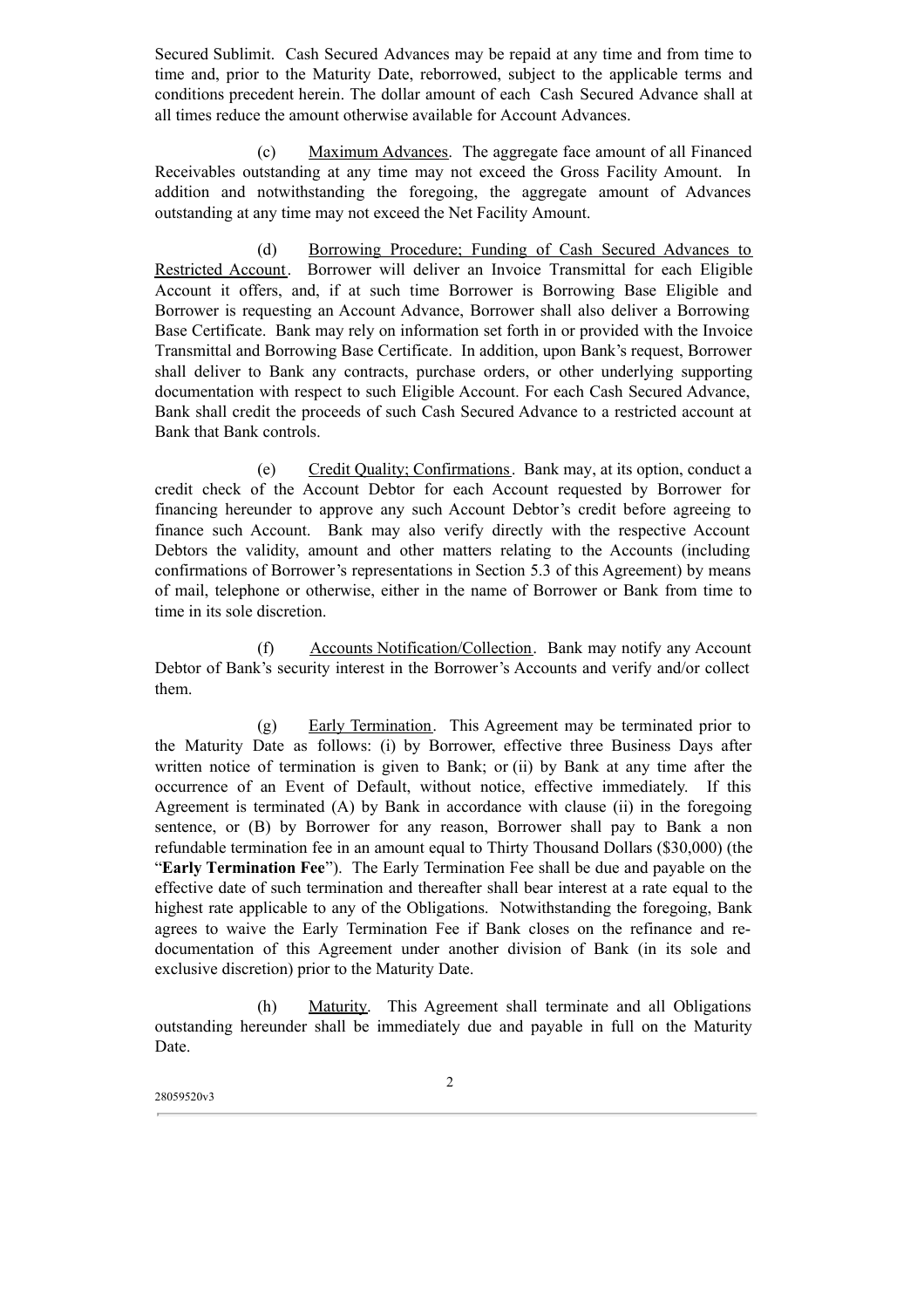(i) Suspension of Advances. Borrower's ability to request that Bank finance Eligible Accounts or otherwise make Advances hereunder will terminate if, in Bank's sole discretion, there has been a material adverse change in the general affairs, management, results of operation, condition (financial or otherwise) or the prospect of repayment of the Obligations, or there has been any material adverse deviation by Borrower from the most recent business plan of Borrower presented to and accepted by Bank prior to the Effective Date.

(j) End of Borrowing Base Eligible Status . Upon Borrower ceasing to be Borrowing Base Eligible as measured on the last day of each Reconciliation Period, Borrower shall deliver to Bank, as soon as possible, but in no event more than one (1) Business Day after such Reconciliation Period, an Invoice Transmittal containing detailed invoice reporting, signed by a Responsible Officer together with a current accounts receivable aging and a copy of each invoice, all in accordance with Section 6.2 hereof. If the outstanding principal amount of the Account Advances exceeds the amount of Account Advances available against Eligible Accounts (as determined by Bank), Borrower shall immediately pay to Bank the excess and, in connection with same, hereby irrevocably authorizes Bank to debit any account of Borrower maintained by Borrower with Bank or any of Bank's Affiliates for the amount of such excess.

**2.2 Collections, Finance Charges, Remittances and Fees**. The Obligations shall be subject to the following fees and Finance Charges. Unpaid fees and Finance Charges may, in Bank's discretion, accrue interest at the then highest rate applicable to the Obligations.

**2.3 Collections**. Collections will be credited to the Financed Receivable Balance for such Financed Receivable, but if there is an Event of Default, Bank may apply Collections to the Obligations in any order it chooses; provided, however, when Borrower is Borrowing Base Eligible, Collections will be credited to Borrower's primary operating account at Bank (for the avoidance of doubt, all Collections shall be directed to the Lockbox in accordance with Section 2.9 below, even when Borrower is Borrowing Base Eligible). If Bank receives a payment for both a Financed Receivable and a non-Financed Receivable, the funds will first be applied to the Financed Receivable and, if there is no Event of Default then existing, the excess will be remitted to Borrower, subject to Section 2.9 of this Agreement.

**2.4 Facility Fee**. Borrower shall pay to Bank a fully earned, non-refundable facility fee of Thirty Thousand Dollars (\$30,000) (the "**Facility Fee**") payable as follows: (a) the initial installment of Fifteen Thousand Dollars (\$15,000) is due on the Effective Date, and (b) the second installment of Fifteen Thousand Dollars (\$15,000) is due on the first  $(1^{st})$  anniversary of the Effective Date.

**2.5 Finance Charges**. In computing Finance Charges on the Account Advances under this Agreement, all Collections received by Bank shall be deemed applied by Bank on account of the Account Advances three (3) Business Days after receipt of the Collections. Borrower will pay a finance charge (the "**Finance Charge**") on the Advances as follows: (a) with respect to the Account Advances while Borrower is Borrowing Base Eligible and with respect to the Cash Secured Advances at all times, on the outstanding principal balance of such Account Advances and/or Cash Secured Advances which is equal to the Applicable Rate divided by 360 multiplied by the number of days each such Account Advance and/or Cash Secured Advance is outstanding multiplied by the outstanding principal balance of such Account Advances and/or Cash Secured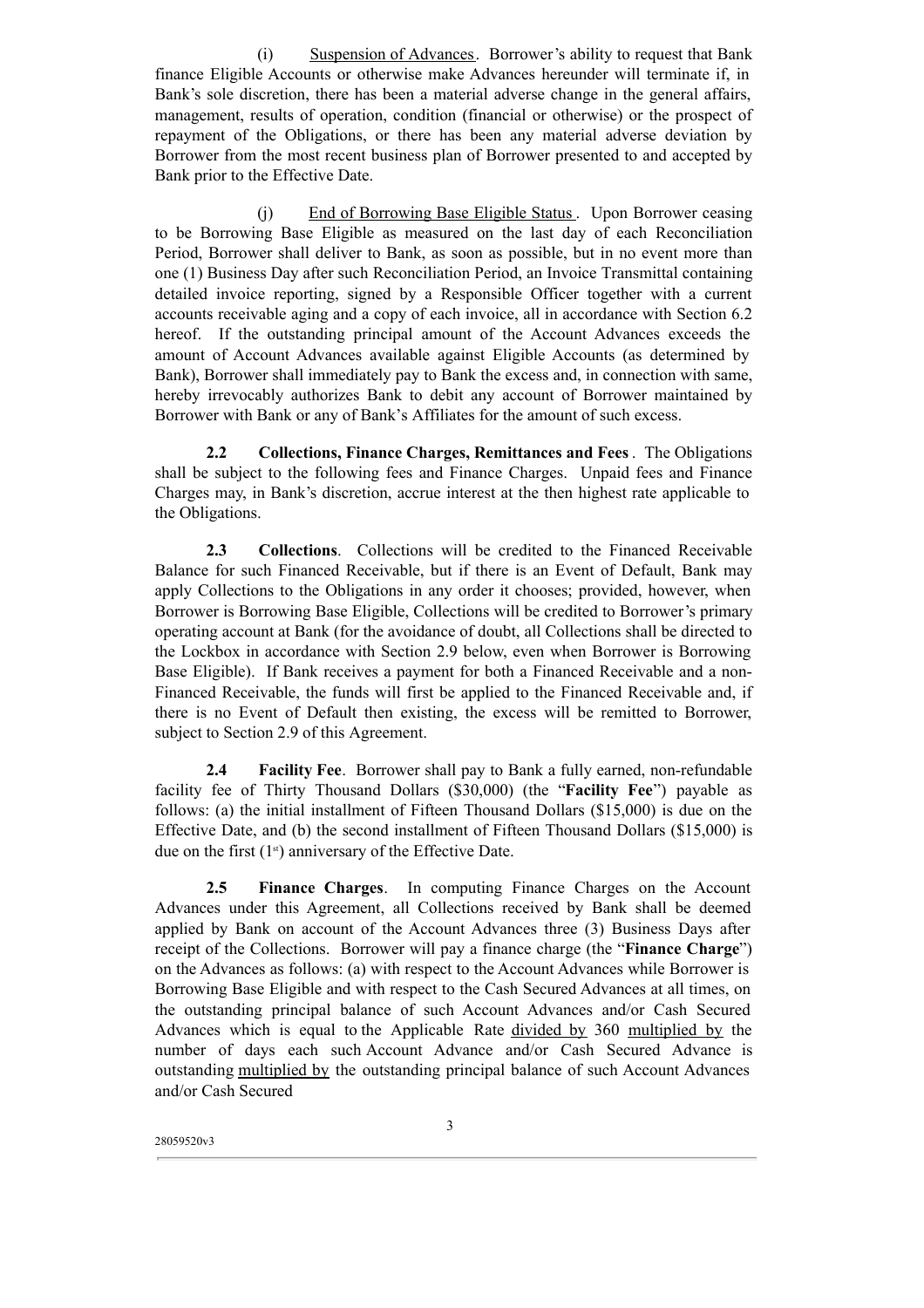Advances, and (b) with respect to the Account Advances at all other times, on the Financed Receivable Balance which is equal to the Applicable Rate divided by 360 multiplied by the number of days each such Financed Receivable is outstanding multiplied by the outstanding Financed Receivable Balance . The Finance Charge for Account Advances is payable when the Account Advance made based on such Financed Receivable is repaid in accordance with Section 2.12 of this Agreement; provided, however, when Borrower is Borrowing Base Eligible, all Finance Charges for Account Advances shall be payable monthly on the first  $(1<sup>s</sup>)$  calendar day of each Reconciliation Period for the prior Reconciliation Period. All Finance Charges for Cash Secured Advances shall be payable monthly on the first  $(1<sup>s</sup>)$  calendar day of each Reconciliation Period for the prior Reconciliation Period. Immediately upon the occurrence of an Event of Default, the Applicable Rate will increase an additional five percent (5.0%) per annum.

**2.6 Unused Net Facility Fee**. Borrower shall pay to Bank, payable quarterly in arrears on the first day of each calendar quarter occurring after the Effective Date and prior to the Maturity Date, and on the Maturity Date, a fee (the "**Unused Net Facility** Fee") in an amount equal to one half of one percent  $(0.5\%)$  per annum of the average unused portion of the Net Facility Amount, as determined by Bank. The unused portion of the Net Facility Amount, for purposes of this calculation, shall be calculated on a calendar year basis and shall equal the difference between (i) the Net Facility Amount, a n d (ii) the average for the period of the daily closing balance of the Advances outstanding.

**2.7 Accounting**. After each Reconciliation Period, Bank will provide Borrower with an accounting of the transactions for that Reconciliation Period, including the amount of all Financed Receivables, all Collections, Adjustments, Finance Charges, Unused Net Facility Fee, and the Facility Fee. If Borrower does not object to the accounting in writing within thirty (30) days it shall be considered accurate. All Finance Charges and other interest and fees are calculated on the basis of a three hundred sixty (360) day year and actual days elapsed.

**2.8 Deductions**. Bank may deduct fees, Bank Expenses, Finance Charges, Advances which become due pursuant to Section 2.12 of this Agreement, and other amounts due pursuant to this Agreement from any Advances made or Collections received by Bank.

### **2.9 Lockbox; Account Collection Services**.

(a) Borrower shall direct each Account Debtor (and each depository institution where proceeds of Accounts are on deposit) to remit payments with respect to the Accounts to a lockbox account established with Bank or to wire transfer payments to a cash collateral account that Bank controls (collectively, the "**Lockbox**"). It will be considered an immediate Event of Default if the Lockbox is not established and operational on the Effective Date and at all times thereafter until such Lockbox is established and operational.

(b) Upon receipt by Borrower of any proceeds of Accounts, Borrower shall immediately transfer and deliver same to Bank, along with a detailed cash receipts journal.

(c) Provided no Event of Default exists or an event that with notice or lapse of time will be an Event of Default, within three (3) days of receipt of any proceeds of the Accounts by Bank (whether received by Bank in the Lockbox, directly from Borrower, or otherwise), Bank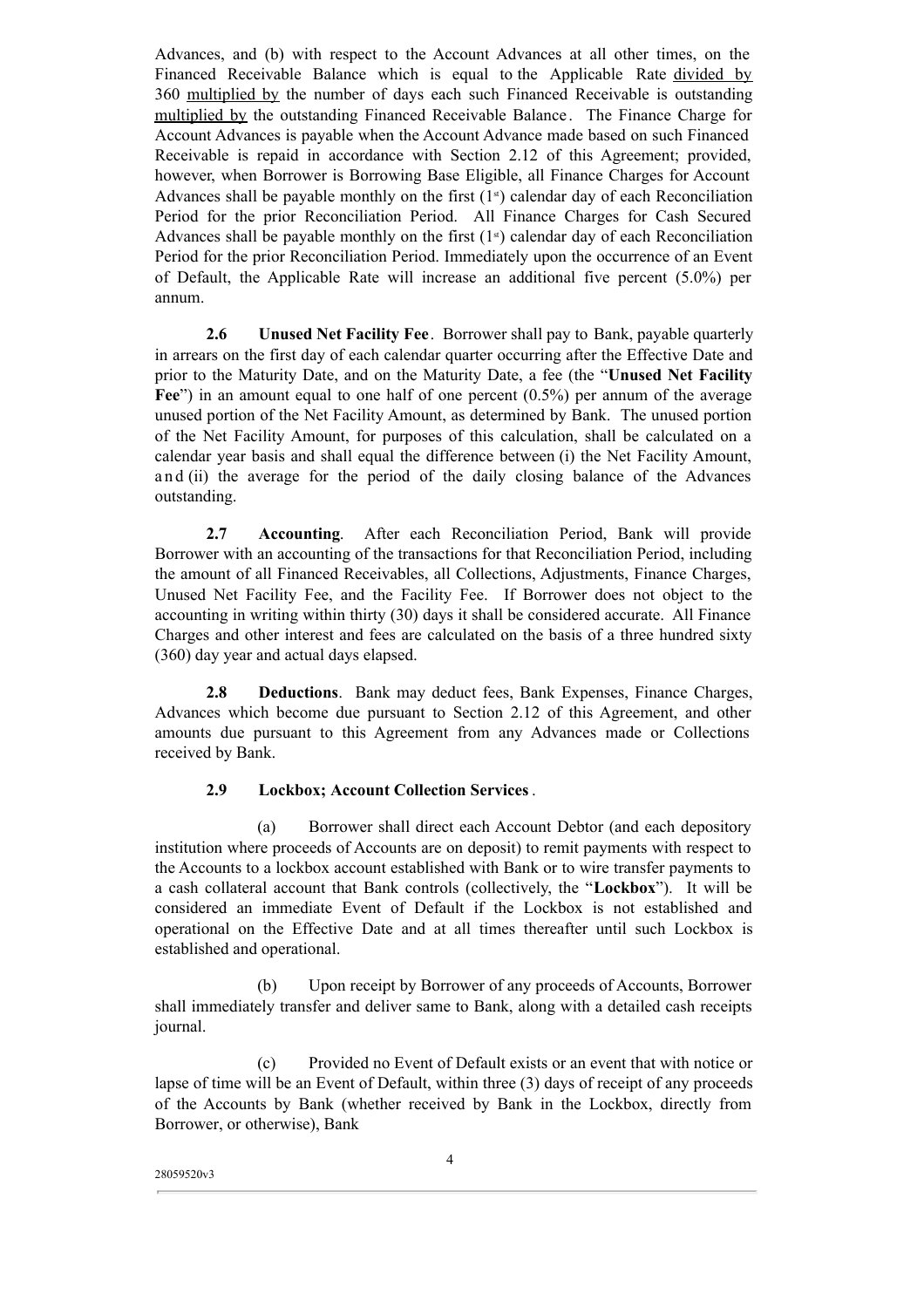will turn over to Borrower such proceeds, other than (i) Collections applied by Bank pursuant to Section 2.3 of this Agreement and (ii) such proceeds which shall be used by Bank to repay any other amounts due to Bank, such as the Finance Charge, the Facility Fee, Unused Net Facility Fee, and Bank Expenses; provided, however, Bank may hold any proceeds of the Accounts (whether received by Bank in the Lockbox, directly from Borrower, or otherwise and whether or not in respect of Financed Receivables) as a reserve until the end of the applicable Reconciliation Period if Bank, in its reasonable discretion, determines that other Financed Receivable(s) may no longer qualify as an Eligible Account at any time prior to the end of the subject Reconciliation Period.

(d) This Section 2.9 does not impose any affirmative duty on Bank to perform any act other than as specifically set forth herein. All Accounts and the proceeds thereof are Collateral, and if an Event of Default occurs, Bank may, without notice, apply the proceeds of such Accounts to the Obligations.

**2.10 Bank Expenses**. Borrower shall pay all Bank Expenses (including reasonable attorneys' fees and expenses, plus expenses, for documentation and negotiation of this Agreement) incurred through and after the Effective Date, when due.

**2.11 Good Faith Deposit**. Borrower has paid to Bank a deposit of Fifteen Thousand Dollars (\$15,000) (the "**Good Faith Deposit**") to initiate Bank's due diligence review process. Any portion of the Good Faith Deposit not utilized to pay Bank Expenses will be applied to the Facility Fee .

### **2.12 Repayment of Obligations; Adjustments**.

**2.12.1 Repayment**. Borrower will repay each Advance on the earliest of: (a) the date on which payment is received of the Financed Receivable with respect to which the Advance was made, (b) the date on which the Financed Receivable is no longer an Eligible Account, (c) the date on which any Adjustment is asserted to the Financed Receivable (but only to the extent of the Adjustment if the Financed Receivable otherwise remains an Eligible Account), (d) the date on which there is a breach of any representation or warranty in Section 5.3 of this Agreement or of any covenant in the Loan Documents, or (e) the Maturity Date (including any early termination). Each payment will also include all accrued Finance Charges and Unused Net Facility Fees with respect to such Advance and all other amounts then due and payable hereunder. Notwithstanding the foregoing, at any time that Borrower is Borrowing Base Eligible, (x) Borrower will repay each Advance on the earliest to occur of (i) the Maturity Date (including any early termination), or (ii) when required to be repaid under Section 2.1.1(j); and (y) at any time that the aggregate outstanding principal amount of the Advances exceeds the amount of Advances available against Eligible Accounts (as determined by Bank), Borrower shall immediately pay to Bank the excess.

**2.12.2 Repayment on Event of Default**. When there is an Event of Default, Borrower will, if Bank demands (or, upon the occurrence of an Event of Default under Section 8.5 of this Agreement, immediately without notice or demand from Bank) repay all of the Obligations. The demand may, at Bank's option, include the Advance for each Financed Receivable then outstanding and all accrued Finance Charges, the Early Termination Fee, Unused Net Facility Fee, attorneys' and professional fees, court costs and expenses, Bank Expenses and any other Obligations.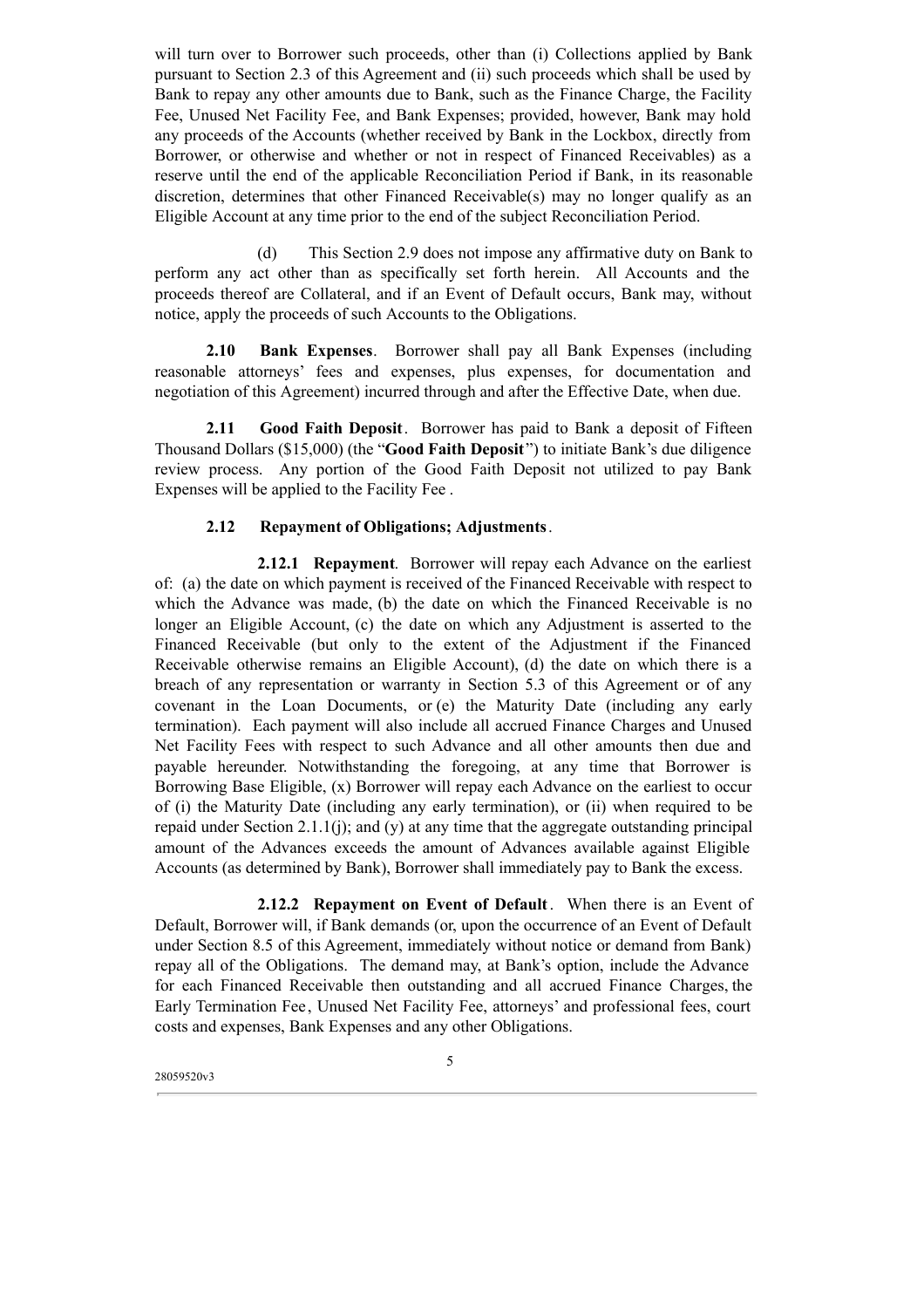**2.12.3 Debit of Accounts**. Bank may debit any of Borrower's deposit accounts for payments or any amounts Borrower owes Bank hereunder. Bank shall promptly notify Borrower when it debits Borrower's accounts. These debits shall not constitute a set-off.

**2.13 Power of Attorney** . Borrower irrevocably appoints Bank and its successors and assigns as attorney-in-fact and authorizes Bank and its successor and assigns, to: (a) following the occurrence of an Event of Default, (i) sell, assign, transfer, pledge, compromise, or discharge all or any part of the Financed Receivables; (ii) demand, collect, sue, and give releases to any Account Debtor for monies due and compromise, prosecute, or defend any action, claim, case or proceeding about the Financed Receivables, including filing a claim or voting a claim in any bankruptcy case in Bank's or Borrower's name, as Bank chooses; and (iii) prepare, file and sign Borrower's name on any notice, claim, assignment, demand, draft, or notice of or satisfaction of lien or mechanics' lien or similar document; and (b) regardless of whether an Event of Default has occurred and is continuing, (i) notify all Account Debtors to pay Bank directly; (ii) receive, open, and dispose of mail addressed to Borrower; (iii) endorse Borrower's name on checks or other instruments (to the extent necessary to pay amounts owed pursuant to any of the Loan Documents); and (iv) execute on Borrower's behalf any instruments, documents, financing statements to perfect Bank's interests in the Financed Receivables and Collateral and do all acts and things necessary or prudent, as determined solely and exclusively by Bank, to protect or preserve, Bank's rights and remedies under the Loan Documents, as directed by Bank.

#### **3. CONDITIONS OF LOANS**

**3.1 Conditions Precedent to Initial Credit Extension** . Bank's obligation to make the initial Credit Extension is subject to the condition precedent that Bank shall have received, in form and substance satisfactory to Bank, such documents, and completion of such other matters, as Bank may reasonably deem necessary or appropriate, including, without limitation:

- (a) the Loan Documents;
- (b) any Control Agreements required by Bank;

(c) each Borrower's Operating Documents and good standing certificates of each Borrower certified by the Secretary of State of the State of Nevada as of a date no earlier than thirty (30) days prior to the Effective Date;

(d) the completed and executed Borrowing Resolutions for each Borrower;

(e) certified copies, dated as of a recent date, of financing statement searches, as Bank shall request, accompanied by written evidence (including any UCC termination statements) that the Liens indicated in any such financing statements either constitute Permitted Liens or have been or, in connection with the initial Credit Extension, will be terminated or released;

(f) the Perfection Certificate of each Borrower, together with the duly executed original signatures thereto;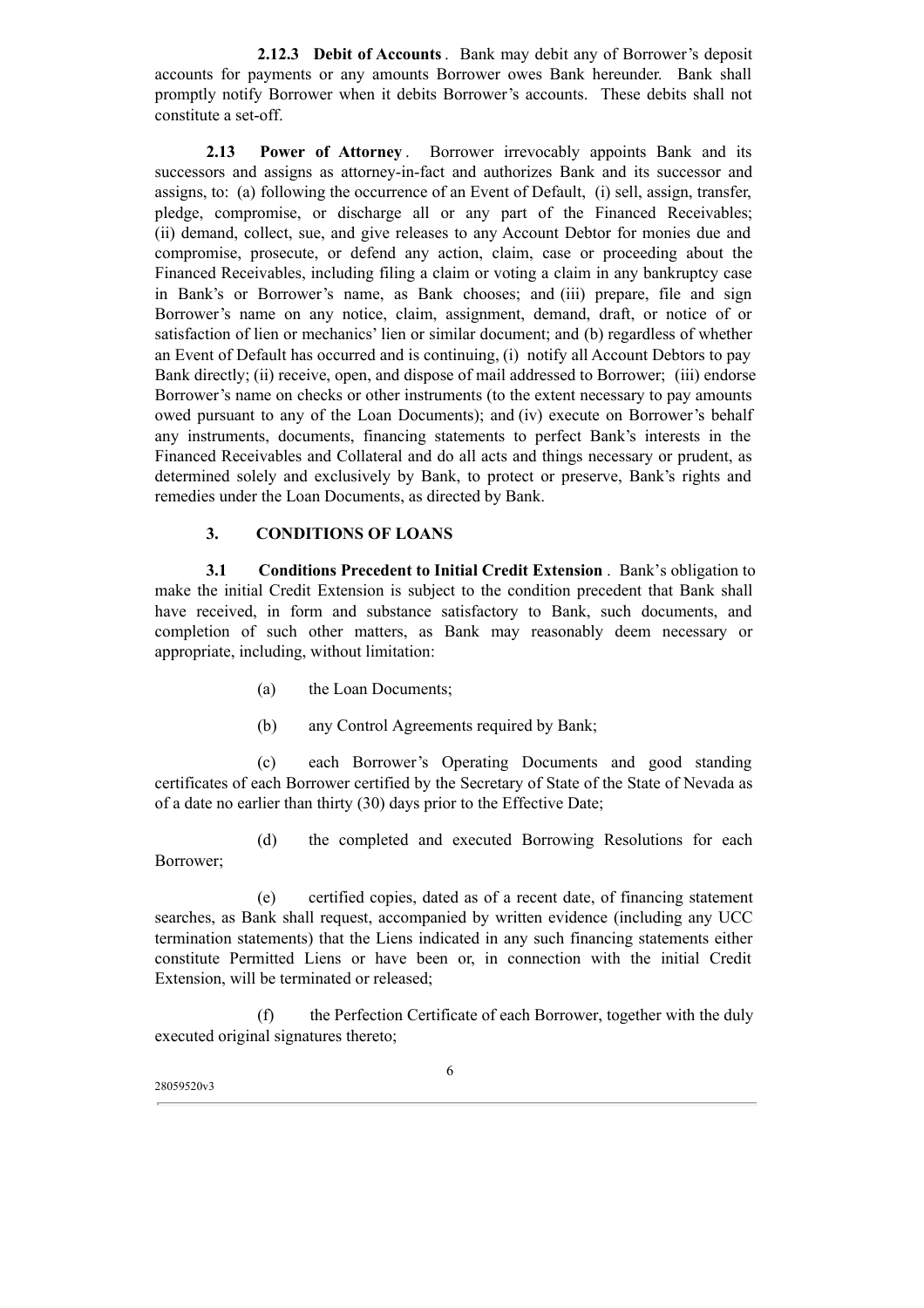(g) the completion of an initial audit with results satisfactory to Bank in its sole and absolute discretion;

(h) true, accurate and complete copies of the BDC Capital Loan Documents and ACOA Capital Loan Documents as in effect on the Effective Date; and

(i) payment of the fees and Bank Expenses then due as specified in Section 2.10 of this Agreement.

**3.2 Conditions Precedent to all Credit Extensions** . Bank's agreement to make each Credit Extension, including the initial Credit Extension, is subject to the following:

(a) receipt of the Invoice Transmittal and at all times Borrower is Borrowing Base Eligible, a Borrowing Base Certificate;

(b) Bank shall have (at its option) conducted the confirmations and verifications as described in Section 2.1.1(e) of this Agreement;

(c) each of the representations and warranties in this Agreement shall be true, accurate, and complete on the date of the Invoice Transmittal, on the date of the Borrowing Base Certificate, and on the effective date of each Credit Extension and no Event of Default shall have occurred and be continuing, or result from the Credit Extension. Each Credit Extension is Borrower's representation and warranty on that date that the representations and warranties in this Agreement remain true, accurate, and complete; and

(d) in Bank's sole discretion, there has not been any material impairment in the general affairs, management, results of operation, financial condition or the prospect of repayment of the Obligations, or any material adverse deviation by Borrower from the most recent business plan of Borrower presented to and accepted by Bank.

**3.3 Post-Closing Conditions**. Within thirty (30) days after the Effective Date, Bank shall have received each of the following, in form and substance satisfactory to Bank:

(a) original signatures to all Loan Documents;

(b) a landlord's consent in favor of Bank for 55 North Arizona Place, Suite 310, Chandler, Arizona 85225 by the landlord thereof; and

(c) evidence satisfactory to Bank that the insurance policies required by Section 6.4 of this Agreement are in full force and effect, together with appropriate evidence showing lender loss payable and/or additional insured clauses or endorsements in favor of Bank.

**3.4 Covenant to Deliver**. Borrower agrees to deliver to Bank each item required to be delivered to Bank under this Agreement as a condition precedent to any Credit Extension. Borrower expressly agrees that a Credit Extension made prior to the receipt by Bank of any such item shall not constitute a waiver by Bank of Borrower's obligation to deliver such item, and the making of any Credit Extension in the absence of a required item shall be in Bank's sole discretion.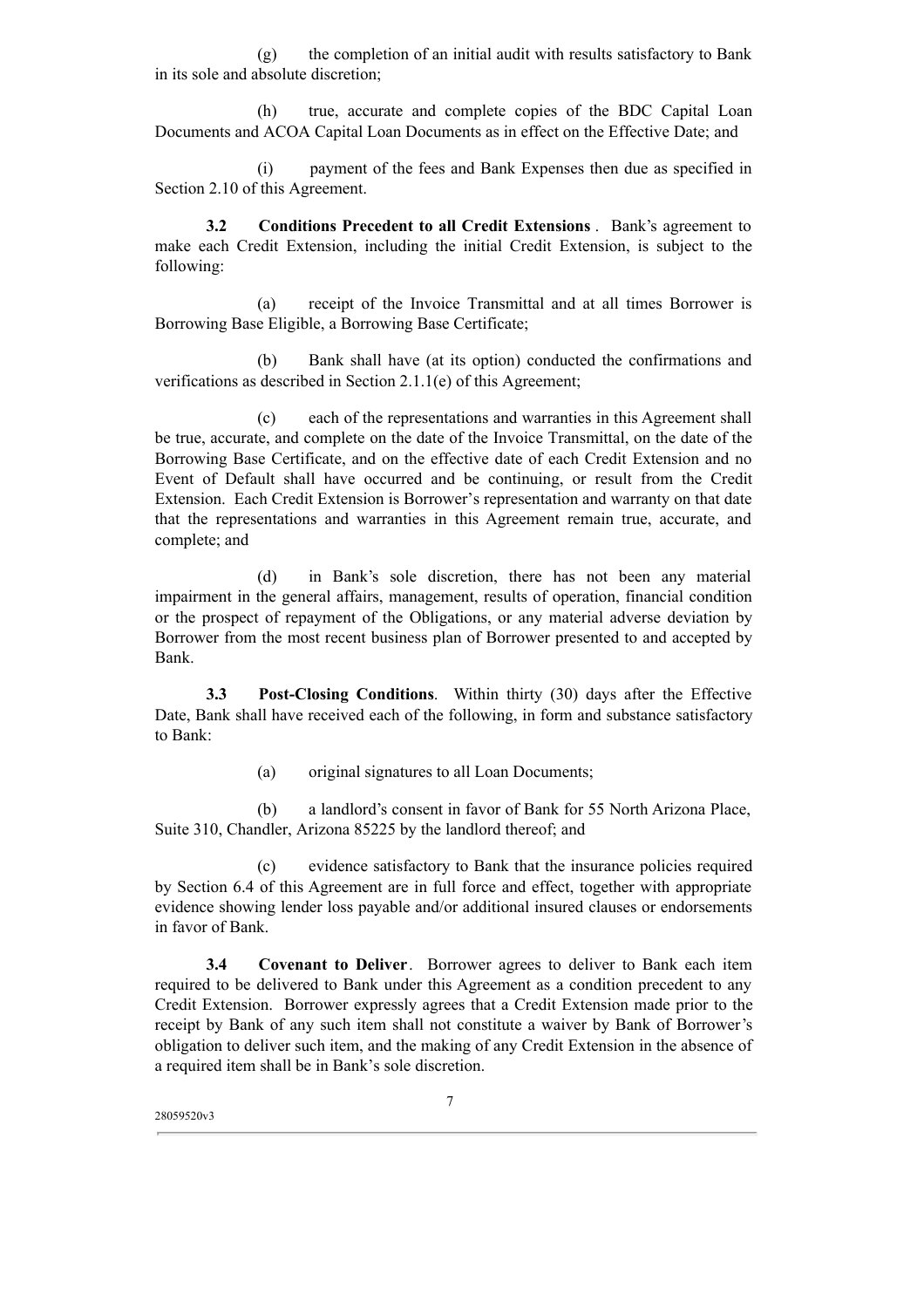#### **4. CREATION OF SECURITY INTEREST**

**4.1 Grant of Security Interest** . Borrower hereby grants Bank, to secure the payment and performance in full of all of the Obligations, a continuing security interest in, and pledges to Bank, the Collateral, wherever located, whether now owned or hereafter acquired or arising, and all proceeds and products thereof. Borrower represents, warrants, and covenants that the security interest granted herein shall be and shall at all times continue to be a first priority perfected security interest in the Collateral subject only to Permitted Liens. If Borrower shall at any time acquire a commercial tort claim, Borrower shall promptly notify Bank in a writing signed by Borrower of the general details thereof and grant to Bank in such writing a security interest therein and in the proceeds thereof, all upon the terms of this Agreement, with such writing to be in form and substance satisfactory to Bank.

Borrower acknowledges that it previously has entered, and/or may in the future enter, into Bank Services Agreements with Bank. Regardless of the terms of any Bank Services Agreement, Borrower agrees that any amounts Borrower owes Bank thereunder shall be deemed to be Obligations hereunder and that it is the intent of Borrower and Bank to have all such Obligations secured by the first priority perfected security interest in the Collateral granted herein (subject only to Permitted Liens that may have superior priority to Bank's Lien in this Agreement).

If this Agreement is terminated, Bank's Lien in the Collateral shall continue until the Obligations (other than inchoate indemnity obligations) are satisfied in full, and at such time Bank shall, at Borrower's sole cost and expense, terminate its security interest in the Collateral and all rights therein shall revert to Borrower. In the event (a) all Obligations (other than inchoate indemnity obligations), except for Bank Services, are satisfied in full, and (b) this Agreement is terminated, Bank shall terminate the security interest granted herein upon Borrower providing cash collateral acceptable to Bank in its good faith business judgment for Bank Services, if any. In the event such Bank Services consist of outstanding Letters of Credit, Borrower shall provide to Bank cash collateral in an amount equal to (x) if such Letters of Credit are denominated in Dollars, then at least one hundred five percent (105.0%); and (y) if such Letters of Credit are denominated in a Foreign Currency, then at least one hundred ten percent (110.0%), of the Dollar Equivalent of the face amount of all such Letters of Credit plus all interest, fees, and costs due or to become due in connection therewith (as estimated by Bank in its good faith business judgment), to secure all of the Obligations relating to such Letters of Credit.

**4.2 Authorization to File Financing Statements** . Borrower hereby authorizes Bank to file financing statements, without notice to Borrower, with all appropriate jurisdictions to perfect or protect Bank's interest or rights hereunder. Any such financing statements may indicate the Collateral as "all assets of the Debtor" or words of similar effect, or as being of an equal or lesser scope, or with greater detail, all in Bank's discretion.

## **5. REPRESENTATIONS AND WARRANTIES**

Borrower represents and warrants as follows:

**5.1 Due Organization and Authorization** . Borrower and each of its Subsidiaries are duly existing and in good standing as Registered Organizations in their respective jurisdictions of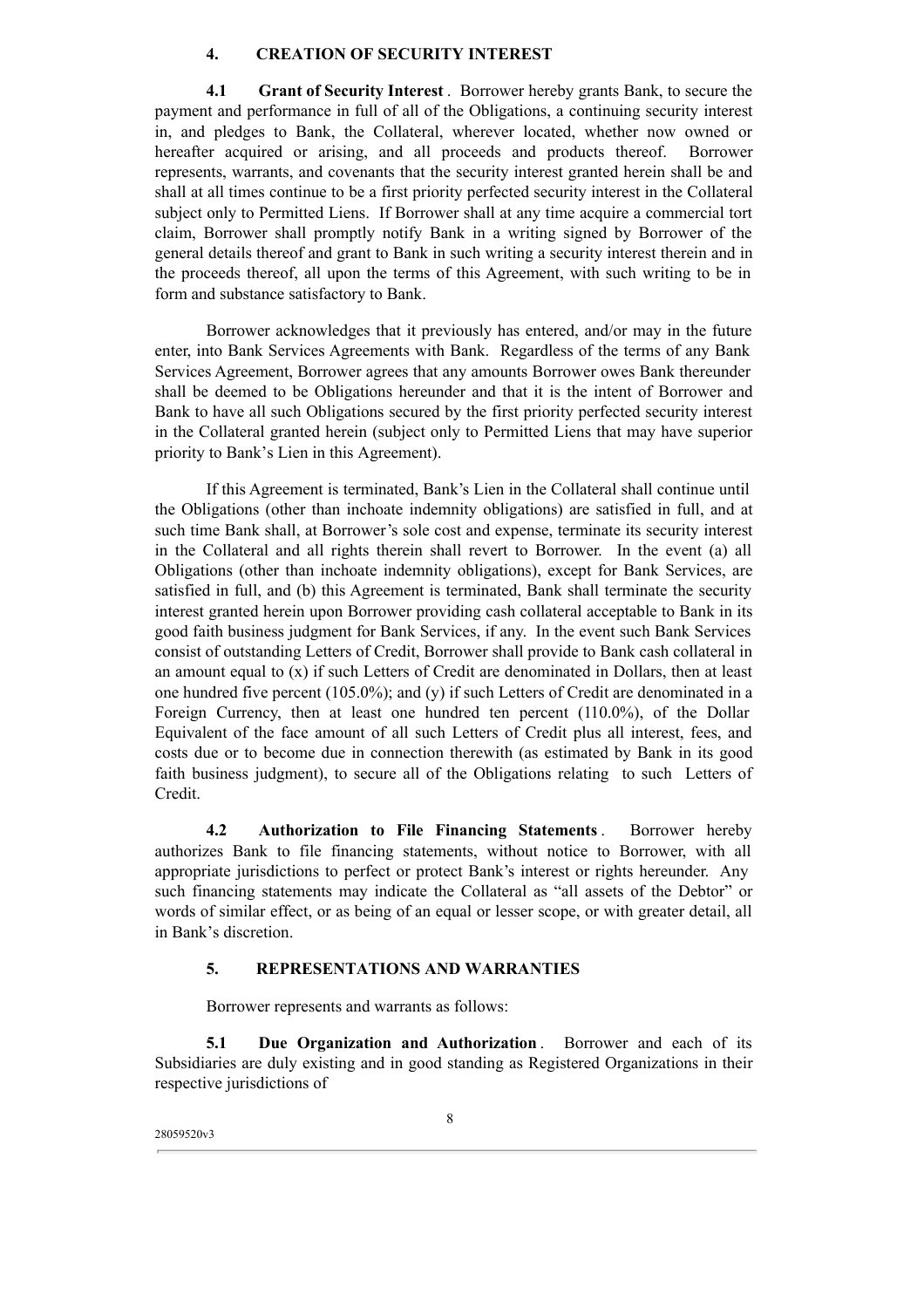formation and are qualified and licensed to do business and are in good standing in any other jurisdiction in which the conduct of their respective business or ownership of property requires that they be qualified except where the failure to do so could not reasonably be expected to have a material adverse effect on Borrower's business. In connection with this Agreement, each Borrower has delivered to Bank a completed certificate signed by the respective Borrower, entitled Perfection Certificate (the "**Perfection Certificate**"). Borrower represents and warrants to Bank that (a) Borrower's exact legal name is that indicated on the Perfection Certificate and on the signature page hereof; (b) Borrower is an organization of the type and is organized in the jurisdiction set forth in the Perfection Certificate; (c) the Perfection Certificate accurately sets forth Borrower's organizational identification number or accurately states that Borrower has none; (d) the Perfection Certificate accurately sets forth Borrower's place of business, or, if more than one, its chief executive office as well as Borrower's mailing address (if different than its chief executive office); (e) Borrower (and each of its predecessors) has not, in the past five (5) years, changed its jurisdiction of formation, corporate structure, organizational type, or any organizational number assigned by its jurisdiction; and (f) all other information set forth on the Perfection Certificate pertaining to Borrower and each of its Subsidiaries is accurate and complete (it being understood and agreed that Borrower may from time to time update certain information in the Perfection Certificate after the Effective Date to the extent permitted by one or more specific provisions in this Agreement).

The execution, delivery and performance by Borrower of the Loan Documents to which it is a party have been duly authorized, and do not (i) conflict with any of Borrower's organizational documents, (ii) contravene, conflict with, constitute a default under or violate any material Requirement of Law, (iii) contravene, conflict or violate any applicable order, writ, judgment, injunction, decree, determination or award of any Governmental Authority by which Borrower or any of its Subsidiaries or any of their property or assets may be bound or affected, (iv) require any action by, filing, registration, or qualification with, or Governmental Approval from, any Governmental Authority (except such Governmental Approvals which have already been obtained and are in full force and effect) or (v) constitute an event of default under any material agreement by which Borrower is bound. Borrower is not in default under any agreement to which it is a party or by which it is bound in which the default could have a material adverse effect on Borrower's business.

**5.2 Collateral**. Borrower has good title to, has rights in, and the power to transfer, each item of the Collateral upon which it purports to grant a Lien hereunder, free and clear of any and all Liens except Permitted Liens. Borrower has no deposit accounts other than the deposit accounts with Bank, the deposit accounts, if any, described in the Perfection Certificate delivered to Bank in connection herewith, or of which Borrower has given Bank notice and taken such actions as are necessary to give Bank a perfected security interest therein. The Accounts are bona fide, existing obligations of the Account Debtors. All Inventory is in all material respects of good and marketable quality, free from material defects.

The Collateral is not in the possession of any third party bailee (such as a warehouse) except as otherwise provided in the Perfection Certificate. None of the components of the Collateral are currently being maintained at locations other than as provided in the Perfection Certificate or as permitted pursuant to Section 7.2 of this Agreement.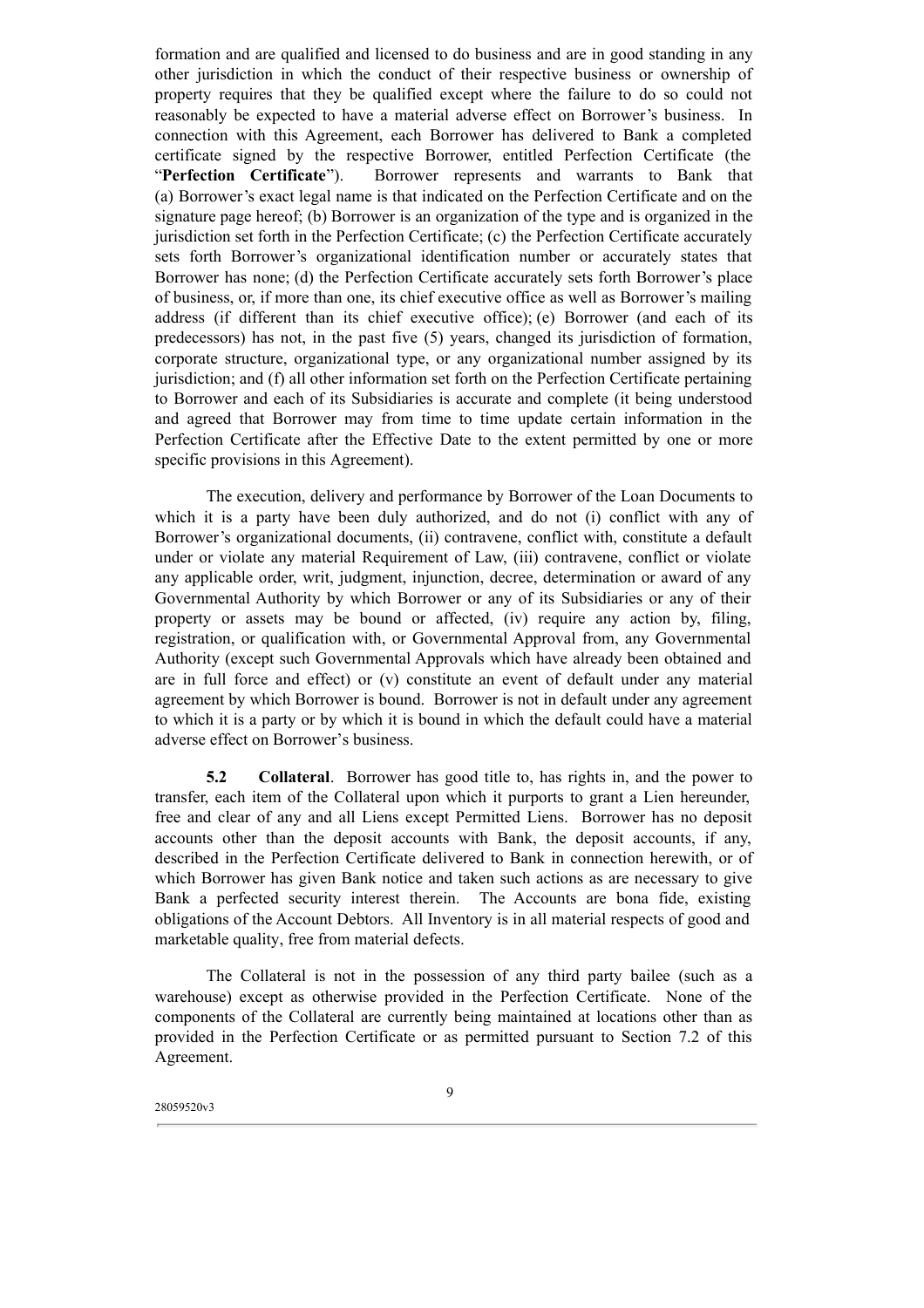Borrower is the sole owner of the Intellectual Property which it owns or purports to own except for (a) non-exclusive licenses granted to its customers in the ordinary course of business, (b) over-the-counter software that is commercially available to the public, and (c) material Intellectual Property licensed to Borrower and noted on the Perfection Certificate. Each Patent which it owns or purports to own and which is material to Borrower's business is valid and enforceable, and no part of the Intellectual Property which Borrower owns or purports to own and which is material to Borrower's business has been judged invalid or unenforceable, in whole or in part. To the best of Borrower's knowledge, no claim has been made that any part of the Intellectual Property violates the rights of any third party except to the extent such claim would not reasonably be expected to have a material adverse effect on Borrower's business. Except as noted on the Perfection Certificate, Borrower is not a party to, nor is it bound by, any Restricted License.

**5.3 Financed Receivables**. Borrower represents and warrants for each Financed Receivable:

(a) Such Financed Receivable is an Eligible Account;

(b) Borrower is the owner of and has the legal right to sell, transfer, assign and encumber such Financed Receivable;

(c) The correct amount is on the Invoice Transmittal and is not disputed;

(d) Payment is not contingent on any obligation or contract and Borrower has fulfilled all its obligations as of the Invoice Transmittal date;

(e) Such Financed Receivable is based on an actual sale and delivery of goods and/or services rendered, is due to Borrower, is not past due or in default, has not been previously sold, assigned, transferred, or pledged and is free of any liens, security interests and encumbrances other than Permitted Liens;

(f) There are no defenses, offsets, counterclaims or agreements for which the Account Debtor may claim any deduction or discount;

(g) Borrower reasonably believes no Account Debtor is insolvent or subject to any Insolvency Proceedings;

(h) Borrower has not filed or had filed against it Insolvency Proceedings and does not anticipate any filing;

(i) Bank has the right to endorse and/ or require Borrower to endorse all payments received on Financed Receivables and all proceeds of Collateral; and

(j) No representation, warranty or other statement of Borrower in any certificate or written statement given to Bank contains any untrue statement of a material fact or omits to state a material fact necessary to make the statement contained in the certificates or statement not misleading.

28059520v3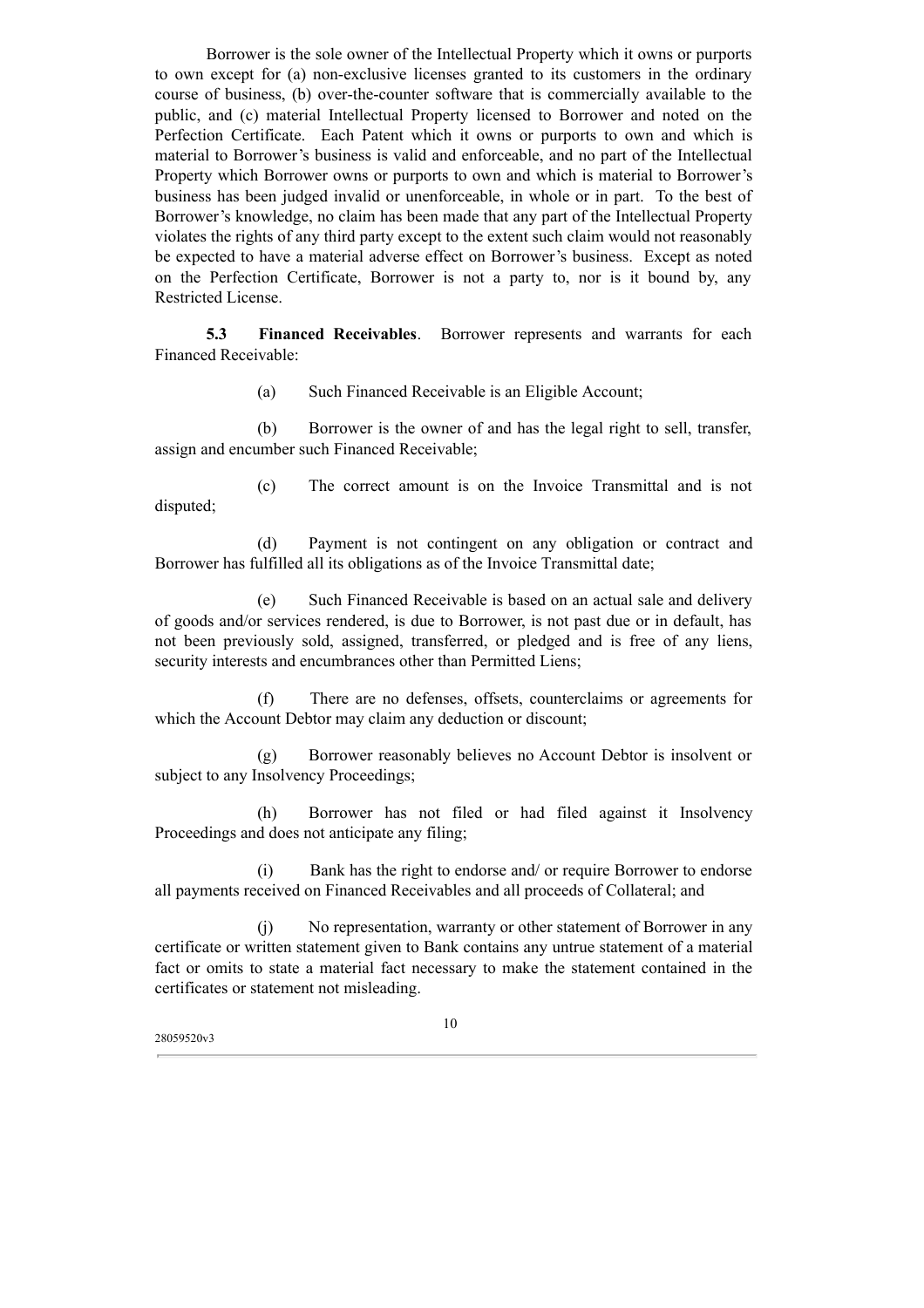**5.4 Litigation**. There are no actions or proceedings pending or, to the knowledge of Borrower's Responsible Officers, threatened in writing by or against Borrower or any Subsidiary in which an adverse decision could reasonably be expected to cause a Material Adverse Change.

**5.5 No Material Deviation in Financial Statements and Deterioration in Financial Condition**. All consolidated financial statements for Borrower and any Subsidiary delivered to Bank fairly present in all material respects Borrower's consolidated financial condition and Borrower's consolidated results of operations. There has not been any material deterioration in Borrower's consolidated financial condition since the date of the most recent financial statements submitted to Bank.

**5.6 Solvency**. The fair salable value of Borrower's assets (including goodwill minus disposition costs) exceeds the fair value of its liabilities; Borrower is not left with unreasonably small capital after the transactions in this Agreement; and Borrower is able to pay its debts (including trade debts) as they mature.

**5.7 Regulatory Compliance**. Borrower is not an "investment company" or a company "controlled" by an "investment company" under the Investment Company Act of 1940, as amended. Borrower is not engaged as one of its important activities in extending credit for margin stock (under Regulations X, T and U of the Federal Reserve Board of Governors). Borrower has complied in all material respects with the Federal Fair Labor Standards Act. Borrower has not violated any laws, ordinances or rules, the violation of which could reasonably be expected to cause a Material Adverse Change. None of Borrower's or any Subsidiary's properties or assets has been used by Borrower or any Subsidiary or, to the best of Borrower's knowledge, by previous Persons, in disposing, producing, storing, treating, or transporting any hazardous substance other than legally. Borrower and each of its Subsidiaries have obtained all consents, approvals and authorizations of, made all declarations or filings with, and given all notices to, all Governmental Authorities that are necessary to continue their respective businesses as currently conducted.

**5.8 Subsidiaries**. Borrower does not own any stock, partnership interest or other equity securities except for Permitted Investments.

**5.9 Tax Returns and Payments; Pension Contributions** . Borrower and each Subsidiary have timely filed all required tax returns and reports, and Borrower and each Subsidiary have timely paid all foreign, federal, state and local taxes, assessments, deposits and contributions owed by Borrower and each Subsidiary. Borrower may defer payment of any contested taxes, provided that Borrower (a) in good faith contests its obligation to pay the taxes by appropriate proceedings promptly and diligently instituted and conducted, (b) notifies Bank in writing of the commencement of, and any material development in, the proceedings and (c) posts bonds or takes any other steps required to prevent the Governmental Authority levying such contested taxes from obtaining a Lien upon any of the Collateral that is other than a "Permitted Lien". Borrower is unaware of any claims or adjustments proposed for any of Borrower's prior tax years which could result in additional taxes becoming due and payable by Borrower. Borrower has paid all amounts necessary to fund all present pension, profit sharing and deferred compensation plans in accordance with their terms, and Borrower has not withdrawn from participation in, and has not permitted partial or complete termination of, or permitted the occurrence of any other event with respect to, any such plan which could reasonably be expected to result in any liability of Borrower,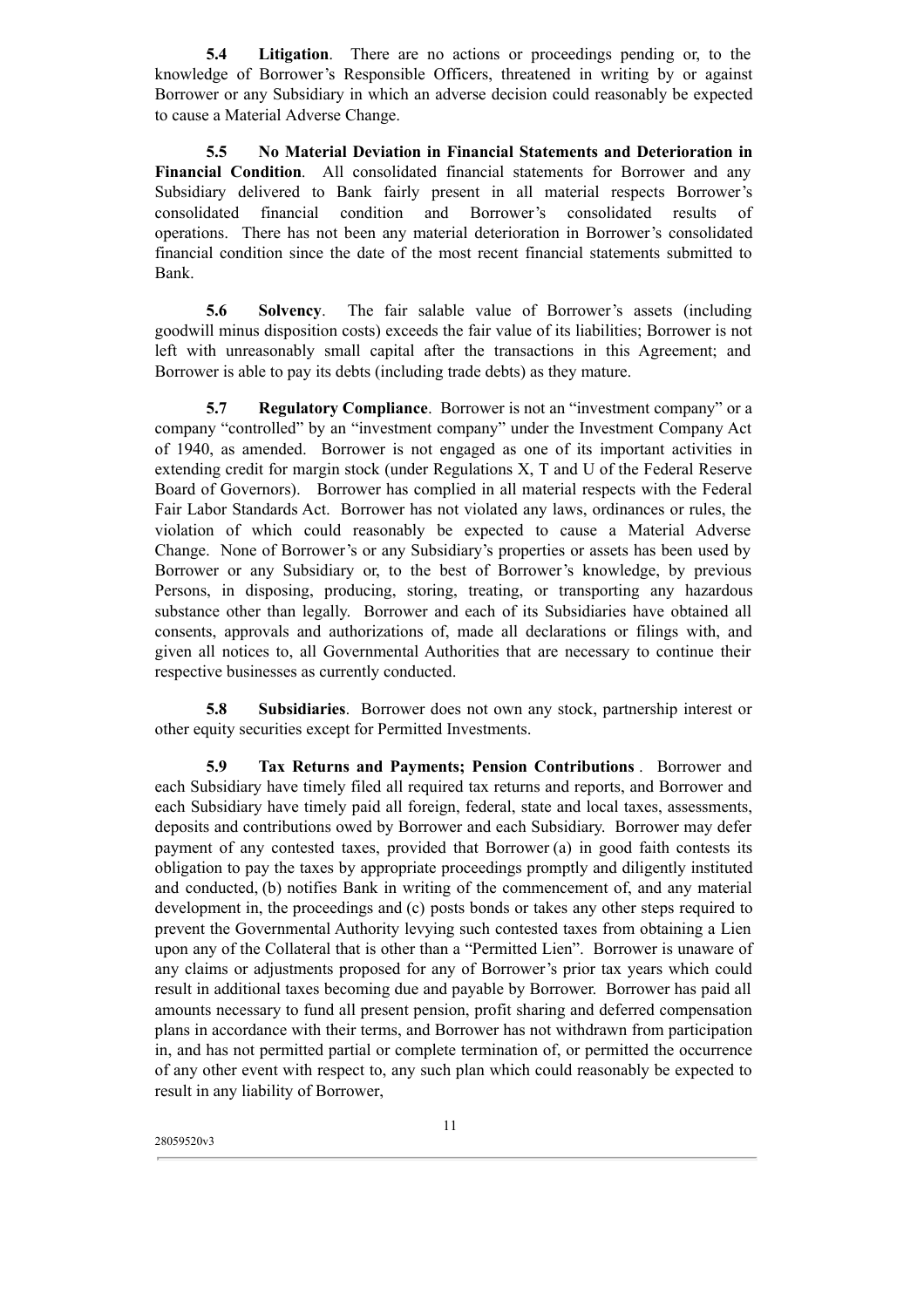including any liability to the Pension Benefit Guaranty Corporation or its successors or any other governmental agency.

**5.10 BDC Capital Loan Documents and ACOA Capital Loan Documents** . Attached as Exhibit E are true, complete and correct copies of all of the BDC Capital Loan Documents, including all amendments, supplements and other modifications thereto, and attached as Exhibit F are true, complete and correct copies of all of the ACOA Capital Loan Documents, including all amendments, supplements and other modifications thereto.

**5.11 Full Disclosure**. No written representation, warranty or other statement of Borrower in any certificate or written statement given to Bank, as of the date such representation, warranty, or other statement was made, taken together with all such written certificates and written statements given to Bank, contains any untrue statement of a material fact or omits to state a material fact necessary to make the statements contained in the certificates or statements not misleading (it being recognized by Bank that any projections and forecasts provided by Borrower in good faith and based upon reasonable assumptions are not viewed as facts and that actual results during the period or periods covered by such projections and forecasts may differ from the projected or forecasted results).

### **6. AFFIRMATIVE COVENANTS**

Borrower shall do all of the following:

#### **6.1 Government Compliance**.

(a) Maintain its and all its Subsidiaries' legal existence and good standing in their respective jurisdictions of formation and maintain qualification in each jurisdiction in which the failure to so qualify would reasonably be expected to have a material adverse effect on Borrower's business or operations. Borrower shall comply, and have each Subsidiary comply, with all laws, ordinances and regulations to which it is subject, noncompliance with which could have a material adverse effect on Borrower's business.

(b) Obtain all of the Governmental Approvals necessary for the performance by Borrower of its obligations under the Loan Documents to which it is a party and the grant of a security interest to Bank in all of its property. Borrower shall promptly provide copies of any such obtained Governmental Approvals to Bank.

(c) Deliver to Bank, within five (5) days after the same are sent or received, copies of all correspondence, reports, documents and other filings with any Governmental Authority regarding compliance with or maintenance of Governmental Approvals or Requirements of Law or that could reasonably be expected to have a material adverse effect on any of the Governmental Approvals or otherwise on the operations of Borrower or any of its Subsidiaries.

### **6.2 Financial Statements, Reports, Certificates**.

(a) Deliver to Bank: (i) as soon as available, but no later than thirty (30) days after the last day of each Reconciliation Period, a company prepared consolidated balance sheet and income statement covering Borrower's consolidated operations during the period certified by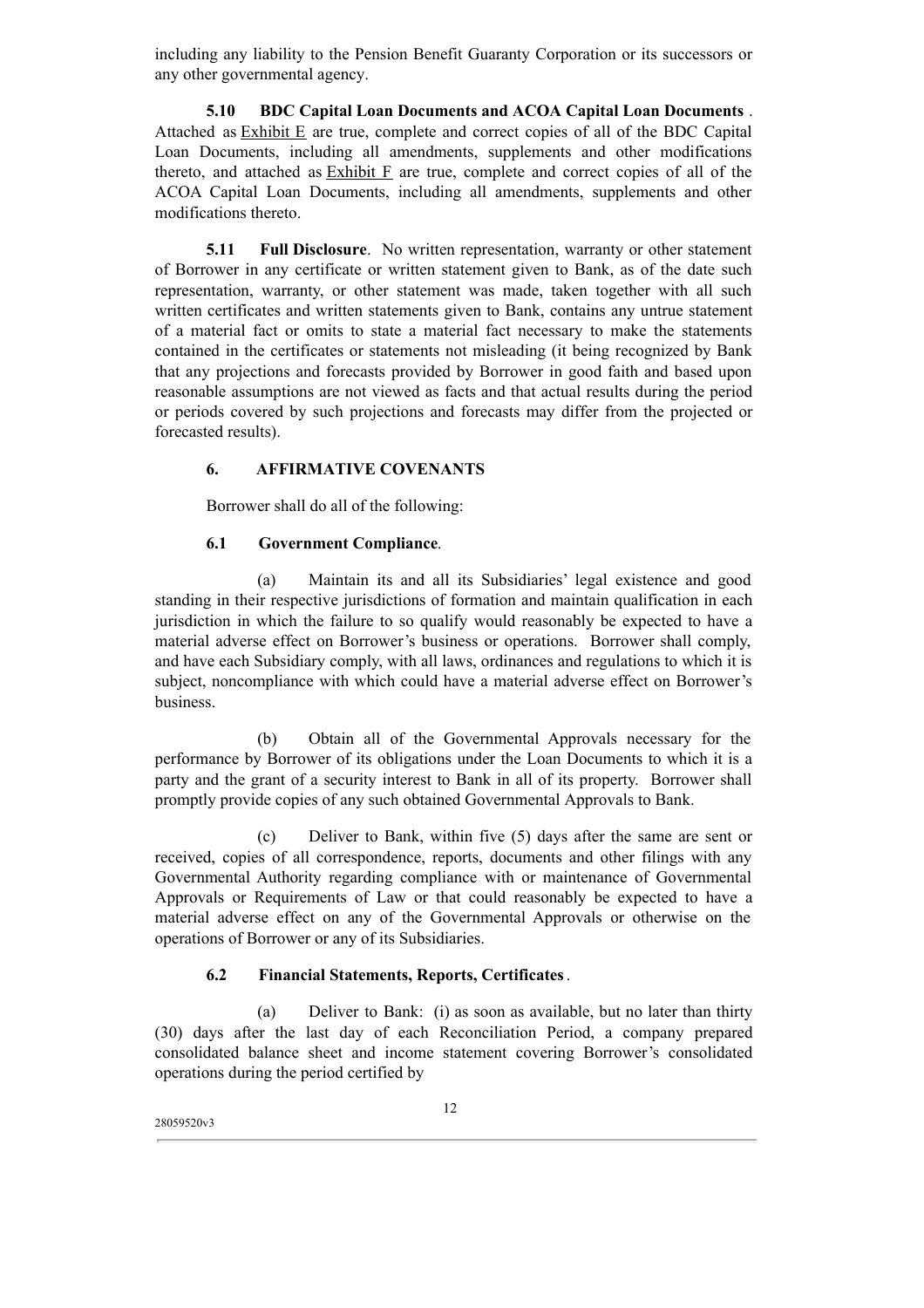a Responsible Officer and in a form acceptable to Bank; (ii) as soon as available, but no later than one hundred fifty (150) days after the last day of Borrower's fiscal year, audited consolidated financial statements prepared under GAAP, consistently applied, together with an unqualified opinion on the financial statements from an independent certified public accounting firm reasonably acceptable to Bank; (iii) within five (5) days of filing, copies of all statements, reports and notices made available to Borrower's security holders or to any holders of Subordinated Debt and all reports on Form 10-K, 10-Q and 8-K filed with the SEC; (iv) a prompt report of any legal actions pending or threatened against Borrower or any Subsidiary that could result in damages or costs to Borrower or any Subsidiary of One Hundred Thousand Dollars (\$100,000.00) or more; (v) as soon as available, but no later than the earlier to occur of  $(A)$  fifteen (15) days after approval by Borrower's Board of Directors or  $(B)$  January  $31<sup>st</sup>$  of each year, annual financial projections for the following fiscal year approved by Borrower's Board of Directors and commensurate in form and substance with those provided to Borrower's venture capital investors, together with any related business forecasts used in the preparation of such annual financial plans and projections; and (vi) budgets, sales projections, operating plans or other financial information reasonably requested by Bank.

(b) Within thirty (30) days after the last day of each Reconciliation Period, deliver to Bank with the monthly financial statements a Compliance Certificate signed by a Responsible Officer in the form of Exhibit B.

(c) Allow Bank to inspect the Collateral and audit and copy Borrower's Books, including, but not limited to, Borrower's Accounts, upon reasonable notice to Borrower. Unless an Event of Default has occurred and is continuing or conditions may otherwise warrant, such inspections or audits shall be conducted no more often than (i) once every twelve (12) months while Borrower is Borrowing Base Eligible and (ii) twice every twelve (12) months at all other times. The foregoing inspections and audits shall be at Borrower's expense, and the charge therefor shall be \$1,000 per person per day (or such higher amount as shall represent Bank's then-current standard charge for the same), plus reasonable out-of-pocket expenses. In the event Borrower and Bank schedule an audit more than ten (10) days in advance, and Borrower cancels or seeks to reschedule the audit with less than ten (10) days written notice to Bank, then (without limiting any of Bank's rights or remedies), Borrower shall pay Bank a fee of \$1,000 plus any out-of-pocket expenses incurred by Bank to compensate Bank for the anticipated costs and expenses of the cancellation or rescheduling. After the occurrence of an Event of Default, Bank may audit Borrower's Collateral at Borrower's expense, including, but not limited to, Borrower's Accounts as frequently as Bank deems necessary at Borrower's expense and at Bank's sole and exclusive discretion, without notification to and authorization from Borrower.

(d) Upon Bank's request, provide a written report on any Financed Receivable, where payment of such Financed Receivable does not occur by its due date and include the reasons for the delay.

(e) Provide Bank with, as soon as available, but no later than thirty (30) days following each Reconciliation Period, an aged listing of accounts receivable and accounts payable by invoice date, in form and detail acceptable to Bank.

28059520v3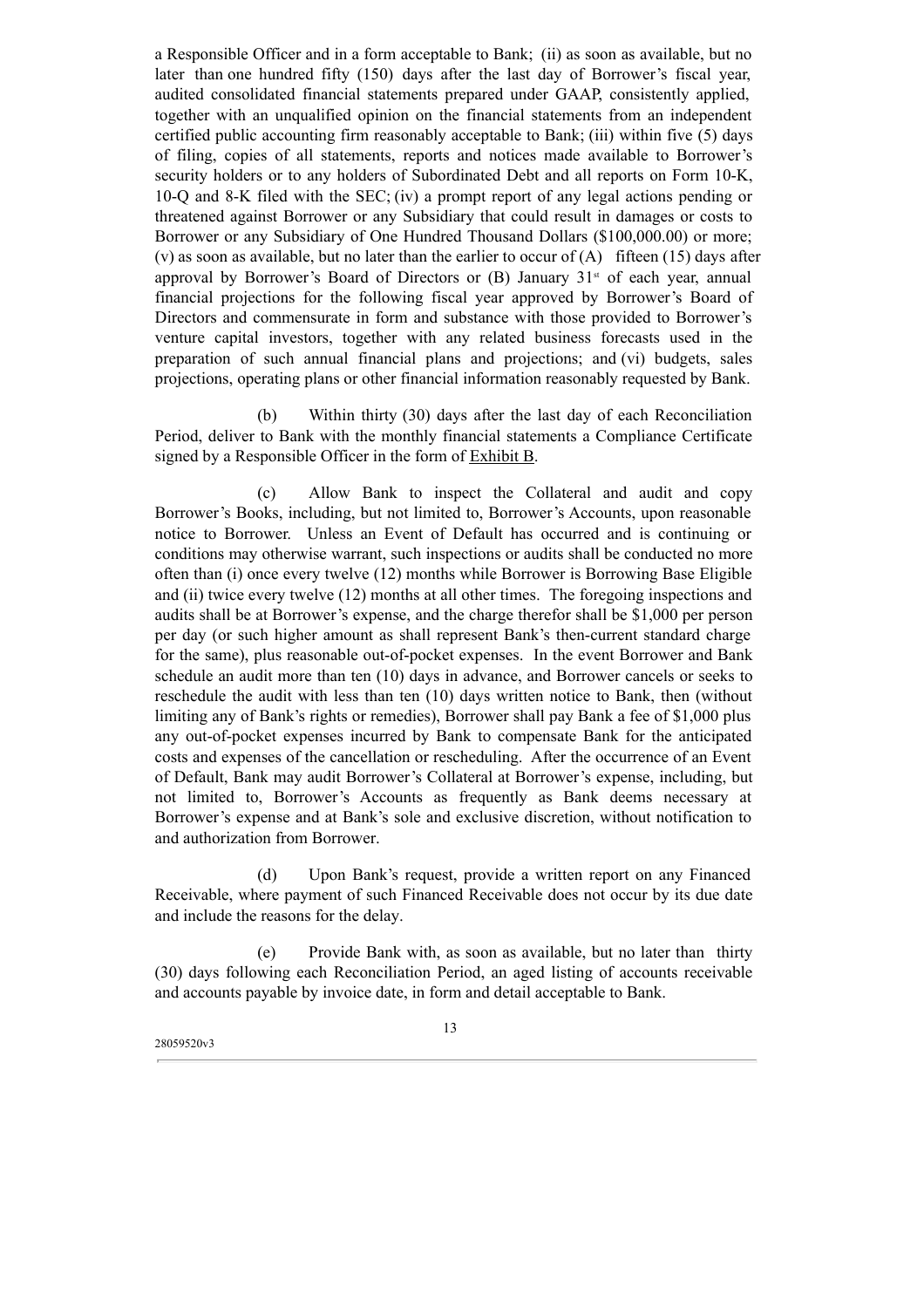(f) Provide Bank with, as soon as available, but no later than thirty (30) days following each Reconciliation Period, a Deferred Revenue report (if applicable), in form and detail acceptable to Bank.

(g) Provide Bank prompt written notice of (i) any material change in the composition of the Intellectual Property, (ii) the registration of any Copyright, including any subsequent ownership right of Borrower in or to any Copyright, Patent or Trademark not previously disclosed in writing to Bank, and (iii) Borrower's knowledge of an event that could reasonably be expected to materially and adversely affect the value of the Intellectual Property.

(h) At all times that Borrower is Borrowing Base Eligible, provide Bank within thirty (30) days following each Reconciliation Period, a Borrowing Base Certificate signed by a Responsible Officer of Borrower.

(i) Provide Bank prompt written notice of any default under either of the BDC Capital Loan Documents or ACOA Capital Loan Documents**.**

**6.3 Taxes**. Make, and cause each Subsidiary to make, timely payment of all foreign, federal, state, and local taxes or assessments (other than taxes and assessments which Borrower is contesting in good faith, with adequate reserves maintained in accordance with GAAP) and will deliver to Bank, on demand, appropriate certificates attesting to such payments.

**6.4 Insurance**. Keep its business and the Collateral insured for risks and in amounts standard for companies in Borrower's industry and location, and as Bank may reasonably request. Insurance policies shall be in a form, with companies, and in amounts that are satisfactory to Bank. All property policies shall have a lender's loss payable endorsement showing Bank as the sole lender loss payee and waive subrogation against Bank, and all liability policies shall show, or have endorsements showing, Bank as an additional insured. All policies (or the lender loss payable and additional insured endorsements) shall provide that the insurer must give Bank at least twenty (20) days notice before canceling, amending, or declining to renew its policy. At Bank's request, Borrower shall deliver certified copies of policies and evidence of all premium payments. Proceeds payable under any policy shall, at Bank's option, be payable to Bank on account of the Obligations. If Borrower fails to obtain insurance as required under this Section 6.4 or to pay any amount or furnish any required proof of payment to third persons and Bank, Bank may make all or part of such payment or obtain such insurance policies required in this Section 6.4, and take any action under the policies Bank deems prudent.

### **6.5 Accounts**.

(a) To permit Bank to monitor Borrower's financial performance and condition, maintain with Bank and Bank's Affiliates, Borrower's banking relationship (including, without limitation, their depository and operating accounts and securities accounts) and all excess cash.

(b) Provide Bank five (5) days prior written notice before establishing any Collateral Account at or with any bank or financial institution other than Bank or Bank's Affiliates. For each Collateral Account that Borrower at any time maintains, Borrower shall cause the applicable bank or financial institution (other than Bank) at or with which any Collateral Account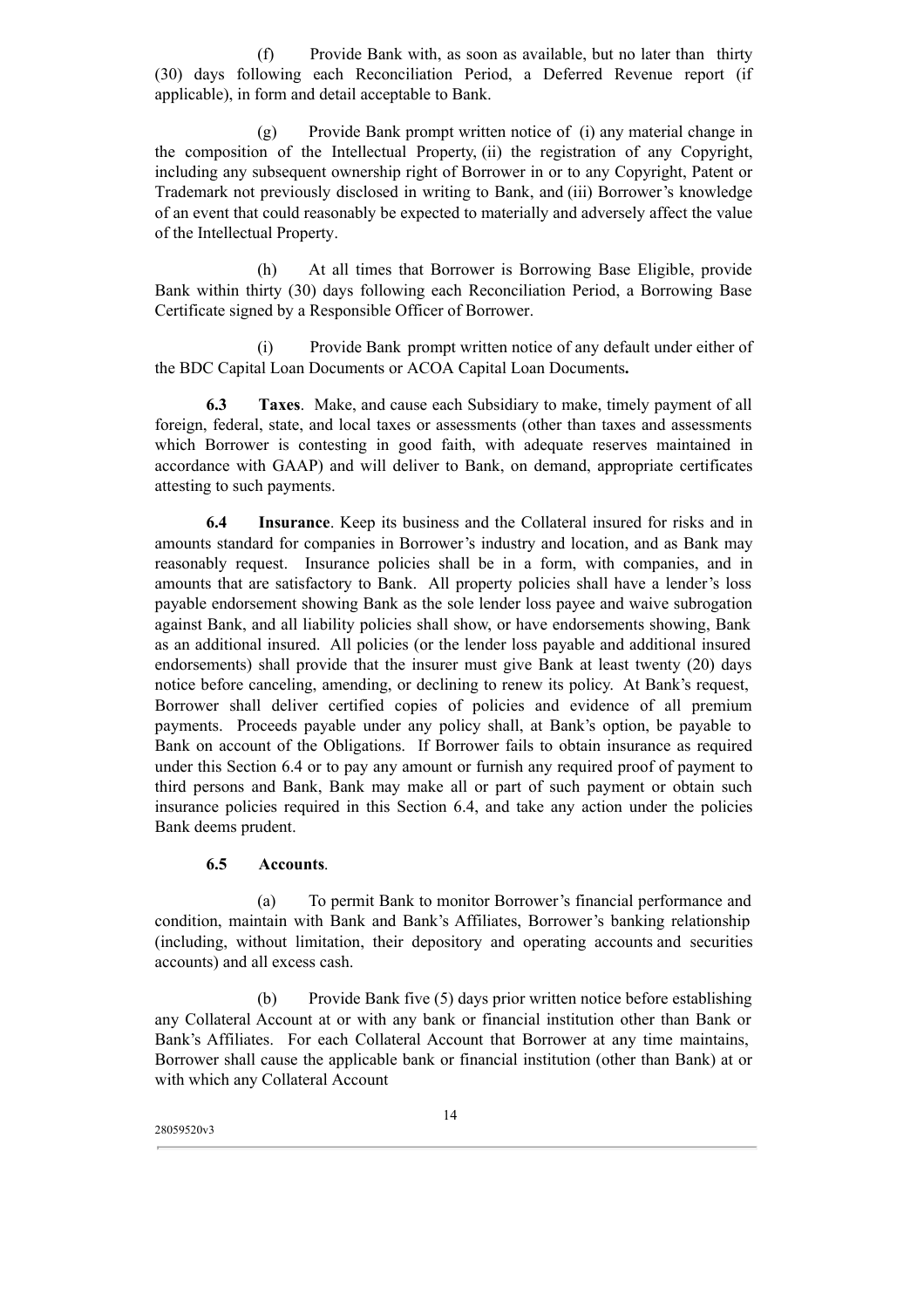is maintained to execute and deliver a Control Agreement or other appropriate instrument with respect to such Collateral Account to perfect Bank's Lien in such Collateral Account in accordance with the terms hereunder which Control Agreement may not be terminated without the prior written consent of Bank. The provisions of the previous sentence shall not apply to deposit accounts exclusively used for payroll, payroll taxes and other employee wage and benefit payments to or for the benefit of Borrower's employees and identified to Bank by Borrower as such.

**6.6 Inventory; Returns; Notices of Adjustments** . Keep all Inventory in good and marketable condition, free from material defects. Returns and allowances between Borrower and its Account Debtors shall follow Borrower's customary practices as they exist at the Effective Date. If, at any time during the term of this Agreement, any Account Debtor asserts an Adjustment in excess of One Hundred Thousand Dollars (\$100,000), Borrower issues a credit memorandum, or any representation, warranty or covenant set forth in this Agreement or the other Loan Documents is no longer true in all material respects, Borrower will promptly advise Bank.

#### **6.7 Reserved.**

### **6.8 Protection of Intellectual Property Rights** .

(a) (i) Protect, defend and maintain the validity and enforceability of its Intellectual Property; (ii) promptly advise Bank in writing of material infringements of its Intellectual Property; and (iii) not allow any Intellectual Property material to Borrower's business to be abandoned, forfeited or dedicated to the public without Bank's written consent.

(b) Provide written notice to Bank within ten (10) days of entering or becoming bound by any Restricted License (other than over-the-counter software that is commercially available to the public). Borrower shall take such steps as Bank requests to obtain the consent of, or waiver by, any person whose consent or waiver is necessary for (i) any Restricted License to be deemed "Collateral" and for Bank to have a security interest in it that might otherwise be restricted or prohibited by law or by the terms of any such Restricted License, whether now existing or entered into in the future, and (ii) Bank to have the ability in the event of a liquidation of any Collateral to dispose of such Collateral in accordance with Bank's rights and remedies under this Agreement and the other Loan Documents.

**6.9 Litigation Cooperation**. From the Effective Date and continuing through the termination of this Agreement, make available to Bank, without expense to Bank, Borrower and its officers, employees and agents and Borrower's Books, to the extent that Bank may deem them reasonably necessary to prosecute or defend any thirdparty suit or proceeding instituted by or against Bank with respect to any Collateral or relating to Borrower.

**6.10 Further Assurances**. Execute any further instruments and take further action as Bank reasonably requests to perfect or continue Bank's Lien in the Collateral or to effect the purposes of this Agreement.

# **7. NEGATIVE COVENANTS**

Borrower shall not do any of the following without Bank's prior written consent.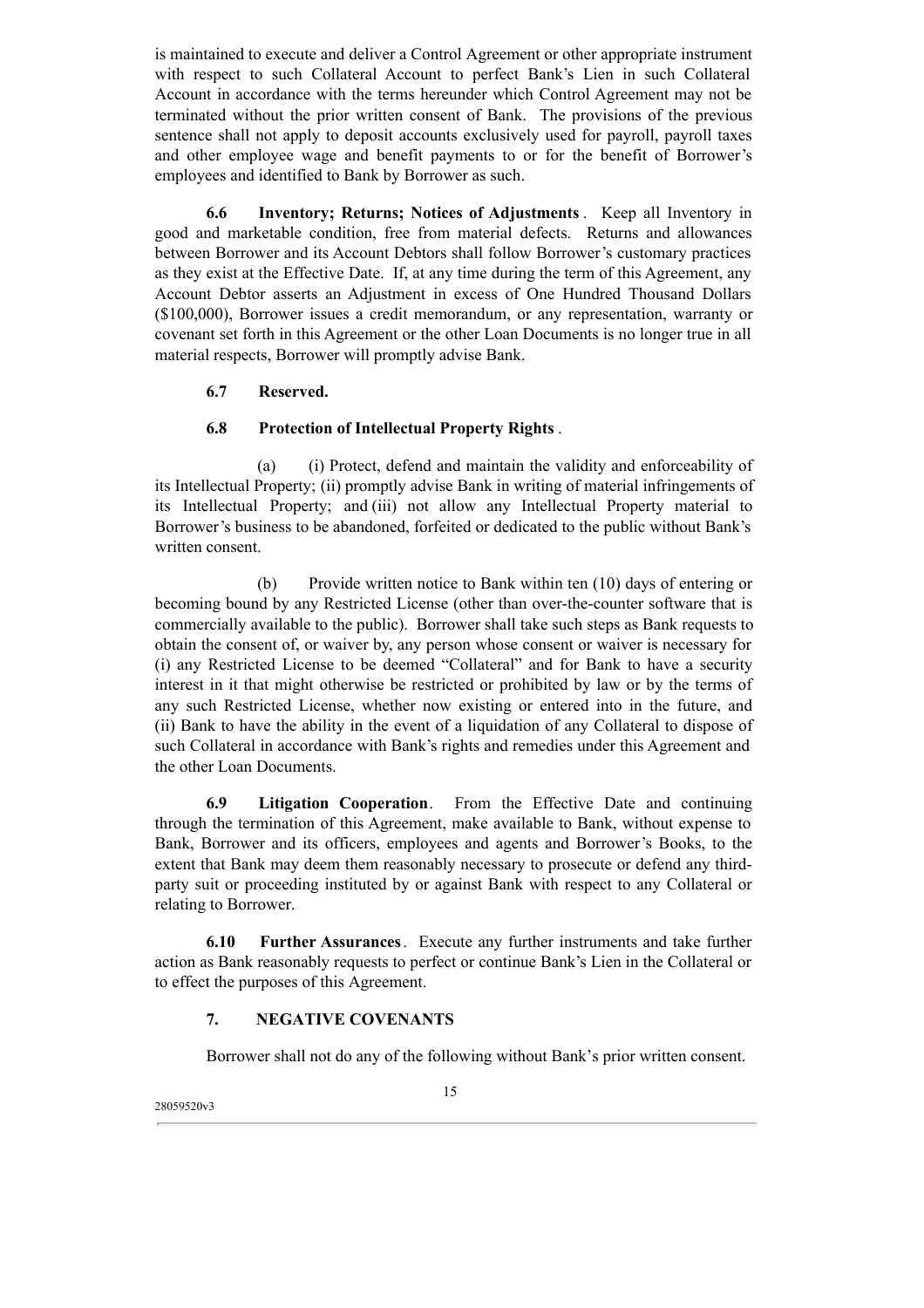**7.1 Dispositions**. Convey, sell, lease, transfer, assign, or otherwise dispose of (collectively a "**Transfer**"), or permit any of its Subsidiaries to Transfer, all or any part of its business or property, except for Transfers (a) of Inventory in the ordinary course of business; (b) of worn-out or obsolete Equipment; and (c) in connection with Permitted Liens and Permitted Investments.

**7.2 Changes in Business, Management, Control, or Business Locations**. (a) Engage in or permit any of its Subsidiaries to engage in any business other than the businesses currently engaged in by Borrower and such Subsidiary, as applicable, or reasonably related thereto; (b) liquidate or dissolve; (c) permit a change in management; or (d) permit or suffer any Change in Control .

Borrower shall not, without at least thirty (30) days prior written notice to Bank: (1) add any new offices or business locations, including warehouses (unless such new offices or business locations contain less than Five Thousand Dollars (\$5,000) in Borrower's assets or property), (2) change its jurisdiction of organization, (3) change its organizational structure or type, (4) change its legal name, (5) change any organizational number (if any) assigned by its jurisdiction of organization, or (6) deliver any portion of the Collateral to a bailee, unless (i) such bailee location contains less than Five Thousand Dollars (\$5,000) in Borrower's assets or property and (ii) Bank and such bailee are parties to a bailee agreement governing both the Collateral and the location to which Borrower intends to deliver the Collateral.

Borrower hereby agrees upon Borrower adding any new office or business location, including any warehouse, Borrower will cause its landlord to enter into a landlord consent in favor of Bank prior to such new office or business location containing Five Thousand Dollars (\$5,000) of Collateral.

Borrower hereby agrees that prior to Borrower delivering any Collateral to a bailee, Borrower shall cause such bailee to execute and deliver a bailee agreement in form and substance satisfactory to Bank.

**7.3 Mergers or Acquisitions**. Merge or consolidate, or permit any of its Subsidiaries to merge or consolidate, with any other Person, or acquire, or permit any of its Subsidiaries to acquire, all or substantially all of the capital stock or property of another Person. A Subsidiary may merge or consolidate into another Subsidiary or into Borrower.

**7.4 Indebtedness**. Create, incur, assume, or be liable for any Indebtedness, or permit any Subsidiary to do so, other than Permitted Indebtedness.

**7.5 Encumbrance**. Create, incur, allow, or suffer any Lien on any of its property, or assign or convey any right to receive income, including the sale of any Accounts, or permit any of its Subsidiaries to do so, except for Permitted Liens, or permit any Collateral not to be subject to the first priority security interest granted herein, or enter into any agreement, document, instrument or other arrangement (except with or in favor of Bank) with any Person which directly or indirectly prohibits or has the effect of prohibiting Borrower or any Subsidiary from assigning, mortgaging, pledging, granting a security interest in or upon, or encumbering any of Borrower's or any

28059520v3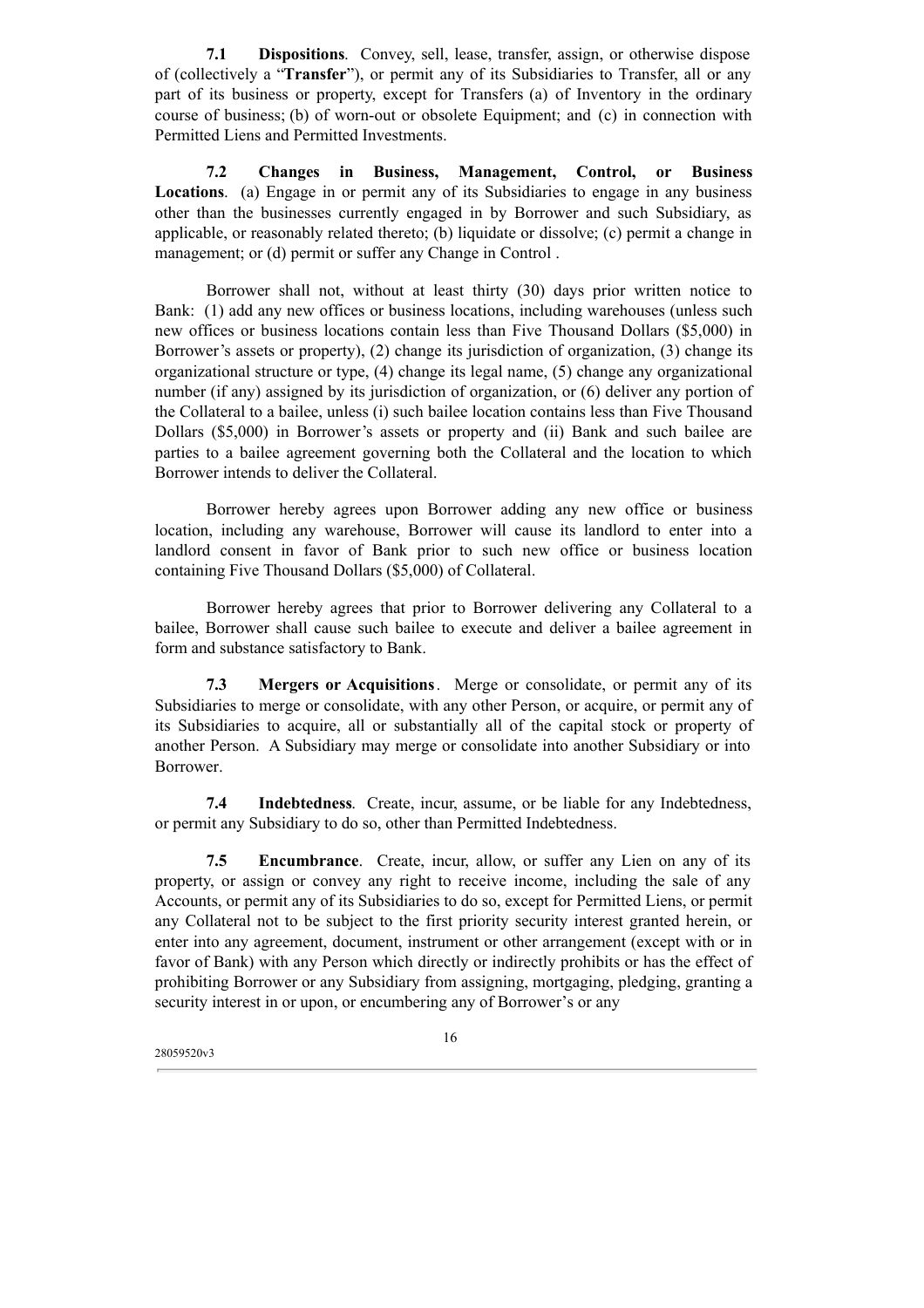Subsidiary's Intellectual Property, except as is otherwise permitted in Section 7.1 of this Agreement and the definition of "Permitted Liens" herein.

**7.6 Maintenance of Collateral Accounts** . Maintain any Collateral Account except pursuant to the terms of Section 6.5 of this Agreement.

**7.7 Distributions; Investments**. (a) Directly or indirectly acquire or own any Person, or make any Investment in any Person, other than Permitted Investments, or permit any of its Subsidiaries to do so; or (b) pay any dividends or make any distribution or payment or redeem, retire or purchase any capital stock.

**7.8 Transactions with Affiliates**. Directly or indirectly enter into or permit to exist any material transaction with any Affiliate of Borrower, except for transactions that are in the ordinary course of Borrower's business, upon fair and reasonable terms that are no less favorable to Borrower than would be obtained in an arm's length transaction with a non-affiliated Person.

**7.9 Subordinated Debt**. (a) Make or permit any payment on any Subordinated Debt, except under the terms of the subordination, intercreditor, or other similar agreement to which such Subordinated Debt is subject, or (b) amend any provision in any document relating to the Subordinated Debt which would increase the amount owed by Borrower thereof, shorten the maturity thereof, increase the rate of interest applicable thereto or adversely affect the subordination thereof to Obligations owed to Bank.

**7.10 BDC Capital Loan Documents and ACOA Capital Loan Documents**. (a) Make or permit any payment on the BDC Capital Indebtedness or ACOA Capital Indebtedness, except for regularly scheduled payments of principal and non-default interest and fees or such other payments to which Bank otherwise consents, o r (b) amend any provision in any of the BDC Capital Loan Documents and ACOA Capital Loan Documents which would increase the amount owed, shorten the maturity thereof, increase the rate of interest applicable thereto or secure the Indebtedness thereunder against any assets of either Borrower.

**7.11 Compliance**. Become an "investment company" or a company controlled by an "investment company", under the Investment Company Act of 1940, as amended, or undertake as one of its important activities extending credit to purchase or carry margin stock (as defined in Regulation U of the Board of Governors of the Federal Reserve System), or use the proceeds of any Credit Extension for that purpose; fail to meet the minimum funding requirements of ERISA, permit a Reportable Event or Prohibited Transaction, each as defined in ERISA, to occur; fail to comply with the Federal Fair Labor Standards Act or violate any other law or regulation, if the violation could reasonably be expected to have a material adverse effect on Borrower's business, or permit any of its Subsidiaries to do so; withdraw or permit any Subsidiary to withdraw from participation in, permit partial or complete termination of, or permit the occurrence of any other event with respect to, any present pension, profit sharing and deferred compensation plan which could reasonably be expected to result in any liability of Borrower, including any liability to the Pension Benefit Guaranty Corporation or its successors or any other governmental agency.

28059520v3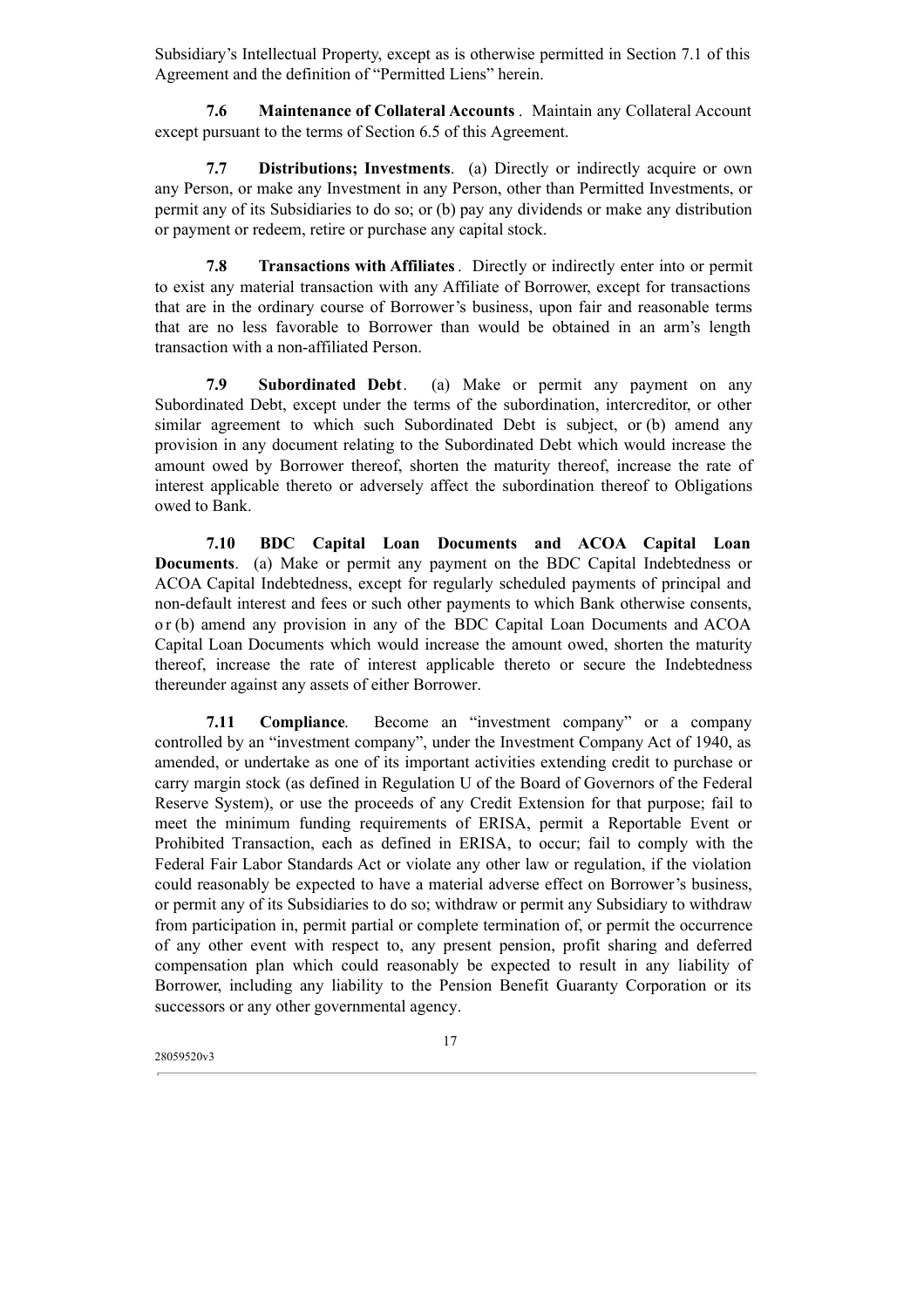#### **8. EVENTS OF DEFAULT**

Any one of the following shall constitute an event of default (an " **Event of Default**") under this Agreement:

**8.1 Payment Default**. Borrower fails to pay any of the Obligations when due;

**8.2 Covenant Default**. Borrower fails or neglects to perform any obligation in Section 2.9 or Section 6 of this Agreement or violates any covenant in Section 7 of this Agreement or fails or neglects to perform, keep, or observe any other term, provision, condition, covenant or agreement contained in this Agreement, any Loan Documents and as to any default under such other term, provision, condition, covenant or agreement that can be cured, has failed to cure the default within ten (10) days after the occurrence thereof; provided, however, grace and cure periods provided under this Section 8.2 shall not apply to financial covenants or any other covenants that are required to be satisfied, completed or tested by a date certain;

**8.3 Material Adverse Change**. A Material Adverse Change occurs;

### **8.4 Attachment; Levy; Restraint on Business**.

(a) (i) The service of process seeking to attach, by trustee or similar process, any funds of Borrower or of any entity under the control of Borrower (including a Subsidiary) on deposit or otherwise maintained with Bank or any Bank Affiliate, or (ii) a notice of lien or levy is filed against any of Borrower's assets by any government agency, and the same under subclauses (i) and (ii) hereof are not, within ten (10) days after the occurrence thereof, discharged or stayed (whether through the posting of a bond or otherwise); provided, however, no Credit Extensions shall be made during any ten (10) day cure period; or

(b) (i) any material portion of Borrower's assets is attached, seized, levied on, or comes into possession of a trustee or receiver, or (ii) any court order enjoins, restrains, or prevents Borrower from conducting any material part of its business;

**8.5 Insolvency**. (a) Borrower is unable to pay its debts (including trade debts) as they become due or otherwise becomes insolvent; (b) Borrower begins an Insolvency Proceeding; or (c) an Insolvency Proceeding is begun against Borrower and not dismissed or stayed within thirty (30) days (but no Credit Extensions shall be made while any of the conditions described in clause (a) exist and/or until any Insolvency Proceeding is dismissed);

**8.6 Other Agreements**. There is, under any agreement to which Borrower or any Guarantor is a party with a third party or parties, (a) any default resulting in a right by such third party or parties, whether or not exercised, to accelerate the maturity of any Indebtedness in an amount individually or in the aggregate in excess of Fifty Thousand Dollars (\$50,000); or (b) any default by Borrower or Guarantor, the result of which could result in a Material Adverse Change to Borrower's or any Guarantor's business;

**8.7 Judgments**. One or more final judgments, orders, or decrees for the payment of money in an amount, individually or in the aggregate, of at least Fifty Thousand Dollars (\$50,000) (not covered by independent third-party insurance as to which liability has been accepted by such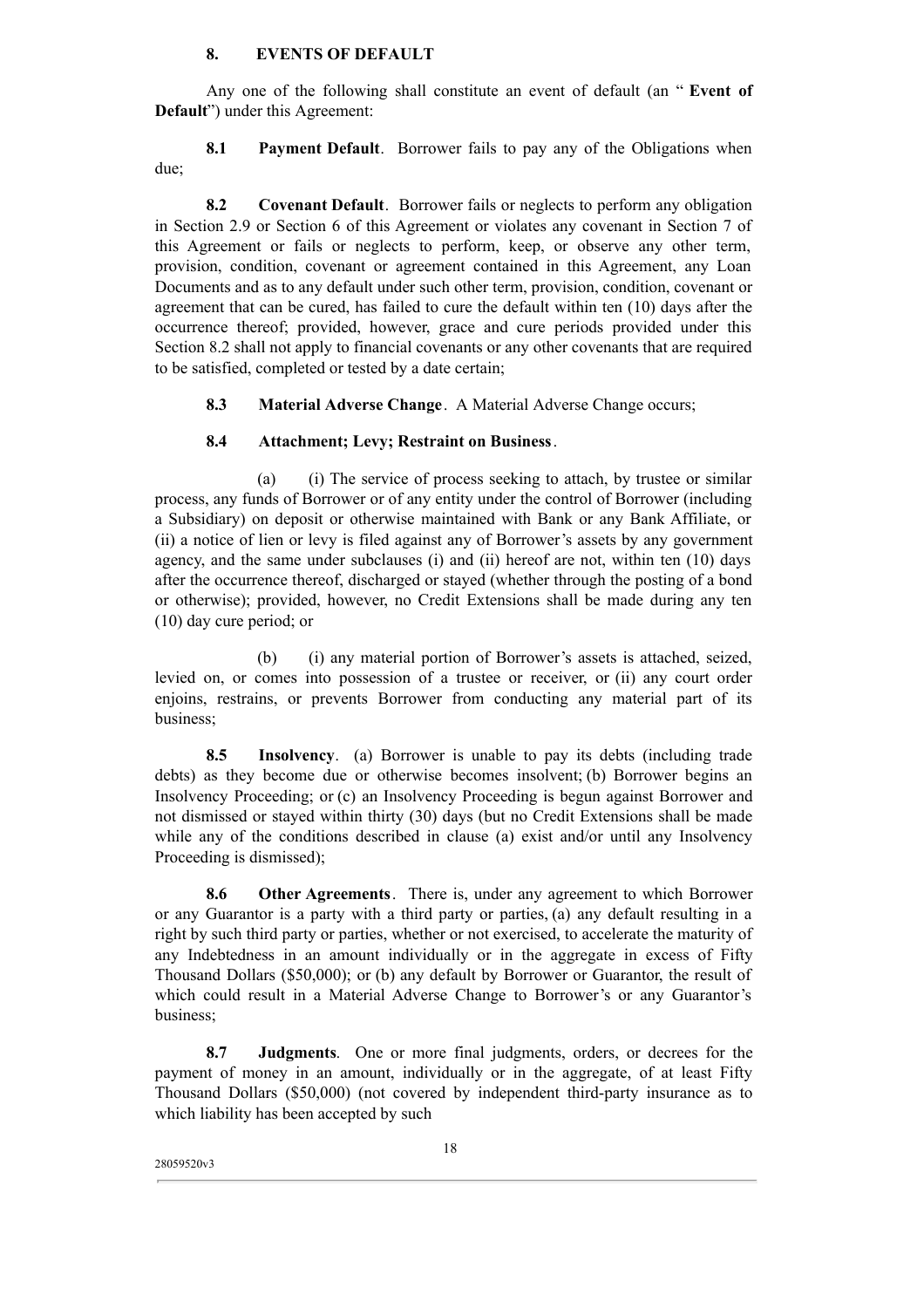insurance carrier) shall be rendered against Borrower and the same are not, within ten (10) days after the entry thereof, discharged or execution thereof stayed or bonded pending appeal, or such judgments are not discharged prior to the expiration of any such stay (provided that no Credit Extensions will be made prior to the discharge, stay, or bonding of such judgment, order, or decree);

**8.8 Misrepresentations**. Borrower or any Person acting for Borrower makes any representation, warranty, or other statement now or later in this Agreement, any Loan Document or in any writing delivered to Bank or to induce Bank to enter this Agreement or any Loan Document, and such representation, warranty, or other statement is incorrect in any material respect when made;

**8.9 Subordinated Debt**. Any document, instrument, or agreement evidencing any Subordinated Debt shall for any reason be revoked or invalidated or otherwise cease to be in full force and effect, any Person shall be in breach thereof or contest in any manner the validity or enforceability thereof or deny that it has any further liability or obligation thereunder, or the Obligations shall for any reason be subordinated or shall not have the priority contemplated by this Agreement;

**8.10 Guaranty**. (a) Any guaranty of any Obligations terminates or ceases for any reason to be in full force and effect; (b) any Guarantor does not perform any obligation or covenant under any guaranty of the Obligations; (c) any circumstance described in Sections 8.3, 8.4, 8.5, 8.6, 8.7, or 8.8 of this Agreement occurs with respect to any Guarantor, or (d) the liquidation, winding up, or termination of existence of any Guarantor;

**8.11 Cross-Default with BDC Capital Loan Documents and ACOA Capital Loan Documents**. A default shall occur under either of the BDC Capital Loan Documents or ACOA Capital Loan Documents and such default is not cured within any applicable grace period provided therein; or

**8.12 Governmental Approvals**. Any Governmental Approval shall have been (a) revoked, rescinded, suspended, modified in an adverse manner or not renewed in the ordinary course for a full term or (b) subject to any decision by a Governmental Authority that designates a hearing with respect to any applications for renewal of any of such Governmental Approval or that could result in the Governmental Authority taking any of the actions described in clause (a) above, and such decision or such revocation, rescission, suspension, modification or non-renewal (i) has, or could reasonably be expected to have, a Material Adverse Change, or (ii) adversely affects the legal qualifications of Borrower or any of its Subsidiaries to hold such Governmental Approval in any applicable jurisdiction and such revocation, rescission, suspension, modification or non-renewal could reasonably be expected to affect the status of or legal qualifications of Borrower or any of its Subsidiaries to hold any Governmental Approval in any other jurisdiction.

# **9. BANK'S RIGHTS AND REMEDIES**

**9.1 Rights and Remedies**. When an Event of Default occurs and continues beyond any applicable grace period Bank may, without notice or demand, do any or all of the following: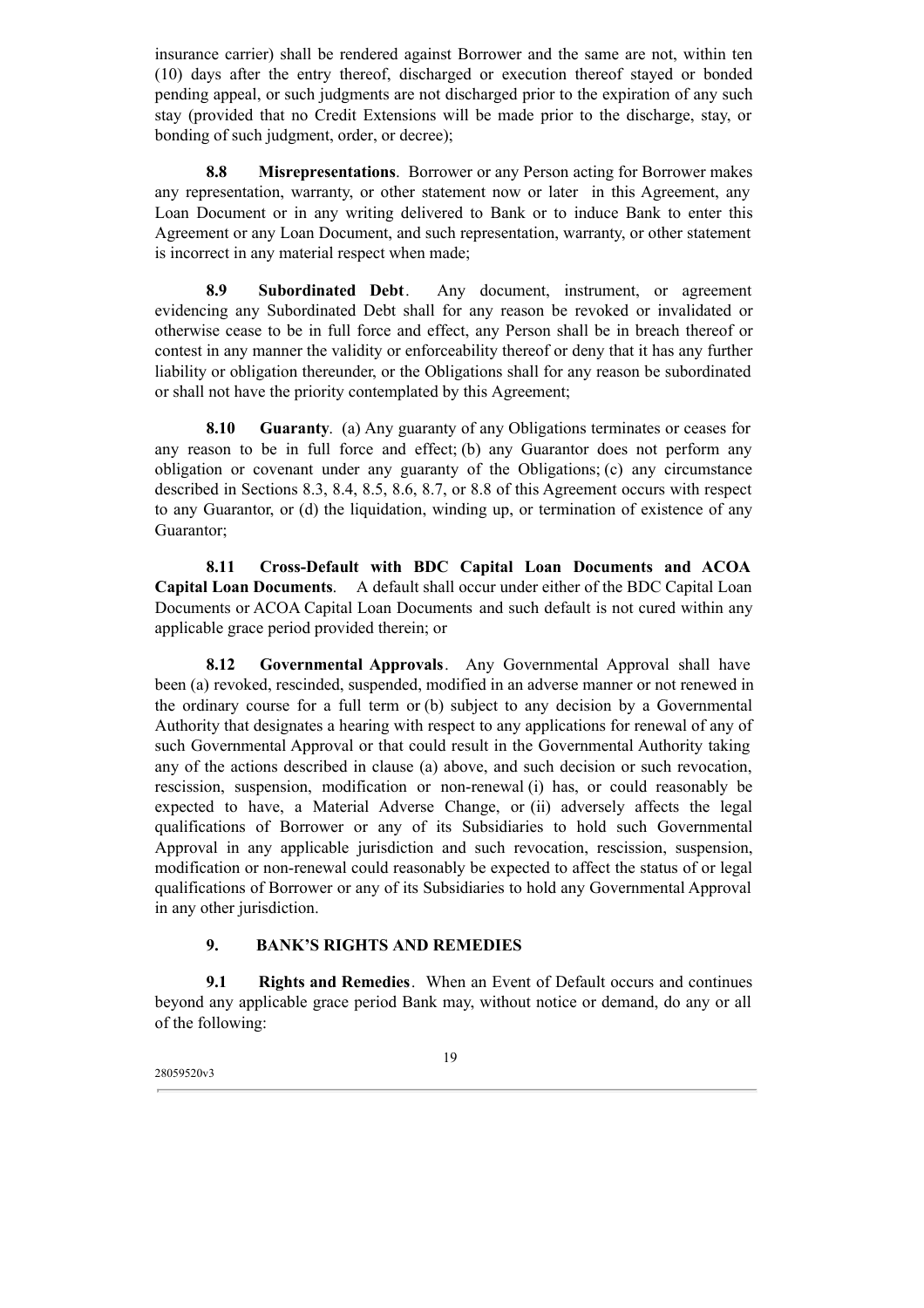(a) declare all Obligations immediately due and payable (but if an Event of Default described in Section 8.5 of this Agreement occurs, all Obligations are immediately due and payable without any action by Bank);

(b) stop advancing money or extending credit for Borrower's benefit under this Agreement or under any other agreement between Borrower and Bank;

(c) for any Letters of Credit, demand that Borrower (i) deposit cash with Bank in an amount equal to (x) if such Letters of Credit are denominated in Dollars, then at least one hundred five percent (105.0%); and (y) if such Letters of Credit are denominated in a Foreign Currency, then at least one hundred ten percent (110.0%), of the Dollar Equivalent of the aggregate face amount of all Letters of Credit remaining undrawn (plus all interest, fees, and costs due or to become due in connection therewith (as estimated by Bank in its good faith business judgment)), to secure all of the Obligations relating to such Letters of Credit, as collateral security for the repayment of any future drawings under such Letters of Credit, and Borrower shall forthwith deposit and pay such amounts, and (ii) pay in advance all letter of credit fees scheduled to be paid or payable over the remaining term of any Letters of Credit;

(d) terminate any FX Contracts;

(e) settle or adjust disputes and claims directly with Account Debtors for amounts, on terms and in any order that Bank considers advisable and notify any Person owing Borrower money of Bank's security interest in such funds and verify the amount of such account. Borrower shall collect all payments in trust for Bank and, if requested by Bank, immediately deliver the payments to Bank in the form received from the Account Debtor, with proper endorsements for deposit;

(f) make any payments and do any acts it considers necessary or reasonable to protect its security interest in the Collateral. Borrower shall assemble the Collateral if Bank requests and make it available as Bank designates. Bank may enter premises where the Collateral is located, take and maintain possession of any part of the Collateral, and pay, purchase, contest, or compromise any Lien which appears to be prior or superior to its security interest and pay all expenses incurred. Borrower grants Bank a license to enter and occupy any of its premises, without charge, to exercise any of Bank's rights or remedies;

(g) apply to the Obligations any (i) balances and deposits of Borrower it holds, or (ii) any amount held by Bank owing to or for the credit or the account of Borrower;

(h) ship, reclaim, recover, store, finish, maintain, repair, prepare for sale, advertise for sale, and sell the Collateral. Bank is hereby granted a non-exclusive, royalty-free license or other right to use, without charge, Borrower's labels, Patents, Copyrights, mask works, rights of use of any name, trade secrets, trade names, Trademarks, and advertising matter, or any similar property as it pertains to the Collateral, in completing production of, advertising for sale, and selling any Collateral and, in connection with Bank's exercise of its rights under this Section 9.1, Borrower's rights under all licenses and all franchise agreements inure to Bank's benefit;

28059520v3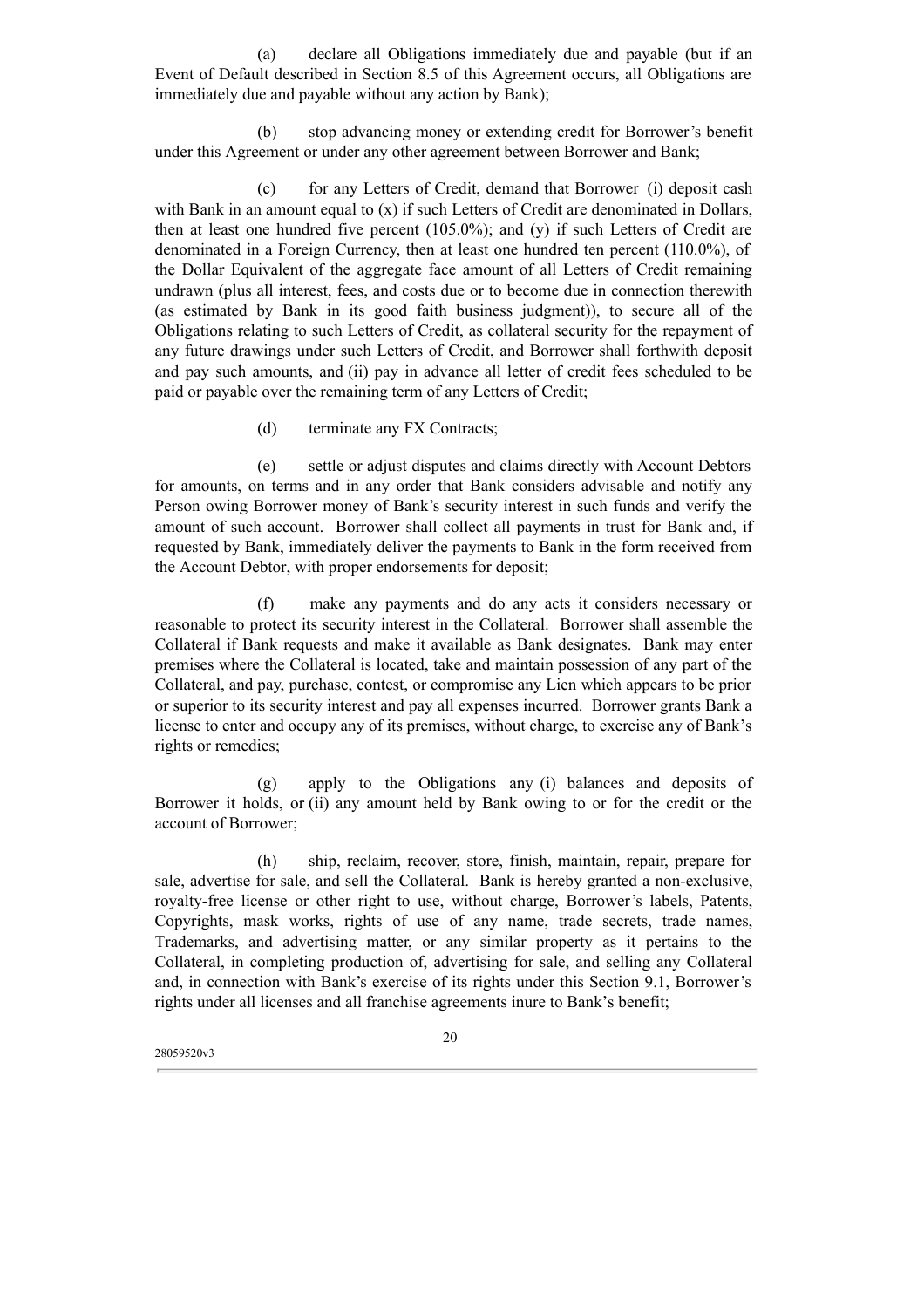(i) place a "hold" on any account maintained with Bank and/or deliver a notice of exclusive control, any entitlement order, or other directions or instructions pursuant to any Control Agreement or similar agreements providing control of any Collateral;

(j) demand and receive possession of Borrower's Books; and

(k) exercise all rights and remedies available to Bank under the Loan Documents or at law or equity, including all remedies provided under the Code (including disposal of the Collateral pursuant to the terms thereof).

**9.2 Protective Payments**. If Borrower fails to obtain the insurance called for by Section 6.4 of this Agreement or fails to pay any premium thereon or fails to pay any other amount which Borrower is obligated to pay under this Agreement or any other Loan Document, Bank may obtain such insurance or make such payment, and all amounts so paid by Bank are Bank Expenses and immediately due and payable, bearing interest at the then highest rate applicable to the Obligations, and secured by the Collateral. Bank will make reasonable efforts to provide Borrower with notice of Bank obtaining such insurance at the time it is obtained or within a reasonable time thereafter. No payments by Bank are deemed an agreement to make similar payments in the future or Bank's waiver of any Event of Default.

**9.3 Bank's Liability for Collateral** . So long as Bank complies with reasonable banking practices regarding the safekeeping of the Collateral in the possession or under the control of Bank, Bank shall not be liable or responsible for: (a) the safekeeping of the Collateral; (b) any loss or damage to the Collateral; (c) any diminution in the value of the Collateral; or (d) any act or default of any carrier, warehouseman, bailee, or other Person. Borrower bears all risk of loss, damage or destruction of the Collateral.

**9.4 No Waiver; Remedies Cumulative**. Bank's failure, at any time or times, to require strict performance by Borrower of any provision of this Agreement or any other Loan Document shall not waive, affect, or diminish any right of Bank thereafter to demand strict performance and compliance herewith or therewith. No waiver hereunder shall be effective unless signed by the party granting the waiver and then is only effective for the specific instance and purpose for which it is given. Bank's rights and remedies under this Agreement and the other Loan Documents are cumulative. Bank has all rights and remedies provided under the Code, by law, or in equity. Bank's exercise of one right or remedy is not an election and shall not preclude Bank from exercising any other remedy under this Agreement or other remedy available at law or in equity, and Bank's waiver of any Event of Default is not a continuing waiver. Bank's delay in exercising any remedy is not a waiver, election, or acquiescence.

9.5 **Demand Waiver**. Borrower waives demand, notice of default or dishonor, notice of payment and nonpayment, notice of any default, nonpayment at maturity, release, compromise, settlement, extension, or renewal of accounts, documents, instruments, chattel paper, and guarantees held by Bank on which Borrower is liable.

**9.6 Borrower Liability**. Either Borrower may, acting singly, request Credit Extensions hereunder. Each Borrower hereby appoints the other as agent for itself for all purposes hereunder, including with respect to requesting Credit Extensions hereunder. Each Borrower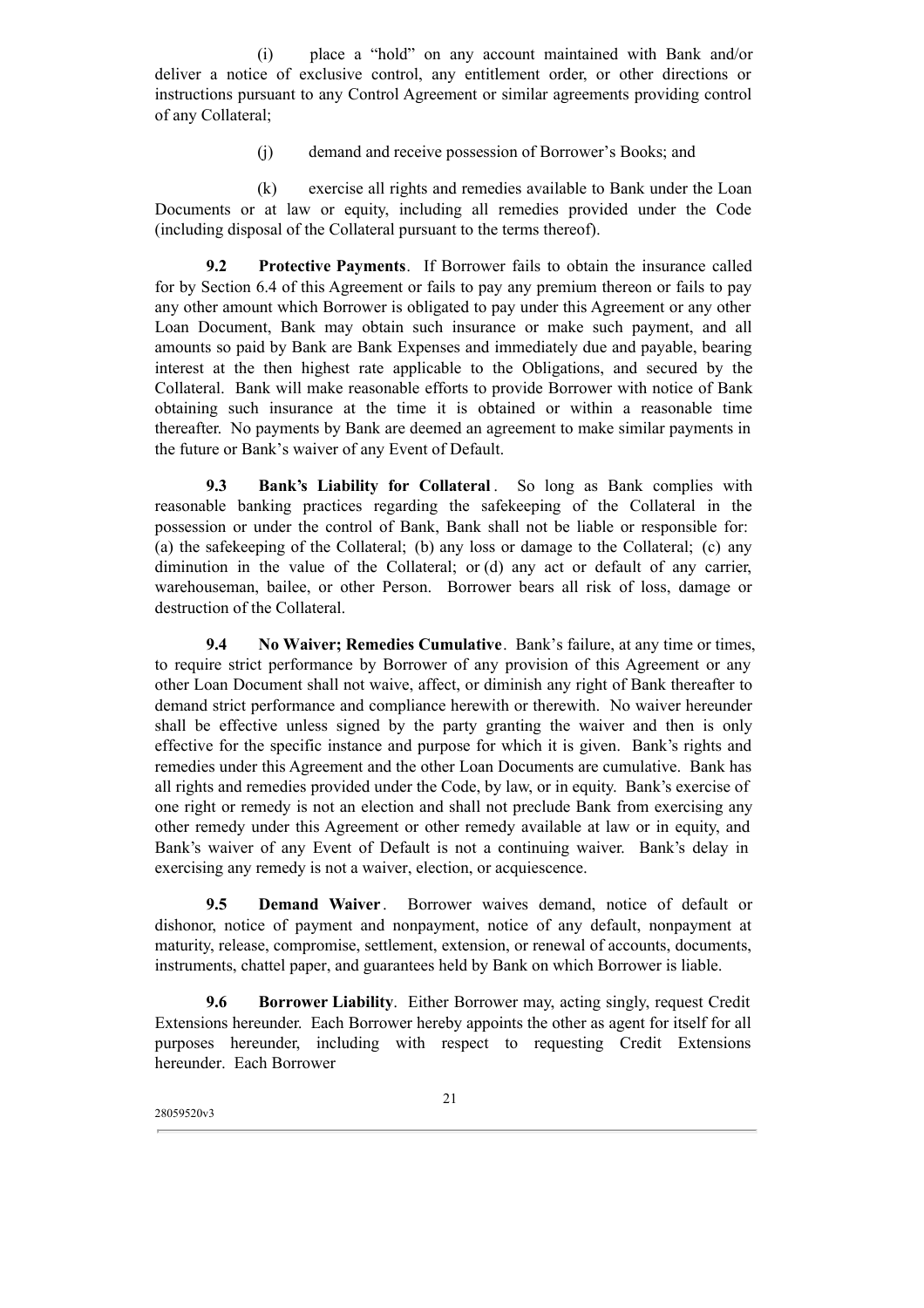hereunder shall be jointly and severally obligated to repay all Credit Extensions made hereunder, regardless of which Borrower actually receives said Credit Extensions, as if each Borrower hereunder directly received all Credit Extensions. Each Borrower waives (a) any suretyship defenses available to it under the Code or any other applicable law, including, without limitation, the benefit of California Civil Code Section 2815 permitting revocation as to future transactions and the benefit of California Civil Code Sections 1432, 2809, 2810, 2819, 2839, 2845, 2847, 2848, 2849, 2850, and 2899 and 3433, and (b) any right to require Bank to: (i) proceed against any Borrower or any other person; (ii) proceed against or exhaust any security; or (iii) pursue any other remedy. Bank may exercise or not exercise any right or remedy it has against any Borrower or any security it holds (including the right to foreclose by judicial or nonjudicial sale) without affecting any Borrower's liability.

Notwithstanding any other provision of this Agreement or other related document, each Borrower irrevocably waives all rights that it may have at law or in equity (including, without limitation, any law subrogating Borrower to the rights of Bank under this Agreement) to seek contribution, indemnification or any other form of reimbursement from any other Borrower, or any other Person now or hereafter primarily or secondarily liable for any of the Obligations, for any payment made by Borrower with respect to the Obligations in connection with this Agreement or otherwise and all rights that it might have to benefit from, or to participate in, any security for the Obligations as a result of any payment made by Borrower with respect to the Obligations in connection with this Agreement or otherwise. Any agreement providing for indemnification, reimbursement or any other arrangement prohibited under this Section 9.6 shall be null and void. If any payment is made to a Borrower in contravention of this Section 9.6, such Borrower shall hold such payment in trust for Bank and such payment shall be promptly delivered to Bank for application to the Obligations, whether matured or unmatured.

#### **10. NOTICES**

All notices, consents, requests, approvals, demands, or other communication by any party to this Agreement or any other Loan Document must be in writing and shall be deemed to have been validly served, given, or delivered: (a) upon the earlier of actual receipt and three (3) Business Days after deposit in the U.S. mail, first class, registered or certified mail return receipt requested, with proper postage prepaid; (b) upon transmission, when sent by electronic mail or facsimile transmission; (c) one (1) Business Day after deposit with a reputable overnight courier with all charges prepaid; or (d) when delivered, if hand-delivered by messenger, all of which shall be addressed to the party to be notified and sent to the address, facsimile number, or email address indicated below. Bank or Borrower may change its mailing or electronic mail address or facsimile number by giving the other party written notice thereof in accordance with the terms of this Section 10.

| If to Borrower: | c/o Mobivity, Inc.                |
|-----------------|-----------------------------------|
|                 | 55 North Arizona Place, Suite 310 |
|                 | Chandler, Arizona 85225           |
|                 | Attn: Christopher J. Meinerz, CFO |
|                 | Fax: (602) 281-4673               |
|                 | Email: chris.meinerz@mobivity.com |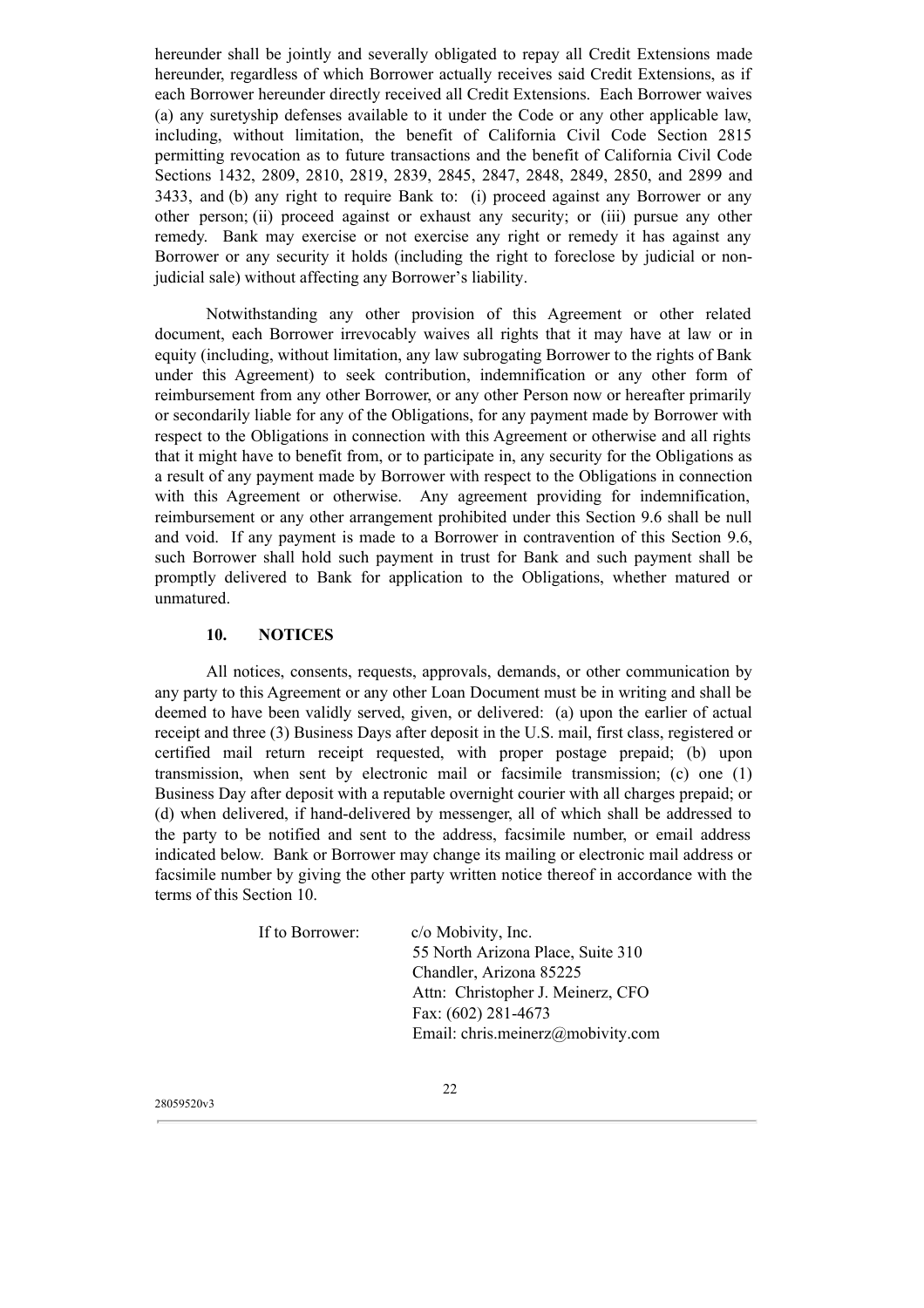If to Bank: Silicon Valley Bank 380 Interlocken Crescent Suite 600 Broomfield, Colorado 80021 Attn: Derek Hofmeister, Vice President Fax: (303) 469-1107 Email: dhofmeister@svb.com

# **11. CHOICE OF LAW, VENUE, JURY TRIAL WAIVER AND JUDICIAL REFERENCE**

Except as otherwise expressly provided in any of the Loan Documents, California law governs the Loan Documents without regard to principles of conflicts of law. Borrower and Bank each submit to the exclusive jurisdiction of the State and Federal courts in Santa Clara County, California; provided, however, that nothing in this Agreement shall be deemed to operate to preclude Bank from bringing suit or taking other legal action in any other jurisdiction to realize on the Collateral or any other security for the Obligations, or to enforce a judgment or other court order in favor of Bank. Borrower expressly submits and consents in advance to such jurisdiction in any action or suit commenced in any such court, and Borrower hereby waives any objection that it may have based upon lack of personal jurisdiction, improper venue, or forum non conveniens and hereby consents to the granting of such legal or equitable relief as is deemed appropriate by such court. Borrower hereby waives personal service of the summons, complaints, and other process issued in such action or suit and agrees that service of such summons, complaints, and other process may be made by registered or certified mail addressed to Borrower at the address set forth in, or subsequently provided to Borrower in accordance with, Section 10 of this Agreement and that service so made shall be deemed completed upon the earlier to occur of Borrower's actual receipt thereof or three (3) days after deposit in the U.S. mails, proper postage prepaid.

**TO THE FULLEST EXTENT PERMITTED BY APPLICABLE LAW, BORROWER AND BANK EACH WAIVE THEIR RIGHT TO A JURY TRIAL OF ANY CLAIM OR CAUSE OF ACTION ARISING OUT OF OR BASED UPON THIS AGREEMENT, THE LOAN DOCUMENTS OR ANY CONTEMPLATED TRANSACTION, INCLUDING CONTRACT, TORT, BREACH OF DUTY AND ALL OTHER CLAIMS. THIS WAIVER IS A MATERIAL INDUCEMENT FOR BOTH PARTIES TO ENTER INTO THIS AGREEMENT. EACH PARTY HAS REVIEWED THIS WAIVER WITH ITS COUNSEL.**

WITHOUT INTENDING IN ANY WAY TO LIMIT THE PARTIES' AGREEMENT TO WAIVE THEIR RESPECTIVE RIGHT TO A TRIAL BY JURY, if the above waiver of the right to a trial by jury is not enforceable, the parties hereto agree that any and all disputes or controversies of any nature between them arising at any time shall be decided by a reference to a private judge, mutually selected by the parties (or, if they cannot agree, by the Presiding Judge of the Santa Clara County, California Superior Court) appointed in accordance with California Code of Civil Procedure Section 638 (or pursuant to comparable provisions of federal law if the dispute falls within the exclusive jurisdiction of the federal courts), sitting without a jury, in Santa Clara County, California; and the parties hereby submit to the jurisdiction of such court. The reference proceedings shall be conducted pursuant to and in accordance with the provisions of California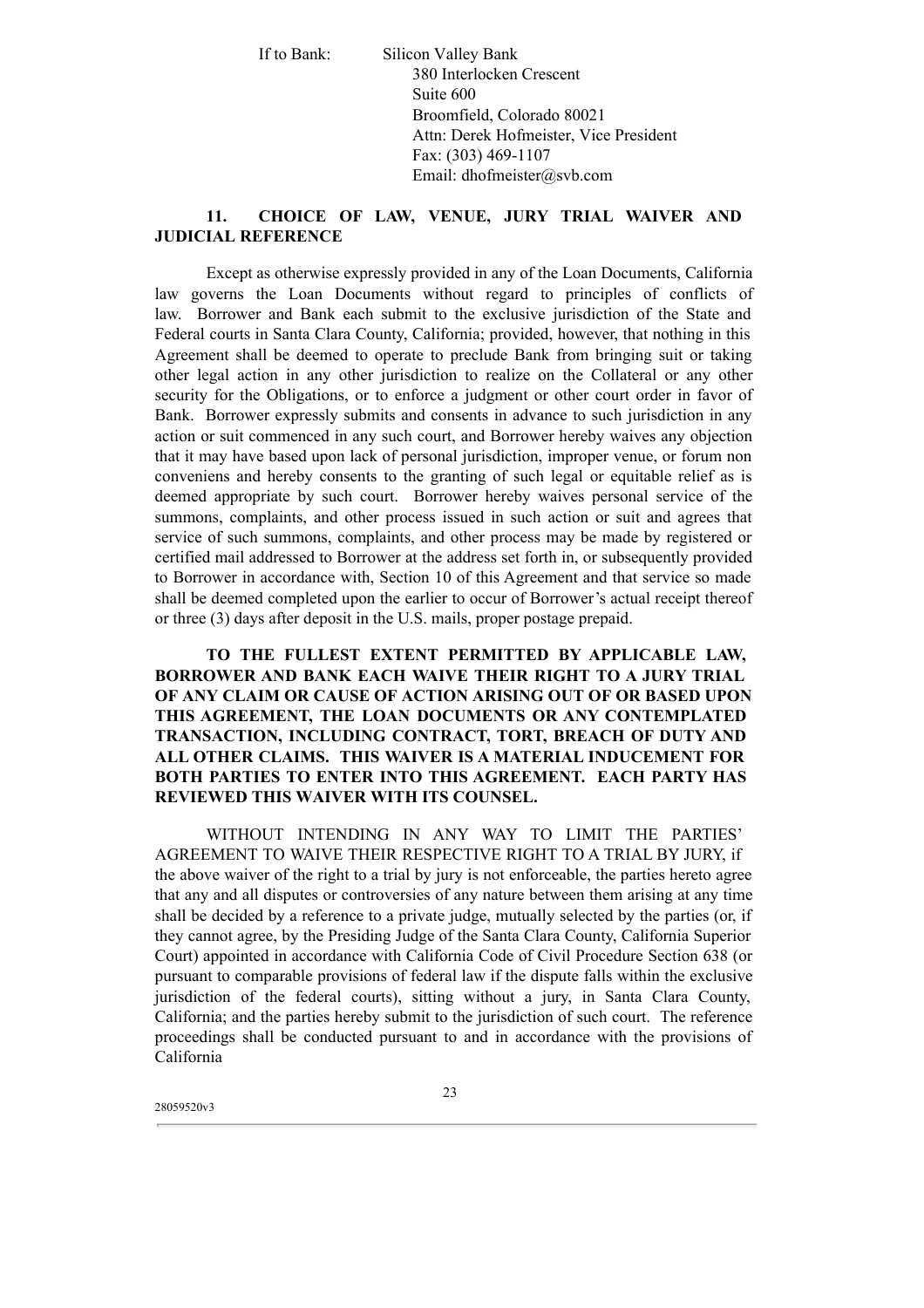Code of Civil Procedure  $\S$ § 638 through 645.1, inclusive. The private judge shall have the power, among others, to grant provisional relief, including without limitation, entering temporary restraining orders, issuing preliminary and permanent injunctions and appointing receivers. All such proceedings shall be closed to the public and confidential and all records relating thereto shall be permanently sealed. If during the course of any dispute, a party desires to seek provisional relief, but a judge has not been appointed at that point pursuant to the judicial reference procedures, then such party may apply to the Santa Clara County, California Superior Court for such relief. The proceeding before the private judge shall be conducted in the same manner as it would be before a court under the rules of evidence applicable to judicial proceedings. The parties shall be entitled to discovery which shall be conducted in the same manner as it would be before a court under the rules of discovery applicable to judicial proceedings. The private judge shall oversee discovery and may enforce all discovery rules and orders applicable to judicial proceedings in the same manner as a trial court judge. The parties agree that the selected or appointed private judge shall have the power to decide all issues in the action or proceeding, whether of fact or of law, and shall report a statement of decision thereon pursuant to California Code of Civil Procedure § 644(a). Nothing in this paragraph shall limit the right of any party at any time to exercise self-help remedies, foreclose against collateral, or obtain provisional remedies. The private judge shall also determine all issues relating to the applicability, interpretation, and enforceability of this paragraph.

### **12. GENERAL PROVISIONS**

**12.1 Successors and Assigns**. This Agreement binds and is for the benefit of the successors and permitted assigns of each party. Borrower may not assign this Agreement or any rights or obligations under it without Bank's prior written consent (which may be granted or withheld in Bank's discretion). Bank has the right, without the consent of or notice to Borrower, to sell, transfer, assign, negotiate, or grant participation in all or any part of, or any interest in, Bank's obligations, rights, and benefits under this Agreement and the other Loan Documents.

**12.2 Indemnification**. Borrower agrees to indemnify, defend and hold Bank and its directors, officers, employees, agents, attorneys, or any other Person affiliated with or representing Bank (each, an "**Indemnified Person**") harmless against: (a) all obligations, demands, claims, and liabilities (collectively, "**Claims**") claimed or asserted by any other party in connection with the transactions contemplated by the Loan Documents; and (b) all losses or expenses (including Bank Expenses) in any way suffered, incurred, or paid by such Indemnified Person as a result of, following from, consequential to, or arising from transactions between Bank and Borrower (including reasonable attorneys' fees and expenses), except for Claims and/or losses directly caused by such Indemnified Person's gross negligence or willful misconduct.

**12.3 Right of Set-Off**. Borrower hereby grants to Bank, a lien, security interest and right of setoff as security for all Obligations to Bank, whether now existing or hereafter arising upon and against all deposits, credits, collateral and property, now or hereafter in the possession, custody, safekeeping or control of Bank or any entity under the control of Bank (including a Bank subsidiary) or in transit to any of them. At any time after the occurrence and during the continuance of an Event of Default, without demand or notice, Bank may set off the same or any part thereof and apply the same to any liability or obligation of Borrower even though unmatured and regardless of the adequacy of any other collateral securing the Obligations. ANY AND ALL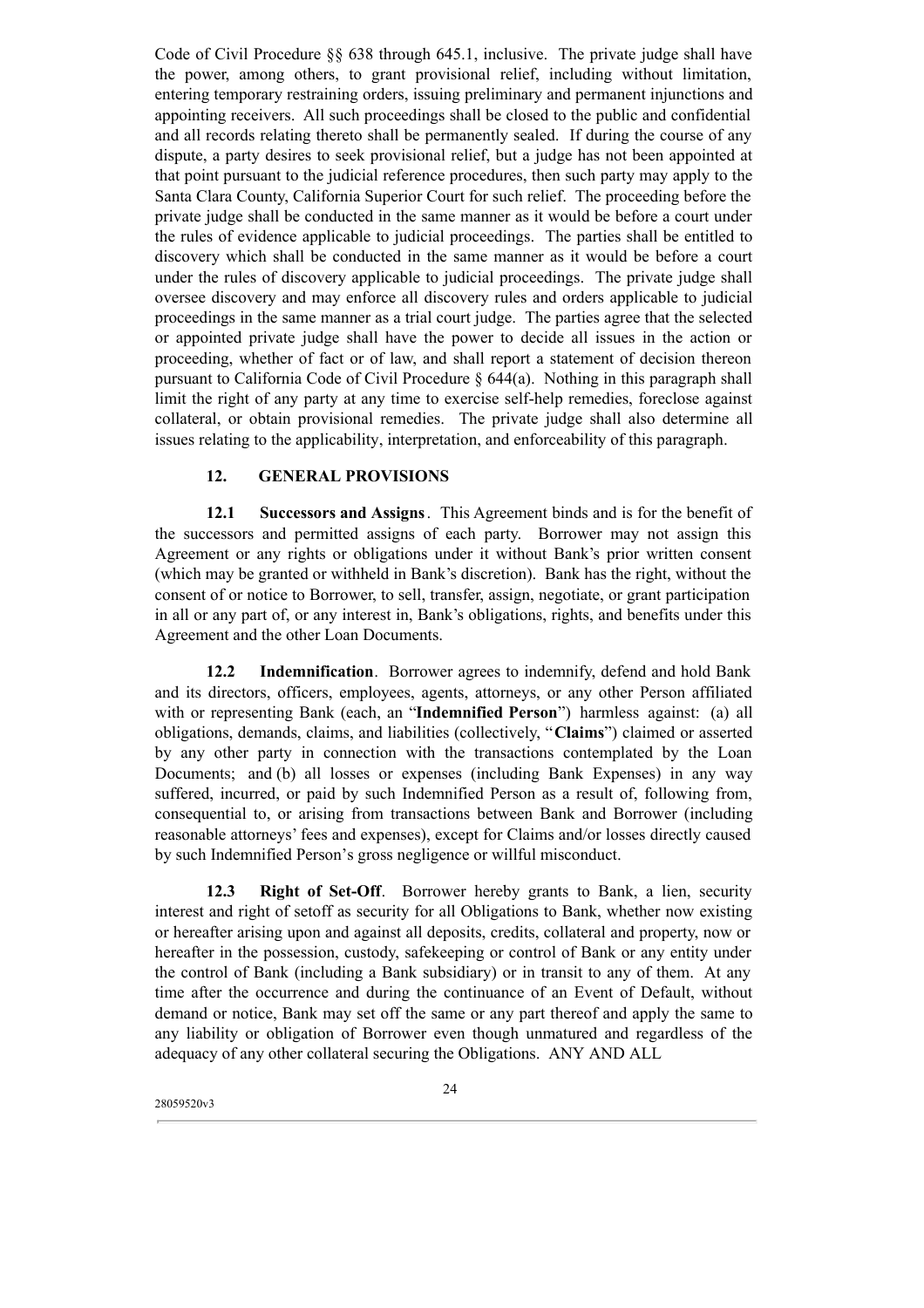RIGHTS TO REQUIRE BANK TO EXERCISE ITS RIGHTS OR REMEDIES WITH RESPECT TO ANY OTHER COLLATERAL WHICH SECURES THE OBLIGATIONS, PRIOR TO EXERCISING ITS RIGHT OF SETOFF WITH RESPECT TO SUCH DEPOSITS, CREDITS OR OTHER PROPERTY OF BORROWER, ARE HEREBY KNOWINGLY, VOLUNTARILY AND IRREVOCABLY WAIVED.

**12.4 Time of Essence** . Time is of the essence for the performance of all Obligations in this Agreement.

**12.5 Correction of Loan Documents**. Bank may correct patent errors and fill in any blanks in the Loan Documents consistent with the agreement of the parties.

**12.6 Severability of Provisions**. Each provision of this Agreement is severable from every other provision in determining the enforceability of any provision.

**12.7 Amendments in Writing; Waiver; Integration** . No purported amendment or modification of any Loan Document, or waiver, discharge or termination of any obligation under any Loan Document, shall be enforceable or admissible unless, and only to the extent, expressly set forth in a writing signed by the party against which enforcement or admission is sought. Without limiting the generality of the foregoing, no oral promise or statement, nor any action, inaction, delay, failure to require performance or course of conduct shall operate as, or evidence, an amendment, supplement or waiver or have any other effect on any Loan Document. Any waiver granted shall be limited to the specific circumstance expressly described in it, and shall not apply to any subsequent or other circumstance, whether similar or dissimilar, or give rise to, or evidence, any obligation or commitment to grant any further waiver. The Loan Documents represent the entire agreement about this subject matter and supersede prior negotiations or agreements. All prior agreements, understandings, representations, warranties, and negotiations between the parties about the subject matter of the Loan Documents merge into the Loan Documents.

**12.8 Counterparts**. This Agreement may be executed in any number of counterparts and by different parties on separate counterparts, each of which, when executed and delivered, is an original, and all taken together, constitute one Agreement.

**12.9 Survival**. All covenants, representations and warranties made in this Agreement continue in full force until this Agreement has terminated pursuant to its terms and all Obligations (other than inchoate indemnity obligations and any other obligations which, by their terms, are to survive the termination of this Agreement) have been paid in full and satisfied. Without limiting the foregoing, except as otherwise provided in Section 4.1, the grant of security interest by Borrower in Section 4.1 shall survive until the termination of all Bank Services Agreements. The obligation of Borrower in Section 12.2 of this Agreement to indemnify Bank shall survive until the statute of limitations with respect to such claim or cause of action shall have run.

**12.10 Confidentiality**. In handling any confidential information, Bank shall exercise the same degree of care that it exercises for its own proprietary information, but disclosure of information may be made: (a) to Bank's Subsidiaries or Affiliates (such Subsidiaries and Affiliates, together with Bank, collectively, "**Bank Entities**"); (b) to prospective transferees or purchasers of any interest in the Credit Extensions (provided, however, Bank shall use its best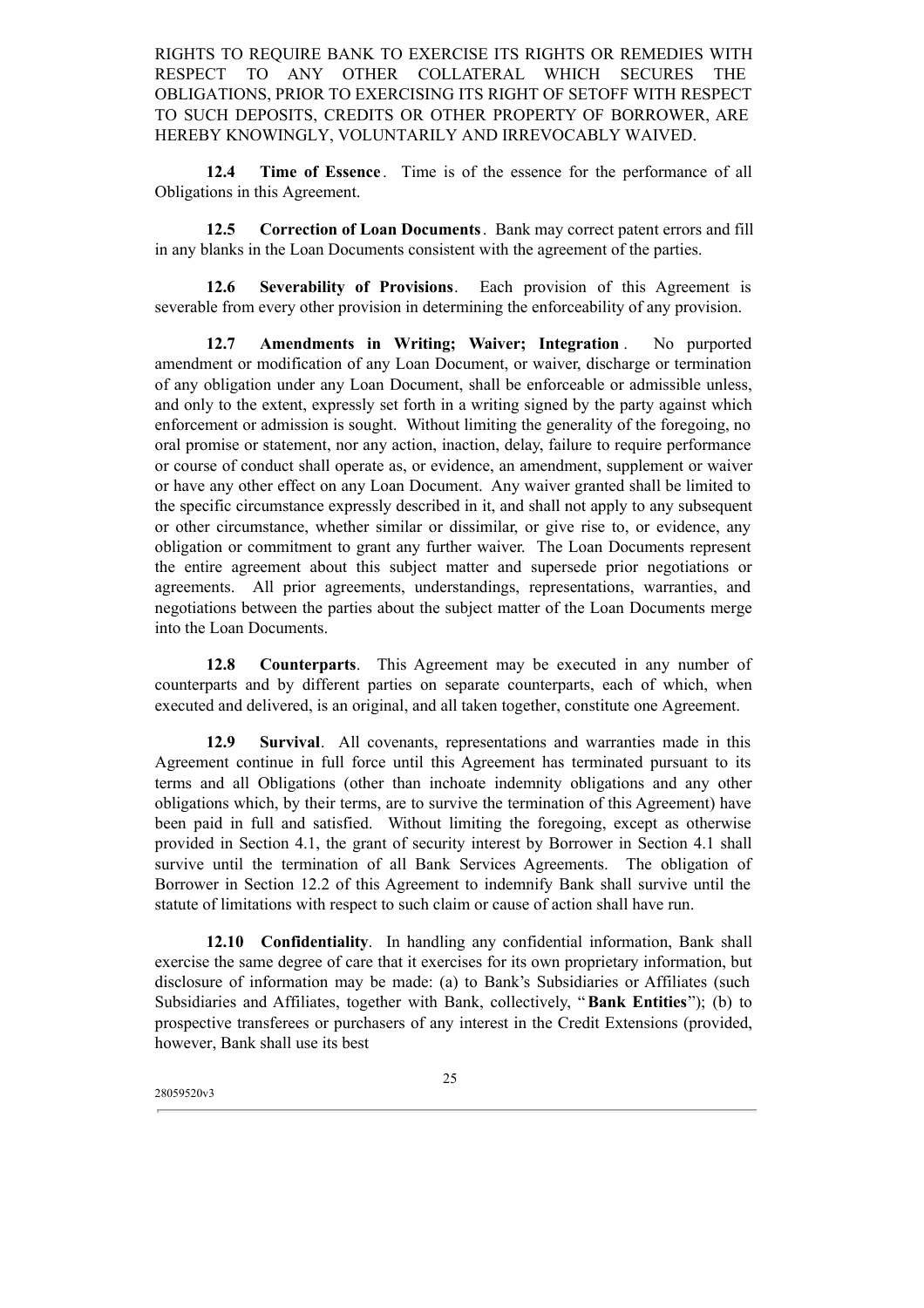efforts to obtain any prospective transferee's or purchaser's agreement to the terms of this Section 12.10); (c) as required by law, regulation, subpoena, or other order; (d) to Bank's regulators or as otherwise required in connection with Bank's examination or audit; (e) as Bank considers appropriate in exercising remedies under the Loan Documents; and (f) to third-party service providers of Bank so long as such service providers have executed a confidentiality agreement with Bank with terms no less restrictive than those contained herein. Confidential information does not include information that is either: (i) in the public domain or in Bank's possession when disclosed to Bank, or becomes part of the public domain (other than as a result of its disclosure by Bank in violation of this Agreement) after disclosure to Bank; or (ii) disclosed to Bank by a third party, if Bank does not know that the third party is prohibited from disclosing the information.

Bank Entities may use anonymous forms of confidential information for aggregate datasets, for analyses or reporting, and for any other uses not expressly prohibited in writing by Borrower. The provisions of the immediately preceding sentence shall survive termination of this Agreement.

**12.11 Electronic Execution of Documents**. The words "execution," "signed," "signature" and words of like import in any Loan Document shall be deemed to include electronic signatures or the keeping of records in electronic form, each of which shall be of the same legal effect, validity and enforceability as a manually executed signature or the use of a paper-based recordkeeping systems, as the case may be, to the extent and as provided for in any applicable law, including, without limitation, any state law based on the Uniform Electronic Transactions Act.

**12.12 Captions**. The headings used in this Agreement are for convenience only and shall not affect the interpretation of this Agreement.

**12.13 Construction of Agreement**. The parties mutually acknowledge that they and their attorneys have participated in the preparation and negotiation of this Agreement. In cases of uncertainty this Agreement shall be construed without regard to which of the parties caused the uncertainty to exist.

**12.14 Relationship**. The relationship of the parties to this Agreement is determined solely by the provisions of this Agreement. The parties do not intend to create any agency, partnership, joint venture, trust, fiduciary or other relationship with duties or incidents different from those of parties to an arm's-length contract.

**12.15 Third Parties**. Nothing in this Agreement, whether express or implied, is intended to: (a) confer any benefits, rights or remedies under or by reason of this Agreement on any persons other than the express parties to it and their respective permitted successors and assigns; (b) relieve or discharge the obligation or liability of any person not an express party to this Agreement; or (c) give any person not an express party to this Agreement any right of subrogation or action against any party to this Agreement.

### **13. DEFINITIONS**

**13.1 Definitions**. As used in the Loan Documents, the word "shall" is mandatory, the word "may" is permissive, the word "or" is not exclusive, the words "includes" and "including" are not limiting, the singular includes the plural, and numbers denoting amounts that are set off in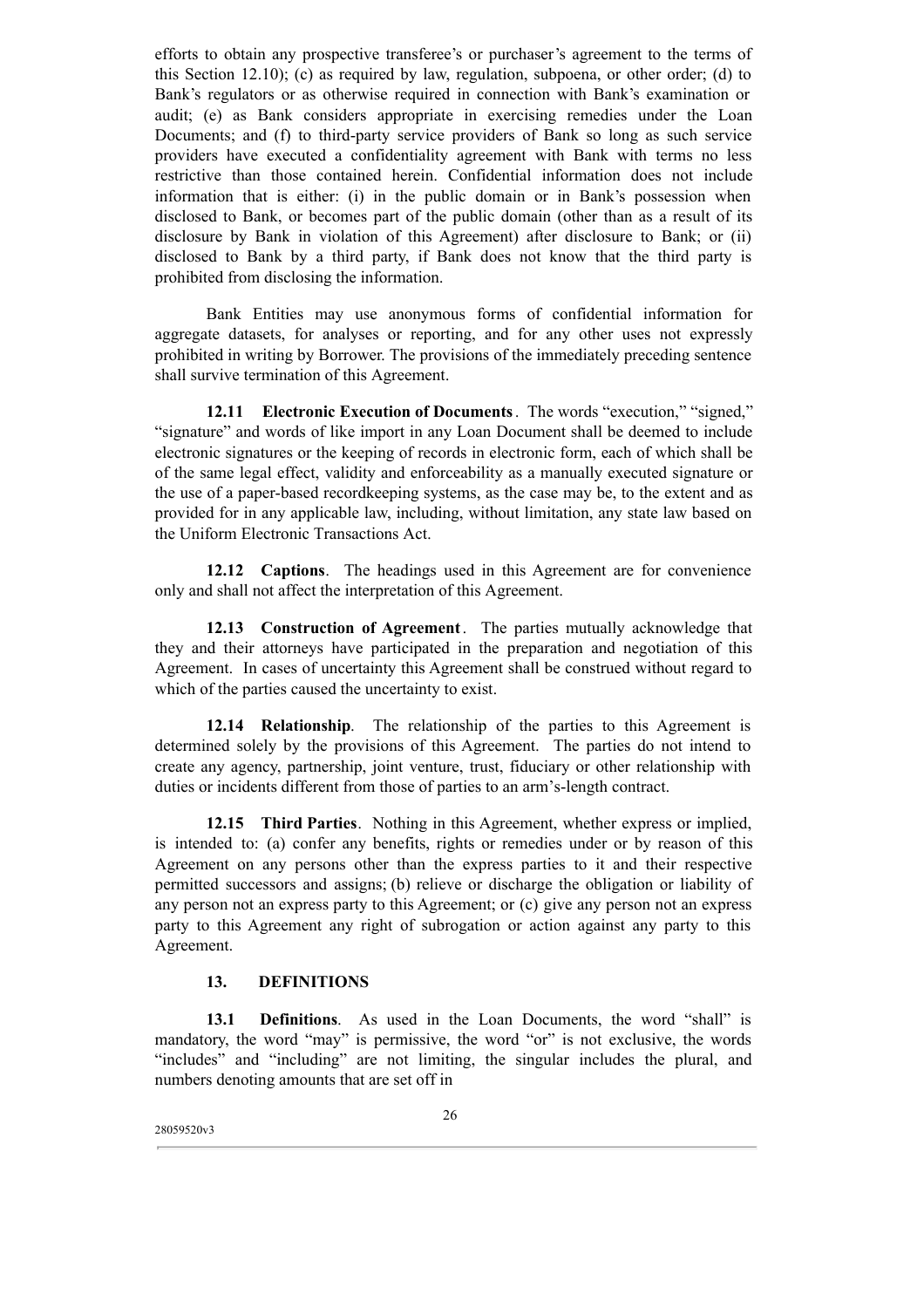brackets are negative. As used in this Agreement, the following capitalized terms have the following meanings:

"**Account**" is any "account" as defined in the Code with such additions to such term as may hereafter be made, and includes, without limitation, all accounts receivable and other sums owing to Borrower.

"**Account Advance**" is defined in Section 2.1.1(a) of this Agreement.

"**Account Debtor**" is as defined in the Code and shall include, without limitation, any person liable on any Financed Receivable, such as, a guarantor of the Financed Receivable and any issuer of a letter of credit or banker's acceptance.

"**ACOA Capital Indebtedness**" means, collectively, (a) the Indebtedness of LiveLenz to Atlantic Canada Opportunities Agency (" **ACOA Capital**") pursuant to the ACOA Capital Loan Documents in the aggregate principal amount not to exceed Ninety-One Thousand Four Hundred Eighty-Six Canadian Dollars (CAD\$91,486) outstanding at any time, and (b) the unsecured guaranty by Holdings of the Indebtedness described in clause (a) of this definition.

"**ACOA Capital Loan Documents**" means that certain Articles of Agreement by ACOA Capital to LiveLenz dated November 20, 2014, as amended, restated, or otherwise modified as permitted under the terms of this Agreement.

"**Adjustments**" are all discounts, allowances, returns, recoveries, disputes, claims of any kind (including, without limitation, counterclaims or warranty claims), offsets, defenses, rights of recoupment, rights of return, or short payments, asserted by or on behalf of any Account Debtor for any Financed Receivable.

"**Advance**" is an Account Advance or Cash Secured Advance, as the case may be, and "**Advances**" are Account Advances and Cash Secured Advances.

"**Advance Rate**" is eighty percent (80.0%), net of any offsets related to each specific Account Debtor or such other percentage as Bank establishes under Section 2.1.1 of this Agreement.

"**Affiliate**" of any Person is a Person that owns or controls directly or indirectly the Person, any Person that controls or is controlled by or is under common control with the Person, and each of that Person's senior executive officers, directors, partners, and, for any Person that is a limited liability company, that Person's managers and members.

"**Agreement**" is defined in the preamble of this Agreement.

"**Applicable Rate**" is a floating per annum rate equal to the following: (a) with respect to Account Advances, the Prime Rate plus (i) two and one quarter of one percent (2.25%) while Borrower is Borrowing Base Eligible, and (ii) three and three quarters of one percent (3.75%) at all other times, and (b) with respect to Cash Secured Advances, the Prime Rate plus one and three quarters of one percent (1.75%).

28059520v3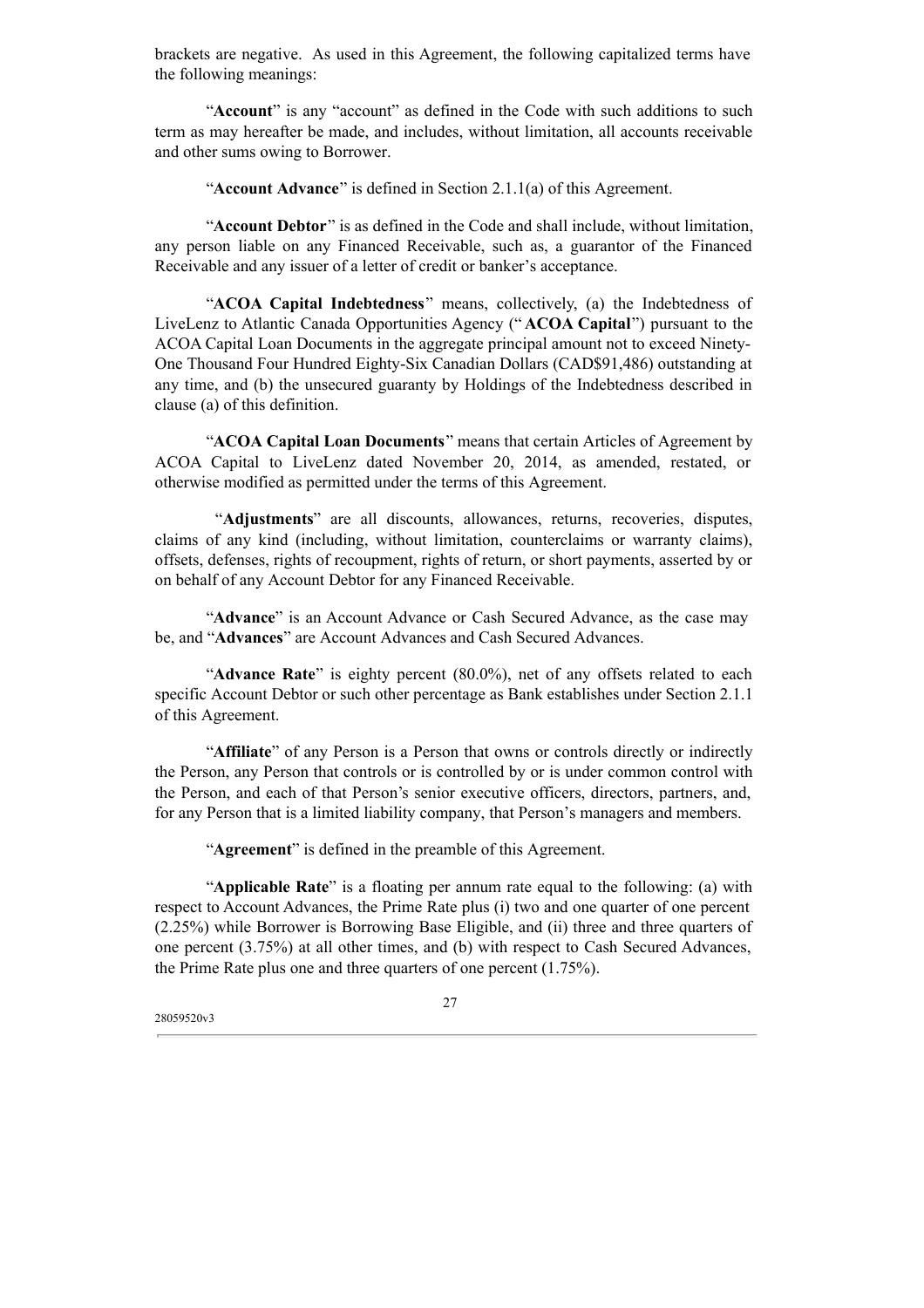"**Bank**" is defined in the preamble of this Agreement.

"**Bank Entities**" is defined in Section 12.10.

"**Bank Expenses**" are all audit fees and expenses, costs, and expenses (including reasonable attorneys' fees and expenses) for preparing, amending, negotiating, administering, defending and enforcing the Loan Documents (including, without limitation, those incurred in connection with appeals or Insolvency Proceedings) or otherwise incurred with respect to Borrower or any Guarantor.

"**Bank Services**" are any products, credit services, and/or financial accommodations previously, now, or hereafter provided to Borrower or any of its Subsidiaries by Bank or any Bank Affiliate, including, without limitation, any letters of credit, cash management services (including, without limitation, merchant services, direct deposit of payroll, business credit cards, and check cashing services), interest rate swap arrangements, and foreign exchange services as any such products or services may be identified in Bank's various agreements related thereto (each, a "**Bank Services Agreement**").

"**BDC Capital Indebtedness**" means, collectively, (a) the Indebtedness of LiveLenz to BDC Capital Inc. pursuant to the BDC Capital Loan Documents in the aggregate principal amount not to exceed Four Hundred Fifty Thousand Canadian Dollars (CAD\$450,000) outstanding at any time, and (b) the unsecured guaranty by Holdings of the Indebtedness described in clause (a) of this definition.

"**BDC Capital Loan Documents** " means that certain Final Letter of Offer by BDC Capital Inc. to LiveLenz dated August 26, 2011, as amended, restated, or otherwise modified as permitted under the terms of this Agreement.

"**Borrower**" is defined in the preamble of this Agreement.

"**Borrower's Books** " are all Borrower's books and records including ledgers, federal and state tax returns, records regarding Borrower's assets or liabilities, the Collateral, business operations or financial condition, and all computer programs or storage or any equipment containing such information.

"**Borrowing Base Certificate** " is that certain certificate in the form attached hereto as Exhibit D.

"**Borrowing Base Eligible** " means at such times that Borrower's Liquidity Ratio is equal to or greater than 1.75:1.00 (the "**Liquidity Threshold**"); provided, however, that Borrower shall not be Borrowing Base Eligible during the continuance of an Event of Default. At any time that Borrower's Liquidity Ratio is less than the Liquidity Threshold, Borrower will not be Borrowing Base Eligible until such time as Bank confirms that (a) Borrower's Liquidity Ratio is equal to or greater than the Liquidity Threshold as of such date and (b) Borrower's Liquidity Ratio was equal to or greater than the Liquidity Threshold at all times during the immediately preceding two (2) Reconciliation Periods.

28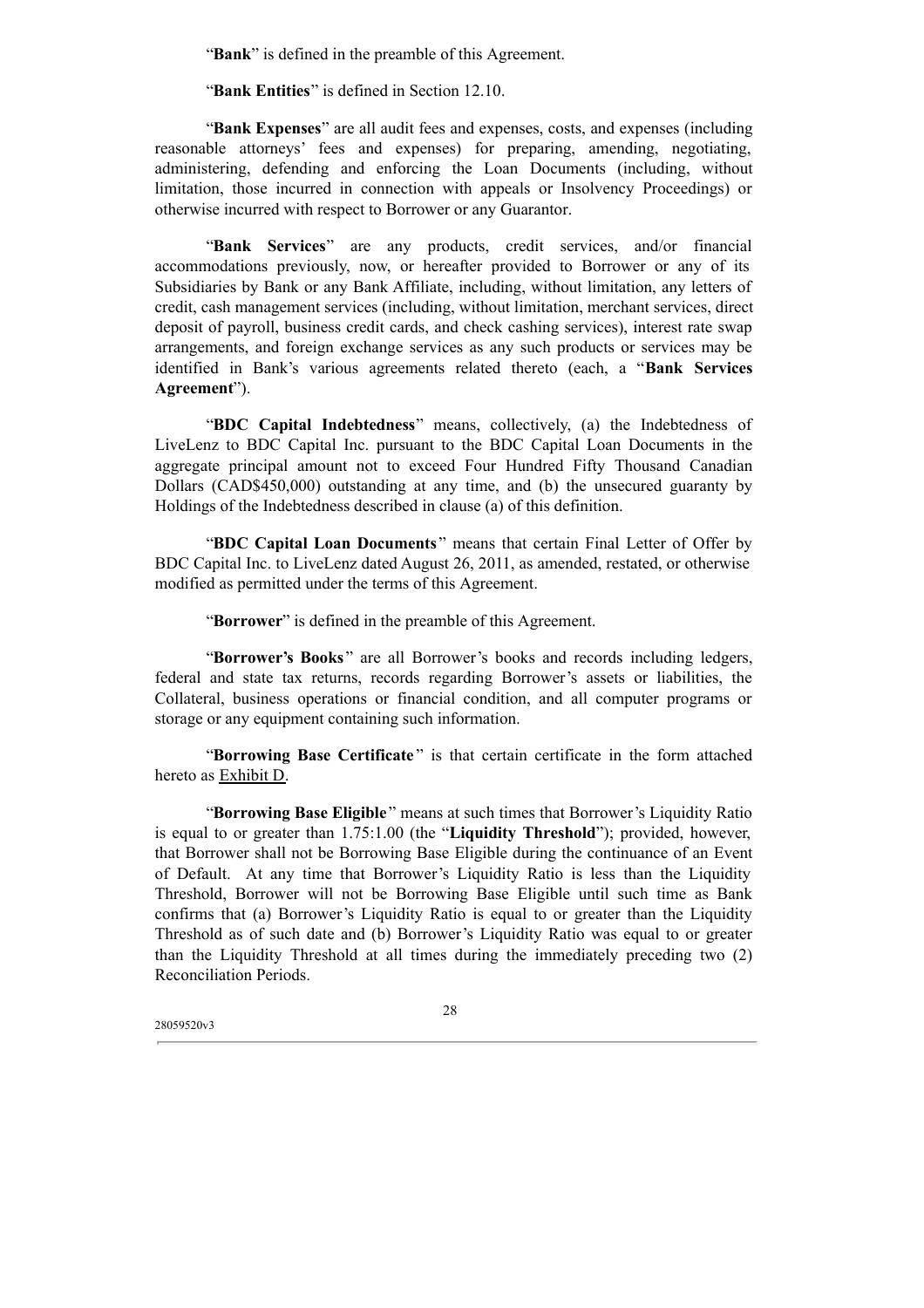"**Borrowing Resolutions**" are, with respect to any Person, those resolutions substantially in the form attached hereto as **Exhibit C**.

"**Business Day**" is any day that is not a Saturday, Sunday or a day on which Bank is closed.

"**Cash Equivalents**" means (a) marketable direct obligations issued or unconditionally guaranteed by the United States or any agency or any State thereof having maturities of not more than one (1) year from the date of acquisition; (b) commercial paper maturing no more than one (1) year after its creation and having the highest rating from either Standard & Poor's Ratings Group or Moody's Investors Service, Inc.; and (c) Bank's certificates of deposit issued maturing no more than one (1) year after issue.

"**Cash Secured Advance**" is defined in Section 2.1.1(b) of this Agreement.

"**Cash Secured Sublimit**" is One Million Dollars (\$1,000,000).

"**Change in Control**" means (a) at any time, any "person" or "group" (as such terms are used in Sections 13(d) and 14(d) of the Securities Exchange Act of 1934, as amended (the "*Exchange Act*")), shall become, or obtain rights (whether by means or warrants, options or otherwise) to become, the "beneficial owner" (as defined in Rules 13(d)-3 and 13(d)-5 under the Exchange Act), directly or indirectly, of  $25\%$  or more of the ordinary voting power for the election of directors of Holdings (determined on a fully diluted basis) other than by the sale of Holdings' equity securities in a public offering or to venture capital or private equity investors so long as Holdings identifies to Bank the venture capital or private equity investors at least seven (7) Business Days prior to the closing of the transaction and provides to Bank a description of the material terms of the transaction; (b) during any period of 12 consecutive months, a majority of the members of the board of directors or other equivalent governing body of Holdings cease to be composed of individuals (i) who were members of that board or equivalent governing body on the first day of such period, (ii) whose election or nomination to that board or equivalent governing body was approved by individuals referred to in clause (i) above constituting at the time of such election or nomination at least a majority of that board or equivalent governing body or (iii) whose election or nomination to that board or other equivalent governing body was approved by individuals referred to in clauses (i) and (ii) above constituting at the time of such election or nomination at least a majority of that board or equivalent governing body; or (c) at any time, Holdings shall cease to own and control, of record and beneficially, directly or indirectly, 100% of each class of outstanding capital stock of each subsidiary of Holdings (including OpCo) free and clear of all Liens (except Liens created by this Agreement).

"**Claims**" is defined in Section 12.2 of this Agreement.

"**Code**" is the Uniform Commercial Code, as the same may, from time to time, be enacted and in effect in the State of California; provided, that, to the extent that the Code is used to define any term herein or in any Loan Document and such term is defined differently in different Articles or Divisions of the Code, the definition of such term contained in Article or Division 9 shall govern; provided further, that in the event that, by reason of mandatory provisions of law, any or all of the attachment, perfection, or priority of, or remedies with respect to, Bank's Lien on any Collateral is governed by the Uniform Commercial Code in effect in a jurisdiction other than the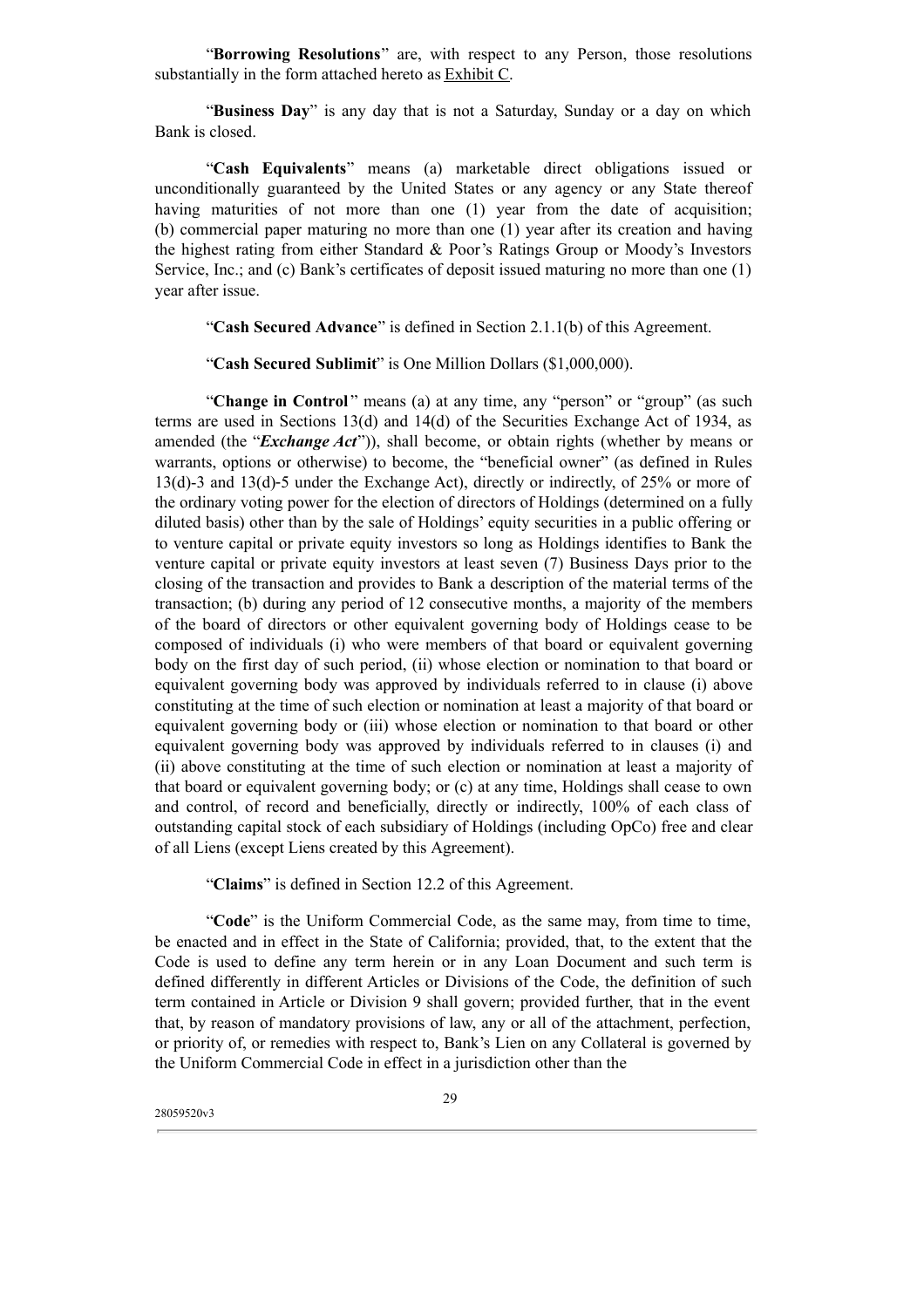State of California, the term " **Code**" shall mean the Uniform Commercial Code as enacted and in effect in such other jurisdiction solely for purposes of the provisions thereof relating to such attachment, perfection, priority, or remedies and for purposes of definitions relating to such provisions.

"**Collateral**" is any and all properties, rights and assets of Borrower described on Exhibit A.

"Collateral Account" is any Deposit Account, Securities Account, or Commodity Account.

"**Collections**" are all funds received by Bank from or on behalf of an Account Debtor for Financed Receivables.

"**Commodity Account**" is any "commodity account" as defined in the Code with such additions to such term as may hereafter be made.

"**Compliance Certificate**" is attached as Exhibit B.

"**Contingent Obligation**" is, for any Person, any direct or indirect liability, contingent or not, of that Person for (a) any indebtedness, lease, dividend, letter of credit or other obligation of another such as an obligation directly or indirectly guaranteed, endorsed, co-made, discounted or sold with recourse by that Person, or for which that Person is directly or indirectly liable; (b) any obligations for undrawn letters of credit for the account of that Person; and (c) all obligations from any interest rate, currency or commodity swap agreement, interest rate cap or collar agreement, or other agreement or arrangement designated to protect a Person against fluctuation in interest rates, currency exchange rates or commodity prices; but "Contingent Obligation" does not include endorsements in the ordinary course of business. The amount of a Contingent Obligation is the stated or determined amount of the primary obligation for which the Contingent Obligation is made or, if not determinable, the maximum reasonably anticipated liability for it determined by the Person in good faith; but the amount may not exceed the maximum of the obligations under any guarantee or other support arrangement.

"**Control Agreement** " is any control agreement entered into among the depository institution at which Borrower maintains a Deposit Account or the securities intermediary or commodity intermediary at which Borrower maintains a Securities Account or a Commodity Account, Borrower, and Bank pursuant to which Bank obtains control (within the meaning of the Code) over such Collateral Account.

"**Copyrights**" are any and all copyright rights, copyright applications, copyright registrations and like protections in each work or authorship and derivative work thereof, whether published or unpublished and whether or not the same also constitutes a trade secret.

"**Credit Extension**" is any Advance or any other extension of credit by Bank for Borrower's benefit under this Agreement.

"**Deferred Revenue**" is all amounts received or invoiced, as appropriate, in advance of performance under contracts and not yet recognized as revenue.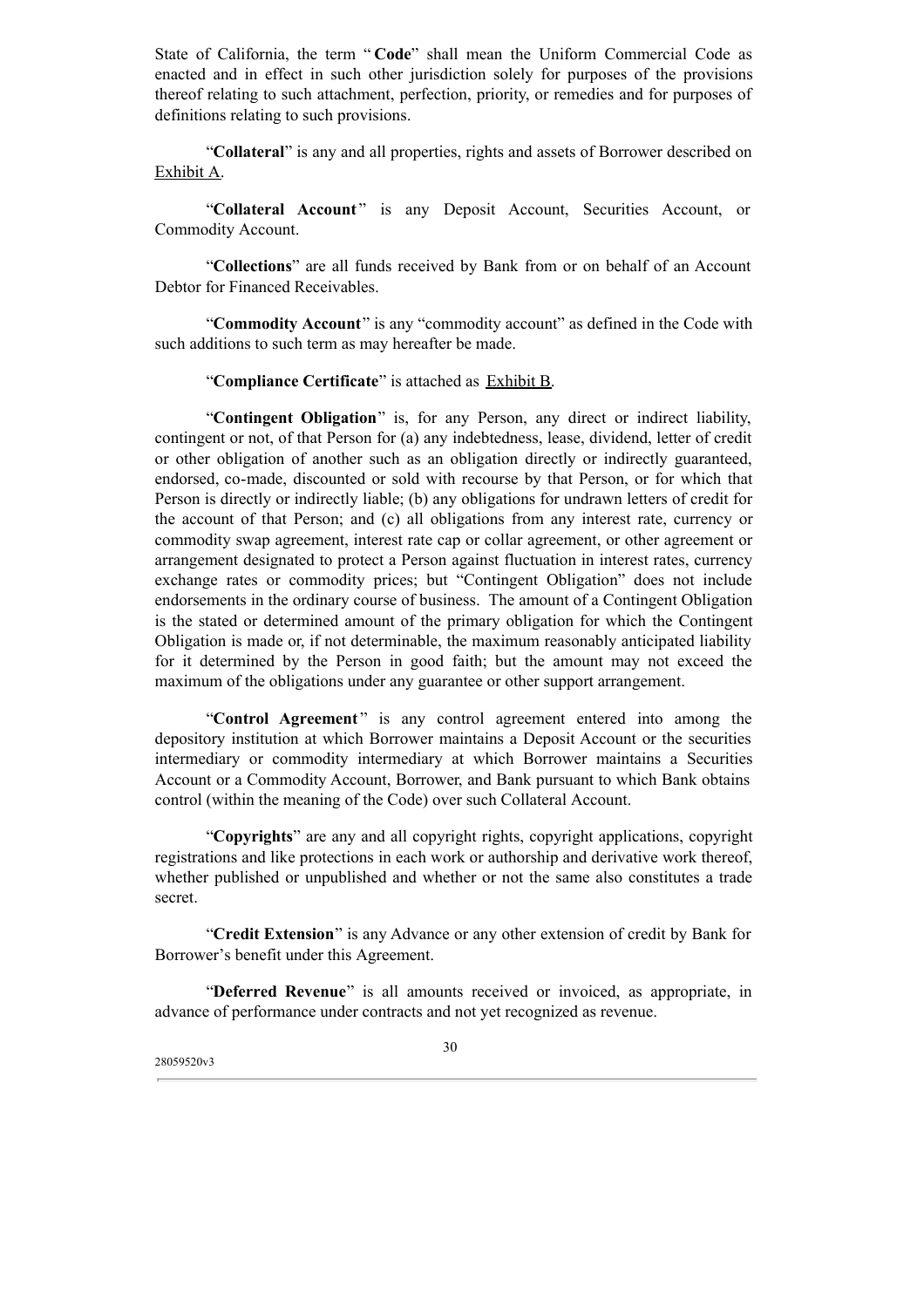"Deposit Account" is any "deposit account" as defined in the Code with such additions to such term as may hereafter be made.

"**Dollars**," "**dollars**" or use of the sign " **\$**" means only lawful money of the United States and not any other currency, regardless of whether that currency uses the "\$" sign to denote its currency or may be readily converted into lawful money of the United States.

"**Early Termination Fee**" is defined in Section 2.1.1(g) of this Agreement.

"**Effective Date**" is defined in the preamble hereof.

"**Eligible Accounts** " are billed Accounts in the ordinary course of Borrower's business that meet all Borrower's representations and warranties in Section 5.3 of this Agreement, have been, at the option of Bank, confirmed in accordance with Section 2.1.1(e) of this Agreement, and are due and owing from Account Debtors deemed creditworthy by Bank in its sole discretion. Without limiting the fact that the determination of which Accounts are eligible hereunder is a matter of Bank discretion in each instance, Eligible Accounts shall not include the following Accounts (which listing may be amended or changed in Bank's discretion with notice to Borrower):

(a) Accounts for which the Account Debtor is Borrower's Affiliate, officer, employee, or agent;

(b) Accounts that the Account Debtor has not paid within ninety (90) days of invoice date regardless of invoice payment period terms;

(c) Accounts with credit balances over ninety (90) days from invoice date;

(d) Accounts owing from an Account Debtor which does not have its principal place of business in the United States unless otherwise approved by Bank in writing on a case-by-case basis in its sole discretion;

(e) Accounts billed and/or payable outside of the United States;

(f) Accounts owing from an Account Debtor to the extent that Borrower is indebted or obligated in any manner to the Account Debtor (as creditor, lessor, supplier or otherwise - sometimes called "contra" accounts, accounts payable, customer deposits or credit accounts), with the exception of customary credits, adjustments and/or discounts given to an Account Debtor by Borrower in the ordinary course of its business;

(g) Accounts owing from an Account Debtor which is a United States government entity or any department, agency, or instrumentality thereof unless Borrower has assigned its payment rights to Bank and the assignment has been acknowledged under the Federal Assignment of Claims Act of 1940, as amended;

(h) Accounts for demonstration or promotional equipment, or in which goods are consigned, or sold on a "sale guaranteed", "sale or return", "sale on approval", or other terms if Account Debtor's payment may be conditional;

28059520v3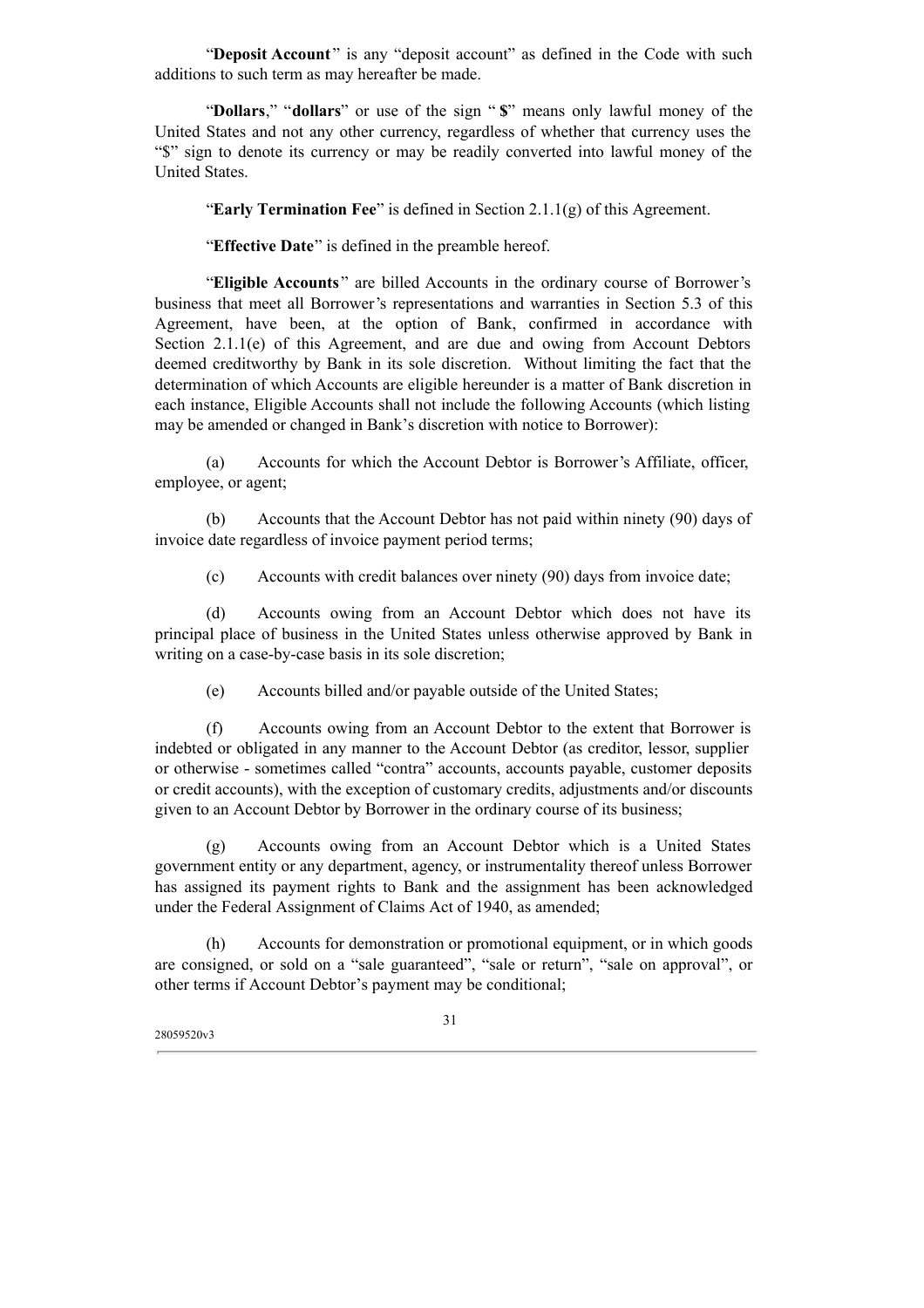(i) At all times that Borrower is not Borrowing Base Eligible, Accounts owing from an Account Debtor where goods or services have not yet been rendered to the Account Debtor (sometimes called memo billings or pre-billings);

(j) Accounts subject to contractual arrangements between Borrower and an Account Debtor where payments shall be scheduled or due according to completion or fulfillment requirements where the Account Debtor has a right of offset for damages suffered as a result of Borrower's failure to perform in accordance with the contract (sometimes called contracts accounts receivable, progress billings, milestone billings, or fulfillment contracts);

(k) Accounts owing from an Account Debtor the amount of which may be subject to withholding based on the Account Debtor's satisfaction of Borrower's complete performance (but only to the extent of the amount withheld; sometimes called retainage billings);

(l) Accounts subject to trust provisions, subrogation rights of a bonding company, or a statutory trust;

(m) Accounts owing from an Account Debtor that has been invoiced for goods that have not been shipped to the Account Debtor unless Bank, Borrower, and the Account Debtor have entered into an agreement acceptable to Bank in its sole discretion wherein the Account Debtor acknowledges that (i) it has title to and has ownership of the goods wherever located, (ii) a bona fide sale of the goods has occurred, and (iii) it owes payment for such goods in accordance with invoices from Borrower (sometimes called "bill and hold" accounts);

(n) Accounts for which the Account Debtor has not been invoiced;

(o) Accounts that represent non-trade receivables or that are derived by means other than in the ordinary course of Borrower's business;

(p) Accounts for which Borrower has permitted Account Debtor's payment to extend beyond ninety (90) days;

(q) Accounts subject to chargebacks or other payment deductions taken by an Account Debtor;

(r) Accounts arising from product returns and/or exchanges (sometimes called "warranty" or "RMA" accounts);

(s) Accounts in which the Account Debtor disputes liability or makes any claim (but only up to the disputed or claimed amount), or if the Account Debtor is subject to an Insolvency Proceeding, or becomes insolvent, or goes out of business;

(t) Accounts owing from an Account Debtor with respect to which Borrower has received Deferred Revenue (but only to the extent of such Deferred Revenue) unless otherwise approved by Bank in writing on a case-by-case basis in its sole discretion;

(u) Accounts owing from an Account Debtor, in which fifty percent (50%) or more of the Accounts have not been paid within ninety (90) days of invoice date;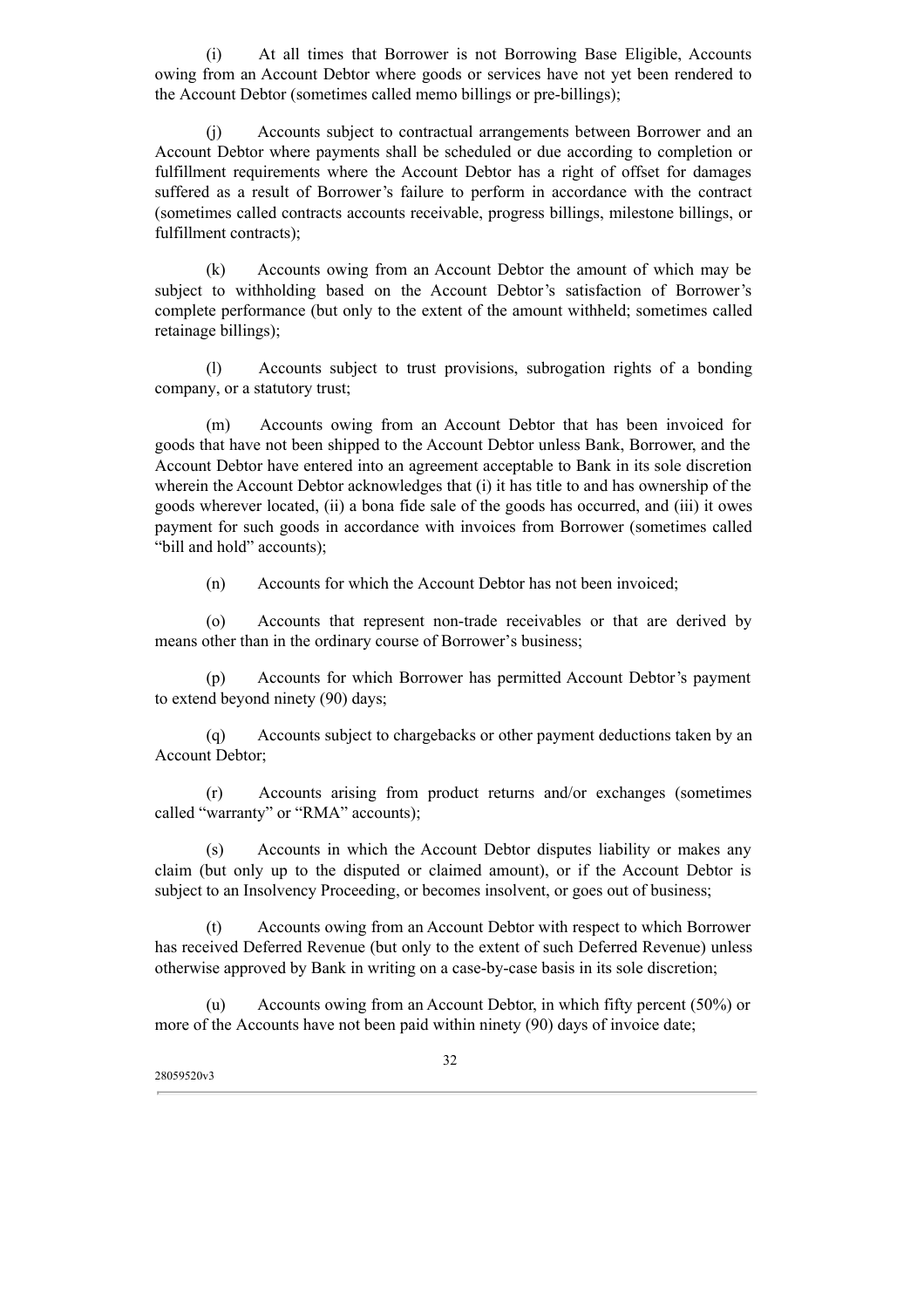(v) At all times that Borrower is Borrowing Base Eligible, Accounts owing from an Account Debtor, whose total obligations to Borrower exceed thirty-five percent (35%) of all Accounts, for the amounts that exceed that percentage, unless Bank approves in writing; and

(w) Accounts for which Bank in its good faith business judgment determines collection to be doubtful, including, without limitation, accounts represented by "refreshed" or "recycled" invoices.

"**Equipment**" is all "equipment" as defined in the Code with such additions to such term as may hereafter be made, and includes without limitation all machinery, fixtures, goods, vehicles (including motor vehicles and trailers), and any interest in any of the foregoing.

"**ERISA**" is the Employee Retirement Income Security Act of 1974, and its regulations.

"**Events of Default**" are set forth in Section 8 of this Agreement.

"**Exchange Act**" is the Securities Exchange Act of 1934, as amended.

"**Facility Fee**" is defined in Section 2.4 of this Agreement.

"**Finance Charges**" is defined in Section 2.5 of this Agreement.

"**Financed Receivables**" are all those Eligible Accounts, including their proceeds which Bank finances and makes an Account Advance, as set forth in Section 2.1.1 of this Agreement. A Financed Receivable stops being a Financed Receivable (but remains Collateral) when the Account Advance made for the Financed Receivable has been fully paid.

"**Financed Receivable Balance**" is the total outstanding gross face amount, at any time, of any Financed Receivable.

"**Foreign Currency**" means lawful money of a country other than the United States.

"**FX Contract**" is any foreign exchange contract by and between Borrower and Bank under which Borrower commits to purchase from or sell to Bank a specific amount of Foreign Currency on a specified date.

"**GAAP**" is generally accepted accounting principles set forth in the opinions and pronouncements of the Accounting Principles Board of the American Institute of Certified Public Accountants and statements and pronouncements of the Financial Accounting Standards Board or in such other statements by such other Person as may be approved by a significant segment of the accounting profession, which are applicable to the circumstances as of the date of determination.

"**Good Faith Deposit**" is defined in Section 2.11 of this Agreement.

"**Governmental Approval**" is any consent, authorization, approval, order, license, franchise, permit, certificate, accreditation, registration, filing or notice, of, issued by, from or to, or other act by or in respect of, any Governmental Authority.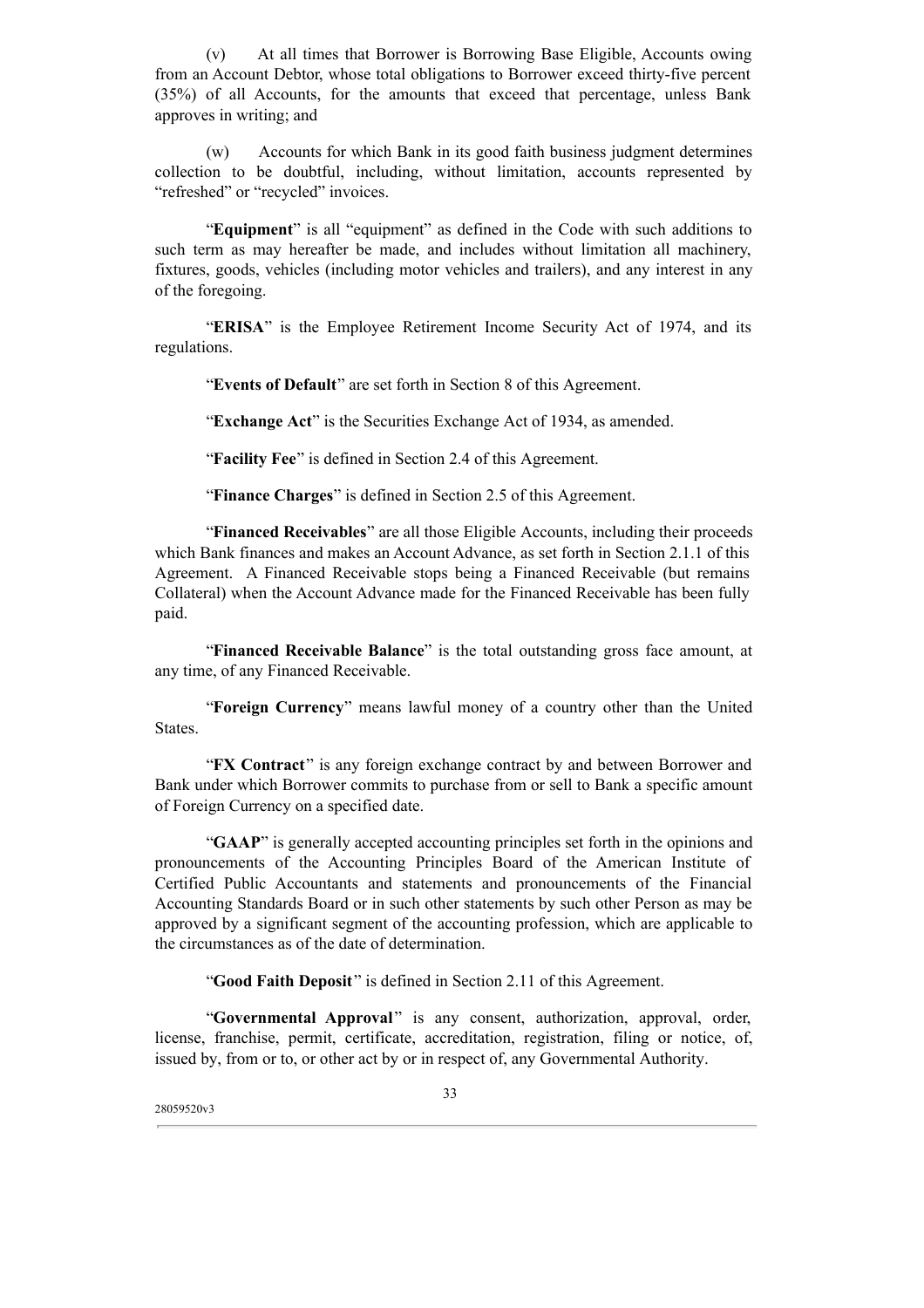"**Governmental Authority**" is any nation or government, any state or other political subdivision thereof, any agency, authority, instrumentality, regulatory body, court, central bank or other entity exercising executive, legislative, judicial, taxing, regulatory or administrative functions of or pertaining to government, any securities exchange and any self-regulatory organization.

"**Gross Facility Amount**" is Two Million Five Hundred Thousand Dollars (\$2,500,000).

"**Guarantor**" is any present or future guarantor of the Obligations.

"**Holdings**" is defined in the preamble of this Agreement.

"**Indebtedness**" is (a) indebtedness for borrowed money or the deferred price of property or services, such as reimbursement and other obligations for surety bonds and letters of credit, (b) obligations evidenced by notes, bonds, debentures or similar instruments, (c) capital lease obligations and (d) Contingent Obligations.

"**Indemnified Person**" is defined in Section 12.2 of this Agreement.

"**Insolvency Proceeding**" is any proceeding by or against any Person under the United States Bankruptcy Code, or any other bankruptcy or insolvency law, including assignments for the benefit of creditors, compositions, extensions generally with its creditors, or proceedings seeking reorganization, arrangement, or other relief.

"**Intellectual Property**" means all of Borrower's right, title, and interest in and to the following:

(a) its Copyrights, Trademarks and Patents;

(b) any and all trade secrets and trade secret rights, including, without limitation, any rights to unpatented inventions, know-how, operating manuals;

- (c) any and all source code;
- (d) any and all design rights which may be available to a Borrower;

(e) any and all claims for damages by way of past, present and future infringement of any of the foregoing, with the right, but not the obligation, to sue for and collect such damages for said use or infringement of the Intellectual Property rights identified above; and

(f) all amendments, renewals and extensions of any of the Copyrights, Trademarks or Patents.

"**Inventory**" is all "inventory" as defined in the Code in effect on the Effective Date with such additions to such term as may hereafter be made, and includes without limitation all merchandise, raw materials, parts, supplies, packing and shipping materials, work in process and finished products, including without limitation such inventory as is temporarily out of Borrower's

28059520v3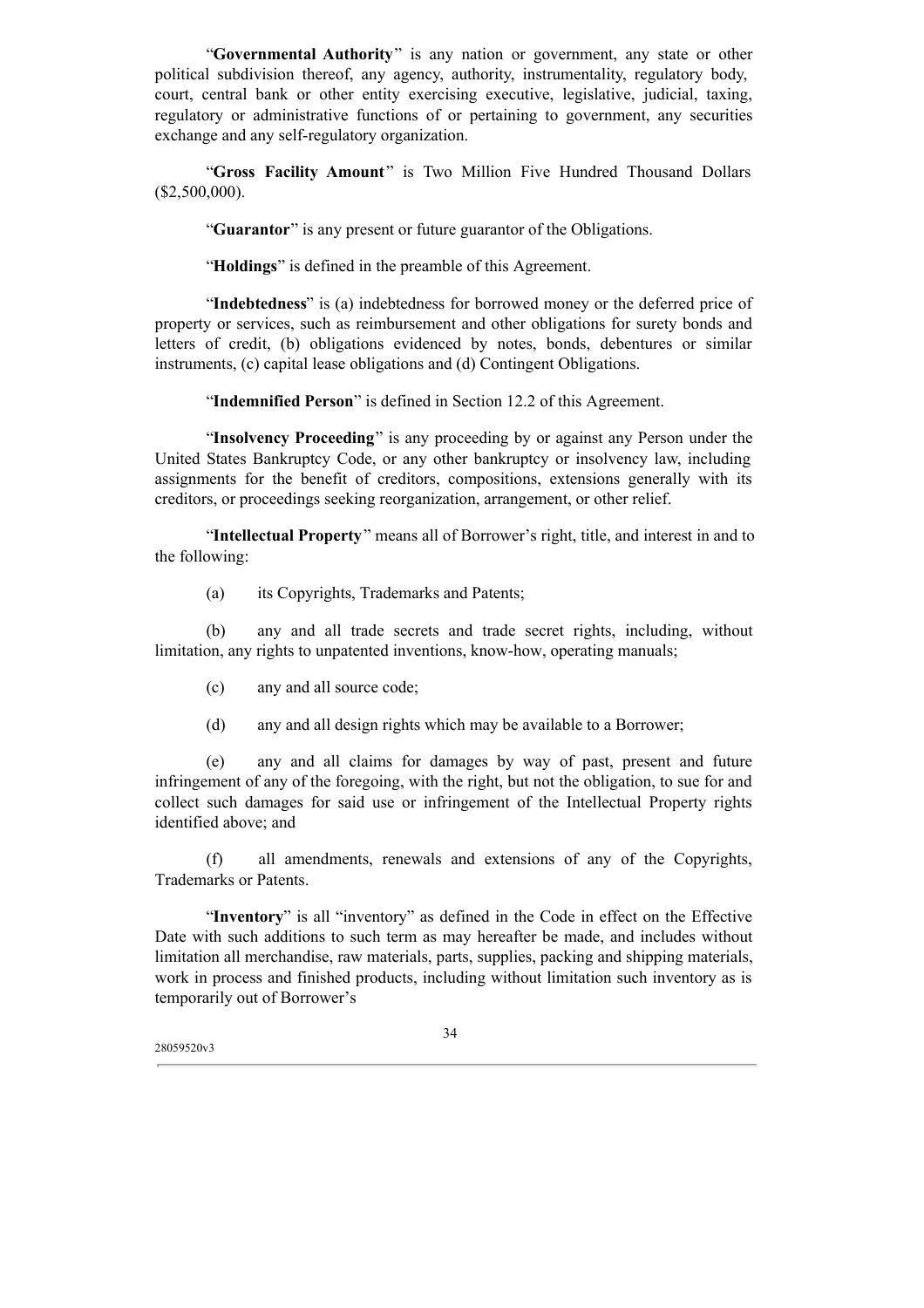custody or possession or in transit and including any returned goods and any documents of title representing any of the above.

"**Investment**" is any beneficial ownership of (including stock, partnership interest or other securities) any Person, or any loan, advance or capital contribution to any Person.

"Invoice Transmittal" is a form provided by Bank which (a) for Account Advances when Borrower is not Borrowing Base Eligible, shows Eligible Accounts which Bank may finance and, for each such Account, includes the Account Debtor's, name, address, invoice amount, invoice date and invoice number, and (b) for Account Advances when Borrower is Borrowing Eligible and for Cash Secured Advances at all times, shows the amount of the applicable Advance requested.

"**Letter of Credit**" is a standby or commercial letter of credit issued by Bank upon request of Borrower based upon an application, guarantee, indemnity, or similar agreement.

"**Lien**" is a claim, mortgage, deed of trust, levy, charge, pledge, security interest or other encumbrance of any kind, whether voluntarily incurred or arising by operation of law or otherwise against any property.

"**Liquidity Ratio**" is the ratio of (a) Quick Assets to (b) outstanding Obligations.

"**LiveLenz**" means LiveLenz, Inc., a wholly-owned Subsidiary of Holdings formed under the laws of the Province of Nova Scotia, Canada.

"**Loan Documents**" are, collectively, this Agreement, the Perfection Certificate, any Bank Services Agreement, the Borrowing Resolutions, any subordination agreement, any note, or notes or guaranties executed by Borrower and/or any Guarantor, and any other present or future agreement between Borrower any Guarantor and/or for the benefit of Bank in connection with this Agreement, all as amended, restated, or otherwise modified.

"**Lockbox**" is defined in Section 2.9 of this Agreement.

"**Material Adverse Change** " is: (a) a material impairment in the perfection or priority of Bank's Lien in the Collateral or in the value of such Collateral; (b) a material adverse change in the business, operations, or condition (financial or otherwise) of Borrower; or (c) a material impairment of the prospect of repayment of any portion of the Obligations.

"**Maturity Date**" is March \_\_, 2018.

"**Net Facility Amount**" is Two Million Dollars (\$2,000,000).

"**Obligations**" are Borrower's obligations to pay when due any debts, principal, interest, Bank Expenses and other amounts Borrower owes Bank now or later, whether under this Agreement, the Loan Documents, or otherwise, including, without limitation, any interest accruing after Insolvency Proceedings begin and debts, liabilities, or obligations of Borrower assigned to Bank, and to perform Borrower's duties under the Loan Documents.

"**OpCo**" is defined in the preamble of this Agreement.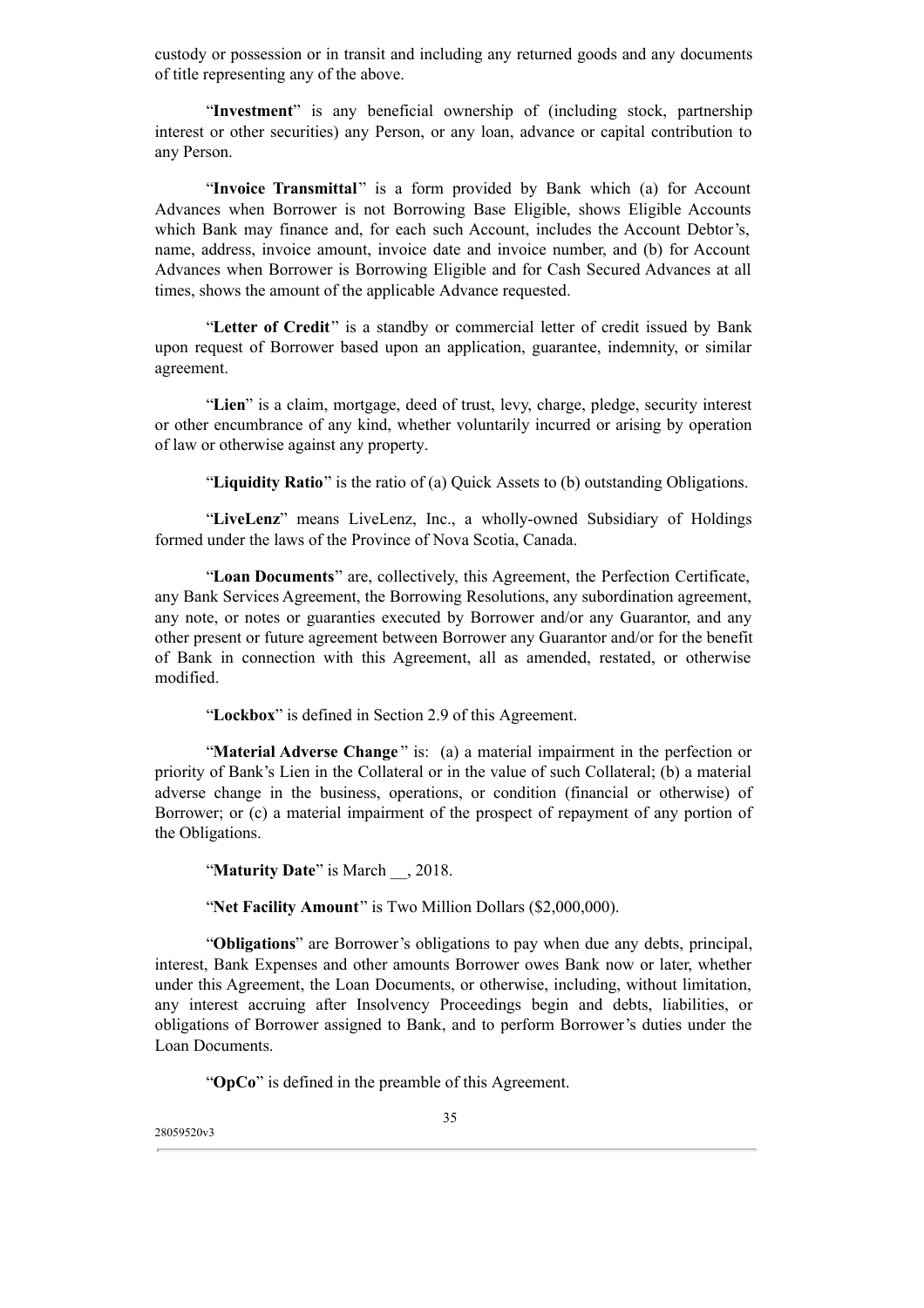"**Operating Documents**" are, for any Person, such Person's formation documents, as certified with the Secretary of State of such Person's state of formation on a date that is no earlier than 30 days prior to the Effective Date, and, (a) if such Person is a corporation, its bylaws in current form, (b) if such Person is a limited liability company, its limited liability company agreement (or similar agreement), and (c) if such Person is a partnership, its partnership agreement (or similar agreement), each of the foregoing with all current amendments or modifications thereto.

"**Patents**" means all patents, patent applications and like protections including without limitation improvements, divisions, continuations, renewals, reissues, extensions and continuations-in-part of the same.

"**Perfection Certificate**" is defined in Section 5.1 of this Agreement.

"**Permitted Indebtedness**" is:

(a) Borrower's Indebtedness to Bank under this Agreement and the other Loan Documents;

(b) Indebtedness existing on the Effective Date which is shown on the Perfection Certificate including the BDC Capital Indebtedness and ACOA Capital Indebtedness;

(c) Subordinated Debt;

(d) unsecured Indebtedness to trade creditors incurred in the ordinary course of business;

(e) Indebtedness incurred as a result of endorsing negotiable instruments received in the ordinary course of business;

(f) Indebtedness secured by Liens permitted under clauses (a) and (c) of the definition of "Permitted Liens" hereunder; and

(g) extensions, refinancings, modifications, amendments and restatements of any items of Permitted Indebtedness (a) through (f) above, provided that the principal amount thereof is not increased or the terms thereof are not modified to impose more burdensome terms upon Borrower or its Subsidiary, as the case may be.

## "**Permitted Investments**" are:

(a) Investments (including, without limitation, Subsidiaries) existing on the Effective Date which are shown on the Perfection Certificate (but specifically excluding any future Investments in any Subsidiaries unless otherwise permitted hereunder);

(b) Investments consisting of Cash Equivalents;

(c) Investments consisting of the endorsement of negotiable instruments for deposit or collection or similar transactions in the ordinary course of Borrower;

28059520v3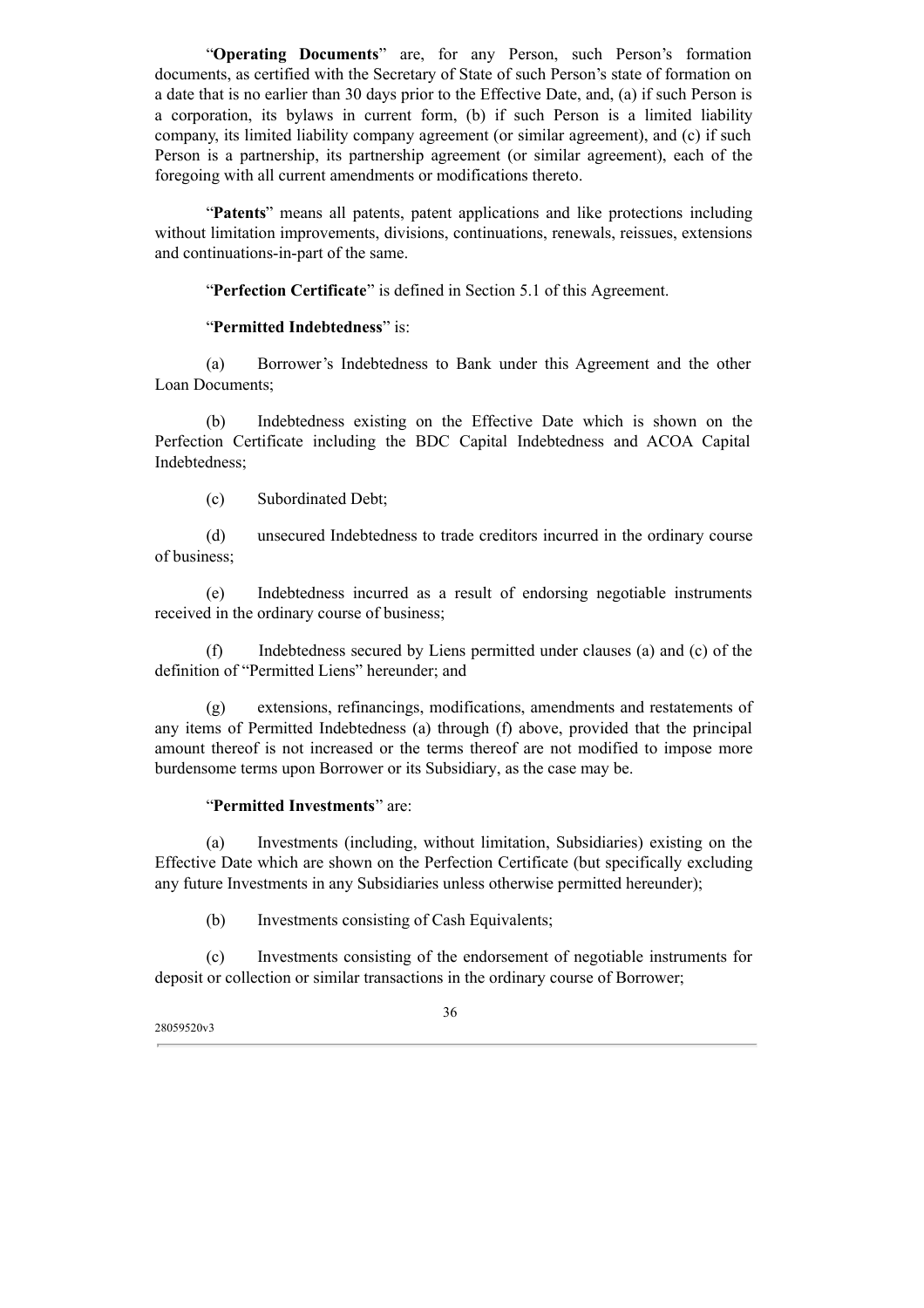(d) Investments consisting of deposit accounts in which Bank has a first priority perfected security interest;

(e) Investments accepted in connection with Transfers permitted by Section 7.1 of this Agreement;

(f) Investments (i) by Borrower in Subsidiaries not to exceed Fifty Thousand Dollars (\$50,000) in the aggregate in any fiscal year and (ii) by Subsidiaries in other Subsidiaries not to exceed Fifty Thousand Dollars (\$50,000) in the aggregate in any fiscal year or in Borrower;

(g) Investments consisting of (i) travel advances and employee relocation loans and other employee loans and advances in the ordinary course of business, and (ii) loans to employees, officers or directors relating to the purchase of equity securities of Borrower or its Subsidiaries pursuant to employee stock purchase plans or agreements approved by Borrower's Board of Directors;

(h) Investments (including debt obligations) received in connection with the bankruptcy or reorganization of customers or suppliers and in settlement of delinquent obligations of, and other disputes with, customers or suppliers arising in the ordinary course of business; and

(i) Investments consisting of notes receivable of, or prepaid royalties and other credit extensions, to customers and suppliers who are not Affiliates, in the ordinary course of business; provided that this paragraph (i) shall not apply to Investments of Borrower in any Subsidiary.

### "**Permitted Liens**" are:

(a) Liens existing on the Effective Date which are shown on the Perfection Certificate (including the Liens on the assets of LiveLenz securing the BDC Capital Indebtedness and ACOA Capital Indebtedness) or arising under this Agreement and the other Loan Documents;

(b) Liens for taxes, fees, assessments or other government charges or levies, either (i) not due and payable or (ii) being contested in good faith and for which Borrower maintains adequate reserves on Borrower's Books, provided that no notice of any such Lien has been filed or recorded under the Internal Revenue Code of 1986, as amended, and the Treasury Regulations adopted thereunder;

(c) purchase money Liens (i) on Equipment acquired or held by Borrower incurred for financing the acquisition of the Equipment securing no more than Fifty Thousand Dollars (\$50,000) in the aggregate amount outstanding, or (ii) existing on Equipment when acquired, if the Lien is confined to the property and improvements and the proceeds of the Equipment;

(d) Liens of carriers, warehousemen, suppliers, or other Persons that are possessory in nature arising in the ordinary course of business so long as such Liens attach only to Inventory, securing liabilities in the aggregate amount not to exceed Fifty Thousand Dollars (\$50,000) and which are not delinquent or remain payable without penalty or which are being contested in good faith and by appropriate proceedings which proceedings have the effect of preventing the forfeiture or sale of the property subject thereto;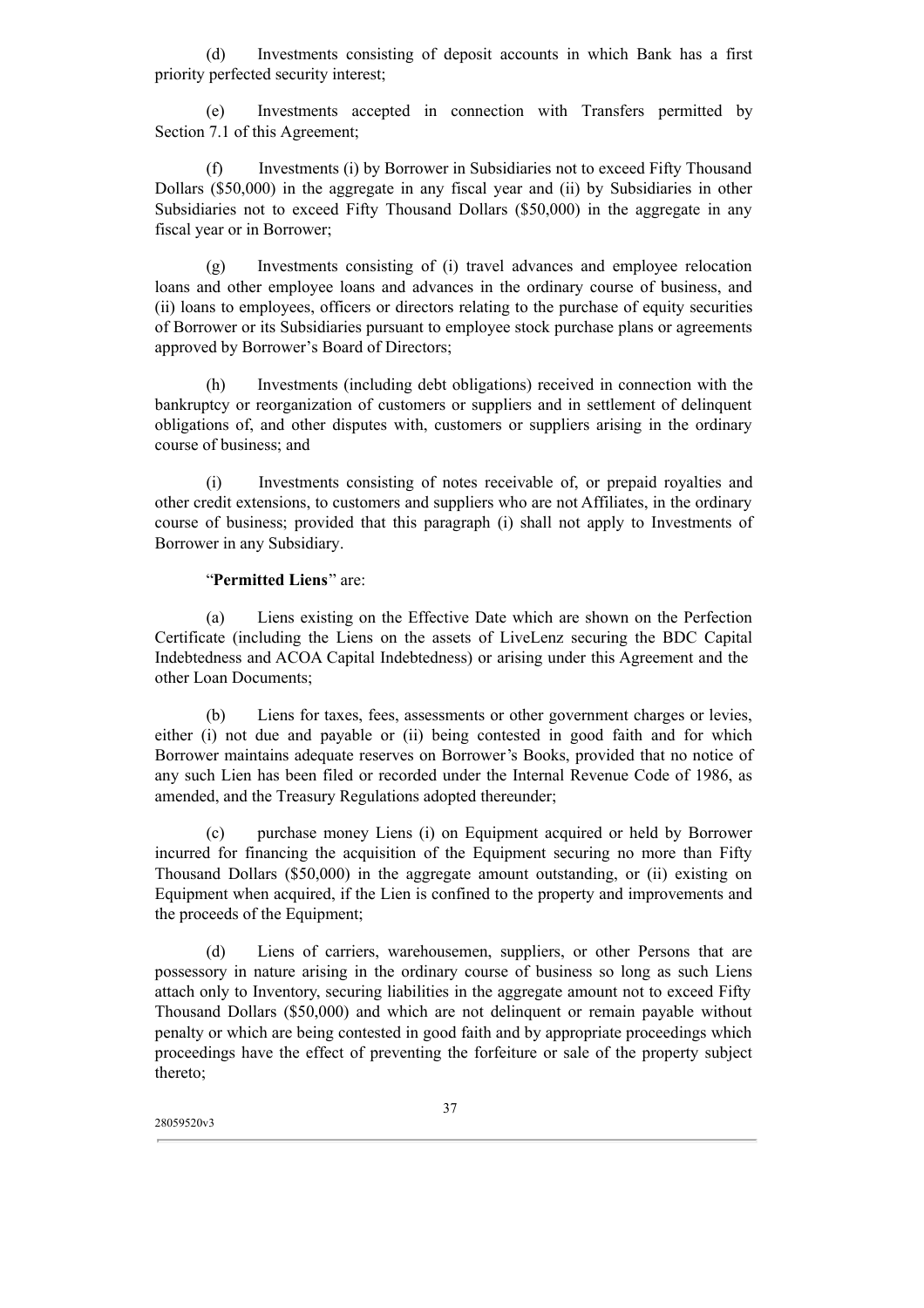(e) Liens to secure payment of workers' compensation, employment insurance, old-age pensions, social security and other like obligations incurred in the ordinary course of business (other than Liens imposed by ERISA);

(f) Liens incurred in the extension, renewal or refinancing of the indebtedness secured by Liens described in (a) through (c), but any extension, renewal or replacement Lien must be limited to the property encumbered by the existing Lien and the principal amount of the indebtedness may not increase;

(g) leases or subleases of real property granted in the ordinary course of Borrower's business (or, if referring to another Person, in the ordinary course of such Person's business), and leases, subleases, non-exclusive licenses or sublicenses of personal property (other than Intellectual Property) granted in the ordinary course of Borrower's business (or, if referring to another Person, in the ordinary course of such Person's business), if the leases, subleases, licenses and sublicenses do not prohibit granting Bank a security interest therein;

(h) non-exclusive license of Intellectual Property granted to third parties in the ordinary course of business;

(i) Liens arising from attachments or judgments, orders, or decrees in circumstances not constituting an Event of Default under Sections 8.4 and 8.7 of this Agreement; and

(j) Liens in favor of other financial institutions arising in connection with Borrower's deposit and/or securities accounts held at such institutions, provided that Bank has a first priority perfected security interest in the amounts held in such deposit and/or securities accounts.

"Person" is any individual, sole proprietorship, partnership, limited liability company, joint venture, company, trust, unincorporated organization, association, corporation, institution, public benefit corporation, firm, joint stock company, estate, entity or government agency.

"**Prime Rate**" is the rate of interest per annum from time to time published in the money rates section of *The Wall Street Journal* or any successor publication thereto as the "prime rate" then in effect; provided that if such rate of interest, as set forth from time to time in the money rates section of *The Wall Street Journal* , becomes unavailable for any reason as determined by Bank, the "Prime Rate" shall mean the rate of interest per annum announced by Bank as its prime rate in effect at its principal office in the State of California (such Bank announced Prime Rate not being intended to be the lowest rate of interest charged by Bank in connection with extensions of credit to debtors).

"**Quick Assets** " is, on any date, Borrower's unrestricted cash at Bank and net billed accounts receivable.

"**Reconciliation Period**" is each calendar month.

"**Registered Organization**" is any "registered organization" as defined in the Code with such additions to such term as may hereafter be made.

28059520v3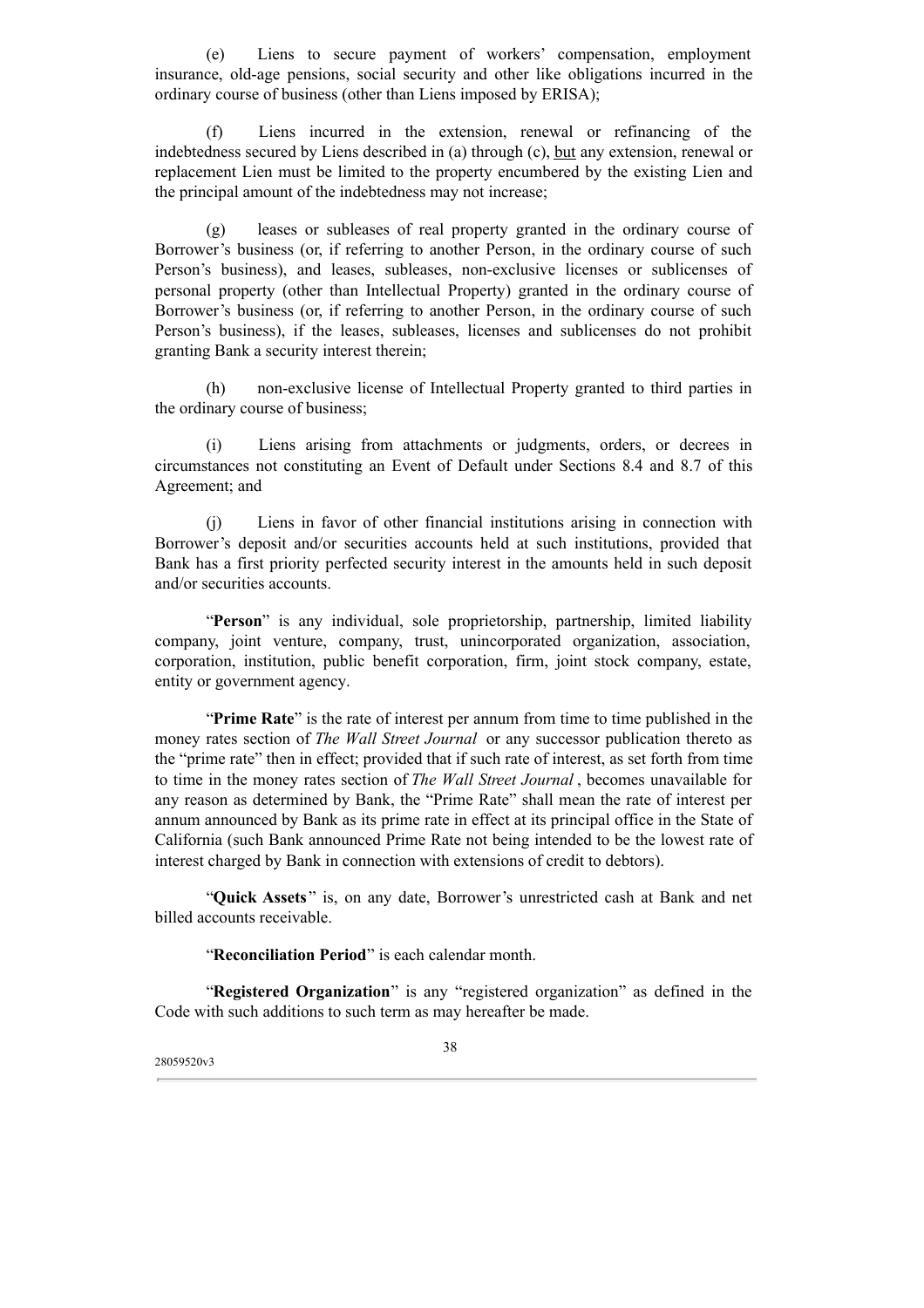"**Requirement of Law**" is as to any Person, the organizational or governing documents of such Person, and any law (statutory or common), treaty, rule or regulation or determination of an arbitrator or a court or other Governmental Authority, in each case applicable to or binding upon such Person or any of its property or to which such Person or any of its property is subject.

"**Responsible Officer**" is any of the Chief Executive Officer, President, Chief Financial Officer and Controller of Borrower.

"**Restricted License**" is any material license or other agreement with respect to which Borrower is the licensee (a) that prohibits or otherwise restricts Borrower from granting a security interest in Borrower's interest in such license or agreement or any other property, or (b) for which a default under or termination of could interfere with Bank's right to sell any Collateral.

"**SEC**" shall mean the Securities and Exchange Commission, any successor thereto, and any analogous Governmental Authority.

"**Securities Account**" is any "securities account" as defined in the Code with such additions to such term as may hereafter be made.

"**Subordinated Debt**" is indebtedness incurred by Borrower subordinated to all of Borrower's now or hereafter indebtedness to Bank (pursuant to a subordination, intercreditor, or other similar agreement in form and substance satisfactory to Bank entered into between Bank and the other creditor), on terms acceptable to Bank.

"**Subsidiary**" is, as to any Person, a corporation, partnership, limited liability company or other entity of which shares of stock or other ownership interests having ordinary voting power (other than stock or such other ownership interests having such power only by reason of the happening of a contingency) to elect a majority of the board of directors or other managers of such corporation, partnership or other entity are at the time owned, or the management of which is otherwise controlled, directly or indirectly through one or more intermediaries, or both, by such Person. Unless the context otherwise requires, each reference to a Subsidiary herein shall be a reference to a Subsidiary of either Borrower.

"**Trademarks**" means any trademark and servicemark rights, whether registered or not, applications to register and registrations of the same and like protections, and the entire goodwill of the business of Borrower connected with and symbolized by such trademarks.

"**Transfer**" is defined in Section 7.1 of this Agreement.

"**Unused Net Facility Fee**" is defined in Section 2.6 of this Agreement.

[Signature page follows.]

28059520v3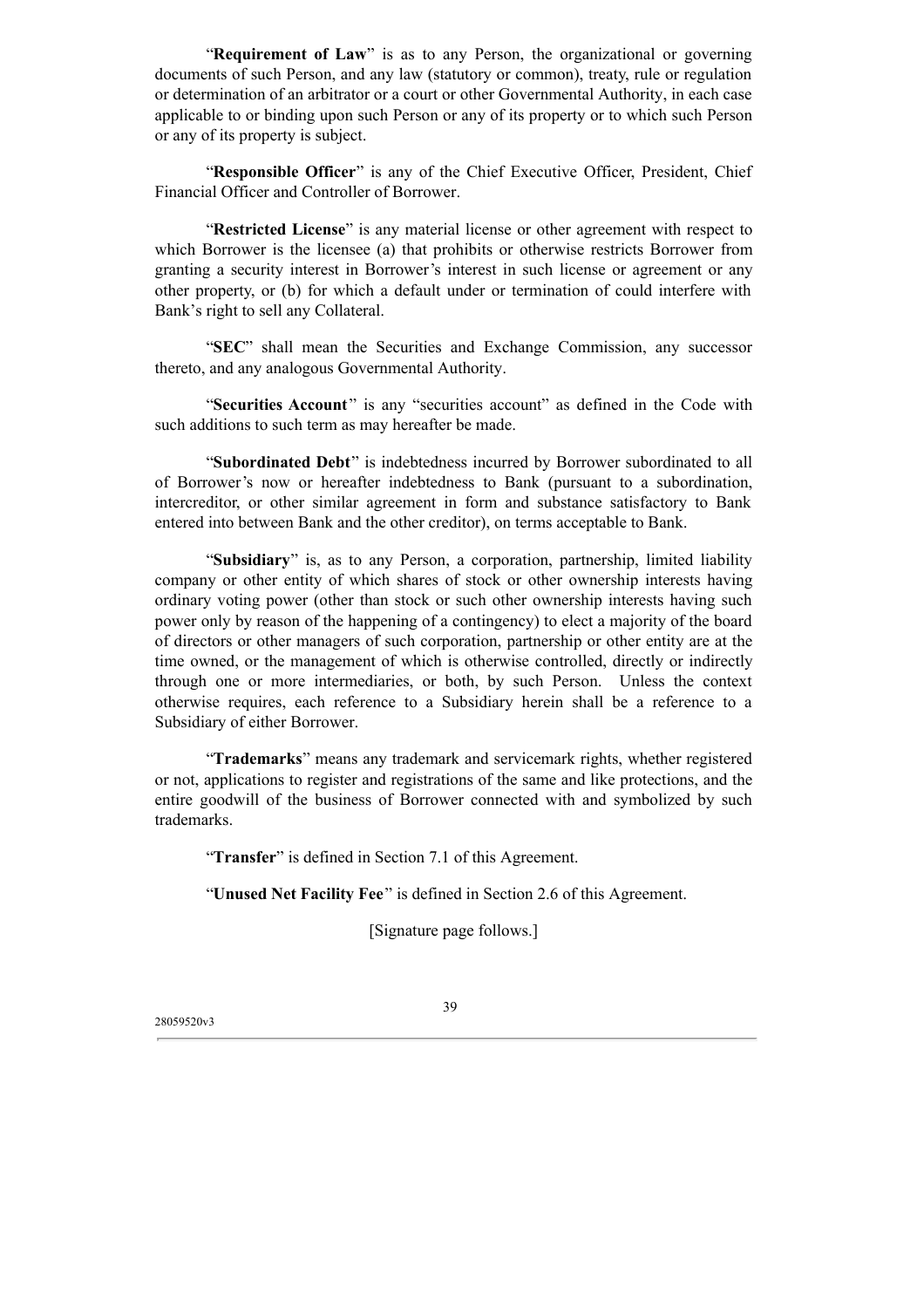IN WITNESS WHEREOF, the parties hereto have caused this Agreement to be executed as of the Effective Date.

## **BORROWER**

MOBIVITY, INC.

By: *\_/s/ Christopher Meinerz\_\_\_\_\_\_\_\_\_\_\_\_\_\_\_\_* Name: Christopher Meinerz Title: Chief Financial Officer

MOBIVITY HOLDINGS CORP.

By: *\_/s/ Christopher Meinerz\_\_\_\_\_\_\_\_\_\_\_\_\_\_\_\_* Name: Christopher Meinerz Title: Chief Financial Officer

## **BANK**

SILICON VALLEY BANK

By: \_*/s/ Derek Hofmeister\_\_\_\_\_\_\_\_\_\_\_\_\_\_\_\_\_\_\_\_\_\_\_* Name: <u>Derek Hofmeister</u> Title: Vice President

[Signature Page to Loan and Security Agreement]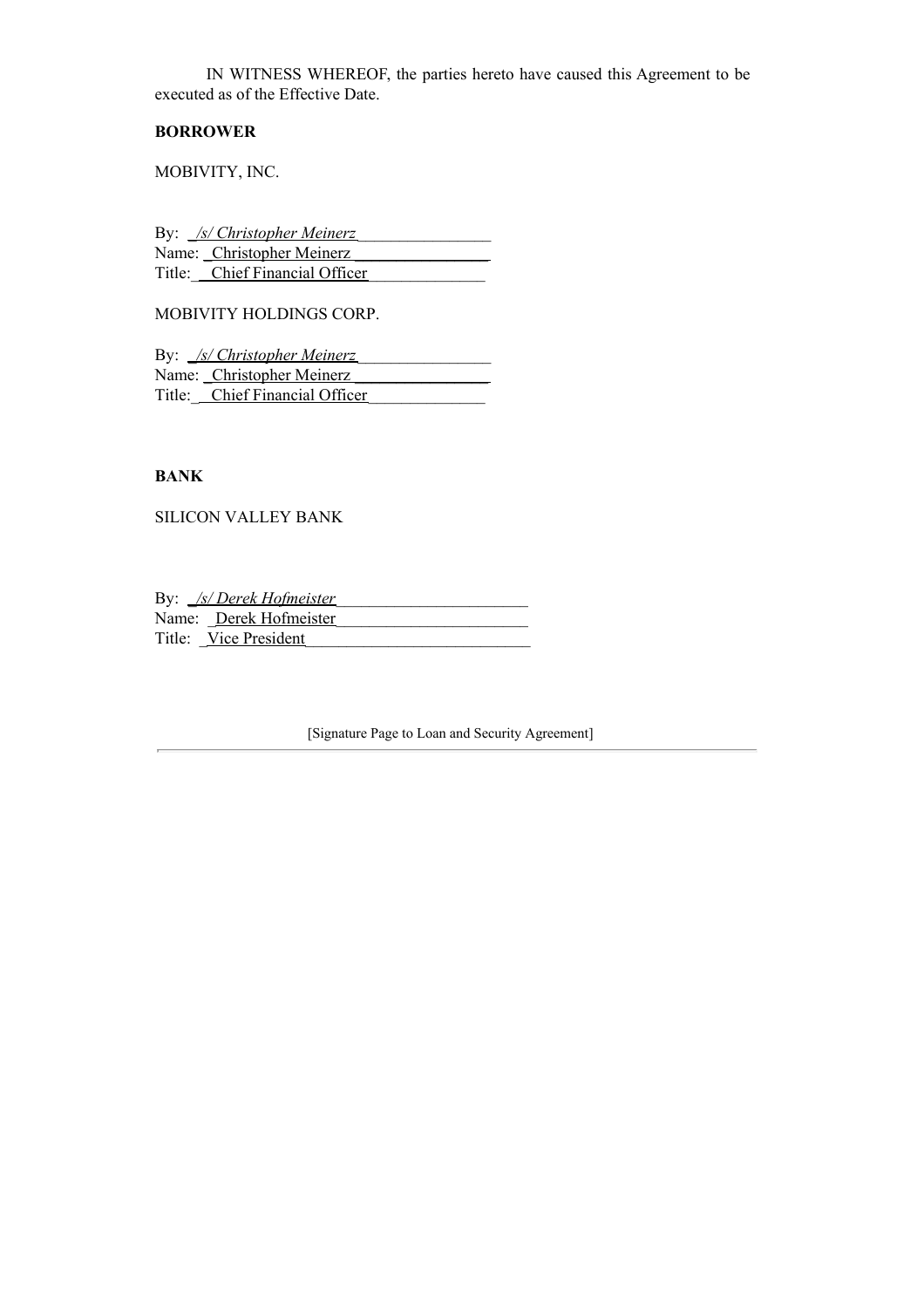## **EXHIBIT A**

The Collateral consists of all of Borrower's right, title and interest in and to the following:

All goods, equipment, inventory, contract rights or rights to payment of money, leases, license agreements, franchise agreements, general intangibles (including payment intangibles), accounts (including health-care receivables), documents, instruments (including any promissory notes), chattel paper (whether tangible or electronic), cash, deposit accounts, fixtures, letters of credit rights (whether or not the letter of credit is evidenced by a writing), commercial tort claims, securities, and all other investment property, supporting obligations, and financial assets, whether now owned or hereafter acquired, wherever located; and any copyright rights, copyright applications, copyright registrations and like protections in each work of authorship and derivative work, whether published or unpublished, now owned or later acquired; any patents, trademarks, service marks and applications therefor; trade styles, trade names, any trade secret rights, including any rights to unpatented inventions, know-how, operating manuals, license rights and agreements and confidential information, now owned or hereafter acquired; or any claims for damages by way of any past, present and future infringement of any of the foregoing; and

All Borrower's books relating to the foregoing and any and all claims, rights and interests in any of the above and all substitutions for, additions, attachments, accessories, accessions and improvements to and replacements, products, proceeds and insurance proceeds of any or all of the foregoing.

Notwithstanding the foregoing, the Collateral shall not be deemed to include any copyrights (including computer programs, blueprints and drawings), copyright applications, copyright registration and like protection in each work of authorship and derivative work thereof, whether published or unpublished, now owned or hereafter acquired; any design rights; any patents, patent applications and like protections including without limitation improvements, divisions, continuations, renewals, reissues, extensions and continuations-in-part of the same, trademarks, servicemarks and applications therefor, whether registered or not, except that the Collateral shall include all accounts, license and royalty fees and other revenues, proceeds, or income arising out of or relating to any of the foregoing.

28059520v3

A-1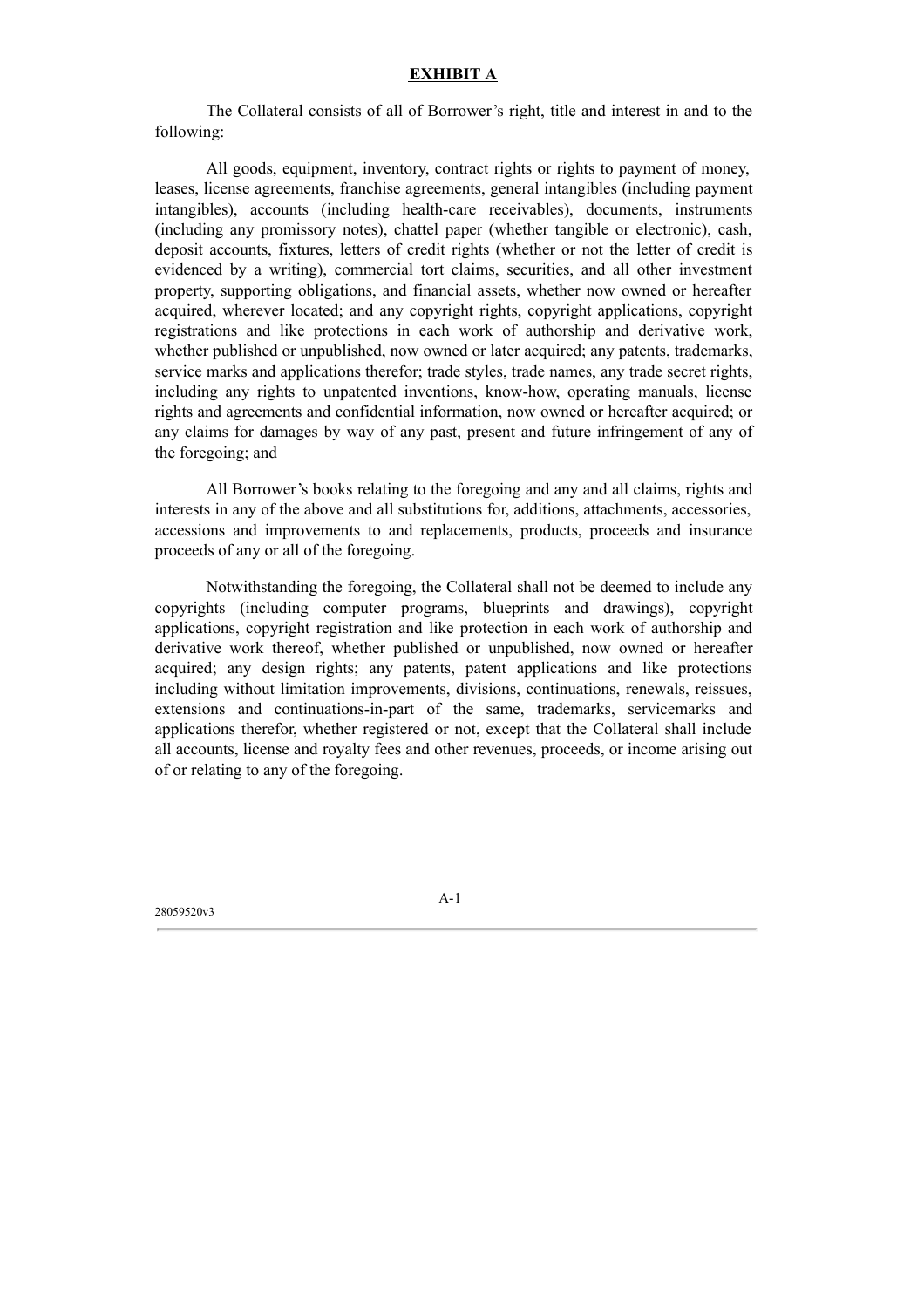## **EXHIBIT B**

## **SPECIALTY FINANCE DIVISION Compliance Certificate**

I, an/the authorized officer(s) of **MOBIVITY, INC.** and **MOBIVITY HOLDINGS CORP.** (collectively, "**Borrower**") certify(ies) under the Loan and Security Agreement (as amended, the "**Agreement**") between Borrower and Silicon Valley Bank (" **Bank**") as follows for the period ending \_\_\_\_\_\_\_\_\_\_\_\_\_\_\_\_\_\_\_\_\_\_\_\_\_\_\_\_\_ (all capitalized terms used herein shall have the meaning set forth in this Agreement):

### **Borrower represents and warrants for each Financed Receivable:**

Each Financed Receivable is an Eligible Account;

Borrower is the owner with legal right to sell, transfer, assign and encumber such Financed Receivable;

The correct amount is on the Invoice Transmittal and is not disputed;

Payment is not contingent on any obligation or contract and Borrower has fulfilled all its obligations as of the Invoice Transmittal date;

Each Financed Receivable is based on an actual sale and delivery of goods and/or services rendered, is due to Borrower, is not past due or in default, has not been previously sold, assigned, transferred, or pledged and is free of any liens, security interests and encumbrances other than Permitted Liens;

There are no defenses, offsets, counterclaims or agreements for which the Account Debtor may claim any deduction or discount;

Borrower reasonably believes no Account Debtor is insolvent or subject to any Insolvency Proceedings;

Borrower has not filed or had filed against it Insolvency Proceedings and does not anticipate any filing;

Bank has the right to endorse and/ or require Borrower to endorse all payments received on Financed Receivables and all proceeds of Collateral.

No representation, warranty or other statement of Borrower in any certificate or written statement given to Bank contains any untrue statement of a material fact or omits to state a material fact necessary to make the statement contained in the certificates or statement not misleading.

28059520v3

B-1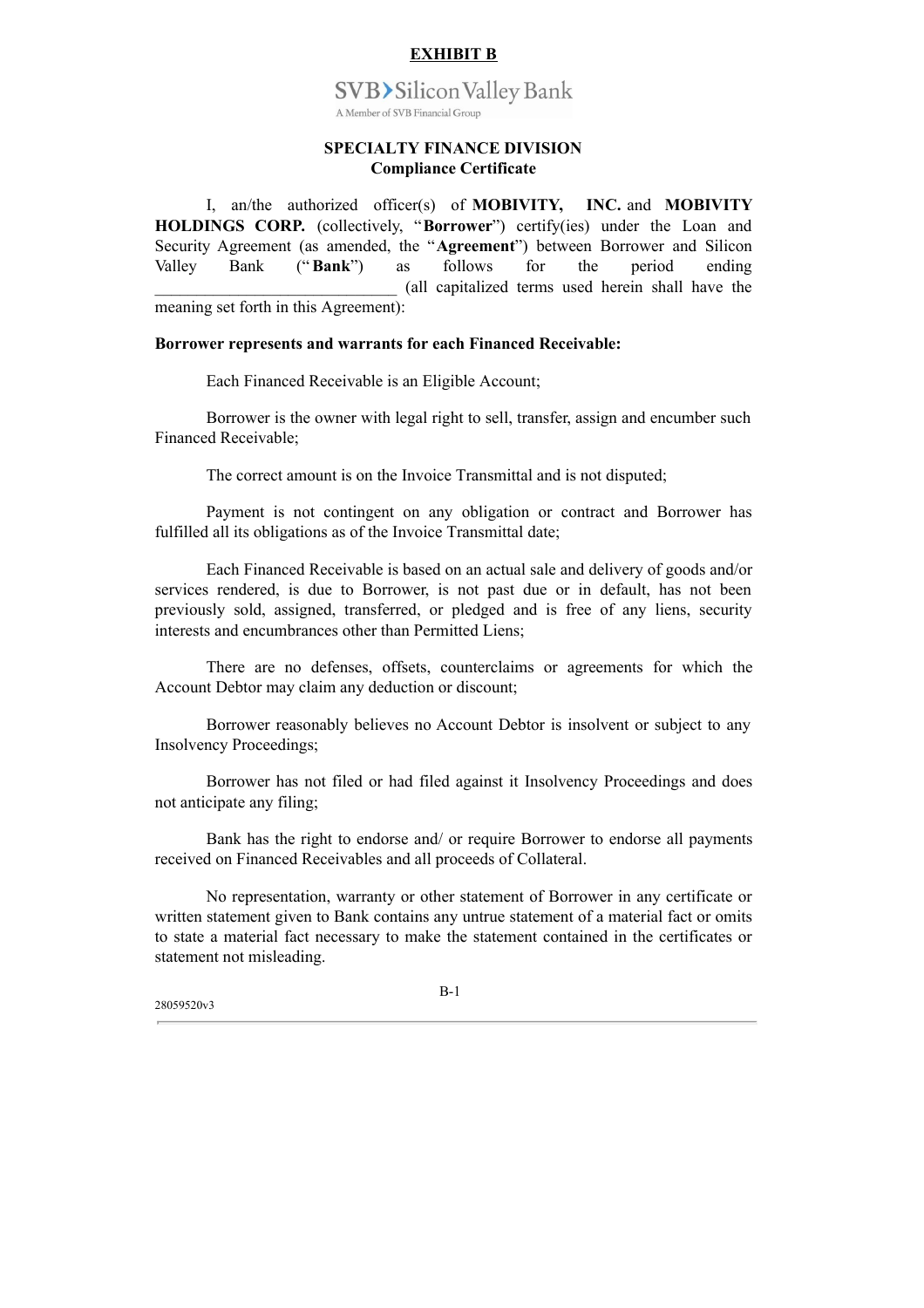### **Additionally, Borrower represents and warrants as follows:**

Borrower and each Subsidiary is duly existing and in good standing in its state of formation and qualified and licensed to do business in, and in good standing in, any state in which the conduct of its business or its ownership of property requires that it be qualified except where the failure to do so could not reasonably be expected to cause a Material Adverse Change. The execution, delivery and performance of the Loan Documents have been duly authorized, and do not conflict with Borrower's organizational documents, nor constitute an event of default under any material agreement by which Borrower is bound. Borrower is not in default under any agreement to which or by which it is bound in which the default could reasonably be expected to cause a Material Adverse Change.

Borrower has good title to the Collateral, free of Liens except Permitted Liens. All inventory is in all material respects of good and marketable quality, free from material defects.

Borrower is not an "investment company" or a company "controlled" by an "investment company" under the Investment Company Act of 1940, as amended. Borrower is not engaged as one of its important activities in extending credit for margin stock (under Regulations X, T and U of the Federal Reserve Board of Governors). Borrower has complied in all material respects with the Federal Fair Labor Standards Act. Borrower has not violated any laws, ordinances or rules, the violation of which could reasonably be expected to cause a Material Adverse Change. None of Borrower's or any Subsidiary's properties or assets has been used by Borrower or any Subsidiary or, to the best of Borrower's knowledge, by previous Persons, in disposing, producing, storing, treating, or transporting any hazardous substance other than legally. Borrower and each Subsidiary has timely filed all required tax returns and paid, or made adequate provision to pay, all material taxes, except those being contested in good faith with adequate reserves under GAAP. Borrower and each Subsidiary has obtained all consents, approvals and authorizations of, made all declarations or filings with, and given all notices to, all government authorities that are necessary to continue its business as currently conducted except where the failure to obtain or make such consents, declarations, notices or filings would not reasonably be expected to cause a Material Adverse Change.

The undersigned acknowledges that no borrowings may be requested at any time or date of determination that Borrower is not in compliance with any of the terms of the Agreement, and that compliance is determined not just at the date this certificate is delivered.

| <b>Reporting Covenant</b>                                    | <b>Required</b>                               | <b>Complies</b> |
|--------------------------------------------------------------|-----------------------------------------------|-----------------|
|                                                              |                                               |                 |
| Monthly financial statements with<br>Compliance Certificate  | Monthly within 30 days                        | Yes No          |
| Annual financial statement (CPA<br>$\text{Audited}$ ) + CC   | FYE within 150 days                           | Yes No          |
| 10-O, 10-K and 8-K                                           | Within 5 days after filing with<br><b>SEC</b> | Yes No          |
| $A/R \& A/P$ Agings                                          | Monthly within 30 days                        | Yes No          |
| Deferred Revenue (if applicable)                             | Monthly within 30 days                        | Yes No          |
| Borrowing Base Certificate<br>(if applicable for the period) | Monthly within 30 days                        | Yes No          |

#### **Please indicate compliance status by circling Yes/No under "Complies" column.**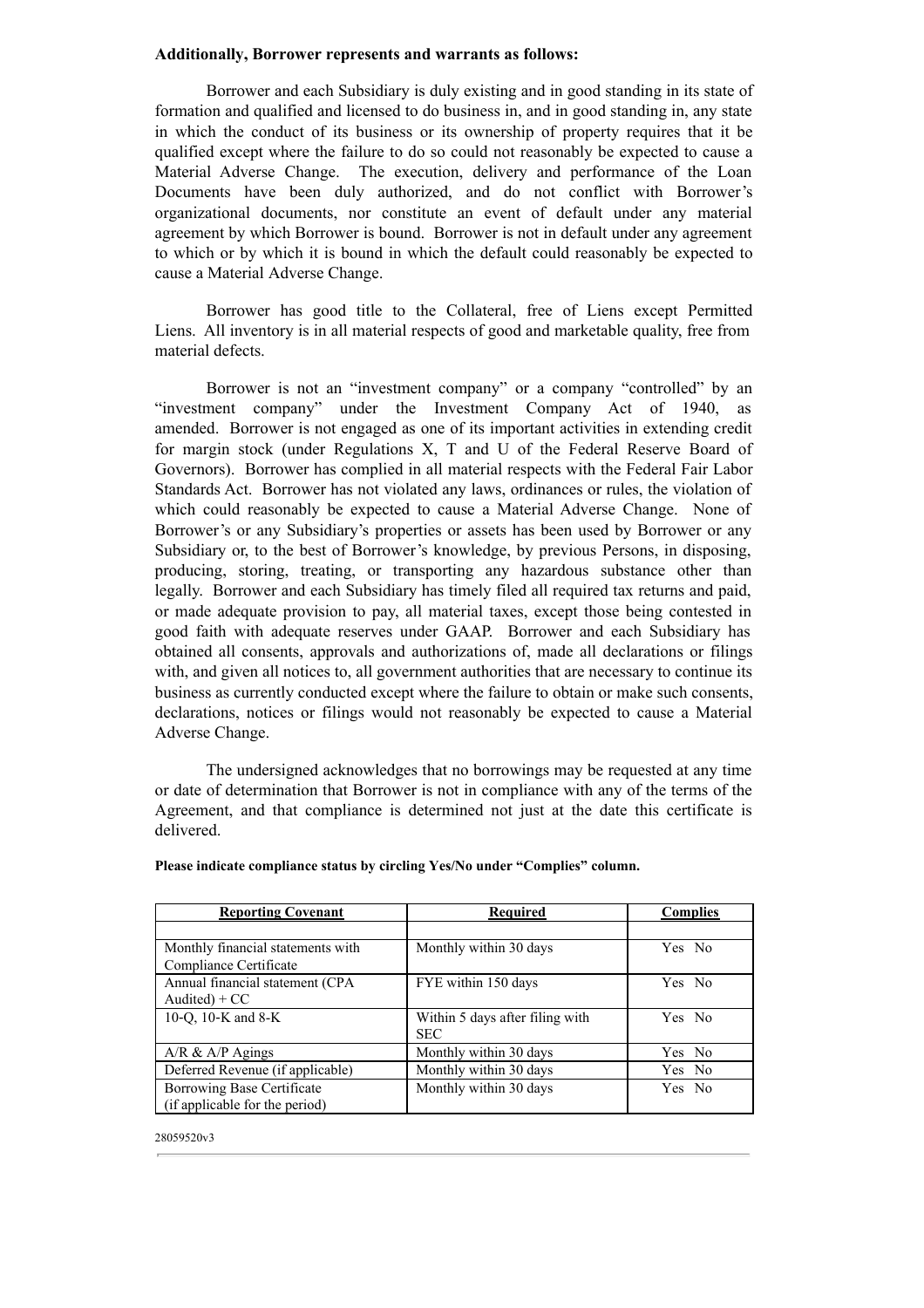| <b>Board Projections</b> | Within earlier of (i) 15 days after | Yes No |  |
|--------------------------|-------------------------------------|--------|--|
|                          | Board                               |        |  |
|                          | Approval or (ii) January $31st$ of  |        |  |
|                          | each vear                           |        |  |

| <b>Performance Pricing</b> |                         |                                     |         |     |
|----------------------------|-------------------------|-------------------------------------|---------|-----|
| Liquidity Ratio            | <b>Status</b>           | Interest Rate for Account Advances* | Applies |     |
| LR > 1.75:1.00             | Borrowing Base Eligible | Prime $+ 2.75\%$ (net)              | Yes     | No. |
| LR < 1.75:1.00             | Invoice by Invoice      | Prime $+3.75\%$ (gross)             | Yes     | No. |

All other representations and warranties in this Agreement are true and correct in all material respects on this date, and Borrower represents that there is no existing Event of Default.

Sincerely,

**MOBIVITY, INC.**

Signature

Title

Date

# **MOBIVITY HOLDINGS CORP.**

 $\mathcal{L}_\text{max}$  , where  $\mathcal{L}_\text{max}$  and  $\mathcal{L}_\text{max}$ 

 $\mathcal{L}_\text{max}$ 

 $\mathcal{L}_\text{max}$ 

 $\mathcal{L}_\text{max}$ 

 $\mathcal{L}_\text{max}$ 

**Signature** 

Title

Date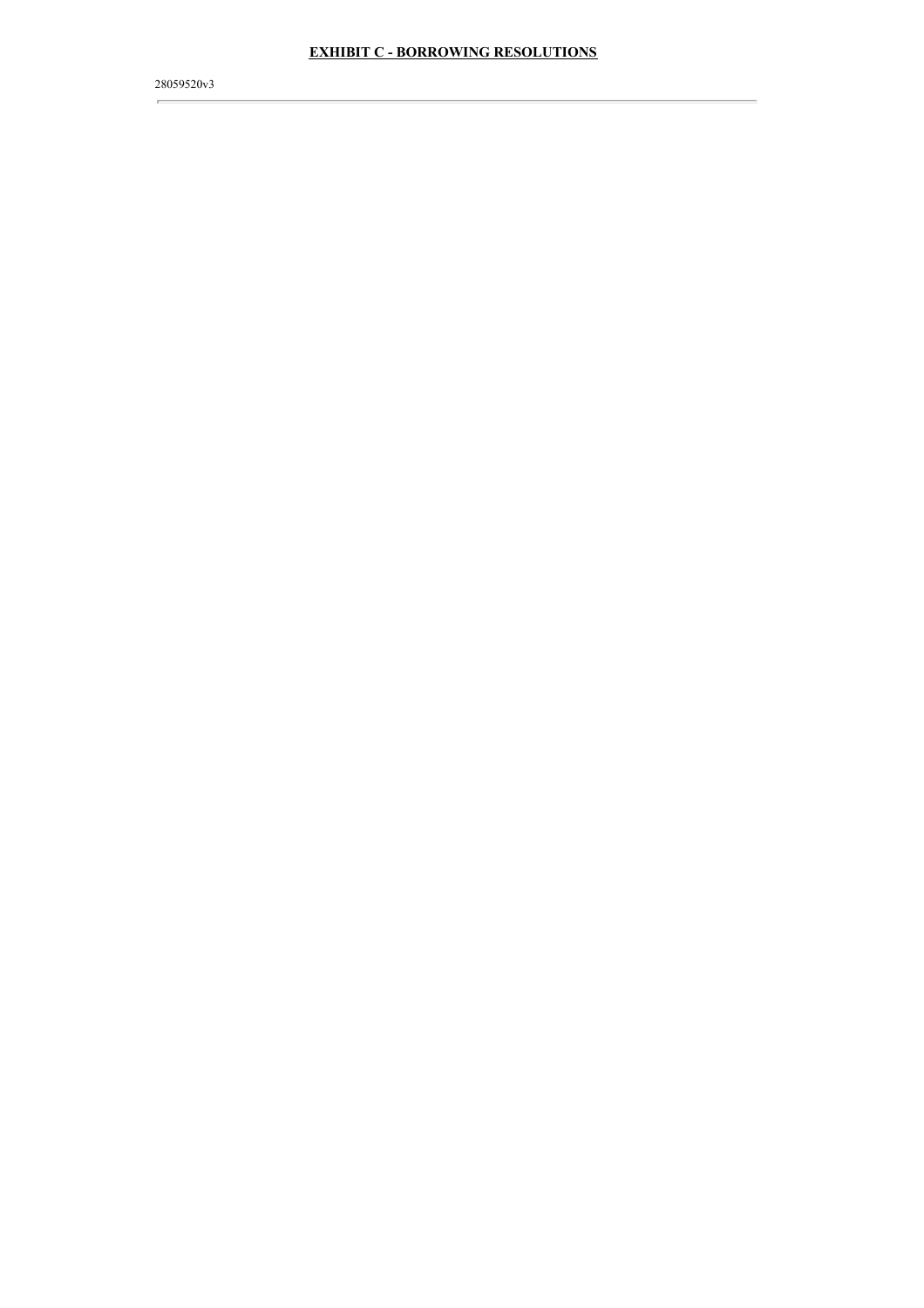# **EXHIBIT D - BORROWING BASE CERTIFICATE**

|         | Borrower: Mobivity, Inc. and Mobivity Holdings Corp.                        |             |
|---------|-----------------------------------------------------------------------------|-------------|
| Lender: | Silicon Valley Bank                                                         |             |
|         | <b>Commitment Amount:</b><br>\$2,000,000                                    |             |
|         |                                                                             |             |
|         | <b>ACCOUNTS RECEIVABLE</b>                                                  |             |
| 1.      | Accounts Receivable (invoiced) Book Value as of                             | \$          |
|         |                                                                             |             |
| 2.      | Additions (Please explain on next page)                                     | \$          |
| 3.      | Less: Intercompany / Employee / Non-Trade Accounts                          | \$          |
| 4.      | NET TRADE ACCOUNTS RECEIVABLE                                               | \$          |
|         |                                                                             |             |
|         | ACCOUNTS RECEIVABLE DEDUCTIONS (without duplication)                        |             |
| 5.      | 90 Days Past Invoice Date                                                   | \$          |
| 6.      | Credit Balances over 90 Days                                                | \$          |
| 7.      | Balance of 50% over 90 Day Accounts (Cross-Age or Current Affected)         | \$          |
| 8.      | Foreign Account Debtor Accounts                                             | \$          |
| 9.      | Foreign Invoiced and/or Collected Accounts                                  | \$          |
|         | 10. Contra / Customer Deposit Accounts                                      | \$          |
|         | 11. U.S. Government Accounts                                                | \$          |
|         | 12. Promotion or Demo Accounts; Guaranteed Sale or Consignment Sale         | \$          |
|         | Accounts                                                                    |             |
|         | 13. Contract Accounts; Accounts with Progress / Milestone Billings          | \$          |
|         | 14. Accounts for Retainage Billings                                         | \$          |
|         | 15. Trust / Bonded Accounts                                                 | \$          |
|         | 16. Bill and Hold Accounts                                                  | \$          |
|         | 17. Unbilled Accounts                                                       | \$          |
|         | 18. Non-Trade Accounts (If not already deducted above)                      | \$          |
| 19.     | Accounts with Extended Term Invoices (Net 90+)                              | \$          |
|         | 20. Chargebacks Accounts / Debit Memos                                      | \$          |
|         | 21. Product Returns / Exchanges                                             | \$          |
|         | 22. Disputed Accounts; Insolvent Account Debtor Accounts                    | \$          |
|         | 23. Deferred Revenue, if applicable / Other (Please explain on next page)   | \$          |
|         | 24. Concentration Limits (35%)                                              | \$          |
| 25.     | TOTAL ACCOUNTS RECEIVABLE DEDUCTIONS                                        |             |
|         |                                                                             |             |
|         | 26. Eligible Accounts (#4 minus #25)                                        | \$          |
|         | 27. ELIGIBLE AMOUNT OF ACCOUNTS (80% of #26)                                | \$          |
|         | <b>BALANCES</b>                                                             |             |
|         | 28. Maximum Loan Amount                                                     | \$2,000,000 |
|         | 29. Present outstanding principal balance of all Cash Secured Advances (not |             |
|         | to exceed \$1,000,000)                                                      | \$          |
|         |                                                                             |             |
|         | 30. Maximum Loan Amount available after reduction of outstanding Cash       |             |
|         | Secured Advances [#28 minus #29]                                            |             |
| 31.     | Total Funds Available [Lesser of #30 or #27]                                | \$          |
| 32.     | Present outstanding principal balance of all Account Advances               |             |
| 33.     | RESERVE POSITION FOR ACCOUNT ADVANCES [#31 minus #32]                       | \$          |
|         | [Continued on following page.]                                              |             |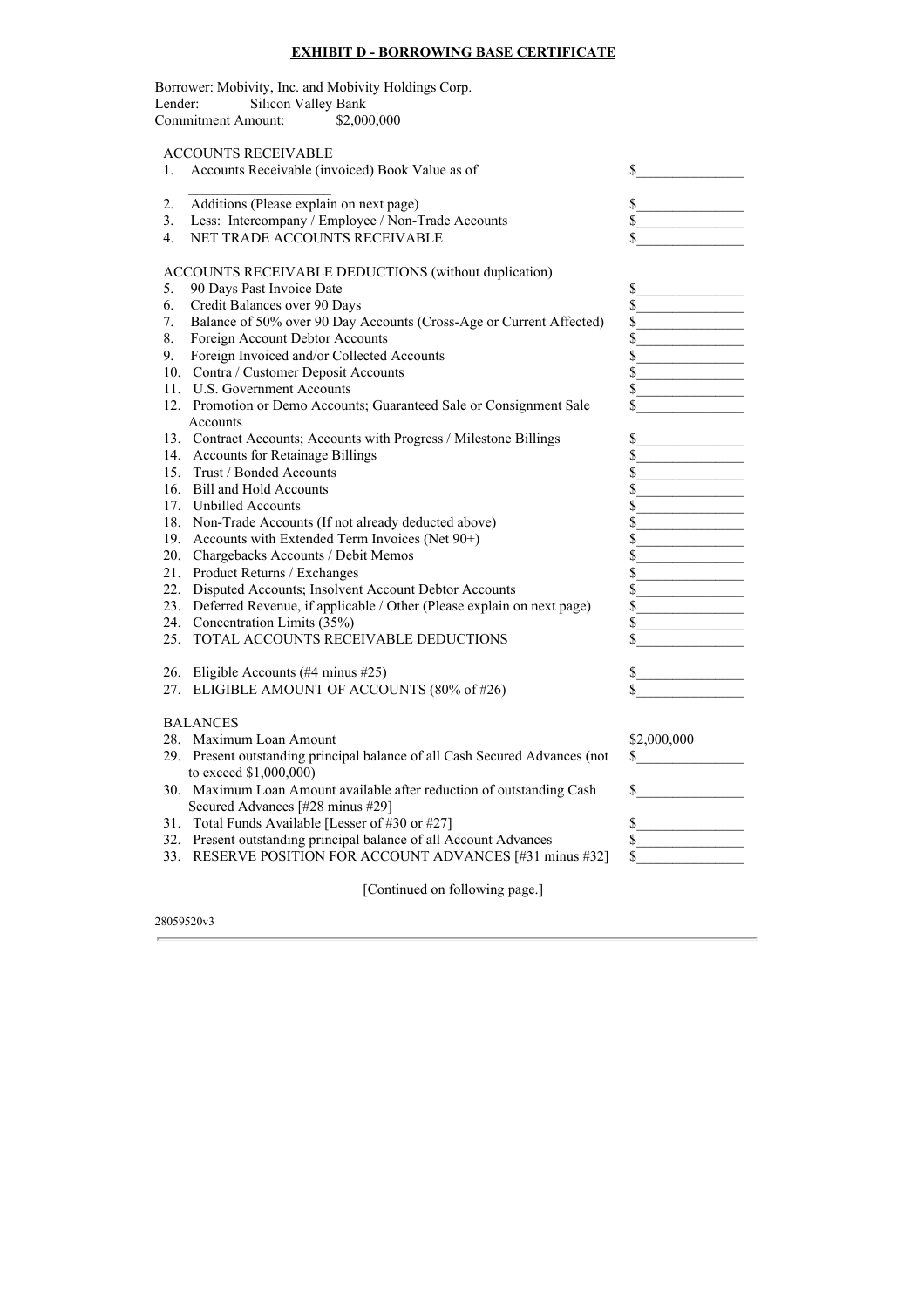*The undersigned represents and warrants that this is true, complete and correct, and that the information in this Borrowing Base Certificate complies with the representations and warranties in the Loan and Security Agreement between the undersigned and Silicon Valley Bank.*

| <b>COMMENTS:</b>               | <b>BANK USE ONLY</b>            |  |
|--------------------------------|---------------------------------|--|
| MOBIVITY, INC.                 | Received by:                    |  |
|                                | authorized signer               |  |
| $\mathbf{By:}$                 | Date:                           |  |
| Authorized Signer              | Verified:                       |  |
| Date:                          | authorized signer               |  |
|                                | Date:                           |  |
| <b>MOBIVITY HOLDINGS CORP.</b> | Compliance Status:<br>Yes<br>No |  |
| $\mathbf{By:}$                 |                                 |  |
| Authorized Signer              |                                 |  |
| Date:                          |                                 |  |
|                                |                                 |  |
|                                |                                 |  |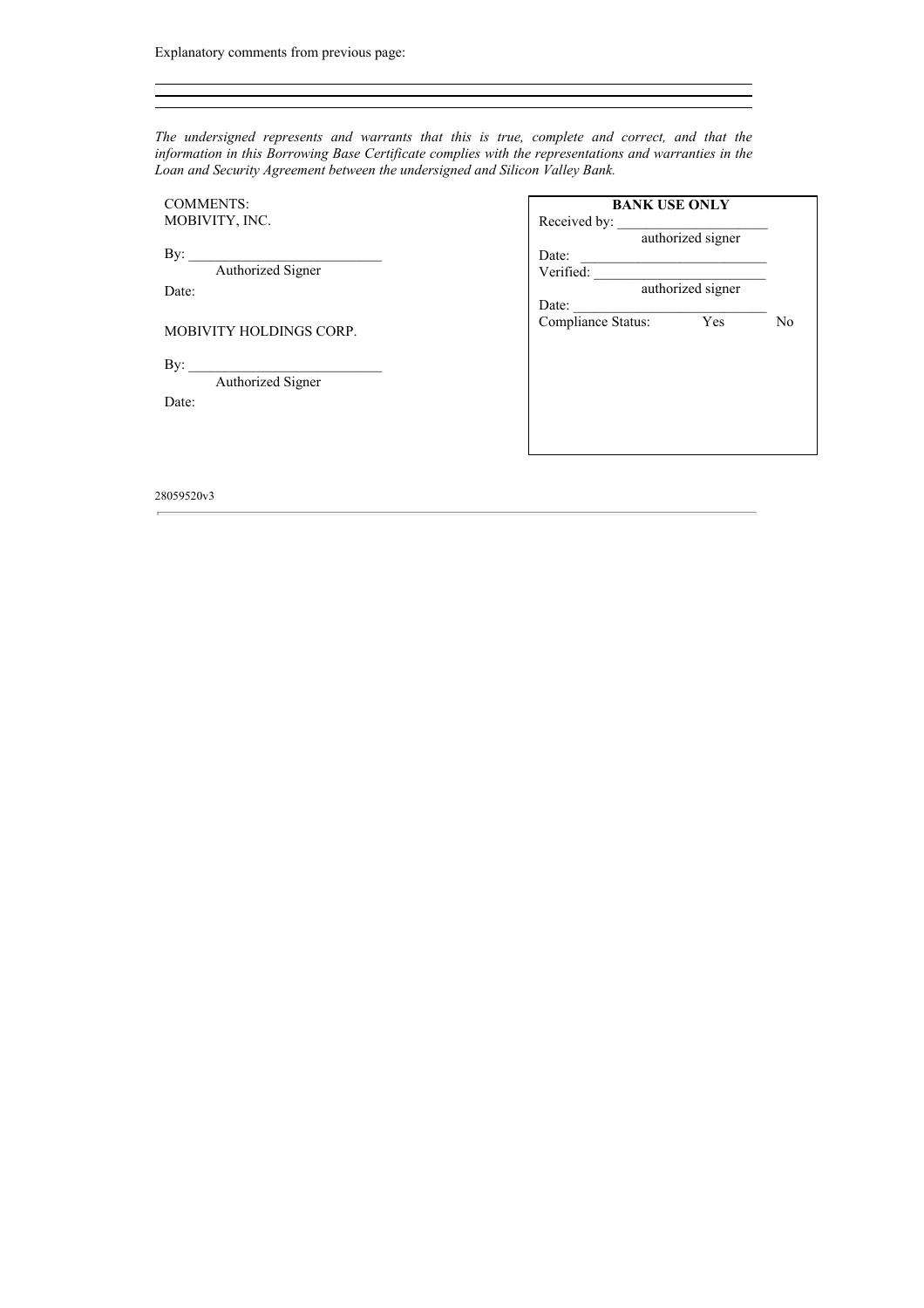#### **EXHIBIT E BDC Capital Loan Documents**

 $\bar{\mathbb{Z}}$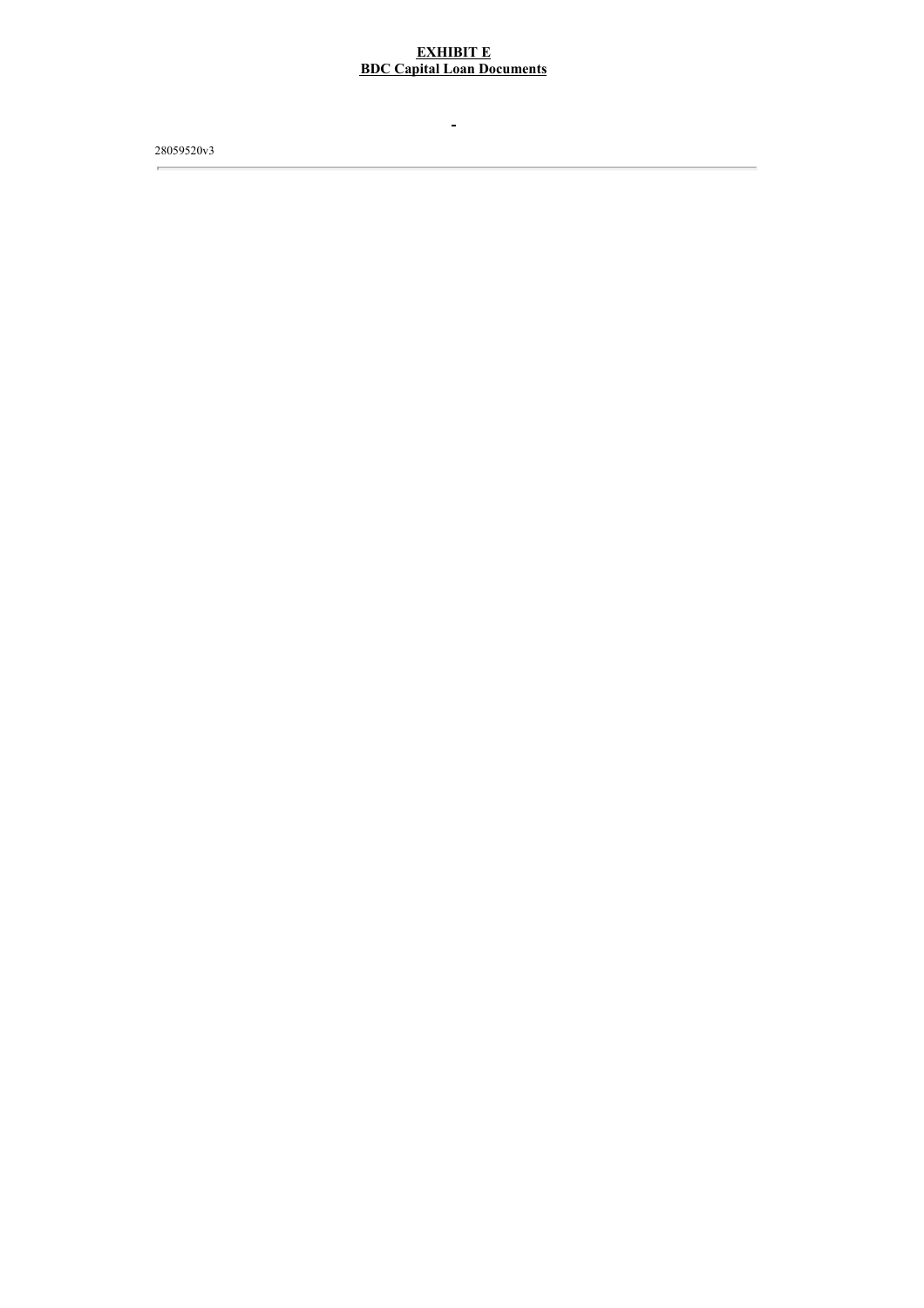#### **EXHIBIT F ACOA Capital Loan Documents**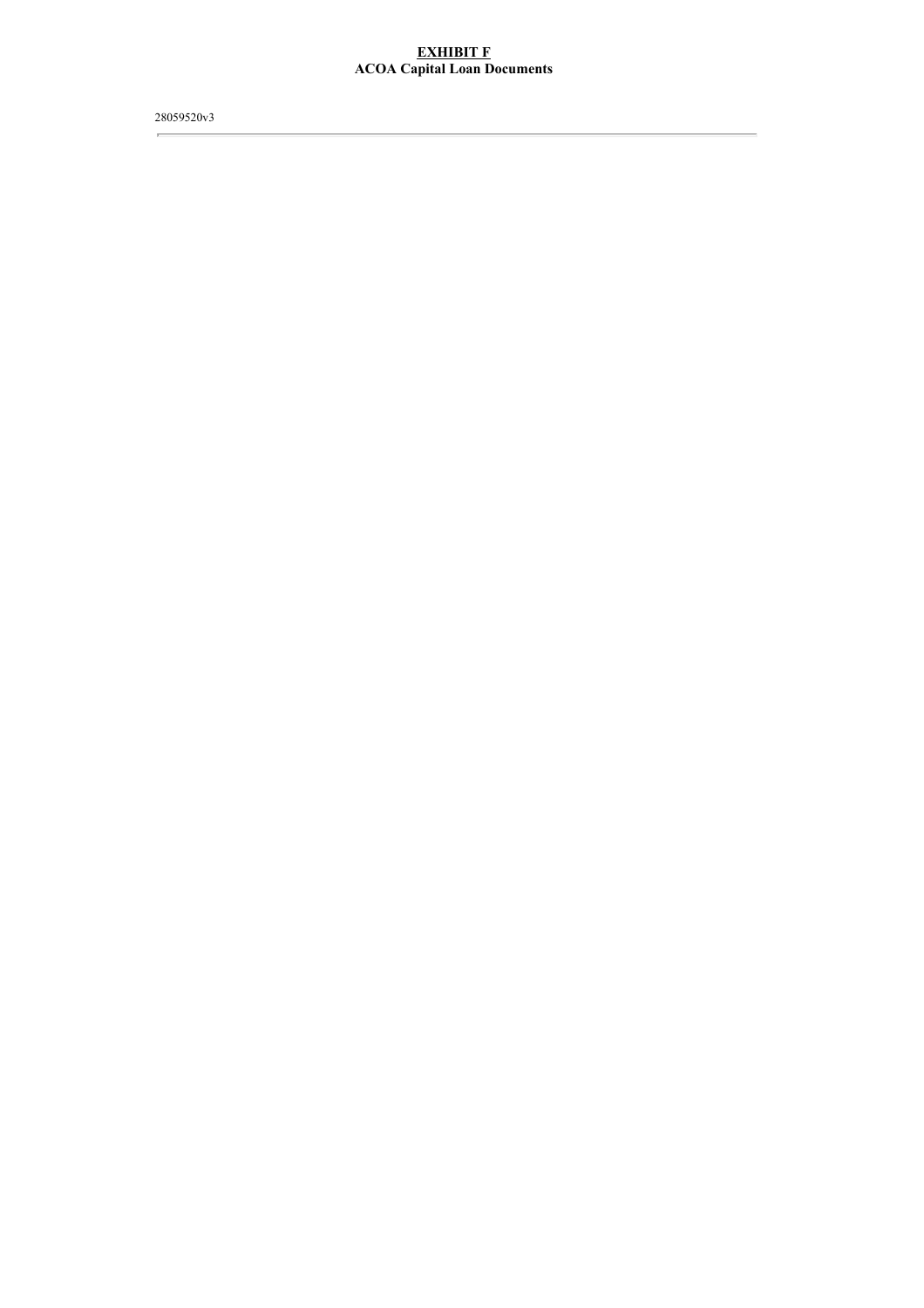#### **CERTIFICATION OF PRINCIPAL EXECUTIVE OFFICER Pursuant to Rule 13a-14(a) adopted pursuant to Section 302 of the Sarbanes-Oxley Act of 2002**

I, Dennis Becker, certify that:

- 1. I have reviewed this report on Form 10-K of Mobivity Holdings Corporation;
- 2. Based on my knowledge, this report does not contain any untrue statement of a material fact or omit to state a material fact necessary to make the statements made, in light of the circumstances under which such statements were made, not misleading with respect to the period covered by this report;
- 3. Based on my knowledge, the financial statements, and other financial information included in this report, fairly present in all material respects the financial condition, results of operations and cash flows of the registrant as of, and for, the periods presented in this report;
- 4. The registrant's other certifying officer(s) and I are responsible for establishing and maintaining disclosure controls and procedures (as defined in Exchange Act Rules 13a-15(e) and 15d-15(e)) and internal control over financial reporting (as defined in Exchange Act Rules 13a-15(f) and 15d-15(f)) for the registrant and have:
	- a) Designed such disclosure controls and procedures or caused such disclosure controls and procedures to be designed under our supervision, to ensure that material information relating to the registrant, including its consolidated subsidiaries, is made known to us by others within those entities, particularly during the period in which this report is being prepared;
	- b) Designed such internal control over financial reporting, or caused such internal control over financial reporting to be designed under our supervision, to provide reasonable assurance regarding the reliability of financial reporting and the preparation of financial statements for external purposes in accordance with generally accepted accounting principles;
	- c) Evaluated the effectiveness of the registrant's disclosure controls and procedures and presented in this report our conclusions about the effectiveness of the disclosure controls and procedures, as of the end of the period covered by this report based on such evaluation; and
	- d) Disclosed in this report any change in the registrant's internal control over financial reporting that occurred during the registrant's most recent fiscal quarter (the registrant's fourth fiscal quarter in the case of an annual report) that has materially affected, or is reasonably likely to materially affect, the registrant's internal control over financial reporting; and
- 5. The registrant's other certifying officer(s) and I have disclosed, based on our most recent evaluation of internal control over financial reporting, to the registrant's auditors and the audit committee of registrant's board of directors (or persons performing the equivalent functions):
	- a) All significant deficiencies and material weaknesses in the design or operation of internal control over financial reporting which are reasonably likely to adversely affect the registrant's ability to record, process, summarize and report financial information; and
	- b) Any fraud, whether or not material, that involves management or other employees who have a significant role in the registrant's internal control over financial reporting.

/s/ Dennis Becker Dennis Becker Chief Executive Officer *(Principal Executive Of icer)*

March 30, 2016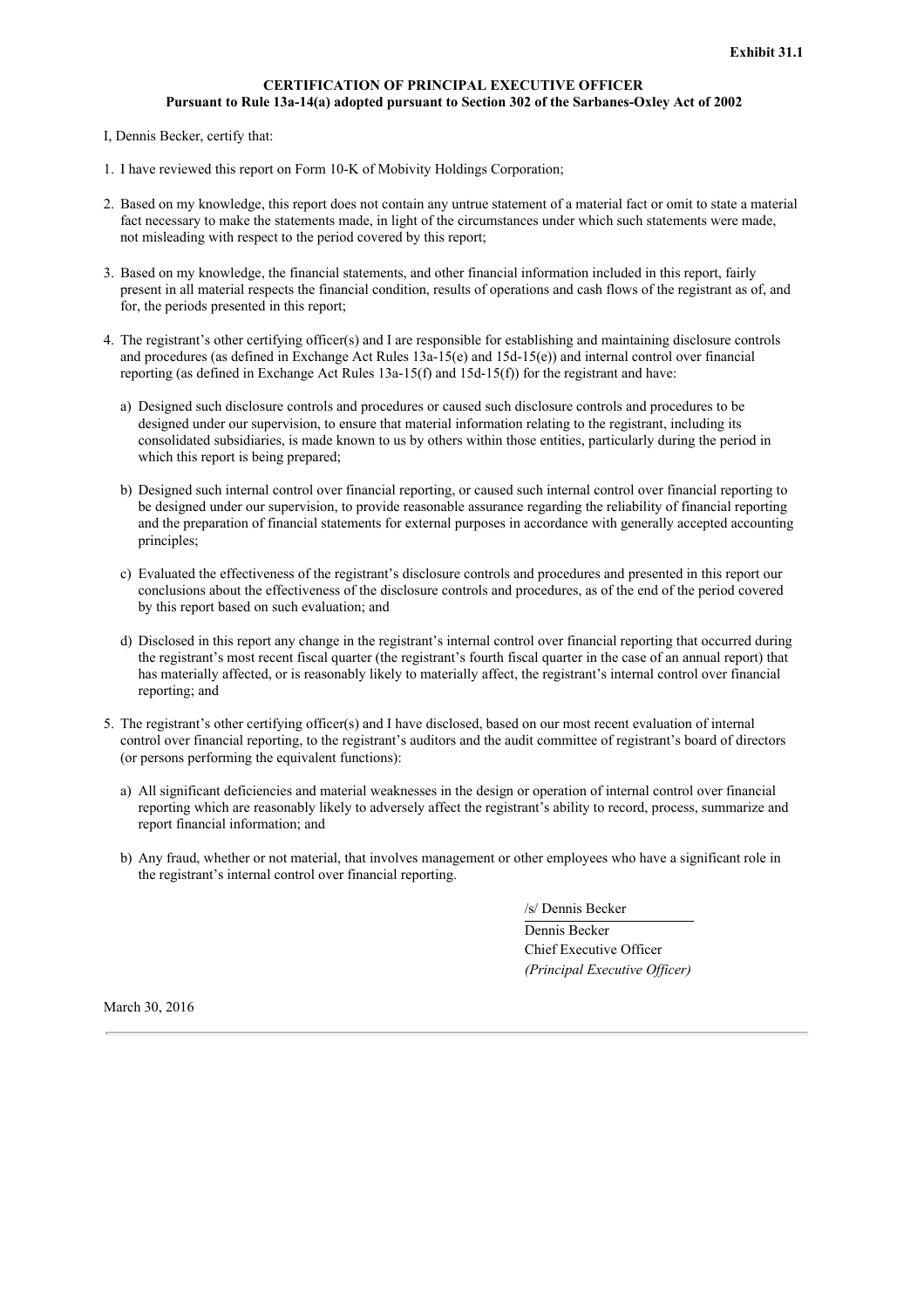#### **CERTIFICATION OF PRINCIPAL FINANCIAL OFFICER Pursuant to Rule 13a-14(a) adopted pursuant to Section 302 of the Sarbanes-Oxley Act of 2002**

I, Christopher Meinerz, certify that:

- 1. I have reviewed this report on Form 10-K of Mobivity Holdings Corporation;
- 2. Based on my knowledge, this report does not contain any untrue statement of a material fact or omit to state a material fact necessary to make the statements made, in light of the circumstances under which such statements were made, not misleading with respect to the period covered by this report;
- 3. Based on my knowledge, the financial statements, and other financial information included in this report, fairly present in all material respects the financial condition, results of operations and cash flows of the registrant as of, and for, the periods presented in this report;
- 4. The registrant's other certifying officer(s) and I are responsible for establishing and maintaining disclosure controls and procedures (as defined in Exchange Act Rules 13a-15(e) and 15d-15(e)) and internal control over financial reporting (as defined in Exchange Act Rules 13a-15(f) and 15d-15(f)) for the registrant and have:
	- a) Designed such disclosure controls and procedures or caused such disclosure controls and procedures to be designed under our supervision, to ensure that material information relating to the registrant, including its consolidated subsidiaries, is made known to us by others within those entities, particularly during the period in which this report is being prepared;
	- b) Designed such internal control over financial reporting, or caused such internal control over financial reporting to be designed under our supervision, to provide reasonable assurance regarding the reliability of financial reporting and the preparation of financial statements for external purposes in accordance with generally accepted accounting principles;
	- c) Evaluated the effectiveness of the registrant's disclosure controls and procedures and presented in this report our conclusions about the effectiveness of the disclosure controls and procedures, as of the end of the period covered by this report based on such evaluation; and
	- d) Disclosed in this report any change in the registrant's internal control over financial reporting that occurred during the registrant's most recent fiscal quarter (the registrant's fourth fiscal quarter in the case of an annual report) that has materially affected, or is reasonably likely to materially affect, the registrant's internal control over financial reporting; and
- 5. The registrant's other certifying officer(s) and I have disclosed, based on our most recent evaluation of internal control over financial reporting, to the registrant's auditors and the audit committee of registrant's board of directors (or persons performing the equivalent functions):
	- a) All significant deficiencies and material weaknesses in the design or operation of internal control over financial reporting which are reasonably likely to adversely affect the registrant's ability to record, process, summarize and report financial information; and
	- b) Any fraud, whether or not material, that involves management or other employees who have a significant role in the registrant's internal control over financial reporting.

/s/ Christopher Meinerz Chief Financial Officer *(Principal Financial Of icer)*

March 30, 2016